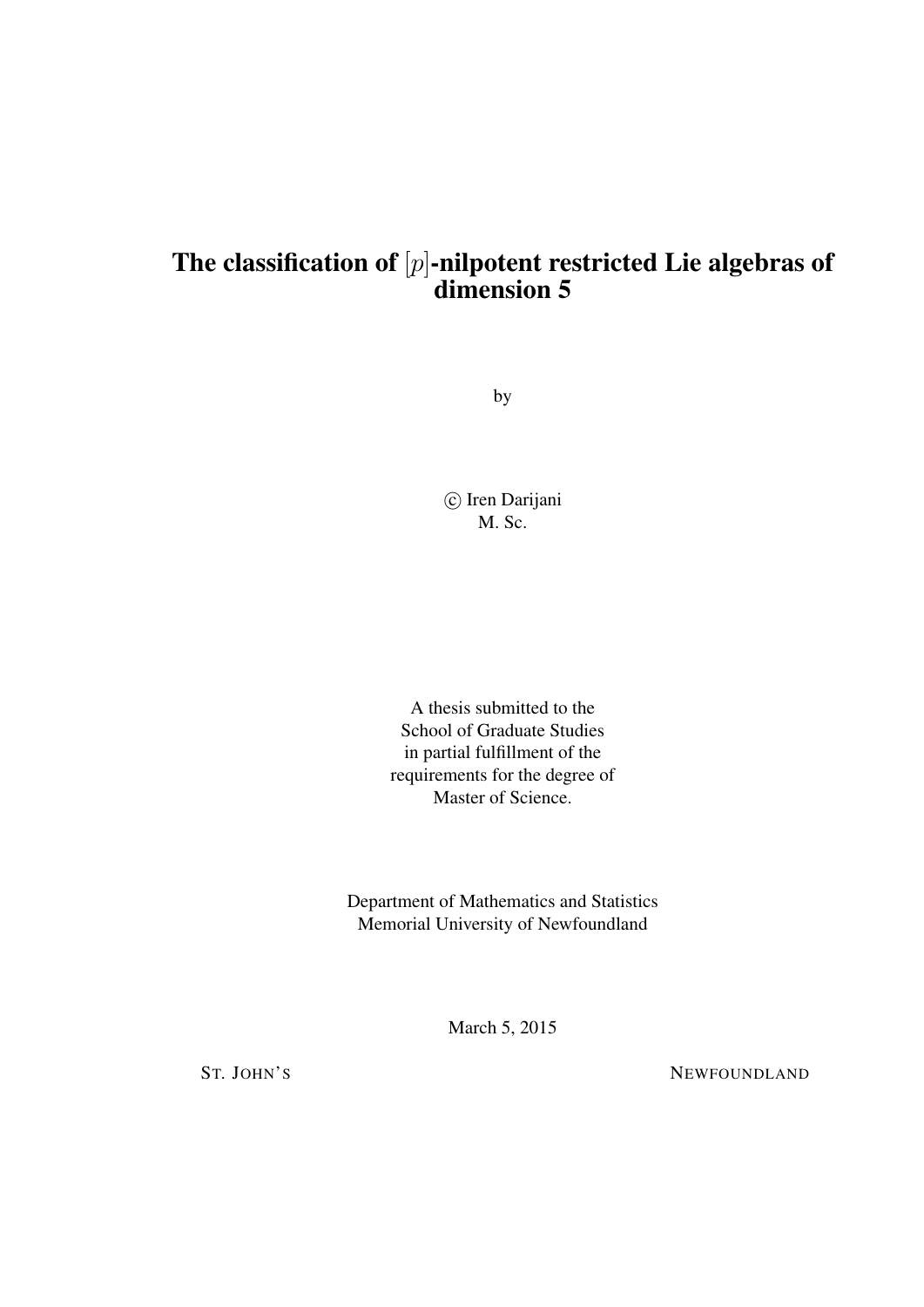# Abstract

In this thesis, we will classify p-nilpotent restricted Lie algebras of dimension 5. Any finite dimensional *p*-nilpotent restricted Lie algebras is nilpotent by Engel's theorem. Therefore, we use as our starting point, the classification of nilpotent Lie algebras of dimension 5 and classify the possible equivalence classes of  $p$ -maps on these Lie algebras. We first explain the method that we used to classify  $p$ -nilpotent restricted Lie algebras of dimension 5 which is the analogue of Skjelbred-Sund method for classifying nilpotent Lie algebras. Then, we will give a complete classification of *p*-nilpotent restricted Lie algebras of dimension 5 over perfect fields of characteristic  $p \ge 5$ .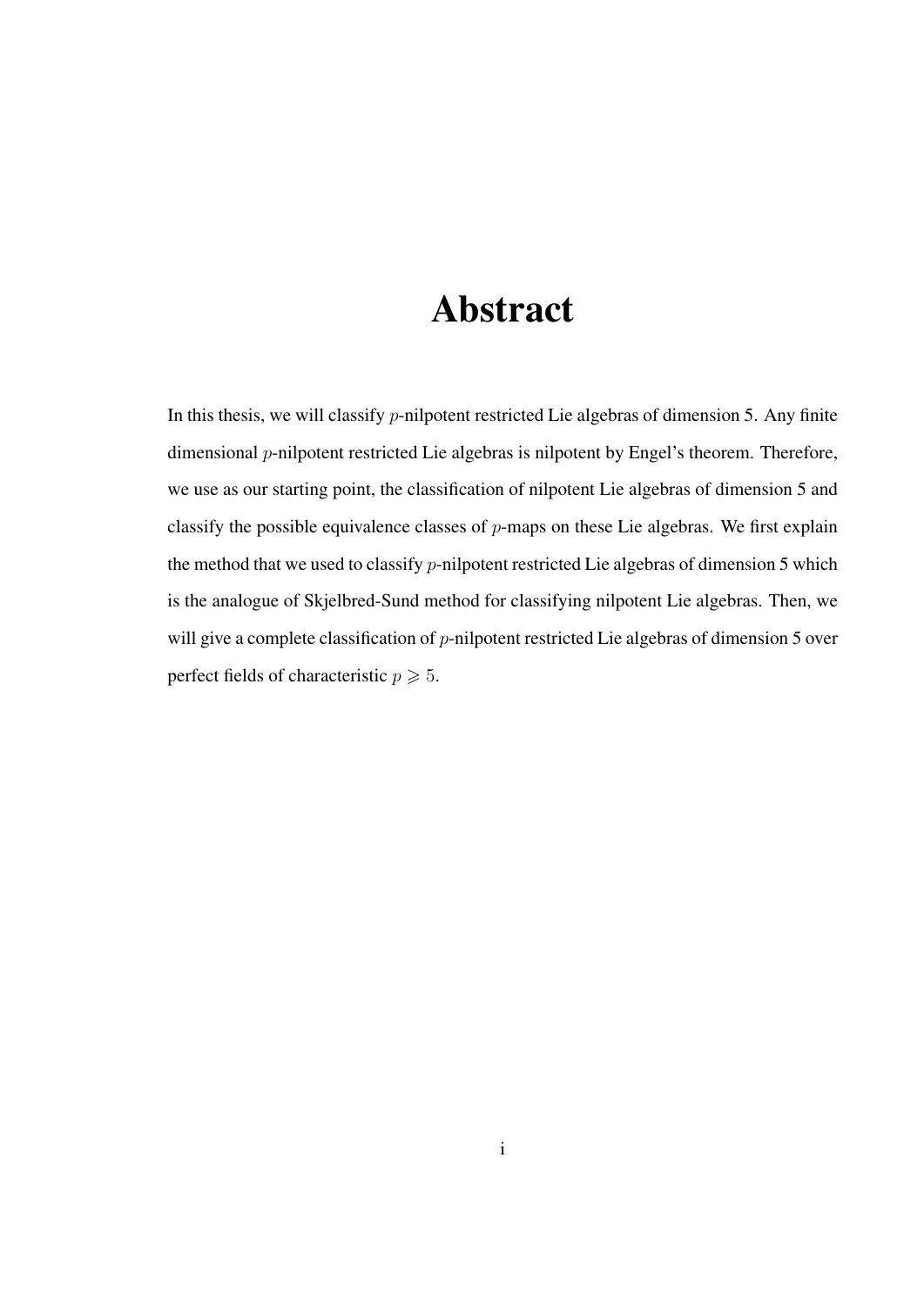## Acknowledgements

I believe that apart from personal efforts, the success of any project depends largely on the support and guidance of many others around us. I take this opportunity to express my gratitude to the people who have been instrumental in the completeness of this work.

First of all, I would like to express my deepest gratitude to my supervisor Dr. Hamid Usefi, as you have been a tremendous mentor for me during these last two years. Your support and encouragement have not only enabled me to accomplish this work, but also inspired me to pursue my goals. I specially thank you for your patience and being available at all times. I also wish to express my appreciation for your providing me with financial assistance throughout my Master's program.

Sincere appreciations are also given to all the staff at the Department of Mathematics and Statistics. I also gratefully acknowledge financial support from the school of Graduate studies.

I can never express my gratitude enough to my dear family who have a special place in my heart. Your constant care and attention helped me to get through every step of my life. Thank you for your unconditional love and your endless support. I love you.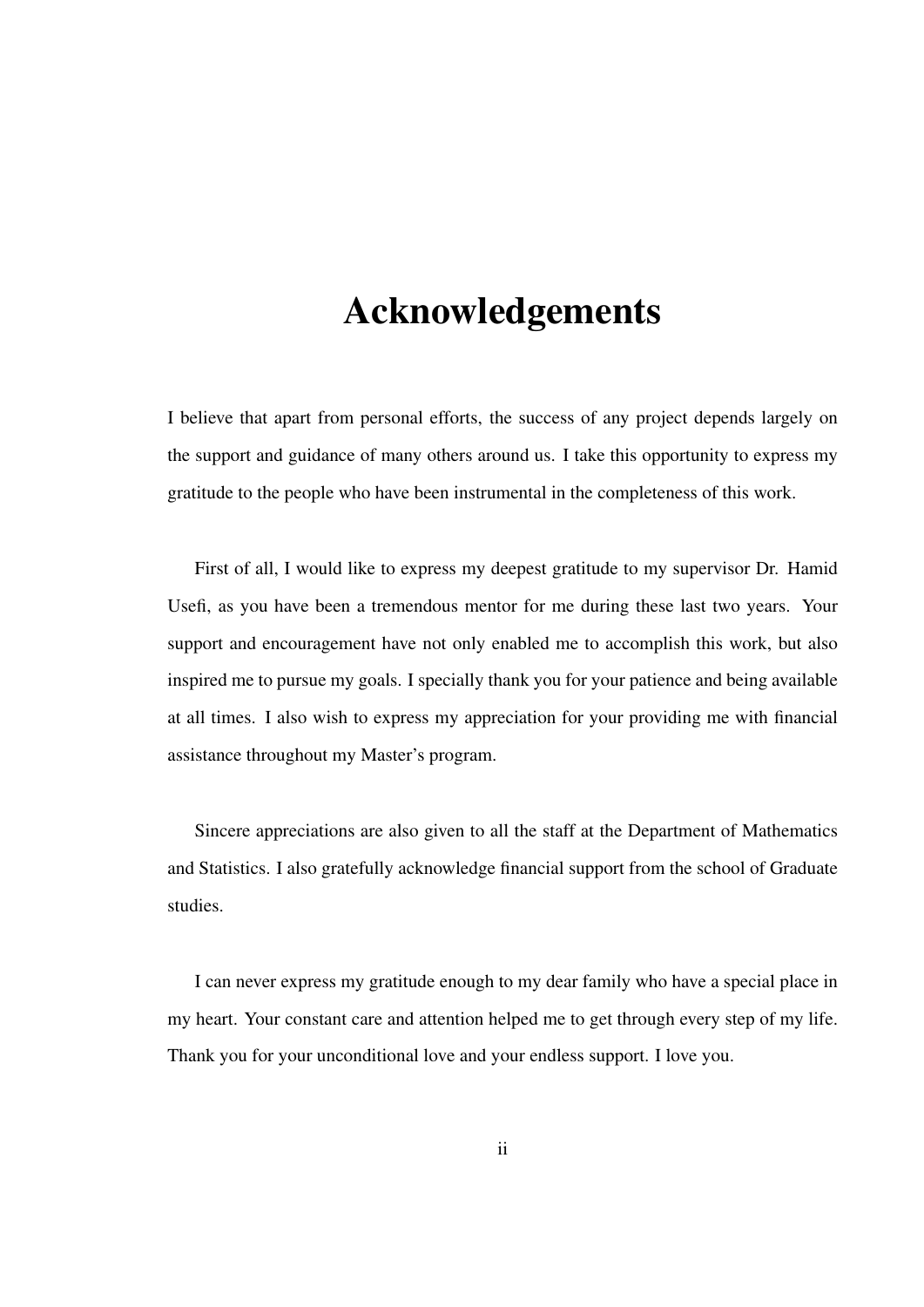Being away from my home country was hard for me, specially at the first of my life in Canada. Finally, I would like to thank my friends in Canada for their moral support when it was needed most.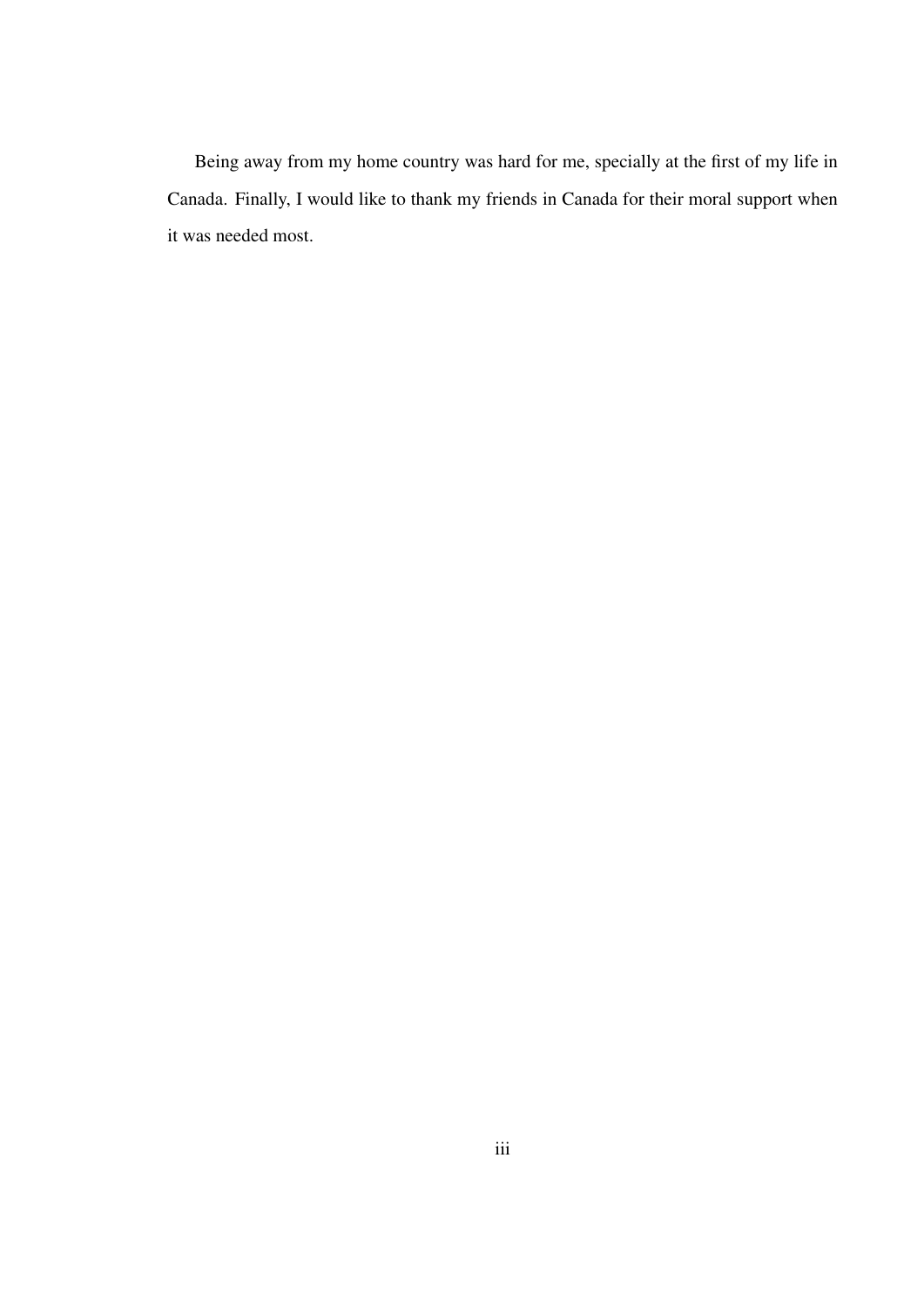# **Contents**

|   | $\mathbf{i}$<br>Abstract      |                                                                                                                                    |    |  |  |
|---|-------------------------------|------------------------------------------------------------------------------------------------------------------------------------|----|--|--|
|   | ii<br><b>Acknowledgements</b> |                                                                                                                                    |    |  |  |
| 1 |                               | <b>Introduction</b>                                                                                                                | 5  |  |  |
| 2 | <b>Preliminaries</b>          |                                                                                                                                    |    |  |  |
|   | 2.1                           |                                                                                                                                    | 10 |  |  |
|   | 2.2                           | Constructing <i>p</i> -nilpotent restricted Lie algebras 13                                                                        |    |  |  |
|   | 2.3                           |                                                                                                                                    |    |  |  |
|   | 2.4                           |                                                                                                                                    |    |  |  |
| 3 |                               | Restriction maps on the abelian Lie algebra                                                                                        | 30 |  |  |
|   | 3.1                           |                                                                                                                                    |    |  |  |
|   | 3.2                           |                                                                                                                                    |    |  |  |
|   | 3.3                           | Extensions of $(L_{5,1}/\langle x_5 \rangle, x_1^{[p]} = x_2, x_3^{[p]} = x_4) \dots \dots \dots \dots \dots \dots \dots \dots$ 32 |    |  |  |
|   | 3.4                           | Extensions of $(L_{5,1}/\langle x_5 \rangle, x_1^{[p]} = x_2, x_2^{[p]} = x_3) \dots \dots \dots \dots \dots \dots \dots \dots$ 33 |    |  |  |
|   | 3.5                           | Extensions of $(L_{5,1}/\langle x_5 \rangle, x_1^{[p]} = x_2, x_2^{[p]} = x_3, x_3^{[p]} = x_4) \dots \dots \dots \dots \dots$ 34  |    |  |  |
| 4 |                               | <b>Restriction maps on</b> $L_{5,2}$                                                                                               | 36 |  |  |
|   |                               |                                                                                                                                    |    |  |  |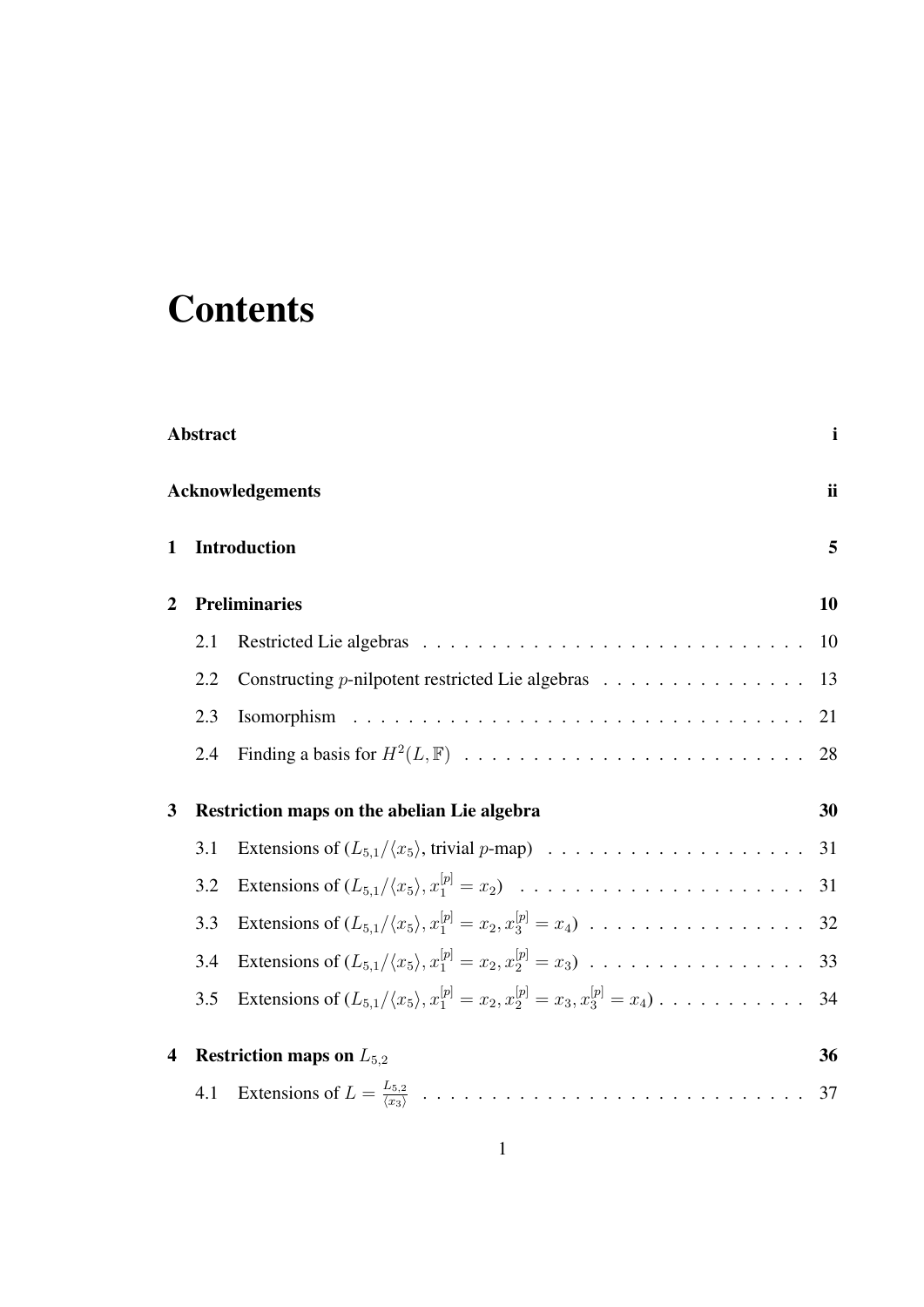|   |     | 4.1.1 |                                                                                                                         |  |
|---|-----|-------|-------------------------------------------------------------------------------------------------------------------------|--|
|   |     | 4.1.2 |                                                                                                                         |  |
|   | 4.2 |       |                                                                                                                         |  |
|   |     | 4.2.1 |                                                                                                                         |  |
|   |     | 4.2.2 | Extensions of $(L, x_1^{[p]} = x_3) \dots \dots \dots \dots \dots \dots \dots \dots \dots \dots$ 52                     |  |
|   |     | 4.2.3 | Extensions of $(L, x_1^{[p]} = x_4) \dots \dots \dots \dots \dots \dots \dots \dots \dots \dots \dots \dots \dots 55$   |  |
|   |     | 4.2.4 | Extensions of $(L, x_1^{[p]} = x_3, x_2^{[p]} = x_4) \dots \dots \dots \dots \dots \dots \dots$ 58                      |  |
|   |     | 4.2.5 |                                                                                                                         |  |
|   |     | 4.2.6 |                                                                                                                         |  |
|   |     | 4.2.7 |                                                                                                                         |  |
|   |     | 4.2.8 |                                                                                                                         |  |
|   |     | 4.2.9 |                                                                                                                         |  |
|   | 4.3 |       |                                                                                                                         |  |
|   |     |       |                                                                                                                         |  |
|   |     |       |                                                                                                                         |  |
| 5 |     |       | <b>Restriction maps on</b> $L_{5,3}$<br>85                                                                              |  |
|   | 5.1 |       | 86                                                                                                                      |  |
|   |     | 5.1.1 |                                                                                                                         |  |
|   |     | 5.1.2 | Extensions of $(L, x_1^{[p]} = x_3) \dots \dots \dots \dots \dots \dots \dots \dots \dots \dots$ 94                     |  |
|   |     | 5.1.3 | Extensions of $(L, x_1^{[p]} = x_4) \dots \dots \dots \dots \dots \dots \dots \dots \dots \dots \dots \dots \dots \$ 95 |  |
|   |     | 5.1.4 |                                                                                                                         |  |
|   | 5.2 |       |                                                                                                                         |  |
|   |     | 5.2.1 |                                                                                                                         |  |
|   |     | 5.2.2 |                                                                                                                         |  |
|   |     | 5.2.3 |                                                                                                                         |  |
|   |     | 5.2.4 |                                                                                                                         |  |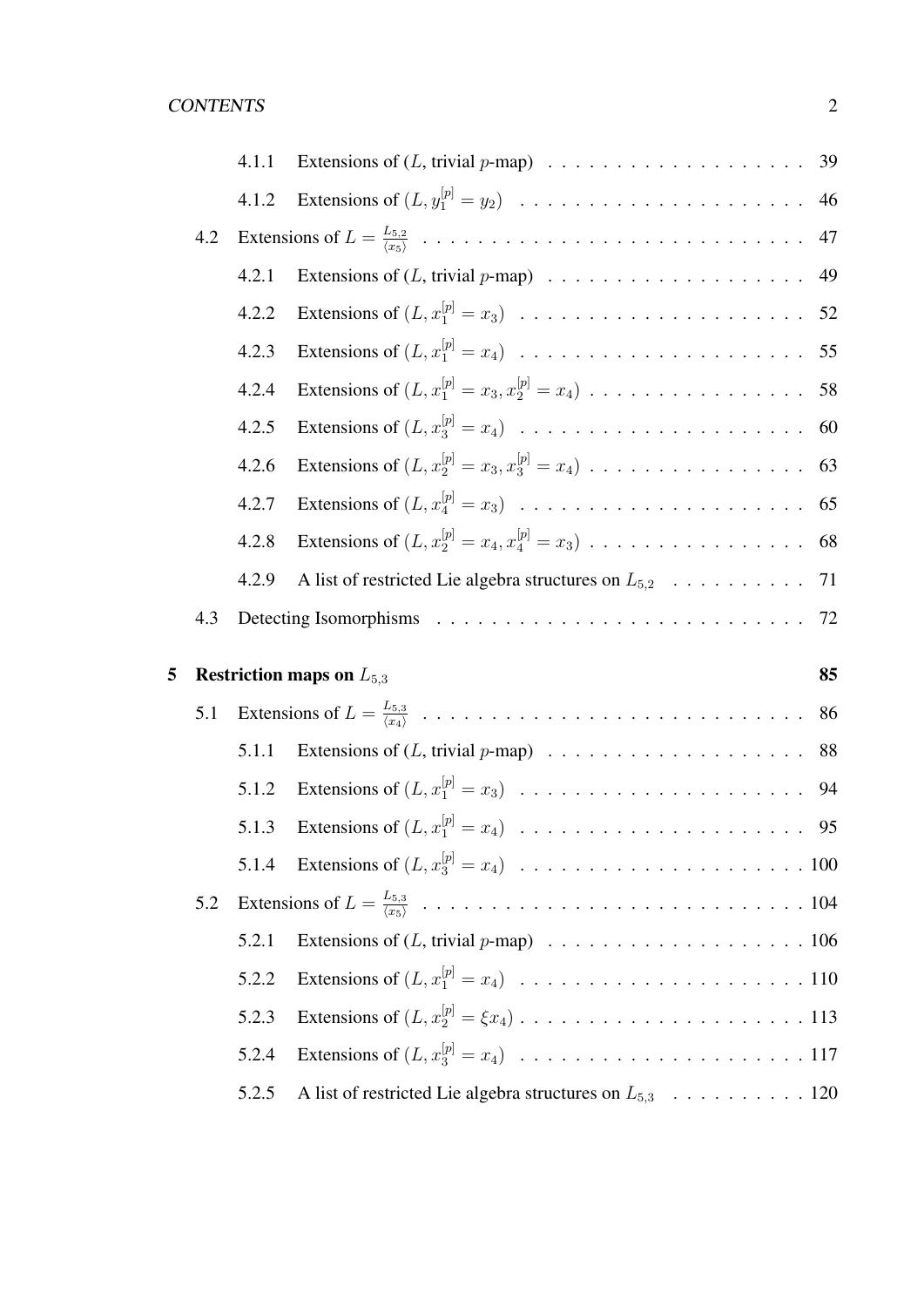| <b>CONTENTS</b> |  |
|-----------------|--|
|                 |  |

|   | 5.3 |                                                                                                                                         |  |
|---|-----|-----------------------------------------------------------------------------------------------------------------------------------------|--|
| 6 |     | Restriction maps on Lie algebras of 1-dimensional centre<br>147                                                                         |  |
|   | 6.1 |                                                                                                                                         |  |
|   |     | Extension of $L_{5,4}/\langle x_5 \rangle$ via the trivial p-map 149<br>6.1.1                                                           |  |
|   |     | Extensions of $(L_{5,4}/\langle x_5 \rangle, x_1^{[p]} = x_2) \dots \dots \dots \dots \dots \dots \dots \dots \dots \dots 158$<br>6.1.2 |  |
|   | 6.2 |                                                                                                                                         |  |
|   |     | Extension of $L_{5,5}/\langle x_5 \rangle$ via the trivial p-map 161<br>6.2.1                                                           |  |
|   |     | 6.2.2                                                                                                                                   |  |
|   | 6.3 |                                                                                                                                         |  |
|   |     | Extensions of $L_{5,6}/\langle x_5 \rangle$ via the trivial p-map 171<br>6.3.1                                                          |  |
|   |     | Extensions of $(L_{5,6}/\langle x_5 \rangle, x_1^{[p]} = x_4) \dots \dots \dots \dots \dots \dots \dots \dots \dots \dots 178$<br>6.3.2 |  |
|   | 6.4 |                                                                                                                                         |  |
|   |     | Extensions of $L_{5,7}/\langle x_5 \rangle$ via the trivial p-map 181<br>6.4.1                                                          |  |
|   |     | Extensions of $(L_{5,7}/\langle x_5 \rangle, x_1^{[p]} = x_4) \dots \dots \dots \dots \dots \dots \dots \dots \dots \dots 187$<br>6.4.2 |  |
| 7 |     | <b>Restriction maps on</b> $L_{5,8}$<br>189                                                                                             |  |
|   | 7.1 |                                                                                                                                         |  |
|   | 7.2 |                                                                                                                                         |  |
|   |     |                                                                                                                                         |  |
|   | 7.4 |                                                                                                                                         |  |
|   | 7.5 |                                                                                                                                         |  |
| 8 |     | <b>Restriction maps on</b> $L_{5,9}$<br>212                                                                                             |  |
|   |     |                                                                                                                                         |  |
|   | 8.1 |                                                                                                                                         |  |
|   | 8.2 |                                                                                                                                         |  |
|   | 8.3 |                                                                                                                                         |  |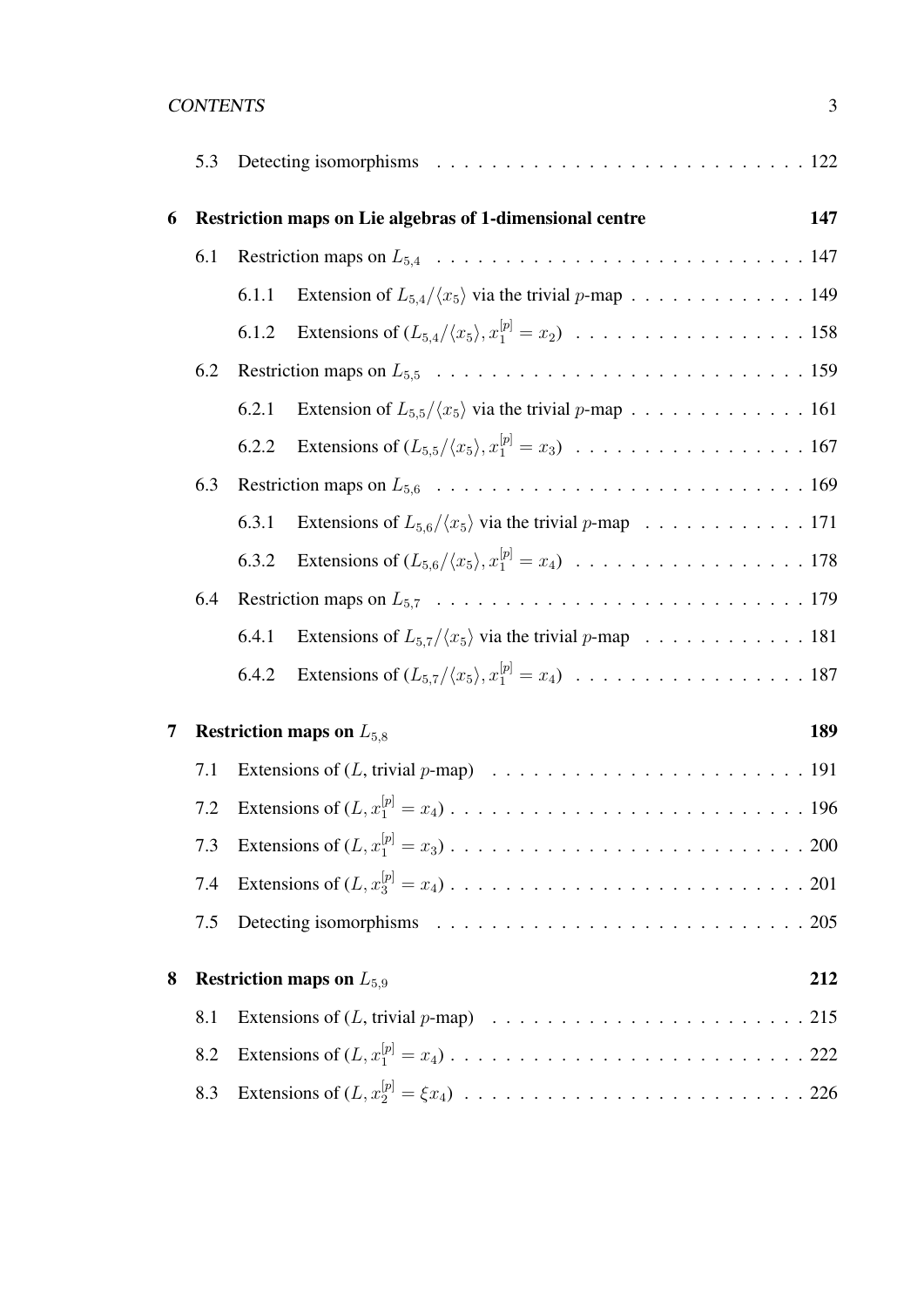### CONTENTS 4

|  | 9 Conclusion |                                                                              | 255 |
|--|--------------|------------------------------------------------------------------------------|-----|
|  |              | 8.5.1 Detecting isomorphism for $L_{5.9}^6$ and $L_{5.9}^9(\xi, \alpha)$ 248 |     |
|  |              |                                                                              |     |
|  |              |                                                                              |     |

| <b>Bibliography</b> | 256 |
|---------------------|-----|
|                     |     |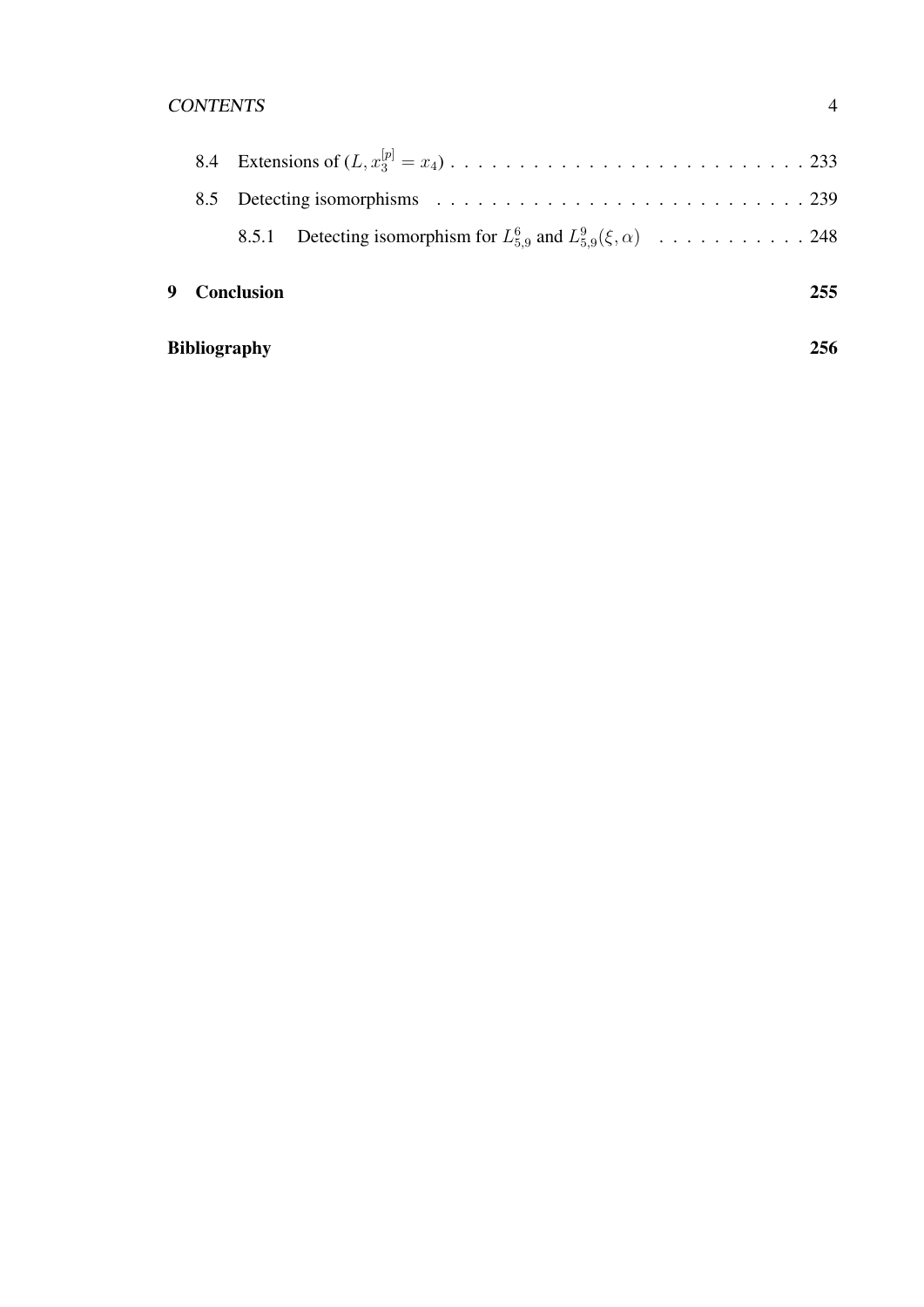## Chapter 1

## Introduction

Let L be a Lie algebra over a field  $\mathbb F$  of positive characteristic p. Recall that L is called *restricted* if L affords a p-map that satisfies the following conditions for all  $x, y \in L$  and  $\lambda \in \mathbb{F}$ 

- 1.  $(\lambda x)^{[p]} = \lambda^p x^{[p]};$
- $2. \ \ (\operatorname{\mathsf{ad}} x)^p = \operatorname{\mathsf{ad}} \, (x^{[p]});$
- 3.  $(x+y)^{[p]} = x^{[p]} + y^{[p]} + \sum_{j=1}^{p-1} s_j(x, y),$ where  $js_j(x, y)$  is the coefficient of  $t^{j-1}$  in (ad  $(tx + y))^{p-1}(x)$ , t an indeterminate.

Recall that a restricted Lie algebra  $L$  is called  $p$ -nilpotent, if there exists an integer  $n$  such that  $x^{[p]^n} = 0$ , for all  $x \in L$ . The purpose of this thesis is to classify all p-nilpotent restricted Lie algebras of dimension 5 over perfect fields of characteristic  $p \geq 5$ . It follows from the Engel Theorem that if  $L$  is finite-dimensional and  $p$ -nilpotent then  $L$  is nilpotent. Our work builds upon the recent work of Schneider and Usefi [12] on the classification of p-nilpotent restricted Lie algebras of dimension up to 4 over perfect fields of characteristic p. Our method is different than what is used in  $[12]$  as we describe below. The analogous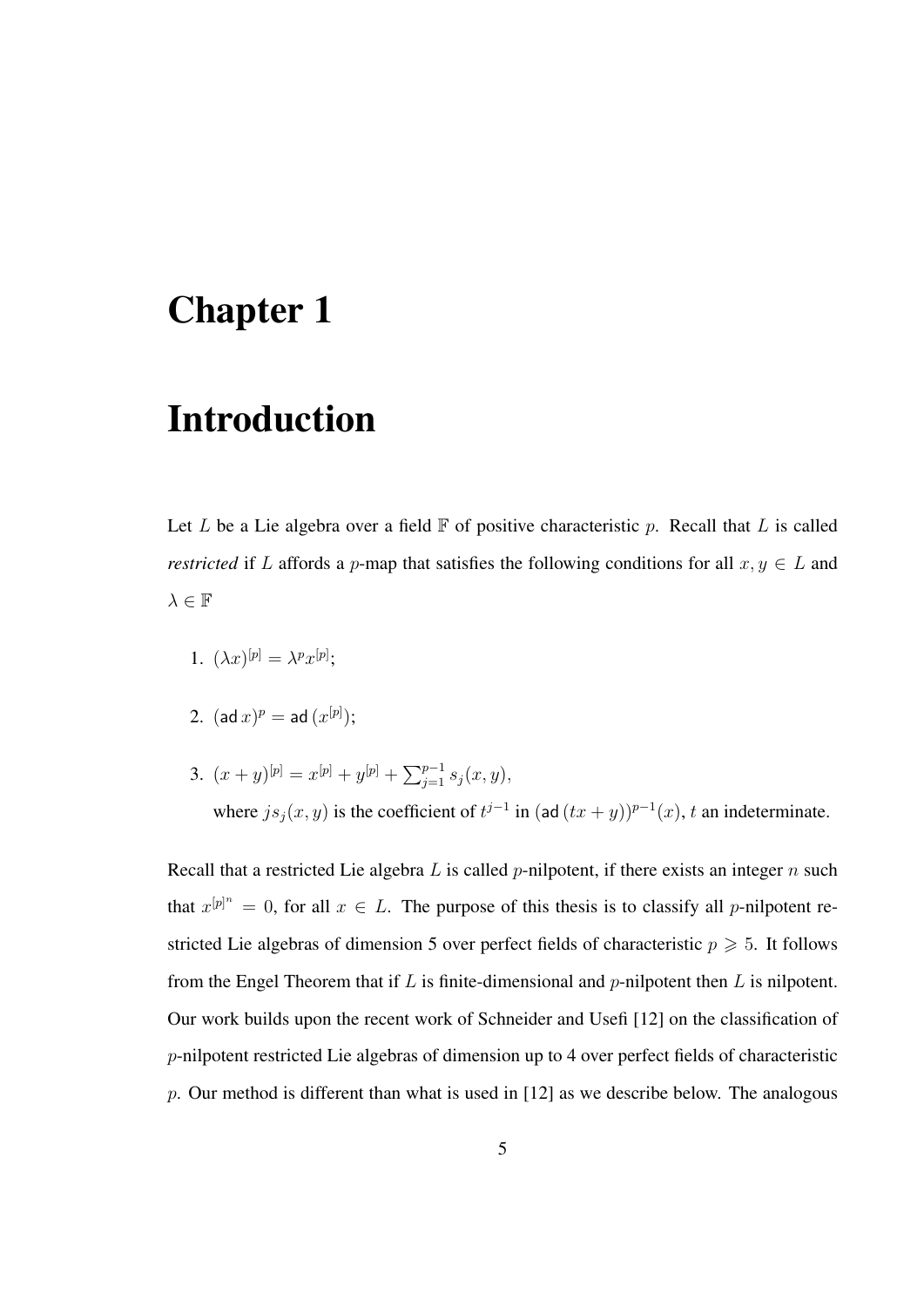classification for small dimensional nilpotent Lie algebras has a long history. The classification of all nilpotent Lie algebras of dimension up to five over any field has been known for a long time. However, in dimension 6, the characterization depends on the underlying field. In 1958 Morozov [8] gave a classification of nilpotent Lie algebras of dimension 6 over a field of characteristic zero, see also [1, 7, 9, 11] for a classification over other fields. These classifications, however, differ and it was not easy to compare them until recently that de Graaf [4] gave a complete classification over any field of characteristic other than 2. de Graaf's approach can be verified computationally and was later revised and extended to characteristic 2 in [2]. The classification in dimensions more than 6 is still in progress, see for example [13, 10].

We now describe the method used in [12] and explain why this method is not applicable in dimension 5. Note that in order to define a  $p$ -map on  $L$ , it is enough to define it on a basis of  $L$  and then extend it to linear combinations using properties (1) and (3). Let  $\varphi_1, \varphi_2: L \to L$  be two p-maps on L. Then the restricted Lie algebras  $(L, \varphi_1)$  and  $(L, \varphi_2)$ are isomorphic if and only if there exists  $A \in Aut(L)$  such that

$$
A(\varphi_1(x)) = \varphi_2(A(x)) \quad \text{holds for all} \quad x \in L
$$

Hence,  $\varphi_1$  and  $\varphi_2$  define isomorphic restricted Lie algebras if and only if there exists  $A \in$ Aut(L) such that  $A\varphi_1 A^{-1} = \varphi_2$ ; that is, they are conjugate under the automorphism group of L. In this case we say that the p-maps  $\varphi_1$  and  $\varphi_2$  are *equivalent*. This defines a left action of  $Aut(L)$  on the set of p-maps and the isomorphism classes of restricted Lie algebras correspond to the  $Aut(L)$ -orbits under this action. The main task using this approach would be then to find the  $Aut(L)$ -orbits. This is exactly what the authors did in [12] to determine all p-nilpotent restricted Lie algebras of dimension up to 4 over perfect fields. However, this task becomes computationally infeasible to carry out in dimension 5.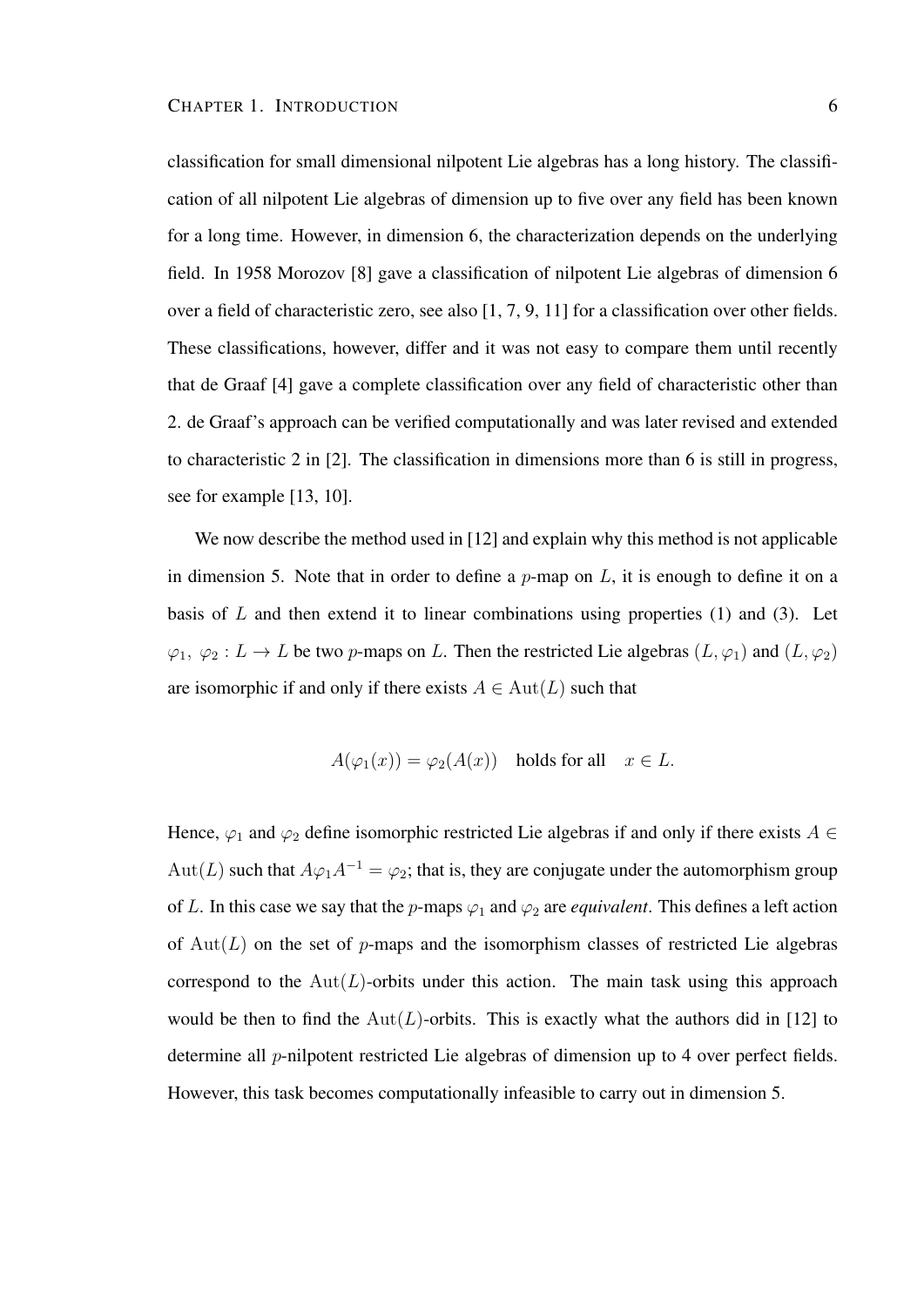The method we use to classify *p*-nilpotent restricted Lie algebras of dimension 5 is the analogue of Skjelbred-Sund method for classifying nilpotent Lie algebras. We describe this method below.

Let L be a Lie algebra over  $\mathbb F$  and M a vector space, a q-dimensional cochain of L with coefficients in M is a skew-symmetric, q-linear map on L taking values in M. We denote the space of q-dimensional cochains of a Lie algebra  $L$  with coefficients in  $M$  by  $C_{\text{cl}}^q(L, M)$ . The coboundary map  $\delta^q : C_{\text{cl}}^q(L, M) \to C_{\text{cl}}^{q+1}(L, M)$  is defined by

$$
(\delta^q \phi)(l_1, \ldots, l_{q+1}) = \sum_{1 \leq s < t \leq q+1} (-1)^{s+t-1} \phi([l_s, l_t], l_1, \ldots, \widehat{l_s}, \ldots, \widehat{l_t}, \ldots, l_{q+1}),
$$

where the symbol  $\hat{l}_s$  indicates that this term is to be omitted. Now, let L be a restricted Lie algebra and M a vector space. We view M as a trivial L-module. Let  $\phi$  be a skewsymmetric, 2-linear map on L taking values in M and  $\omega : L \to M$  a map. We say  $\omega$  has  $\star$ -property with respect to  $\phi$ , if for every  $x, y \in L$  and  $\lambda \in \mathbb{F}$ , we have

1. 
$$
\omega(\lambda x) = \lambda^p \omega(x)
$$

2. 
$$
\omega(x + y) = \omega(x) + \omega(y) + \sum_{\substack{x_j = x \text{ or } y \\ x_1 = x, x_2 = y}} \frac{1}{\#x} \phi([x_1, x_2, \dots, x_{p-1}], x_p)
$$
, where  $\#x$  is the number of  $x$ .

We define the space of 2-dimensional cochains of a restricted Lie algebra L with coefficients in M as the subspace spanned by all such  $(\phi, \omega)$ . We denote this vector space by  $C^2(L, M)$ . Let  $\psi : L \to M$  a map. It can be verified that  $\tilde{\psi} : L \to M$  defined by  $\tilde{\psi}(x) = \psi(x^{[p]})$  has the  $\star$ -property with to  $\delta^1 \psi$ . We define

$$
Z^{2}(L, M) = \{ (\phi, \omega) \in C^{2}(L, M) \mid \delta^{2}\phi = 0, \phi(x, y^{[p]}) = \phi([x, y, \dots, y], y) \},
$$
  

$$
B^{2}(L, M) = \{ (\phi, \omega) \in C^{2}(L, M) \mid \exists \psi \in C_{cl}^{1}(L, M), \ s.t. \ \delta^{1}\psi = \phi, \tilde{\psi} = \omega \}.
$$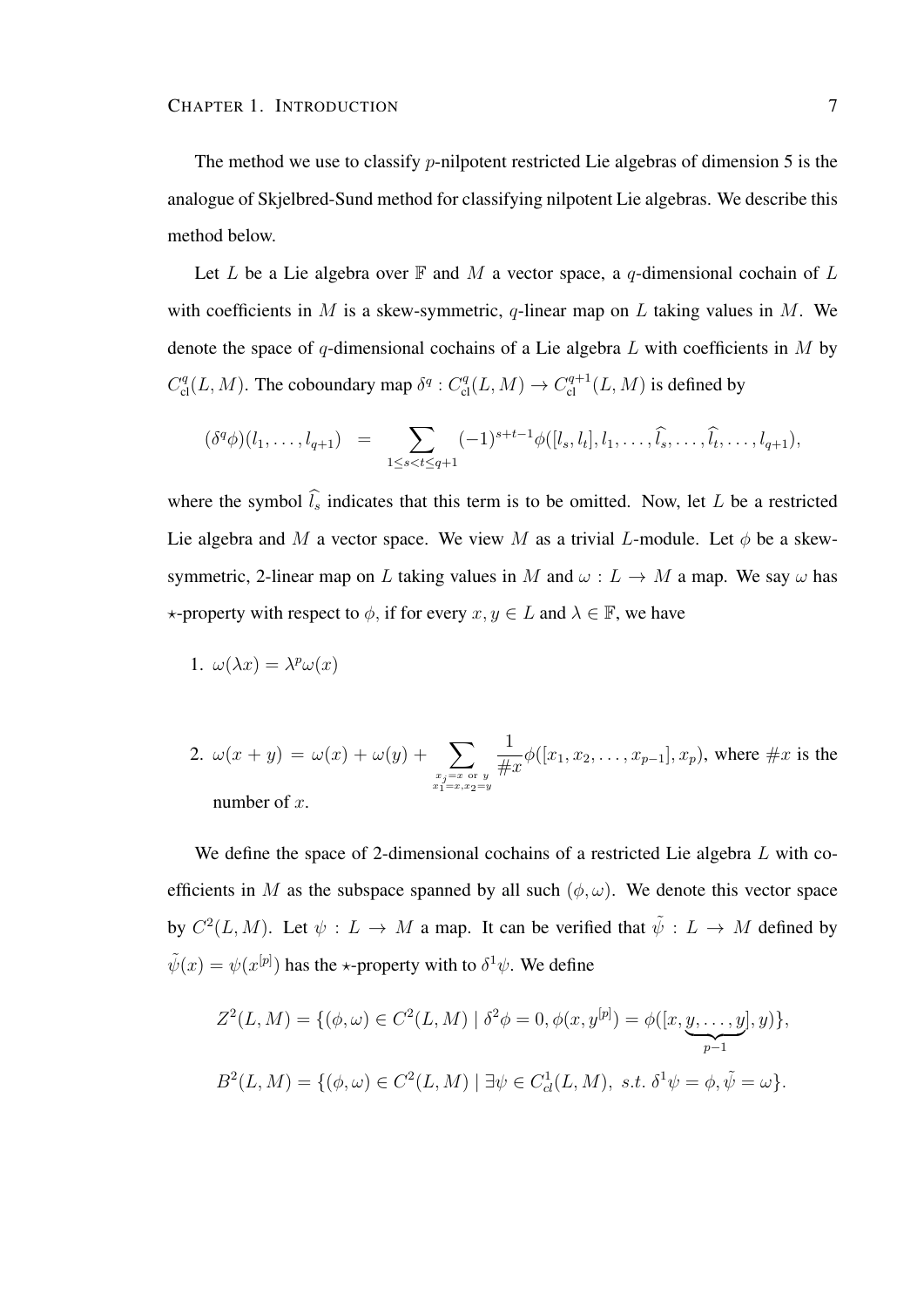It can be seen that  $B^2(L,M) \subseteq Z^2(L,M)$ , so that, the quotient  $Z^2(L,M)/B^2(L,M)$ is well-defined. The quotient  $Z^2(L,M)/B^2(L,M)$  is called the second cohomology group of the restricted Lie algebra L with coefficients in M and we denote it by  $H^2(L, M)$ .

Let  $[\theta] = [(\phi, \omega)] \in H^2(L, M)$ . We set  $L_{\theta} = L \oplus M$  as a vector space and define the Lie bracket and *p*-map on  $L_{\theta}$  by:

$$
[(x_1+m_1), (x_2+m_2)] = \phi(x_1, x_2) + [x_1, x_2], \quad (x+m)^{[p]} = \omega(x) + x^{[p]}.
$$

Then  $L_{\theta}$  with the given bracket and p-map is a restricted Lie algebra.

Now let K be a p-nilpotent restricted Lie algebra. Then its center  $Z(K)$  is nonzero and there exists  $x \in Z(K)$  such that  $x^{[p]} = 0$ . Let M be the one dimensional restricted ideal of K spanned by x, and set  $L = K/M$ . Let  $\pi : K \to L$  be the projection map. We have the exact sequence of restricted Lie algebras:

$$
0 \to M \to K \to L \to 0.
$$

Choose an injective linear map  $\sigma: L \to K$  such that  $\pi \sigma = 1_L$ . Define  $\phi: L \times L \to M$  by  $\phi(x_1, x_2) = [\sigma(x_1), \sigma(x_2)] - \sigma([x_1, x_2])$  and  $\omega: L \to M$  by  $\omega(x) = \sigma(x)^{[p]} - \sigma(x^{[p]})$ . It turns out that  $[\theta] = [(\phi, \omega)] \in H^2(L, M)$  and  $K \cong L_\theta$ . Therefore, any p-nilpotent restricted Lie algebra K of dimension  $n$  can be constructed as a central extensions of a  $p$ -nilpotent restricted Lie algebras of dimension  $n - 1$ .

Now, the group of automorphisms  $Aut(L)$  acts on  $H<sup>2</sup>(L, M)$  in a natural way. Let  $A \in \text{Aut}(L)$  and  $[\theta] = [(\phi, \omega)] \in H^2(L, M)$ . We define  $[A\theta] = [(A\phi, A\omega)]$ , where  $A\phi(x,y) = \phi(A(x), A(y))$  and  $A\omega(x) = \omega(A(x))$ . Let  $[\theta_1], [\theta_2] \in H^2(L, M)$ . It turns out that  $[\theta_1]$  and  $[\theta_2]$  are in the same Aut(L)-orbit if and only if there exists an isomorphism  $f: L_{\theta_1} \to L_{\theta_2}$  such that  $f(M) = M$ . Therefore, we use the action of  $\text{Aut}(L)$  to reduce the number of isomorphic restricted Lie algebras.

There are nine nilpotent Lie algebras of dimension 5 that we denote them by  $L_{5,i}$ , for  $1 \leq i \leq 9$ . Let i be in the range  $1 \leq i \leq 9$  and set  $K = L_{5,i}$ . As we mentioned before, a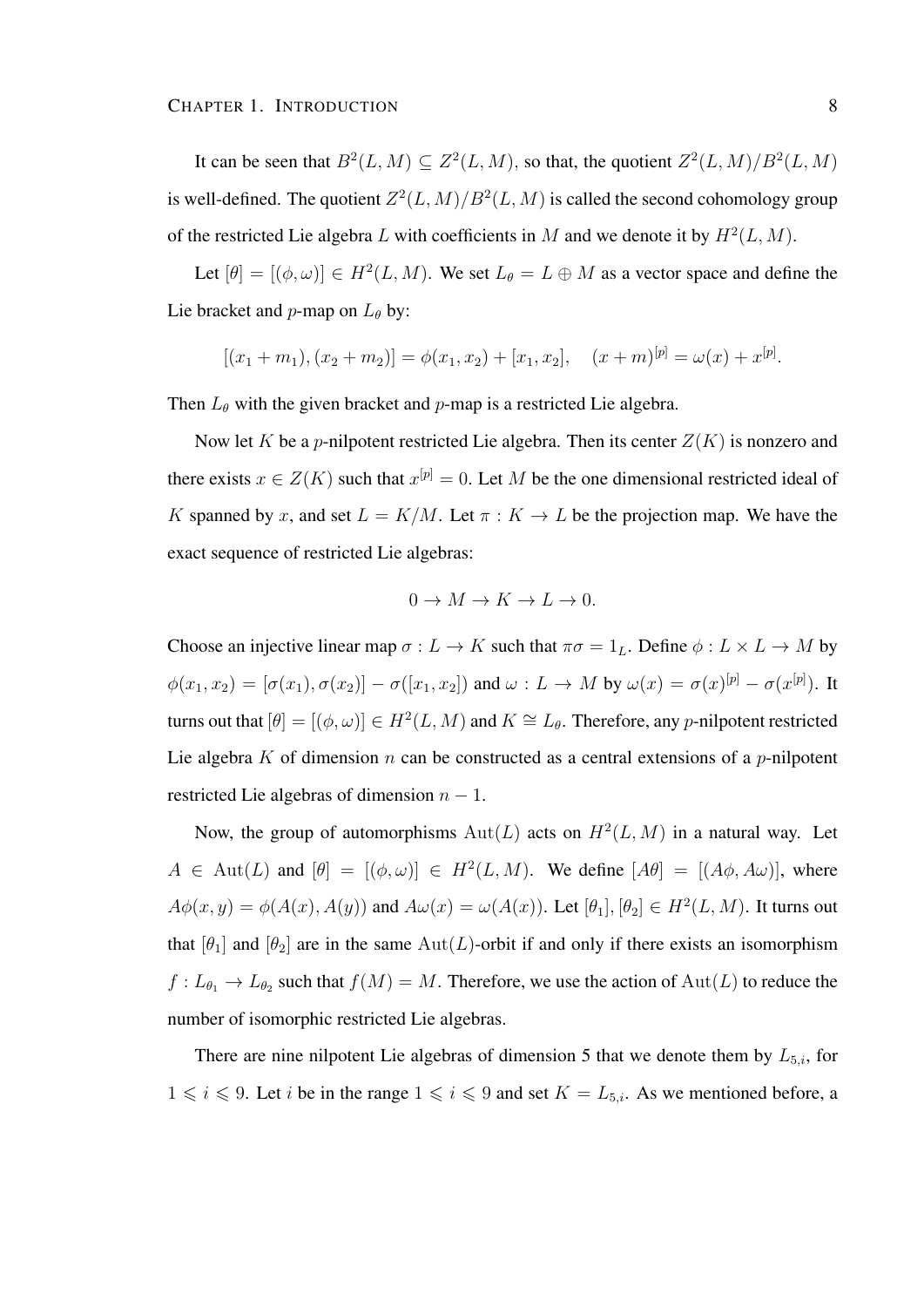p-map is determined by its action on an  $\mathbb{F}$ -basis  $x_1, \ldots, x_5$  of K. Since the p-maps are pnilpotent, there exists a central element  $x \in K$  such that  $x^{[p]} = 0$ . Then we let  $L = K/\langle x \rangle$ and use the methods above to find all 1-dimensional central extensions of L that lead to K. That is we choose those  $[\theta] = [(\phi, \omega)] \in H^2(L, \langle x \rangle)$  such that  $L_{\theta}$  is isomorphic as a Lie algebra to K. Then we list all possible p-maps that are obtained via different choices of  $\theta$ and  $x$ . We still need to detect and remove the isomorphic algebras from this list. Finally, we shall prove that the remaining algebras in the list are pairwise non-isomorphic. Please note that a copy of this thesis exists in Arxiv.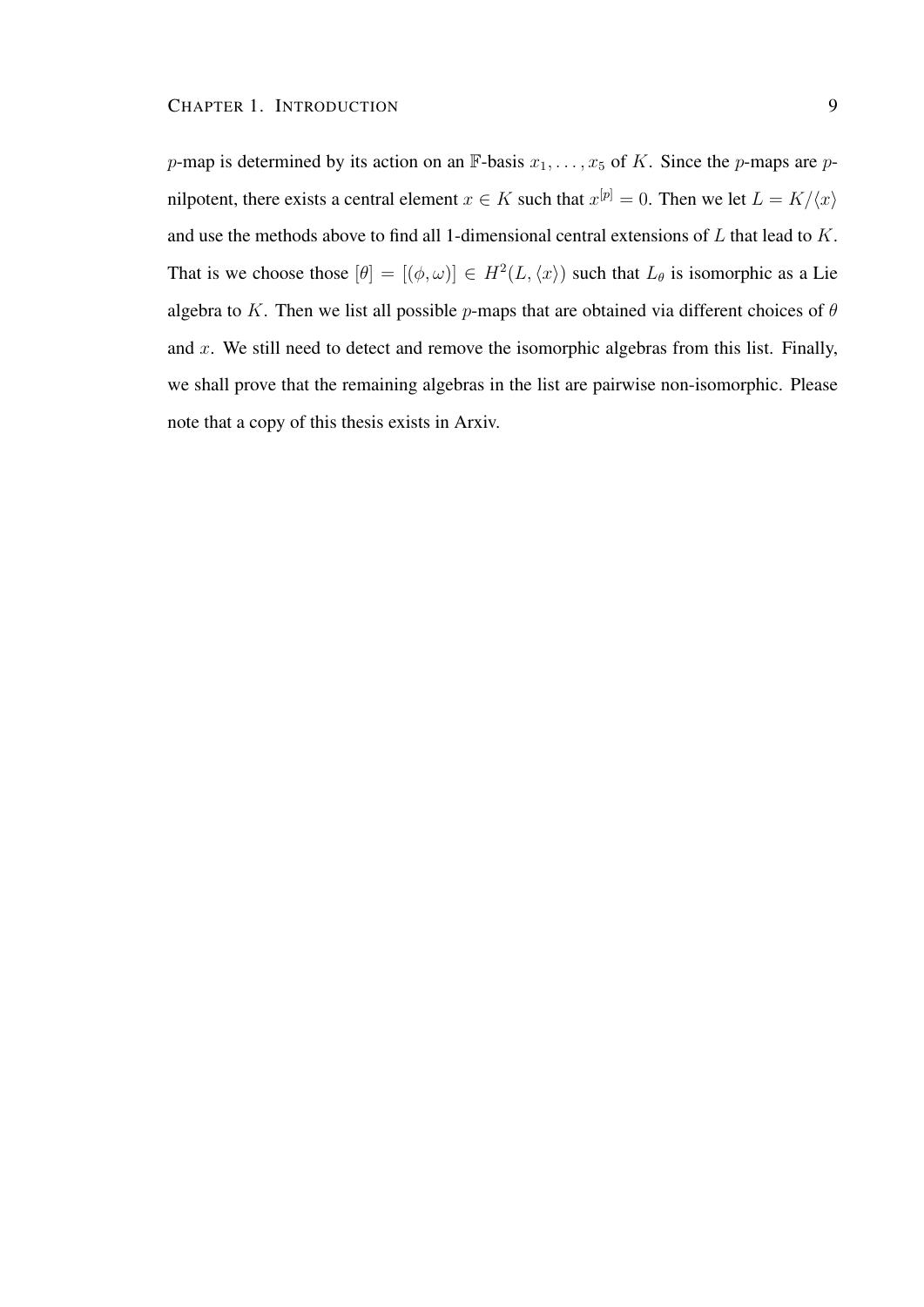# Chapter 2

# Preliminaries

## 2.1 Restricted Lie algebras

We first recall some definitions and notations that are mostly adopted from [15].

**Definition 2.1.1** *A restricted Lie algebra of characteristic*  $p > 0$  *is a Lie algebra L of characteristic*  $p$  *together with a map*  $L \to L$ *, denoted by*  $x \mapsto x^{[p]}$ *, that satisfies* 

- $\bullet \ (\lambda x)^{[p]} = \lambda^p x^{[p]},$
- $(x+y)^{[p]} = x^{[p]} + y^{[p]} + \sum_{j=1}^{p-1} s_j(x,y)$ *where*  $js_j(x, y)$  *is the coefficient of*  $t^{j-1}$  *in* (ad  $(tx + y))^{p-1}(x)$ , *t an indeterminate*,
- $\bullet \ [x, y^{[p]}] = [x, y, \dots, y]$  $\overline{p}$ ],

*for all*  $x, y \in L$  *and all*  $\lambda \in \mathbb{F}$ *.* 

The map  $x \mapsto x^{[p]}$  is referred to as the p-operator. Note that the second property is equivalent to

$$
(x+y)^{[p]} = x^{[p]} + y^{[p]} + \sum_{\substack{x_j = x \text{ or } y \\ x_1 = x, x_2 = y}} \frac{1}{\#x} [x_1, x_2, \dots, x_p],
$$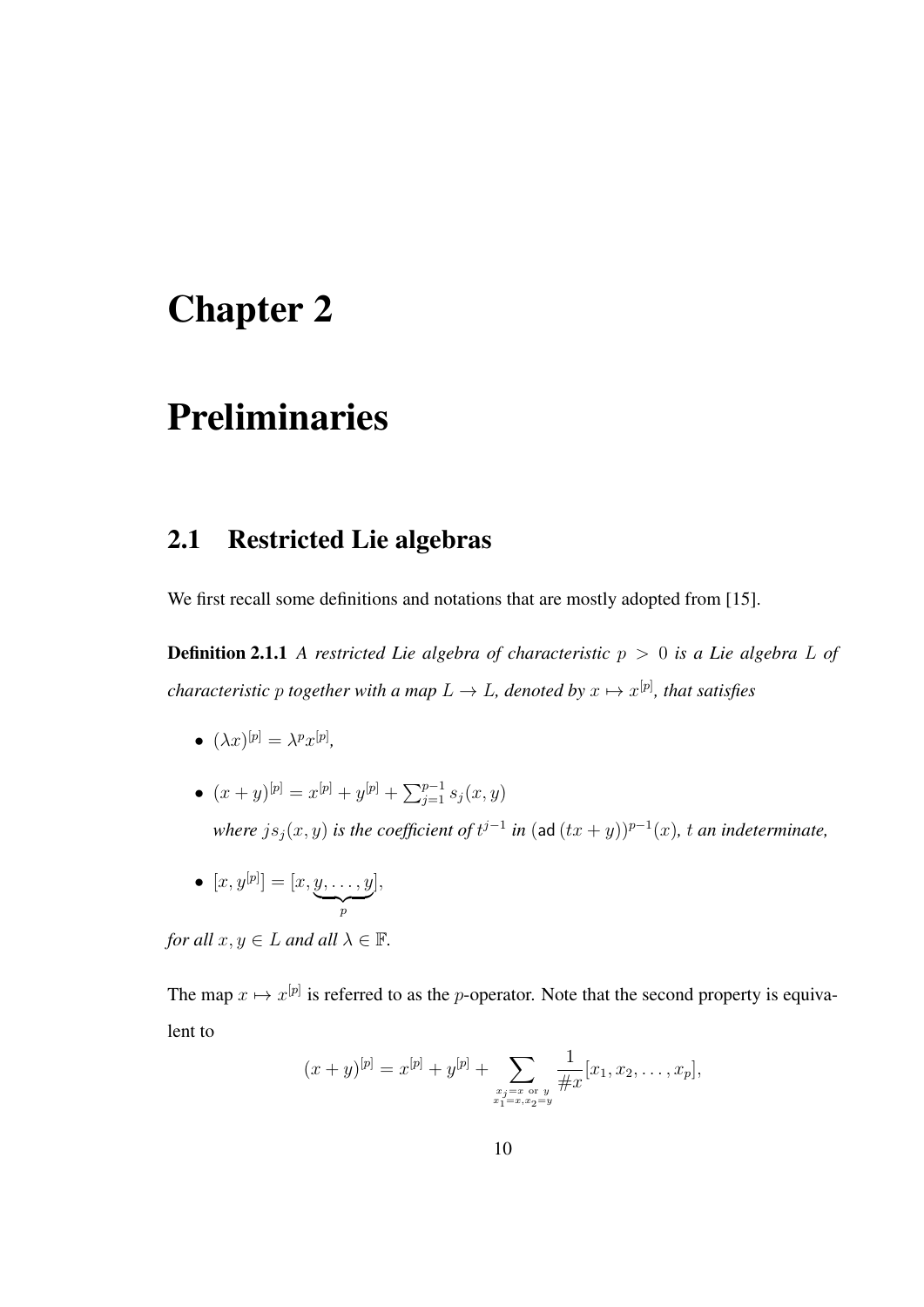where  $\#x$  denotes the number of x's among the  $x_j$ .

Note that long commutators are left-tapped, that is

$$
[x_1, \ldots, x_k, x_{k+1}] = [[x_1, \ldots, x_k], x_{k+1}].
$$

If L is a Lie algebra over  $\mathbb F$  and M is vector space, a q-dimensional cochain of L with coefficients in M is a skew-symmetric, q-linear map on L taking values in M. We denote the space of q-dimensional cochains of a Lie algebra  $L$  with coefficients in  $M$  by  $C_{\text{cl}}^q(L, M)$ . So, we have

$$
C_{\mathrm{cl}}^{q}(L,M) = Hom_{\mathbb{F}}(\Lambda^{q}L,M).
$$

The coboundary map  $\delta^q$  :  $C^q_{\text{cl}}(L, M) \to C^{q+1}_{\text{cl}}(L, M)$  is defined by

$$
(\delta^q \phi)(l_1, \ldots, l_{q+1}) = \sum_{1 \leq s < t \leq q+1} (-1)^{s+t-1} \phi([l_s, l_t], l_1, \ldots, \widehat{l_s}, \ldots, \widehat{l_t}, \ldots, l_{q+1}),
$$

where the symbol  $\widehat{l_s}$  indicates that this term is to be omitted.

**Definition 2.1.2** *Let L be a restricted Lie algebra over*  $\mathbb{F}$  *and M a vector space. If*  $\phi \in$  $C_{cl}^2(L, M)$  and  $\omega: L \to M$  a function, we say  $\omega$  has the  $\star$ -property with respect to  $\phi$  if for *every*  $x, y \in L$  *and*  $\lambda \in \mathbb{F}$ *, we have* 

$$
I. \ \omega(\lambda x) = \lambda^p \omega(x)
$$

2. 
$$
\omega(x + y) = \omega(x) + \omega(y) + \sum_{\substack{x_j = x \text{ or } y \\ x_1 = x, x_2 = y}} \frac{1}{\#x} \phi([x_1, x_2, \dots, x_{p-1}], x_p)
$$
, where  $\#x$  is the number of x.

Now, we define the space of 2-dimensional cochains of a restricted Lie algbera L with coefficients in M as the subspace spanned by all  $(\phi, \omega)$  such that  $\phi$  is skew-symmetric and  $\omega: L \to M$  has the  $\star$ -property with respect to  $\phi$ . We denote this vector space by  $C^2(L, M)$ .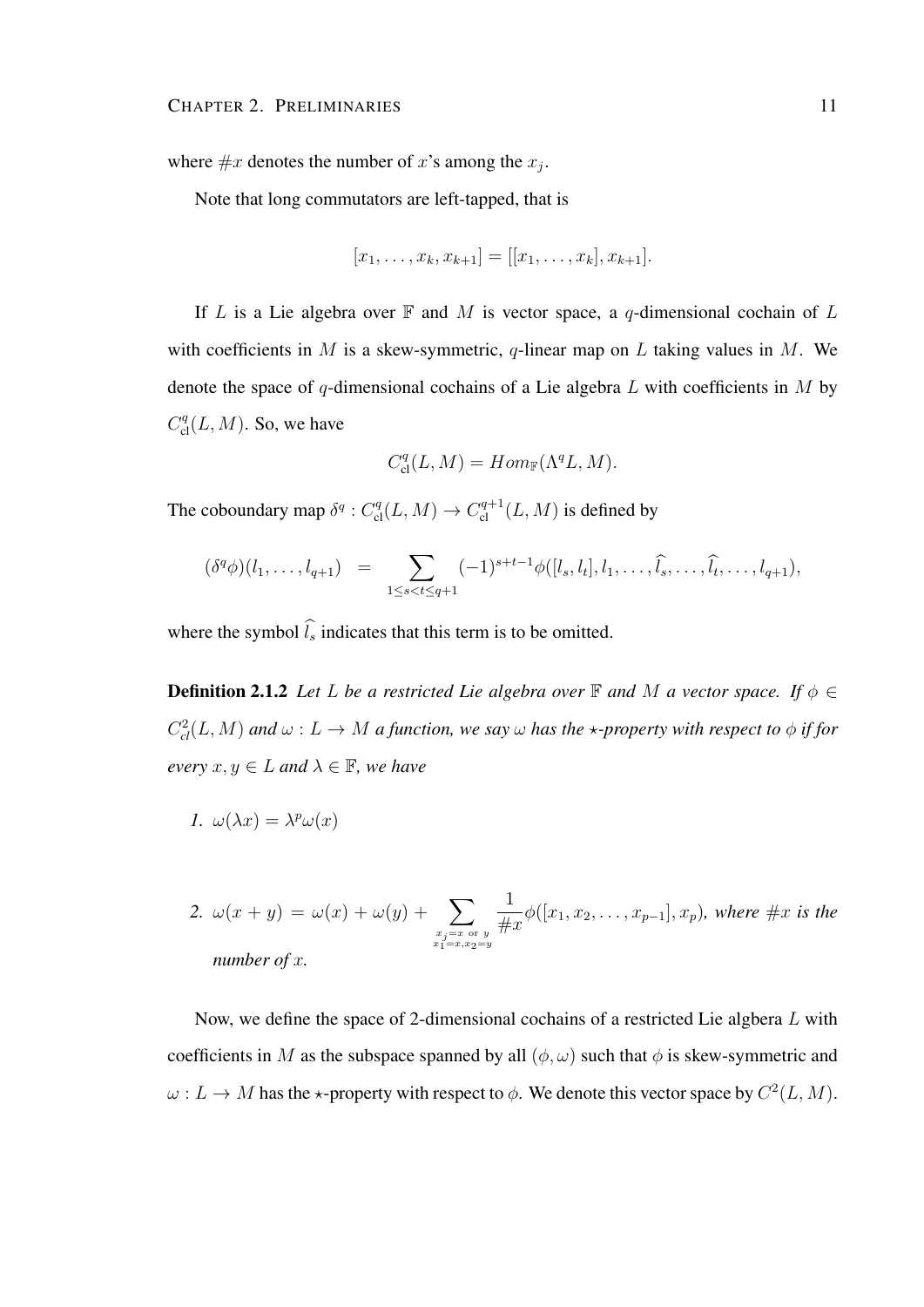Evidently if  $\omega$  and  $\omega'$  have the  $\star$ -property with respect to  $\phi$  and  $\phi'$  respectively, then  $\omega + \omega'$ has the  $\star$ -property with respect to  $\phi + \phi'$ , and hence  $C^2(L, M)$  is a vector space over F by point wise addition in each coordinate. We have adopted these definitions from [5, 6], however, the definition of  $\star$ -property in the whole generality given in [5, 6] is ambiguous.

**Lemma 2.1.3** *Let M be a vector space and*  $\psi : L \to M$  *a linear map. Then*  $\tilde{\psi} : L \to M$ defined by  $\tilde{\psi}(x) = \psi(x^{[p]})$  has the  $\star$ *-property with respect to*  $\delta^1 \psi$ .

**Proof.** Clearly,  $\tilde{\psi}(\lambda x) = \lambda^p \tilde{\psi}(x)$ , for every  $\lambda \in \mathbb{F}$ . Since  $\psi[x_1, \ldots, x_p] = (\delta^1 \psi)([x_1, \ldots, x_{p-1}], x_p)$ , we have

$$
\tilde{\psi}(x+y) = \psi((x+y)^{[p]}) = \psi(x^{[p]}) + \psi(y^{[p]}) + \psi(\sum_{\substack{x_j = x \text{ or } y \\ x_1 = x, x_2 = y}} \frac{1}{\#x} [x_1, x_2, \dots, x_p])
$$
\n
$$
= \psi(x^{[p]}) + \psi(y^{[p]}) + \sum_{\substack{x_j = x \text{ or } y \\ x_1 = x, x_2 = y}} \frac{1}{\#(x)} (\delta^1 \psi)([x_1, \dots, x_{p-1}], x_p),
$$

for every  $x, y \in L$ .

#### Definition 2.1.4 *We define*

$$
Z^{2}(L, M) = \{ (\phi, \omega) \in C^{2}(L, M) \mid \delta^{2}\phi = 0, \phi(x, y^{[p]}) = \phi([x, \underbrace{y, \dots, y}_{p-1}], y) \},
$$
  

$$
B^{2}(L, M) = \{ (\phi, \omega) \in C^{2}(L, M) \mid \exists \psi \in C_{cl}^{1}(L, M), \ s.t. \ \delta^{1}\psi = \phi, \tilde{\psi} = \omega \}.
$$

Note that it is easy to verify that  $Z^2(L, M)$  and  $B^2(L, M)$  are subspaces of  $C^2(L, M)$ .

**Theorem 2.1.5**  $B^2(L, M) \subseteq Z^2(L, M)$ , so that, the quotient

$$
H^{2}(L, M) = Z^{2}(L, M) / B^{2}(L, M)
$$

*is well-defined.*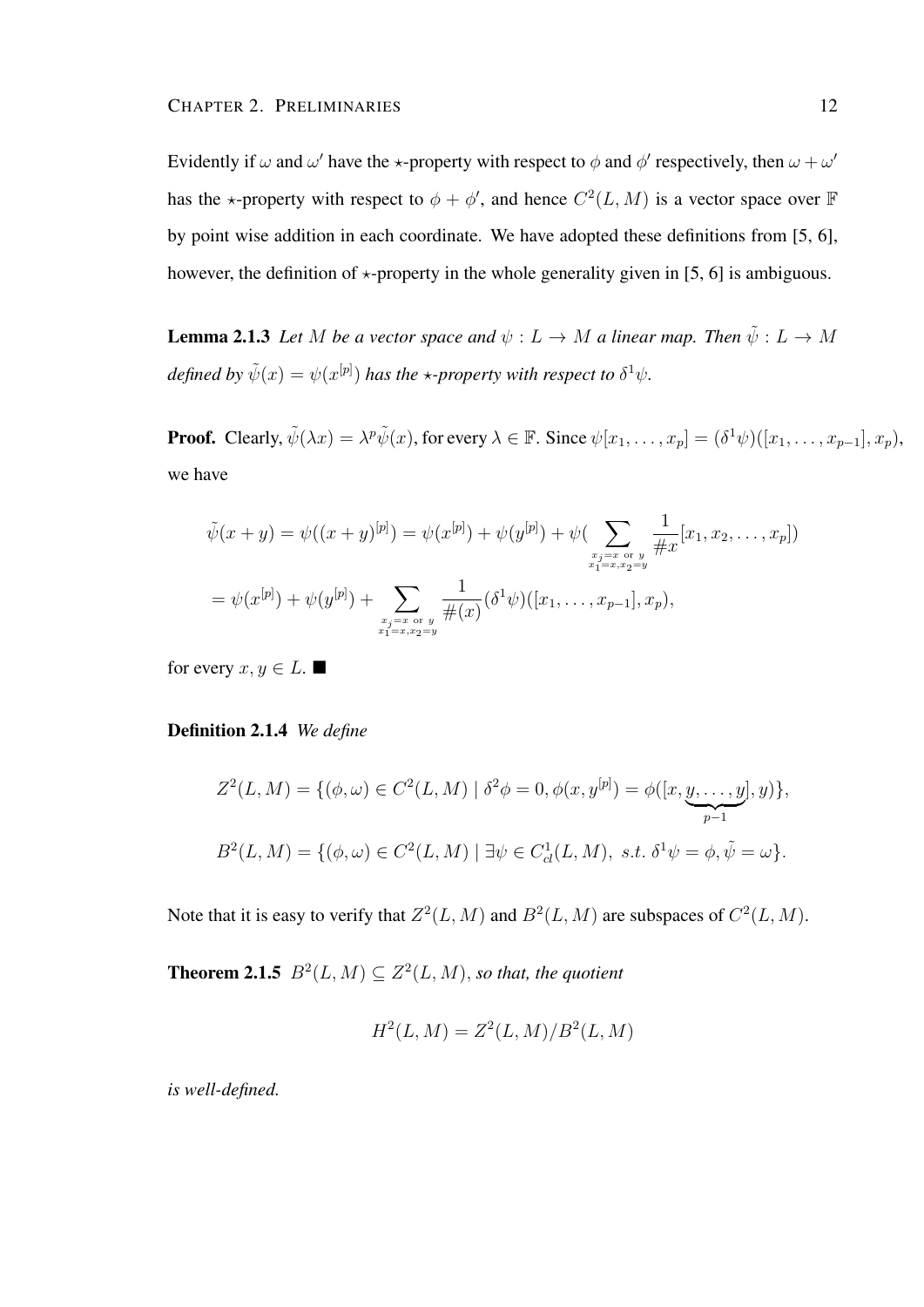**Proof.** Let  $(\delta^1 \psi, \tilde{\psi}) \in B^2(L, M)$ . First, We claim that  $\delta^2 \delta^1 \psi = 0$ . Indeed, for all  $x, y, z \in$  $L$ , we have

$$
\delta^2 \delta^1 \psi(x, y, z) = \delta^1 \psi([x, y], z) + \delta^1 \psi([y, z], x) + \delta^1 \psi([z, x], y)
$$
  
=  $\psi([[x, y], z]]) + \psi([[y, z], x]]) + \psi([[z, x], y]])$   
=  $\psi([[x, y], z]] + [[y, z], x]] + [[z, x], y]]),$ 

which is equal to zero by jacobi identity. Next, we claim that

$$
(\delta^1 \psi)(x, y^{[p]}) = (\delta^1 \psi)([x, \underbrace{y, ..., y}_{p-1}], y),
$$

for all  $x, y \in L$ . Indeed, for all  $x, y \in L$ , we have

$$
(\delta^1 \psi)(x, y^{[p]}) - (\delta^1 \psi)([x, \underbrace{y, \dots, y}_{p-1}], y) = \psi[x, y^{[p]}] - \psi([x, \underbrace{y, \dots, y}_{p}])
$$
  

$$
= \psi([x, y^{[p]}] - [x, \underbrace{y, \dots, y}_{p}])
$$
  

$$
= 0.
$$

The proof is complete.  $\blacksquare$ 

We call  $H^2(L, M)$  the second cohomology group of L with coefficients in M. Let  $\theta =$  $(\phi, \omega) \in Z^2(L, M)$ . Then we denote by  $[\theta]$  the image of  $\theta$  in  $H^2(L, M)$ .

Definition 2.1.6 *A restricted Lie algebra* M *is called strongly abelian if,* [M, M] = 0 *and*  $M^{[p]} = 0.$ 

## 2.2 Constructing  $p$ -nilpotent restricted Lie algebras

The analogue of the results of the remaining of this chapter for Lie algebras is known [14, 4]. However, we could not find a refrence for the corresponding results in the setting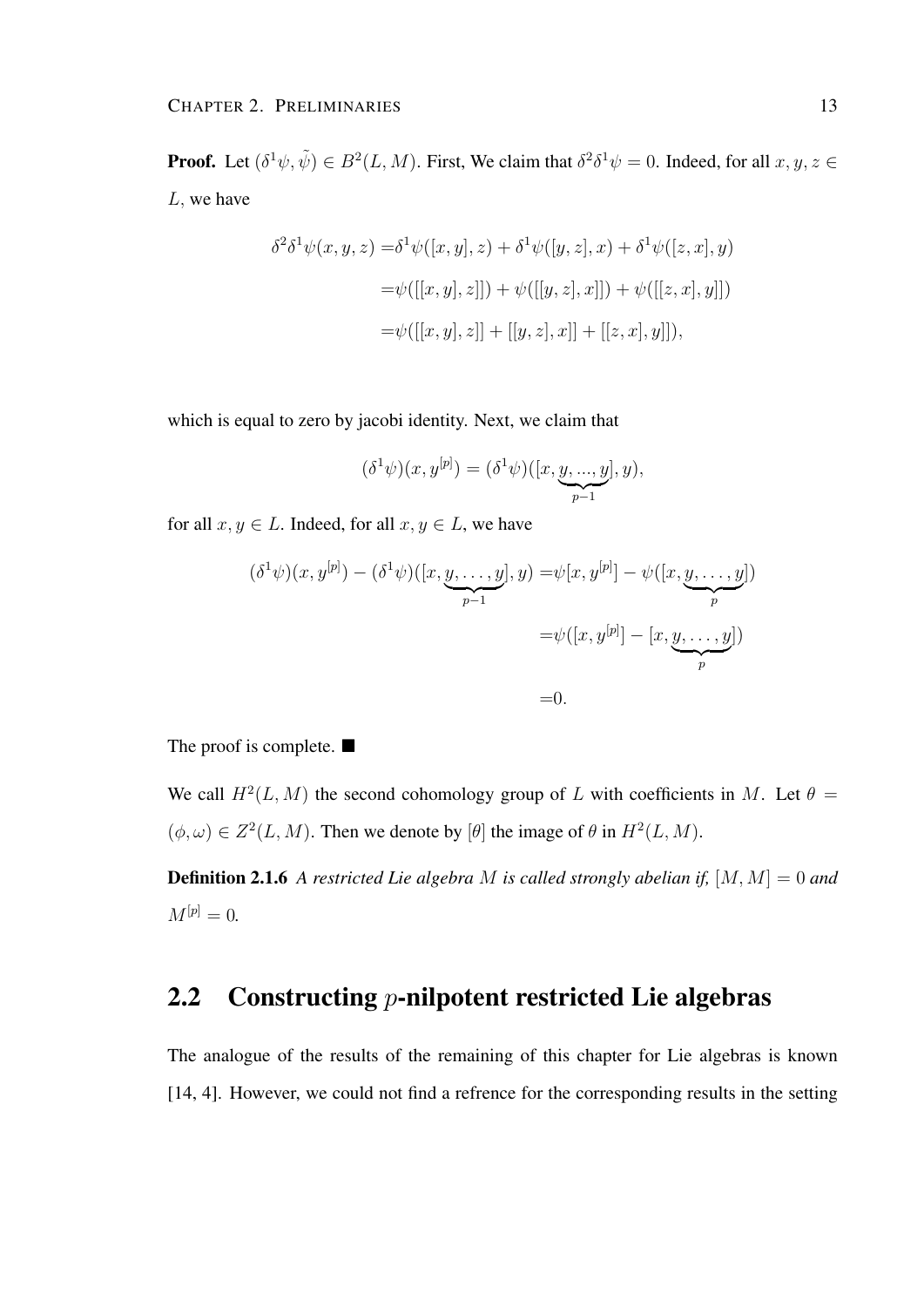of restricted Lie algebras.

Let L be a restricted Lie algebra, M a vector space and  $\theta = (\phi, \omega) \in Z^2(L, M)$ . We construct a restricted extension of  $L$  by  $M$  as follows.

**Lemma 2.2.1** *Let*  $L_{\theta} = L \oplus M$  *as a vector space and define the Lie bracket and p-map on*  $L_{\theta}$  by:

$$
[(x_1+m_1), (x_2+m_2)] = [x_1, x_2] + \phi(x_1, x_2), \quad (x+m)^{[p]} = x^{[p]} + \omega(x).
$$

*Then*  $L_{\theta}$  *with the given bracket and p-map is a resticted Lie algebra.* 

Proof. The bracket is clearly bilinear and skew symmetric and it is well known that the jacobi identity is equivalent to  $\delta^2 \phi = 0$ . We claim that L is restricted with the given p-map. Let  $x_1, \ldots, x_{k+1} \in L, m_1, \ldots, m_{k+1} \in M$ . Note that by induction we have

$$
[x_1 + m_1, x_2 + m_2, \dots, x_{k+1} + m_{k+1}] = [x_1, \dots, x_{k+1}] + \phi([x_1, \dots, x_k], x_{k+1}).
$$
 (2.1)

Now, we have

$$
[x_1 + m_1, (x_2 + m_2)^{[p]}] = [x_1 + m_1, x_2^{[p]} + \omega(x)]
$$
  

$$
= [x_1, x_2^{[p]}] + \phi(x_1, x_2^{[p]}).
$$

On the other hand,

$$
[x_1+m_1,\underbrace{x_2+m_2,\ldots,x_2+m_2}_{p}]=[x_1,\underbrace{x_2,\ldots,x_2}_{p}]+\phi([x_1,\underbrace{x_2,\ldots,x_2}_{p-1}],x_2),
$$

by equation (2.1). We have

$$
\phi(x_1, x_2^{[p]}) = \phi([x_1, \underbrace{x_2, \dots, x_2}_{p-1}], x_2),
$$

also we have

$$
[x_1, x_2^{[p]}] = [x_1, \underbrace{x_2, \dots, x_2}_{p}].
$$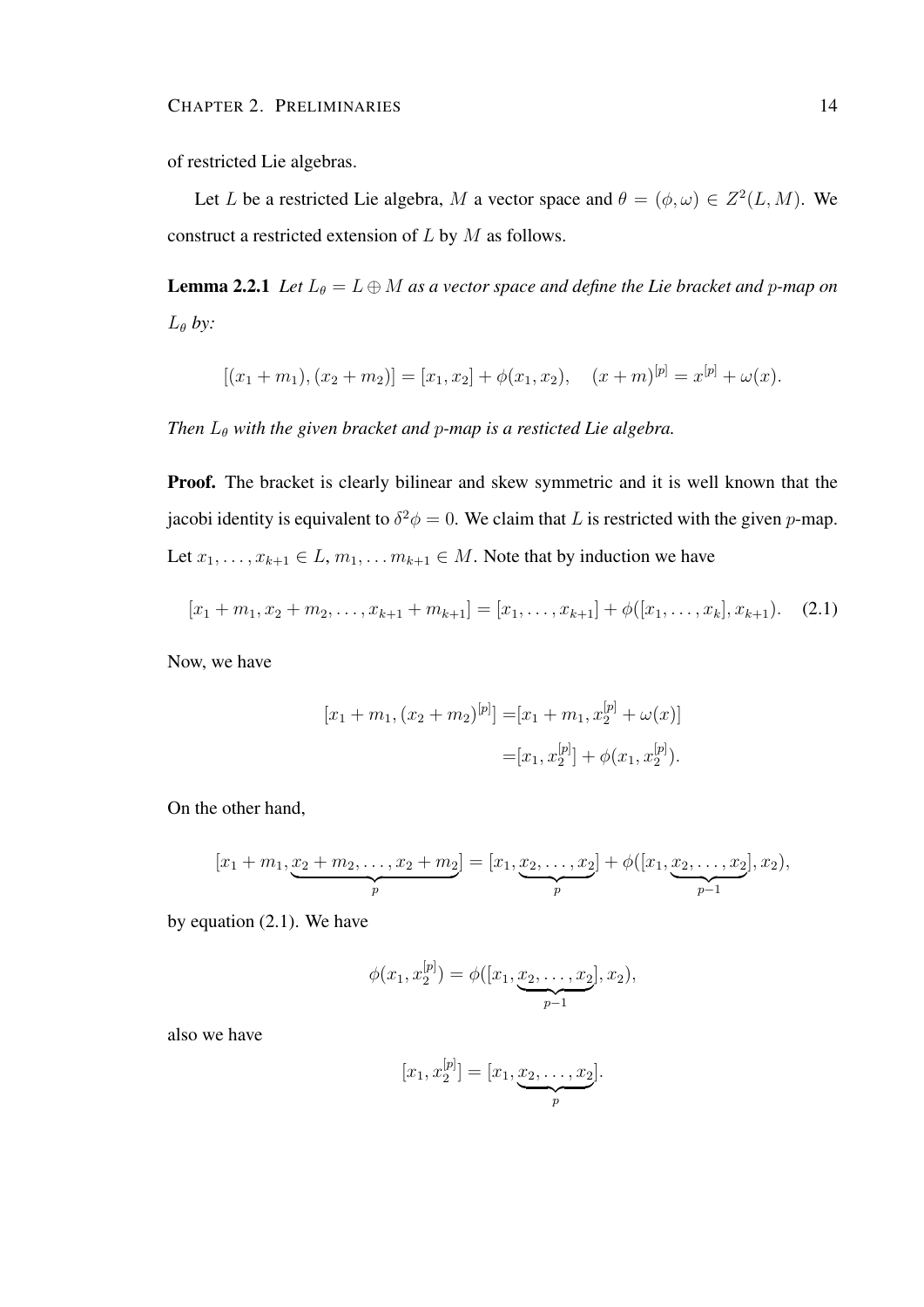Therefore,

$$
[x_1 + m_1, (x_2 + m_2)^{[p]}] = [x_1 + m_1, \underbrace{x_2 + m_2, \dots, x_2 + m_2}_{p}].
$$

Next, we have

$$
(\lambda(x+m))^{[p]} = (\lambda x + \lambda m)^{[p]} = (\lambda x)^{[p]} + \omega(\lambda x) = \lambda^p x^{[p]} + \lambda^p \omega(x)
$$

$$
= \lambda^p (x^{[p]} + \omega(x))
$$

$$
= \lambda^p (x+m)^{[p]}.
$$

## Finally, we have

$$
((x_1 + m_1) + (x_2 + m_2))^{[p]} = ((x_1 + x_2) + (m_1 + m_2))^{[p]}
$$
  
\n
$$
= (x_1 + x_2)^{[p]} + \omega(x_1 + x_2)
$$
  
\n
$$
= x_1^{[p]} + x_2^{[p]} + \sum_{\substack{x_{l_j} = x_1 \text{ or } x_2 \\ x_{l_1} = x_1, x_{l_2} = x_2}} \frac{1}{\#x_1} [x_{l_1}, x_{l_2}, \dots, x_{l_p}]
$$
  
\n
$$
+ \omega(x_1) + \omega(x_2) + \sum_{\substack{x_{l_j} = x_1 \text{ or } x_2 \\ x_{l_j} = x_1 \text{ or } x_2}} \frac{1}{\#x_1} \phi([x_{l_1}, x_{l_2}, \dots, x_{l_{p-1}}], x_{l_p}).
$$

On the other hand,

$$
(x_1 + m_1)^{[p]} + (x_2 + m_2)^{[p]} + \sum_{\substack{l_{j=1 \text{ or } 2} \\ l_1 = 1, l_2 = 2}} \frac{1}{\#(x_1 + m_1)} [x_{l_1} + m_{l_1}, x_{l_2} + m_{l_2}, \dots, x_{l_p} + m_{l_p}]
$$
  

$$
= x_1^{[p]} + \omega(x_1) + x_2^{[p]} + \omega(x_2) + \sum_{\substack{x_{l_j} = x_1 \text{ or } x_2 \\ x_{l_1} = x_1, x_{l_2} = x_2}} \frac{1}{\#x_1} [x_{l_1}, x_{l_2}, \dots, x_{l_p}]
$$
  

$$
+ \sum_{\substack{x_{l_j} = x_1 \text{ or } x_2 \\ x_{l_j} = x_1 \text{ or } x_2}} \frac{1}{\#x_1} \phi([x_{l_1}, x_{l_2}, \dots, x_{l_{p-1}}], x_{l_p}),
$$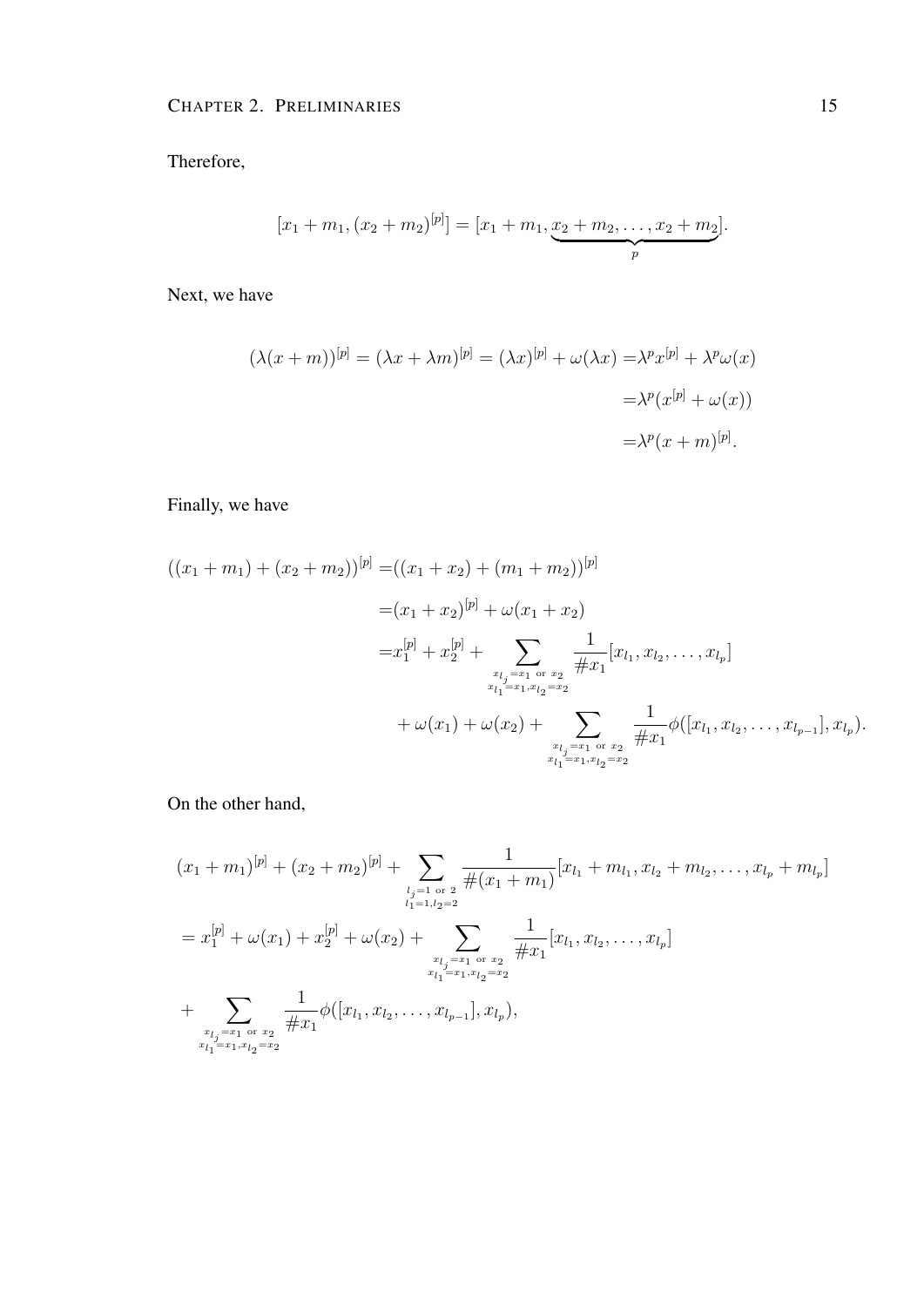by equation (2.1). Therefore,

$$
((x_1 + m_1) + (x_2 + m_2))^{[p]} = (x_1 + m_1)^{[p]} + (x_2 + m_2)^{[p]}
$$
  
+ 
$$
\sum_{\substack{l_j=1 \text{ or } 2 \\ l_1 = 1, l_2 = 2}} \frac{1}{\#x_1 + m_1} [x_{l_1} + m_{l_1}, x_{l_2} + m_{l_2}, \dots, x_{l_p} + m_{l_p}].
$$

The proof is complete.  $\blacksquare$ 

Now let K be a restricted Lie algebra, and suppose that its center  $Z(K)$ , is nonzero. Let  $0 \neq M \subseteq Z(K)$  such that  $M^{[p]} = 0$ , and set  $L = K/M$ . Let  $\pi : K \to L$  be the projection map. We have the exact sequence

$$
0 \to M \to K \to L \to 0.
$$

Choose an injective linear map  $\sigma : L \to K$  such that  $\pi \sigma = 1_L$ . Note that we can easily show that  $\pi([\sigma(x_i), \sigma(x_j)] - \sigma([x_i, x_j])) = 0$ , for every  $x_i, x_j \in L$  and  $\pi(\sigma(x)^{[p]} - \sigma(x^{[p]})) =$ 0, for every  $x\in L.$  Therefore,  $[\sigma(x_i),\sigma(x_j)]-\sigma([x_i,x_j]), \sigma(x)^{[p]}-\sigma(x^{[p]})\in M,$  for every  $x_i, x_j, x \in L$ . Now, we define  $\phi: L \times L \to M$  by  $\phi(x_i, x_j) = [\sigma(x_i), \sigma(x_j)] - \sigma([x_i, x_j])$ and  $\omega : L \to M$  by  $\omega(x) = \sigma(x)^{[p]} - \sigma(x^{[p]})$ . With these notations, we have:

**Lemma 2.2.2** *Let*  $\theta = (\phi, \omega)$ *. Then*  $\theta \in Z^2(L, M)$  *and*  $K \cong L_{\theta}$ *.* 

**Proof.** It is easy to see that  $\phi$  is a bilinear and skew-symmetric form on L. We claim that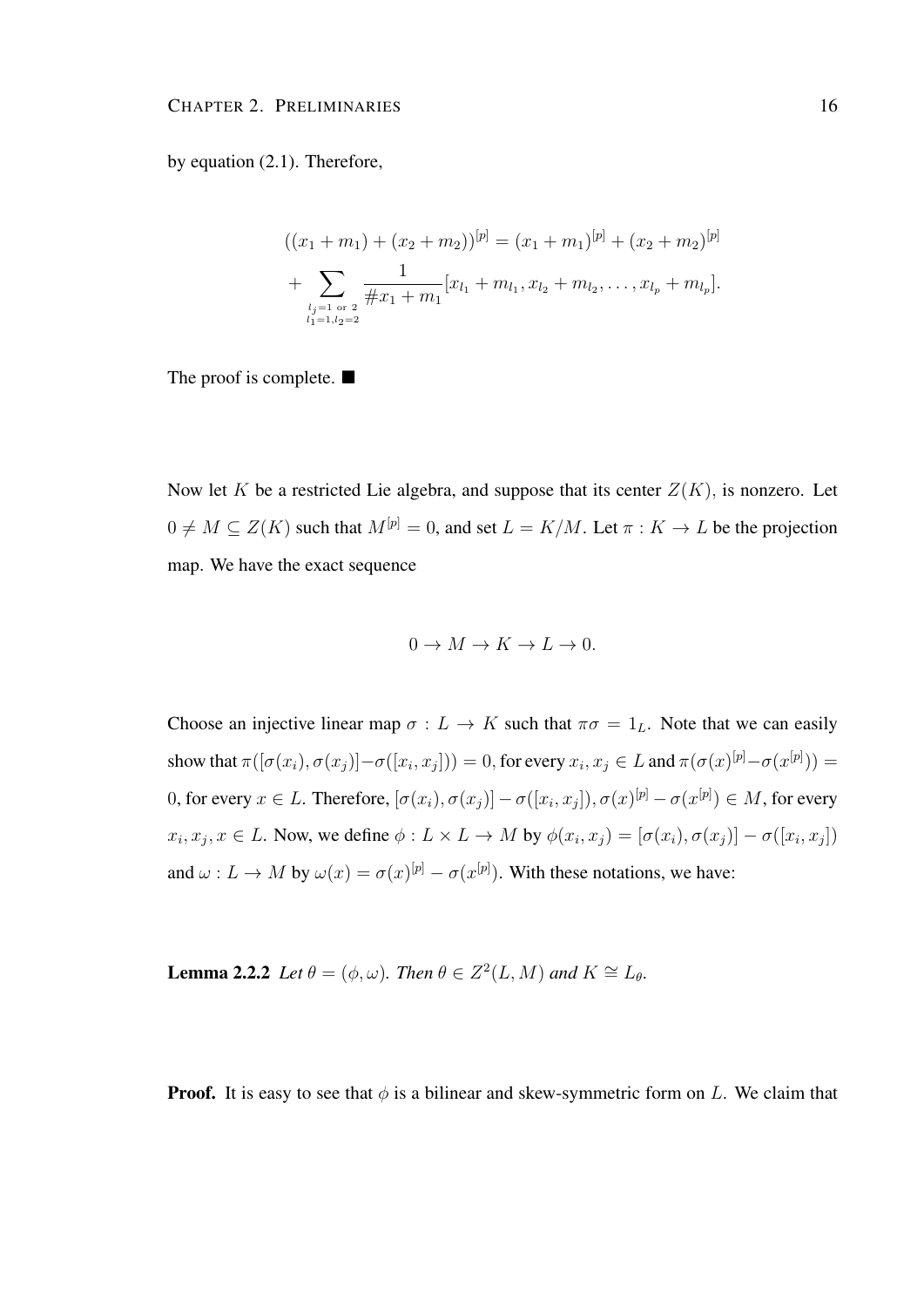$ω$  has the  $\star$ -property with respect to  $φ$ . Indeed:

$$
\omega(x_1 + x_2) = (\sigma(x_1 + x_2))^{[p]} - \sigma((x_1 + x_2)^{[p]})
$$
  
\n
$$
= (\sigma(x_1) + \sigma(x_2))^{[p]} - \sigma(x_1^{[p]} + x_2^{[p]} + \sum_{\substack{x_{l_j} = x_1 \text{ or } x_2 \\ x_{l_j} = x_1 \text{ or } x_2}} \frac{1}{\#x_1} [x_{l_1}, x_{l_2}, \dots, x_{l_p}])
$$
  
\n
$$
= \sigma(x_1)^{[p]} + \sigma(x_2)^{[p]} + \sum_{\substack{l_j = 1 \text{ or } x_1 \\ l_1 = l, l_2 = 2}} \frac{1}{\# \sigma(x_1)} [\sigma(x_{l_1}), \sigma(x_{l_2}), \dots, \sigma(x_{l_p})])
$$
  
\n
$$
- \sigma(x_1^{[p]}) - \sigma(x_2^{[p]}) - \sum_{\substack{x_{l_j} = x_1 \text{ or } x_2 \\ x_{l_1} = x_1, x_{l_2} = x_2}} \frac{1}{\#x_1} \sigma([x_{l_1}, x_{l_2}, \dots, x_{l_p}])
$$
  
\n
$$
= \omega(x_1) + \omega(x_2) + \sum_{\substack{l_j = 1 \text{ or } x_2 \\ l_1 = l, l_2 = 2}} \frac{1}{\#x_1} [\sigma(x_{l_1}), \sigma(x_{l_2}), \dots, \sigma(x_{l_p})])
$$
  
\n
$$
= \sum_{\substack{x_{l_j} = x_1 \text{ or } x_2 \\ x_{l_1} = x_1, x_{l_2} = x_2}} \frac{1}{\#x_1} \sigma([x_{l_1}, x_{l_2}, \dots, x_{l_p}]).
$$

Since  $\phi(x, y) \in M \subseteq Z(L)$ , we have

$$
\sigma([x_{l_1}, x_{l_2}, \dots, x_{l_p}])
$$
\n
$$
= [\sigma([x_{l_1}, x_{l_2}, \dots, x_{l_{p-1}}]), \sigma(x_{l_p})] - \phi([x_{l_1}, x_{l_2}, \dots, x_{l_{p-1}}], x_{l_p})
$$
\n
$$
= [[\sigma([x_{l_1}, x_{l_2}, \dots, x_{l_{p-2}}]), \sigma(x_{l_{p-1}})] - \phi([x_{l_1}, x_{l_2}, \dots, x_{l_{p-2}}], x_{l_{p-1}}), \sigma(x_{l_p})]
$$
\n
$$
- \phi([x_{l_1}, x_{l_2}, \dots, x_{l_{p-1}}], x_{l_p})
$$
\n
$$
= [[\sigma([x_{l_1}, x_{l_2}, \dots, x_{l_{p-2}}]), \sigma(x_{l_{p-1}})], \sigma(x_{l_p})] - \phi([x_{l_1}, x_{l_2}, \dots, x_{l_{p-1}}], x_{l_p}).
$$

If we repeat this procedure, we obtain that

$$
\sigma([x_{l_1}, x_{l_2}, \ldots, x_{l_p}]) = [\sigma(x_{l_1}), \sigma(x_{l_2}), \ldots, \sigma(x_{l_p})]) - \phi([x_{l_1}, x_{l_2}, \ldots, x_{l_{p-1}}], x_{l_p}).
$$

Therefore, we have

$$
\omega(x_1+x_2)=\omega(x_1)+\omega(x_2)+\sum_{\substack{x_{l_j}=x_1 \text{ or } x_2 \\ x_{l_1}=x_1, x_{l_2}=x_2}}\frac{1}{\#x_1}\phi([x_{l_1},x_{l_2},\ldots,x_{l_{p-1}}],x_{l_p}).
$$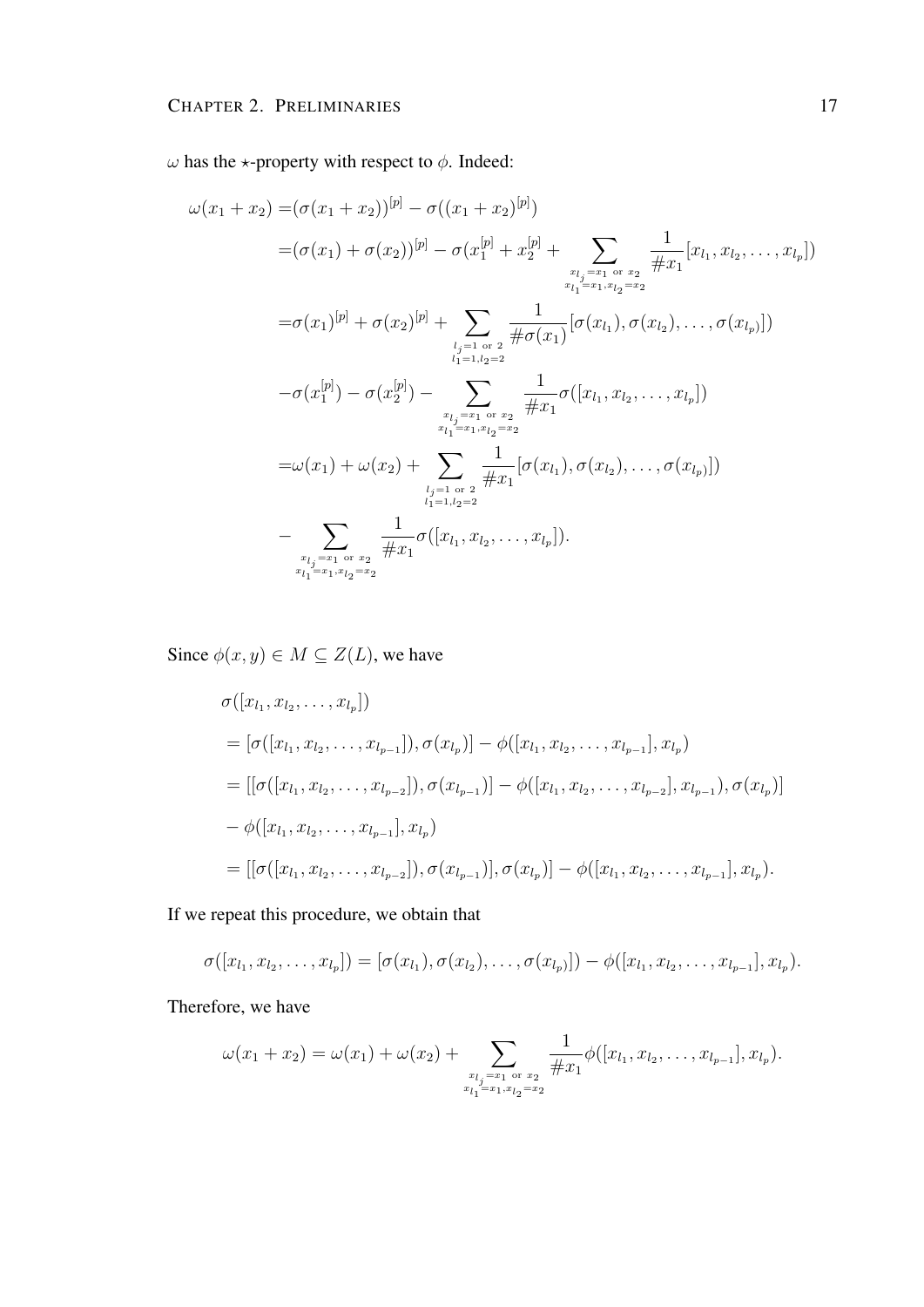Next, we claim that  $\delta^2 \phi = 0$ . Indeed, for all  $x, y, z \in L$ , we have

$$
(\delta^2 \phi)(x, y, z) = \phi([x, y], z) + \phi([y, z], x) + \phi([z, x], y)
$$
  
\n
$$
= [\sigma([x, y]), \sigma(z)] - \sigma([[x, y], z]) + [\sigma([y, z]), \sigma(x)] - \sigma([[y, z], x])
$$
  
\n
$$
+ [\sigma([z, x]), \sigma(y)] - \sigma([[z, x], y])
$$
  
\n
$$
= [\sigma([x, y]), \sigma(z)] + [\sigma([y, z]), \sigma(x)] + [\sigma([z, x]), \sigma(y)]
$$
  
\n
$$
- \sigma([[x, y], z] + [[y, z], x] + [[z, x], y]).
$$

By jacobi identity,  $[x, y, z] + [y, z, x] + [z, x, y] = 0$ . Therefore,

$$
\delta^2 \phi(x, y, z)
$$
  
=  $[\sigma([x, y]), \sigma(z)] + [\sigma([y, z]), \sigma(x)] + [\sigma([z, x]), \sigma(y)]$   
=  $[[\sigma(x), \sigma(y)] - \phi(x, y), \sigma(z)] + [[\sigma(y), \sigma(z)] - \phi(y, z), \sigma(x)]$   
+  $[[\sigma(z), \sigma(x)] - \phi(z, x), \sigma(y)]$   
=  $[[\sigma(x), \sigma(y)], \sigma(z)] - [\phi(x, y), \sigma(z)] + [[\sigma(y), \sigma(z)], \sigma(x)] - [\phi(y, z), \sigma(x)]$   
+  $[[\sigma(z), \sigma(x)], \sigma(y)] - [\phi(z, x), \sigma(y)]$   
=  $[[\sigma(x), \sigma(y)], \sigma(z)] + [[\sigma(y), \sigma(z)], \sigma(x)] + [[\sigma(z), \sigma(x)], \sigma(y)],$ 

which is equal to zero by jacobi identity.

Finally, we claim that  $\phi(x, y^{[p]}) = \phi([x, y, \dots, y$  $\sum_{p-1}$  $], y)$ , for all  $x, y \in L$ . Indeed:

$$
\phi(x, y^{[p]}) - \phi([x, \underbrace{y, \dots, y}_{p-1}], y)
$$
\n
$$
= [\sigma(x), \sigma(y^{[p]})] - \sigma([x, y^{[p]}]) - [\sigma([x, \underbrace{y, \dots, y}_{p-1}]), \sigma(y)] + \sigma([x, \underbrace{y, \dots, y}_{p}])
$$
\n
$$
= [\sigma(x), \sigma(y^{[p]})] - [\sigma([x, \underbrace{y, \dots, y}_{p-1}]), \sigma(y)] + \sigma([x, \underbrace{y, \dots, y}_{p}]-[x, y^{[p]}])
$$
\n
$$
= [\sigma(x), \sigma(y^{[p]})] - [\sigma([x, \underbrace{y, \dots, y}_{p-1}]), \sigma(y)].
$$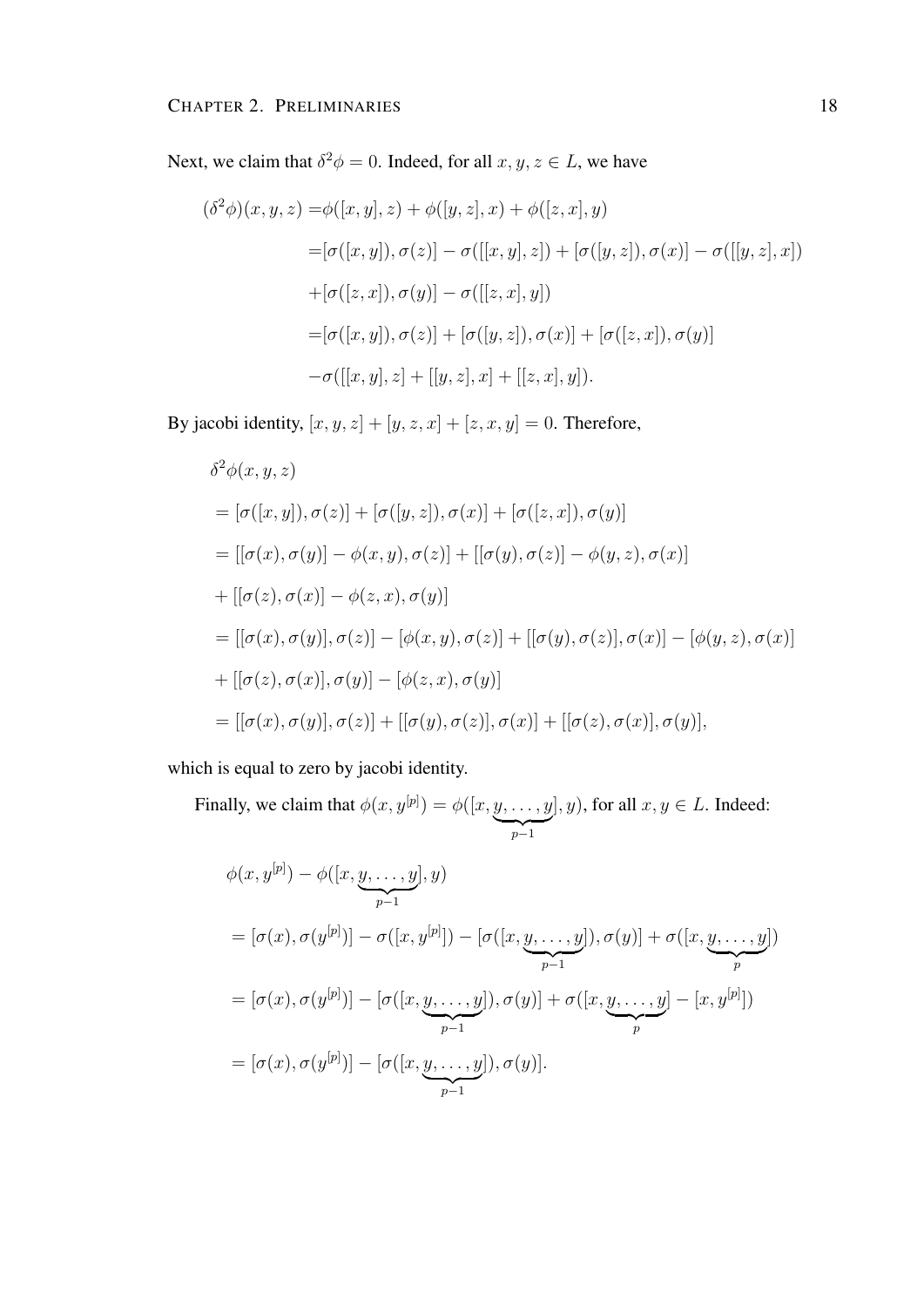We have

$$
[\sigma([x, \underbrace{y, \dots, y}_{p-1}], \sigma(y)] = [[\sigma([x, \underbrace{y, \dots, y}_{p-2}]), \sigma(y)] - \phi([x, \underbrace{y, \dots, y}_{p-2}], y), \sigma(y)]
$$

$$
= [[\sigma([x, \underbrace{y, \dots, y}_{p-2}]), \sigma(y)], \sigma(y)].
$$

If we repeat this procedure, we obtain that

$$
[\sigma([x, \underbrace{y, \dots, y}_{p-1}]), \sigma(y)] = [\sigma(x), \underbrace{\sigma(y), \dots, \sigma(y)}_{p}]
$$

$$
= [\sigma(x), (\sigma(y))^{[p]}].
$$

Therefore,

$$
\phi(x, y^{[p]}) - \phi([x, \underbrace{y, \dots, y}_{p-1}], y)
$$
  
\n
$$
= [\sigma(x), \sigma(y^{[p]})] - [\sigma(x), (\sigma(y))^{[p]}]
$$
  
\n
$$
= [\sigma(x), \sigma(y)^{[p]} - \omega(x)] - [\sigma(x), (\sigma(y))^{[p]}]
$$
  
\n
$$
= [\sigma(x), \sigma(y)^{[p]}] - [\sigma(x), (\sigma(y))^{[p]}]
$$
  
\n
$$
= 0.
$$

Finally, we show that  $K \cong L_{\theta}$ . Let  $x \in K$ . Then there exist unique  $y \in L$  and  $z \in M$  such that  $x = \sigma(y) + z$ . Indeed, we can take  $z = \sigma(\pi(x)) - x$  and  $y = \pi(x)$ . Since,  $\pi(z) = 0$ , we have  $z \in M$ . Define  $f: K \to L_{\theta}$  by  $f(x) = y + z$ . Then f is an isomorphism. Indeed:

$$
f(x^{[p]}) = f((\sigma(y) + z)^{[p]}) = f\left(\sigma(y)^{[p]} + z^{[p]} + \sum_{\substack{g_j = \sigma(y) \text{ or } z \\ g_1 = \sigma(y), g_2 = z}} \frac{1}{\#(\sigma(y))}[g_1, \dots, g_p]\right).
$$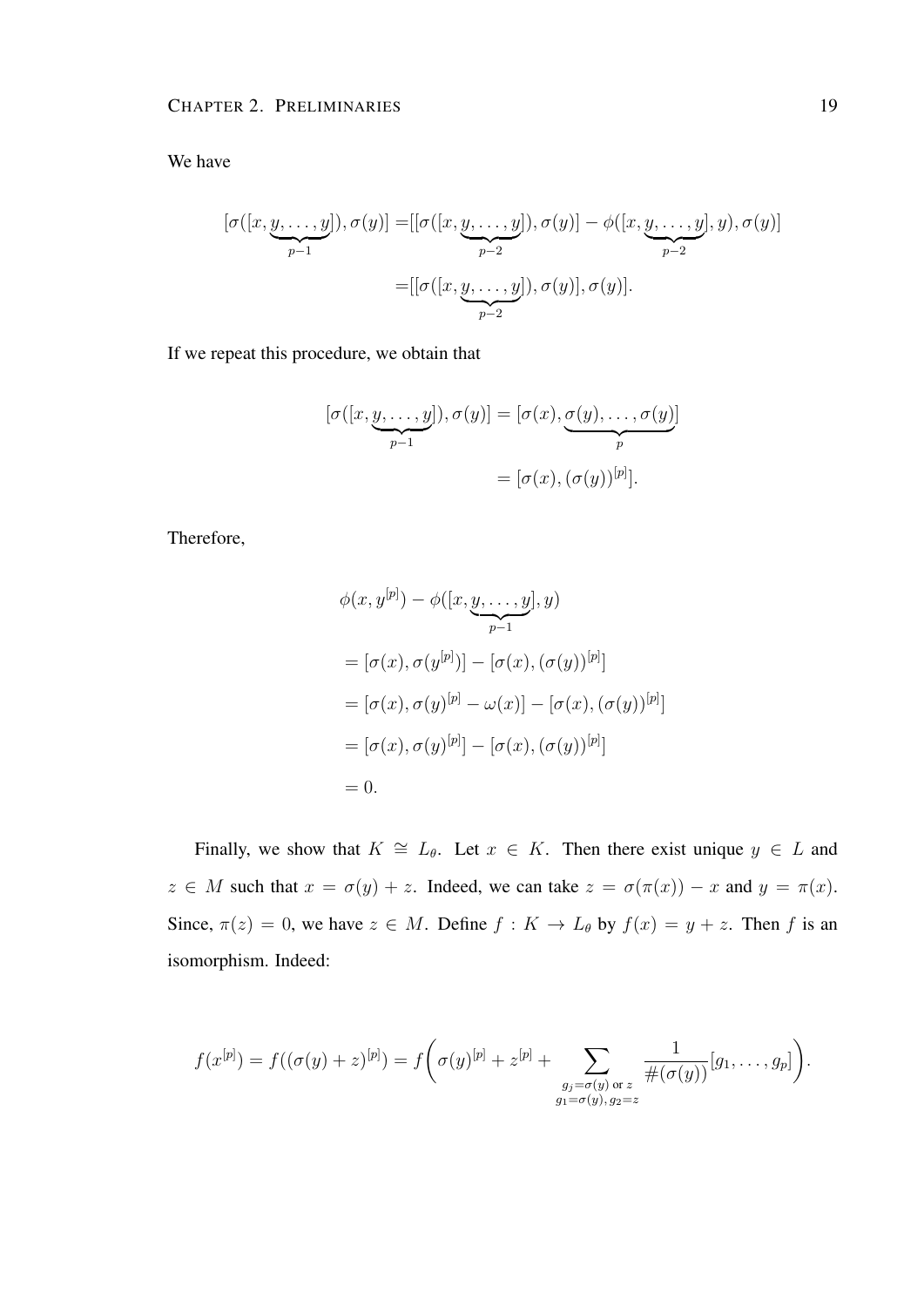Since  $z \in M$ , we have

$$
z^{[p]} = 0
$$
, and  $\sum_{\substack{g_j = \sigma(y) \text{ or } z \\ g_1 = \sigma(y), g_2 = z}} \frac{1}{\#(\sigma(y))} [g_1, \dots, g_p] = 0.$ 

Thus,

$$
f(x^{[p]}) = f(\sigma(y)^{[p]}) = f(\sigma(y^{[p]}) + \omega(y)) = y^{[p]} + \omega(y) = y^{[p]} + \sigma(y)^{[p]} - \sigma(y^{[p]}).
$$

On the other hand, we have

$$
f(x)^{[p]} = (y+z)^{[p]} = y^{[p]} + \omega(y) = y^{[p]} + \sigma(y)^{[p]} - \sigma(y^{[p]}).
$$

Thus,  $f(x^{[p]}) = f(x)^{[p]}$ .

Similarly we can show that  $f([x, y]) = [f(x), f(y)]$ .

We conclude that any *p*-nilpotent restricted Lie algebra  $K$  of dimension  $n$  can be constructed from a restricted Lie algebra of lower dimension.

**Lemma 2.2.3** Let  $\theta = (\phi, \omega) \in Z^2(L, M)$  and  $\eta = (\nu, \xi) \in B^2(L, M)$ . Then we have  $L_{\theta} \cong L_{\theta + \eta}$ .

**Proof.** We have  $\eta = (\nu, \xi) \in B^2(L, M)$ . Therefore, there exits  $\psi \in C^1_{\text{cl}}(L, M)$  such that  $\delta^1(\psi) = \nu$  and  $\tilde{\psi} = \xi$ . Note that  $f: L_{\theta} \to L_{\theta+\eta}$  such that  $f(x) = x + \psi(x)$  for  $x \in L$  and  $f(m) = m$  for  $m \in M$  is an isomorphism. Indeed, let  $x_1, x_2 \in L$  and  $m_1, m_2 \in M$ . Then we have

$$
f([x_1 + m_1, x_2 + m_2]) = f([x_1, x_2] + \phi(x_1, x_2)) = [x_1, x_2] + \psi([x_1, x_2]) + \phi(x_1, x_2).
$$

On the other hand, we have

$$
[f(x_1 + m_1), f(x_2 + m_2)] = [x_1 + \psi(x_1) + m_1, x_2 + \psi(x_2) + m_2]
$$
  

$$
= [x_1, x_2] + (\phi + \nu)(x_1, x_2)
$$
  

$$
= [x_1, x_2] + \psi([x_1, x_2]) + \phi(x_1, x_2).
$$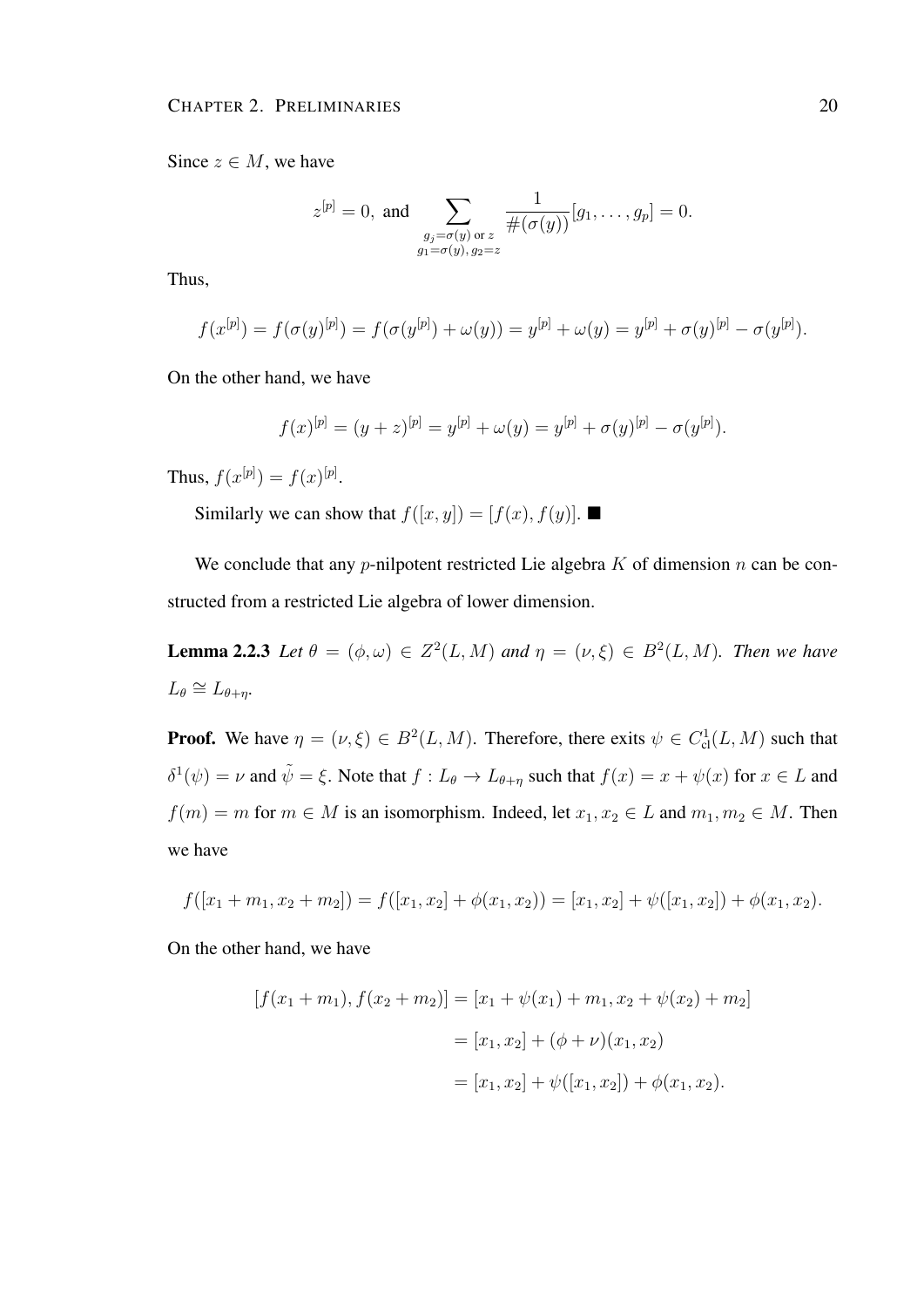Therefore,  $f([x_1 + m_1, x_2 + m_2]) = [f(x_1 + m_1), f(x_2 + m_2)].$  Also, we have

$$
f((x_1+m_1)^{[p]}) = f(x_1^{[p]} + \omega(x_1)) = x_1^{[p]} + \psi(x_1^{[p]}) + \omega(x_1).
$$

On the other hand, we have

$$
f(x_1 + m_1)^{[p]} = (x_1 + \psi(x_1) + m_1)^{[p]} = x_1^{[p]} + (\omega + \xi)(x_1) = x_1^{[p]} + \psi(x_1^{[p]}) + \omega(x_1).
$$
  
Therefore,  $f((x_1 + m_1)^{[p]}) = f(x_1 + m_1)^{[p]}$ .

## 2.3 Isomorphism

Let  $L$  to be a restricted Lie algebra and  $M$  a strongly abelian restricted Lie algebra which is considered as a trivial L-module. Let  $e_1, \ldots, e_s$  be a basis of M and set  $\theta = (\phi, \omega) \in$  $Z^2(L,M)$ . Let

$$
\phi(x, y) = \sum_{i=1}^{s} \phi_i(x, y) e_i
$$
, and  $\omega(x) = \sum_{i=1}^{s} \omega_i(x) e_i$ .

**Lemma 2.3.1** *For every i, we have*  $(\phi_i, \omega_i) \in Z^2(L, \mathbb{F})$ *.* 

**Proof.** Since  $\phi$  is skew symmetric and bilinear form, so is every  $\phi_i$ . We claim that  $\delta^2 \phi_i = 0$ . Indeed,  $0 = \delta^2 \phi(x, y) = \sum_{i=1}^s \delta^2 \phi_i(x, y) e_i$ , implying that  $\delta^2 \phi_i(x, y) = 0$ .

Now we show that  $\omega_i$  has  $\star$ -property with respect  $\phi_i$ . First note that  $\omega(\lambda x) = \lambda^p \omega(x)$ . Thus,  $\sum_{i=1}^{s} \omega_i(\lambda x) e_i = \lambda^p \sum_{i=1}^{s} \omega_i(x) e_i$  and so  $\omega_i(\lambda x) = \lambda^p \omega_i(x)$ . Furthermore, we have

$$
\omega(x + y) = \omega(x) + \omega(y) + \sum_{\substack{x_j = x \text{ or } y \\ x_1 = x, x_2 = y}} \frac{1}{\#(x)} \phi([x_1, \dots, x_{p-1}], x_p).
$$

Therefore,

$$
\sum_{i=1}^{s} \omega_i (x + y) e_i
$$
\n
$$
= \sum_{i=1}^{s} \omega_i (x) e_i + \sum_{i=1}^{s} \omega_i (y) e_i + \sum_{\substack{x_j = x \text{ or } y \\ x_1 = x, x_2 = y}} \frac{1}{\#(x)} \sum_{i=1}^{s} \phi_i ([x_1, \dots, x_{p-1}], x_p) e_i,
$$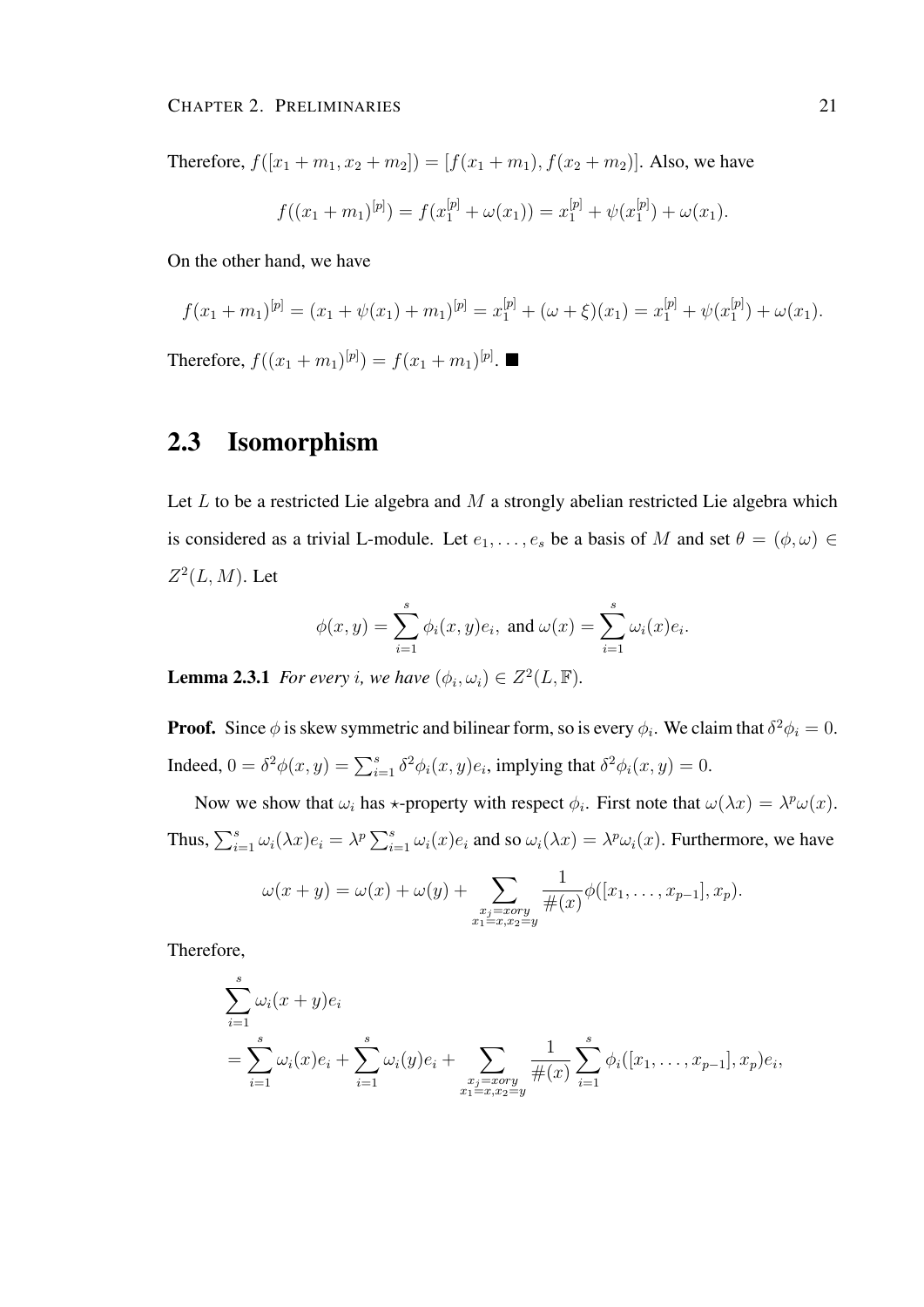which implies that

$$
\omega_i(x + y) = \omega_i(x) + \omega_i(y) + \sum_{\substack{x_j = x \text{ or } y \\ x_1 = x, x_2 = y}} \frac{1}{\#(x)} \phi_i([x_1, \dots, x_{p-1}], x_p).
$$

Finally, we have

$$
0 = \phi(x, y^{[p]}) - \phi([x, y, \dots, y], y)
$$
  
= 
$$
\sum_{i=1}^{s} \phi_i(x, y^{[p]}) e_i - \sum_{i=1}^{s} \phi_i([x, y, \dots, y], y) e_i.
$$

Therefore

$$
\phi_i(x, y^{[p]}) - \phi_i([x, \underbrace{y, ..., y}_{p-1}], y) = 0.
$$

The proof is complete.  $\blacksquare$ 

The group of automorphisms  $Aut(L)$  acts on  $H<sup>2</sup>(L, M)$  in a natural way. Let  $A \in$ Aut(L) and  $\theta = (\phi, \omega) \in Z^2(L, M)$ . We define  $A\theta = (A\phi, A\omega)$ , where  $A\phi(x, y) =$  $\phi(A(x), A(y))$  and  $A\omega(x) = \omega(A(x))$ . We claim that  $A\theta \in Z^2(L, M)$ . It is easy to see that  $A\phi$  is skew symmetric and bilinear map. Since  $\delta^2 \phi = 0$ , we have

$$
\delta^2 A \phi(x, y) = \delta^2 \phi(A(x), A(y)) = 0,
$$

which implies that  $\delta^2 A \phi = 0$ . Also,  $A \omega$  satisfies the  $\star$ -property with respect to  $A \phi$ . To see this, let  $x, x_1, x_2 \in L$  and  $\lambda \in \mathbb{F}$ . Then we have,

$$
A\omega(\lambda x) = \omega(A(\lambda x)) = \omega(\lambda A(x)) = \lambda^p \omega(A(x)) = \lambda^p A\omega(x),
$$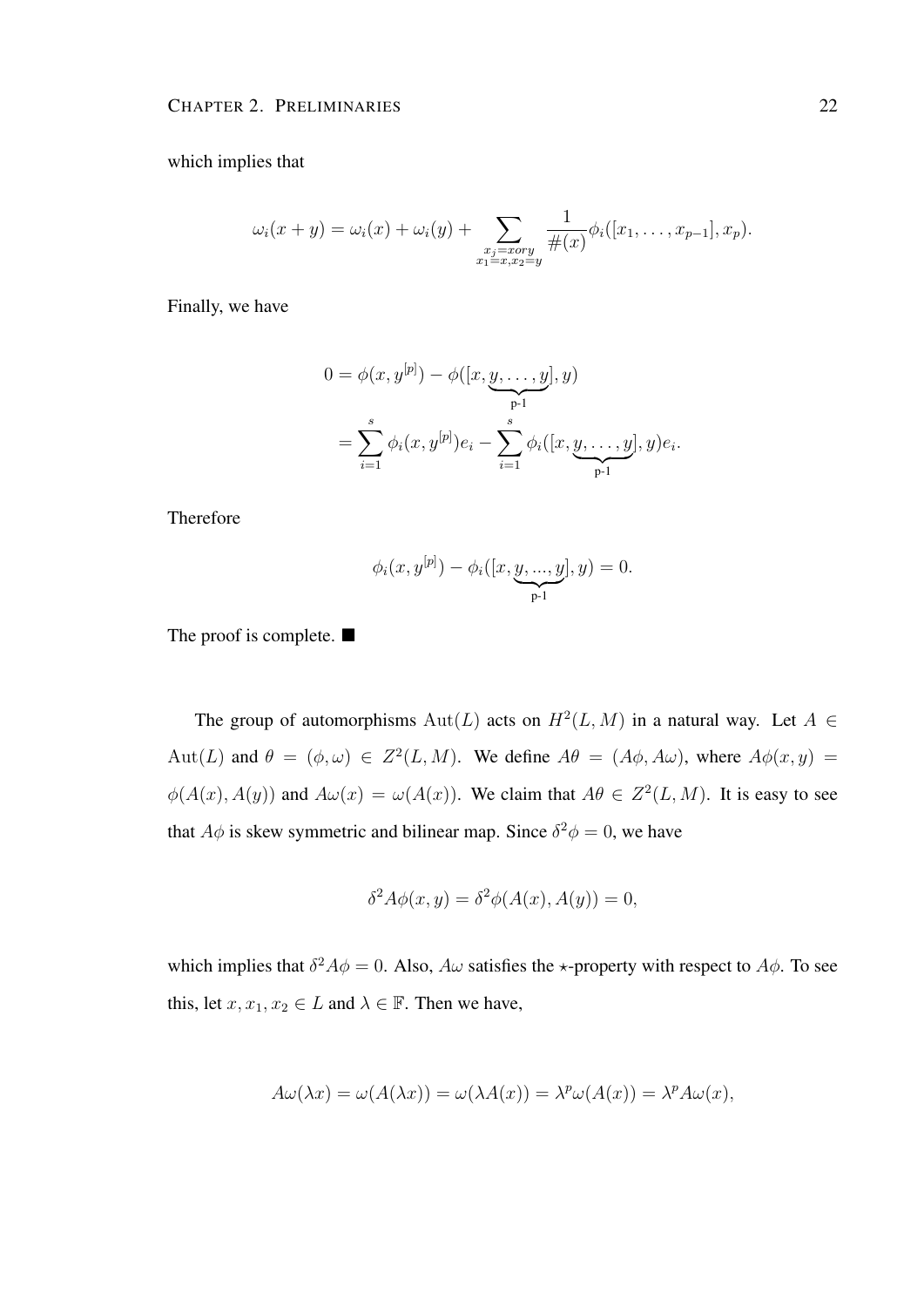and

 $A\omega(x_1+x_2) = \omega(A(x_1+x_2)) = \omega(Ax_1+Ax_2)$  $=\omega(Ax_1)+\omega(Ax_2)+\qquad\sum$  $Ax_j = Ax_1$ or $Ax_2$ 1  $#(Ax_1)$  $\phi([Ax_1, \ldots, Ax_{p-1}], Ax_p)$  $=\omega(Ax_1)+\omega(Ax_2)+\sum$  $x_j = x_1$ or $x_2$ 1  $#(x_1)$  $\phi(A[x_1, \ldots, x_{p-1}], Ax_p)$  $=\omega(Ax_1)+\omega(Ax_2)+\sum$  $x_j = x_1$ or $x_2$ 1  $#(x_1)$  $A\phi([x_1,\ldots,x_{p-1}],x_p)$  $= A\omega(x_1) + A\omega(x_2) + \sum$  $x_j = x_1$ or $x_2$ 1  $#(x_1)$  $A\phi([x_1,\ldots,x_{p-1}],x_p).$ 

We also have

$$
A\phi(x, y^{[p]}) - A\phi([x, y, \dots, y], y)
$$
  
=  $\phi(A(x), A(y^{[p]})) - \phi(A([x, y, \dots, y]), A(y))$   
=  $\phi(A(x), A(y)^{[p]}) - \phi(([A(x), A(y), \dots, A(y)]), A(y))$   
= 0.

Now, we show that  $\text{Aut}(L)$  preserves  $B^2(L, M)$ . Let  $(\delta \psi, \tilde{\psi}) \in B^2(L, M)$ , where  $\psi: L \to$ M is linear. We have  $A(\delta\psi, \tilde{\psi}) = (A\delta\psi, A\tilde{\psi})$ . Then

 $A\delta\psi(x, y) = \delta\psi(Ax, Ay) = \psi([Ax, Ay]) = \psi(A[x, y]) = A\psi([x, y]) = \delta(A\psi)(x, y)$ , and  $A\tilde{\psi}(x) = \tilde{\psi}(Ax) = \psi(A(x^{[p]}) = \psi(A(x^{[p]})) = A\psi(x^{[p]}) =$ ∼  $(A\psi)(x)$ . So  $A(\delta\psi, \tilde{\psi}) = (\delta(A\psi), \tilde{A\psi})$ . Therefore,  $Aut(L)$  acts on  $H^2(L, M)$ .

**Definition 2.3.2** *Let*  $[\theta] \in H^2(L, M)$ *. We define*  $\bar{\theta} = \{A\theta \mid A \in \text{Aut}(L)\}$ *. We call*  $\bar{\theta}$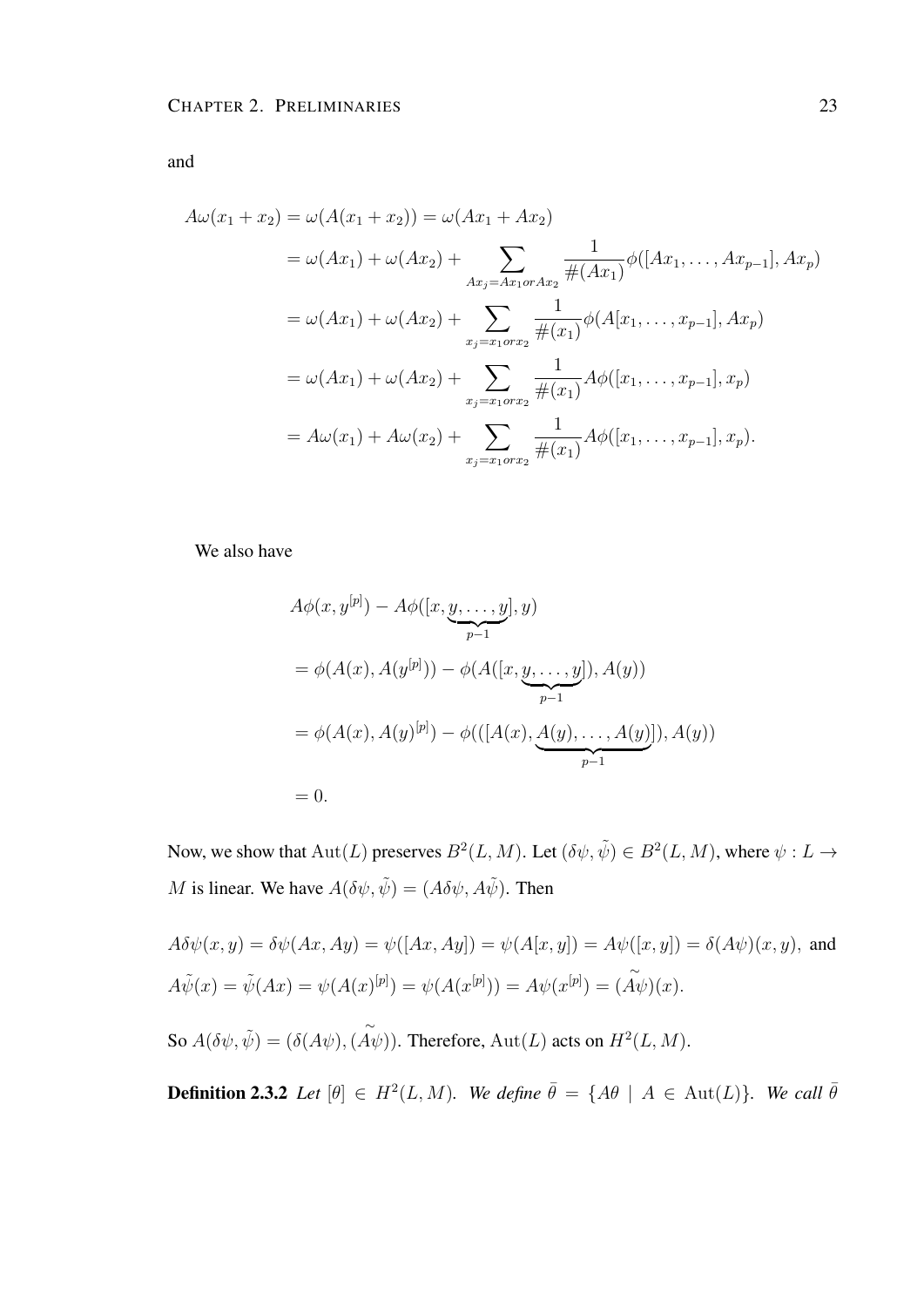*an* Aut(L)-orbit and  $\theta$  an Aut(L)-orbit representative. We say  $\theta_1$  and  $\theta_2$  are in the same  $Aut(L)$ *-orbit if there exists*  $A \in Aut(L)$  *such that*  $A\theta_1 = \theta_2$ *.* 

**Lemma 2.3.3** Let L be a restricted Lie algebra, M a vector space and  $e_1, \ldots, e_s$  be a *basis of* M. Let  $[\theta_1] = [(\phi_1, \omega_1)], [\theta_2] = [(\phi_2, \omega_2)] \in H^2(L, M)$  where  $\phi_1(x, y) =$  $\sum_{i=1}^s \phi_{1i}(x,y)e_i, \phi_2(x,y) = \sum_{i=1}^s \phi_{2i}(x,y)e_i, \omega_1(x) = \sum_{i=1}^s \omega_{1i}(x)e_i \text{ and } \omega_2(x) =$  $\sum_{i=1}^s \omega_{2i}(x)e_i$ . Then there exists an isomorphism  $f: L_{\theta_1} \to L_{\theta_2}$  such that  $f(M) = M$  if and only if there is an  $A \in Aut(L)$  such that the images of  $(A\phi_{2i}, A\omega_{2i})$ 's span the same subspace of  $H^2(L, \mathbb{F})$  as the images of  $(\phi_{1i}, \omega_{1i})$ 's.

**Proof.** Let  $f: L_{\theta_1} \to L_{\theta_2}$  be an isomorphism such that  $f(M) = M$ . Then f induces an isomorphism of  $L_{\theta_1}/M \cong L$  to  $L_{\theta_2}/M \cong L$ , i.e., an automorphism of L. Denote this automorphism by A. Let L be spanned by  $x_1, \ldots, x_n$ . Then we write  $f(x_i) = A(x_i) +$  $v_i$ , where  $v_i \in M$ ,  $f(e_i) = \sum_{j=1}^s a_{ji}e_j$ , and  $v_i = \sum_{l=1}^s \beta_{il}e_l$ . Also write  $[x_i, x_j]_L =$  $\sum_{k=1}^{n} c_{ij}^{k} x_k$ , and  $x_i^{[p]} = \sum_{k=1}^{n} b_{ik} x_k$ . We claim that

$$
\phi_{2l}(A(x_i), A(x_j)) = \sum_{k=1}^{s} a_{lk} \phi_{1k}(x_i, x_j) + \sum_{k=1}^{n} c_{ij}^k \beta_{kl}.
$$
 (2.2)

To prove the claim, we note that  $f([x_i, x_j]_{L_{\theta_1}}) = [f(x_i), f(x_j)]_{L_{\theta_2}}$ . Then

$$
f([x_i, x_j]_{L_{\theta_1}}) = f([x_i, x_j]_L + \phi_1(x_i, x_j)) = f([x_i, x_j]_L) + f(\phi_1(x_i, x_j)),
$$

where

$$
f([x_i, x_j]_L) = f(\sum_{k=1}^n c_{ij}^k x_k) = \sum_{k=1}^n c_{ij}^k f(x_k) = \sum_{k=1}^n c_{ij}^k (A(x_k) + v_k)
$$
  
= 
$$
\sum_{k=1}^n c_{ij}^k A(x_k) + \sum_{k=1}^n c_{ij}^k v_k,
$$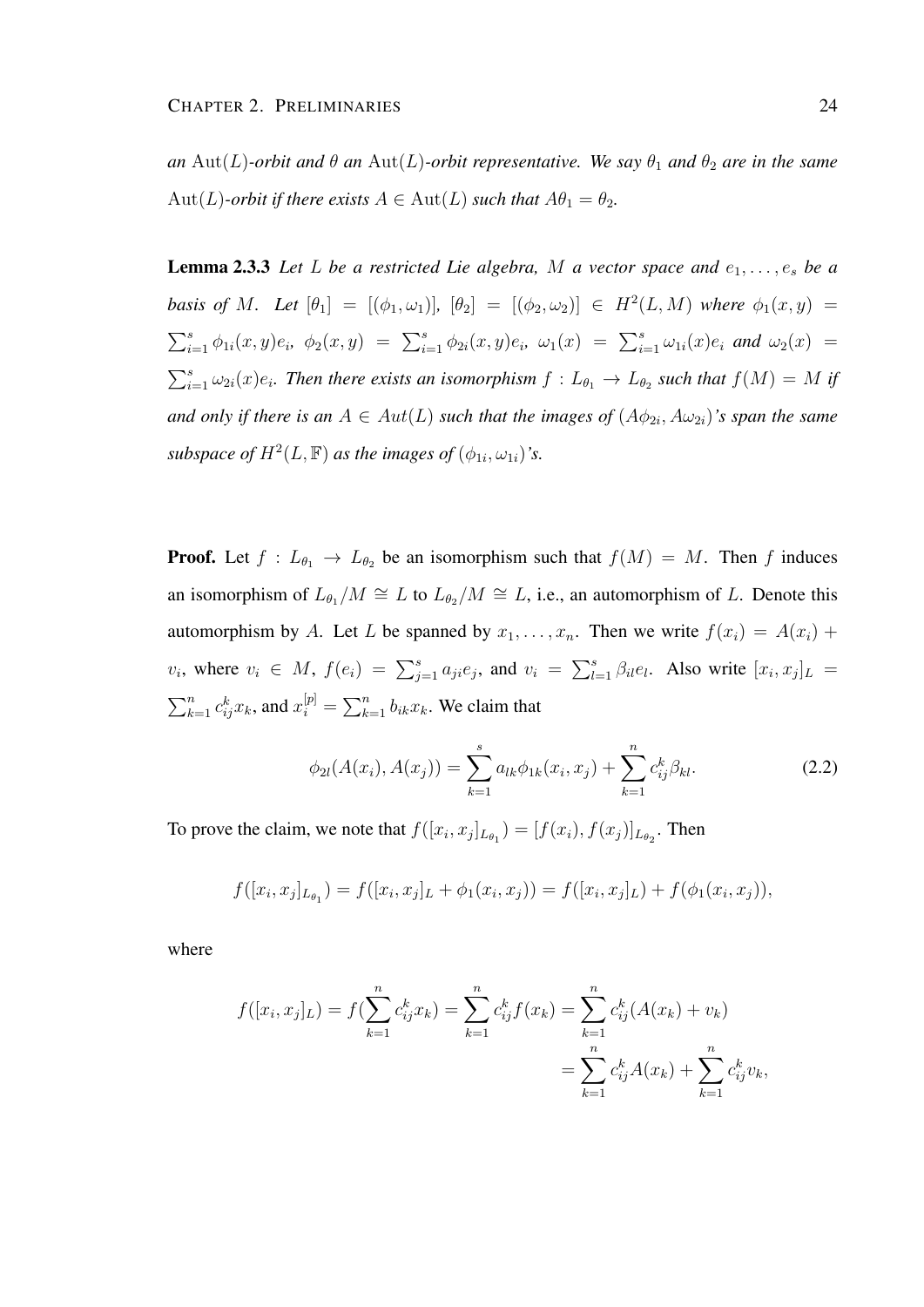and

$$
f(\phi_1(x_i, x_j)) = f(\sum_{k=1}^s \phi_{1k}(x_i, x_j) e_k) = \sum_{k=1}^s \phi_{1k}(x_i, x_j) f(e_k)
$$
  
= 
$$
\sum_{k=1}^s \phi_{1k}(x_i, x_j) \sum_{l=1}^s a_{lk} e_l
$$
  
= 
$$
\sum_{l=1}^s \sum_{k=1}^s a_{lk} \phi_{1k}(x_i, x_j) e_l.
$$

Therefore, we have

$$
f([x_i, x_j]_{L_{\theta_1}}) = \sum_{k=1}^n c_{ij}^k A(x_k) + \sum_{k=1}^n c_{ij}^k v_k + \sum_{l=1}^s \sum_{k=1}^s a_{lk} \phi_{1k}(x_i, x_j) e_l
$$
  
= 
$$
\sum_{k=1}^n c_{ij}^k A(x_k) + \sum_{l=1}^s \sum_{k=1}^n c_{ij}^k \beta_{kl} e_l + \sum_{l=1}^s \sum_{k=1}^s a_{lk} \phi_{1k}(x_i, x_j) e_l.
$$

On the other hand, we have

$$
[f(x_i), f(x_j)]_{L_{\theta_2}} = [A(x_i) + v_i, A(x_j) + v_j]_{L_{\theta_2}}
$$
  
= 
$$
[A(x_i), A(x_j)]_L + \phi_2(A(x_i), A(x_j)),
$$

where

$$
[A(x_i), A(x_j)]_L = A([x_i, x_j]_L) = A(\sum_{k=1}^n c_{ij}^k x_k) = \sum_{k=1}^n c_{ij}^k A(x_k),
$$

and

$$
\phi_2(A(x_i), A(x_j)) = \sum_{l=1}^s \phi_{2l}(A(x_i), A(x_j))e_l.
$$

Therefore, we have

$$
[f(x_i), f(x_j)]_{L_{\theta_2}} = \sum_{k=1}^n c_{ij}^k A(x_k) + \sum_{l=1}^s \phi_{2l}(A(x_i), A(x_j))e_l.
$$

As a result, we have

$$
\sum_{l=1}^{s} \phi_{2l}(A(x_i), A(x_j))e_l = \sum_{l=1}^{s} \sum_{k=1}^{n} c_{ij}^k \beta_{kl} e_l + \sum_{l=1}^{s} \sum_{k=1}^{s} a_{lk} \phi_{1k}(x_i, x_j)e_l,
$$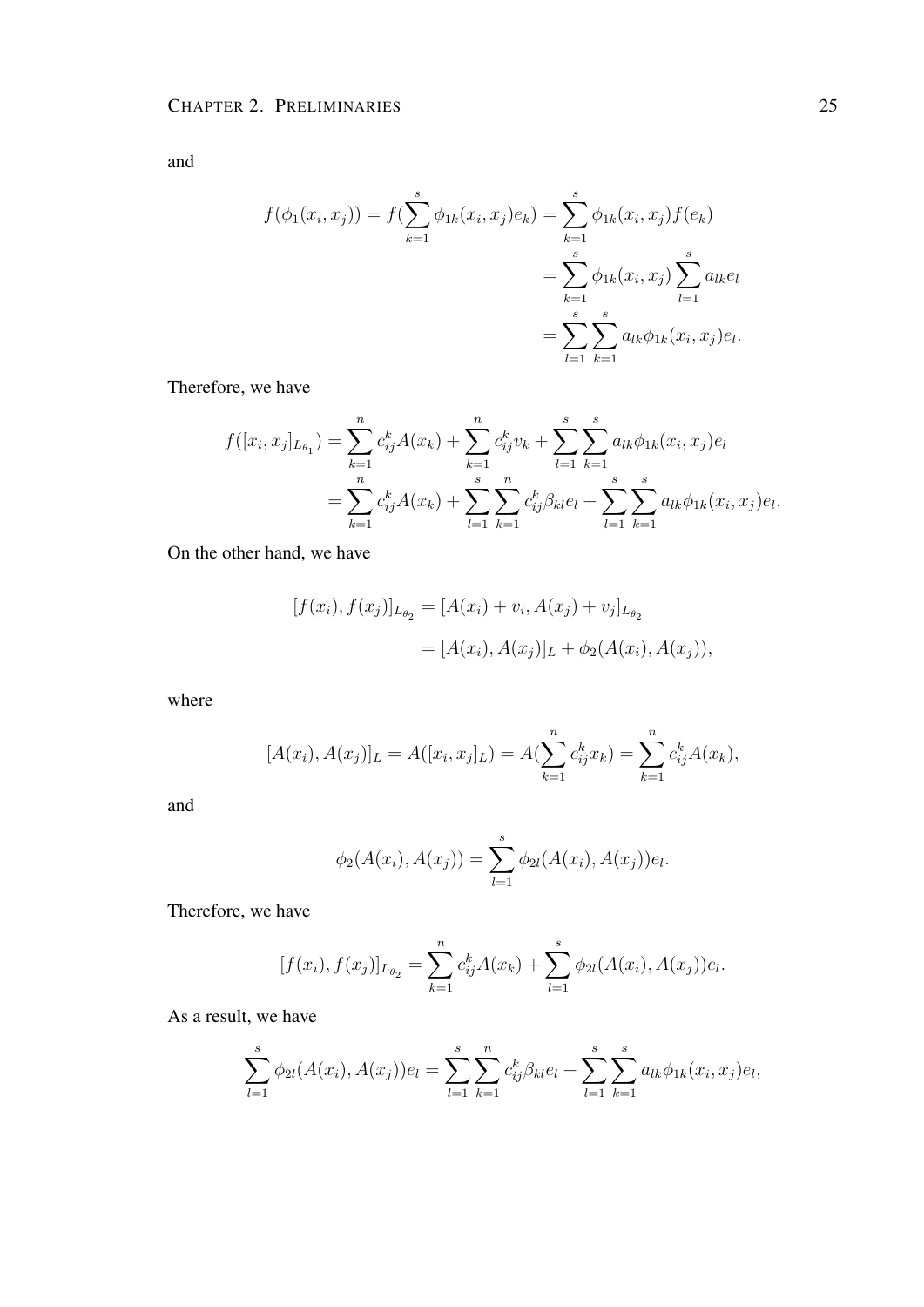which implies that

$$
\phi_{2l}(A(x_i), A(x_j)) = \sum_{k=1}^n c_{ij}^k \beta_{kl} + \sum_{k=1}^s a_{lk} \phi_{1k}(x_i, x_j),
$$

for  $1 \leq l \leq s$ . This proves the claim. Next we claim that

$$
\omega_{2l}(A(x_i)) = \sum_{k=1}^{n} b_{ik}\beta_{kl} + \sum_{k=1}^{s} a_{lk}\omega_{1k}(x_i),
$$
\n(2.3)

for every  $1 \leq l \leq s$ . To prove the claim, we note that  $f(x_i^{[p]})$  $\binom{[p]}{i} = f(x_i)^{[p]}$ . So,

$$
f(x_i^{[p]}) = f(\omega_1(x_i) + x_i^{[p]}) = f(\omega_1(x_i)) + f(x_i^{[p]}).
$$

Now we have

$$
f(\omega_1(x_i)) = f(\sum_{k=1}^s \omega_{1k}(x_i)e_k) = \sum_{k=1}^s \omega_{1k}(x_i)f(e_k) = \sum_{k=1}^s \omega_{1k}(x_i)\sum_{l=1}^s a_{lk}e_l
$$
  
= 
$$
\sum_{l=1}^s \sum_{k=1}^s a_{lk}\omega_{1k}(x_i)e_l,
$$

and

$$
f(x_i^{[p]}) = f(\sum_{k=1}^n b_{ik} x_k) = \sum_{k=1}^n b_{ik} f(x_k) = \sum_{k=1}^n b_{ik} (A(x_k) + v_k) = \sum_{k=1}^n b_{ik} A(x_k) + \sum_{k=1}^n b_{ik} v_k.
$$

Therefore, we have

$$
f(x_i^{[p]}) = \sum_{k=1}^n b_{ik} A(x_k) + \sum_{k=1}^n b_{ik} v_k + \sum_{l=1}^s \sum_{k=1}^s a_{lk} \omega_{1k}(x_i) e_l
$$
  
= 
$$
\sum_{k=1}^n b_{ik} A(x_k) + \sum_{l=1}^s \sum_{k=1}^n b_{ik} \beta_{kl} e_l + \sum_{l=1}^s \sum_{k=1}^s a_{lk} \omega_{1k}(x_i) e_l.
$$

On the other hand, we have

$$
f(x_i)^{[p]} = (A(x_i) + v_i)^{[p]} = \omega_2(A(x_i)) + A(x_i)^{[p]},
$$

where

$$
\omega_2(A(x_i)) = \sum_{l=1}^s \omega_{2l}(A(x_i))e_l, \text{ and}
$$

$$
A(x_i)^{[p]} = A(x_i^{[p]}) = A(\sum_{k=1}^n b_{ik}x_k) = \sum_{k=1}^n b_{ik}A(x_k).
$$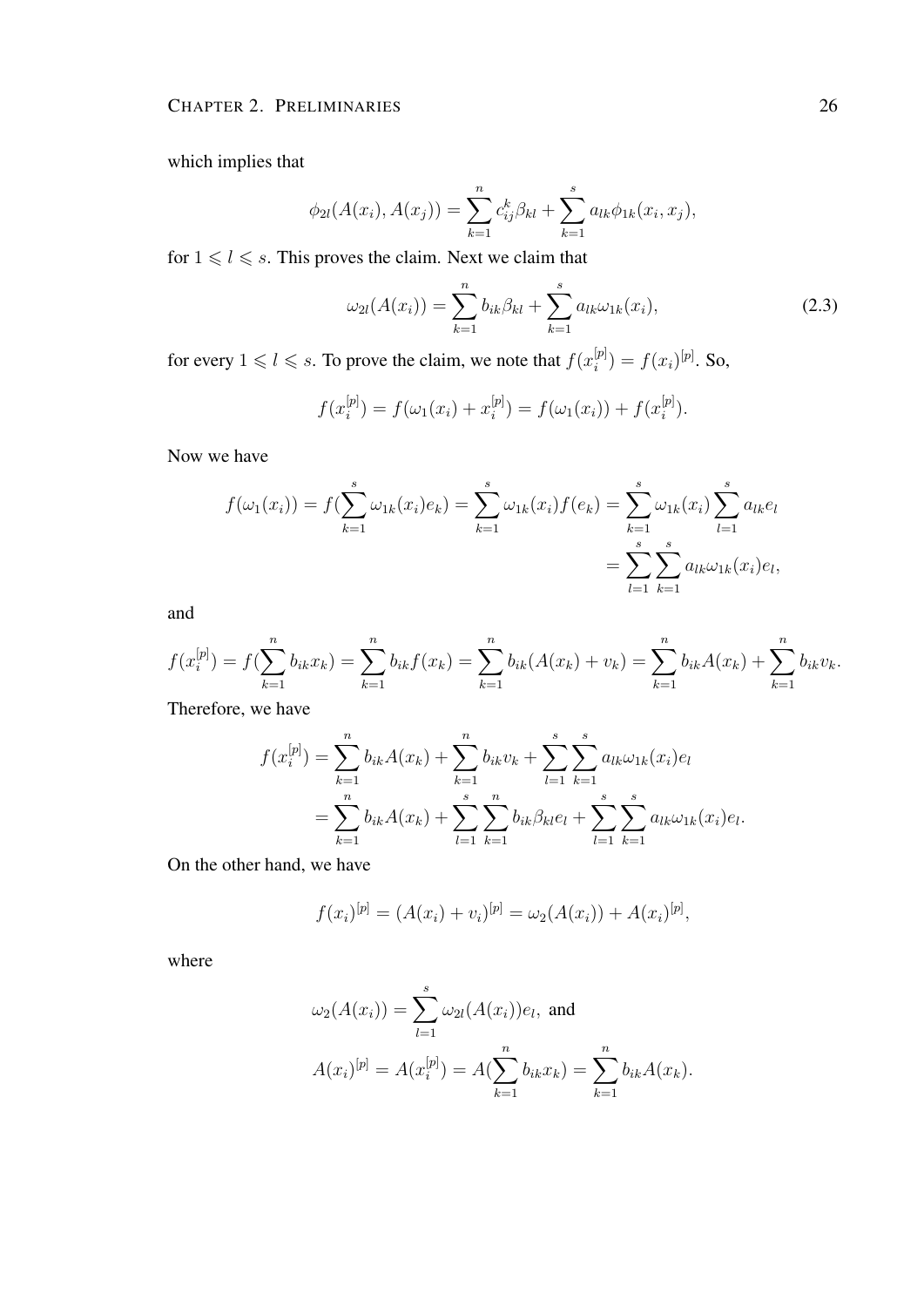Therefore, we have

$$
f(x_i)^{[p]} = \sum_{l=1}^{s} \omega_{2l}(A(x_i))e_l + \sum_{k=1}^{n} b_{ik}A(x_k).
$$

As a result,

$$
\sum_{l=1}^{s} \omega_{2l}(A(x_i))e_l = \sum_{l=1}^{s} \sum_{k=1}^{n} b_{ik}\beta_{kl}e_l + \sum_{l=1}^{s} \sum_{k=1}^{s} a_{lk}\omega_{1k}(x_i)e_l,
$$

which implies that

$$
\omega_{2l}(A(x_i)) = \sum_{k=1}^n b_{ik}\beta_{kl} + \sum_{k=1}^s a_{lk}\omega_{1k}(x_i),
$$

for  $1 \leq l \leq s$ . This proves the second claim.

Now define the linear function  $f_l: L \to \mathbb{F}$  by  $f_l(x_k) = \beta_{kl}$ . Then

$$
(\delta^1 f_l)(x_i, x_j) = f_l([x_i, x_j]) = \sum_{k=1}^n c_{ij}^k \beta_{kl}, \text{ and}
$$

$$
\tilde{f}_l(x_i) = f_l(x_i^{[p]}) = f_l(\sum_{k=1}^n b_{ik} x_k) = \sum_{k=1}^n b_{ik} \beta_{kl}.
$$

Hence,  $(\delta^1 f_l, \tilde{f}_l) \in B^2(L, \mathbb{F})$ . We deduce, by Equations (2.2) and (2.3), that the subspace spanned by all the  $(A\phi_{2i}, A\omega_{2i})$ 's is the same as the subspace spanned by all the  $(\phi_{1i}, \omega_{1i})$ 's modulo  $B^2(L, \mathbb{F})$ .

Conversely, suppose that the images of  $(A\phi_{2i}, A\omega_{2i})$ 's span the same subspace of  $H^2(L, \mathbb{F})$ as the the images of  $(\phi_{1i}, \omega_{1i})$ 's. Then there are linear functions  $f_l: L \to \mathbb{F}$  and  $a_{lk} \in \mathbb{F}$  so that

$$
A\phi_{2l}(x_i, x_j) = \sum_{k=1}^{s} a_{lk}\phi_{1k}(x_i, x_j) + f_l([x_i, x_j]), \text{ and}
$$

$$
A\omega_{2l}(x_i) = \sum_{k=1}^{s} a_{lk}\omega_{1k}(x_i) + \tilde{f}_l(x_i).
$$

If we set  $\beta_{kl} = f_l(x_k)$ , then we see that Equations (2.2) and (2.3) hold. This means that, if we define  $f: L_{\theta_1} \to L_{\theta_2}$  by  $f(x_i) = A(x_i) + \sum_l \beta_{il} e_l$ ,  $f(e_i) = \sum_j a_{ji} e_j$ , then f is an isomorphism.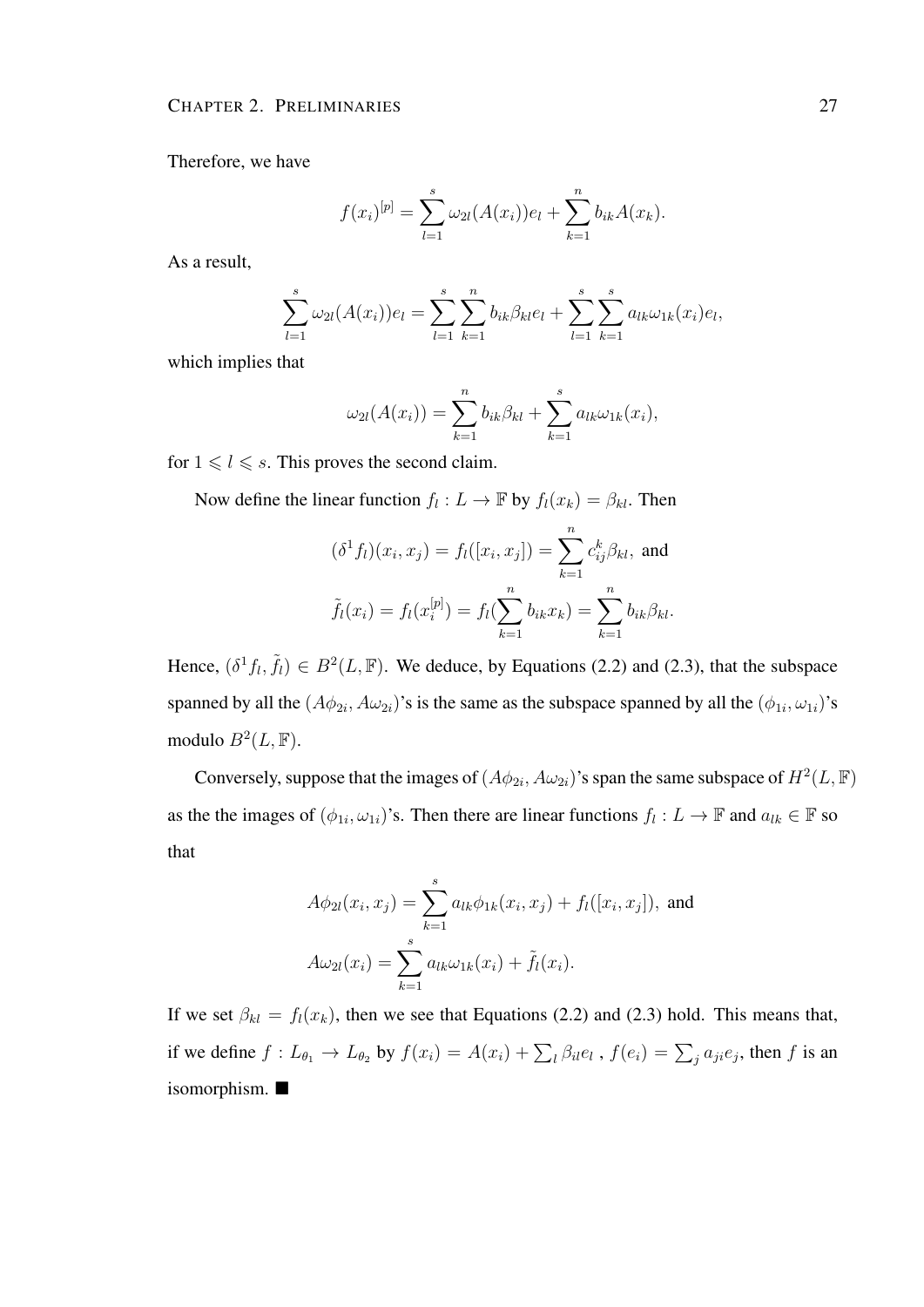## 2.4 Finding a basis for  $H^2(L, \mathbb{F})$

**Remark 2.4.1** *Let L be a p-nilpotent restricted Lie algebra of dimension 5 and*  $(\phi, \omega) \in$  $H<sup>2</sup>(L, F)$ *. Then we have* 

$$
\phi(x, y^{[p]}) = \phi([x, y, \dots, y], y),
$$
  

$$
\omega(x + y) = \omega(x) + \omega(y) + \sum_{x_j = x \text{ or } y} \frac{1}{\#x} \phi([x, y, x_1, \dots, x_{p-3}], x_{p-2}),
$$

*for all*  $x, y \in L$ *. Since*  $p \ge 5$  *and all of nilpotent Lie algebras of dimension* 5 *are nilpotent of class at most 4, we have*  $\phi([x, y, \dots, y$  $\sum_{p-1}$  $|, y) = 0$  and

$$
\sum_{x_j=x \text{ or } y} \frac{1}{\#x} \phi([x, y, x_1, \dots, x_{p-3}], x_{p-2}) = 0,
$$

for all  $x, y \in L$ . Therefore,  $\phi(x, y^{[p]}) = 0$ , for all  $x, y \in L$  and  $\omega$  is semilinear.

Let L be a restricted Lie algebra of dimension n. We know that  $C^2(L, \mathbb{F})$  is the subspace spanned by all  $(\phi, \omega)$  such that  $\phi : L \times L \to \mathbb{F}$  is a skew-symmetric and bilinear and  $\omega: L \to \mathbb{F}$  has the  $\star$ -property with respect to  $\phi$ .

Let  $\{x_1, \ldots, x_n\}$  be a basis for L and  $(\phi, \omega) \in C^2(L, \mathbb{F})$ . We represent  $\phi$  by a skew symmetric matrix  $B = \sum_{1 \leq i < j \leq n} c_{ij} \Delta_{ij}$ , where  $\Delta_{ij}$  is the matrix with  $(i, j)$  element being 1, and  $(j, i)$  element being −1 and all the others 0, and  $\omega$  by  $\omega = \alpha_1 f_1 + \cdots + \alpha_n f_n$ , where  $f_i(x_j) = \delta_{i,j}.$ 

Since we deal with nilpotent restricted Lie algebras of dimension 5 over a field of characteristic  $p \ge 5$ , we deduce by Remark 2.4.1 that  $\omega$  is semilinear. Thus, the set

$$
\{(\Delta_{12},0),\ldots,(\Delta_{1n},0),\ldots,(\Delta_{n1},0),\ldots,(\Delta_{nn-1},0),(0,f_1),\ldots,(0,f_n)\}\qquad(2.4)
$$

forms a basis for  $C^2(L, \mathbb{F})$ . Now let  $(\phi, \omega) \in C^2(L, \mathbb{F})$ . If  $(\phi, \omega) \in Z^2(L, \mathbb{F})$ , then we must have  $\delta^2 \phi = 0$ , and  $\phi(x, y^{[p]}) = 0$ , for all  $x, y \in L$ , which will impose certain constraints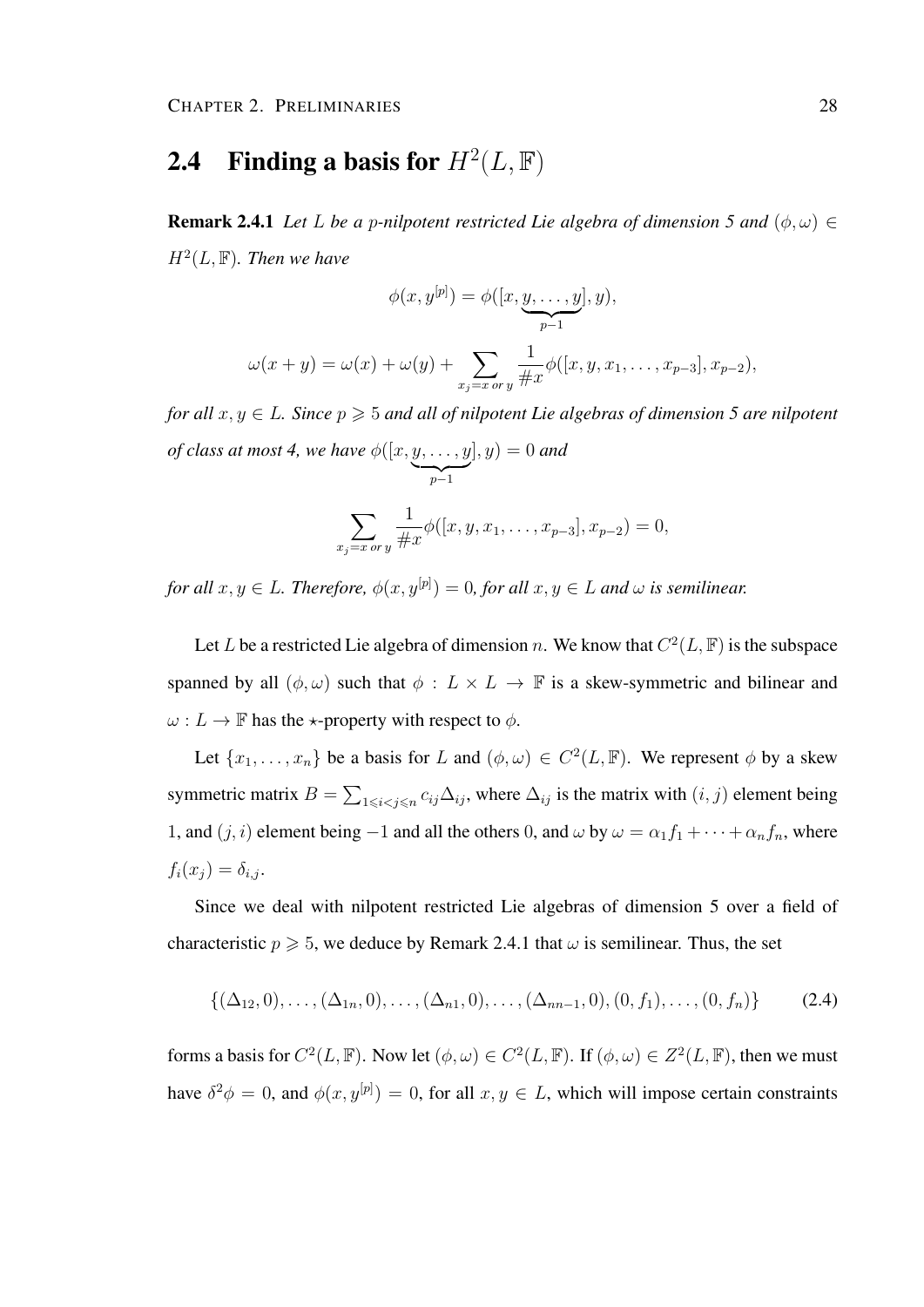П

on the  $c_{ij}$ 's. This way, we obtain a subset S of the set given in (2.4) that serves as a basis for  $Z^2(L, \mathbb{F})$ . For every  $s \in S$ , we denote by [s] the image of s in  $H^2(L, \mathbb{F}) =$  $Z^2(L,\mathbb{F})/B^2(L,\mathbb{F}).$ 

Now if  $(\phi, \omega) \in B^2(L, \mathbb{F})$ , we must further have  $\phi = \delta^1 \psi$  and  $\omega = \tilde{\psi}$ , for some linear map  $\psi: L \to \mathbb{F}$ . These latter conditions impose further restrictions on the  $c_{ij}$ 's and  $\alpha_k$ 's. This way, we obtain a basis for  $B^2(L, \mathbb{F})$  in which every basis element is expressed as a linear combination of elements of S. So every element of this basis of  $B^2(L, \mathbb{F})$  serves as a dependence relation between the elements of S in  $Z^2(L,\mathbb{F})/B^2(L,\mathbb{F})$ . So, as a basis for  $H^2(L, \mathbb{F})$  we take the elements [s], with  $s \in S$ , modulo these dependence relations.

Recall that for a subset  $X \subseteq L$ , we denote by  $\langle X \rangle_{\mathbb{F}}$  the subspace spanned by X. Note that we denote by  $T_2$  the multiplicative group  $\mathbb{F}^*/(\mathbb{F}^*)^2$  and by  $T_3$  the multiplicative group  $\mathbb{F}^*/(\mathbb{F}^*)^3$ . Moreover, let G be the subgroup  $G = \{ \epsilon \in F^* \mid \epsilon^5 = 1 \}$ . We denote by  $T_{2,5}$  and  $T_{3,5}$  the multiplicative groups  $\mathbb{F}^*/((\mathbb{F}^*)^2 \cap G)$  and  $\mathbb{F}^*/((\mathbb{F}^*)^3 \cap G)$  respectively.

**Lemma 2.4.2** *Let*  $f : L \to H$  *be an isomorphism of restricted Lie algebras. Then*  $f$ induces an isomorphism between  $L/ \langle L^{[p]} \rangle_p$  and  $H/ \langle H^{[p]} \rangle_p$ .

**Proof.** Let  $\phi: H \to H/\langle H^{[p]} \rangle_p$  be the canonical homomorphism. Then  $\psi = \phi \circ f: L \to$  $H/\langle H^{[p]} \rangle_p$  is a surjective homomorphism of restricted Lie algeras with ker  $\psi = \langle L^{[p]} \rangle_p$ . Therefore,  $L/\langle L^{[p]} \rangle_p$  and  $H/\langle H^{[p]} \rangle_p$  are isomorphic.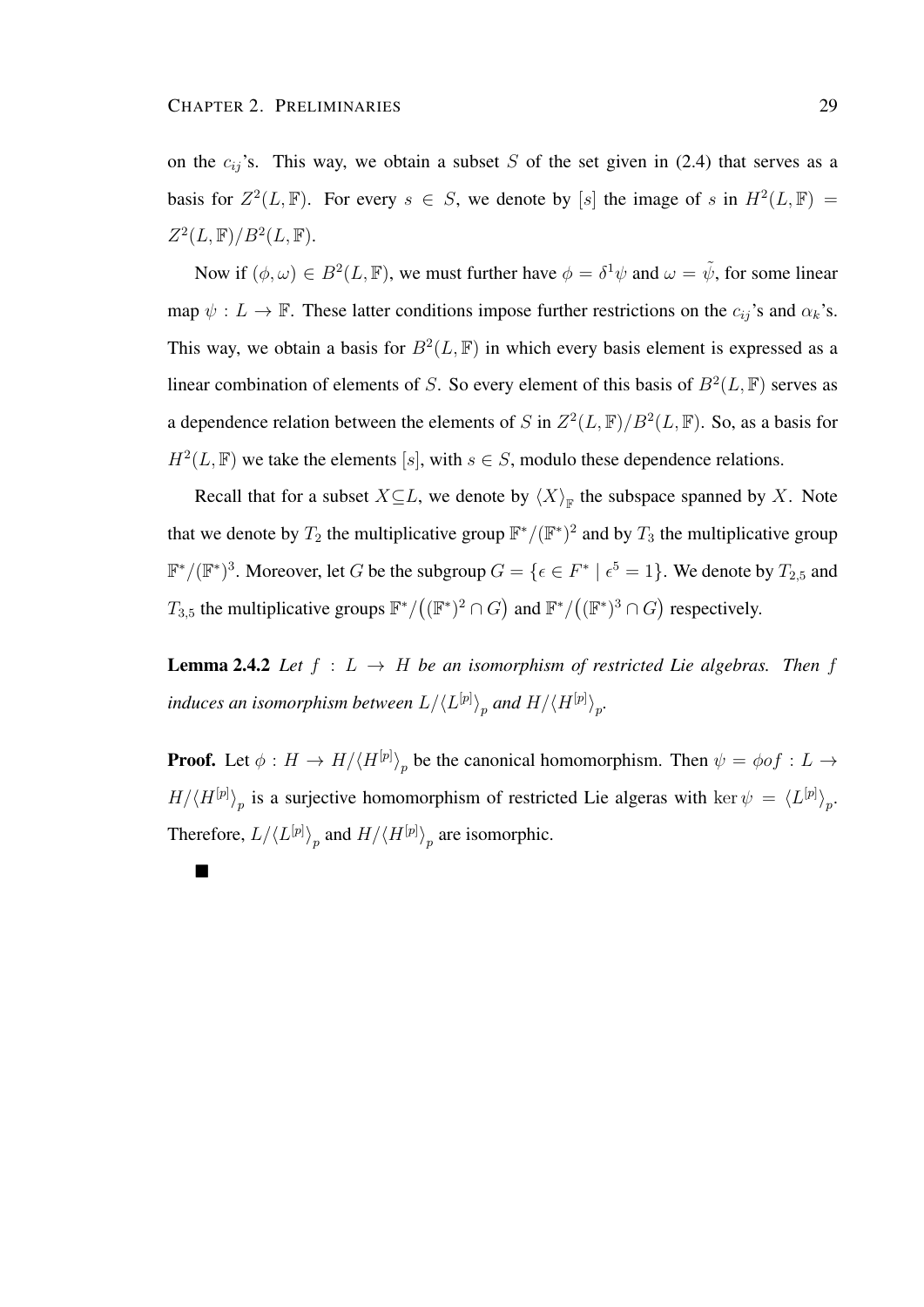## Chapter 3

# Restriction maps on the abelian Lie algebra

Let  $x_1, \ldots, x_5$  be a basis of the abelian Lie algebra  $K_1 = L_{5,1}$  of dimension 5. Since we want to determine p-nilpotent maps on  $L_{5,1}$ , without loss of generality, we assume that  $x_5^{[p]}=0$ . Let  $L=L_{5,1}/\langle x_5\rangle$ . Since  $\dim L=4$ , by [12], there are five restricted Lie algebra structures on  $L$  given by the following  $p$ -maps:

- I.1 Trivial  $p$ -map;
- I.2  $x_1^{[p]} = x_2;$
- I.3  $x_1^{[p]} = x_2, x_3^{[p]} = x_4;$
- I.4  $x_1^{[p]} = x_2, x_2^{[p]} = x_3;$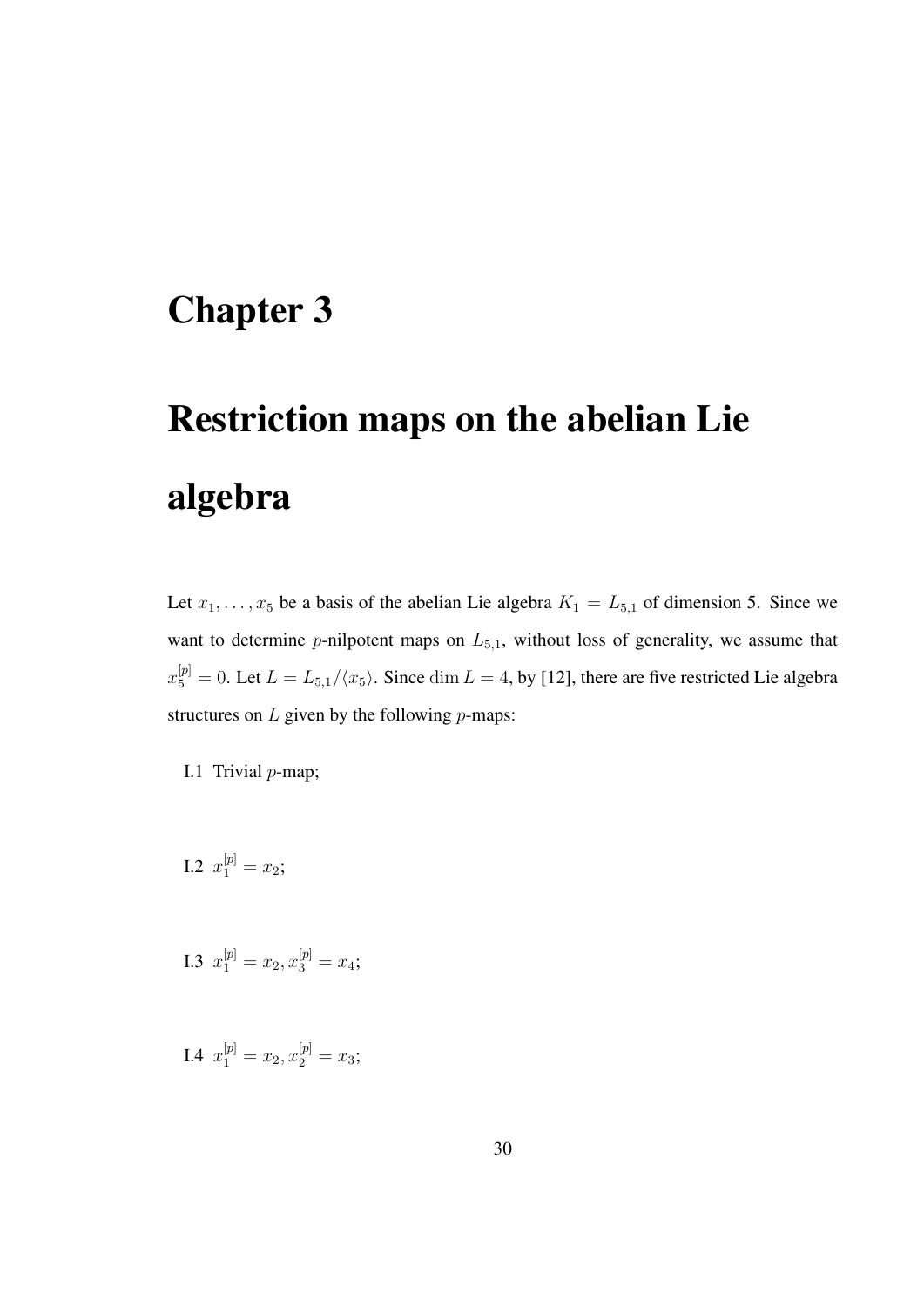I.5 
$$
x_1^{[p]} = x_2, x_2^{[p]} = x_3, x_3^{[p]} = x_4.
$$

## 3.1 Extensions of  $(L_{5,1}/\langle x_5\rangle)$ , trivial p-map)

We have  $x_i^{[p]} \in \langle x_5 \rangle$ , for all  $1 \leq i \leq 4$ . Hence  $x_i^{[p]} = \alpha_i x_5$ , for some  $\alpha_i \in \mathbb{F}$  and for all  $1 \le i \le 4$ . If  $\alpha_i \neq 0$ , then without loss of generality, we assume  $\alpha_1 \neq 0$ . Now, we rescale  $x_1$  such that  $x_1^{[p]} = x_5$ . Now, if  $\alpha_j \neq 0$  then we rescale  $x_j$  such that  $x_j^{[p]} = x_5$ . Finally, if  $x_j^{[p]} = x_5$ , then we replace  $x_j$  with  $x_j - x_1$  such that  $x_j^{[p]} = 0$ .

Therefore, the possible  $p$ -maps are as follows:

$$
K_1^1 = \langle x_1, \dots, x_5 \rangle;
$$
  
\n
$$
K_1^2 = \langle x_1, \dots, x_5 | x_1^{[p]} = x_5 \rangle.
$$

# **3.2** Extensions of  $(L_{5,1}/\langle x_5 \rangle, x_1^{[p]} = x_2)$

In this case we have  $x_1^{[p]} - x_2 \in \langle x_5 \rangle$ ,  $x_2^{[p]}$  $\genfrac{[}{]}{0pt}{}{[p]}{2},x_{3}^{[p]}$  $\mathbb{E}^{[p]}_3, x_4^{[p]} \in \langle x_5 \rangle$ . Hence,  $x_1^{[p]} = x_2 + \alpha_1 x_5$ ,  $x_2^{[p]} = \alpha_2 x_5$ ,  $x_3^{[p]} = \alpha_3 x_5$ , and  $x_4^{[p]} = \alpha_4 x_5$ , for some  $\alpha_1, \alpha_2, \alpha_3, \alpha_4 \in \mathbb{F}$ . We replace  $x_2$  with  $x_2 + \alpha_1 x_5$  to obtain that  $x_1^{[p]} = x_2$ . We consider two cases:

**Case 1.**  $\alpha_2 = 0$ : First, if  $\alpha_3 = \alpha_4 = 0$  then we have the following p-map:

$$
K_1^3 = \langle x_1, \ldots, x_5 | x_1^{[p]} = x_2 \rangle.
$$

Next, if one of  $\alpha_3, \alpha_4$  is zero and one is nonzero, without loss of generality, we assume that  $\alpha_4 = 0$ . Now, we rescale  $x_3$  so that  $x_3^{[p]} = x_5$ . Therefore, we have the following p-map:

$$
K_1^4 = \langle x_1, \ldots, x_5 \mid x_1^{[p]} = x_2, x_3^{[p]} = x_5 \rangle.
$$

Finally, if both  $\alpha_3$  and  $\alpha_4$  are non-zero then we rescale  $x_3$  and  $x_4$  so that  $x_3^{[p]} = x_5$  and  $x_4^{[p]} = x_5$ . Now, we replace  $x_4$  with  $x_4 - x_3$  so that  $x_4^{[p]} = 0$ . Therefore, we obtain the same p-map as the previous one.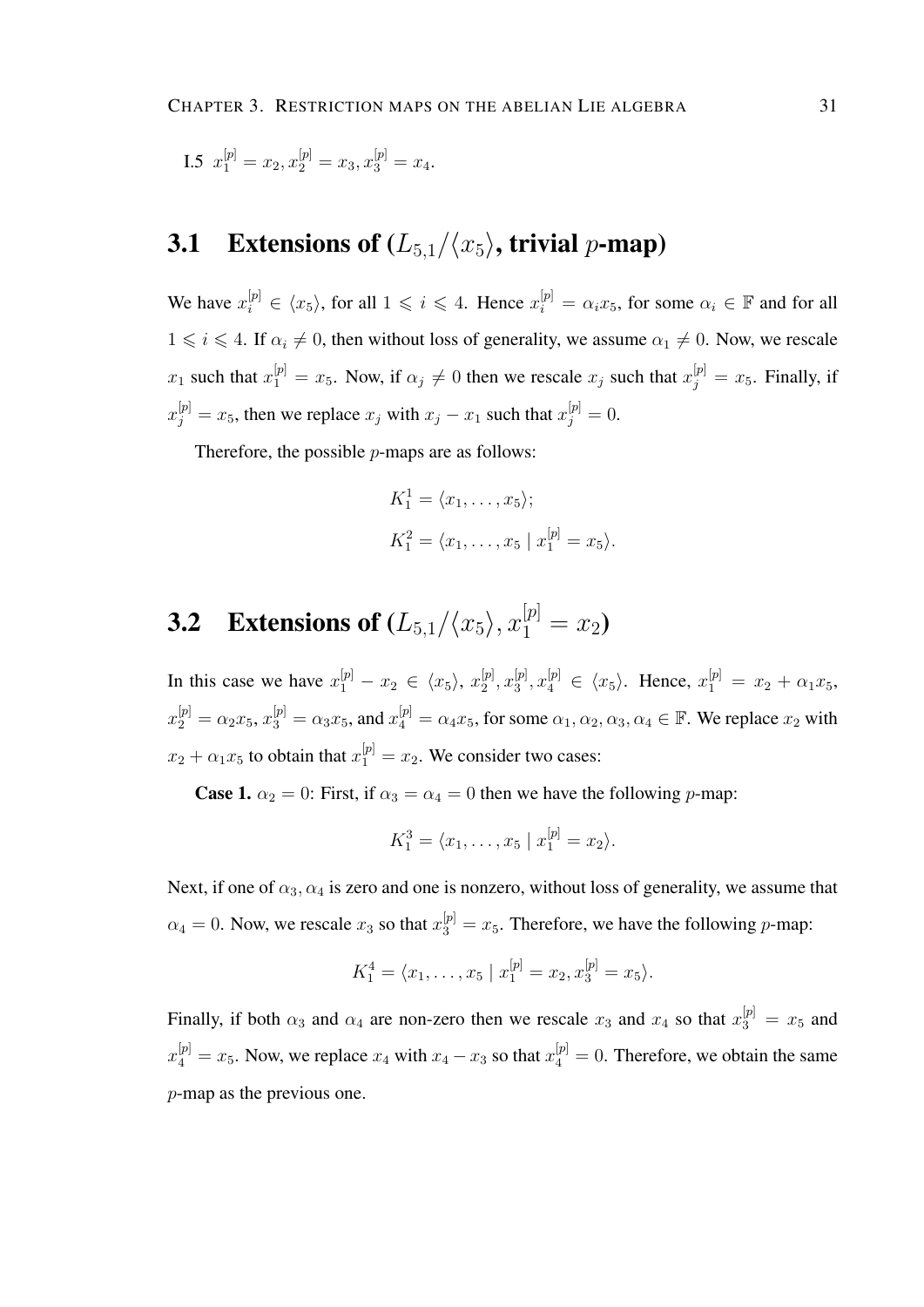**Case 2.**  $\alpha_2 \neq 0$ : First, if  $\alpha_3 = \alpha_4 = 0$  then in  $L_{5,1}$  we replace  $x_5$  with  $\alpha_2 x_5$  so that  $x_2^{[p]} = x_5$ . Therefore, we have the following p-map:

$$
K_1^5 = \langle x_1, \ldots, x_5 \mid x_1^{[p]} = x_2, x_2^{[p]} = x_5 \rangle.
$$

Next, if one of  $\alpha_3, \alpha_4$  is zero and one is nonzero, without loss of generality, we assume that  $\alpha_4 = 0$ . Now, in  $L_{5,1}$  we replace  $x_3$  with  $(\alpha_2/\alpha_3)^{1/p} x_3$  and  $x_5$  with  $\alpha_2 x_5$  so that  $x_2^{[p]} = x_5$ and  $x_3^{[p]} = x_5$ . Then, we replace  $x_3$  with  $x_3 - x_2$  so that  $x_3^{[p]} = 0$ . Therefore, we obtain the same *p*-map as  $K_1^5$ .

Finally, if both  $\alpha_3$  and  $\alpha_4$  are non-zero then in  $L_{5,1}$  we replace  $x_3$  with  $(\alpha_2/\alpha_3)^{1/p}x_3$ ,  $x_4$  with  $(\alpha_2/\alpha_4)^{1/p} x_4$  and  $x_5$  with  $\alpha_2 x_5$  so that  $x_2^{[p]} = x_5$ ,  $x_3^{[p]} = x_5$  and  $x_4^{[p]} = x_5$ . Now, we replace  $x_3$  with  $x_3 - x_2$  and  $x_4$  with  $x_4 - x_2$  so that  $x_3^{[p]} = 0$  and  $x_4^{[p]} = 0$ . Therefore, we obtain the same *p*-map as  $K_1^5$ .

# **3.3** Extensions of  $(L_{5,1}/\langle x_5 \rangle, x_1^{[p]} = x_2, x_3^{[p]} = x_4)$

In this case we have  $x_1^{[p]} - x_2 \in \langle x_5 \rangle$ ,  $x_3^{[p]} - x_4 \in \langle x_5 \rangle$ , and  $x_2^{[p]}$  $x_2^{[p]}, x_4^{[p]} \in \langle x_5 \rangle$ . Hence,  $x_1^{[p]} =$  $x_2 + \alpha_1 x_5, x_3^{[p]} = x_4 + \alpha_3 x_5, x_2^{[p]} = \alpha_2 x_5$ , and  $x_4^{[p]} = \alpha_4 x_5$  for some  $\alpha_1, \alpha_2, \alpha_3, \alpha_4 \in \mathbb{F}$ . We replace  $x_2$  with  $x_2 + \alpha_1 x_5$  so that  $x_1^{[p]} = x_2$  and  $x_4$  with  $x_4 + \alpha_3 x_5$  so that  $x_3^{[p]} = x_4$ .

First, if  $\alpha_2 = \alpha_4 = 0$  then we have the following *p*-map:

$$
K_1^6 = \langle x_1, \ldots, x_5 \mid x_1^{[p]} = x_2, x_3^{[p]} = x_4 \rangle.
$$

Next, if  $\alpha_2 \neq 0$  and  $\alpha_4 = 0$  then in  $L_{5,1}$  we replace  $x_5$  with  $\alpha_2 x_5$  so that  $x_2^{[p]} = x_5$ . Therefore, we have the following  $p$ -map:

$$
K_1^7 = \langle x_1, \ldots, x_5 \mid x_1^{[p]} = x_2, x_3^{[p]} = x_4, x_2^{[p]} = x_5 \rangle.
$$

Next, if  $\alpha_2 = 0$  and  $\alpha_4 \neq 0$  then in  $L_{5,1}$  we replace  $x_5$  with  $\alpha_4 x_5$  so that  $x_4^{[p]} = x_5$ .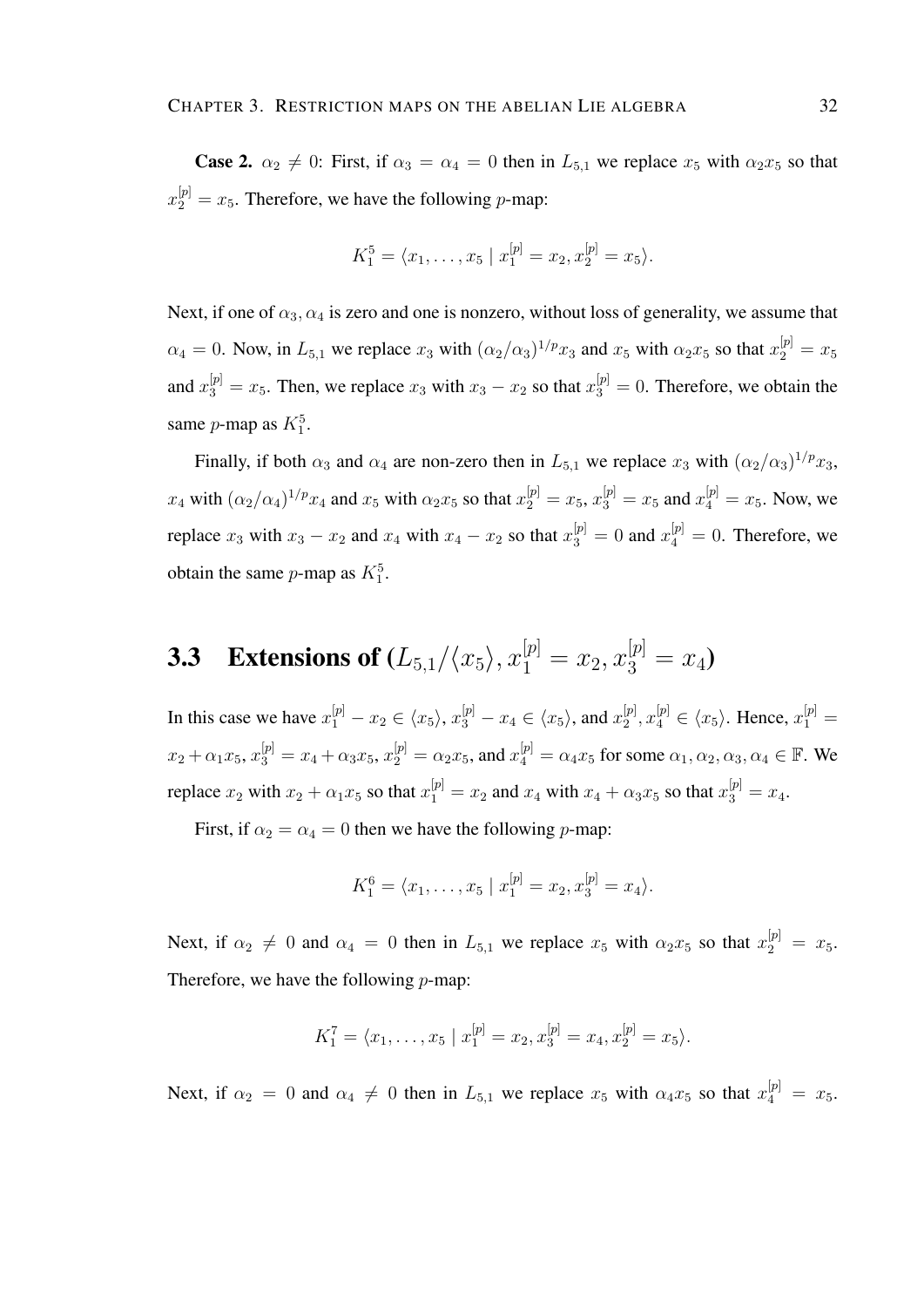Therefore, we have the following  $p$ -map:

$$
K_1^8 = \langle x_1, \ldots, x_5 | x_1^{[p]} = x_2, x_3^{[p]} = x_4, x_4^{[p]} = x_5 \rangle.
$$

Finally, if  $\alpha_2 \neq 0$  and  $\alpha_4 \neq 0$  then in  $L_{5,1}$  we replace  $x_3$  with  $((\alpha_2/\alpha_4)^{1/p})^{1/p}x_3$ ,  $x_4$  with  $(\alpha_2/\alpha_4)^{1/p}x_4$  and  $x_5$  with  $\alpha_2x_5$  so that  $x_2^{[p]} = x_5$  and  $x_4^{[p]} = x_5$ . Therefore, we have the following  $p$ -map:

$$
K_1^9 = \langle x_1, \ldots, x_5 \mid x_1^{[p]} = x_2, x_2^{[p]} = x_5, x_3^{[p]} = x_4, x_4^{[p]} = x_5 \rangle.
$$

# **3.4** Extensions of  $(L_{5,1}/\langle x_5 \rangle, x_1^{[p]} = x_2, x_2^{[p]} = x_3)$

In this case we have  $x_1^{[p]} - x_2 \in \langle x_5 \rangle$ ,  $x_2^{[p]} - x_3 \in \langle x_5 \rangle$ , and  $x_3^{[p]}$  $[x_3^{[p]}, x_4^{[p]} \in \langle x_5 \rangle$ . Hence,  $x_1^{[p]} =$  $x_2 + \alpha_1 x_5, x_2^{[p]} = x_3 + \alpha_2 x_5, x_3^{[p]} = \alpha_3 x_5$ , and  $x_4^{[p]} = \alpha_4 x_5$  for some  $\alpha_1, \alpha_2, \alpha_3, \alpha_4 \in \mathbb{F}$ . We replace  $x_2$  with  $x_2 + \alpha_1 x_5$  so that  $x_1^{[p]} = x_2$  and  $x_3$  with  $x_3 + \alpha_2 x_5$  so that  $x_2^{[p]} = x_3$ .

First, if  $\alpha_3 = \alpha_4 = 0$  then we have the following p-map:

$$
K_1^{10} = \langle x_1, \ldots, x_5 | x_1^{[p]} = x_2, x_2^{[p]} = x_3 \rangle.
$$

Next, if  $\alpha_3 \neq 0$  and  $\alpha_4 = 0$  then in  $L_{5,1}$  we replace  $x_5$  with  $\alpha_3 x_5$  so that  $x_3^{[p]} = x_5$ . Therefore, we have the following  $p$ -map:

$$
K_1^{11} = \langle x_1, \ldots, x_5 | x_1^{[p]} = x_2, x_2^{[p]} = x_3, x_3^{[p]} = x_5 \rangle.
$$

Next, if  $\alpha_3 = 0$  and  $\alpha_4 \neq 0$  then in  $L_{5,1}$  we replace  $x_5$  with  $\alpha_4 x_5$  so that  $x_4^{[p]} = x_5$ . Therefore, we have the following  $p$ -map:

$$
K_1^{12} = \langle x_1, \ldots, x_5 \mid x_1^{[p]} = x_2, x_2^{[p]} = x_3, x_4^{[p]} = x_5 \rangle.
$$

Finally, if  $\alpha_3 \neq 0$  and  $\alpha_4 \neq 0$  then in  $L_{5,1}$  we replace  $x_4$  with  $(\alpha_3/\alpha_4)^{1/p}x_4$  and  $x_5$  with  $\alpha_3 x_5$  so that  $x_3^{[p]} = x_5$  and  $x_4^{[p]} = x_5$ . Now, we replace  $x_4$  with  $x_4 - x_3$  so that  $x_4^{[p]} = 0$ . Therefore, we have the following  $p$ -map:

$$
K_1^{13} = \langle x_1, \ldots, x_5 \mid x_1^{[p]} = x_2, x_2^{[p]} = x_3, x_3^{[p]} = x_5 \rangle.
$$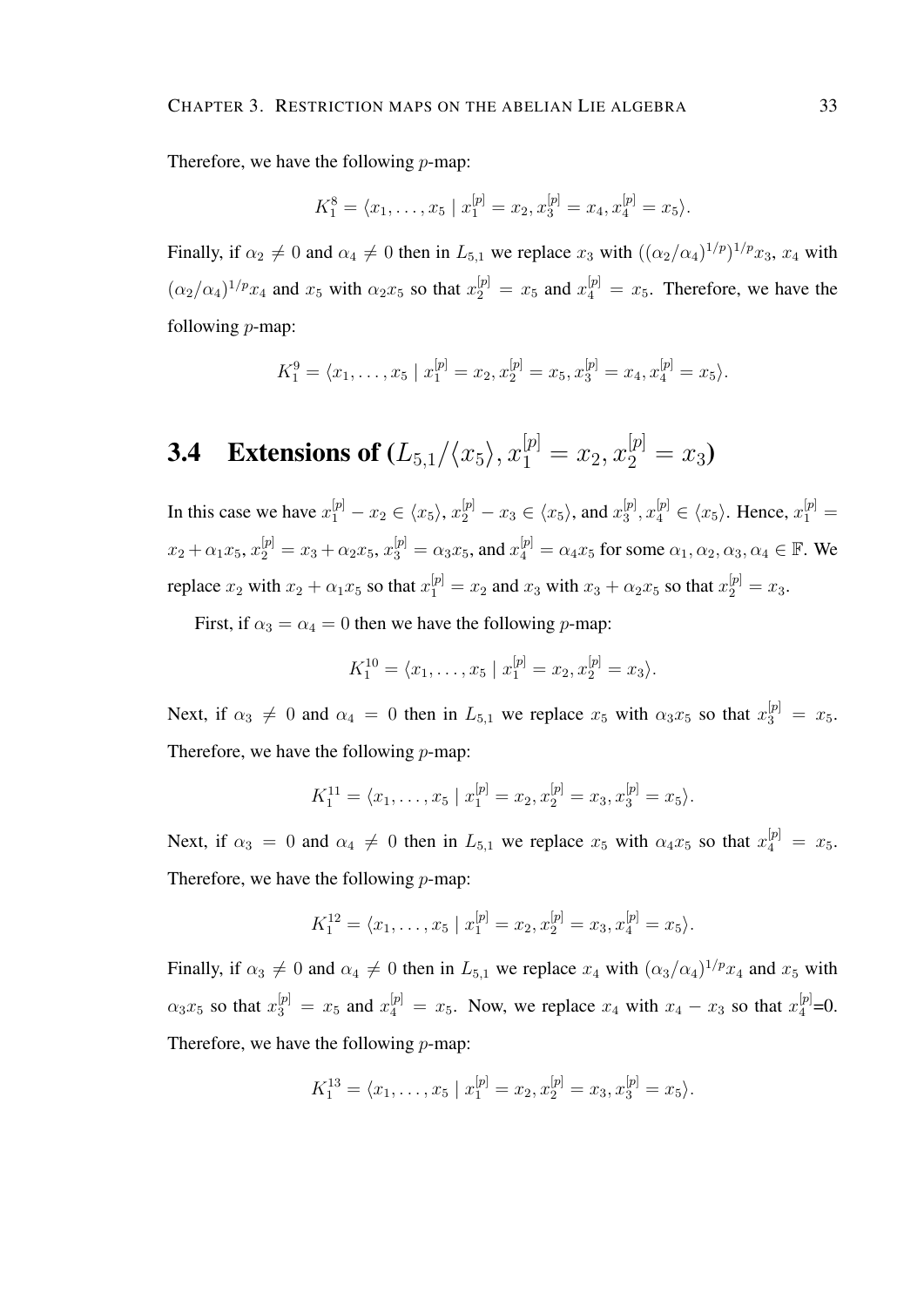# **3.5** Extensions of  $(L_{5,1}/\langle x_5 \rangle, x_1^{[p]} = x_2, x_2^{[p]} = x_3, x_3^{[p]} = x_4)$

In this case we have  $x_1^{[p]} - x_2 \in \langle x_5 \rangle$ ,  $x_2^{[p]} - x_3 \in \langle x_5 \rangle$ ,  $x_3^{[p]} - x_4 \in \langle x_5 \rangle$  and  $x_4^{[p]} \in \langle x_5 \rangle$ . Hence,  $x_1^{[p]} = x_2 + \alpha_1 x_5$ ,  $x_2^{[p]} = x_3 + \alpha_2 x_5$ ,  $x_3^{[p]} = x_4 + \alpha_3 x_5$ , and  $x_4^{[p]} = \alpha_4 x_5$  for some  $\alpha_1, \alpha_2, \alpha_3, \alpha_4 \in \mathbb{F}$ . We replace  $x_2$  with  $x_2 + \alpha_1 x_5$  so that  $x_1^{[p]} = x_2, x_3$  with  $x_3 + \alpha_2 x_5$  so that  $x_2^{[p]} = x_3$  and  $x_4$  with  $x_4 + \alpha_3 x_5$  so that  $x_3^{[p]} = x_4$ . First, if  $\alpha_4 = 0$  then we have the following p-map:

$$
K_1^{14} = \langle x_1, \ldots, x_5 \mid x_1^{[p]} = x_2, x_2^{[p]} = x_3, x_3^{[p]} = x_4 \rangle.
$$

Next, if  $\alpha_4 \neq 0$  then in  $L_{5,1}$  we replace  $x_5$  with  $\alpha_4 x_5$  so that  $x_4^{[p]} = x_5$ . Therefore, we have the following p-map:

$$
K_1^{15} = \langle x_1, \ldots, x_5 \mid x_1^{[p]} = x_2, x_2^{[p]} = x_3, x_3^{[p]} = x_4, x_4^{[p]} = x_5 \rangle.
$$

Therefore, the list of all restricted Lie algebra structures on  $L_{5,1}$  are as follows:

$$
K_1^1 = \langle x_1, \dots, x_5 \rangle;
$$
  
\n
$$
K_1^2 = \langle x_1, \dots, x_5 | x_1^{[p]} = x_5 \rangle;
$$
  
\n
$$
K_1^3 = \langle x_1, \dots, x_5 | x_1^{[p]} = x_2 \rangle;
$$
  
\n
$$
K_1^4 = \langle x_1, \dots, x_5 | x_1^{[p]} = x_2, x_3^{[p]} = x_5 \rangle;
$$
  
\n
$$
K_1^5 = \langle x_1, \dots, x_5 | x_1^{[p]} = x_2, x_2^{[p]} = x_5 \rangle;
$$
  
\n
$$
K_1^6 = \langle x_1, \dots, x_5 | x_1^{[p]} = x_2, x_3^{[p]} = x_4, x_2^{[p]} = x_5 \rangle;
$$
  
\n
$$
K_1^7 = \langle x_1, \dots, x_5 | x_1^{[p]} = x_2, x_3^{[p]} = x_4 \rangle;
$$
  
\n
$$
K_1^8 = \langle x_1, \dots, x_5 | x_1^{[p]} = x_2, x_3^{[p]} = x_4, x_4^{[p]} = x_5 \rangle;
$$
  
\n
$$
K_1^9 = \langle x_1, \dots, x_5 | x_1^{[p]} = x_2, x_2^{[p]} = x_5, x_3^{[p]} = x_4, x_4^{[p]} = x_5 \rangle;
$$
  
\n
$$
K_1^{10} = \langle x_1, \dots, x_5 | x_1^{[p]} = x_2, x_2^{[p]} = x_3 \rangle;
$$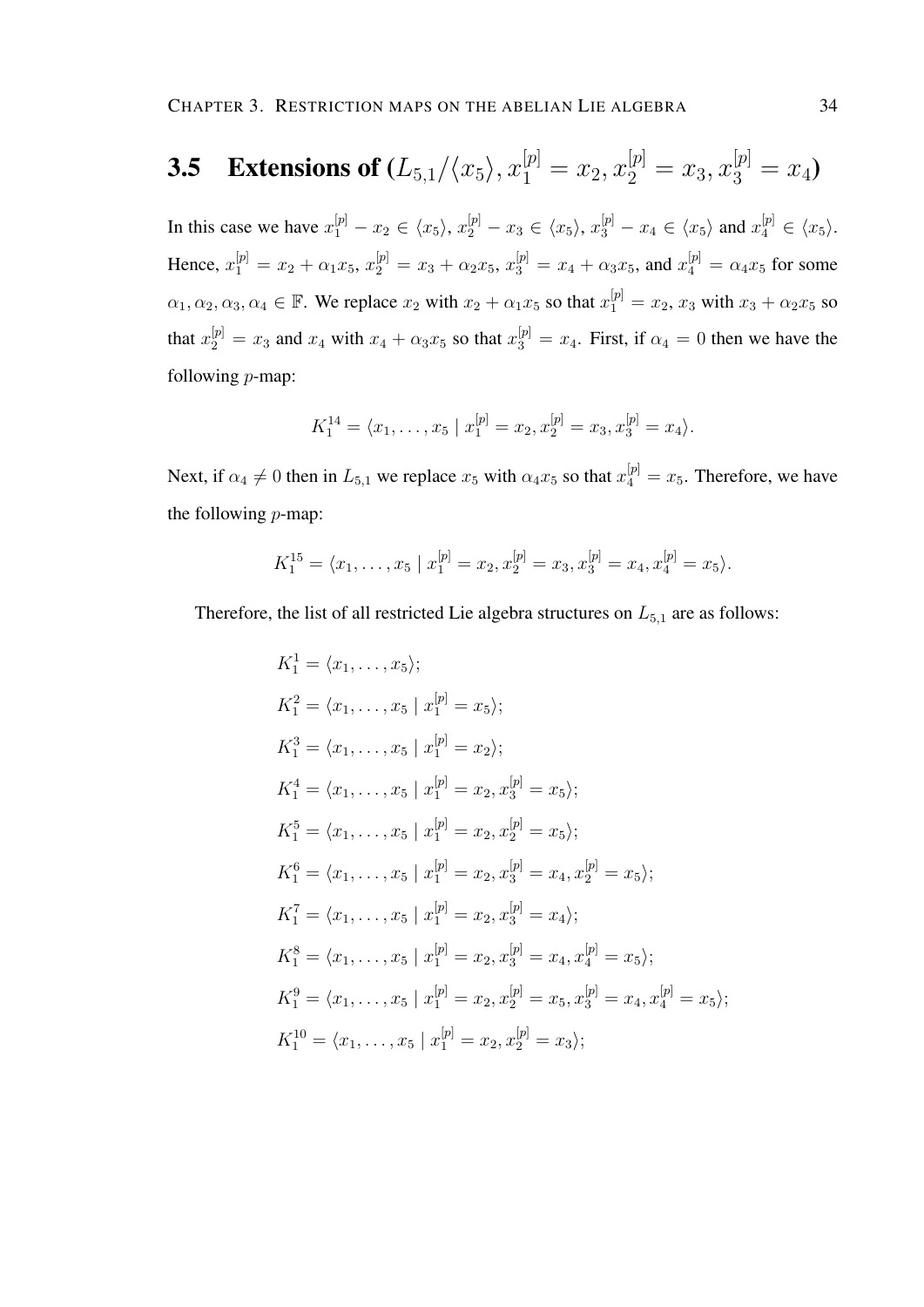$$
K_1^{11} = \langle x_1, \dots, x_5 | x_1^{[p]} = x_2, x_2^{[p]} = x_3, x_3^{[p]} = x_5 \rangle;
$$
  
\n
$$
K_1^{12} = \langle x_1, \dots, x_5 | x_1^{[p]} = x_2, x_2^{[p]} = x_3, x_4^{[p]} = x_5 \rangle;
$$
  
\n
$$
K_1^{13} = \langle x_1, \dots, x_5 | x_1^{[p]} = x_2, x_2^{[p]} = x_3, x_3^{[p]} = x_5 \rangle;
$$
  
\n
$$
K_1^{14} = \langle x_1, \dots, x_5 | x_1^{[p]} = x_2, x_2^{[p]} = x_3, x_3^{[p]} = x_4 \rangle;
$$
  
\n
$$
K_1^{15} = \langle x_1, \dots, x_5 | x_1^{[p]} = x_2, x_2^{[p]} = x_3, x_3^{[p]} = x_4, x_4^{[p]} = x_5 \rangle.
$$

Note that  $K_1^2 \cong K_1^3$ ,  $K_1^7 \cong K_1^4$ ,  $K_1^{10} \cong K_1^5$ ,  $K_1^{14} \cong K_1^{11}$ , and  $K_1^6 \cong K_1^8 \cong K_1^{12}$ . Furthermore,  $K_1^{13}$  is identical to  $K_1^{11}$ .

Therefore, up to isomorphism the list of all restricted Lie algebra structures on  $L_{5,1}$  are as follows:

|                                                                                                                       | $\dim L^{[p]}$ | dim $L^{[p]^2}$ | dim $L^{[p]^{3}}$ |
|-----------------------------------------------------------------------------------------------------------------------|----------------|-----------------|-------------------|
| $L_{5.1}^1 = \langle x_1, \ldots, x_5 \rangle$                                                                        | $\Omega$       | $\Omega$        | $\overline{0}$    |
| $L_{5,1}^2 = \langle x_1, \ldots, x_5   x_1^{[p]} = x_5 \rangle$                                                      |                | $\Omega$        | $\Omega$          |
| $L_{5,1}^3 = \langle x_1, \ldots, x_5   x_1^{p} = x_2, x_3^{p} = x_5 \rangle$                                         |                | $\Omega$        | $\overline{0}$    |
| $L_{5,1}^4 = \langle x_1, \ldots, x_5   x_1^{[p]} = x_2, x_2^{[p]} = x_5 \rangle$                                     |                |                 | $\Omega$          |
| $L_{5,1}^5 = \langle x_1, \ldots, x_5   x_1^{[p]} = x_2, x_3^{[p]} = x_4, x_2^{[p]} = x_5 \rangle$                    | $\mathcal{F}$  |                 | $\Omega$          |
| $L_{5,1}^{6} = \langle x_1, \ldots, x_5   x_1^{[p]} = x_2, x_2^{[p]} = x_5, x_3^{[p]} = x_4, x_4^{[p]} = x_5 \rangle$ | 3              |                 | $\Omega$          |
| $L_{5,1}^7 = \langle x_1, \ldots, x_5   x_1^{[p]} = x_2, x_2^{[p]} = x_3, x_3^{[p]} = x_5 \rangle$                    |                |                 |                   |
| $L_{5,1}^8 = \langle x_1, \ldots, x_5   x_1^{[p]} = x_2, x_2^{[p]} = x_3, x_3^{[p]} = x_4, x_4^{[p]} = x_5 \rangle$   | $\mid$ 4       | 3               |                   |

Note that it is clear from the table that the above list of restricted Lie algebra structures on  $L_{5,1}$  are pairwise non-isomorphic.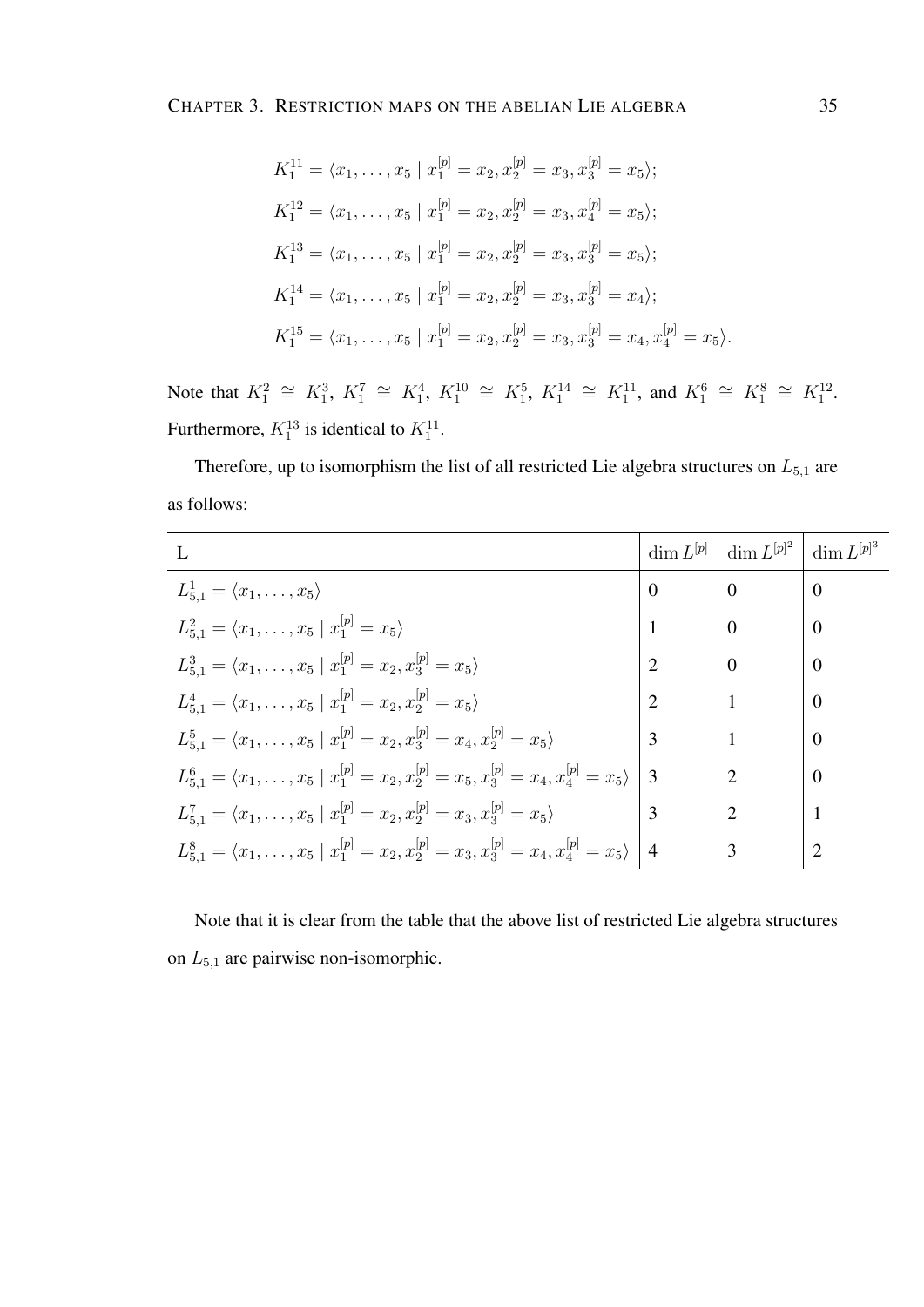## Chapter 4

## Restriction maps on  $L_{5,2}$

Let

$$
K_2 = L_{5,2} = \langle x_1, \ldots, x_5 \mid [x_1, x_2] = x_3 \rangle_{\mathbb{F}}.
$$

We have  $Z(L_{5,2}) = \langle x_3, x_4, x_5 \rangle_{\mathbb{F}}$ . Note that there exists an element  $\alpha x_3 + \beta x_4 + \gamma x_5 \in$  $Z(L_{5,2})$  such that  $(\alpha x_3 + \beta x_4 + \gamma x_5)^{[\mathfrak{p}]} = 0$ , for some  $\alpha, \beta, \gamma \in \mathbb{F}$ . If  $\gamma \neq 0$ , then consider

$$
H_1 = \langle x'_1, \dots, x'_5 | [x'_1, x'_2] = x'_3 \rangle,
$$

where  $x'_1 = x_1, x'_2 = x_2, x'_3 = x_3, x'_4 = x_4, x'_5 = \alpha x_3 + \beta x_4 + \gamma x_5$ . Let  $\phi : K_2 \to H_1$ such that  $x_1 \mapsto x_1', x_2 \mapsto x_2', x_3 \mapsto x_3', x_4 \mapsto x_4',$  and  $x_5 \mapsto x_5'$ . It is easy to see that  $\phi$  is an isomorphism. Therefore, in this case we can suppose that  $x_5^{[p]} = 0$ . Next, if  $\gamma = 0$  and  $\beta \neq 0$  then consider

$$
H_2 = \langle x'_1, \dots, x'_5 | [x'_1, x'_2] = x'_3 \rangle,
$$

where  $x'_1 = x_1, x'_2 = x_2, x'_3 = x_3, x'_4 = \alpha x_3 + \beta x_4, x'_5 = x_5$ . Let  $\phi : K_2 \to H_2$  such that  $x_1 \mapsto x_1', x_2 \mapsto x_2', x_3 \mapsto x_3', x_4 \mapsto x_4',$  and  $x_5 \mapsto x_5'$ . It is easy to see that  $\phi$  is an isomorphism. Therefore, in this case we can suppose that  $x_4^{[p]} = 0$ . Finally, if  $\gamma = \beta = 0$ and  $\alpha \neq 0$ , then consider

$$
H_3 = \langle x'_1, \dots, x'_5 | [x'_1, x'_2] = x'_3 \rangle,
$$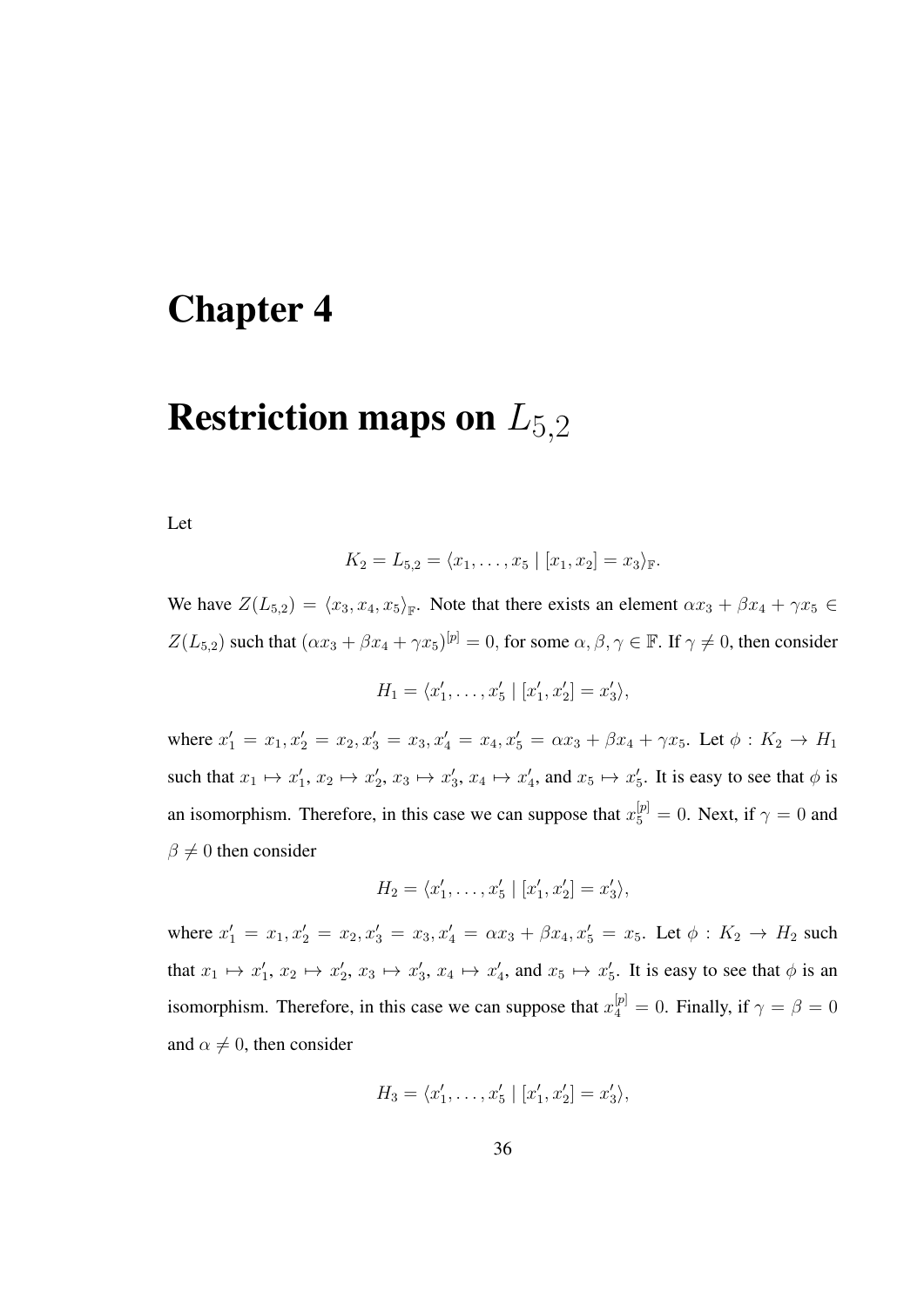where  $x'_1 = x_1, x'_2 = x_2, x'_3 = \alpha x_3, x'_4 = x_4, x'_5 = x_5$ . Let  $\phi : K_2 \to H_3$  such that  $x_1 \mapsto x_1', x_2 \mapsto x_2', x_3 \mapsto x_3', x_4 \mapsto x_4',$  and  $x_5 \mapsto x_5'$ . It is easy to see that  $\phi$  is an isomorphism. Therefore, in this case we can suppose that  $x_3^{[p]} = 0$ . Hence we have three cases:

I. 
$$
x_3^{[p]} = 0;
$$

II. 
$$
x_5^{[p]} = 0;
$$

III.  $x_4^{[p]}=0$ .

Note that cases II and III yield the same restricted Lie algebras because given a restricted Lie algebra structure on  $L_{5,2}$  for which  $x_5^{[p]} = 0$ , the automorphism of  $L_{5,2}$  obtained by switching  $x_4$  and  $x_5$  gives rise to a restricted Lie algebra structure on  $L_{5,2}$  for which  $x_4^{[p]}=0.$ 

#### **4.1** Extensions of  $L = \frac{L_{5,2}}{L_{\text{col}}}$  $\langle x_3 \rangle$

In this section we find all non-isomorphic p-maps on  $L_{5,2}$  such that  $x_3^{[p]}=0$ . We let

$$
L = \frac{L_{5,2}}{\langle x_3 \rangle} \cong L_{4,1},
$$

where  $L_{4,1} = \langle x_1, x_2, x_4, x_5 \rangle$ . Note that we denote the image of  $x_i$  in L by  $x_i$  again. We rename the  $x_i$ 's so that  $y_1 = x_1$ ,  $y_2 = x_2$ ,  $y_3 = x_4$ ,  $y_4 = x_5$ , and  $y_5 = x_3$  and at the end we will switch them. Therefore, we have  $L = L_{4,1} = \langle y_1, y_2, y_3, y_4 \rangle$ . The group  $\text{Aut}(L)$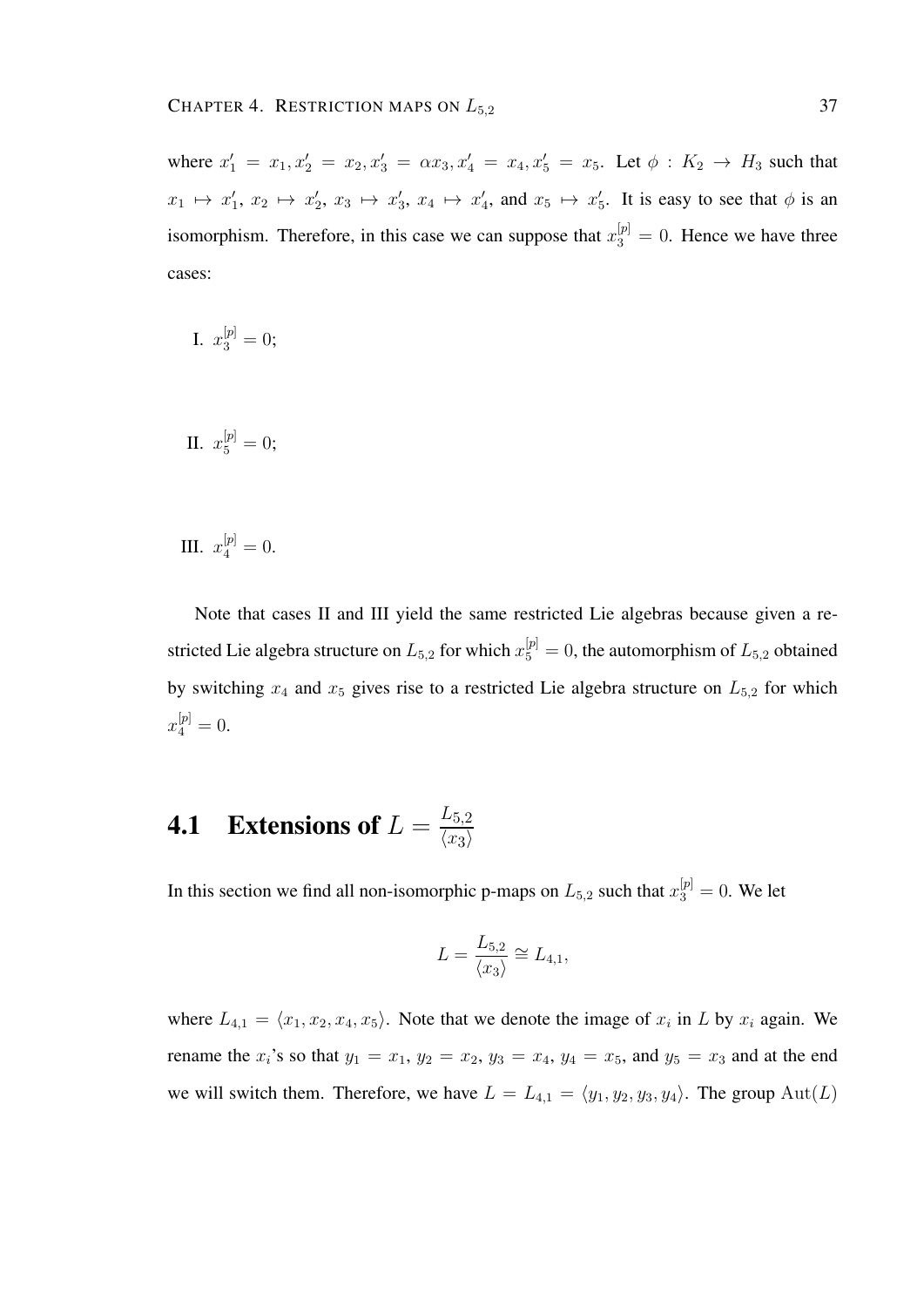consists of invertible matrices of the form

$$
\begin{pmatrix} a_{11} & a_{12} & a_{13} & a_{14} \ a_{21} & a_{22} & a_{23} & a_{24} \ a_{31} & a_{32} & a_{33} & a_{34} \ a_{41} & a_{42} & a_{43} & a_{44} \end{pmatrix}.
$$

**Lemma 4.1.1** Let  $K = L_{5,2}$  and  $[p] : K \to K$  be a p-map on K such that  $x_3^{[p]} = 0$  and let  $L = \frac{K}{M}$  $\frac{K}{M}$  where  $M = \langle x_3 \rangle_{\mathbb{F}}$ . Then  $K \cong L_\theta$  where  $\theta = (\Delta_{12}, \omega) \in Z^2(L, \mathbb{F})$ .

**Proof.** Let  $\pi : K \to L$  be the projection map. We have the exact sequence

$$
0 \to M \to K \to L \to 0.
$$

Let  $\sigma: L \to K$  be a linear map given by  $x_i \mapsto x_i$ , for all i. Then  $\sigma$  is an injective linear map and  $\pi\sigma = 1_L$ . Now, we define  $\phi: L \times L \to M$  by  $\phi(x_i, x_j) = [\sigma(x_i), \sigma(x_j)] - \sigma([x_i, x_j]),$ for all  $i, j$  and  $\omega: L \to M$  by  $\omega(x) = \sigma(x)^{[p]} - \sigma(x^{[p]})$ . Note that

$$
\phi(x_1, x_2) = [\sigma(x_1), \sigma(x_2)] - \sigma([x_1, x_2]) = [x_1, x_2] = x_3;
$$
  

$$
\phi(x_1, x_3) = [\sigma(x_1), \sigma(x_3)] - \sigma([x_1, x_3]) = [x_1, x_3] = 0.
$$

Similarly, we can show that  $\phi(x_1, x_4) = \phi(x_2, x_3) = \phi(x_2, x_4) = \phi(x_3, x_4) = 0$ . Therefore,  $\phi = \Delta_{12}$ . Now, by Lemma 2.2.2, we have  $\theta = (\Delta_{12}, \omega) \in Z^2(L, \mathbb{F})$  and  $K \cong L_{\theta}$ .  $\blacksquare$ 

We deduce that any p-map on K such that  $x_3^{[p]} = 0$  can be obtained by an extension of L via  $\theta = (\Delta_{12}, \omega)$ , for some  $\omega$ .

Note that by [12], there are five non-isomorphic restricted Lie algebra structures on L given by the following  $p$ -maps:

I.1 Trivial  $p$ -map;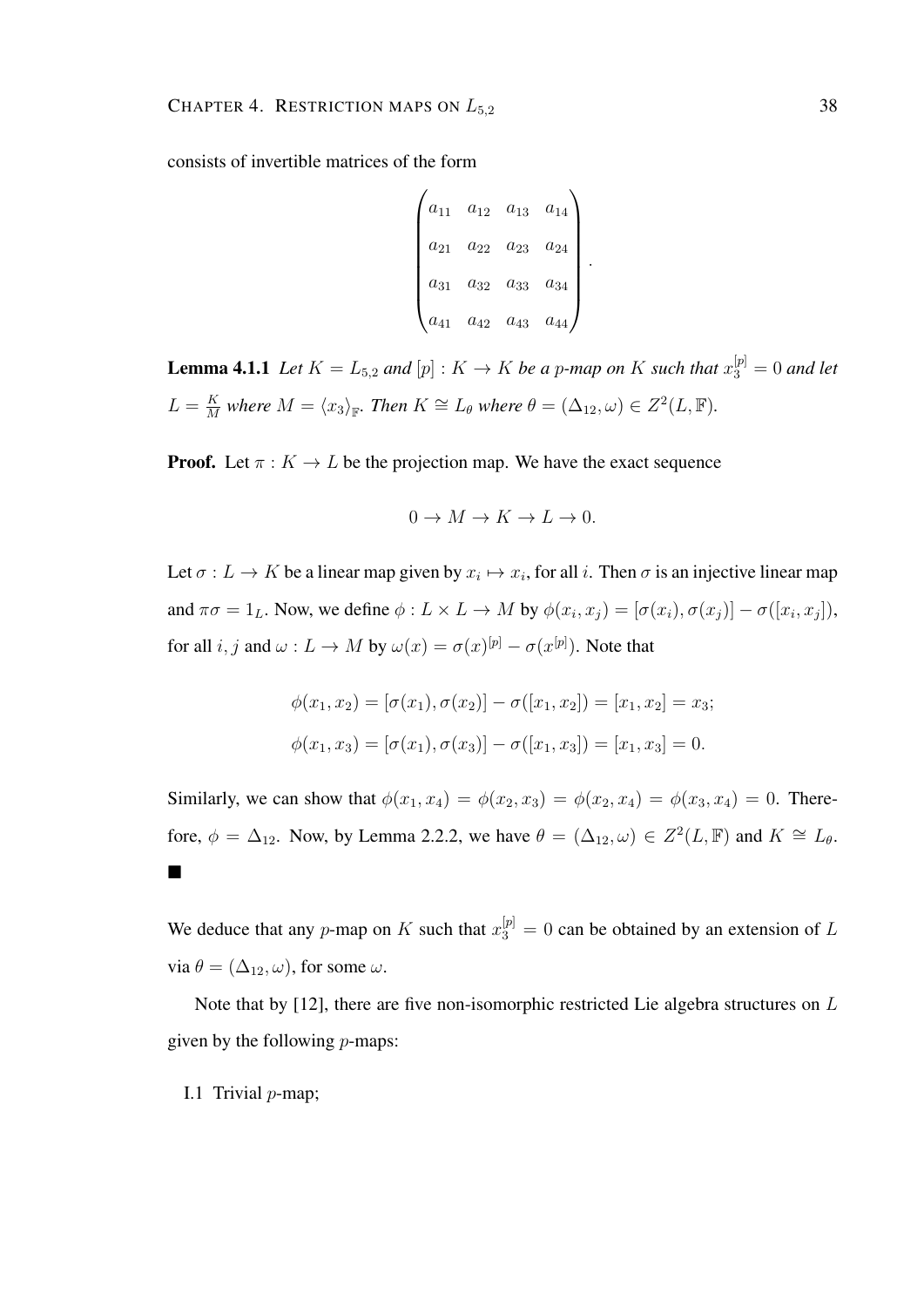I.2 
$$
y_1^{[p]} = y_2;
$$

I.3 
$$
y_1^{[p]} = y_2, y_3^{[p]} = y_4;
$$

I.4 
$$
y_1^{[p]} = y_2, y_2^{[p]} = y_3;
$$

I.5 
$$
y_1^{[p]} = y_2, y_2^{[p]} = y_3, y_3^{[p]} = y_4.
$$

In the following subsections we consider each of the above cases and find all possible  $[\theta] = [(\phi, \omega)] \in H^2(L, \mathbb{F})$  and construct  $L_{\theta}$ . Note that by Lemma 4.1.1, it suffices to assume  $[\theta] = [(\Delta_{12}, \omega)]$  and find all non-isomorphic restricted Lie algebra structures on  $L_{5,2}$ .

#### 4.1.1 Extensions of  $(L, \text{trivial } p\text{-map})$

We have

$$
C^{2}(L, \mathbb{F}) = \langle (\Delta_{12}, 0), (\Delta_{13}, 0), (\Delta_{14}, 0), (\Delta_{23}, 0), (\Delta_{24}, 0), (\Delta_{34}, 0), (0, f_1), (0, f_2), (0, f_3),
$$
  

$$
(0, f_4)_{\mathbb{F}}.
$$

First, we find a basis for  $Z^2(L, \mathbb{F})$ . Let  $(\phi, \omega) \in Z^2(L, \mathbb{F})$ . Then we must have  $\delta^2 \phi = 0$  and  $\phi(x, y^{[p]}) = 0$ , for all  $x, y \in L$ . Note that since L is an abelian Lie algebra and the p-map is trivial,  $\delta^2 \phi = 0$  and  $\phi(x, y^{[p]}) = 0$ , for all  $x, y \in L$ . Therefore, a basis for  $Z^2(L, \mathbb{F})$  is as follows

$$
(\Delta_{12},0), (\Delta_{13},0), (\Delta_{14},0), (\Delta_{23},0), (\Delta_{24},0), (\Delta_{34},0), (0,f_1), (0,f_2), (0,f_3), (0,f_4).
$$

Next, we find a basis for  $B^2(L, \mathbb{F})$ . Let  $(\phi, \omega) = (a\Delta_{12} + b\Delta_{13} + c\Delta_{14} + d\Delta_{23} + e\Delta_{24} + d\Delta_{34})$  $f\Delta_{34}, \alpha f_1 + \beta f_2 + \gamma f_3 + \delta f_4$ )  $\in B^2(L, \mathbb{F})$ . Then there exists a linear map  $\psi: L \to \mathbb{F}$  such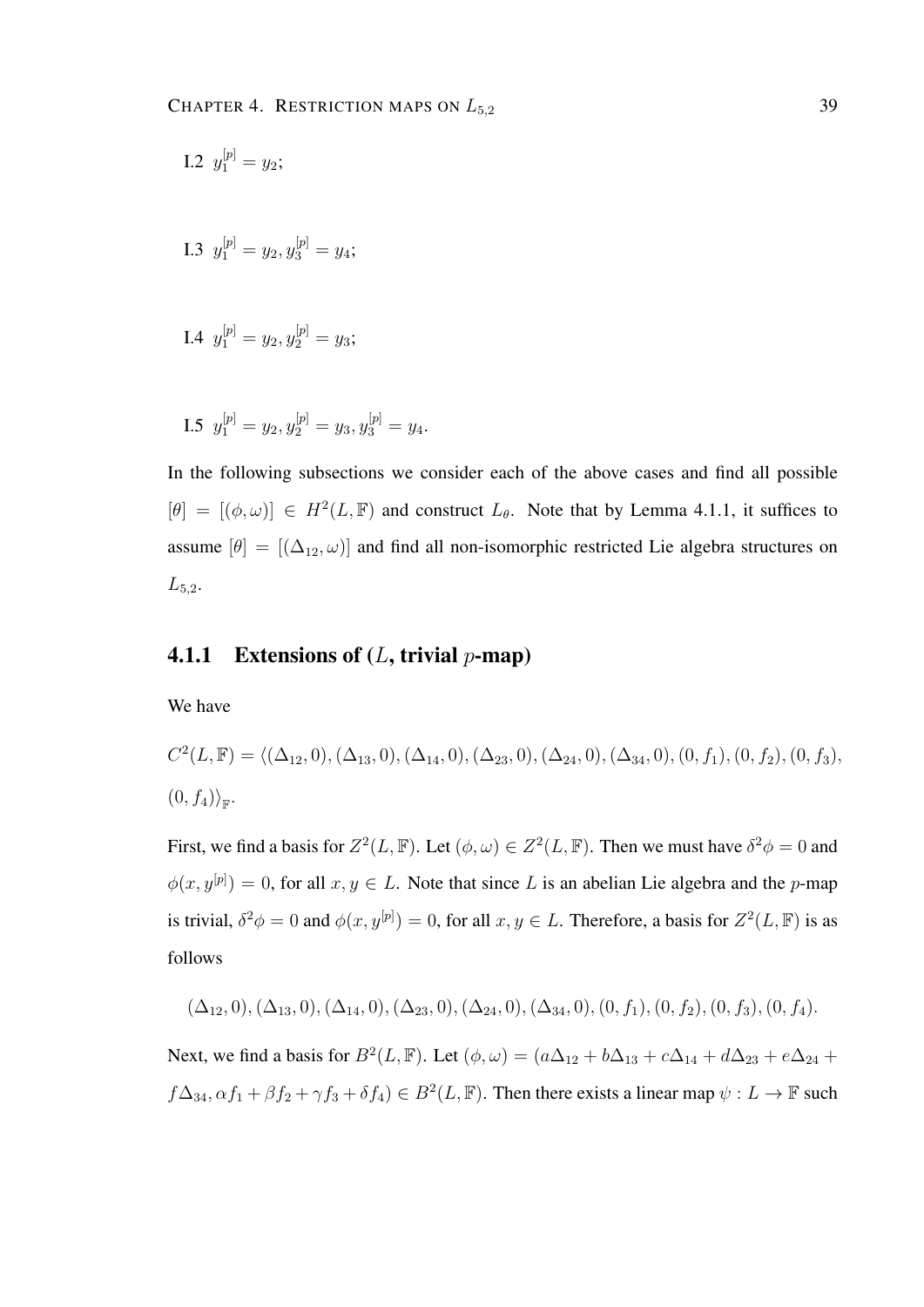that  $\delta^1 \psi(x, y) = \phi(x, y)$  and  $\tilde{\psi}(x) = \omega(x)$ , for all  $x, y \in L$ . So, we have

$$
\phi(y_1, y_2) = \delta^1 \psi(y_1, y_2) = \psi([y_1, y_2]) = 0.
$$

But  $\phi(y_1, y_2) = a$ . So we deduce that  $a = 0$ . Similarly, we can show that  $b = c = d = e$ .  $f = 0$ . Also, we have

$$
\omega(y_1) = \tilde{\psi}(y_1) = \psi(y_1^{[p]}) = 0.
$$

Hence,  $\alpha = 0$ . Similarly, we can show that  $\beta = \gamma = \delta = 0$ . Therefore,  $(\phi, \omega) = 0$  and hence  $B^2(L, \mathbb{F}) = 0$ . We deduce that a basis for  $H^2(L, \mathbb{F})$  is as follows

$$
[(\Delta_{12}, 0)], [(\Delta_{13}, 0)], [(\Delta_{14}, 0)], [(\Delta_{23}, 0)], [(\Delta_{24}, 0)], [(\Delta_{34}, 0)], [0, f_1)], [0, f_2], [0, f_3], [0, f_4].
$$

Let  $[(\phi, \omega)] \in H^2(L, \mathbb{F})$ . Then, we have  $\phi = a\Delta_{12} + b\Delta_{13} + c\Delta_{14} + d\Delta_{23} + e\Delta_{24} + f\Delta_{34}$ , for some  $a, b, c, d, e, f \in \mathbb{F}$ . Suppose that  $A\phi = a'\Delta_{12} + b'\Delta_{13} + c'\Delta_{14} + d'\Delta_{23} + e'\Delta_{24} +$  $f' \Delta_{34}$ , for some  $a', b', c', d', e', f' \in \mathbb{F}$ . Then

$$
A\phi(y_1, y_2) = \phi(Ay_1, Ay_2)
$$
  
=  $\phi(a_{11}y_1 + a_{21}y_2 + a_{31}y_3 + a_{41}y_4, a_{12}y_1 + a_{22}y_2 + a_{32}y_3 + a_{42}y_4)$   
=  $(a_{11}a_{22} - a_{12}a_{21})a + (a_{11}a_{32} - a_{31}a_{12})b + (a_{11}a_{42} - a_{41}a_{12})c$   
+  $(a_{21}a_{32} - a_{31}a_{22})d + (a_{21}a_{42} - a_{41}a_{22})e + (a_{31}a_{42} - a_{41}a_{32})f$ , and

$$
A\phi(y_1, y_3) = \phi(Ay_1, Ay_3)
$$
  
=  $\phi(a_{11}y_1 + a_{21}y_2 + a_{31}y_3 + a_{41}y_4, a_{13}y_1 + a_{23}y_2 + a_{33}y_3 + a_{43}y_4)$   
=  $(a_{11}a_{23} - a_{21}a_{13})a + (a_{11}a_{33} - a_{31}a_{13})b + (a_{11}a_{43} - a_{13}a_{41})c$   
+  $(a_{21}a_{33} - a_{31}a_{23})d + (a_{21}a_{43} - a_{23}a_{41})e + (a_{31}a_{43} - a_{33}a_{41})f$ , and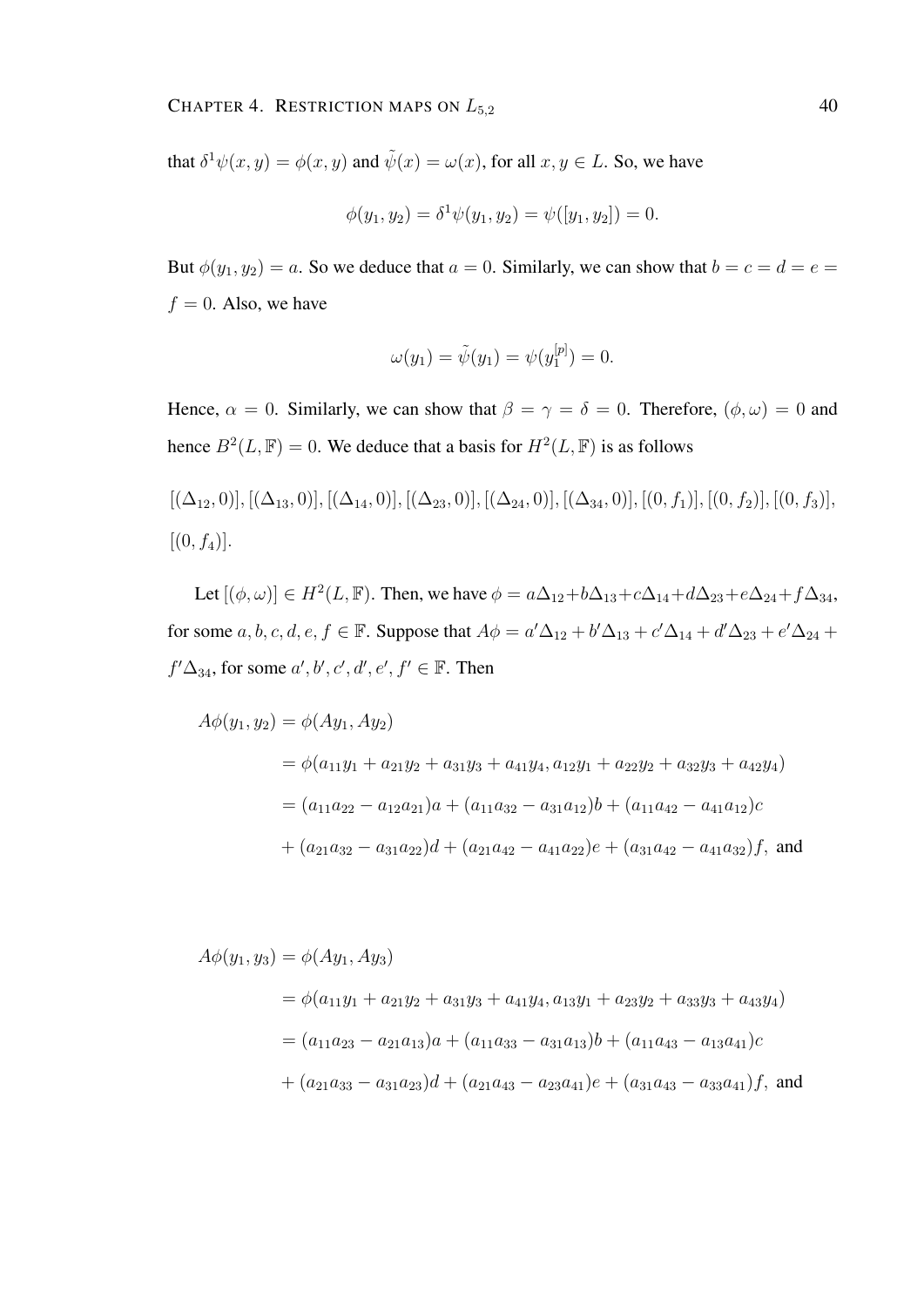$$
A\phi(y_1, y_4) = \phi(Ay_1, Ay_4)
$$
  
=  $\phi(a_{11}y_1 + a_{21}y_2 + a_{31}y_3 + a_{41}y_4, a_{14}y_1 + a_{24}y_2 + a_{34}y_3 + a_{44}y_4)$   
=  $(a_{11}a_{24} - a_{14}a_{21})a + (a_{11}a_{34} - a_{14}a_{31})b + (a_{11}a_{44} - a_{14}a_{41})c$   
+  $(a_{21}a_{34} - a_{24}a_{31})d + (a_{21}a_{44} - a_{24}a_{41})e + (a_{31}a_{44} - a_{34}a_{41})f$ , and

$$
A\phi(y_2, y_3) = \phi(Ay_2, Ay_3)
$$
  
=  $\phi(a_{12}y_1 + a_{22}y_2 + a_{32}y_3 + a_{42}y_4, a_{13}y_1 + a_{23}y_2 + a_{33}y_3 + a_{43}y_4)$   
=  $(a_{12}a_{23} - a_{22}a_{13})a + (a_{12}a_{33} - a_{32}a_{13})b + (a_{12}a_{43} - a_{13}a_{42})c$   
+  $(a_{22}a_{33} - a_{32}a_{23})d + (a_{22}a_{43} - a_{23}a_{42})e + (a_{32}a_{43} - a_{33}a_{42})f$ , and

$$
A\phi(y_2, y_4) = \phi(Ay_2, Ay_4)
$$
  
=  $\phi(a_{12}y_1 + a_{22}y_2 + a_{32}y_3 + a_{42}y_4, a_{14}y_1 + a_{24}y_2 + a_{34}y_3 + a_{44}y_4)$   
=  $(a_{12}a_{24} - a_{14}a_{22})a + (a_{12}a_{34} - a_{14}a_{32})b + (a_{12}a_{44} - a_{14}a_{42})c$   
+  $(a_{22}a_{34} - a_{24}a_{32})d + (a_{22}a_{44} - a_{24}a_{42})e + (a_{32}a_{44} - a_{34}a_{42})f$ , and

$$
A\phi(y_3, y_4) = \phi(Ay_3, Ay_4)
$$
  
=  $\phi(a_{13}y_1 + a_{23}y_2 + a_{33}y_3 + a_{43}y_4, a_{14}y_1 + a_{24}y_2 + a_{34}y_3 + a_{44}y_4)$   
=  $(a_{13}a_{24} - a_{14}a_{23})a + (a_{13}a_{34} - a_{14}a_{33})b + (a_{13}a_{44} - a_{14}a_{43})c$   
+  $(a_{23}a_{34} - a_{24}a_{33})d + (a_{23}a_{44} - a_{24}a_{43})e + (a_{33}a_{44} - a_{34}a_{43})f.$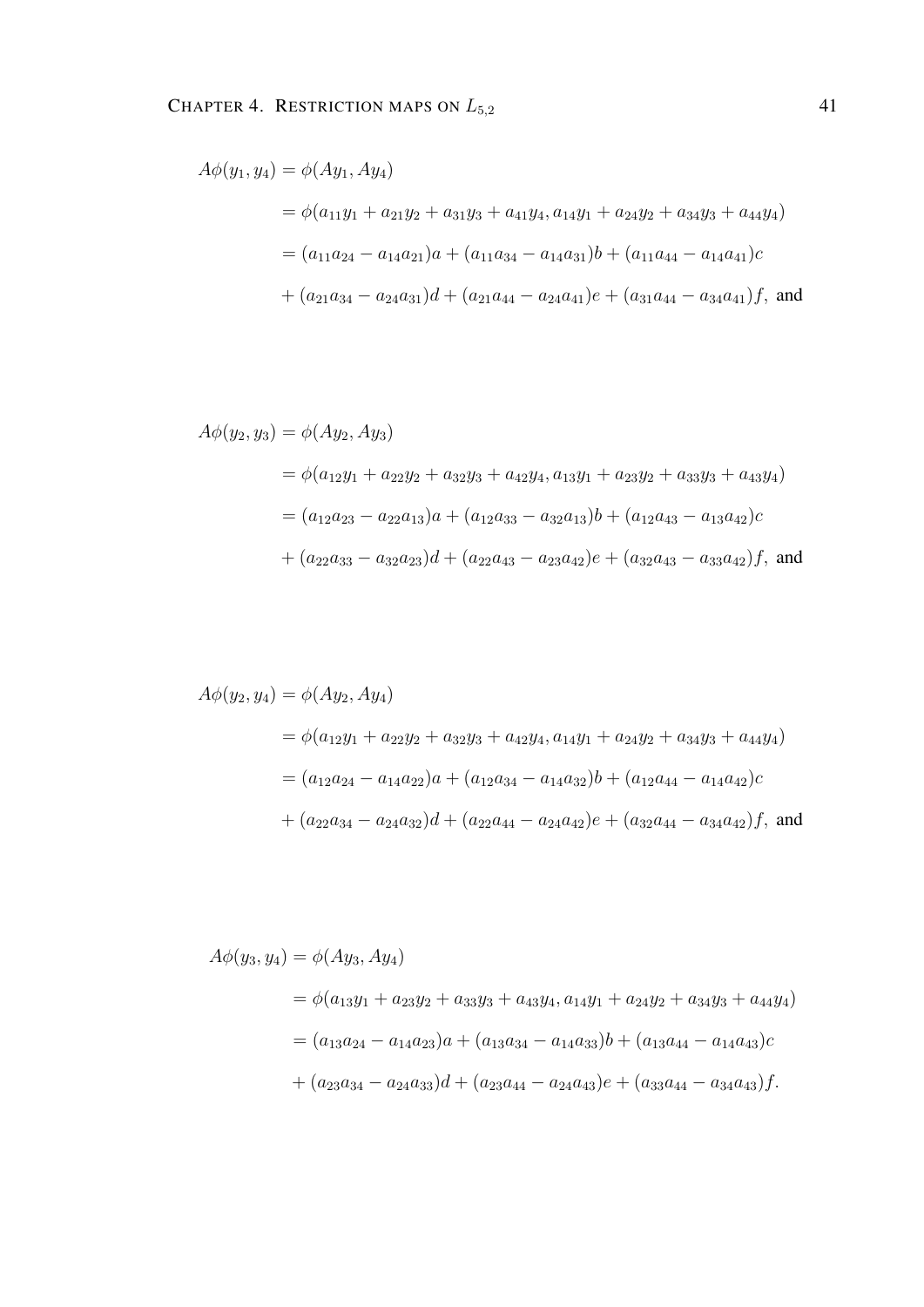a  $\prime$ 

Therefore, the action of  $Aut(L)$  on the set of  $\phi$ 's in the matrix form is as follows:

 $\sqrt{ }$  $\overline{\phantom{a}}$ b  $\overline{a}$ c  $\overline{\phantom{a}}$ d  $\overline{\phantom{a}}$ e  $\overline{a}$ f  $\overline{\phantom{a}}$  $\setminus$  $\Bigg\}$ =  $\int\! a_{11}a_{22} - a_{12}a_{21} \quad a_{11}a_{32} - a_{31}a_{12} \quad a_{11}a_{42} - a_{41}a_{12} \quad a_{21}a_{32} - a_{31}a_{22} \quad a_{21}a_{42} - a_{41}a_{22} \quad a_{31}a_{42} - a_{41}a_{32}$  $\overline{\phantom{a}}$  $a_{11}a_{23} - a_{21}a_{13} \quad a_{11}a_{33} - a_{31}a_{13} \quad a_{11}a_{43} - a_{13}a_{41} \quad a_{21}a_{33} - a_{31}a_{23} \quad a_{21}a_{43} - a_{23}a_{41} \quad a_{31}a_{43} - a_{33}a_{41}$  $a_{11}a_{24} - a_{14}a_{21} \quad a_{11}a_{34} - a_{14}a_{31} \quad a_{11}a_{44} - a_{14}a_{41} \quad a_{21}a_{34} - a_{24}a_{31} \quad a_{21}a_{44} - a_{24}a_{41} \quad a_{31}a_{44} - a_{34}a_{41}$  $a_{12}a_{23} - a_{22}a_{13} \quad a_{12}a_{33} - a_{32}a_{13} \quad a_{12}a_{43} - a_{13}a_{42} \quad a_{22}a_{33} - a_{32}a_{23} \quad a_{22}a_{43} - a_{23}a_{42} \quad a_{32}a_{43} - a_{33}a_{42}$  $a_{12}a_{24} - a_{14}a_{22} \quad a_{12}a_{34} - a_{14}a_{32} \quad a_{12}a_{44} - a_{14}a_{42} \quad a_{22}a_{34} - a_{24}a_{32} \quad a_{22}a_{44} - a_{24}a_{42} \quad a_{32}a_{44} - a_{34}a_{42}$  $\lambda_{a_{13}a_{24}-a_{14}a_{23}}$  a<sub>13</sub>a<sub>34</sub> − a<sub>14</sub>a<sub>33</sub> a<sub>13</sub>a<sub>44</sub> − a<sub>14</sub>a<sub>43</sub> a<sub>23</sub>a<sub>34</sub> − a<sub>24</sub>a<sub>33</sub> a<sub>23</sub>a<sub>44</sub> − a<sub>24</sub>a<sub>43</sub> a<sub>33</sub>a<sub>44</sub> − a<sub>34</sub>a<sub>43</sub>  $\setminus$  $\Bigg\}$  $\sqrt{ }$  $\overline{\phantom{a}}$ a b c d e f <sup>1</sup>  $\overline{\phantom{a}}$ .



Also, we have  $\omega = \alpha f_1 + \beta f_2 + \gamma f_3 + \delta f_4$ , for some  $\alpha, \beta, \gamma, \delta \in \mathbb{F}$ . Suppose that  $A\omega = \alpha' f_1 + \beta' f_2 + \gamma' f_3 + \delta' f_4$ , for some  $\alpha', \beta', \gamma', \delta' \in \mathbb{F}$ . Then we can verify that the action of  $Aut(L)$  on the set of  $\omega$ 's in the matrix form is as follows:

$$
\begin{pmatrix}\n\alpha' \\
\beta' \\
\gamma' \\
\delta'\n\end{pmatrix} = \begin{pmatrix}\na_{11}^p & a_{21}^p & a_{31}^p & a_{41}^p \\
a_{12}^p & a_{22}^p & a_{32}^p & a_{42}^p \\
a_{13}^p & a_{23}^p & a_{33}^p & a_{43}^p \\
a_{14}^p & a_{24}^p & a_{34}^p & a_{44}^p\n\end{pmatrix} \begin{pmatrix}\n\alpha \\
\beta \\
\gamma \\
\delta\n\end{pmatrix}.
$$

Now we find the representatives of the orbits of the action of  $Aut(L)$  on the set of  $\omega$ 's such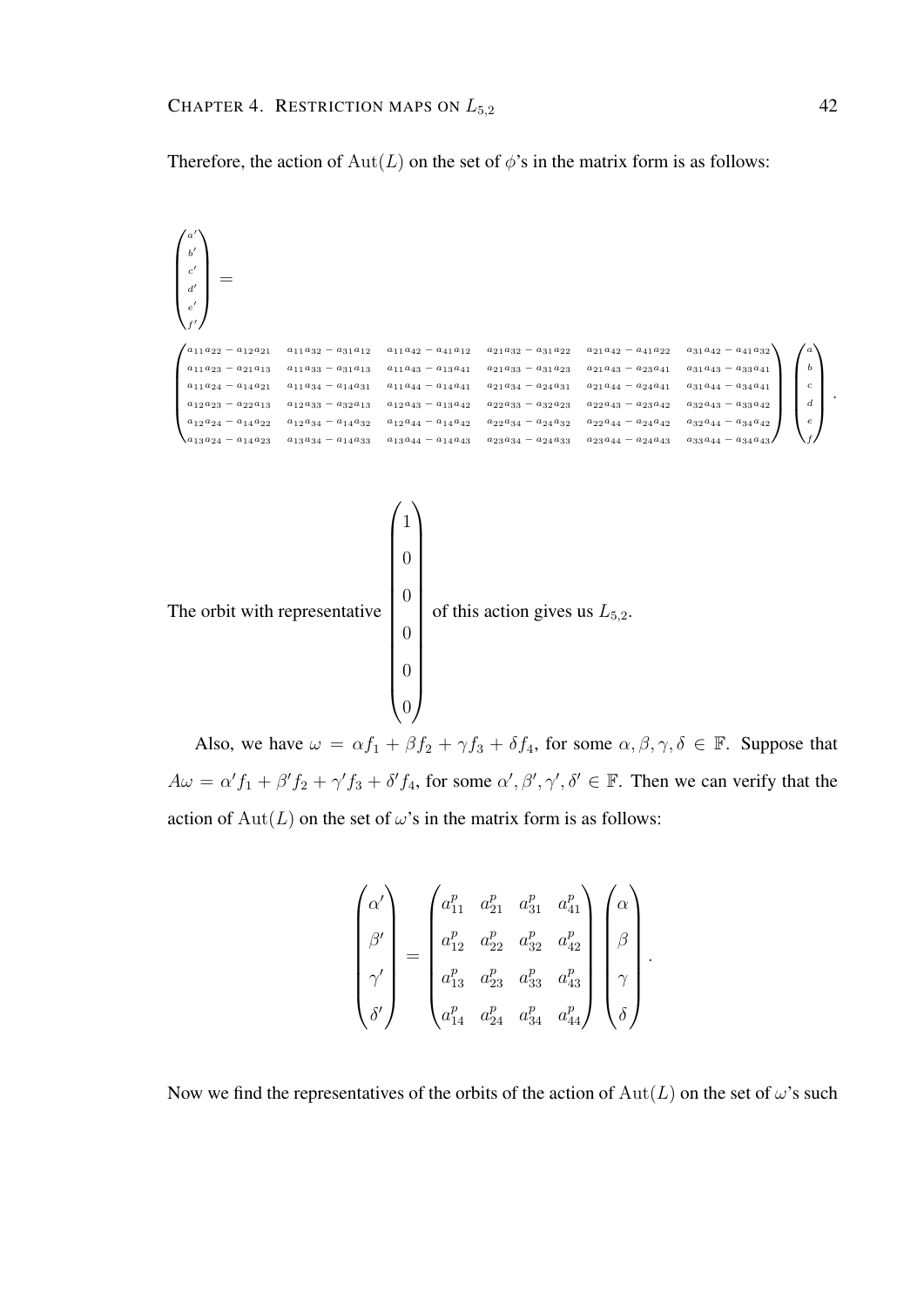

$$
\begin{bmatrix}\n1 & 0 & (-\beta/\delta)^{1/p} & 0 & (\alpha/\delta)^{1/p} & 0 \\
0 & 1 & (-\gamma/\delta)^{1/p} & 0 & 0 & (\alpha/\delta)^{1/p} \\
0 & 0 & 1 & 0 & 0 & 0 \\
0 & 0 & 0 & 1 & (-\gamma/\delta)^{1/p} & (\beta/\delta)^{1/p} \\
0 & 0 & 0 & 0 & 1 & 0 \\
0 & 0 & 0 & 0 & 0 & 1\n\end{bmatrix}, \begin{bmatrix}\n1 & 0 & 0 & -\alpha/\delta \\
0 & 1 & 0 & -\beta/\delta \\
0 & 0 & 1 & -\gamma/\delta \\
0 & 0 & 0 & 1\n\end{bmatrix}, \begin{bmatrix}\n0 \\
0 \\
\gamma \\
0\n\end{bmatrix}, \begin{bmatrix}\n\alpha \\
\beta \\
\beta \\
\gamma \\
\delta\n\end{bmatrix}
$$
\n
$$
= \begin{bmatrix}\n1 \\
0 \\
0 \\
0 \\
0\n\end{bmatrix}, \begin{bmatrix}\n0 \\
0 \\
0 \\
\delta\n\end{bmatrix}, \begin{bmatrix}\n0 \\
0 \\
0 \\
\delta\n\end{bmatrix}, \begin{bmatrix}\n0 \\
0 \\
0 \\
\delta\n\end{bmatrix}, \begin{bmatrix}\n0 \\
0 \\
0 \\
\delta\n\end{bmatrix}
$$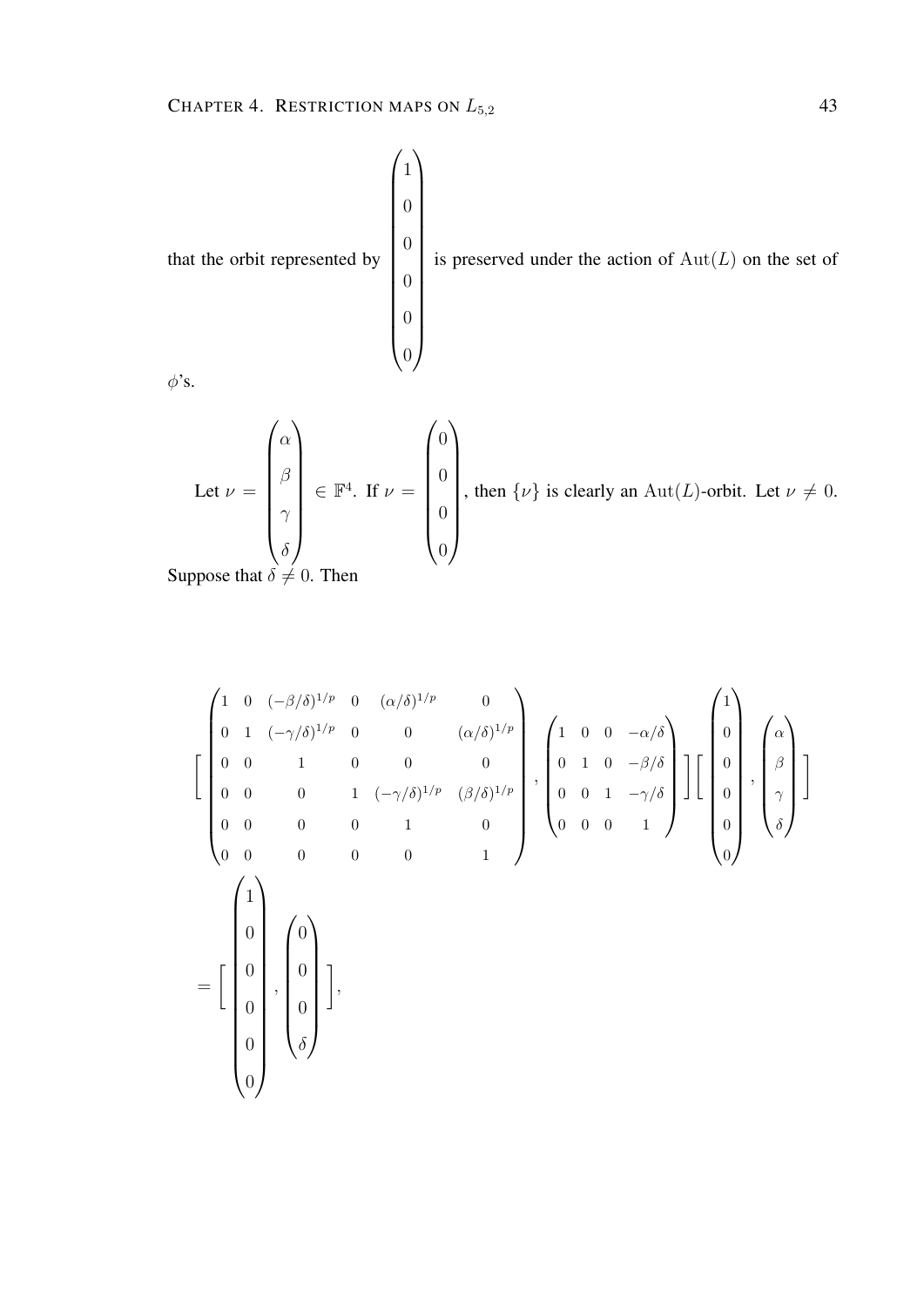$$
\begin{bmatrix}\n1 & 0 & 0 & 0 & 0 & 0 \\
0 & 1 & 0 & 0 & 0 & 0 \\
0 & 0 & (1/\delta)^{1/p} & 0 & 0 & 0 \\
0 & 0 & 0 & 1 & 0 & 0 \\
0 & 0 & 0 & 0 & (1/\delta)^{1/p} & 0 \\
0 & 0 & 0 & 0 & 0 & (1/\delta)^{1/p}\n\end{bmatrix}, \begin{bmatrix}\n1 & 0 & 0 & 0 \\
0 & 1 & 0 & 0 \\
0 & 0 & 1 & 0 \\
0 & 0 & 0 & 1/\delta\n\end{bmatrix}, \begin{bmatrix}\n0 \\
0 \\
0 \\
0\n\end{bmatrix}, \begin{bmatrix}\n0 \\
0 \\
0 \\
0\n\end{bmatrix}, \begin{bmatrix}\n0 \\
0 \\
0 \\
0\n\end{bmatrix}\n\end{bmatrix}
$$
\n
$$
= \begin{bmatrix}\n1 \\
0 \\
0 \\
0 \\
0\n\end{bmatrix}, \begin{bmatrix}\n0 \\
0 \\
0 \\
0 \\
1\n\end{bmatrix}
$$
\n
$$
= \begin{bmatrix}\n1 \\
0 \\
0 \\
0 \\
0\n\end{bmatrix}, \begin{bmatrix}\n0 \\
0 \\
0 \\
0 \\
1\n\end{bmatrix}
$$

Next, if  $\delta = 0$  , but  $\gamma \neq 0,$  then

 1 (−β/γ) <sup>1</sup>/p 0 (α/γ) <sup>1</sup>/p 0 0 0 1 0 0 0 0 0 0 1 0 0 (−α/γ) 1/p 0 0 0 1 0 0 0 0 0 0 1 (−β/γ) 1/p 0 0 0 0 0 1 , 1 0 −α/γ 0 0 1 −β/γ 0 0 0 1 0 0 0 0 1 1 0 0 0 0 0 , α β γ 0 = 1 0 0 0 0 0 , 0 0 γ 0 , 1 0 0 0 0 0 0 (1/γ) <sup>1</sup>/p 0 0 0 0 0 0 1 0 0 0 0 0 0 (1/γ) <sup>1</sup>/p 0 0 0 0 0 0 1 0 0 0 0 0 0 (1/γ) 1/p , 1 0 0 0 0 1 0 0 0 0 1/γ 0 0 0 0 1 1 0 0 0 0 0 , 0 0 γ 0 = 1 0 0 0 0 0 , 0 0 1 0 .

Next, if  $\delta = \gamma = 0$ , but  $\beta \neq 0$ , then

$$
\left[\begin{pmatrix}1 & 0 & 0 & 0 & 0 & 0 \\ 0 & 1 & 0 & (-\alpha/\beta)^{1/p} & 0 & 0 \\ 0 & 0 & 1 & 0 & (-\alpha/\beta)^{1/p} & 0 \\ 0 & 0 & 0 & 1 & 0 & 0 \\ 0 & 0 & 0 & 0 & 1 & 0 \\ 0 & 0 & 0 & 0 & 0 & 1\end{pmatrix}, \begin{pmatrix}1 & -\alpha/\beta & 0 & 0 \\ 0 & 1 & 0 & 0 \\ 0 & 0 & 1 & 0 \\ 0 & 0 & 0 & 1\end{pmatrix}\right]\left[\begin{pmatrix}1 \\ 0 \\ 0 \\ 0 \\ 0\end{pmatrix}, \begin{pmatrix}\alpha \\ \beta \\ 0 \\ 0\end{pmatrix}\right] = \left[\begin{pmatrix}1 \\ 0 \\ 0 \\ 0 \\ 0\end{pmatrix}, \begin{pmatrix}0 \\ \beta \\ 0 \\ 0\end{pmatrix}\right],
$$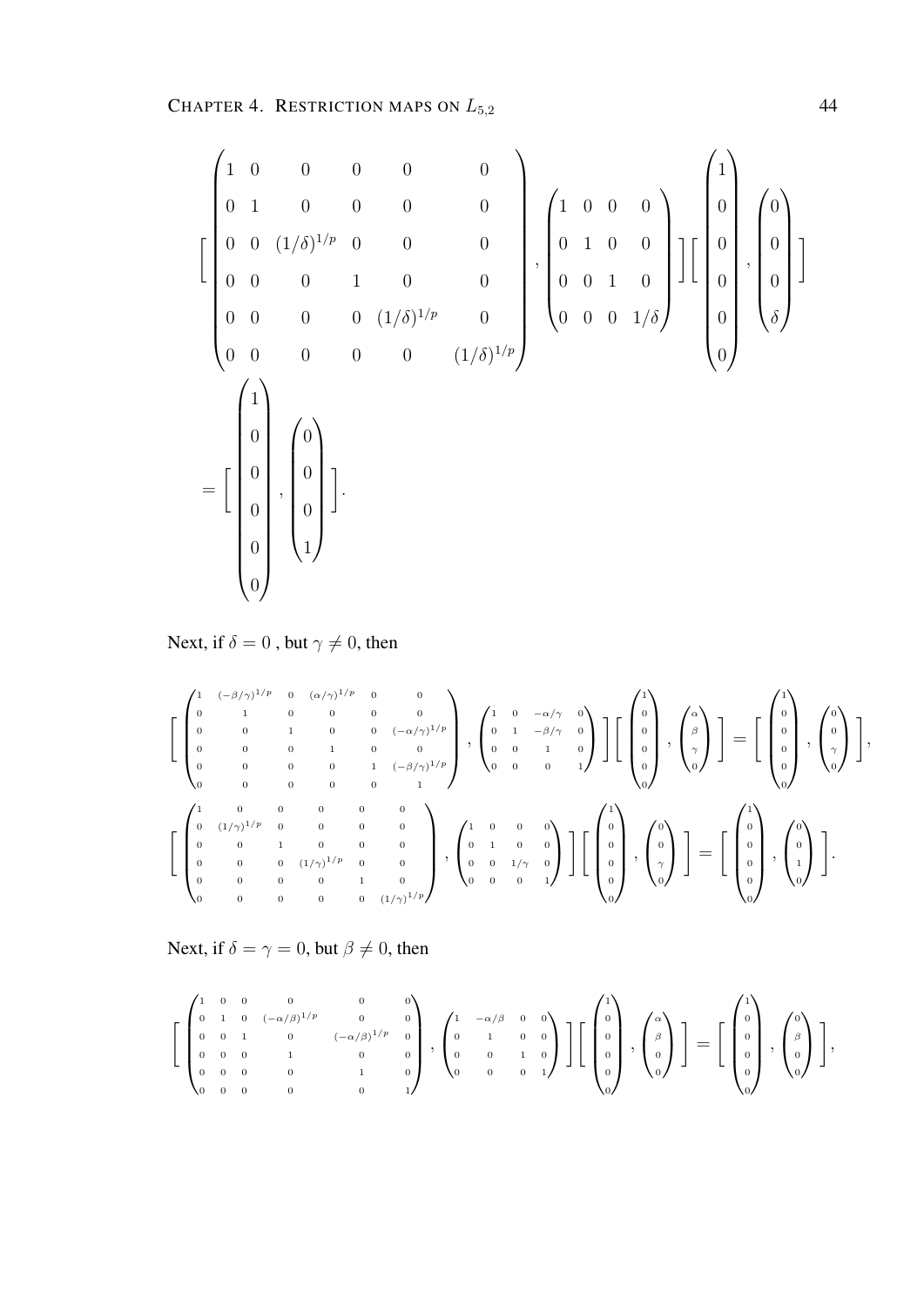$$
\left[\begin{pmatrix}1&0&0&0&0&0\\0&\beta^{1/p}&0&0&0&0\\0&0&\beta^{1/p}&0&0&0\\0&0&0&0&(1/\beta)^{1/p}&0\\0&0&0&0&0&(1/\beta)^{1/p}&0\end{pmatrix},\begin{pmatrix}\beta&0&0&0\\0&1/\beta&0&0\\0&0&1&0\\0&0&0&1\end{pmatrix}\right]\left[\begin{pmatrix}1\\0\\0\\0\\0\end{pmatrix},\begin{pmatrix}0\\ \beta\\0\\0\end{pmatrix}\right]=\left[\begin{pmatrix}1\\0\\0\\0\\0\end{pmatrix},\begin{pmatrix}0\\1\\0\\0\end{pmatrix}\right].
$$

Finally, if  $\delta = \gamma = \beta = 0$ , but  $\alpha \neq 0$ , then

$$
\left[\begin{pmatrix}1&0&0&0&0&0\\0&\alpha^{-1/p}&0&0&0&0\\0&0&\alpha^{-1/p}&0&0&0\\0&0&0&\alpha^{1/p}&0&0\\0&0&0&0&\alpha^{1/p}&0\\0&0&0&0&0&1\end{pmatrix},\begin{pmatrix}1/\alpha&0&0&0\\0&\alpha&0&0\\0&0&1&0\\0&0&0&1\end{pmatrix}\right]\left[\begin{pmatrix}\alpha\\0\\0\\0\\0\end{pmatrix},\begin{pmatrix}\alpha\\0\\0\\0\end{pmatrix}\right]=\left[\begin{pmatrix}1\\0\\0\\0\\0\end{pmatrix},\begin{pmatrix}1\\0\\0\\0\end{pmatrix}\right].
$$

Thus the following elements are  $Aut(L)$ -orbit representatives:

$$
\begin{pmatrix} 0 \\ 0 \\ 0 \\ 0 \\ 0 \end{pmatrix}, \begin{pmatrix} 1 \\ 0 \\ 0 \\ 0 \\ 0 \end{pmatrix}, \begin{pmatrix} 0 \\ 1 \\ 0 \\ 0 \\ 0 \end{pmatrix}, \begin{pmatrix} 0 \\ 0 \\ 1 \\ 0 \\ 0 \end{pmatrix}, \begin{pmatrix} 0 \\ 0 \\ 0 \\ 1 \\ 1 \end{pmatrix}.
$$

Now, we find the restricted Lie algebra structure corresponding to the orbit representative

$$
\begin{pmatrix} 1 \\ 0 \\ 0 \\ 0 \end{pmatrix}
$$
. We have 
$$
\begin{pmatrix} 1 \\ 0 \\ 0 \\ 0 \end{pmatrix} = f_1
$$
 and hence  $\omega = f_1 y_5$ . First, by Lemma 2.2.1 we get

$$
y_1^{[p]} = y_1^{[p]} + \omega(y_1) = y_5,
$$
  
\n
$$
y_2^{[p]} = y_2^{[p]} + \omega(y_2) = 0,
$$
  
\n
$$
y_3^{[p]} = y_3^{[p]} + \omega(y_3) = 0,
$$
  
\n
$$
y_4^{[p]} = y_4^{[p]} + \omega(y_4) = 0.
$$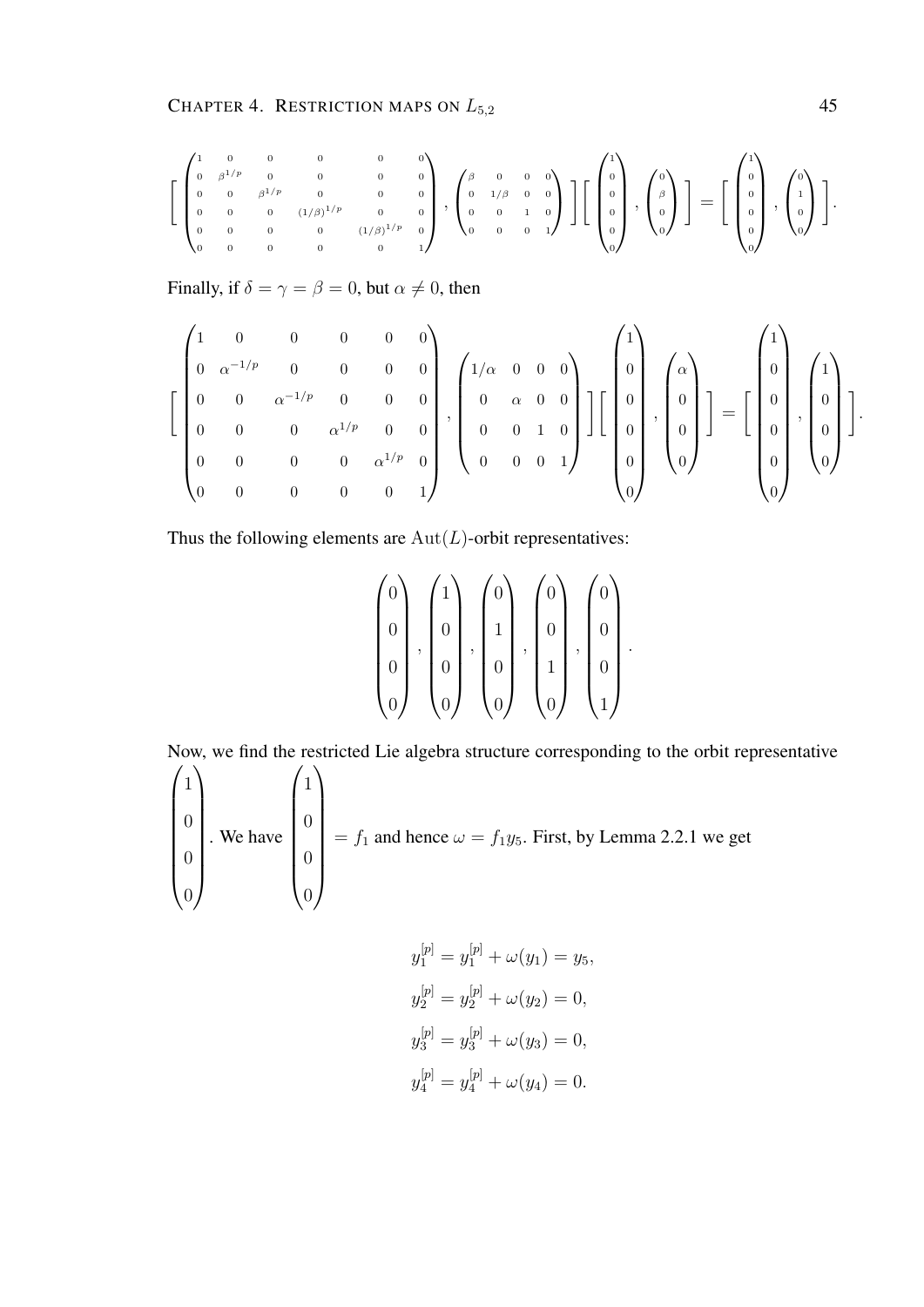Therefore, the corresponding restricted Lie algebra structure is as follows:

$$
K_2^2 = \langle y_1, \ldots, y_5 \mid [y_1, y_2] = y_5, y_1^{[p]} = y_5 \rangle.
$$

Next, we use the substitutions  $y_1 = x_1$ ,  $y_2 = x_2$ ,  $y_3 = x_4$ ,  $y_4 = x_5$ , and  $y_5 = x_3$ . Hence, we have

$$
K_2^2 = \langle x_1, \ldots, x_5 \mid [x_1, x_2] = x_3, x_1^{[p]} = x_3 \rangle.
$$

Similarly, we can obtain the restricted Lie algebra structures corresponding to the other orbit representatives. Therefore, the corresponding restricted Lie algebra structures are as follows:

$$
K_2^1 = \langle x_1, \dots, x_5 | [x_1, x_2] = x_3 \rangle;
$$
  
\n
$$
K_2^2 = \langle x_1, \dots, x_5 | [x_1, x_2] = x_3, x_1^{[p]} = x_3 \rangle;
$$
  
\n
$$
K_2^3 = \langle x_1, \dots, x_5 | [x_1, x_2] = x_3, x_2^{[p]} = x_3 \rangle;
$$
  
\n
$$
K_2^4 = \langle x_1, \dots, x_5 | [x_1, x_2] = x_3, x_4^{[p]} = x_3 \rangle;
$$
  
\n
$$
K_2^5 = \langle x_1, \dots, x_5 | [x_1, x_2] = x_3, x_5^{[p]} = x_3 \rangle.
$$

## **4.1.2** Extensions of  $(L, y_1^{[p]} = y_2)$

Note that  $L^{[p]} = \langle y_2 \rangle$ . Let  $[(\phi, \omega)] \in H^2(L, \mathbb{F})$ . Then we must have  $\phi(x, y^{[p]}) = 0$ , for all  $x, y \in L$ , where  $\phi = a\Delta_{12} + b\Delta_{13} + c\Delta_{14} + d\Delta_{23} + e\Delta_{24} + f\Delta_{34}$ , for some  $a, b, c, d, e, f \in \mathbb{F}$ . Hence,  $\phi(x, y_2) = 0$  for all  $x \in L$ . Therefore,  $\phi(y_1, y_2) = 0$  which implies that  $a = 0$ . Since  $\phi = \Delta_{12}$  gives us  $L_{5,2}$ , we deduce by Lemma 4.1.1 that  $L_{5,2}$  cannot be constructed in this case. Similarly, we can show that for the following p-maps we also get  $a = 0$ .

I.3 
$$
y_1^{[p]} = y_2, y_3^{[p]} = y_4;
$$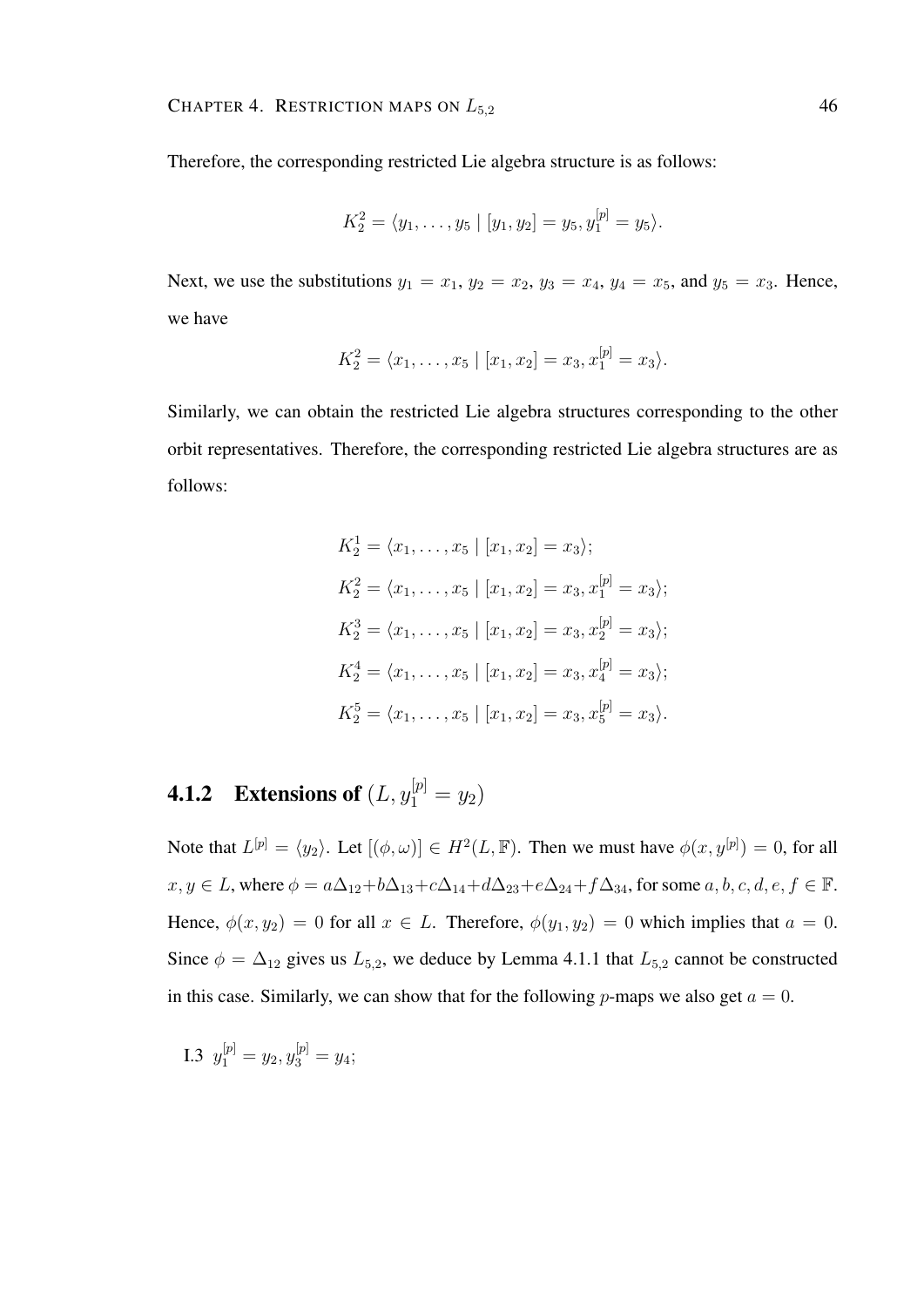I.4 
$$
y_1^{[p]} = y_2, y_2^{[p]} = y_3;
$$

I.5 
$$
y_1^{[p]} = y_2, y_2^{[p]} = y_3, y_3^{[p]} = y_4.
$$

#### **4.2** Extensions of  $L = \frac{L_{5,2}}{L_{\text{ref}}}$  $\langle x_5 \rangle$

In this section we find all non-isomorphic p-maps on  $L_{5,2}$  such that  $x_5^{[p]} = 0$ . We let

$$
L = \frac{L_{5,2}}{\langle x_5 \rangle} \cong L_{4,2},
$$

where  $L_{4,2} = \langle x_1, x_2, x_3, x_4 | [x_1, x_2] = x_3 \rangle$ . The group Aut(L) consists of invertible matrices of the form  $\overline{1}$ 

$$
\begin{pmatrix} a_{11} & a_{12} & 0 & 0 \ a_{21} & a_{22} & 0 & 0 \ a_{31} & a_{32} & r & a_{34} \ a_{41} & a_{42} & 0 & a_{44} \end{pmatrix},
$$

where  $r = a_{11}a_{22} - a_{12}a_{21} \neq 0$ .

**Lemma 4.2.1** Let  $K = L_{5,2}$  and  $[p] : K \to K$  be a p-map on K such that  $x_5^{[p]} = 0$  and let  $L = \frac{K}{M}$  $\frac{K}{M}$  where  $M = \langle x_5 \rangle_{\mathbb{F}}$ . Then  $K \cong L_{\theta}$  where  $\theta = (0, \omega) \in Z^2(L, \mathbb{F})$ .

**Proof.** Let  $\pi : K \to L$  be the projection map. We have the exact sequence

$$
0 \to M \to K \to L \to 0.
$$

Let  $\sigma: L \to K$  such that  $x_i \mapsto x_i, 1 \leq i \leq 4$ . Then  $\sigma$  is an injective linear map and  $\pi\sigma = 1_L$ . Now, we define  $\phi: L \times L \to M$  by  $\phi(x_i, x_j) = [\sigma(x_i), \sigma(x_j)] - \sigma([x_i, x_j]),$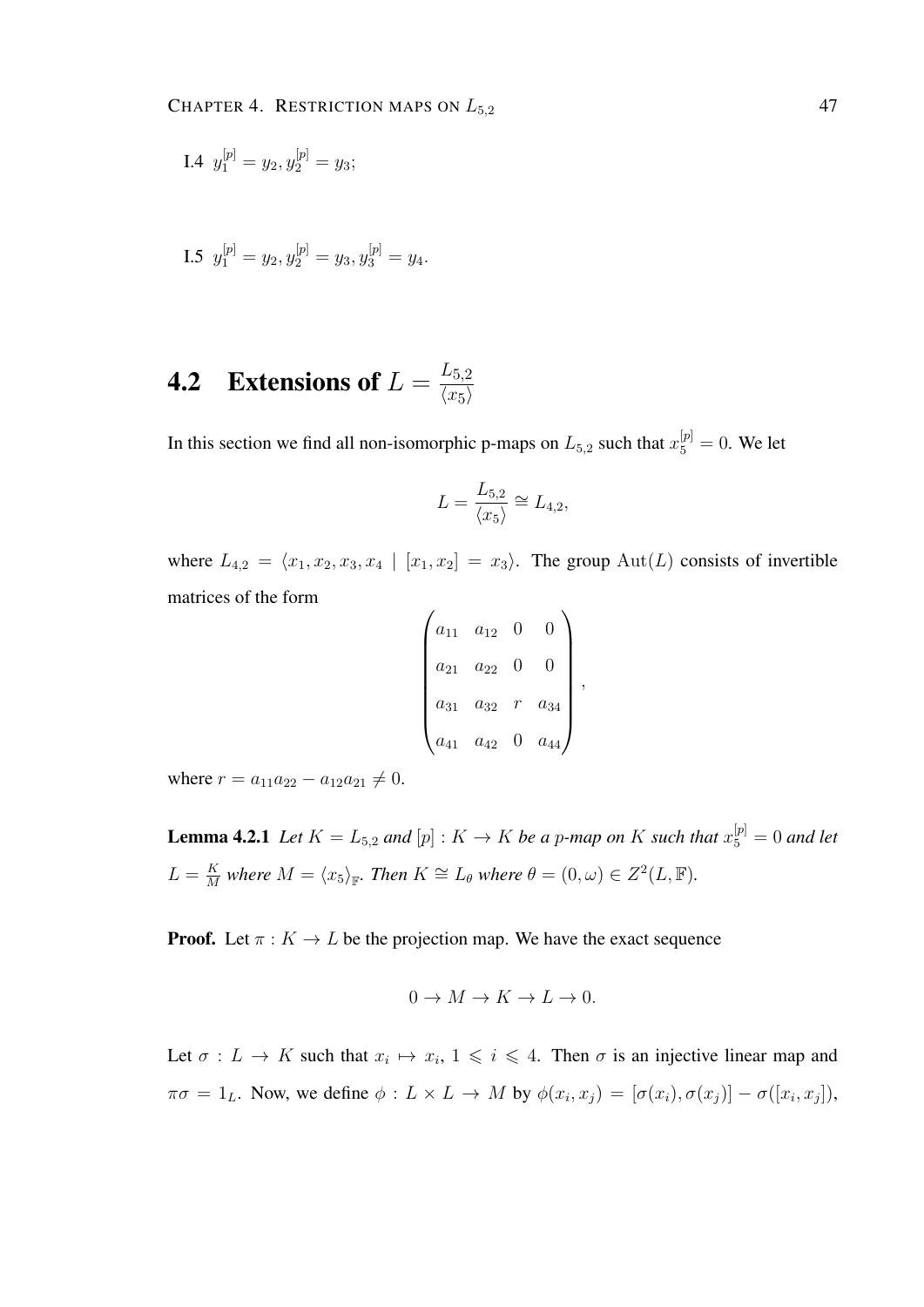$1 \leq i, j \leq 4$ . and  $\omega: L \to M$  by  $\omega(x) = \sigma(x)^{[p]} - \sigma(x^{[p]})$ . Note that

$$
\phi(x_1, x_2) = [\sigma(x_1), \sigma(x_2)] - \sigma([x_1, x_2]) = [x_1, x_2] - \sigma(x_3) = 0;
$$
  

$$
\phi(x_1, x_3) = [\sigma(x_1), \sigma(x_3)] - \sigma([x_1, x_3]) = 0.
$$

Similarly, we can show that  $\phi(x_1, x_4) = \phi(x_2, x_3) = \phi(x_2, x_4) = \phi(x_3, x_4) = 0$ . Therefore,  $\phi = 0$ . Now, by Lemma 2.2.2, we have  $\theta = (0, \omega) \in Z^2(L, \mathbb{F})$  and  $K \cong L_{\theta}$ .

We deduce that any p-map on K such that  $x_5^{[p]} = 0$  can be obtained by an extension of L via  $\theta = (0, \omega)$ , for some  $\omega$ .

Note that by [12], there are eight non-isomorphic restricted Lie algebra structures on L given by the following  $p$ -maps:

II.1 Trivial p-map;

- II.2  $x_1^{[p]} = x_3;$
- II.3  $x_1^{[p]} = x_4;$
- II.4  $x_1^{[p]} = x_3, x_2^{[p]} = x_4;$
- II.5  $x_3^{[p]} = x_4;$

II.6  $x_3^{[p]} = x_4, x_2^{[p]} = x_3;$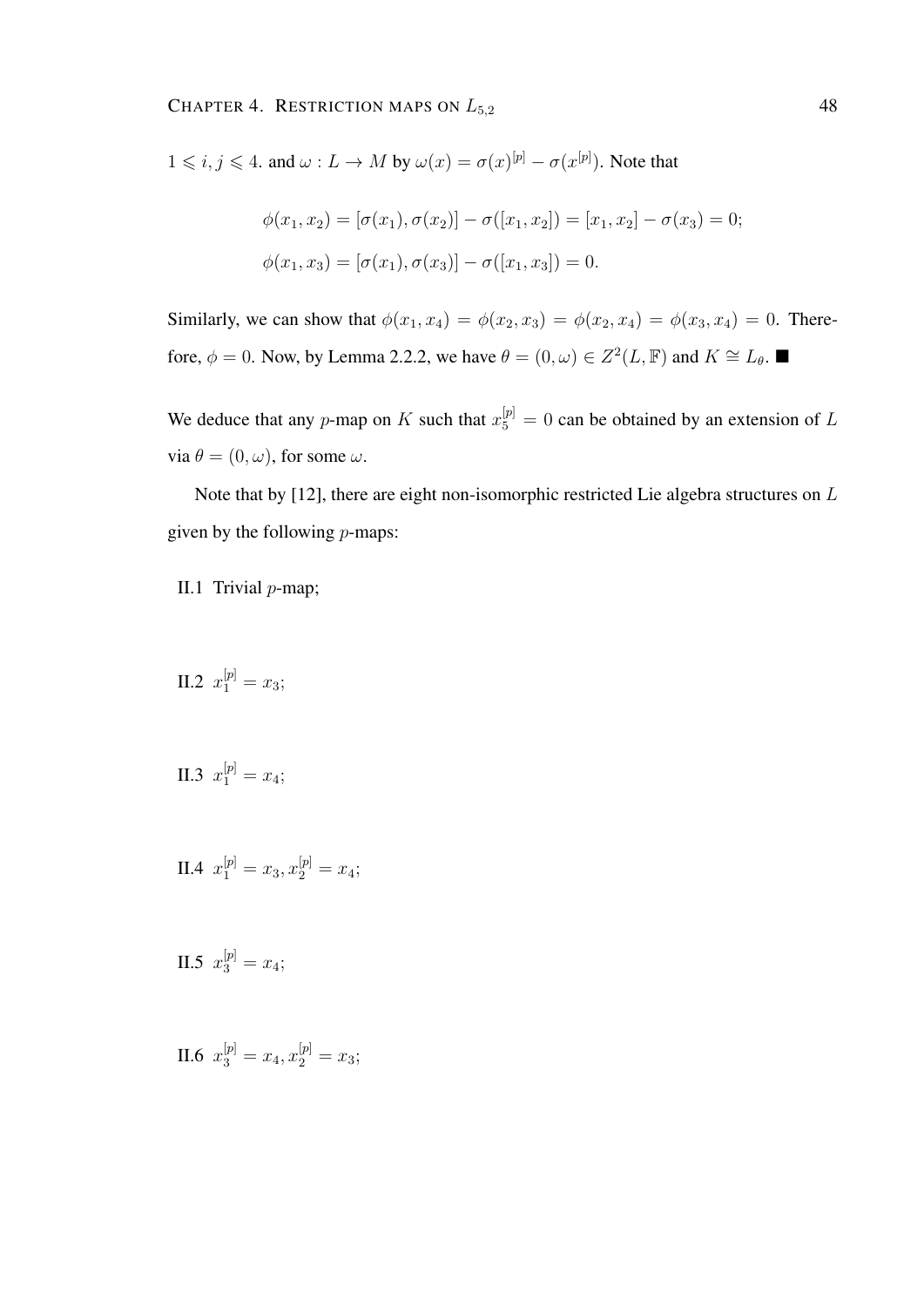II.7 
$$
x_4^{[p]} = x_3;
$$

II.8  $x_4^{[p]} = x_3, x_2^{[p]} = x_4.$ 

In the following subsections we consider each of the above cases and find all possible  $[\theta] = [(\phi, \omega)] \in H^2(L, \mathbb{F})$  and construct  $L_{\theta}$ . Note that by Lemma 4.2.1, it suffices to assume  $[\theta] = [(0, \omega)]$  and find all non-isomorphic restricted Lie algebra structures on  $L_{5,2}$ .

#### 4.2.1 Extensions of  $(L, \text{trivial } p\text{-map})$

First, we find a basis for  $Z^2(L, \mathbb{F})$ . Let  $(\phi, \omega) = (a\Delta_{12} + b\Delta_{13} + c\Delta_{14} + d\Delta_{23} + e\Delta_{24} + d\Delta_{34})$  $f\Delta_{34}, \alpha f_1 + \beta f_2 + \gamma f_3 + \delta f_4$ )  $\in Z^2(L, \mathbb{F})$ . Then we must have  $\delta^2 \phi(x, y, z) = 0$  and  $\phi(x, y^{[p]}) = 0$ , for all  $x, y, z \in L$ . Therefore,

$$
0 = (\delta^2 \phi)(x_1, x_2, x_4) = \phi([x_1, x_2], x_4) + \phi([x_2, x_4], x_1) + \phi([x_4, x_1], x_2) = \phi(x_3, x_4).
$$

Thus, we get  $f = 0$ . Since the p-map is trivial,  $\phi(x, y^{[p]}) = \phi(x, 0) = 0$ , for all  $x, y \in L$ . Therefore, a basis for  $Z^2(L, \mathbb{F})$  is as follows:

$$
(\Delta_{12},0), (\Delta_{13},0), (\Delta_{14},0), (\Delta_{23},0), (\Delta_{24},0), (0,f_1), (0,f_2), (0,f_3), (0,f_4).
$$

Next, we find a basis for  $B^2(L, \mathbb{F})$ . Let  $(\phi, \omega) \in B^2(L, \mathbb{F})$ . Since  $B^2(L, \mathbb{F}) \subseteq Z^2(L, \mathbb{F})$ , we have  $(\phi, \omega) = (a\Delta_{12} + b\Delta_{13} + c\Delta_{14} + d\Delta_{23} + e\Delta_{24}, \alpha f_1 + \beta f_2 + \gamma f_3 + \delta f_4)$ . So, there exists a linear map  $\psi : L \to \mathbb{F}$  such that  $\delta^1 \psi(x, y) = \phi(x, y)$  and  $\tilde{\psi}(x) = \omega(x)$ , for all  $x, y \in L$ . So, we have

$$
b = \phi(x_1, x_3) = \delta^1 \psi(x_1, x_3) = \psi([x_1, x_3]) = 0.
$$

Similarly, we can show that  $c = d = e = 0$ . Also, we have

$$
\alpha = \omega(x_1) = \tilde{\psi}(x_1) = \psi(x_1^{[p]}) = 0.
$$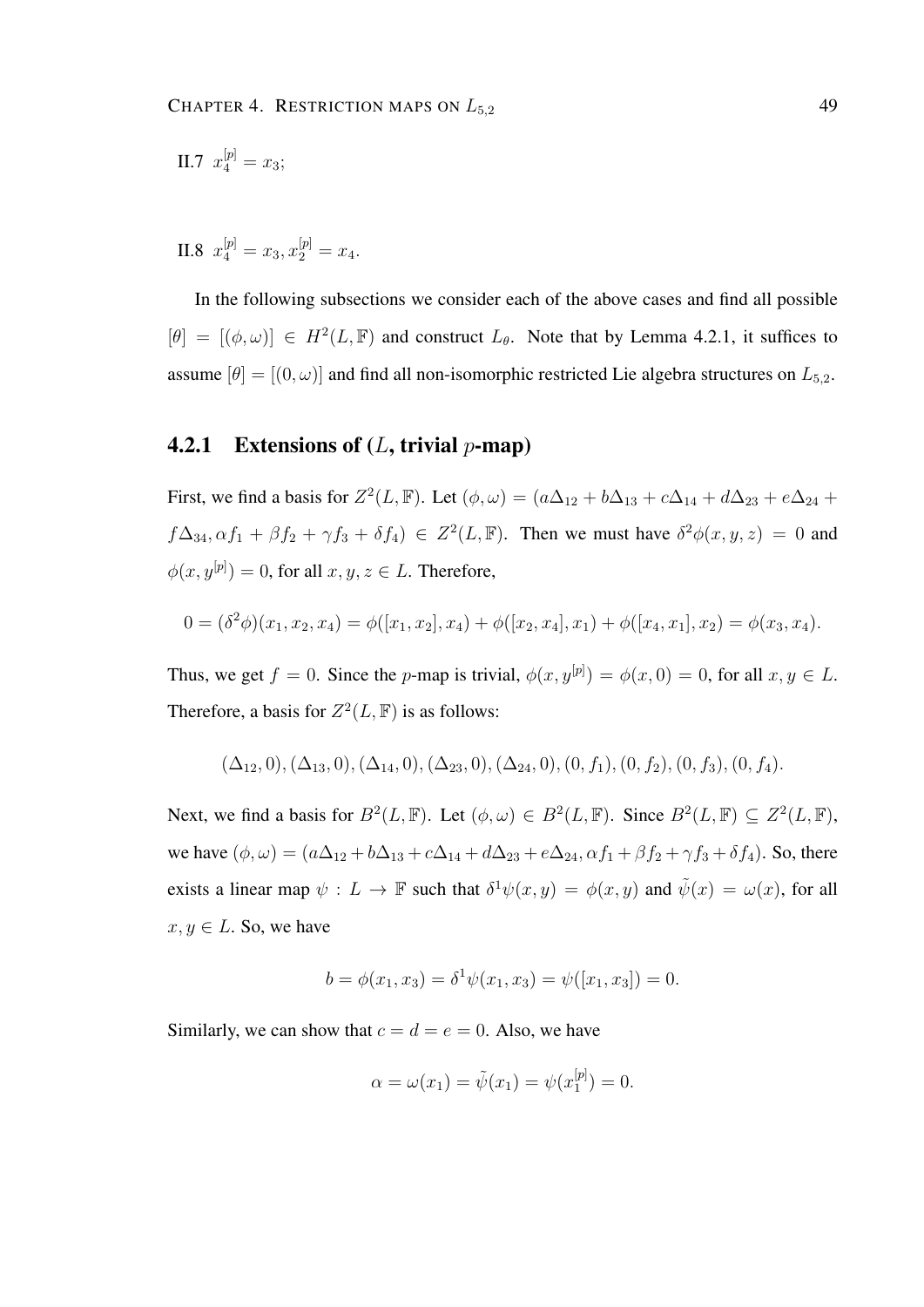Similarly, we can show that  $\beta = \gamma = \delta = 0$ . Therefore,  $(\phi, \omega) = (a\Delta_{12}, 0)$  and hence  $B^2(L, \mathbb{F}) = \langle (\Delta_{12}, 0) \rangle_{\mathbb{F}}$ . We deduce that a basis for  $H^2(L, \mathbb{F})$  is as follows:

$$
[(\Delta_{13},0)], [(\Delta_{14},0)], [(\Delta_{23},0)], [(\Delta_{24},0)], [(0,f_1)], [(0,f_2)], [(0,f_3)], [(0,f_4)].
$$

Let  $[\theta] = [(\phi, \omega)] \in H^2(L, \mathbb{F})$ . Since we want  $L_{\theta}$  and  $L_{5,2}$  to be isomorphic as Lie algebras, we should have  $\phi = 0$ . Since 0 is preserved under  $Aut(L)$ , it is enough to find Aut(L)-representatives of the  $\omega$ 's.

Let  $\omega = \alpha f_1 + \beta f_2 + \gamma f_3 + \delta f_4$ , for some  $\alpha, \beta, \gamma, \delta \in \mathbb{F}$ . Then,  $A\omega = \alpha' f_1 + \beta' f_2 + \delta f_4$  $\gamma' f_3 + \delta' f_4$ , for some  $\alpha', \beta', \gamma', \delta' \in \mathbb{F}$ . We can verify that the action of  $Aut(L)$  on the set of  $\omega$ 's in the matrix form is as follows:

$$
\begin{pmatrix}\n\alpha' \\
\beta' \\
\beta'\n\end{pmatrix} = \begin{pmatrix}\na_{11}^p & a_{21}^p & a_{31}^p & a_{41}^p \\
a_{12}^p & a_{22}^p & a_{32}^p & a_{42}^p \\
0 & 0 & r^p & 0 \\
0 & 0 & a_{34}^p & a_{44}^p\n\end{pmatrix} \begin{pmatrix}\n\alpha \\
\beta \\
\beta \\
\gamma \\
\delta\n\end{pmatrix}.
$$
\n(4.1)

Now we find the representatives of the orbits of the action of  $Aut(L)$  on the set of  $\omega$ 's.

Let 
$$
\nu = \begin{pmatrix} \alpha \\ \beta \\ \gamma \\ \delta \end{pmatrix} \in \mathbb{F}^4
$$
. If  $\nu = \begin{pmatrix} 0 \\ 0 \\ 0 \\ 0 \end{pmatrix}$ , then  $\{\nu\}$  is clearly an  $\text{Aut}(L)$ -orbit. Let  $\nu \neq 0$ .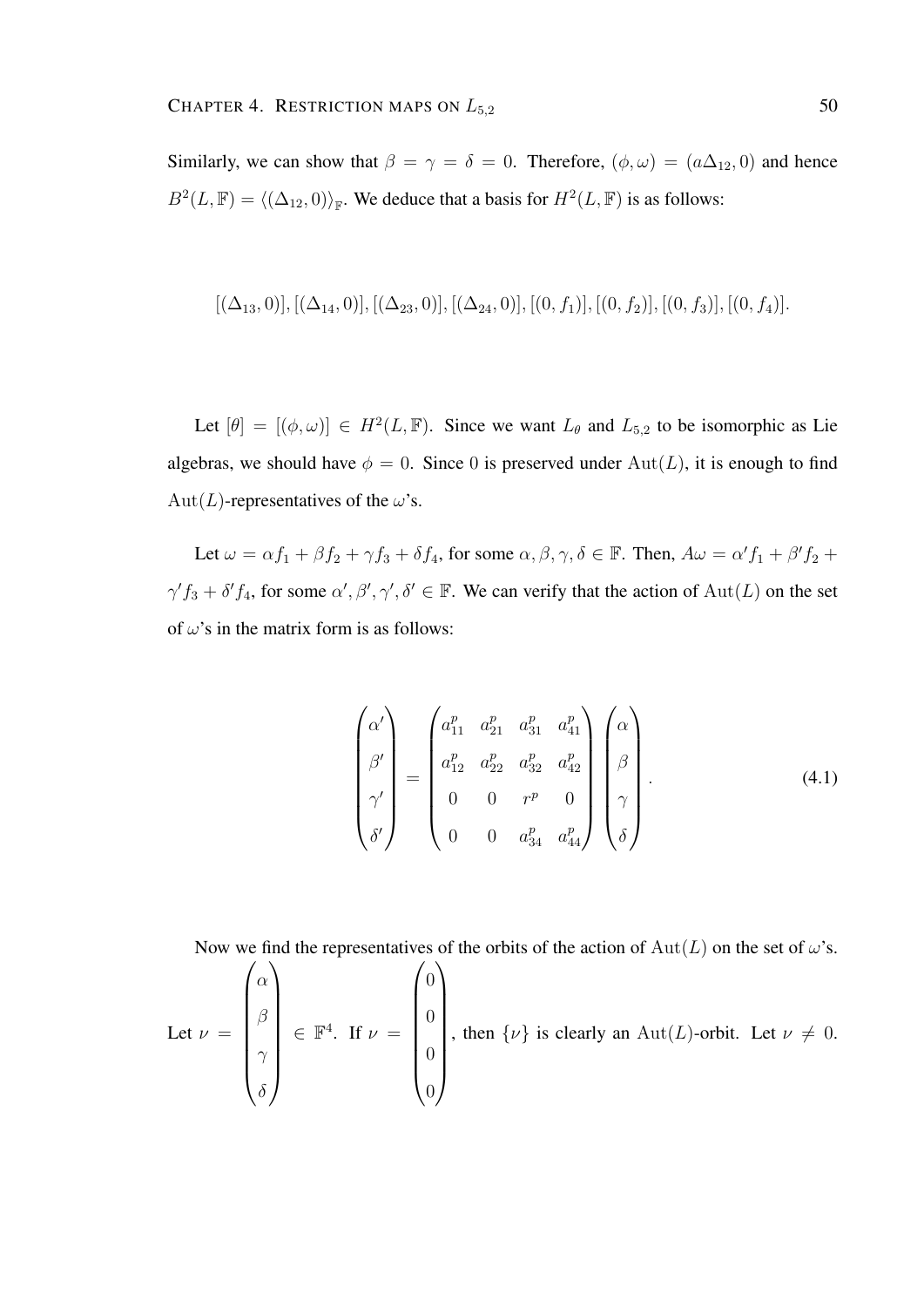Suppose that  $\gamma \neq 0$ . Then

$$
\begin{pmatrix}\n1 & 0 & -\alpha/\gamma & 0 \\
0 & 1 & -\beta/\gamma & 0 \\
0 & 0 & 1 & 0 \\
0 & 0 & -\delta/\gamma & 1\n\end{pmatrix}\n\begin{pmatrix}\n\alpha \\
\beta \\
\gamma \\
\delta\n\end{pmatrix} = \begin{pmatrix}\n0 \\
0 \\
\gamma \\
0\n\end{pmatrix}, \text{ and}
$$
\n
$$
\begin{pmatrix}\n1/\gamma & 0 & 0 & 0 \\
0 & 1 & 0 & 0 \\
0 & 0 & 1/\gamma & 0 \\
0 & 0 & 0 & 1\n\end{pmatrix}\n\begin{pmatrix}\n0 \\
0 \\
0 \\
0\n\end{pmatrix} = \begin{pmatrix}\n0 \\
0 \\
0 \\
1 \\
0\n\end{pmatrix}.
$$

Next, if  $\gamma = 0$ , but  $\delta \neq 0$ , then

$$
\begin{pmatrix}\n1 & 0 & 0 & -\alpha/\delta \\
0 & 1 & 0 & -\beta/\delta \\
0 & 0 & 1 & 0 \\
0 & 0 & 0 & 1\n\end{pmatrix}\n\begin{pmatrix}\n\alpha \\
\beta \\
\beta \\
\delta\n\end{pmatrix} = \begin{pmatrix}\n0 \\
0 \\
0 \\
\delta\n\end{pmatrix}, \text{ and}
$$
\n
$$
\begin{pmatrix}\n1 & 0 & 0 & 0 \\
0 & 1 & 0 & 0 \\
0 & 0 & 1 & 0 \\
0 & 0 & 0 & 1/\delta\n\end{pmatrix}\n\begin{pmatrix}\n0 \\
0 \\
0 \\
0 \\
\delta\n\end{pmatrix} = \begin{pmatrix}\n0 \\
0 \\
0 \\
0 \\
1\n\end{pmatrix}.
$$

Next, if  $\gamma = \delta = 0$ , but  $\beta \neq 0$ , then

$$
\begin{pmatrix} 1 & -\alpha/\beta & 0 & 0 \\ 0 & 1 & 0 & 0 \\ 0 & 0 & 1 & 0 \\ 0 & 0 & 0 & 1 \end{pmatrix} \begin{pmatrix} \alpha \\ \beta \\ \beta \\ 0 \\ 0 \end{pmatrix} = \begin{pmatrix} 0 \\ \beta \\ \beta \\ 0 \\ 0 \end{pmatrix}, \text{ and}
$$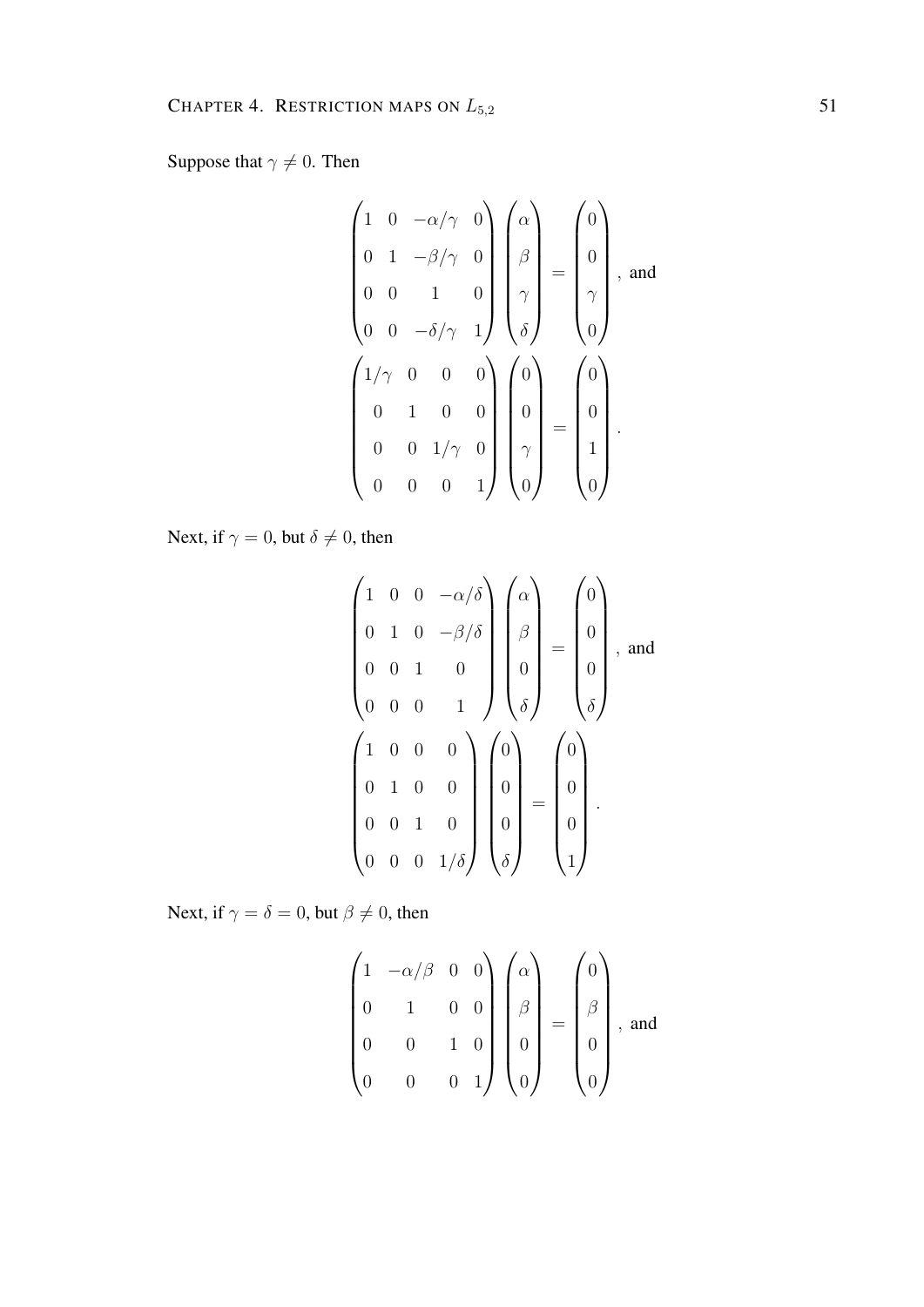$$
\begin{pmatrix} 1 & 0 & 0 & 0 \ 0 & 1/\beta & 0 & 0 \ 0 & 0 & 1/\beta & 0 \ 0 & 0 & 0 & 1 \ \end{pmatrix} \begin{pmatrix} 0 \\ \beta \\ 0 \end{pmatrix} = \begin{pmatrix} 0 \\ 1 \\ 0 \end{pmatrix}.
$$

Finally, if  $\gamma = \delta = \beta = 0$ , but  $\alpha \neq 0$ , then

$$
\begin{pmatrix} 1/\alpha & 0 & 0 & 0 \\ 0 & 1 & 0 & 0 \\ 0 & 0 & 1/\alpha & 0 \\ 0 & 0 & 0 & 1 \end{pmatrix} \begin{pmatrix} \alpha \\ 0 \\ 0 \\ 0 \end{pmatrix} = \begin{pmatrix} 1 \\ 0 \\ 0 \\ 0 \end{pmatrix}.
$$

Thus the following elements are  $Aut(L)$ -orbit representatives:

$$
\begin{pmatrix} 0 \\ 0 \\ 0 \\ 0 \\ 0 \end{pmatrix}, \begin{pmatrix} 1 \\ 0 \\ 0 \\ 0 \\ 0 \end{pmatrix}, \begin{pmatrix} 0 \\ 1 \\ 0 \\ 0 \\ 0 \end{pmatrix}, \begin{pmatrix} 0 \\ 0 \\ 1 \\ 1 \\ 0 \end{pmatrix}, \begin{pmatrix} 0 \\ 0 \\ 0 \\ 1 \\ 1 \end{pmatrix}.
$$

Therefore, the corresponding restricted Lie algebra structures are as follows:

$$
K_2^6 = \langle x_1, \dots, x_5 | [x_1, x_2] = x_3 \rangle;
$$
  
\n
$$
K_2^7 = \langle x_1, \dots, x_5 | [x_1, x_2] = x_3, x_1^{[p]} = x_5 \rangle;
$$
  
\n
$$
K_2^8 = \langle x_1, \dots, x_5 | [x_1, x_2] = x_3, x_2^{[p]} = x_5 \rangle;
$$
  
\n
$$
K_2^9 = \langle x_1, \dots, x_5 | [x_1, x_2] = x_3, x_3^{[p]} = x_5 \rangle;
$$
  
\n
$$
K_2^{10} = \langle x_1, \dots, x_5 | [x_1, x_2] = x_3, x_4^{[p]} = x_5 \rangle.
$$

**4.2.2** Extensions of  $(L, x_1^{[p]} = x_3)$ 

First, we find a basis for  $Z^2(L, \mathbb{F})$ . Let  $(\phi, \omega) = (a\Delta_{12} + b\Delta_{13} + c\Delta_{14} + d\Delta_{23} + e\Delta_{24} + d\Delta_{34})$  $f\Delta_{34}, \alpha f_1 + \beta f_2 + \gamma f_3 + \delta f_4$ )  $\in Z^2(L, \mathbb{F})$ . Then we must have  $\delta^2 \phi(x, y, z) = 0$  and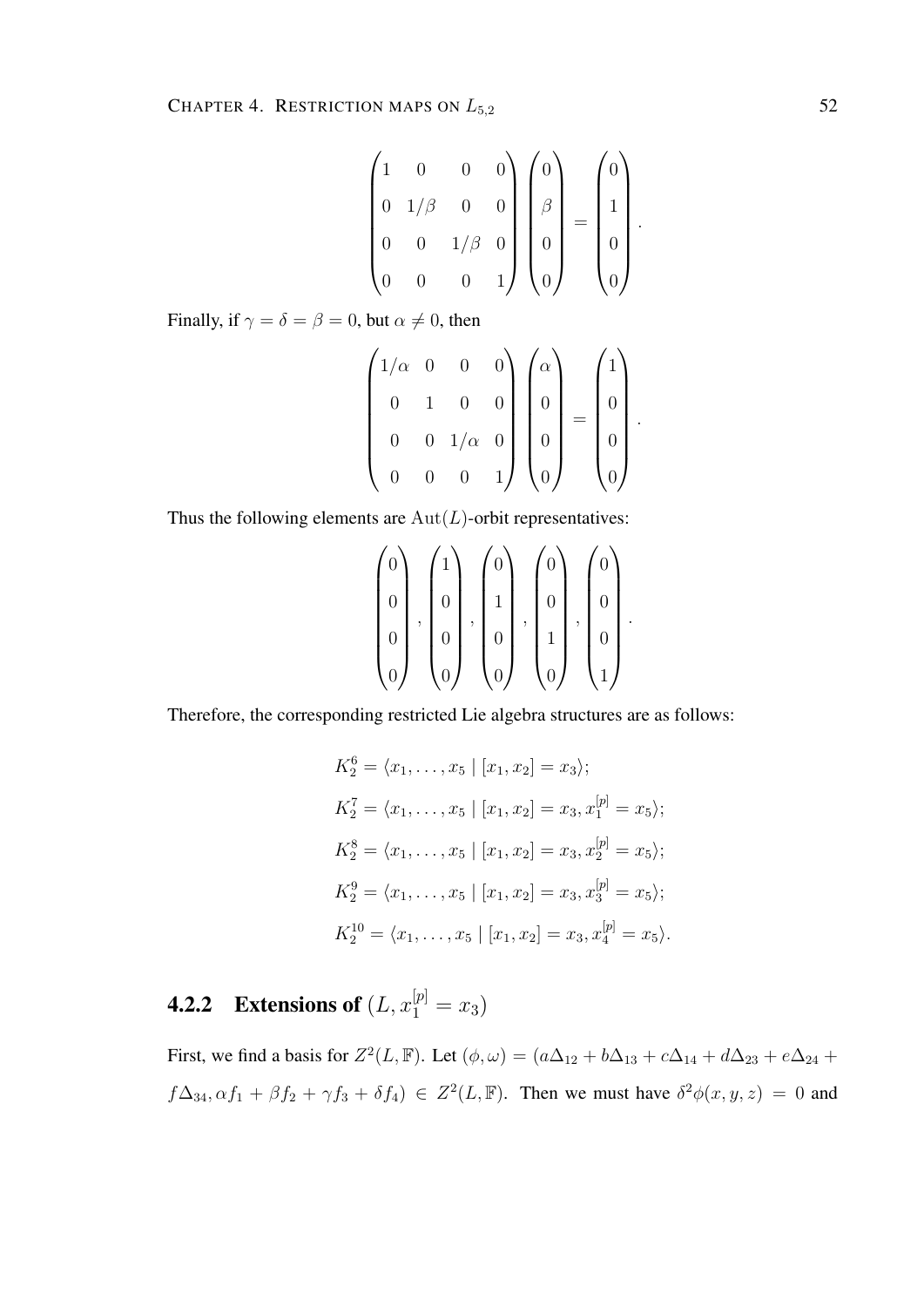$$
\phi(x, y^{[p]}) = 0
$$
, for all  $x, y, z \in L$ . Therefore, we have

$$
0 = (\delta^2 \phi)(x_1, x_2, x_4) = \phi([x_1, x_2], x_4) + \phi([x_2, x_4], x_1) + \phi([x_4, x_1], x_2) = \phi(x_3, x_4) = f.
$$

Also, we have  $\phi(x, y^{[p]}) = 0$ . Therefore,  $\phi(x, x_3) = 0$ , for all  $x \in L$  and hence  $\phi(x_1, x_3) =$  $\phi(x_2, x_3) = \phi(x_4, x_3) = 0$  which implies that  $b = d = f = 0$ . Therefore,  $Z^2(L, \mathbb{F})$  has a basis consisting of:

$$
(\Delta_{12},0), (\Delta_{14},0), (\Delta_{24},0), (0, f_1), (0, f_2), (0, f_3), (0, f_4).
$$

Next, we find a basis for  $B^2(L, \mathbb{F})$ . Let  $(\phi, \omega) \in B^2(L, \mathbb{F})$ . Since  $B^2(L, \mathbb{F}) \subseteq Z^2(L, \mathbb{F})$ , we have  $(\phi, \omega) = (a\Delta_{12} + c\Delta_{14} + e\Delta_{24}, \alpha f_1 + \beta f_2 + \gamma f_3 + \delta f_4)$ . Note that there exists a linear map  $\psi: L \to \mathbb{F}$  such that  $\delta^1 \psi(x, y) = \phi(x, y)$  and  $\tilde{\psi}(x) = \omega(x)$ , for all  $x, y \in L$ . So, we have

$$
a = \phi(x_1, x_2) = \delta^1 \psi(x_1, x_2) = \psi([x_1, x_2]) = \phi(x_1, x_2) = \psi(x_3), \text{ and}
$$

$$
c = \phi(x_1, x_4) = \delta^1 \psi(x_1, x_4) = \psi([x_1, x_4]) = 0.
$$

Similarly, we can show that  $e = 0$ . Also, we have

$$
\alpha = \omega(x_1) = \tilde{\psi}(x_1) = \psi(x_1^{[p]}) = \psi(x_3)
$$
, and  
\n $\beta = \omega(x_2) = \tilde{\psi}(x_2) = \psi(x_2^{[p]}) = 0$ .

Similarly, we can show that  $\gamma = \delta = 0$ . Note that  $\psi(x_3) = a = \alpha$ . Therefore,  $(\phi, \omega) =$  $(a\Delta_{12}, af_1)$  and hence  $B^2(L, \mathbb{F}) = \langle (\Delta_{12}, f_1) \rangle_{\mathbb{F}}$ . Note that

$$
\{[(\Delta_{12},0)], [(\Delta_{14},0)], [(\Delta_{24},0)], [(0,f_1)], [(0,f_2)], [(0,f_3)], [(0,f_4)]\}
$$

spans  $H^2(L, \mathbb{F})$ . Since  $[(\Delta_{12}, 0)] + [(0, f_1)] = [(\Delta_{12}, f_1)] = [0]$ , then  $[(0, f_1)]$  is an scalar multiple of  $[(\Delta_{12}, 0)]$  in  $H^2(L, \mathbb{F})$ . Note that  $\dim H^2 = \dim Z^2 - \dim B^2 = 6$ . Therefore,

$$
\{[(\Delta_{12},0)], [(\Delta_{14},0)], [(\Delta_{24},0)], [(0,f_2)], [(0,f_3)], [(0,f_4)]\}
$$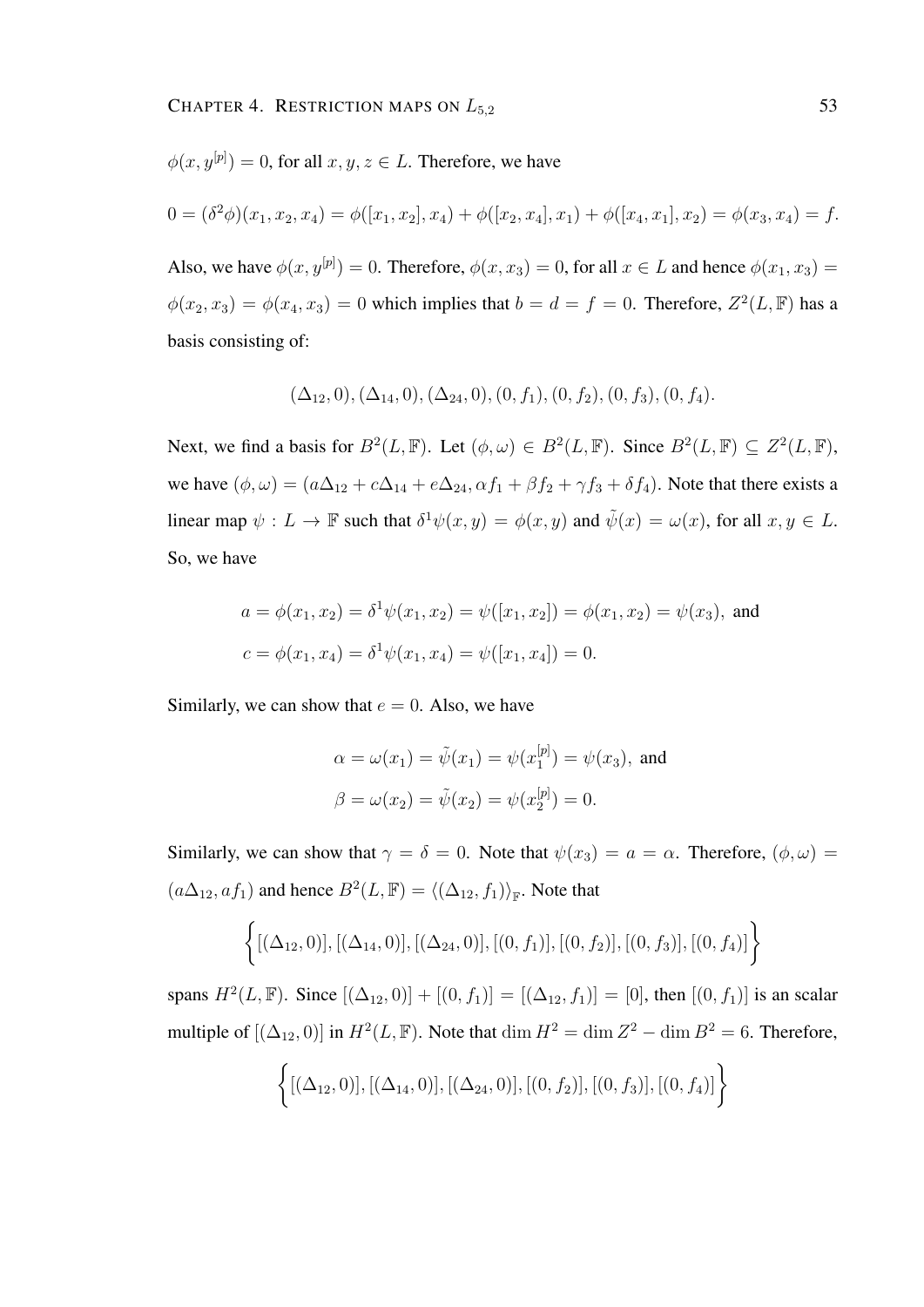forms a basis for  $H^2(L, \mathbb{F})$ .

Let  $[\theta] = [(\phi, \omega)] \in H^2(L, \mathbb{F})$ . As in Section 4.2.1, it is enough to find  $\text{Aut}(L)$ representatives of the  $\omega$ 's. We can verify that the action of  $Aut(L)$  on the  $\omega$ 's in the matrix form is as follows:

$$
\begin{pmatrix}\n\beta' \\
\gamma' \\
\delta'\n\end{pmatrix} = \begin{pmatrix}\na_{22}^p & a_{32}^p & a_{42}^p \\
0 & r^p & 0 \\
0 & a_{34}^p & a_{44}^p\n\end{pmatrix} \begin{pmatrix}\n\beta \\
\gamma \\
\delta\n\end{pmatrix}.
$$

Note that  $\omega = \beta f_2 + \gamma f_3 + \delta f_4$ . Since  $\omega(x_1) = 0$ , we have  $A\omega(x_1) = 0$  which implies that  $a_{21}^p \beta + a_{31}^p \gamma + a_{41}^p \delta = 0.$ 

Now we find the representatives of the orbits of this action. Note that we need to have  $a_{21}^p \beta + a_{31}^p \gamma + a_{41}^p \delta = 0$ . Let  $\nu =$  $\sqrt{ }$  $\overline{\phantom{a}}$ β  $\gamma$  $\delta$  $\setminus$  $\in \mathbb{F}^3$ . If  $\nu =$  $\sqrt{ }$  $\overline{\phantom{a}}$  $\theta$  $\theta$  $\theta$  $\setminus$  $\int$ , then  $\{\nu\}$  is clearly an

Aut(L)-orbit. Let  $\nu \neq 0$ . Suppose that  $\gamma \neq 0$ . Then

$$
\begin{pmatrix} 1 & -\beta/\gamma & 0 \\ 0 & 1 & 0 \\ 0 & -\delta/\gamma & 1 \end{pmatrix} \begin{pmatrix} \beta \\ \gamma \\ \delta \end{pmatrix} = \begin{pmatrix} 0 \\ \gamma \\ 0 \end{pmatrix}, \text{ and}
$$

$$
\begin{pmatrix} 1 & 0 & 0 \\ 0 & 1/\gamma & 0 \\ 0 & 0 & 1 \end{pmatrix} \begin{pmatrix} 0 \\ \gamma \\ 0 \end{pmatrix} = \begin{pmatrix} 0 \\ 1 \\ 0 \end{pmatrix}.
$$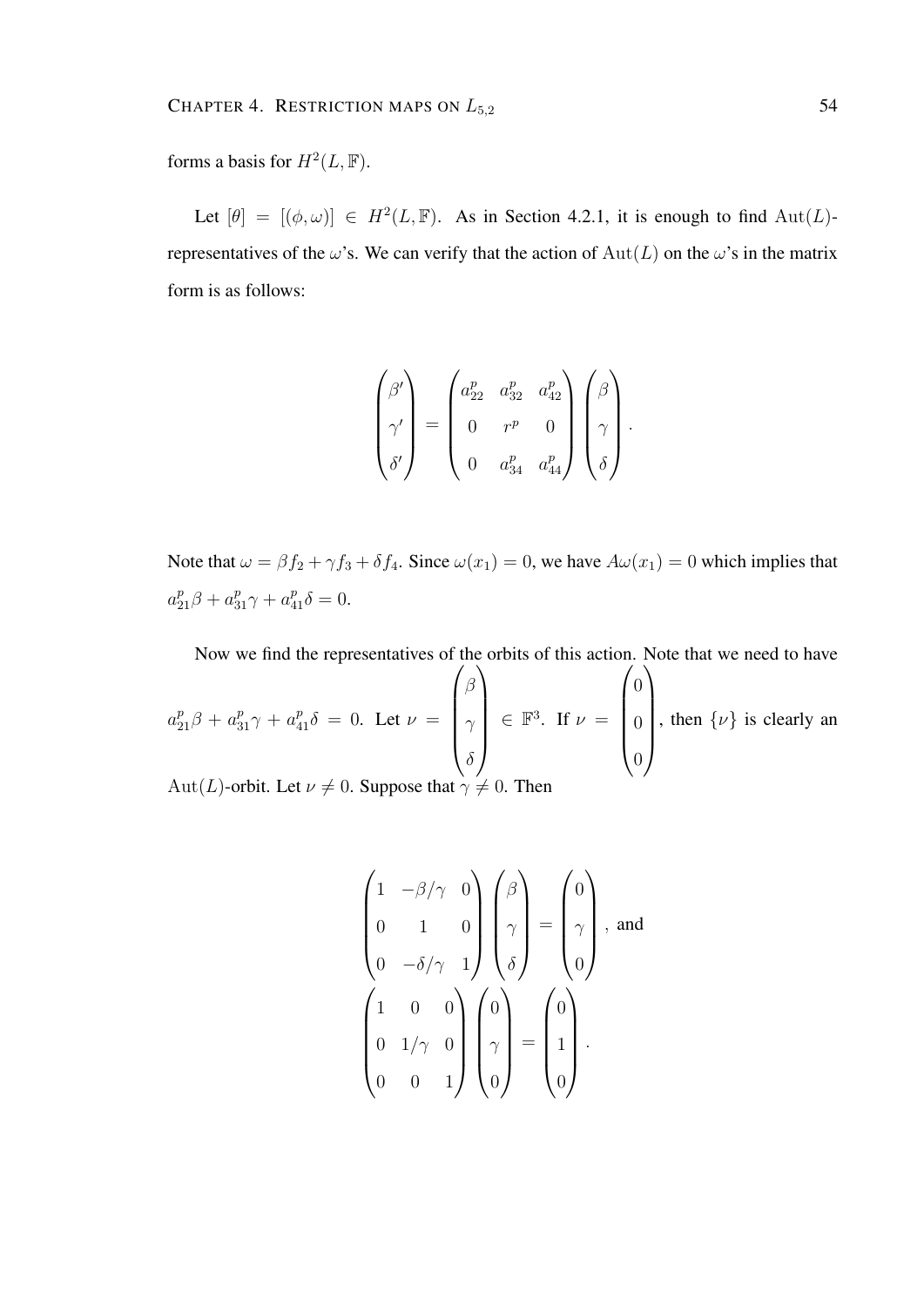Next, if  $\gamma = 0$ , but  $\delta \neq 0$ , then

$$
\begin{pmatrix}\n1 & 0 & -\beta/\delta \\
0 & 1 & 0 \\
0 & 0 & 1\n\end{pmatrix}\n\begin{pmatrix}\n\beta \\
0 \\
\delta\n\end{pmatrix} = \begin{pmatrix}\n0 \\
0 \\
\delta\n\end{pmatrix}, \text{ and}
$$
\n
$$
\begin{pmatrix}\n1 & 0 & 0 \\
0 & 1 & 0 \\
0 & 0 & 1/\delta\n\end{pmatrix}\n\begin{pmatrix}\n0 \\
0 \\
0 \\
\delta\n\end{pmatrix} = \begin{pmatrix}\n0 \\
0 \\
0 \\
1\n\end{pmatrix}.
$$

Next, if  $\gamma = \delta = 0$ , but  $\beta \neq 0$ , then

$$
\begin{pmatrix} 1/\beta & 0 & 0 \\ 0 & 1 & 0 \\ 0 & 0 & 1 \end{pmatrix} \begin{pmatrix} \beta \\ 0 \\ 0 \end{pmatrix} = \begin{pmatrix} 1 \\ 0 \\ 0 \end{pmatrix}.
$$

Thus the following elements are  $Aut(L)$ -orbit representatives:

$$
\begin{pmatrix} 0 \\ 0 \\ 0 \end{pmatrix}, \begin{pmatrix} 1 \\ 0 \\ 0 \end{pmatrix}, \begin{pmatrix} 0 \\ 1 \\ 0 \end{pmatrix}, \begin{pmatrix} 0 \\ 0 \\ 1 \end{pmatrix}.
$$

Therefore, the corresponding restricted Lie algebra structures are as follows:

$$
K_2^{11} = \langle x_1, \dots, x_5 | [x_1, x_2] = x_3, x_1^{[p]} = x_3 \rangle;
$$
  
\n
$$
K_2^{12} = \langle x_1, \dots, x_5 | [x_1, x_2] = x_3, x_1^{[p]} = x_3, x_2^{[p]} = x_5 \rangle;
$$
  
\n
$$
K_2^{13} = \langle x_1, \dots, x_5 | [x_1, x_2] = x_3, x_1^{[p]} = x_3, x_3^{[p]} = x_5 \rangle;
$$
  
\n
$$
K_2^{14} = \langle x_1, \dots, x_5 | [x_1, x_2] = x_3, x_1^{[p]} = x_3, x_4^{[p]} = x_5 \rangle.
$$

## **4.2.3** Extensions of  $(L, x_1^{[p]} = x_4)$

First, we find a basis for  $Z^2(L, \mathbb{F})$ . Let  $(\phi, \omega) = (a\Delta_{12} + b\Delta_{13} + c\Delta_{14} + d\Delta_{23} + e\Delta_{24} + d\Delta_{34})$  $f\Delta_{34}, \alpha f_1 + \beta f_2 + \gamma f_3 + \delta f_4$ )  $\in Z^2(L, \mathbb{F})$ . Then we must have  $\delta^2 \phi(x, y, z) = 0$  and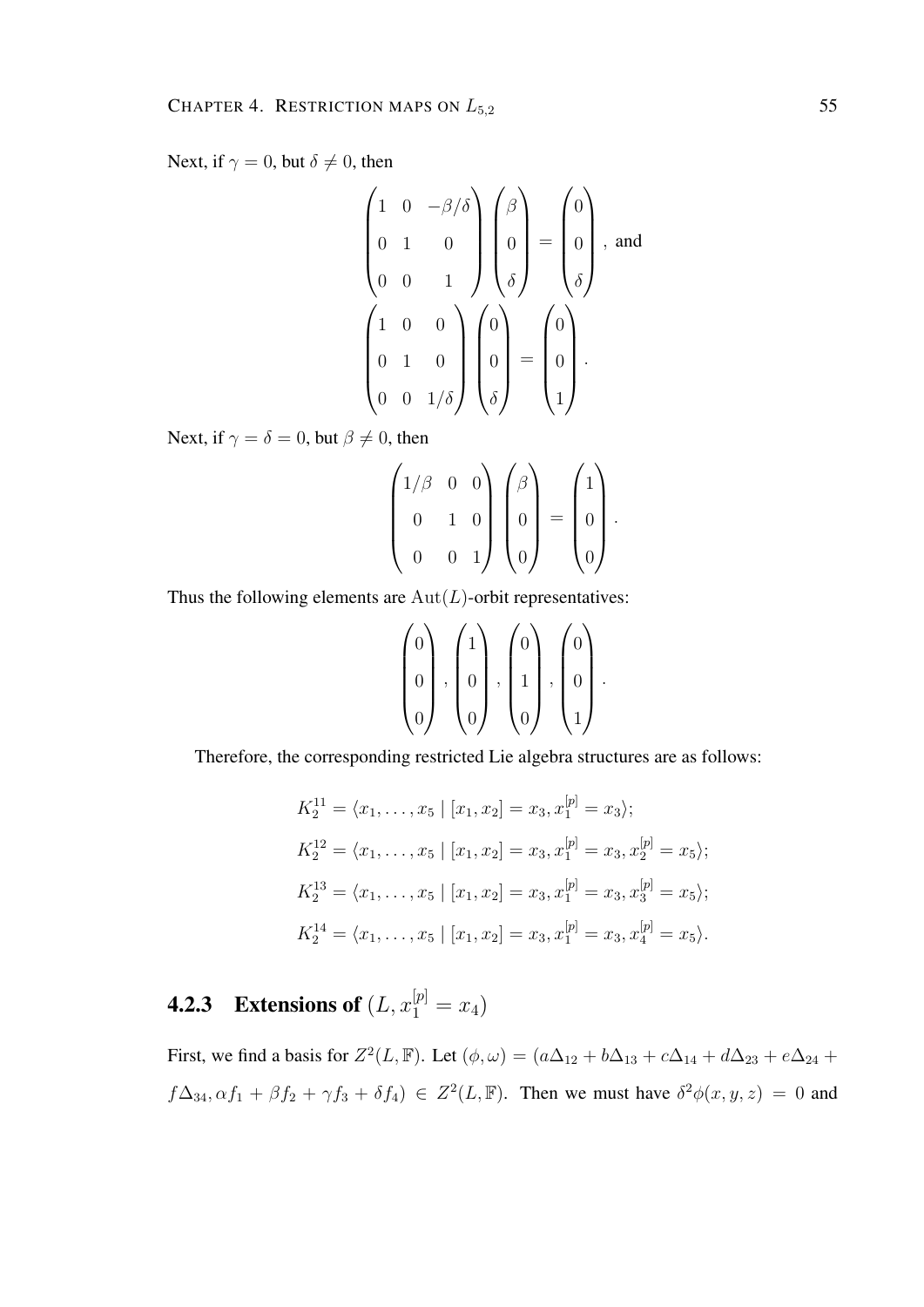$$
\phi(x, y^{[p]}) = 0
$$
, for all  $x, y, z \in L$ . Therefore, we have

$$
0 = (\delta^2 \phi)(x_1, x_2, x_4) = \phi([x_1, x_2], x_4) + \phi([x_2, x_4], x_1) + \phi([x_4, x_1], x_2) = \phi(x_3, x_4) = f.
$$

Also, we have  $\phi(x, y^{[p]}) = 0$ . Therefore,  $\phi(x, x_4) = 0$ , for all  $x \in L$  and hence  $\phi(x_1, x_4) =$  $\phi(x_2, x_4) = \phi(x_3, x_4) = 0$  which implies that  $c = e = f = 0$ . Therefore,  $Z^2(L, \mathbb{F})$  has a basis consisting of:

$$
(\Delta_{12},0), (\Delta_{13},0), (\Delta_{23},0), (0, f_1), (0, f_2), (0, f_3), (0, f_4).
$$

Next, we find a basis for  $B^2(L, \mathbb{F})$ . Let  $(\phi, \omega) \in B^2(L, \mathbb{F})$ . Since  $B^2(L, \mathbb{F}) \subseteq Z^2(L, \mathbb{F})$ , we have  $(\phi, \omega) = (a\Delta_{12} + b\Delta_{13} + d\Delta_{23}, \alpha f_1 + \beta f_2 + \gamma f_3 + \delta f_4)$ . Note that there exists a linear map  $\psi: L \to \mathbb{F}$  such that  $\delta^1 \psi(x, y) = \phi(x, y)$  and  $\tilde{\psi}(x) = \omega(x)$ , for all  $x, y \in L$ . So, we have

$$
a = \phi(x_1, x_2) = \delta^1 \psi(x_1, x_2) = \psi([x_1, x_2]) = \psi(x_3)
$$
, and  
\n $b = \phi(x_1, x_3) = \delta^1 \psi(x_1, x_3) = \psi([x_1, x_3]) = 0$ .

Similarly, we can show that  $d = 0$ . Also, we have

$$
\alpha = \omega(x_1) = \tilde{\psi}(x_1) = \psi(x_1^{[p]}) = \psi(x_4)
$$
, and  
\n $\beta = \omega(x_2) = \tilde{\psi}(x_2) = \psi(x_2^{[p]}) = 0$ .

Similarly, we can show that  $\gamma = \delta = 0$ . Therefore,  $(\phi, \omega) = (a\Delta_{12}, \alpha f_1)$  and hence  $B^2(L, \mathbb{F}) = \langle (\Delta_{12}, 0), (0, f_1) \rangle_{\mathbb{F}}$ . We deduce that a basis for  $H^2(L, \mathbb{F})$  is as follows:

$$
[(\Delta_{13},0)], [(\Delta_{23},0)], [(0,f_2)], [(0,f_3)], [(0,f_4)].
$$

Let  $[\theta] = [(\phi, \omega)] \in H^2(L, \mathbb{F})$ . As in Section 4.2.1, it is enough to find  $\text{Aut}(L)$ -representatives of the  $\omega$ 's. We can verify the action of  $Aut(L)$  on the  $\omega$ 's in the matrix form is as follows:

$$
\begin{pmatrix}\n\beta' \\
\gamma' \\
\delta'\n\end{pmatrix} = \begin{pmatrix}\na_{22}^p & a_{32}^p & a_{42}^p \\
0 & r^p & 0 \\
0 & a_{34}^p & a_{44}^p\n\end{pmatrix} \begin{pmatrix}\n\beta \\
\gamma \\
\delta\n\end{pmatrix}.
$$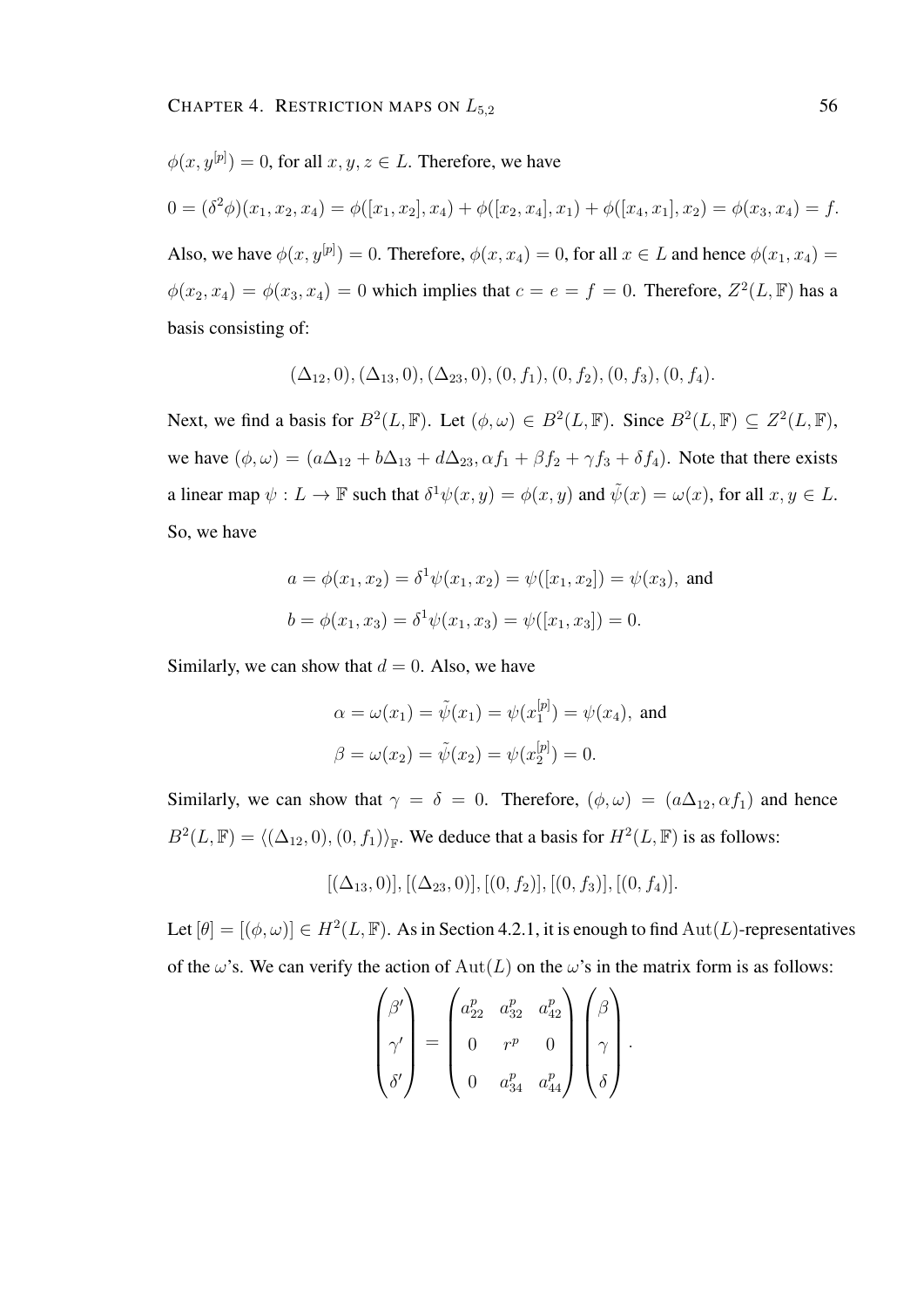Now we find the representatives of the orbits of this action. Let  $\nu =$  $\sqrt{ }$  $\overline{\phantom{a}}$ β  $\gamma$  $\delta$  $\lambda$  $\in \mathbb{F}^3$ . If

 $\nu =$  $\sqrt{ }$  $\overline{\phantom{a}}$ 0 0 0  $\setminus$  $\begin{array}{c} \hline \end{array}$ , then  $\{\nu\}$  is clearly an Aut(L)-orbit. Let  $\nu \neq 0$ . Suppose that  $\gamma \neq 0$ . Then

$$
\begin{pmatrix} 1 & -\beta/\gamma & 0 \\ 0 & 1 & 0 \\ 0 & -\delta/\gamma & 1 \end{pmatrix} \begin{pmatrix} \beta \\ \gamma \\ \delta \end{pmatrix} = \begin{pmatrix} 0 \\ \gamma \\ 0 \end{pmatrix}, \text{ and}
$$

$$
\begin{pmatrix} 1 & 0 & 0 \\ 0 & 1/\gamma & 0 \\ 0 & 0 & 1 \end{pmatrix} \begin{pmatrix} 0 \\ \gamma \\ 0 \end{pmatrix} = \begin{pmatrix} 0 \\ 1 \\ 0 \end{pmatrix}.
$$

Next, if  $\gamma = 0$ , but  $\delta \neq 0$ , then

$$
\begin{pmatrix}\n1 & 0 & -\beta/\delta \\
0 & 1 & 0 \\
0 & 0 & 1\n\end{pmatrix}\n\begin{pmatrix}\n\beta \\
0 \\
\delta\n\end{pmatrix} = \begin{pmatrix}\n0 \\
0 \\
\delta\n\end{pmatrix}, \text{ and}
$$
\n
$$
\begin{pmatrix}\n1 & 0 & 0 \\
0 & 1 & 0 \\
0 & 0 & 1/\delta\n\end{pmatrix}\n\begin{pmatrix}\n0 \\
0 \\
0 \\
\delta\n\end{pmatrix} = \begin{pmatrix}\n0 \\
0 \\
0 \\
1\n\end{pmatrix}.
$$

Next, if  $\gamma = \delta = 0$ , but  $\beta \neq 0$ , then

$$
\begin{pmatrix} 1/\beta & 0 & 0 \\ 0 & 1 & 0 \\ 0 & 0 & 1 \end{pmatrix} \begin{pmatrix} \beta \\ 0 \\ 0 \end{pmatrix} = \begin{pmatrix} 1 \\ 0 \\ 0 \end{pmatrix}.
$$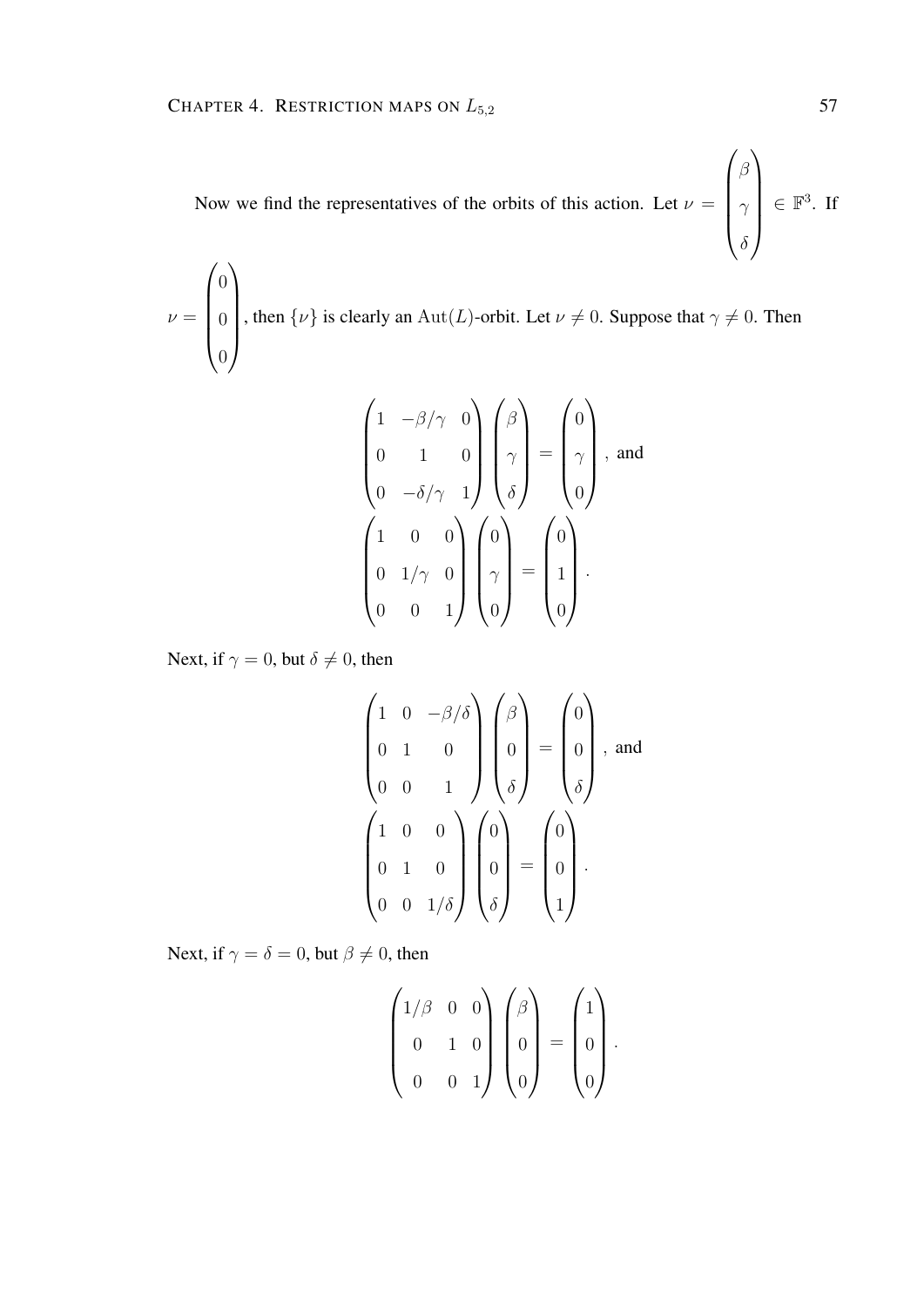Thus the following elements are  $Aut(L)$ -orbit representatives:

$$
\begin{pmatrix} 0 \\ 0 \\ 0 \end{pmatrix}, \begin{pmatrix} 1 \\ 0 \\ 0 \end{pmatrix}, \begin{pmatrix} 0 \\ 1 \\ 0 \end{pmatrix}, \begin{pmatrix} 0 \\ 0 \\ 1 \end{pmatrix}.
$$

Therefore, the corresponding restricted Lie algebra structures are as follows:

$$
K_2^{15} = \langle x_1, \dots, x_5 | [x_1, x_2] = x_3, x_1^{[p]} = x_4 \rangle;
$$
  
\n
$$
K_2^{16} = \langle x_1, \dots, x_5 | [x_1, x_2] = x_3, x_1^{[p]} = x_4, x_2^{[p]} = x_5 \rangle;
$$
  
\n
$$
K_2^{17} = \langle x_1, \dots, x_5 | [x_1, x_2] = x_3, x_1^{[p]} = x_4, x_3^{[p]} = x_5 \rangle;
$$
  
\n
$$
K_2^{18} = \langle x_1, \dots, x_5 | [x_1, x_2] = x_3, x_1^{[p]} = x_4, x_4^{[p]} = x_5 \rangle.
$$

## **4.2.4** Extensions of  $(L, x_1^{[p]} = x_3, x_2^{[p]} = x_4)$

First, we find a basis for  $Z^2(L, \mathbb{F})$ . Let  $(\phi, \omega) = (a\Delta_{12} + b\Delta_{13} + c\Delta_{14} + d\Delta_{23} + e\Delta_{24} + d\Delta_{34})$  $f\Delta_{34}, \alpha f_1 + \beta f_2 + \gamma f_3 + \delta f_4$ )  $\in Z^2(L, \mathbb{F})$ . Then we must have  $\delta^2 \phi(x, y, z) = 0$  and  $\phi(x, y^{[p]}) = 0$ , for all  $x, y, z \in L$ . Therefore, we have

$$
0 = (\delta^2 \phi)(x_1, x_2, x_4) = \phi([x_1, x_2], x_4) + \phi([x_2, x_4], x_1) + \phi([x_4, x_1], x_2) = \phi(x_3, x_4) = f.
$$

Also, we have  $\phi(x, y^{[p]}) = 0$ . Therefore,  $\phi(x, x_3) = 0$  and  $\phi(x, x_4) = 0$ , for all  $x \in L$  and hence  $\phi(x_1, x_3) = \phi(x_2, x_3) = \phi(x_1, x_4) = \phi(x_2, x_4) = \phi(x_3, x_4) = 0$  which implies that  $b = c = d = e = f = 0$ . Therefore,  $Z^2(L, \mathbb{F})$  has a basis consisting of:

$$
(\Delta_{12},0), (0, f_1), (0, f_2), (0, f_3), (0, f_4).
$$

Next, we find a basis for  $B^2(L, \mathbb{F})$ . Let  $(\phi, \omega) \in B^2(L, \mathbb{F})$ . Since  $B^2(L, \mathbb{F}) \subseteq Z^2(L, \mathbb{F})$ , we have  $(\phi, \omega) = (a\Delta_{12}, \alpha f_1 + \beta f_2 + \gamma f_3 + \delta f_4)$ . Note that there exists a linear map  $\psi: L \to \mathbb{F}$  such that  $\delta^1 \psi(x, y) = \phi(x, y)$  and  $\tilde{\psi}(x) = \omega(x)$ , for all  $x, y \in L$ . So, we have

$$
a = \phi(x_1, x_2) = \delta^1 \psi(x_1, x_2) = \psi([x_1, x_2]) = \psi(x_3).
$$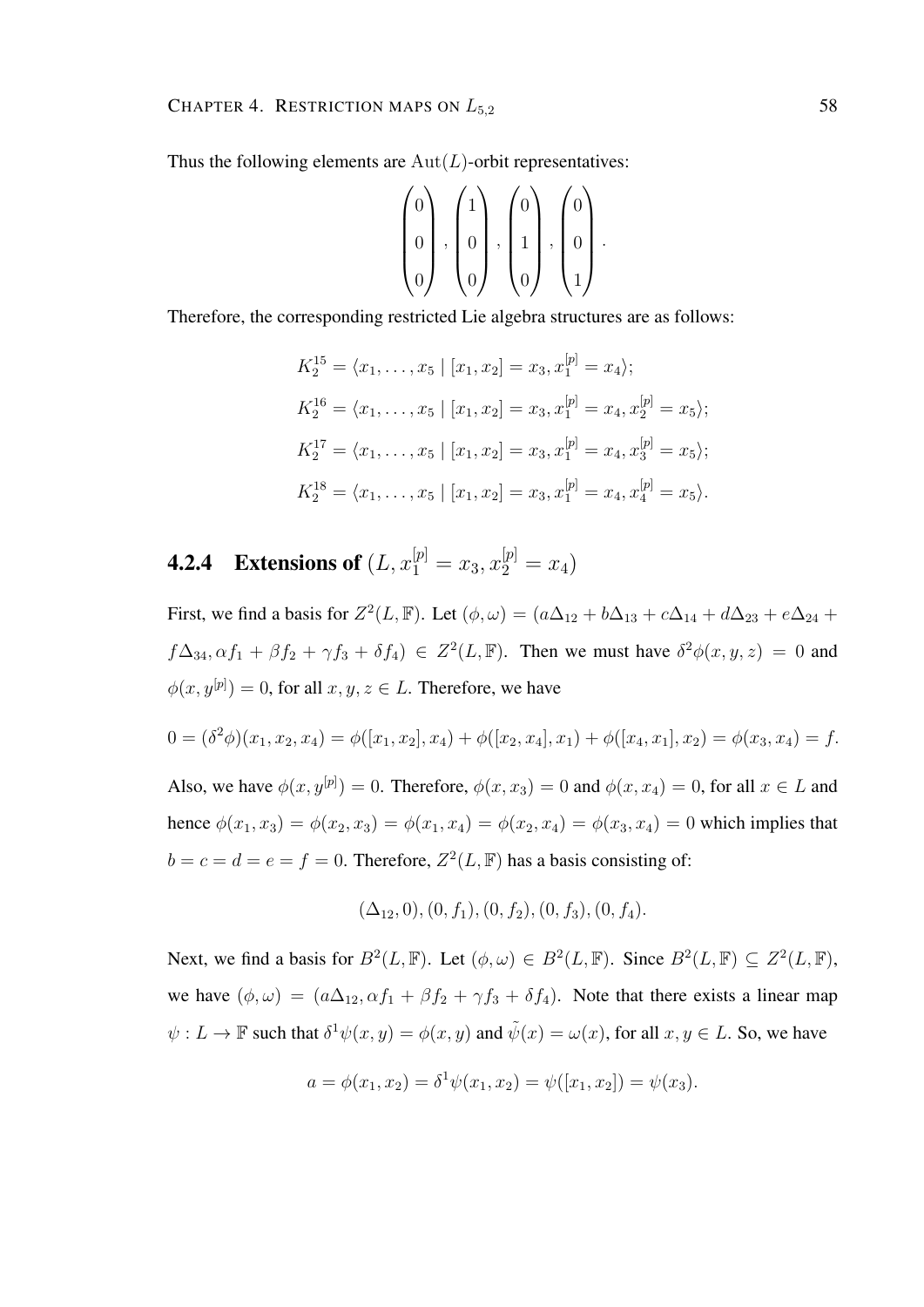Also, we have

$$
\alpha = \omega(x_1) = \tilde{\psi}(x_1) = \psi(x_1^{[p]}) = \psi(x_3)
$$
, and  
\n $\beta = \omega(x_2) = \tilde{\psi}(x_2) = \psi(x_2^{[p]}) = \psi(x_4)$ , and  
\n $\gamma = \omega(x_3) = \tilde{\psi}(x_3) = \psi(x_3^{[p]}) = 0$ .

Similarly, we can show that  $\delta = 0$ . Note that  $\psi(x_3) = a = \alpha$ . Therefore,  $(\phi, \omega) =$  $(a\Delta_{12}, af_1 + \beta f_2)$  and hence  $B^2(L, \mathbb{F}) = \langle (\Delta_{12}, f_1), (0, f_2) \rangle_{\mathbb{F}}$ . Note that

$$
\{[(\Delta_{12},0)], [(0, f_1)], [(0, f_2)], [(0, f_3)], [(0, f_4)]\}
$$

spans  $H^2(L, \mathbb{F})$ . Since  $[(\Delta_{12}, 0)] + [(0, f_1)] = [(\Delta_{12}, f_1)] = [0]$ , then  $[(0, f_1)]$  is an scalar multiple of  $[(\Delta_{12}, 0)]$  in  $H^2(L, \mathbb{F})$ . Note that  $\dim H^2 = \dim Z^2 - \dim B^2 = 3$ . Therefore,

$$
\left\{ [(\Delta_{12}, 0)], [(0, f_3)], [(0, f_4)] \right\}
$$

forms a basis for  $H^2(L, \mathbb{F})$ .

Let  $[\theta] = [(\phi, \omega)] \in H^2(L, \mathbb{F})$ . As in Section 4.2.1, it is enough to find  $\text{Aut}(L)$ representatives of the  $\omega$ 's. We can verify that the action of  $Aut(L)$  on the  $\omega$ 's in the matrix form is as follows:

$$
\begin{pmatrix} \gamma' \\ \delta' \end{pmatrix} = \begin{pmatrix} r^p & 0 \\ a_{34}^p & a_{44}^p \end{pmatrix} \begin{pmatrix} \gamma \\ \delta \end{pmatrix}.
$$

Now we find the representatives of the orbits of this action. Note that we need to have  $A\omega(x_1) = 0$  which implies that  $a_{31}^p \gamma + a_{41}^p \delta = 0$ . Let  $\nu =$  $\sqrt{ }$  $\overline{ }$  $\gamma$  $\delta$  $\setminus$  $\Big\} \in \mathbb{F}^2$ . If  $\nu =$  $\sqrt{ }$  $\overline{ }$  $\theta$  $\theta$  $\setminus$  $\Big\}$ , then  $\{\nu\}$  is clearly an Aut(L)-orbit. Let  $\nu \neq 0$ . Suppose that  $\gamma \neq 0$ . Then

$$
\begin{pmatrix} 1 & 0 \\ -\delta/\gamma & 1 \end{pmatrix} \begin{pmatrix} \gamma \\ \delta \end{pmatrix} = \begin{pmatrix} \gamma \\ 0 \end{pmatrix}, \text{ and}
$$

$$
\begin{pmatrix} 1/\gamma & 0 \\ 0 & 1 \end{pmatrix} \begin{pmatrix} \gamma \\ 0 \end{pmatrix} = \begin{pmatrix} 1 \\ 0 \end{pmatrix}.
$$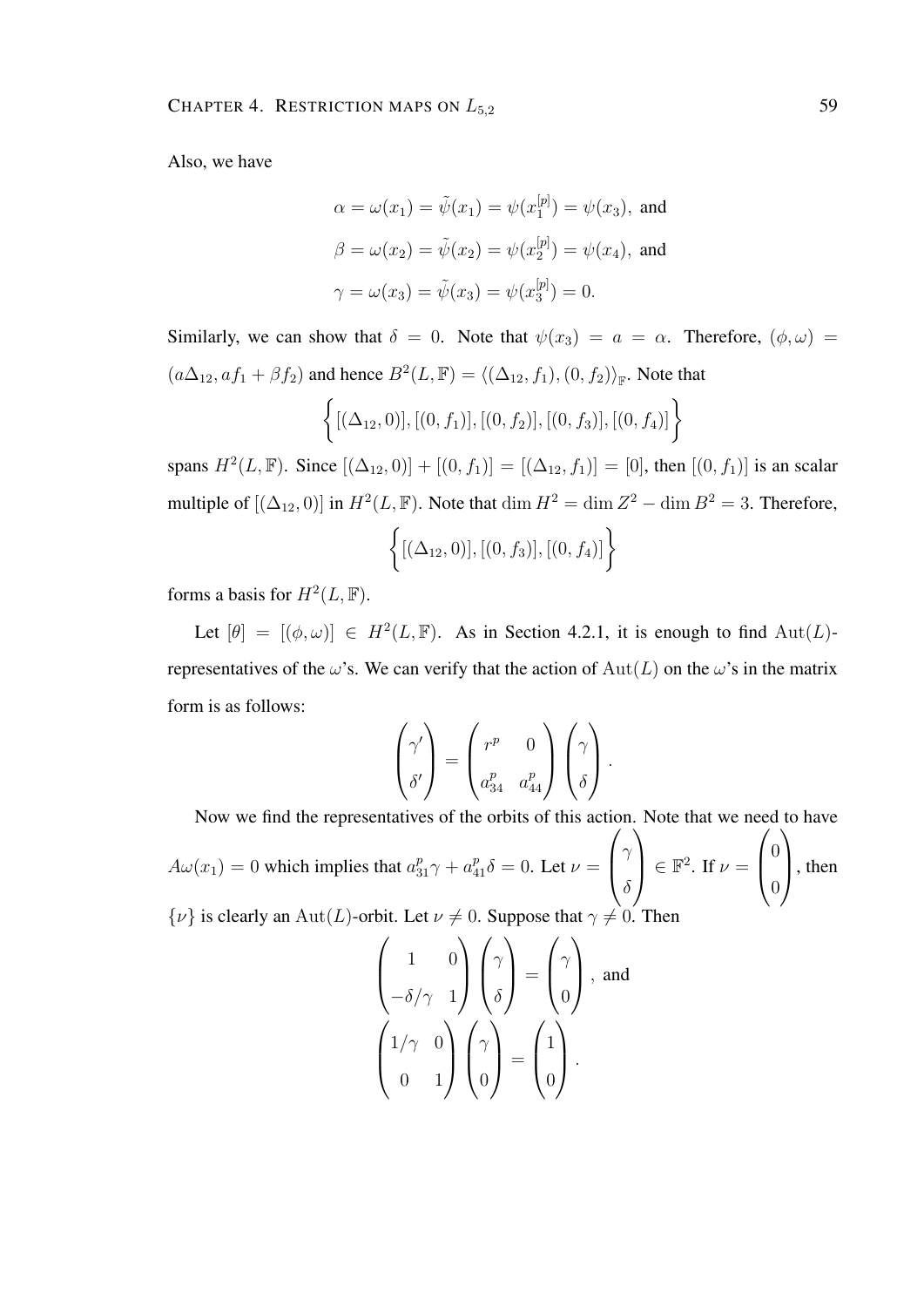Next, if  $\gamma = 0$ , but  $\delta \neq 0$ , then

$$
\begin{pmatrix} 1 & 0 \\ 0 & 1/\delta \end{pmatrix} \begin{pmatrix} 0 \\ \delta \end{pmatrix} = \begin{pmatrix} 0 \\ 1 \end{pmatrix}.
$$

Thus the following elements are  $Aut(L)$ -orbit representatives:

$$
\begin{pmatrix} 0 \\ 0 \end{pmatrix}, \begin{pmatrix} 1 \\ 0 \end{pmatrix}, \begin{pmatrix} 0 \\ 1 \end{pmatrix}.
$$

Therefore, the corresponding restricted Lie algebra structures are as follows:

$$
K_2^{19} = \langle x_1, \dots, x_5 | [x_1, x_2] = x_3, x_1^{[p]} = x_3, x_2^{[p]} = x_4 \rangle;
$$
  
\n
$$
K_2^{20} = \langle x_1, \dots, x_5 | [x_1, x_2] = x_3, x_1^{[p]} = x_3, x_2^{[p]} = x_4, x_3^{[p]} = x_5 \rangle;
$$
  
\n
$$
K_2^{21} = \langle x_1, \dots, x_5 | [x_1, x_2] = x_3, x_1^{[p]} = x_3, x_2^{[p]} = x_4, x_4^{[p]} = x_5 \rangle.
$$

## **4.2.5** Extensions of  $(L, x_3^{[p]} = x_4)$

First, we find a basis for  $Z^2(L, \mathbb{F})$ . Let  $(\phi, \omega) = (a\Delta_{12} + b\Delta_{13} + c\Delta_{14} + d\Delta_{23} + e\Delta_{24} + d\Delta_{34})$  $f\Delta_{34}, \alpha f_1 + \beta f_2 + \gamma f_3 + \delta f_4$ )  $\in Z^2(L, \mathbb{F})$ . Then we must have  $\delta^2 \phi(x, y, z) = 0$  and  $\phi(x, y^{[p]}) = 0$ , for all  $x, y, z \in L$ . Therefore, we have

$$
0 = (\delta^2 \phi)(x_1, x_2, x_4) = \phi([x_1, x_2], x_4) + \phi([x_2, x_4], x_1) + \phi([x_4, x_1], x_2) = \phi(x_3, x_4) = f.
$$

Also, we have  $\phi(x, y^{[p]}) = 0$ . Therefore,  $\phi(x, x_4) = 0$ , for all  $x \in L$  and hence  $\phi(x_1, x_4) =$  $\phi(x_2, x_4) = \phi(x_3, x_4) = 0$  which implies that  $c = e = f = 0$ . Therefore,  $Z^2(L, \mathbb{F})$  has a basis consisting of:

$$
(\Delta_{12},0), (\Delta_{13},0), (\Delta_{23},0), (0, f_1), (0, f_2), (0, f_3), (0, f_4).
$$

Next, we find a basis for  $B^2(L, \mathbb{F})$ . Let  $(\phi, \omega) \in B^2(L, \mathbb{F})$ . Since  $B^2(L, \mathbb{F}) \subseteq Z^2(L, \mathbb{F})$ , we have  $(\phi, \omega) = (a\Delta_{12} + b\Delta_{13} + d\Delta_{23}, \alpha f_1 + \beta f_2 + \gamma f_3 + \delta f_4)$ . Note that there exists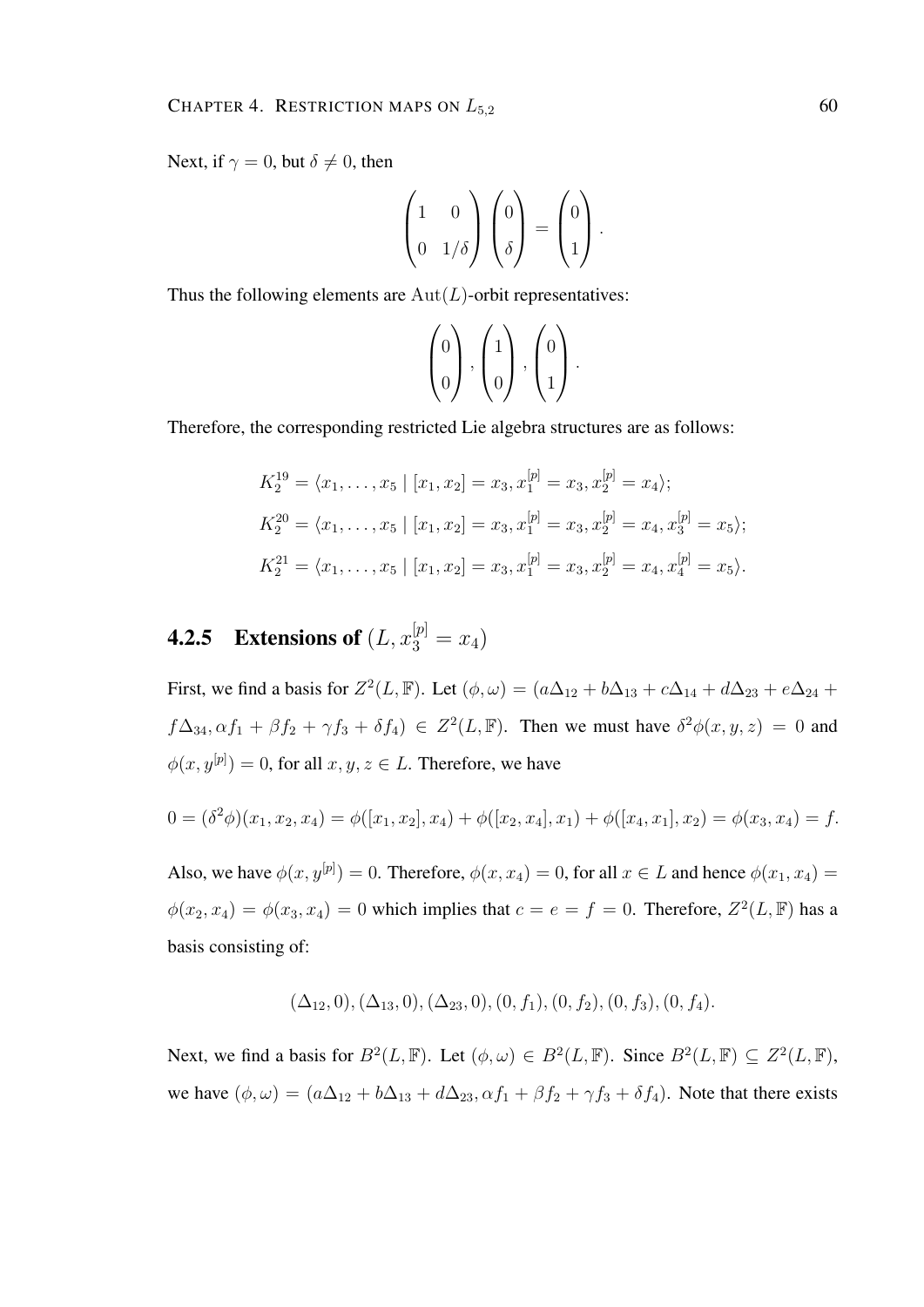a linear map  $\psi: L \to \mathbb{F}$  such that  $\delta^1 \psi(x, y) = \phi(x, y)$  and  $\tilde{\psi}(x) = \omega(x)$ , for all  $x, y \in L$ . So, we have

$$
a = \phi(x_1, x_2) = \delta^1 \psi(x_1, x_2) = \psi([x_1, x_2]) = \psi(x_3)
$$
, and  
\n $b = \phi(x_1, x_3) = \delta^1 \psi(x_1, x_3) = \psi([x_1, x_3]) = 0$ .

Similarly, we can show that  $d = 0$ . Also, we have

$$
\gamma = \omega(x_3) = \tilde{\psi}(x_3) = \psi(x_3^{[p]}) = \psi(x_4)
$$
, and  
\n $\alpha = \omega(x_1) = \tilde{\psi}(x_1) = \psi(x_1^{[p]}) = 0.$ 

Similarly, we can show that  $\beta = \delta = 0$ . Therefore,  $(\phi, \omega) = (a\Delta_{12}, \gamma f_3)$  and hence  $B^2(L, \mathbb{F}) = \langle (\Delta_{12}, 0), (0, f_3) \rangle_{\mathbb{F}}$ . We deduce that a basis for  $H^2(L, \mathbb{F})$  is as follows:

$$
[(\Delta_{13},0)], [(\Delta_{23},0)], [(0,f_1)], [(0,f_2)], [(0,f_4)].
$$

Let  $[\theta] = [(\phi, \omega)] \in H^2(L, \mathbb{F})$ . As in Section 4.2.1, it is enough to find  $\text{Aut}(L)$ -representatives of the  $\omega$ 's. We can verify that the action of  $Aut(L)$  on the  $\omega$ 's in the matrix form is as follows:

$$
\begin{pmatrix}\n\alpha' \\
\beta' \\
\delta'\n\end{pmatrix} = \begin{pmatrix}\na_{11}^p & a_{21}^p & a_{41}^p \\
a_{12}^p & a_{22}^p & a_{42}^p \\
0 & 0 & a_{44}^p\n\end{pmatrix} \begin{pmatrix}\n\alpha \\
\beta \\
\delta\n\end{pmatrix}.
$$

 $\sqrt{ }$ 

α

 $\setminus$ 

δ

Now we find the representatives of the orbits of this action. Let  $\nu =$  $\overline{\phantom{a}}$ β  $\in \mathbb{F}^3$ . If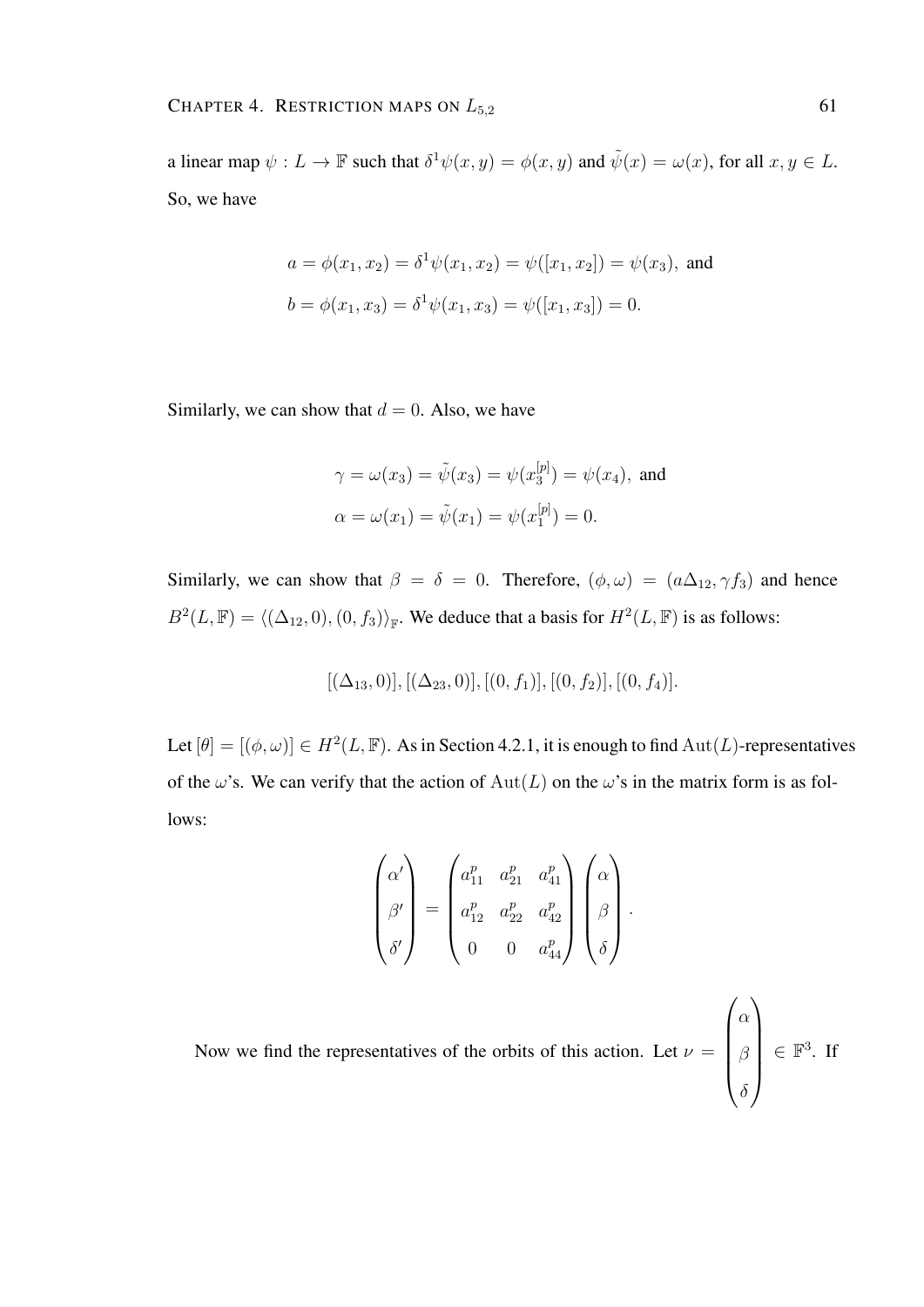$\nu =$  $\sqrt{ }$  $\overline{\phantom{a}}$  $\overline{0}$  $\overline{0}$  $\overline{0}$  $\setminus$  $\begin{array}{c} \hline \end{array}$ , then  $\{\nu\}$  is clearly an  $\text{Aut}(L)$ -orbit. Let  $\nu \neq 0$ . Suppose that  $\delta \neq 0$ . Then

$$
\begin{pmatrix}\n1 & 0 & -\alpha/\delta \\
0 & 1 & -\beta/\delta \\
0 & 0 & 1\n\end{pmatrix}\n\begin{pmatrix}\n\alpha \\
\beta \\
\delta\n\end{pmatrix} = \begin{pmatrix}\n0 \\
0 \\
\delta\n\end{pmatrix}, \text{ and}
$$
\n
$$
\begin{pmatrix}\n1 & 0 & 0 \\
0 & 1 & 0 \\
0 & 0 & 1/\delta\n\end{pmatrix}\n\begin{pmatrix}\n0 \\
0 \\
\delta\n\end{pmatrix} = \begin{pmatrix}\n0 \\
0 \\
0 \\
1\n\end{pmatrix}.
$$

Next, if  $\delta = 0$ , but  $\beta \neq 0$ , then

$$
\begin{pmatrix}\n1 & -\alpha/\beta & 0 \\
0 & 1 & 0 \\
0 & 0 & 1\n\end{pmatrix}\n\begin{pmatrix}\n\alpha \\
\beta \\
0\n\end{pmatrix} = \n\begin{pmatrix}\n0 \\
\beta \\
0\n\end{pmatrix}, \text{ and}
$$
\n
$$
\begin{pmatrix}\n1 & 0 & 0 \\
0 & 1/\beta & 0 \\
0 & 0 & 1\n\end{pmatrix}\n\begin{pmatrix}\n0 \\
\beta \\
0\n\end{pmatrix} = \n\begin{pmatrix}\n0 \\
1 \\
0\n\end{pmatrix}.
$$

Next, if  $\delta = \beta = 0$ , but  $\alpha \neq 0$ , then

$$
\begin{pmatrix} 1/\alpha & 0 & 0 \\ 0 & 1 & 0 \\ 0 & 0 & 1 \end{pmatrix} \begin{pmatrix} \alpha \\ 0 \\ 0 \end{pmatrix} = \begin{pmatrix} 1 \\ 0 \\ 0 \end{pmatrix}.
$$

Thus the following elements are  $Aut(L)$ -orbit representatives:

$$
\begin{pmatrix} 0 \\ 0 \\ 0 \end{pmatrix}, \begin{pmatrix} 1 \\ 0 \\ 0 \end{pmatrix}, \begin{pmatrix} 0 \\ 1 \\ 0 \end{pmatrix}, \begin{pmatrix} 0 \\ 0 \\ 1 \end{pmatrix}.
$$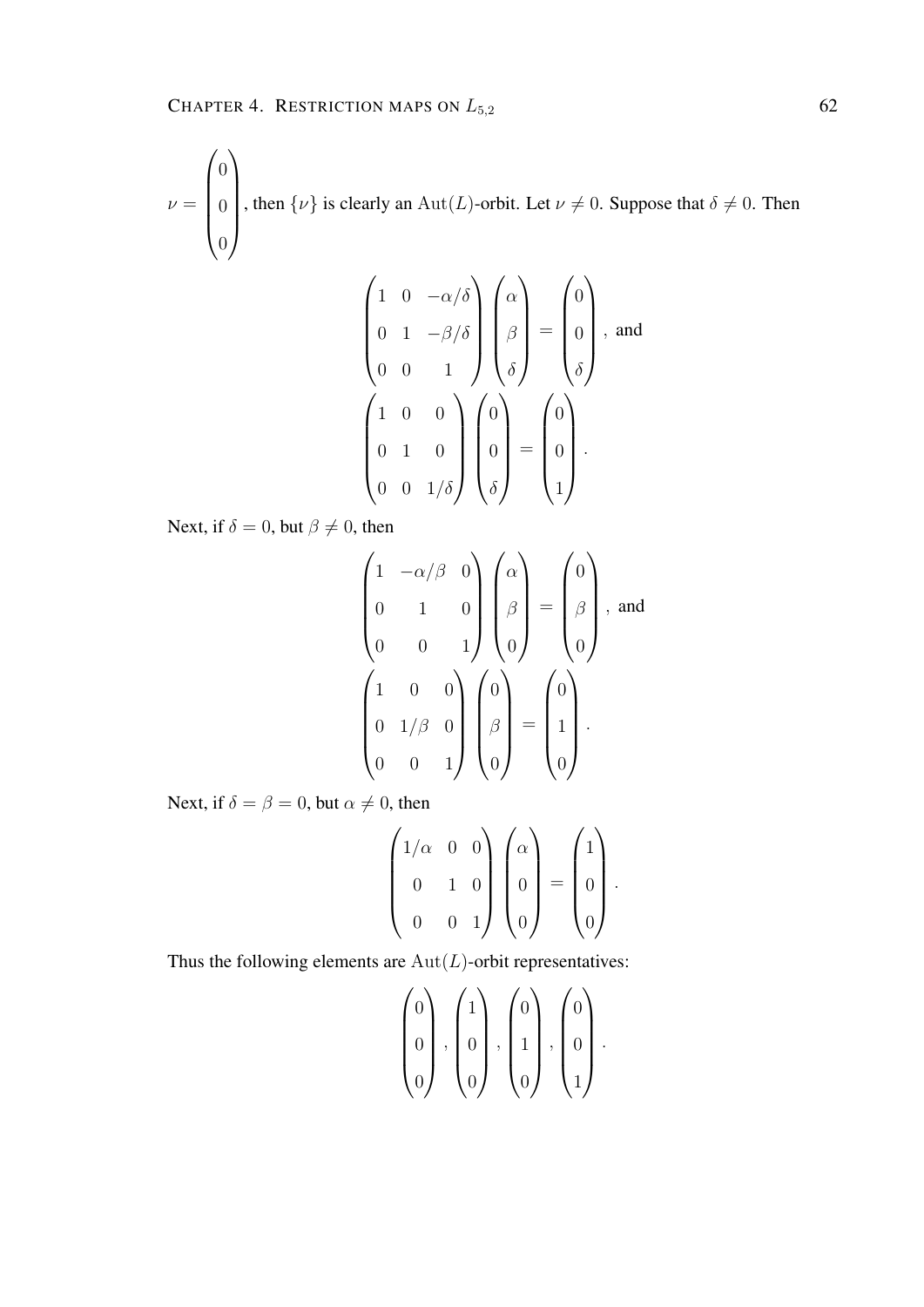Therefore, the corresponding restricted Lie algebra structures are as follows:

$$
K_2^{22} = \langle x_1, \dots, x_5 | [x_1, x_2] = x_3, x_3^{[p]} = x_4 \rangle;
$$
  
\n
$$
K_2^{23} = \langle x_1, \dots, x_5 | [x_1, x_2] = x_3, x_1^{[p]} = x_5, x_3^{[p]} = x_4 \rangle;
$$
  
\n
$$
K_2^{24} = \langle x_1, \dots, x_5 | [x_1, x_2] = x_3, x_2^{[p]} = x_5, x_3^{[p]} = x_4 \rangle;
$$
  
\n
$$
K_2^{25} = \langle x_1, \dots, x_5 | [x_1, x_2] = x_3, x_3^{[p]} = x_4, x_4^{[p]} = x_5 \rangle.
$$

**4.2.6** Extensions of  $(L, x_2^{[p]} = x_3, x_3^{[p]} = x_4)$ 

First, we find a basis for  $Z^2(L, \mathbb{F})$ . Let  $(\phi, \omega) = (a\Delta_{12} + b\Delta_{13} + c\Delta_{14} + d\Delta_{23} + e\Delta_{24} + d\Delta_{34})$  $f\Delta_{34}, \alpha f_1 + \beta f_2 + \gamma f_3 + \delta f_4$ )  $\in Z^2(L, \mathbb{F})$ . Then we must have  $\delta^2 \phi(x, y, z) = 0$  and  $\phi(x, y^{[p]}) = 0$ , for all  $x, y, z \in L$ . Therefore, we have

$$
0 = (\delta^2 \phi)(x_1, x_2, x_4) = \phi([x_1, x_2], x_4) + \phi([x_2, x_4], x_1) + \phi([x_4, x_1], x_2) = \phi(x_3, x_4) = f.
$$

Also, we have  $\phi(x, y^{[p]}) = 0$ . Therefore,  $\phi(x, x_3) = 0$  and  $\phi(x, x_4) = 0$ , for all  $x \in L$  and hence  $\phi(x_1, x_3) = \phi(x_2, x_3) = \phi(x_1, x_4) = \phi(x_2, x_4) = \phi(x_3, x_4) = 0$  which implies that  $b = c = d = e = f = 0$ . Therefore,  $Z^2(L, \mathbb{F})$  has a basis consisting of:

$$
(\Delta_{12},0), (0, f_1), (0, f_2), (0, f_3), (0, f_4).
$$

Next, we find a basis for  $B^2(L, \mathbb{F})$ . Let  $(\phi, \omega) \in B^2(L, \mathbb{F})$ . Since  $B^2(L, \mathbb{F}) \subseteq Z^2(L, \mathbb{F})$ , we have  $(\phi, \omega) = (a\Delta_{12}, \alpha f_1 + \beta f_2 + \gamma f_3 + \delta f_4)$ . Note that there exists a linear map  $\psi: L \to \mathbb{F}$  such that  $\delta^1 \psi(x, y) = \phi(x, y)$  and  $\tilde{\psi}(x) = \omega(x)$ , for all  $x, y \in L$ . So, we have

$$
a = \phi(x_1, x_2) = \delta^1 \psi(x_1, x_2) = \psi([x_1, x_2]) = \psi(x_3).
$$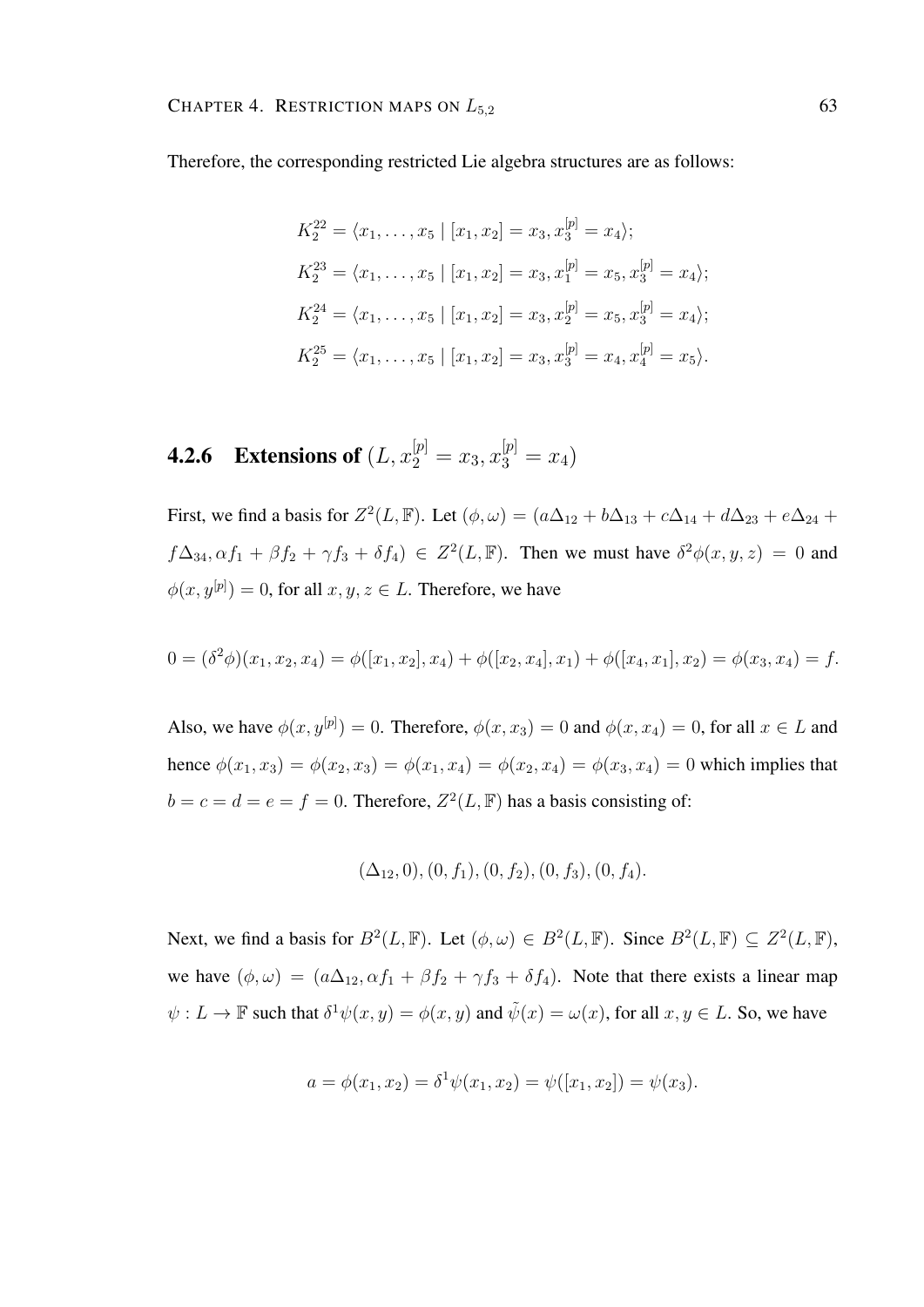Also, we have

$$
\alpha = \omega(x_1) = \tilde{\psi}(x_1) = \psi(x_1^{[p]}) = 0, \text{ and}
$$
  

$$
\beta = \omega(x_2) = \tilde{\psi}(x_2) = \psi(x_2^{[p]}) = \psi(x_3), \text{ and}
$$
  

$$
\gamma = \omega(x_3) = \tilde{\psi}(x_3) = \psi(x_3^{[p]}) = \psi(x_4), \text{ and}
$$
  

$$
\delta = \omega(x_4) = \tilde{\psi}(x_4) = \psi(x_4^{[p]}) = 0.
$$

Note that  $\psi(x_3) = a = \beta$ . Therefore,  $(\phi, \omega) = (a\Delta_{12}, a f_2 + \gamma f_3)$  and hence  $B^2(L, \mathbb{F}) =$  $\langle (\Delta_{12}, f_2), (0, f_3) \rangle_{\mathbb{F}}$ . Note that

$$
\{[(\Delta_{12},0)],[(0,f_1)],[(0,f_2)],[(0,f_4)]\}
$$

spans  $H^2(L, \mathbb{F})$ . Since  $[(\Delta_{12}, 0)] + [(0, f_2)] = [(\Delta_{12}, f_2)] = [0]$ , then  $[(0, f_2)]$  is an scalar multiple of  $[(\Delta_{12}, 0)]$  in  $H^2(L, \mathbb{F})$ . Note that  $\dim H^2 = \dim Z^2 - \dim B^2 = 3$ . Therefore,

$$
\left\{ [(\Delta_{12},0)], [(0,f_1)], [(0,f_4)] \right\}
$$

forms a basis for  $H^2(L, \mathbb{F})$ .

Let  $[\theta] = [(\phi, \omega)] \in H^2(L, \mathbb{F})$ . As in Section 4.2.1, it is enough to find  $\text{Aut}(L)$ representatives of the  $\omega$ 's. We can verify that the action of  $Aut(L)$  on the  $\omega$ 's in the matrix form is as follows:

$$
\begin{pmatrix} \alpha' \\ \delta' \end{pmatrix} = \begin{pmatrix} a_{11}^p & a_{41}^p \\ 0 & a_{44}^p \end{pmatrix} \begin{pmatrix} \alpha \\ \delta \end{pmatrix}.
$$

Now we find the representatives of the orbits of this action. Note that we need to have  $A\omega(x_2) = 0$  which implies that  $a_{21}^p \alpha + a_{42}^p \delta = 0$ . Let  $\nu =$  $\sqrt{ }$  $\left\lfloor \right\rfloor$  $\alpha$  $\delta$  $\setminus$  $\Big\} \in \mathbb{F}^2$ . If  $\nu =$  $\sqrt{ }$  $\left\vert \right\vert$ 0 0  $\setminus$ , then  $\{\nu\}$  is clearly an Aut(L)-orbit. Let  $\nu \neq 0$ .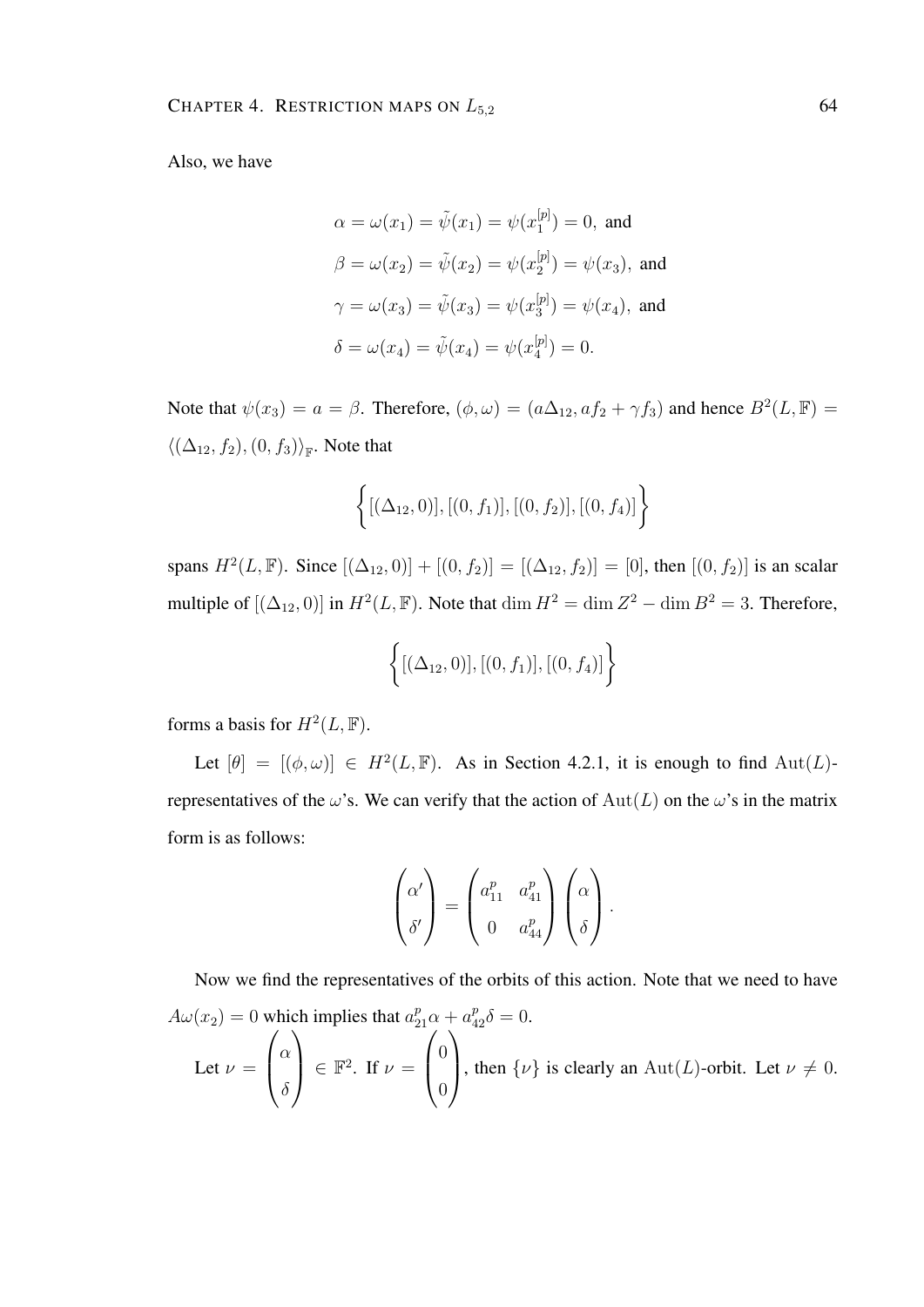Suppose that  $\delta \neq 0$ . Then

$$
\begin{pmatrix} 1 & -\alpha/\delta \\ 0 & 1 \end{pmatrix} \begin{pmatrix} \alpha \\ \delta \end{pmatrix} = \begin{pmatrix} 0 \\ \delta \end{pmatrix}, \text{ and}
$$

$$
\begin{pmatrix} 1 & 0 \\ 0 & 1/\delta \end{pmatrix} \begin{pmatrix} 0 \\ \delta \end{pmatrix} = \begin{pmatrix} 0 \\ 1 \end{pmatrix}.
$$

Next, if  $\delta = 0$ , but  $\alpha \neq 0$ , then

$$
\begin{pmatrix} 1/\alpha & 0 \\ 0 & 1 \end{pmatrix} \begin{pmatrix} \alpha \\ 0 \end{pmatrix} = \begin{pmatrix} 1 \\ 0 \end{pmatrix}.
$$

Thus the following elements are  $Aut(L)$ -orbit representatives:

$$
\begin{pmatrix} 0 \\ 0 \end{pmatrix}, \begin{pmatrix} 1 \\ 0 \end{pmatrix}, \begin{pmatrix} 0 \\ 1 \end{pmatrix}.
$$

Therefore, the corresponding restricted Lie algebra structures are as follows:

$$
K_2^{26} = \langle x_1, \dots, x_5 | [x_1, x_2] = x_3, x_2^{[p]} = x_3, x_3^{[p]} = x_4 \rangle;
$$
  
\n
$$
K_2^{27} = \langle x_1, \dots, x_5 | [x_1, x_2] = x_3, x_1^{[p]} = x_5, x_2^{[p]} = x_3, x_3^{[p]} = x_4 \rangle;
$$
  
\n
$$
K_2^{28} = \langle x_1, \dots, x_5 | [x_1, x_2] = x_3, x_2^{[p]} = x_3, x_3^{[p]} = x_4, x_4^{[p]} = x_5 \rangle.
$$

## **4.2.7** Extensions of  $(L, x_4^{[p]} = x_3)$

First, we find a basis for  $Z^2(L, \mathbb{F})$ . Let  $(\phi, \omega) = (a\Delta_{12} + b\Delta_{13} + c\Delta_{14} + d\Delta_{23} + e\Delta_{24} + d\Delta_{34})$  $f\Delta_{34}, \alpha f_1 + \beta f_2 + \gamma f_3 + \delta f_4$ )  $\in Z^2(L, \mathbb{F})$ . Then we must have  $\delta^2 \phi(x, y, z) = 0$  and  $\phi(x, y^{[p]}) = 0$ , for all  $x, y, z \in L$ . Therefore, we have

$$
0 = (\delta^2 \phi)(x_1, x_2, x_4) = \phi([x_1, x_2], x_4) + \phi([x_2, x_4], x_1) + \phi([x_4, x_1], x_2) = \phi(x_3, x_4) = f.
$$

Also, we have  $\phi(x, y^{[p]}) = 0$ . Therefore,  $\phi(x, x_3) = 0$ , for all  $x \in L$  and hence  $\phi(x_1, x_3) =$  $\phi(x_2, x_3) = \phi(x_4, x_3) = 0$  which implies that  $b = d = f = 0$ . Therefore,  $Z^2(L, \mathbb{F})$  has a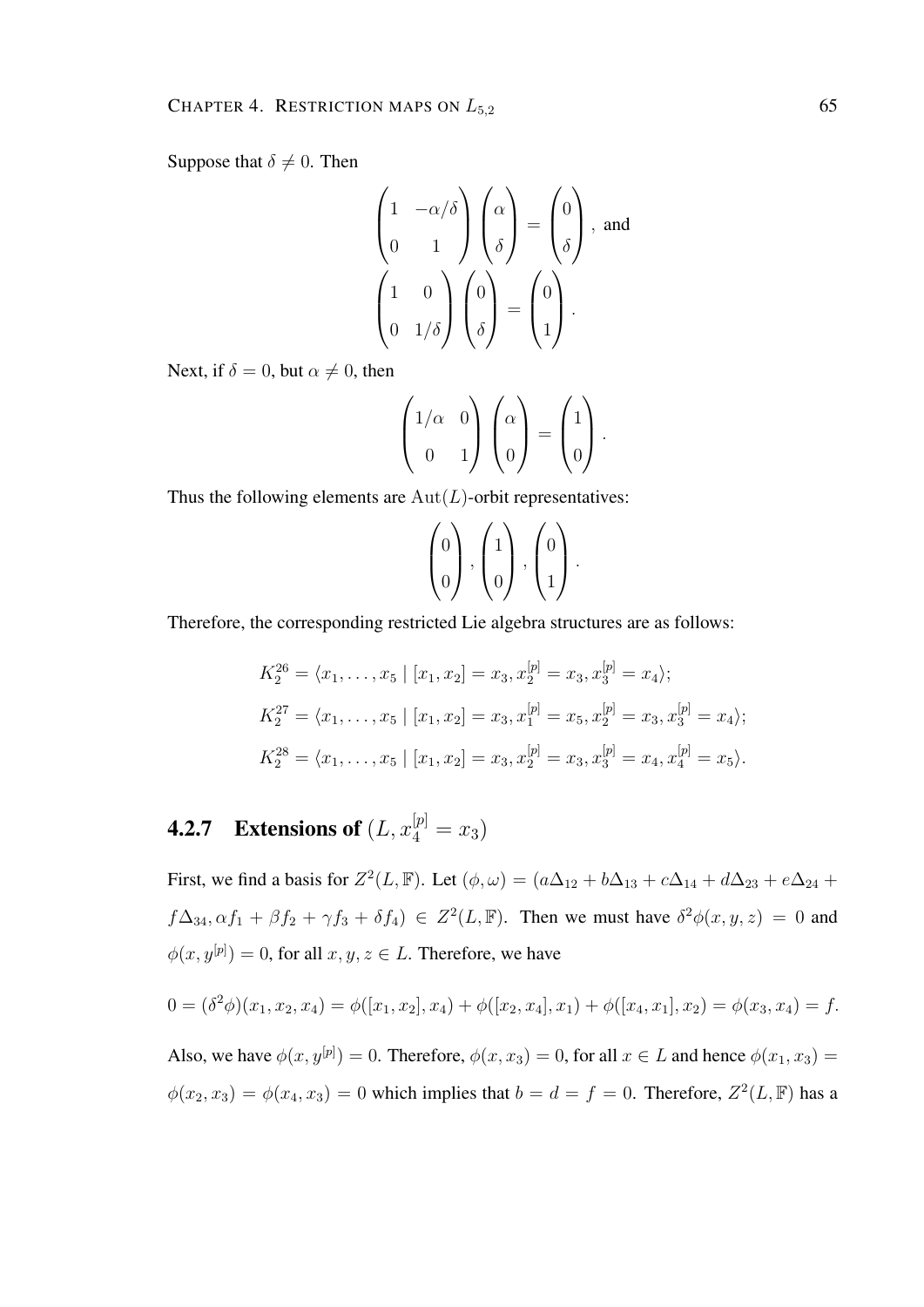basis consisting of:

$$
(\Delta_{12},0), (\Delta_{14},0), (\Delta_{24},0), (0, f_1), (0, f_2), (0, f_3), (0, f_4).
$$

Next, we find a basis for  $B^2(L, \mathbb{F})$ . Let  $(\phi, \omega) \in B^2(L, \mathbb{F})$ . Since  $B^2(L, \mathbb{F}) \subseteq Z^2(L, \mathbb{F})$ , we have  $(\phi, \omega) = (a\Delta_{12} + c\Delta_{14} + e\Delta_{24}, \alpha f_1 + \beta f_2 + \gamma f_3 + \delta f_4)$ . Note that there exists a linear map  $\psi: L \to \mathbb{F}$  such that  $\delta^1 \psi(x, y) = \phi(x, y)$  and  $\tilde{\psi}(x) = \omega(x)$ , for all  $x, y \in L$ . So, we have

$$
a = \phi(x_1, x_2) = \delta^1 \psi(x_1, x_2) = \psi([x_1, x_2]) = \psi(x_3)
$$
, and  
\n $c = \phi(x_1, x_4) = \delta^1 \psi(x_1, x_4) = \psi([x_1, x_4]) = 0$ .

Similarly, we can show that  $e = 0$ . Also, we have

$$
\delta = \omega(x_4) = \tilde{\psi}(x_4) = \psi(x_4^{[p]}) = \psi(x_3)
$$
, and  
\n $\alpha = \omega(x_1) = \tilde{\psi}(x_1) = \psi(x_1^{[p]}) = 0.$ 

Similarly, we can show that  $\beta = \gamma = 0$ . Note that  $\psi(x_3) = a = \delta$ . Therefore,  $(\phi, \omega) =$  $(a\Delta_{12}, af_4)$  and hence  $B^2(L, \mathbb{F}) = \langle (\Delta_{12}, f_4) \rangle_{\mathbb{F}}$ . Note that

$$
\{[(\Delta_{12},0)], [(\Delta_{14},0)], [(\Delta_{24},0)], [(0,f_1)], [(0,f_2)], [(0,f_3)], [(0,f_4)]\}
$$

spans  $H^2(L, \mathbb{F})$ . Since  $[(\Delta_{12}, 0)] + [(0, f_4)] = [(\Delta_{12}, f_4)] = [0]$ , then  $[(0, f_4)]$  is an scalar multiple of  $[(\Delta_{12}, 0)]$  in  $H^2(L, \mathbb{F})$ . Note that  $\dim H^2 = \dim Z^2 - \dim B^2 = 6$ . Therefore,

$$
\{[(\Delta_{12},0)], [(\Delta_{14},0)], [(\Delta_{24},0)], [(0,f_1)], [(0,f_2)], [(0,f_3)]\}
$$

forms a basis for  $H^2(L, \mathbb{F})$ .

Let  $[\theta] = [(\phi, \omega)] \in H^2(L, \mathbb{F})$ . As in Section 4.2.1, it is enough to find  $\text{Aut}(L)$ representatives of the  $\omega$ 's. We can verify that the action of  $Aut(L)$  on the  $\omega$ 's in the matrix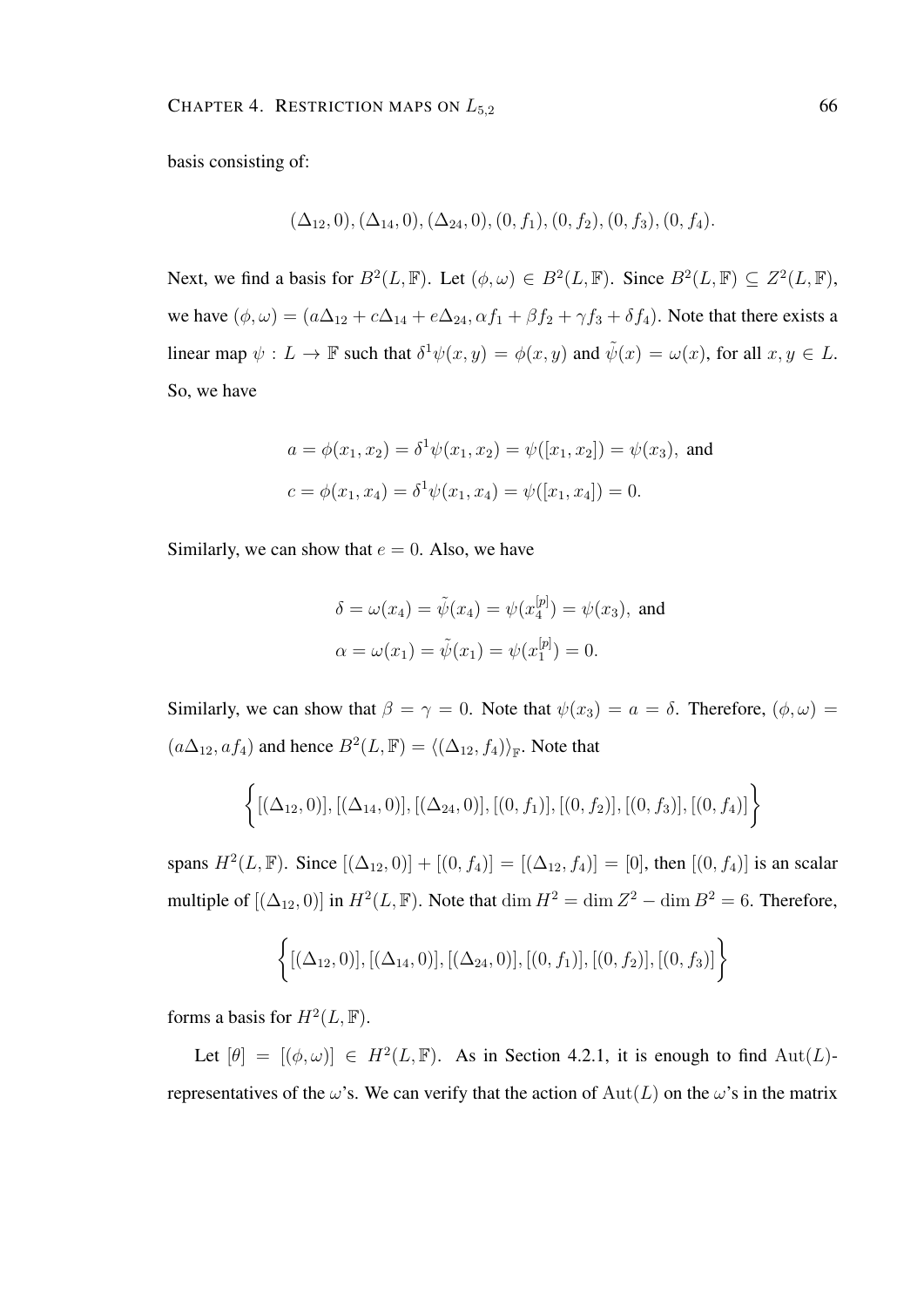form is as follows:

$$
\begin{pmatrix}\n\alpha' \\
\beta' \\
\gamma'\n\end{pmatrix} = \begin{pmatrix}\na_{11}^p & a_{21}^p & a_{31}^p \\
a_{12}^p & a_{22}^p & a_{32}^p \\
0 & 0 & r^p\n\end{pmatrix} \begin{pmatrix}\n\alpha \\
\beta \\
\gamma\n\end{pmatrix}.
$$

Now we find the representatives of the orbits of this action. Note that we need to have  $A\omega(x_4) = 0$  which implies that  $a_{34}^p \gamma = 0$ . Let  $\nu =$  $\sqrt{ }$  $\overline{\phantom{a}}$  $\alpha$ β  $\gamma$  $\setminus$  $\in \mathbb{F}^3$ . If  $\nu =$  $\sqrt{ }$  $\overline{\phantom{a}}$  $\theta$  $\theta$  $\theta$  $\setminus$  $\begin{array}{c} \hline \end{array}$ , then  $\{\nu\}$  is clearly an Aut(*L*)-orbit. Let  $\nu \neq 0$ .

Suppose that  $\gamma \neq 0$ . Then

$$
\begin{pmatrix}\n1 & 0 & -\alpha/\gamma \\
0 & 1 & -\beta/\gamma \\
0 & 0 & 1\n\end{pmatrix}\n\begin{pmatrix}\n\alpha \\
\beta \\
\gamma\n\end{pmatrix} = \begin{pmatrix}\n0 \\
0 \\
\gamma\n\end{pmatrix}, \text{ and}
$$
\n
$$
\begin{pmatrix}\n1/\gamma & 0 & 0 \\
0 & 1 & 0 \\
0 & 0 & 1/\gamma\n\end{pmatrix}\n\begin{pmatrix}\n0 \\
0 \\
0 \\
\gamma\n\end{pmatrix} = \begin{pmatrix}\n0 \\
0 \\
0 \\
1\n\end{pmatrix}.
$$

Next, if  $\gamma = 0$ , but  $\beta \neq 0$ , then

$$
\begin{pmatrix}\n1 & -\alpha/\beta & 0 \\
0 & 1 & 0 \\
0 & 0 & 1\n\end{pmatrix}\n\begin{pmatrix}\n\alpha \\
\beta \\
\beta \\
0\n\end{pmatrix} = \begin{pmatrix}\n0 \\
\beta \\
0\n\end{pmatrix}, \text{ and}
$$
\n
$$
\begin{pmatrix}\n1 & 0 & 0 \\
0 & 1/\beta & 0 \\
0 & 0 & 1/\beta\n\end{pmatrix}\n\begin{pmatrix}\n0 \\
\beta \\
0\n\end{pmatrix} = \begin{pmatrix}\n0 \\
1 \\
0\n\end{pmatrix}.
$$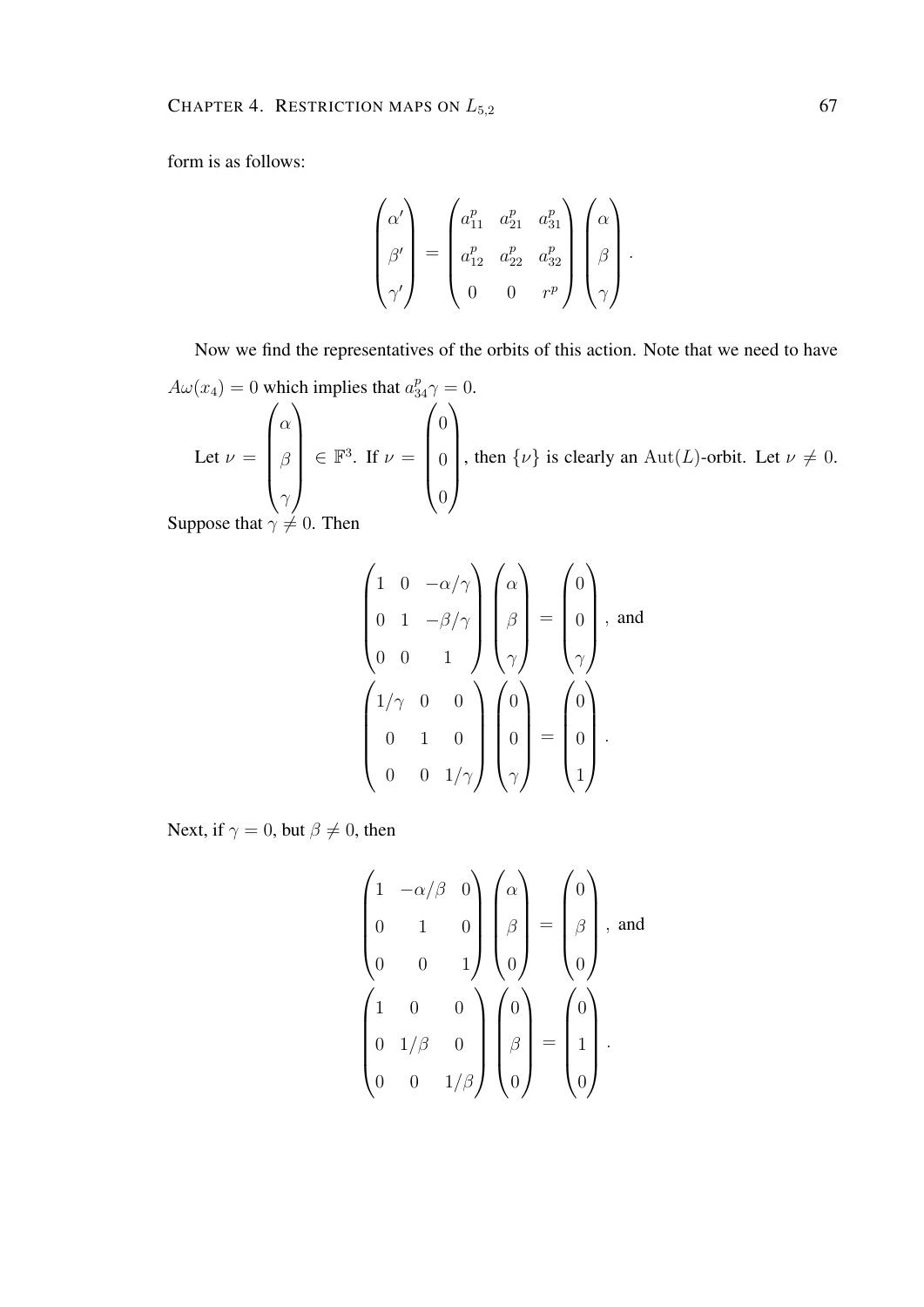Finally, if  $\gamma = \beta = 0$ , but  $\alpha \neq 0$ , then

$$
\begin{pmatrix} 1/\alpha & 0 & 0 \\ 0 & 1 & 0 \\ 0 & 0 & 1/\alpha \end{pmatrix} \begin{pmatrix} \alpha \\ 0 \\ 0 \end{pmatrix} = \begin{pmatrix} 1 \\ 0 \\ 0 \end{pmatrix}.
$$

Thus the following elements are  $Aut(L)$ -orbit representatives:

$$
\begin{pmatrix} 0 \\ 0 \\ 0 \end{pmatrix}, \begin{pmatrix} 1 \\ 0 \\ 0 \end{pmatrix}, \begin{pmatrix} 0 \\ 1 \\ 0 \end{pmatrix}, \begin{pmatrix} 0 \\ 0 \\ 1 \end{pmatrix}.
$$

Therefore, the corresponding restricted Lie algebra structures are as follows:

$$
K_2^{29} = \langle x_1, \dots, x_5 | [x_1, x_2] = x_3, x_4^{[p]} = x_3 \rangle;
$$
  
\n
$$
K_2^{30} = \langle x_1, \dots, x_5 | [x_1, x_2] = x_3, x_1^{[p]} = x_5, x_4^{[p]} = x_3 \rangle;
$$
  
\n
$$
K_2^{31} = \langle x_1, \dots, x_5 | [x_1, x_2] = x_3, x_2^{[p]} = x_5, x_4^{[p]} = x_3 \rangle;
$$
  
\n
$$
K_2^{32} = \langle x_1, \dots, x_5 | [x_1, x_2] = x_3, x_3^{[p]} = x_5, x_4^{[p]} = x_3 \rangle.
$$

**4.2.8** Extensions of  $(L, x_2^{[p]} = x_4, x_4^{[p]} = x_3)$ 

First, we find a basis for  $Z^2(L, \mathbb{F})$ . Let  $(\phi, \omega) = (a\Delta_{12} + b\Delta_{13} + c\Delta_{14} + d\Delta_{23} + e\Delta_{24} + d\Delta_{34})$  $f\Delta_{34}, \alpha f_1 + \beta f_2 + \gamma f_3 + \delta f_4$ )  $\in Z^2(L, \mathbb{F})$ . Then we must have  $\delta^2 \phi(x, y, z) = 0$  and  $\phi(x, y^{[p]}) = 0$ , for all  $x, y, z \in L$ . Therefore, we have

$$
0 = (\delta^2 \phi)(x_1, x_2, x_4) = \phi([x_1, x_2], x_4) + \phi([x_2, x_4], x_1) + \phi([x_4, x_1], x_2) = \phi(x_3, x_4) = f.
$$

Also, we have  $\phi(x, y^{[p]}) = 0$ . Therefore,  $\phi(x, x_3) = 0$  and  $\phi(x, x_4) = 0$ , for all  $x \in L$  and hence  $\phi(x_1, x_3) = \phi(x_2, x_3) = \phi(x_1, x_4) = \phi(x_2, x_4) = \phi(x_3, x_4) = 0$  which implies that  $b = c = d = e = f = 0$ . Therefore,  $Z^2(L, \mathbb{F})$  has a basis consisting of:

$$
(\Delta_{12},0), (0, f_1), (0, f_2), (0, f_3), (0, f_4).
$$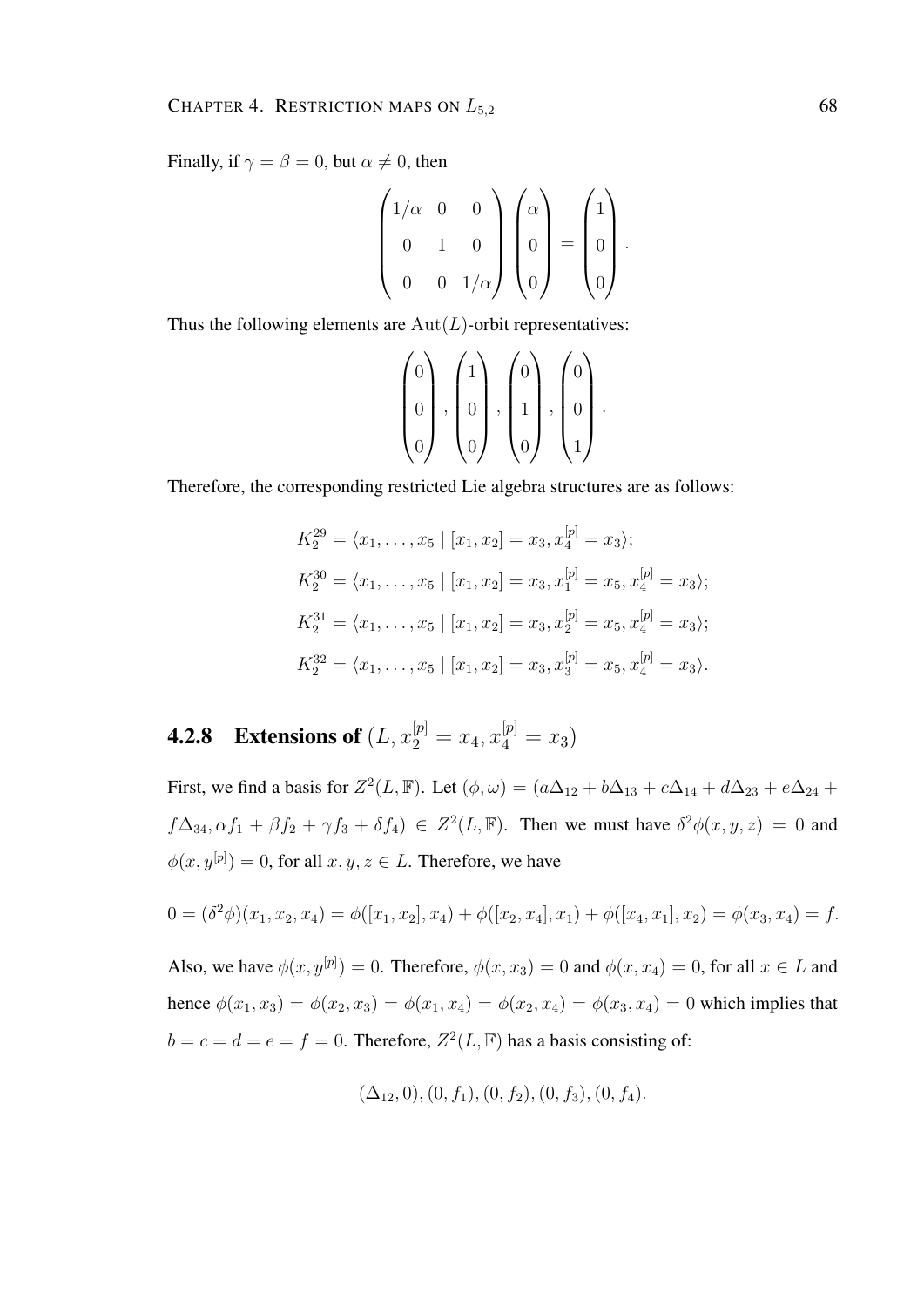Next, we find a basis for  $B^2(L, \mathbb{F})$ . Let  $(\phi, \omega) \in B^2(L, \mathbb{F})$ . Since  $B^2(L, \mathbb{F}) \subseteq Z^2(L, \mathbb{F})$ , we have  $(\phi, \omega) = (a\Delta_{12}, \alpha f_1 + \beta f_2 + \gamma f_3 + \delta f_4)$ . Note that there exists a linear map  $\psi: L \to \mathbb{F}$  such that  $\delta^1 \psi(x, y) = \phi(x, y)$  and  $\tilde{\psi}(x) = \omega(x)$ , for all  $x, y \in L$ . So, we have

$$
a = \phi(x_1, x_2) = \delta^1 \psi(x_1, x_2) = \psi([x_1, x_2]) = \psi(x_3).
$$

Also, we have

$$
\alpha = \omega(x_1) = \tilde{\psi}(x_1) = \psi(x_1^{[p]}) = 0, \text{ and}
$$
  

$$
\beta = \omega(x_2) = \tilde{\psi}(x_2) = \psi(x_2^{[p]}) = \psi(x_4), \text{ and}
$$
  

$$
\gamma = \omega(x_3) = \tilde{\psi}(x_3) = \psi(x_3^{[p]}) = 0, \text{ and}
$$
  

$$
\delta = \omega(x_4) = \tilde{\psi}(x_4) = \psi(x_4^{[p]}) = \psi(x_3).
$$

Note that  $\psi(x_3) = a = \delta$ . Therefore,  $(\phi, \omega) = (a\Delta_{12}, \beta f_2 + af_4)$  and hence  $B^2(L, \mathbb{F}) =$  $\langle (\Delta_{12}, f_4), (0, f_2) \rangle_{\mathbb{F}}$ . Note that

$$
\left\{ [(\Delta_{12},0)], [(0,f_1)], [(0,f_3)], [(0,f_4)] \right\}
$$

spans  $H^2(L, \mathbb{F})$ . Since  $[(\Delta_{12}, 0)] + [(0, f_4)] = [(\Delta_{12}, f_4)] = [0]$ , then  $[(0, f_4)]$  is an scalar multiple of  $[(\Delta_{12}, 0)]$  in  $H^2(L, \mathbb{F})$ . Note that  $\dim H^2 = \dim Z^2 - \dim B^2 = 3$ . Therefore,

$$
\left\{ [(\Delta_{12}, 0)], [(0, f_1)], [(0, f_3)] \right\}
$$

forms a basis for  $H^2(L, \mathbb{F})$ .

Let  $[\theta] = [(\phi, \omega)] \in H^2(L, \mathbb{F})$ . As in Section 4.2.1, it is enough to find  $\text{Aut}(L)$ representatives of the  $\omega$ 's. We can verify that the action of  $Aut(L)$  on the  $\omega$ 's in the matrix form is as follows:

$$
\begin{pmatrix} \alpha' \\ \gamma' \end{pmatrix} = \begin{pmatrix} a_{11}^p & a_{31}^p \\ 0 & r^p \end{pmatrix} \begin{pmatrix} \alpha \\ \gamma \end{pmatrix}.
$$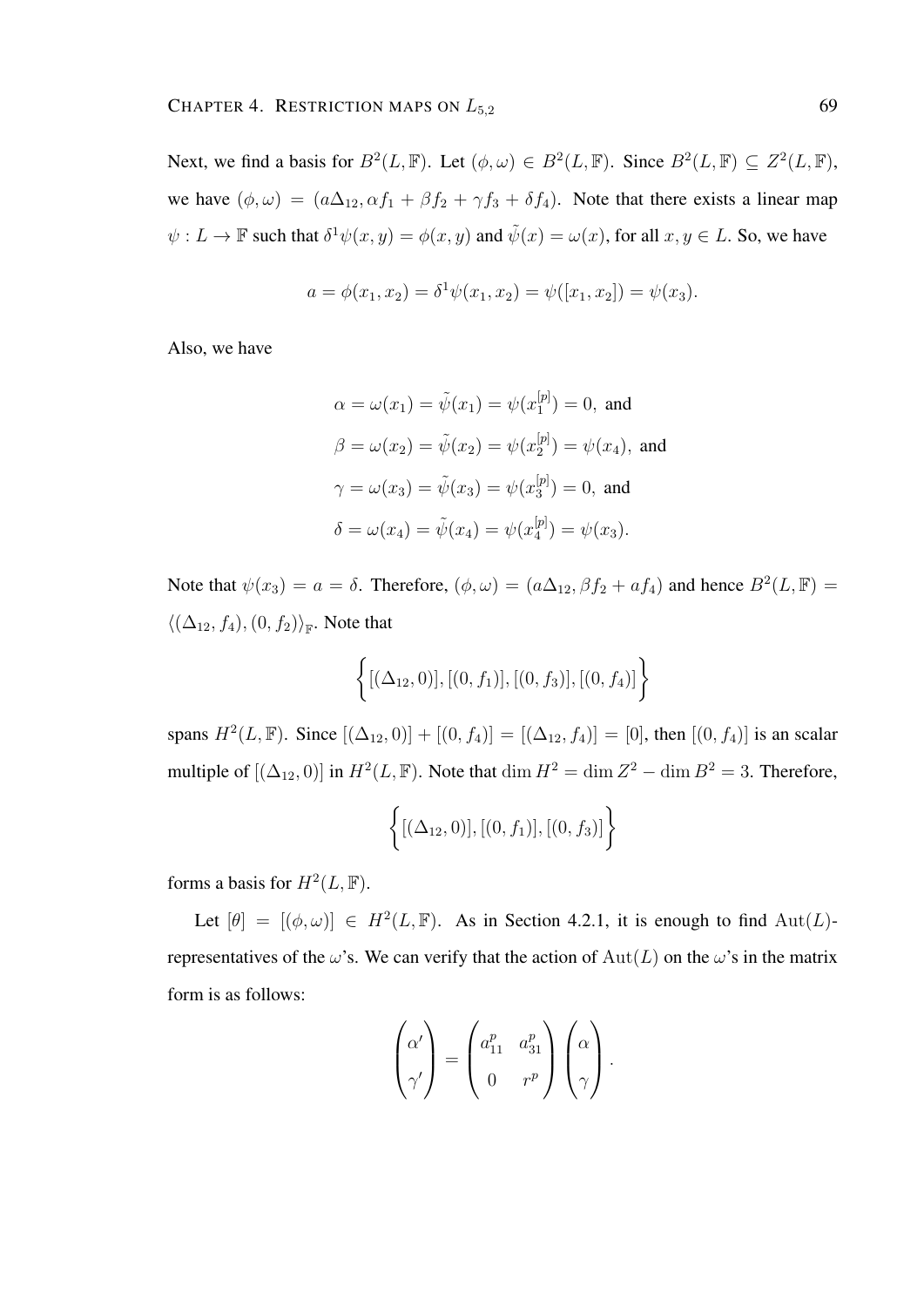Now we find the representatives of the orbits of this action. Note that we need to have  $A\omega(x_4) = 0$  which implies that  $a_{34}^p \gamma = 0$ .

Let  $\nu =$  $\sqrt{ }$  $\left\lfloor \right\rfloor$  $\alpha$  $\gamma$  $\setminus$  $\Big\} \in \mathbb{F}^2$ . If  $\nu =$  $\sqrt{ }$  $\left\vert \right\vert$ 0 0  $\setminus$ , then  $\{\nu\}$  is clearly an Aut(L)-orbit. Let  $\nu \neq 0$ .

Suppose that  $\gamma \neq 0$ . Then

$$
\begin{pmatrix} 1 & -\alpha/\gamma \\ 0 & 1 \end{pmatrix} \begin{pmatrix} \alpha \\ \gamma \end{pmatrix} = \begin{pmatrix} 0 \\ \gamma \end{pmatrix}, \text{ and}
$$

$$
\begin{pmatrix} 1 & 0 \\ 0 & 1/\gamma \end{pmatrix} \begin{pmatrix} 0 \\ \gamma \end{pmatrix} = \begin{pmatrix} 0 \\ 1 \end{pmatrix}.
$$

Next, if  $\gamma = 0$ , but  $\alpha \neq 0$ , then

$$
\begin{pmatrix} 1/\alpha & 0 \\ 0 & 1 \end{pmatrix} \begin{pmatrix} \alpha \\ 0 \end{pmatrix} = \begin{pmatrix} 1 \\ 0 \end{pmatrix}.
$$

Thus the following elements are  $Aut(L)$ -orbit representatives:

$$
\begin{pmatrix} 0 \\ 0 \end{pmatrix}, \begin{pmatrix} 1 \\ 0 \end{pmatrix}, \begin{pmatrix} 0 \\ 1 \end{pmatrix}.
$$

Therefore, the corresponding restricted Lie algebra structures are as follows:

$$
K_2^{33} = \langle x_1, \dots, x_5 | [x_1, x_2] = x_3, x_2^{[p]} = x_4, x_4^{[p]} = x_3 \rangle;
$$
  
\n
$$
K_2^{34} = \langle x_1, \dots, x_5 | [x_1, x_2] = x_3, x_1^{[p]} = x_5, x_2^{[p]} = x_4, x_4^{[p]} = x_3 \rangle;
$$
  
\n
$$
K_2^{35} = \langle x_1, \dots, x_5 | [x_1, x_2] = x_3, x_2^{[p]} = x_4, x_3^{[p]} = x_5, x_4^{[p]} = x_3 \rangle.
$$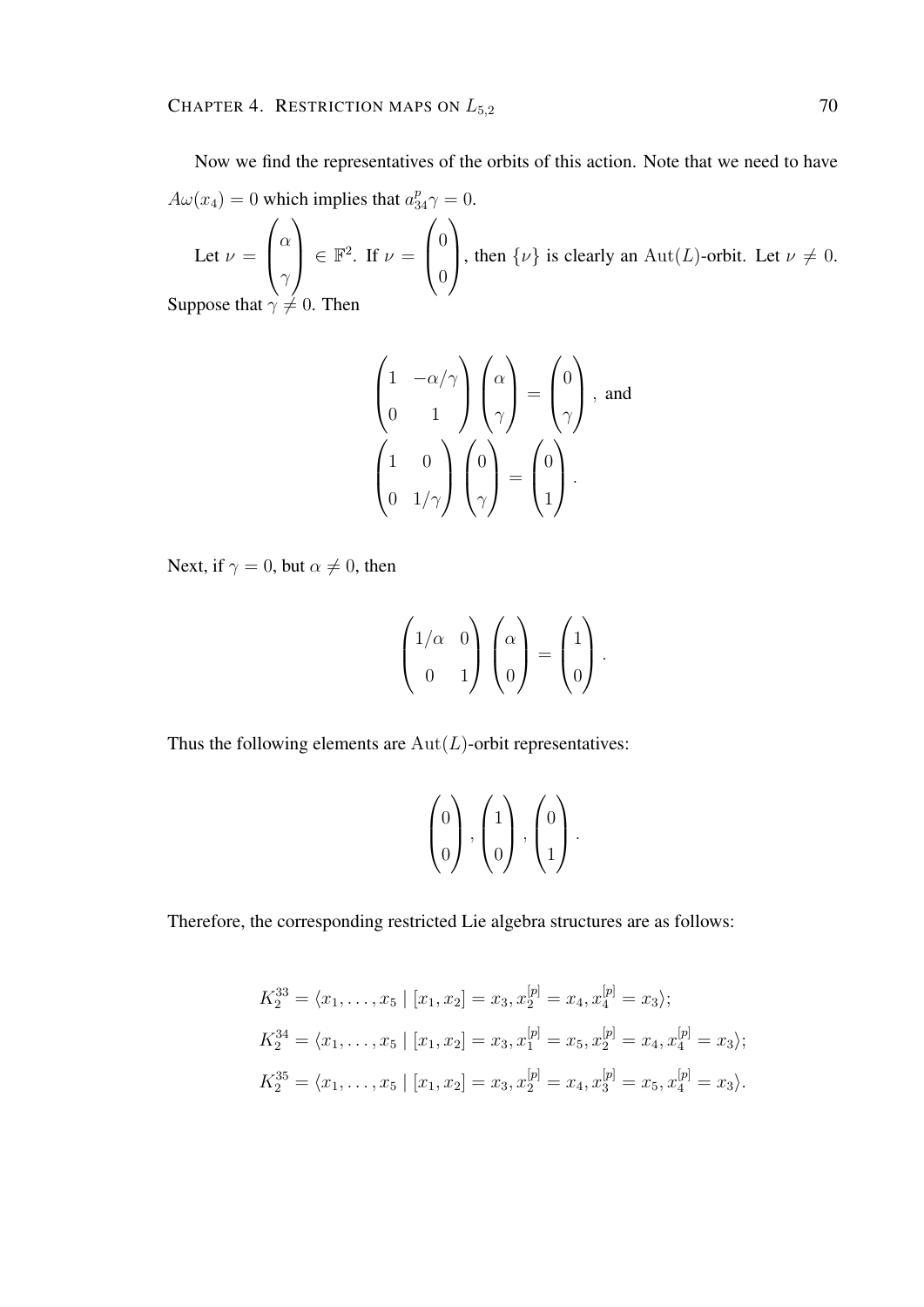## 4.2.9 A list of restricted Lie algebra structures on  $L_{5,2}$

Therefore, the list of all (possibly redundant) restricted Lie algebra structures on  $L_{5,2}$  is as follows:

$$
K_2^1 = \langle x_1, \ldots, x_5 | [x_1, x_2] = x_3 \rangle;
$$
  
\n
$$
K_2^2 = \langle x_1, \ldots, x_5 | [x_1, x_2] = x_3, x_1^{[p]} = x_3 \rangle;
$$
  
\n
$$
K_2^3 = \langle x_1, \ldots, x_5 | [x_1, x_2] = x_3, x_2^{[p]} = x_3 \rangle;
$$
  
\n
$$
K_2^4 = \langle x_1, \ldots, x_5 | [x_1, x_2] = x_3, x_4^{[p]} = x_3 \rangle;
$$
  
\n
$$
K_2^5 = \langle x_1, \ldots, x_5 | [x_1, x_2] = x_3, x_5^{[p]} = x_3 \rangle;
$$
  
\n
$$
K_2^6 = \langle x_1, \ldots, x_5 | [x_1, x_2] = x_3, x_1^{[p]} = x_5 \rangle;
$$
  
\n
$$
K_2^7 = \langle x_1, \ldots, x_5 | [x_1, x_2] = x_3, x_1^{[p]} = x_5 \rangle;
$$
  
\n
$$
K_2^8 = \langle x_1, \ldots, x_5 | [x_1, x_2] = x_3, x_2^{[p]} = x_5 \rangle;
$$
  
\n
$$
K_2^9 = \langle x_1, \ldots, x_5 | [x_1, x_2] = x_3, x_3^{[p]} = x_5 \rangle;
$$
  
\n
$$
K_2^{10} = \langle x_1, \ldots, x_5 | [x_1, x_2] = x_3, x_4^{[p]} = x_5 \rangle;
$$
  
\n
$$
K_2^{11} = \langle x_1, \ldots, x_5 | [x_1, x_2] = x_3, x_1^{[p]} = x_3 \rangle;
$$
  
\n
$$
K_2^{12} = \langle x_1, \ldots, x_5 | [x_1, x_2] = x_3, x_1^{[p]} = x_3, x_2^{[p]} = x_5 \rangle;
$$
  
\n
$$
K_2^{13} = \langle x_1, \ldots, x_5 | [x_1, x_2] = x_3, x_1^{[p]} = x
$$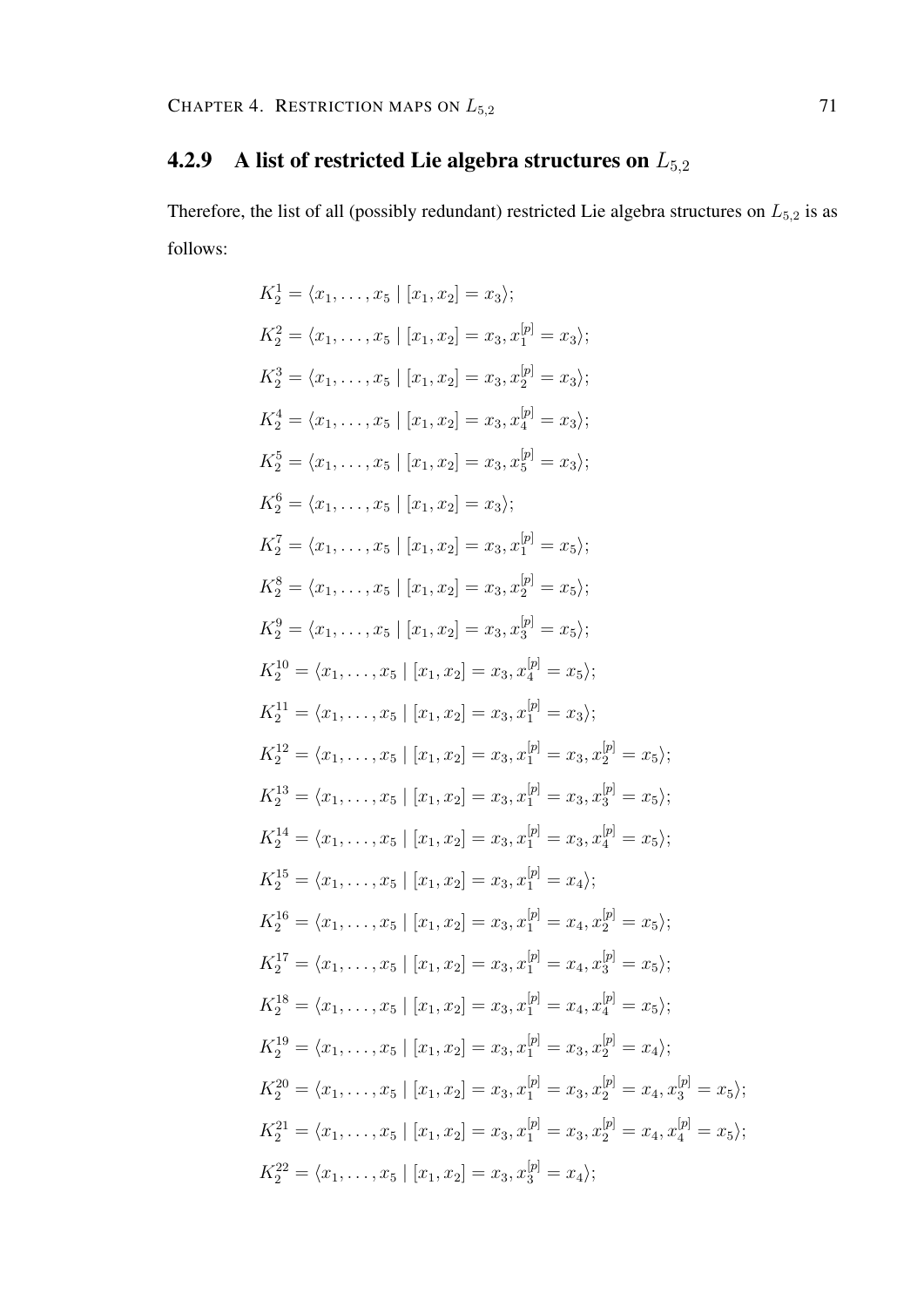$$
K_2^{23} = \langle x_1, \ldots, x_5 \mid [x_1, x_2] = x_3, x_1^{[p]} = x_5, x_3^{[p]} = x_4 \rangle;
$$
  
\n
$$
K_2^{24} = \langle x_1, \ldots, x_5 \mid [x_1, x_2] = x_3, x_2^{[p]} = x_5, x_3^{[p]} = x_4 \rangle;
$$
  
\n
$$
K_2^{25} = \langle x_1, \ldots, x_5 \mid [x_1, x_2] = x_3, x_3^{[p]} = x_4, x_4^{[p]} = x_5 \rangle;
$$
  
\n
$$
K_2^{26} = \langle x_1, \ldots, x_5 \mid [x_1, x_2] = x_3, x_2^{[p]} = x_3, x_3^{[p]} = x_4 \rangle;
$$
  
\n
$$
K_2^{27} = \langle x_1, \ldots, x_5 \mid [x_1, x_2] = x_3, x_1^{[p]} = x_5, x_2^{[p]} = x_3, x_3^{[p]} = x_4 \rangle;
$$
  
\n
$$
K_2^{28} = \langle x_1, \ldots, x_5 \mid [x_1, x_2] = x_3, x_2^{[p]} = x_3, x_3^{[p]} = x_4, x_4^{[p]} = x_5 \rangle;
$$
  
\n
$$
K_2^{29} = \langle x_1, \ldots, x_5 \mid [x_1, x_2] = x_3, x_4^{[p]} = x_3 \rangle;
$$
  
\n
$$
K_2^{30} = \langle x_1, \ldots, x_5 \mid [x_1, x_2] = x_3, x_1^{[p]} = x_5, x_4^{[p]} = x_3 \rangle;
$$
  
\n
$$
K_2^{31} = \langle x_1, \ldots, x_5 \mid [x_1, x_2] = x_3, x_2^{[p]} = x_5, x_4^{[p]} = x_3 \rangle;
$$
  
\n
$$
K_2^{32} = \langle x_1, \ldots, x_5 \mid [x_1, x_2] = x_3, x_3^{[p]} = x_5, x_4^{[p]} = x_3 \rangle;
$$
  
\n
$$
K_2^{34}
$$

# 4.3 Detecting Isomorphisms

We can easily see that some of the algebras given above are identical. The following is the list of all irredundant restricted Lie algebra structures on  $L_{5,2}$  and yet, as we shall see below, we prove that some of them are isomorphic.

$$
K_2^1 = \langle x_1, \dots, x_5 | [x_1, x_2] = x_3 \rangle;
$$
  
\n
$$
K_2^2 = \langle x_1, \dots, x_5 | [x_1, x_2] = x_3, x_1^{[p]} = x_3 \rangle;
$$
  
\n
$$
K_2^3 = \langle x_1, \dots, x_5 | [x_1, x_2] = x_3, x_2^{[p]} = x_3 \rangle;
$$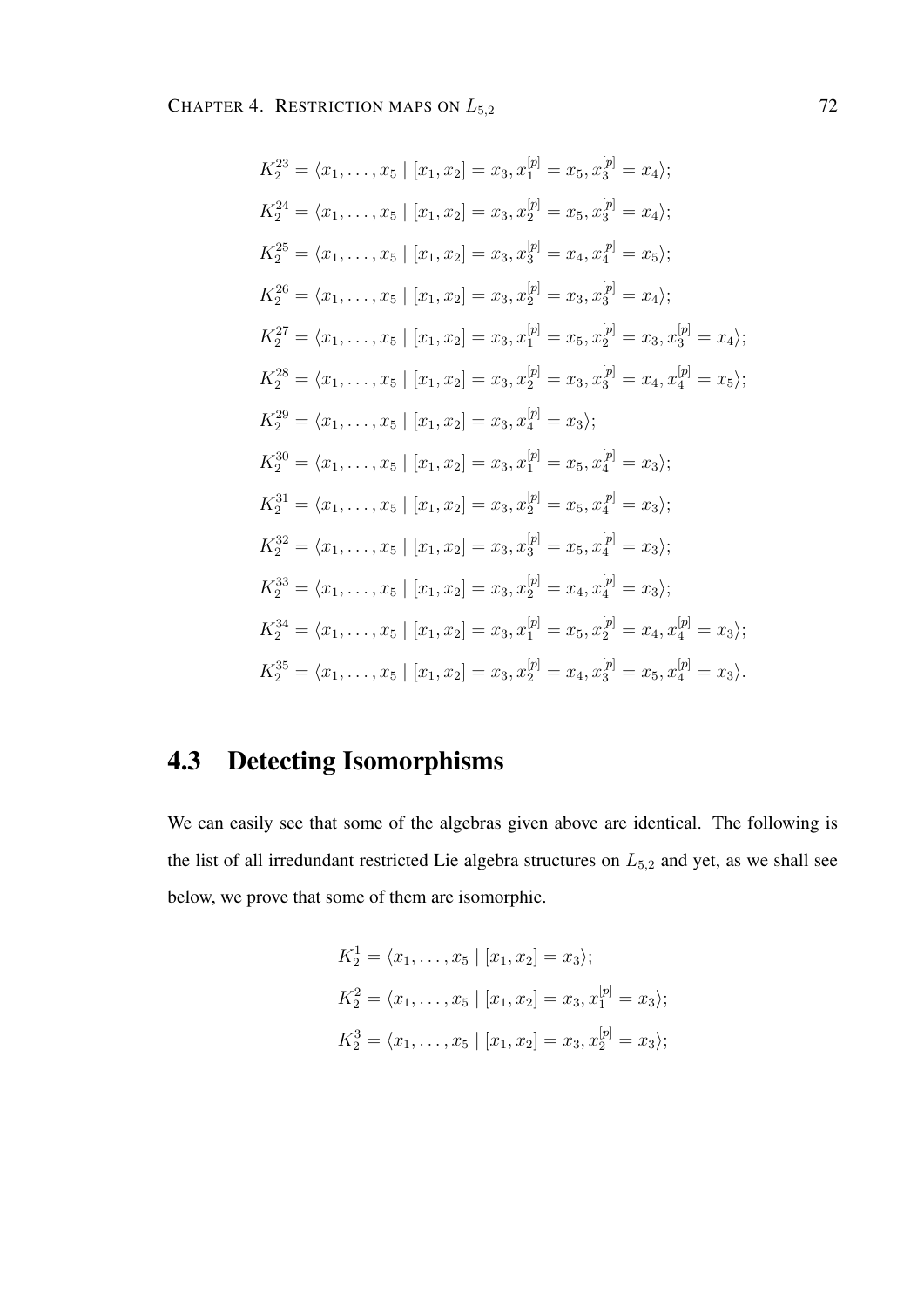$$
K_2^4 = \langle x_1, \ldots, x_5 \mid [x_1, x_2] = x_3, x_4^{[p]} = x_3 \rangle;
$$
  
\n
$$
K_2^5 = \langle x_1, \ldots, x_5 \mid [x_1, x_2] = x_3, x_5^{[p]} = x_3 \rangle;
$$
  
\n
$$
K_2^7 = \langle x_1, \ldots, x_5 \mid [x_1, x_2] = x_3, x_1^{[p]} = x_5 \rangle;
$$
  
\n
$$
K_2^8 = \langle x_1, \ldots, x_5 \mid [x_1, x_2] = x_3, x_2^{[p]} = x_5 \rangle;
$$
  
\n
$$
K_2^9 = \langle x_1, \ldots, x_5 \mid [x_1, x_2] = x_3, x_2^{[p]} = x_5 \rangle;
$$
  
\n
$$
K_2^{10} = \langle x_1, \ldots, x_5 \mid [x_1, x_2] = x_3, x_2^{[p]} = x_5 \rangle;
$$
  
\n
$$
K_2^{12} = \langle x_1, \ldots, x_5 \mid [x_1, x_2] = x_3, x_1^{[p]} = x_3, x_2^{[p]} = x_5 \rangle;
$$
  
\n
$$
K_2^{13} = \langle x_1, \ldots, x_5 \mid [x_1, x_2] = x_3, x_1^{[p]} = x_3, x_2^{[p]} = x_5 \rangle;
$$
  
\n
$$
K_2^{14} = \langle x_1, \ldots, x_5 \mid [x_1, x_2] = x_3, x_1^{[p]} = x_3, x_4^{[p]} = x_5 \rangle;
$$
  
\n
$$
K_2^{15} = \langle x_1, \ldots, x_5 \mid [x_1, x_2] = x_3, x_1^{[p]} = x_4, x_2^{[p]} = x_5 \rangle;
$$
  
\n
$$
K_2^{16} = \langle x_1, \ldots, x_5 \mid [x_1, x_2] = x_3, x_1^{[p]} = x_4, x_2^{[p]} = x_5 \rangle;
$$
  
\n
$$
K_2^{17} = \langle x_1, \ldots, x_5 \mid [x_1
$$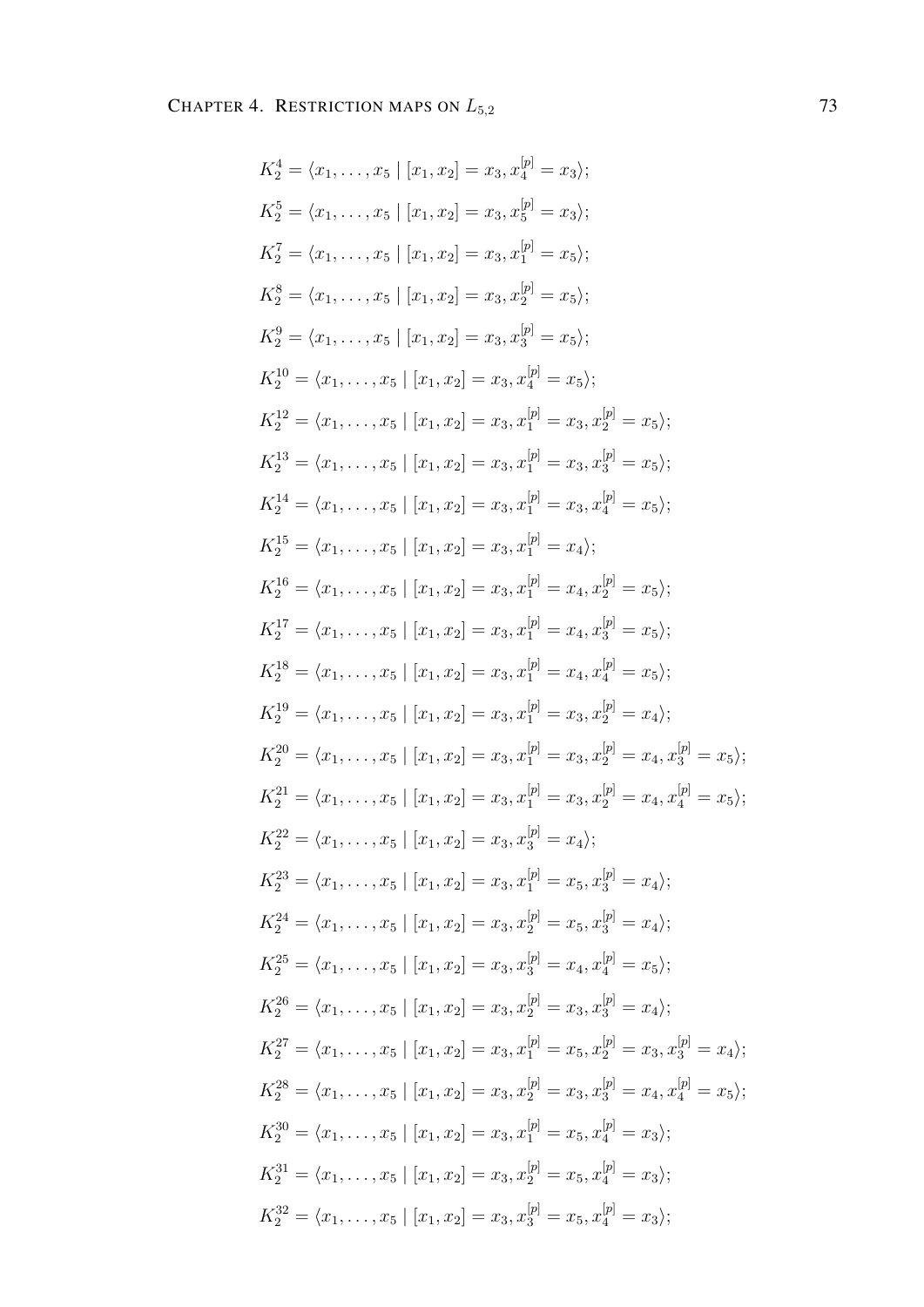$$
K_2^{33} = \langle x_1, \dots, x_5 | [x_1, x_2] = x_3, x_2^{[p]} = x_4, x_4^{[p]} = x_3 \rangle;
$$
  
\n
$$
K_2^{34} = \langle x_1, \dots, x_5 | [x_1, x_2] = x_3, x_1^{[p]} = x_5, x_2^{[p]} = x_4, x_4^{[p]} = x_3 \rangle;
$$
  
\n
$$
K_2^{35} = \langle x_1, \dots, x_5 | [x_1, x_2] = x_3, x_2^{[p]} = x_4, x_3^{[p]} = x_5, x_4^{[p]} = x_3 \rangle.
$$

The group  $\text{Aut}(L_{5,2})$  consists of invertible matrices of the form

| $\begin{pmatrix} a_{11} & a_{12} \end{pmatrix}$                |                                                                                   | $\overline{0}$ |                   |  |
|----------------------------------------------------------------|-----------------------------------------------------------------------------------|----------------|-------------------|--|
|                                                                | $a_{21}$ $a_{22}$ 0 0<br>$a_{31}$ $a_{32}$ $a_{11}a_{22} - a_{12}a_{21}$ $a_{34}$ |                |                   |  |
|                                                                |                                                                                   |                | $a_{35}$          |  |
| $\begin{cases} a_{41} & a_{42} \\ a_{51} & a_{52} \end{cases}$ |                                                                                   |                | $a_{44}$ $a_{45}$ |  |
|                                                                |                                                                                   |                | $a_{54}$ $a_{55}$ |  |

where  $a_{11}a_{22} - a_{12}a_{21} \neq 0$ .

Note that the following automorphism of  $L_{5,2}$  that maps  $x_1 \mapsto -x_2, x_2 \mapsto -x_1, x_3 \mapsto$  $-x_3, x_4 \mapsto -x_5$  and  $x_5 \mapsto -x_4$ 

| $\overline{0}$ | $-1$           | $\overline{0}$ | $\overline{0}$ |           |
|----------------|----------------|----------------|----------------|-----------|
|                | $\overline{0}$ | $\overline{0}$ | $\overline{0}$ |           |
| $\overline{0}$ | $\overline{0}$ | $\mathbf 1$    | $\overline{0}$ |           |
| $\overline{0}$ | 0              | $\overline{0}$ | $\overline{0}$ | $\cdot 1$ |
| ſ              |                | 0              |                |           |

implies that

$$
K_2^{24}\cong K_2^{17},\quad K_2^{26}\cong K_2^{13},\quad K_2^{27}\cong K_2^{20}.
$$

Consider the following automorphism of  $L_{5,2}$  that maps  $x_1 \mapsto -x_2, x_2 \mapsto -x_1, x_3 \mapsto -x_3$ ,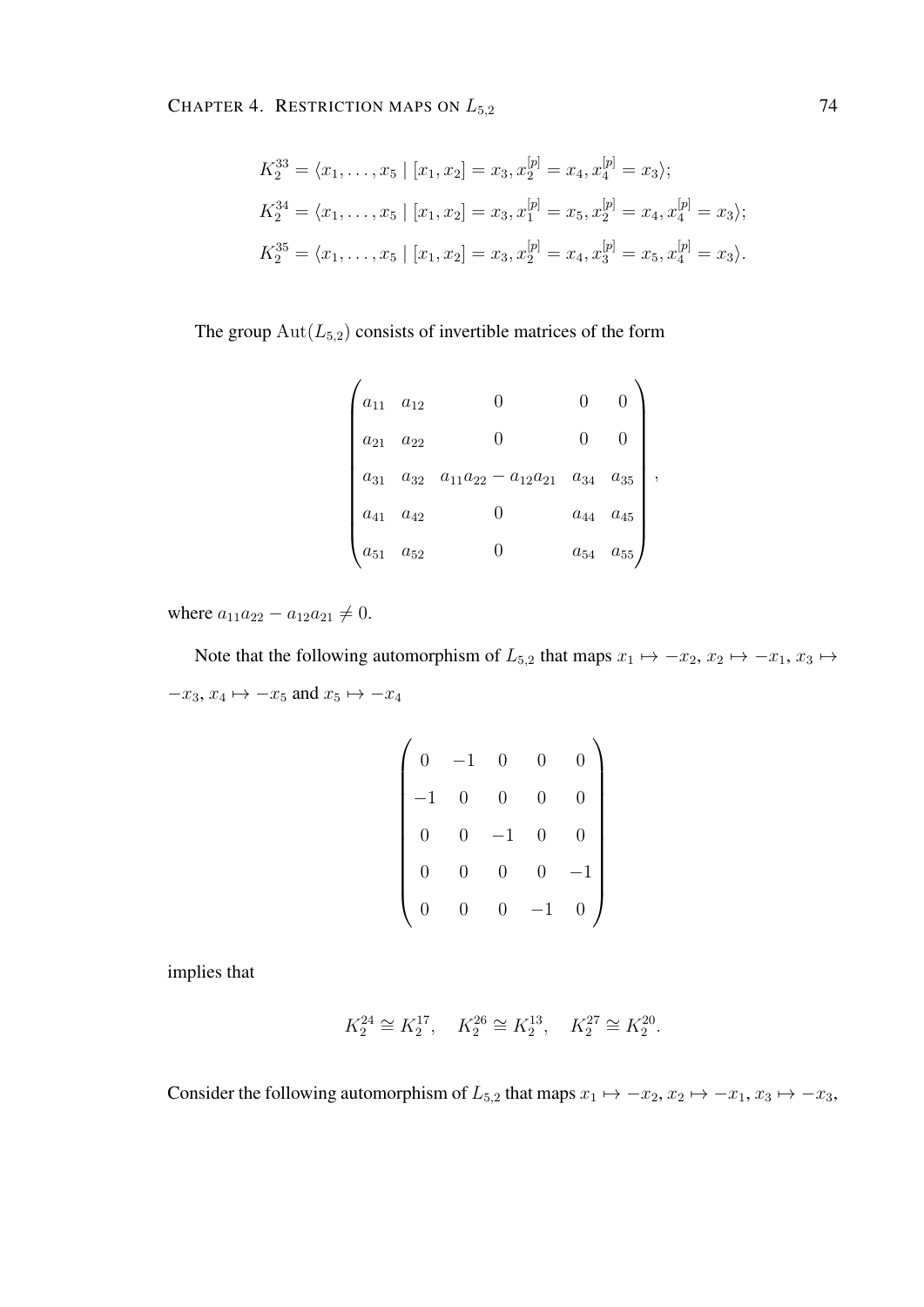$x_4 \mapsto -x_4$  and  $x_5 \mapsto -x_5$ :

$$
\begin{pmatrix} 0 & -1 & 0 & 0 & 0 \\ -1 & 0 & 0 & 0 & 0 \\ 0 & 0 & -1 & 0 & 0 \\ 0 & 0 & 0 & -1 & 0 \\ 0 & 0 & 0 & 0 & -1 \end{pmatrix}.
$$

Therefore,

$$
K_2^3\cong K_2^2,\quad K_2^8\cong K_2^7,\quad K_2^{31}\cong K_2^{30}.
$$

Finally, using the following automorphism of  $L_{5,2}$  that only switches  $x_4$  and  $x_5$ 

$$
\begin{pmatrix} 1 & 0 & 0 & 0 & 0 \\ 0 & 1 & 0 & 0 & 0 \\ 0 & 0 & 1 & 0 & 0 \\ 0 & 0 & 0 & 0 & 1 \\ 0 & 0 & 0 & 1 & 0 \end{pmatrix},
$$

we get

$$
K_2^5 \cong K_2^4
$$
,  $K_2^{15} \cong K_2^7$ ,  $K_2^{19} \cong K_2^{12}$ ,  $K_2^{23} \cong K_2^{17}$ .

Theorem 4.3.1 *The list of all restricted Lie algebra structures on* L5,2*, up to isomorphism,*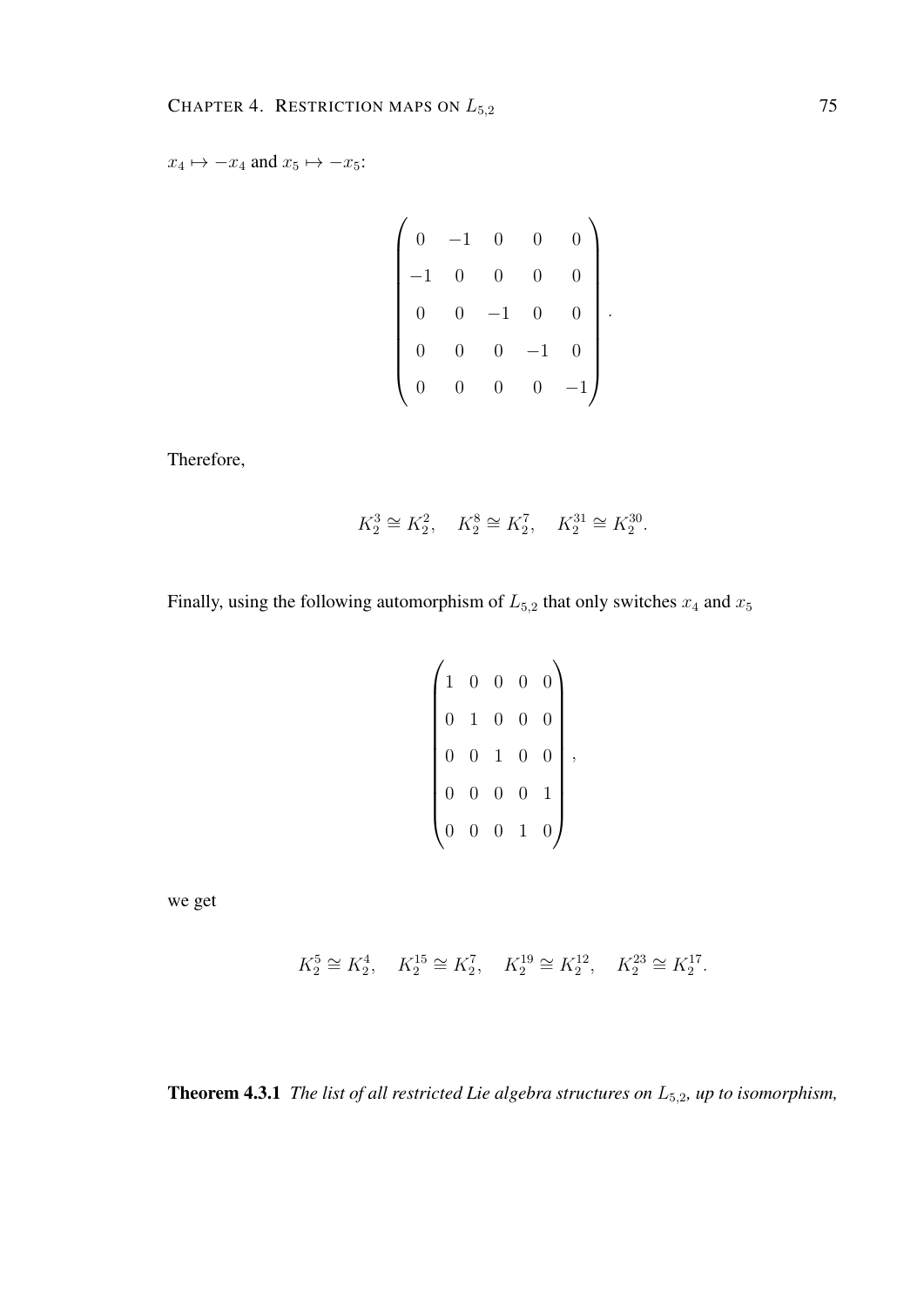*is as follows:*

$$
L_{5,2}^{1} = \langle x_{1},...,x_{5} | [x_{1}, x_{2}] = x_{3} \rangle;
$$
  
\n
$$
L_{5,2}^{2} = \langle x_{1},...,x_{5} | [x_{1}, x_{2}] = x_{3}, x_{1}^{[p]} = x_{3} \rangle;
$$
  
\n
$$
L_{5,2}^{3} = \langle x_{1},...,x_{5} | [x_{1}, x_{2}] = x_{3}, x_{1}^{[p]} = x_{5} \rangle;
$$
  
\n
$$
L_{5,2}^{4} = \langle x_{1},...,x_{5} | [x_{1}, x_{2}] = x_{3}, x_{1}^{[p]} = x_{5} \rangle;
$$
  
\n
$$
L_{5,2}^{5} = \langle x_{1},...,x_{5} | [x_{1}, x_{2}] = x_{3}, x_{1}^{[p]} = x_{5} \rangle;
$$
  
\n
$$
L_{5,2}^{6} = \langle x_{1},...,x_{5} | [x_{1}, x_{2}] = x_{3}, x_{1}^{[p]} = x_{3} \rangle;
$$
  
\n
$$
L_{5,2}^{7} = \langle x_{1},...,x_{5} | [x_{1}, x_{2}] = x_{3}, x_{1}^{[p]} = x_{3}, x_{2}^{[p]} = x_{5} \rangle;
$$
  
\n
$$
L_{5,2}^{8} = \langle x_{1},...,x_{5} | [x_{1}, x_{2}] = x_{3}, x_{1}^{[p]} = x_{3}, x_{2}^{[p]} = x_{5} \rangle;
$$
  
\n
$$
L_{5,2}^{9} = \langle x_{1},...,x_{5} | [x_{1}, x_{2}] = x_{3}, x_{1}^{[p]} = x_{3}, x_{4}^{[p]} = x_{5} \rangle;
$$
  
\n
$$
L_{5,2}^{1,1} = \langle x_{1},...,x_{5} | [x_{1}, x_{2}] = x_{3}, x_{1}^{[p]} = x_{4}, x_{2}^{[p]} = x_{5} \rangle;
$$
  
\n
$$
L_{5,2}^{1,2} = \langle x_{1},...,x_{5} | [x_{1}, x_{2}] = x_{3}, x_{1}^{[p]} = x_{4}, x_{2}^{[p]} = x_{5} \rangle;
$$
  
\n
$$
L_{5,2}^{1,3
$$

In the remaining of this section we establish that the algebras given in Theorem 4.3.1 are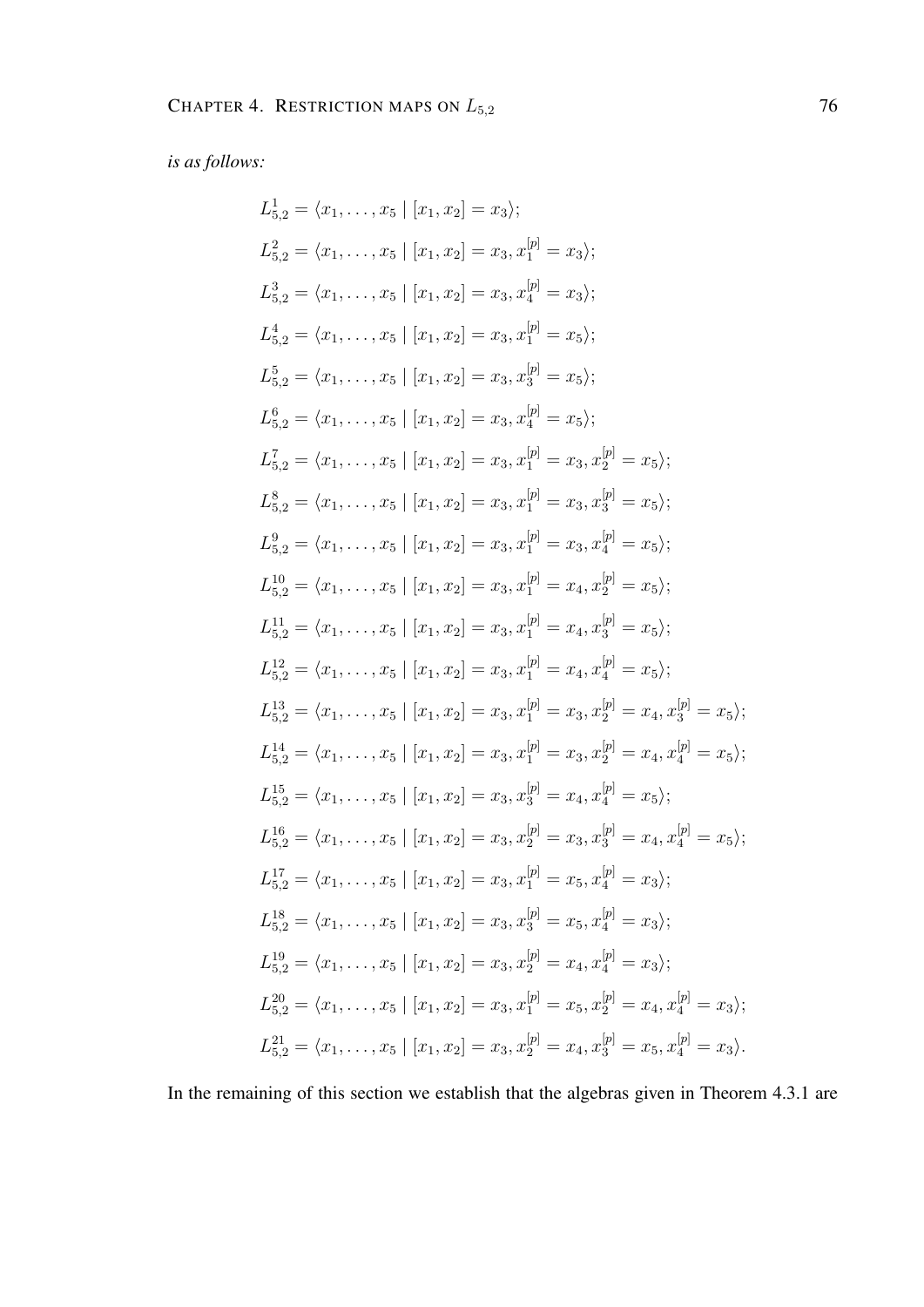pairwise non-isomorphic, thereby completing the proof of Theorem 4.3.1.

It is clear that  $L_{5,2}^1$  is not isomorphic to the other restricted Lie algebras.

We claim that  $L_{5,2}^2$  and  $L_{5,2}^3$  are not isomorphic. Suppose to the contrary that there exists an isomorphism  $A: L_{5,2}^3 \rightarrow L_{5,2}^2$ . Then

$$
A(x_4^{[p]}) = A(x_4)^{[p]}
$$
  
\n
$$
A(x_3) = (a_{34}x_3 + a_{44}x_4 + a_{54}x_5)^{[p]}
$$
  
\n
$$
(a_{11}a_{22} - a_{12}a_{21})x_3 = 0.
$$

Therefore,  $a_{11}a_{22} - a_{12}a_{21} = 0$  which is a contradiction. Note that  $L_{5,2}^2 \not\cong L_{5,2}^4$  because

$$
L_{5,2}^2/(L_{5,2}^2)^{[p]} \ncong L_{5,2}^4/(L_{5,2}^4)^{[p]}.
$$
\n(4.2)

Similarly,  $L_{5,2}^2 \not\cong L_{5,2}^5$  and  $L_{5,2}^2 \not\cong L_{5,2}^6$ . It is clear that  $L_{5,2}^2$  is not isomorphic to the other restricted Lie algebras.

Similar argument as in (4.2) shows that  $L_{5,2}^3 \not\cong L_{5,2}^4$ ,  $L_{5,2}^3 \not\cong L_{5,2}^5$ , and  $L_{5,2}^3 \not\cong L_{5,2}^6$ . It is clear that  $L_{5,2}^3$  is not isomorphic to the other restricted Lie algebras.

Next, we claim that  $L_{5,2}^4$  and  $L_{5,2}^5$  are not isomorphic. Suppose to the contrary that there exists an isomorphism  $A: L_{5,2}^4 \rightarrow L_{5,2}^5$ . Then

$$
A(x_3^{[p]}) = A(x_3)^{[p]}
$$
  
\n
$$
0 = ((a_{11}a_{22} - a_{12}a_{21})x_3)^{[p]}
$$
  
\n
$$
0 = (a_{11}a_{22} - a_{12}a_{21})^p x_5.
$$

Therefore,  $a_{11}a_{22} - a_{12}a_{21} = 0$  which is a contradiction.

Next, we claim that  $L_{5,2}^4$  and  $L_{5,2}^6$  are not isomorphic. Suppose to the contrary that there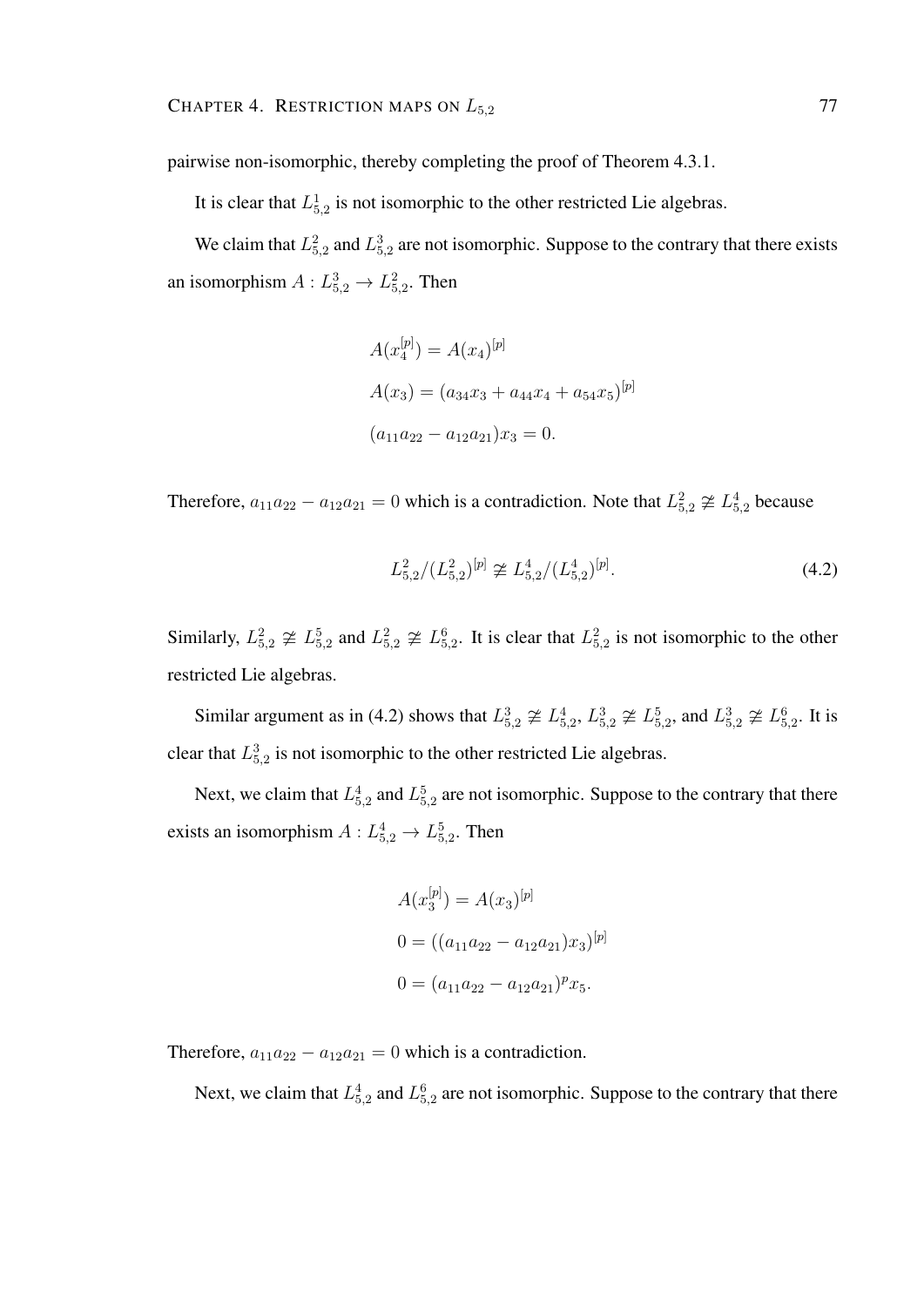exists an isomorphism  $A: L_{5,2}^6 \to L_{5,2}^4$ . Then we have

$$
A(x_1^{[p]}) = A(x_1)^{[p]}
$$
  
\n
$$
0 = (a_{11}x_1 + a_{21}x_2 + a_{31}x_3 + a_{41}x_4 + a_{51}x_5)^{[p]}
$$
  
\n
$$
0 = a_{11}^p x_5.
$$

Therefore,  $a_{11} = 0$ . Also we have

$$
A(x_2^{[p]}) = A(x_2)^{[p]}
$$
  
\n
$$
0 = (a_{12}x_1 + a_{22}x_2 + a_{32}x_3 + a_{42}x_4 + a_{52}x_5)^{[p]}
$$
  
\n
$$
0 = a_{12}^p x_5.
$$

Therefore,  $a_{12} = 0$ . Hence,  $a_{11}a_{22} - a_{12}a_{21} = 0$  which is a contradiction.

It is clear that  $L_{5,2}^4$  is not isomorphic to the other restricted Lie algebras.

Next, we claim that  $L_{5,2}^5$  and  $L_{5,2}^6$  are not isomorphic. Suppose to the contrary that there exists an isomorphism  $A: L_{5,2}^6 \to L_{5,2}^5$ . Then

$$
A(x_3^{[p]}) = A(x_3)^{[p]}
$$
  
\n
$$
0 = ((a_{11}a_{22} - a_{12}a_{21})x_3)^{[p]}
$$
  
\n
$$
0 = (a_{11}a_{22} - a_{12}a_{21})^p x_5.
$$

Therefore,  $a_{11}a_{22} - a_{12}a_{21} = 0$  which is a contradiction.

It is clear that  $L_{5,2}^5$  and  $L_{5,2}^6$  are not isomorphic to the other restricted Lie algebras.

Note that  $L_{5,2}^7$  and  $L_{5,2}^8$  are not isomorphic because  $(L_{5,2}^7)^{[p]^2} = 0$  but  $(L_{5,2}^8)^{[p]^2} \neq 0$ . Also,  $L_{5,2}^7$  and  $L_{5,2}^9$  are not isomorphic. Suppose to the contrary that there exists an isomorphism  $A: L_{5,2}^9 \rightarrow L_{5,2}^7$ . Then

$$
A(x_2^{[p]}) = A(x_2)^{[p]}
$$
  
\n
$$
0 = (a_{12}x_1 + a_{22}x_2 + a_{32}x_3 + a_{42}x_4 + a_{52}x_5)^{[p]}
$$
  
\n
$$
0 = a_{12}^px_3 + a_{22}^px_5.
$$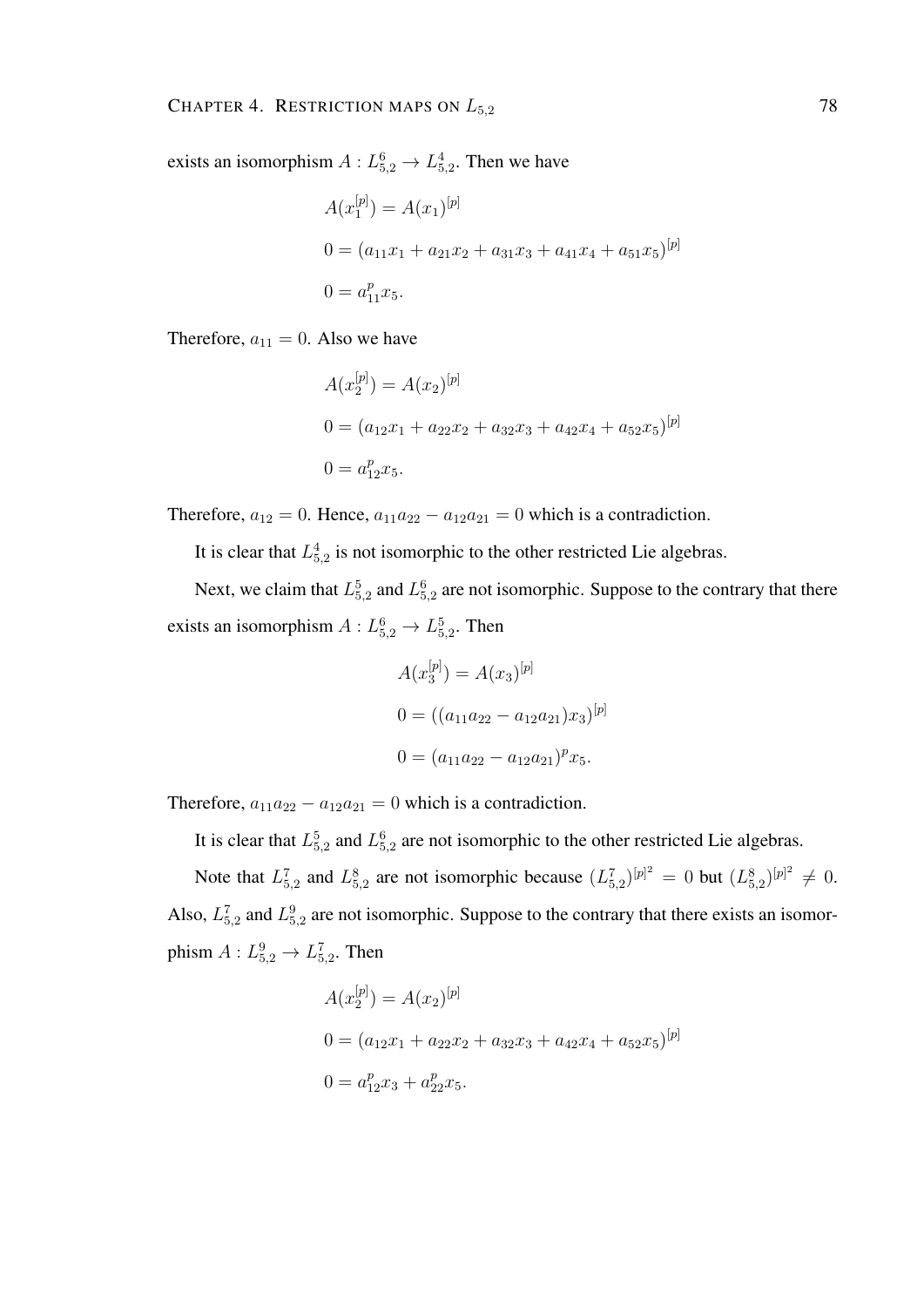Therefore,  $a_{12} = 0$  and  $a_{22} = 0$ . Hence,  $a_{11}a_{22} - a_{12}a_{21} = 0$  which is a contradiction.

Similar argument as in (4.2) shows that  $L_{5,2}^7 \not\cong L_{5,2}^{10}$ ,  $L_{5,2}^7 \not\cong L_{5,2}^{11}$ ,  $L_{5,2}^7 \not\cong L_{5,2}^{12}$ , and  $L_{5,2}^7 \ncong L_{5,2}^{15}$ . Next, we claim that  $L_{5,2}^7$  and  $L_{5,2}^{17}$  are not isomorphic. Suppose to the contrary that there exists an isomorphism  $A: L_{5,2}^{17} \rightarrow L_{5,2}^7$ . Then

$$
A(x_4^{[p]}) = A(x_4)^{[p]}
$$
  
\n
$$
A(x_3) = (a_{34}x_3 + a_{44}x_4 + a_{54}x_5)^{[p]}
$$
  
\n
$$
(a_{11}a_{22} - a_{12}a_{21})x_3 = 0.
$$

Therefore,  $a_{11}a_{22} - a_{12}a_{21} = 0$  which is a contradiction.

Next, we claim that  $L_{5,2}^7$  and  $L_{5,2}^{18}$  are not isomorphic. Suppose to the contrary that there exists an isomorphism  $A: L_{5,2}^7 \rightarrow L_{5,2}^{18}$ . Then

$$
A(x_3^{[p]}) = A(x_3)^{[p]}
$$
  
\n
$$
0 = ((a_{11}a_{22} - a_{12}a_{21})x_3)^{[p]}
$$
  
\n
$$
0 = (a_{11}a_{22} - a_{12}a_{21})^p x_5.
$$

Therefore,  $a_{11}a_{22} - a_{12}a_{21} = 0$  which is a contradiction. Note that  $L_{5,2}^7$  and  $L_{5,2}^{19}$  are not isomorphic because  $(L_{5,2}^7)^{[p]^2} = 0$  but  $(L_{5,2}^1 9)^{[p]^2} \neq 0$ . It is clear that  $L_{5,2}^7$  is not isomorphic to the remaining restricted Lie algebras.

Note that  $L_{5,2}^8$  is not isomorphic to any of  $L_{5,2}^9$ ,  $L_{5,2}^{10}$ ,  $L_{5,2}^{11}$ ,  $L_{5,2}^{17}$ ,  $L_{5,2}^{18}$  because  $(L_{5,2}^9)^{[p]^2}$  =  $(L_{5,2}^{10})^{[p]^2} = (L_{5,2}^{11})^{[p]^2} = (L_{5,2}^{17})^{[p]^2} = (L_{5,2}^{18})^{[p]^2} = 0$  but  $(L_{5,2}^8)^{[p]^2} \neq 0$ .

Similar argument as in (4.2) shows that  $L_{5,2}^8$  is not isomorphic to any of  $L_{5,2}^{12}$  or  $L_{5,2}^{15}$ . Next, we claim that  $L_{5,2}^8$  and  $L_{5,2}^{19}$  are not isomorphic. Suppose to the contrary that there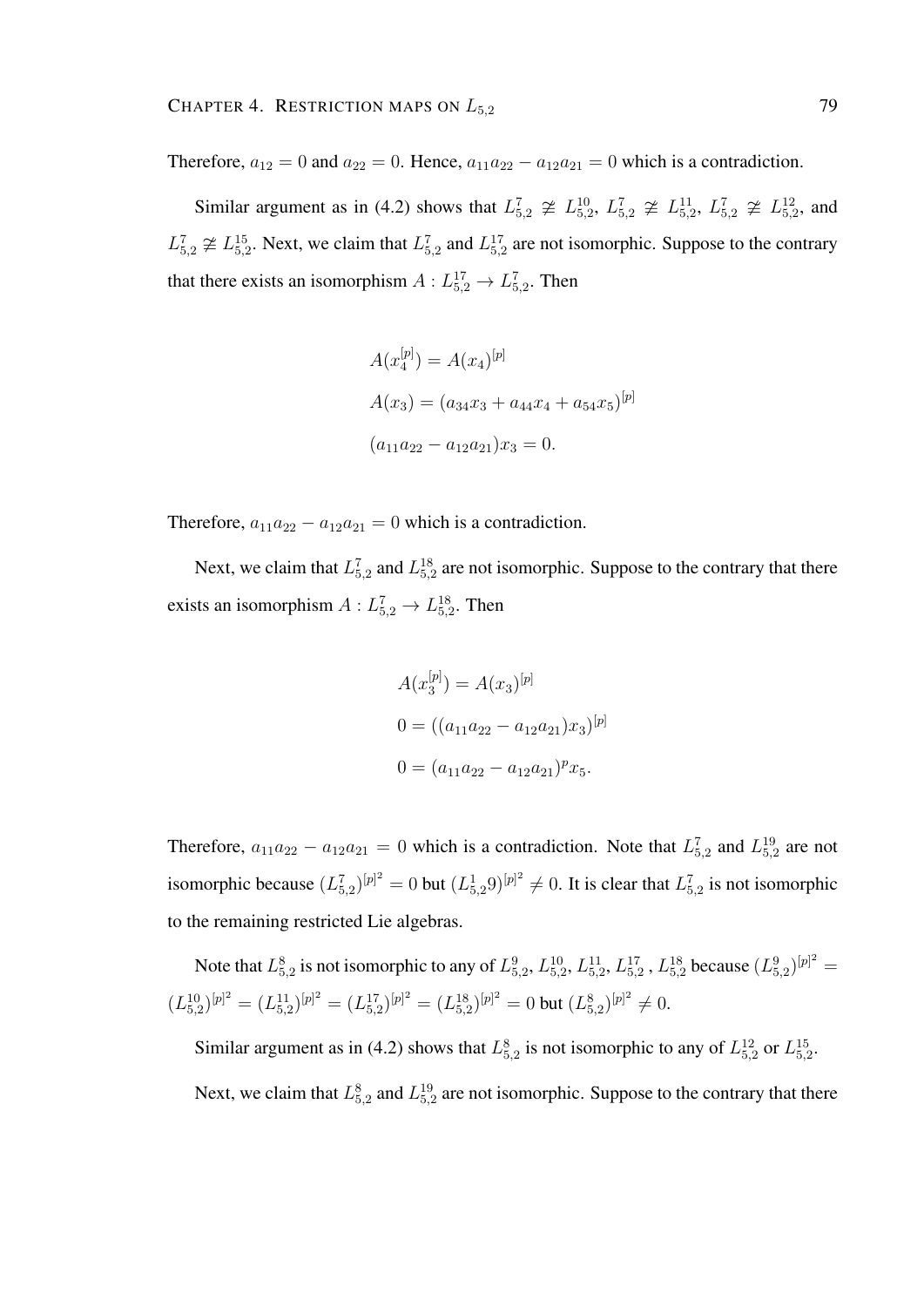exists an isomorphism  $A: L_{5,2}^{19} \to L_{5,2}^8$ . Then

$$
A(x_4^{[p]} ) = A(x_4)^{[p]}
$$
  
\n
$$
A(x_3) = (a_{34}x_3 + a_{44}x_4 + a_{54}x_5)^{[p]}
$$
  
\n
$$
(a_{11}a_{22} - a_{12}a_{21})x_3 = a_{34}^p x_5.
$$

Therefore,  $a_{11}a_{22} - a_{12}a_{21} = 0$  which is a contradiction. It is clear that  $L_{5,2}^8$  is not isomorphic to the other restricted Lie algebras.

Similar argument as in (4.2) shows that  $L_{5,2}^9$  is not isomorphic to any of  $L_{5,2}^{10}$ ,  $L_{5,2}^{11}$ ,  $L_{5,2}^{12}$ , or  $L_{5,2}^{15}$ .

Next, we claim that  $L_{5,2}^9$  and  $L_{5,2}^{17}$  are not isomorphic. Suppose to the contrary that there exists an isomorphism  $A: L_{5,2}^{17} \rightarrow L_{5,2}^{9}$ . Then

$$
A(x_4^{[p]}) = A(x_4)^{[p]}
$$
  
\n
$$
A(x_3) = (a_{34}x_3 + a_{44}x_4 + a_{54}x_5)^{[p]}
$$
  
\n
$$
(a_{11}a_{22} - a_{12}a_{21})x_3 = a_{44}^px_5.
$$

Therefore,  $a_{11}a_{22} - a_{12}a_{21} = 0$  which is a contradiction. Note that  $L_{5,2}^9$  is not isomorphic to  $L_{5,2}^{18}$  nor  $L_{5,2}^{19}$  because  $(L_{5,2}^{9})^{[p]2} = 0$  but  $(L_{5,2}^{18})^{[p]2} \neq 0$  and  $(L_{5,2}^{19})^{[p]2} \neq 0$ . It is clear that  $L_{5,2}^9$  is not isomorphic to the other restricted Lie algebras.

Next, we claim that  $L_{5,2}^{10}$  and  $L_{5,2}^{11}$  are not isomorphic. Suppose to the contrary that there exists an isomorphism  $A: L_{5,2}^{10} \rightarrow L_{5,2}^{11}$ . Then

$$
A(x_3^{[p]}) = A(x_3)^{[p]}
$$
  
\n
$$
0 = ((a_{11}a_{22} - a_{12}a_{21})x_3)^{[p]}
$$
  
\n
$$
0 = (a_{11}a_{22} - a_{12}a_{21})^p x_5.
$$

Therefore,  $a_{11}a_{22} - a_{12}a_{21} = 0$  which is a contradiction. Note that  $L_{5,2}^{10}$  is not isomorphic to  $L_{5,2}^{12}$ ,  $L_{5,2}^{15}$ ,  $L_{5,2}^{18}$  nor  $L_{5,2}^{19}$  because  $(L_{5,2}^{10})^{[p]^2} = 0$  but  $(L_{5,2}^{12})^{[p]^2} \neq 0$ ,  $(L_{5,2}^{15})^{[p]^2} \neq 0$ ,  $(L_{5,2}^{18})^{[p]^2} \neq 0$ 0 and  $(L_{5,2}^{19})^{[p]^{2}} \neq 0$ .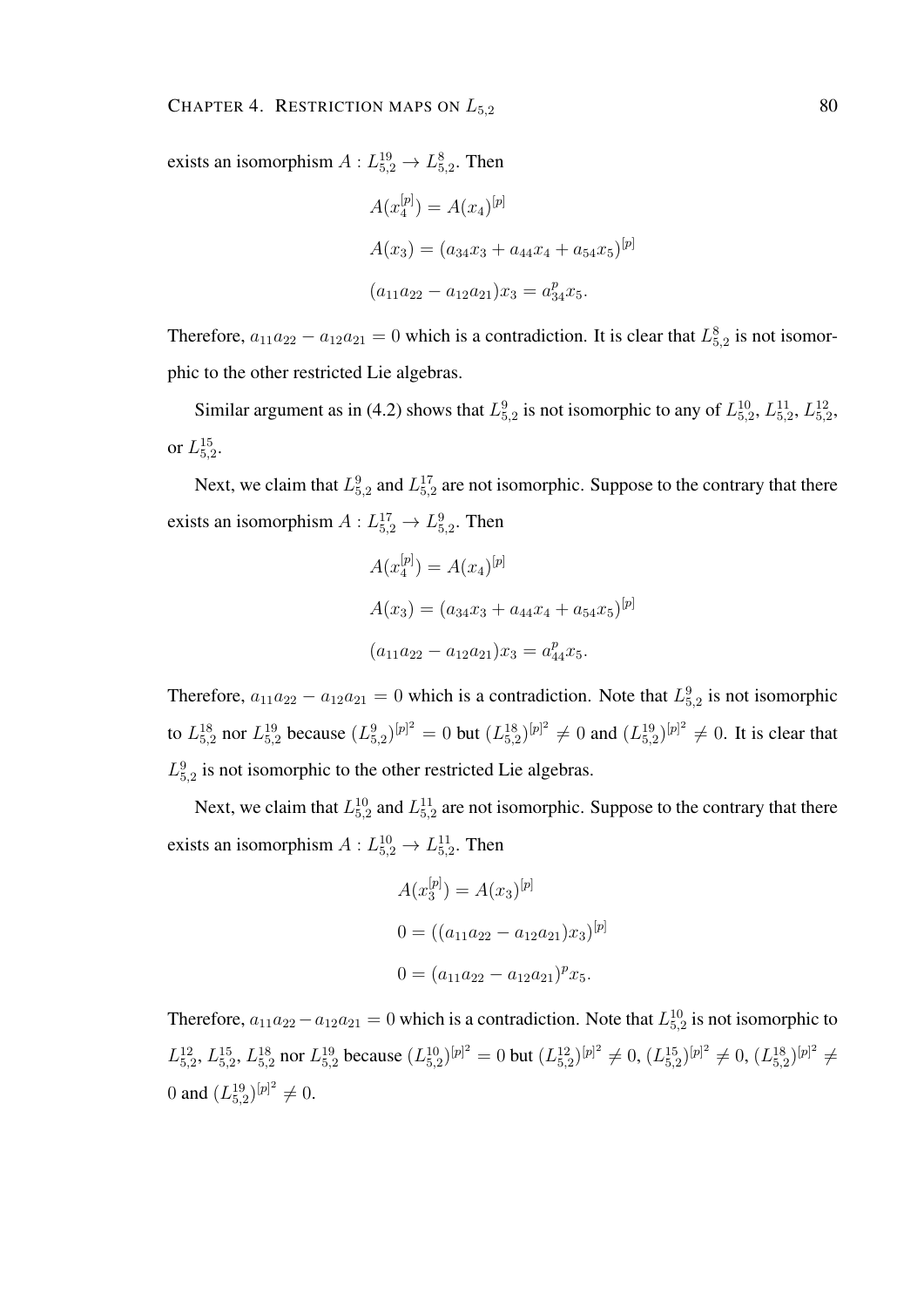Next, we claim that  $L_{5,2}^{10}$  and  $L_{5,2}^{17}$  are not isomorphic. Suppose to the contrary that there exists an isomorphism  $A: L_{5,2}^{17} \rightarrow L_{5,2}^{10}$ . Then

$$
A(x_4^{[p]}) = A(x_4)^{[p]}
$$
  
\n
$$
A(x_3) = (a_{34}x_3 + a_{44}x_4 + a_{54}x_5)^{[p]}
$$
  
\n
$$
(a_{11}a_{22} - a_{12}a_{21})x_3 = 0.
$$

Therefore,  $a_{11}a_{22} - a_{12}a_{21} = 0$  which is a contradiction. It is clear that  $L_{5,2}^{10}$  is not isomorphic to the other restricted Lie algebras.

Note that  $L_{5,2}^{11}$  is not isomorphic to any of  $L_{5,2}^{12}$ ,  $L_{5,2}^{15}$ ,  $L_{5,2}^{18}$ , or  $L_{5,2}^{19}$  because  $(L_{5,2}^{11})^{[p]^{2}} = 0$ but  $(L_{5,2}^{12})^{[p]^{2}} \neq 0$ ,  $(L_{5,2}^{15})^{[p]^{2}} \neq 0$ ,  $(L_{5,2}^{18})^{[p]^{2}} \neq 0$  and  $(L_{5,2}^{19})^{[p]^{2}} \neq 0$ . Next, we claim that  $L_{5,2}^{11}$  and  $L_{5,2}^{17}$  are not isomorphic. Suppose to the contrary that there exists an isomorphism  $A: L_{5,2}^{17} \to L_{5,2}^{11}$ . Then

$$
A(x_4^{[p]}) = A(x_4)^{[p]}
$$
  
\n
$$
A(x_3) = (a_{34}x_3 + a_{44}x_4 + a_{54}x_5)^{[p]}
$$
  
\n
$$
(a_{11}a_{22} - a_{12}a_{21})x_3 = a_{34}^p x_5.
$$

Therefore,  $a_{11}a_{22} - a_{12}a_{21} = 0$  which is a contradiction. It is clear that  $L_{5,2}^{11}$  is not isomorphic to the other restricted Lie algebras.

Next, we claim that  $L_{5,2}^{12}$  and  $L_{5,2}^{15}$  are not isomorphic. Suppose to the contrary that there exists an isomorphism  $A: L_{5,2}^{12} \rightarrow L_{5,2}^{15}$ . Then

$$
A(x_3^{[p]}) = A(x_3)^{[p]}
$$
  
\n
$$
0 = ((a_{11}a_{22} - a_{12}a_{21})x_3)^{[p]}
$$
  
\n
$$
0 = (a_{11}a_{22} - a_{12}a_{21})^p x_4.
$$

Therefore,  $a_{11}a_{22} - a_{12}a_{21} = 0$  which is a contradiction.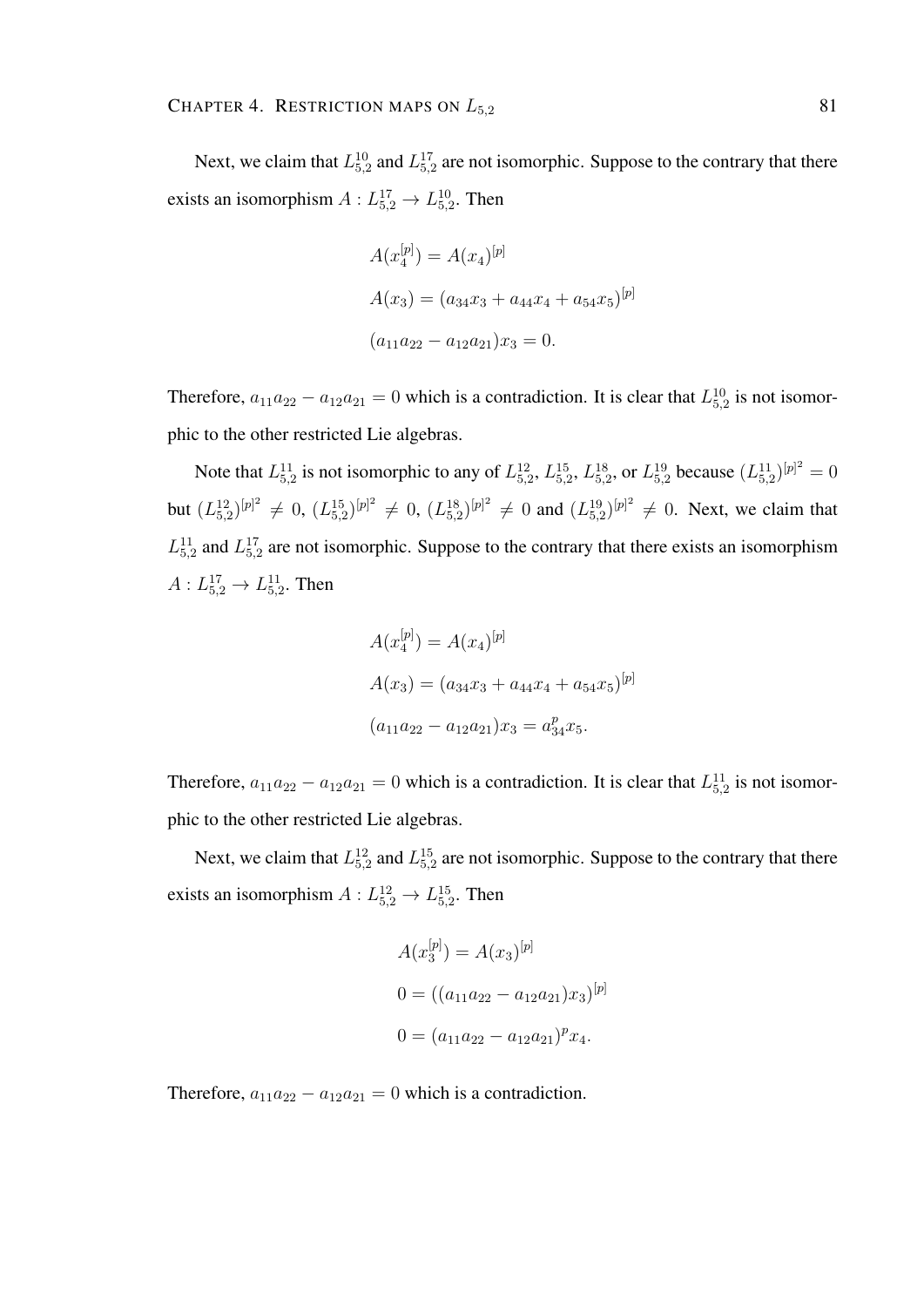Similar argument as in (4.2) shows that  $L_{5,2}^{12}$  is not isomorphic to any of to any of  $L_{5,2}^{17}$ ,  $L_{5,2}^{18}$ , or  $L_{5,2}^{19}$ . It is clear that  $L_{5,2}^{12}$  is not isomorphic to the other restricted Lie algebras.

Next, we claim that  $L_{5,2}^{13}$  and  $L_{5,2}^{14}$  are not isomorphic. Suppose to the contrary that there exists an isomorphism  $A: L_{5,2}^{14} \rightarrow L_{5,2}^{13}$ . Then

$$
A(x_3^{[p]}) = A(x_3)^{[p]}
$$
  
\n
$$
0 = ((a_{11}a_{22} - a_{12}a_{21})x_3)^{[p]}
$$
  
\n
$$
0 = (a_{11}a_{22} - a_{12}a_{21})^p x_5.
$$

Therefore,  $a_{11}a_{22} - a_{12}a_{21} = 0$  which is a contradiction.

Note that  $L_{5,2}^{13}$  is not isomorphic to any of  $L_{5,2}^{16}$  or  $L_{5,2}^{21}$  because  $(L_{5,2}^{13})^{[p]^{3}} = 0$  but  $(L_{5,2}^{16})^{[p]^3} \neq 0$  and  $(L_{5,2}^{21})^{[p]^3} \neq 0$ . Next, we claim that  $L_{5,2}^{13}$  and  $L_{5,2}^{20}$  are not isomorphic. Suppose to the contrary that there exists an isomorphism  $A: L_{5,2}^{13} \to L_{5,2}^{20}$ . Then

$$
A(x_3^{[p]}) = A(x_3)^{[p]}
$$
  
\n
$$
A(x_5) = ((a_{11}a_{22} - a_{12}a_{21})x_3)^{[p]}
$$
  
\n
$$
a_{35}x_3 + a_{45}x_4 + a_{55}x_5 = 0.
$$

Therefore,  $a_{35} = 0$ ,  $a_{45} = 0$ , and  $a_{55} = 0$  which is a contradiction. It is clear that  $L_{5,2}^{13}$  is not isomorphic to the other restricted Lie algebras.

Note that  $L_{5,2}^{14}$  is not isomorphic to any of  $L_{5,2}^{16}$  or  $L_{5,2}^{21}$  because  $(L_{5,2}^{14})^{[p]^{3}} = 0$  but  $(L_{5,2}^{16})^{[p]^3} \neq 0$  and  $(L_{5,2}^{21})^{[p]^3} \neq 0$ . Next, we claim that  $L_{5,2}^{14}$  and  $L_{5,2}^{20}$  are not isomorphic. Suppose to the contrary that there exists an isomorphism  $A: L_{5,2}^{14} \to L_{5,2}^{20}$ . Then

$$
A(x_1^{[p]}) = A(x_1)^{[p]}
$$
  
\n
$$
A(x_3) = (a_{11}x_1 + a_{21}x_2 + a_{31}x_3 + a_{41}x_4 + a_{51}x_5)^{[p]}
$$
  
\n
$$
(a_{11}a_{22} - a_{12}a_{21})x_3 = a_{11}^px_5 + a_{21}^px_4 + a_{41}^px_3,
$$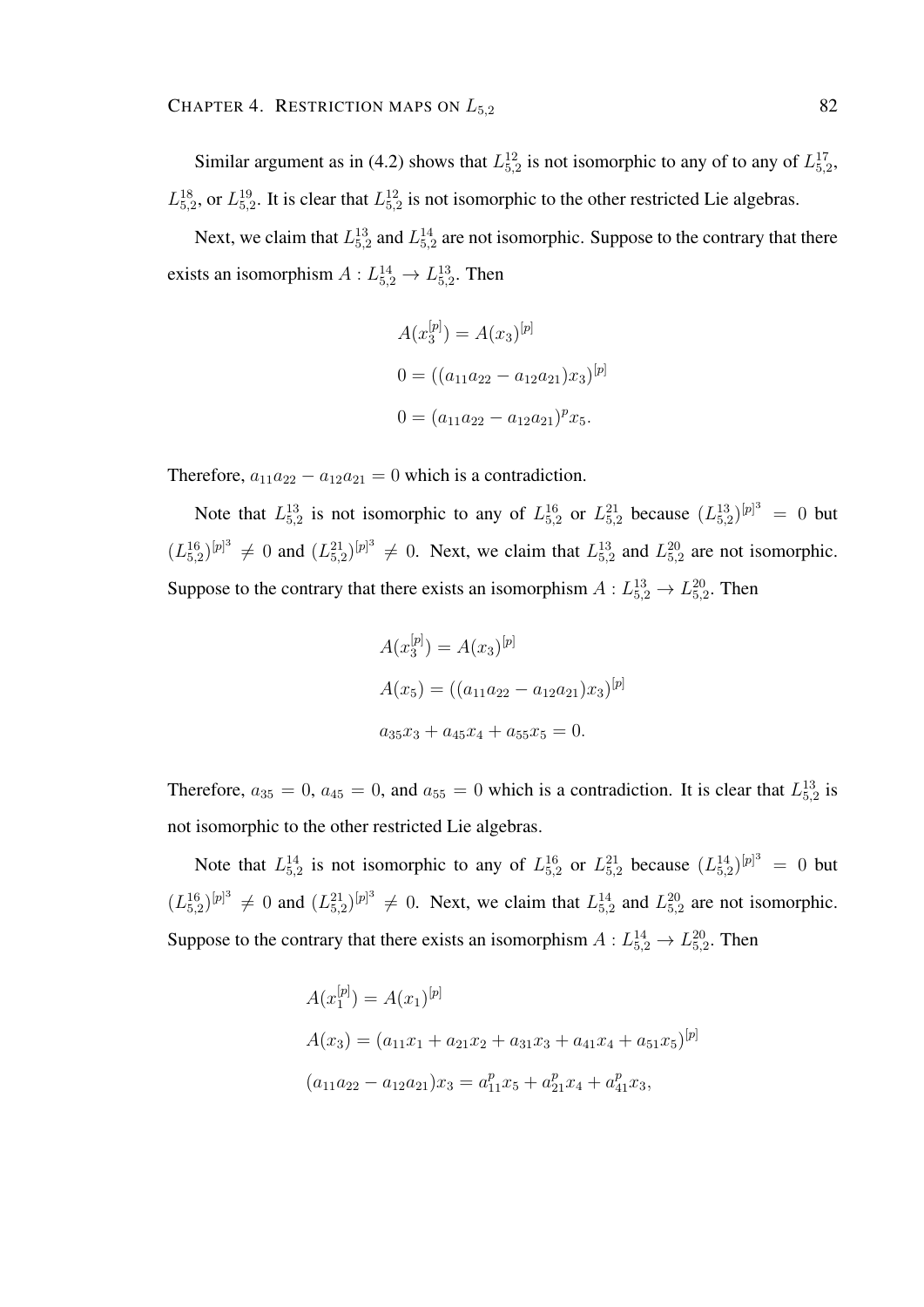which implies that  $a_{11} = 0$  and  $a_{21} = 0$ . Therefore,  $a_{11}a_{22} - a_{12}a_{21} = 0$  which is a contradiction. It is clear that  $L_{5,2}^{14}$  is not isomorphic to the other restricted Lie algebras.

Similar argument as in (4.2) shows that  $L_{5,2}^{15}$  is not isomorphic to any of to any of  $L_{5,2}^{17}$ ,  $L_{5,2}^{18}$ , or  $L_{5,2}^{19}$ . It is clear that  $L_{5,2}^{15}$  is not isomorphic to the other restricted Lie algebras.

Note that  $L_{5,2}^{16}$  and  $L_{5,2}^{20}$  are not isomorphic because  $(L_{5,2}^{16})^{[p]^3} \neq 0$  but  $(L_{5,2}^{20})^{[p]^3} = 0$ . Next, we claim that  $L_{5,2}^{16}$  and  $L_{5,2}^{21}$  are not isomorphic. Suppose to the contrary that there exists an isomorphism  $A: L_{5,2}^{21} \rightarrow L_{5,2}^{16}$ . Then

$$
A(x_4^{[p]}) = A(x_4)^{[p]}
$$
  
\n
$$
A(x_3) = (a_{34}x_3 + a_{44}x_4 + a_{54}x_5)^{[p]}
$$
  
\n
$$
(a_{11}a_{22} - a_{12}a_{21})x_3 = a_{34}^p x_4 + a_{44}^p x_5.
$$

Therefore,  $a_{11}a_{22} - a_{12}a_{21} = 0$  which is a contradiction. It is clear that  $L_{5,2}^{16}$  is not isomorphic to the other restricted Lie algebras.

Note that  $L_{5,2}^{17}$  is not isomorphic to any of  $L_{5,2}^{18}$  or  $L_{5,2}^{19}$  because  $(L_{5,2}^{17})^{[p]^{2}} = 0$  but  $(L_{5,2}^{18})^{[p]^2} \neq 0$  and  $(L_{5,2}^{19})^{[p]^2} \neq 0$ . It is clear that  $L_{5,2}^{17}$  is not isomorphic to the other restricted Lie algebras.

Next, we claim that  $L_{5,2}^{18}$  and  $L_{5,2}^{19}$  are not isomorphic. Suppose to the contrary that there exists an isomorphism  $A: L_{5,2}^{18} \rightarrow L_{5,2}^{19}$ . Then

$$
A(x_1^{[p]}) = A(x_1)^{[p]}
$$
  
\n
$$
0 = (a_{11}x_1 + a_{21}x_2 + a_{31}x_3 + a_{41}x_4 + a_{51}x_5)^{[p]}
$$
  
\n
$$
0 = a_{21}^px_4 + a_{41}^px_3,
$$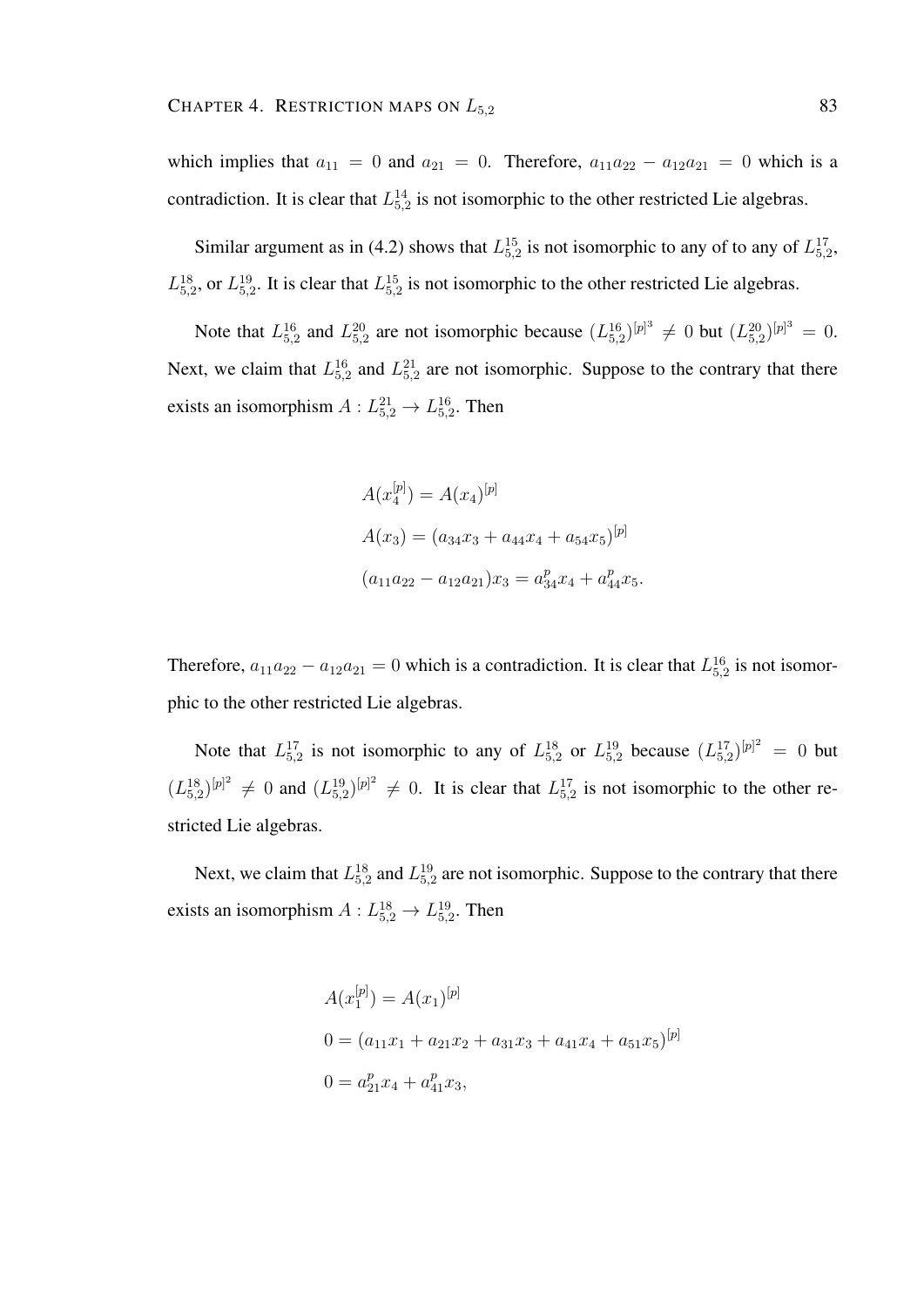which implies that,  $a_{21} = 0$ . Also we have

$$
A(x_2^{[p]}) = A(x_2)^{[p]}
$$
  
\n
$$
0 = (a_{12}x_1 + a_{22}x_2 + a_{32}x_3 + a_{42}x_4 + a_{52}x_5)^{[p]}
$$
  
\n
$$
0 = a_{22}^px_4 + a_{42}^px_3,
$$

which implies that  $a_{22} = 0$ . Therefore,  $a_{11}a_{22} - a_{12}a_{21} = 0$  which is a contradiction.

It is clear that  $L_{5,2}^{18}$  and  $L_{5,2}^{19}$  are not isomorphic to the other restricted Lie algebras. Finally,  $L_{5,2}^{20}$  and  $L_{5,2}^{21}$  are not isomorphic because  $(L_{5,2}^{20})^{[p]^3} = 0$  but  $(L_{5,2}^{21})^{[p]^3} \neq 0$ .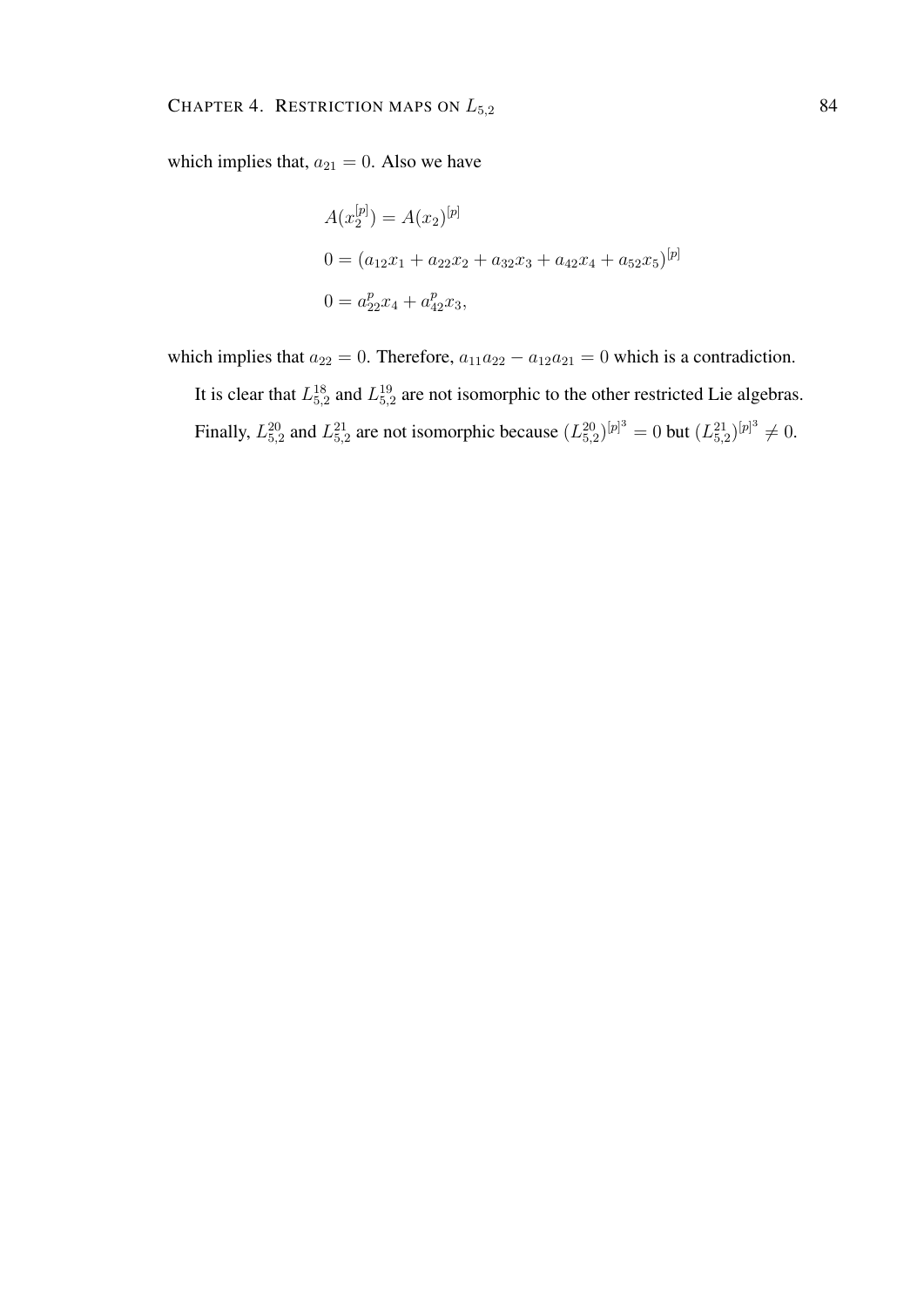# Chapter 5

# Restriction maps on  $L_{5,3}$

Let

$$
K_3 = L_{5,3} = \langle x_1, \ldots, x_5 \mid [x_1, x_2] = x_3, [x_1, x_3] = x_4 \rangle.
$$

We have  $Z(L_{5,3}) = \langle x_4, x_5 \rangle_{\mathbb{F}}$ . Note that there exists an element  $\alpha x_4 + \beta x_5 \in Z(L_{5,3})$  such that  $(\alpha x_4 + \beta x_5)^{[\mathfrak{p}]} = 0$ , for some  $\alpha, \beta \in \mathbb{F}$ . If  $\beta \neq 0$  then consider

$$
K = \langle x'_1, \dots, x'_5 \mid [x'_1, x'_2] = x'_3, [x'_1, x'_3] = x'_4 \rangle,
$$

where  $x'_1 = x_1, x'_2 = x_2, x'_3 = x_3, x'_4 = x_4, x'_5 = \alpha x_4 + \beta x_5$ . Let  $\phi : K_3 \to K$  given by  $x_i \mapsto x'_i$ , for  $1 \leq i \leq 5$ . It is easy to see that  $\phi$  is an isomorphism. Therefore, in this case we can suppose that  $x_5^{[p]} = 0$ . If  $\beta = 0$  then  $\alpha \neq 0$  and we rescale  $x_4$  so that  $x_4^{[p]} = 0$ . Hence we have two cases:

I. 
$$
x_4^{[p]} = 0;
$$

II.  $x_5^{[p]}=0$ .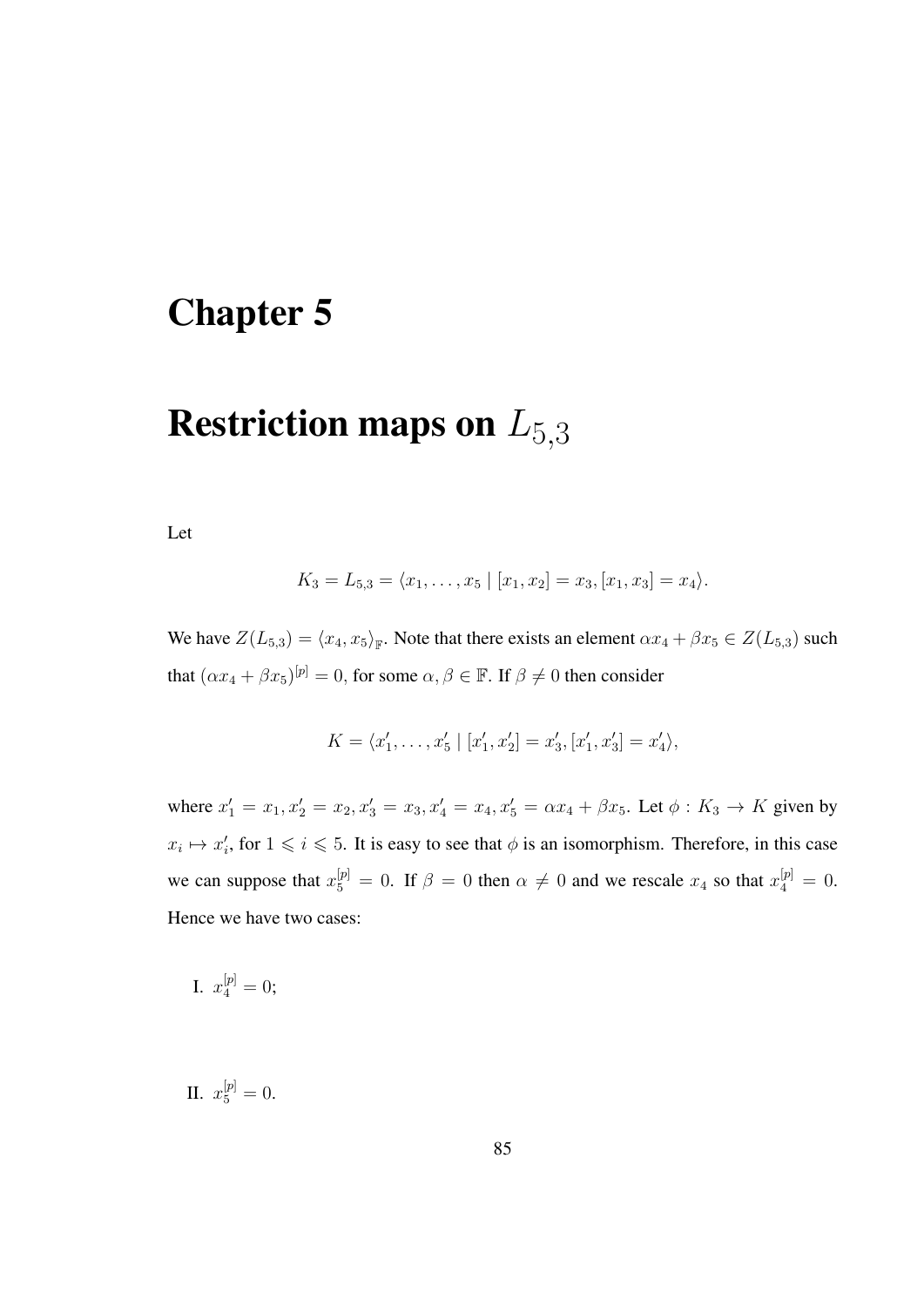Note that the group  $\text{Aut}(L_{5,3})$  consists of invertible matrices of the form

$$
\begin{pmatrix} a_{11} & 0 & 0 & 0 & 0 \ a_{21} & a_{22} & 0 & 0 & 0 \ a_{31} & a_{32} & a_{11}a_{22} & 0 & 0 \ a_{41} & a_{42} & a_{11}a_{32} & a_{11}^2a_{22} & a_{45} \ a_{51} & a_{52} & 0 & 0 & a_{55} \end{pmatrix}.
$$

### **5.1** Extensions of  $L = \frac{L_{5,3}}{L_{\text{max}}}$  $\langle x_4 \rangle$

In this section we find all non-isomorphic p-maps on  $L_{5,3}$  such that  $x_4^{[p]} = 0$ . We let

$$
L = \frac{L_{5,3}}{\langle x_4 \rangle} \cong L_{4,2},
$$

where  $L_{4,2} = \langle x_1, x_2, x_3, x_4 | [x_1, x_2] = x_3 \rangle$ . Note that we denote the image of  $x_i$  in L by  $x_i$  again. We rename  $x_4$  with  $x_5$  and  $x_5$  with  $x_4$  and at the end we will switch them. The group  $Aut(L)$  consists of invertible matrices of the form

$$
\begin{pmatrix} a_{11} & a_{12} & 0 & 0 \ a_{21} & a_{22} & 0 & 0 \ a_{31} & a_{32} & r & a_{34} \ a_{41} & a_{42} & 0 & a_{44} \end{pmatrix},
$$

where  $r = a_{11}a_{22} - a_{12}a_{21} \neq 0$ .

**Lemma 5.1.1** Let  $K = L_{5,3}$  and  $[p] : K \to K$  be a p-map on K such that  $x_4^{[p]} = 0$  and let  $L = \frac{K}{M}$  $\frac{K}{M}$ , where  $M = \langle x_4 \rangle_{\mathbb{F}}$ . Then  $K \cong L_{\theta}$  where  $\theta = (\Delta_{13}, \omega) \in Z^2(L, \mathbb{F})$ .

**Proof.** Let  $\pi : K \to L$  be the projection map. We have the exact sequence

$$
0 \to M \to K \to L \to 0.
$$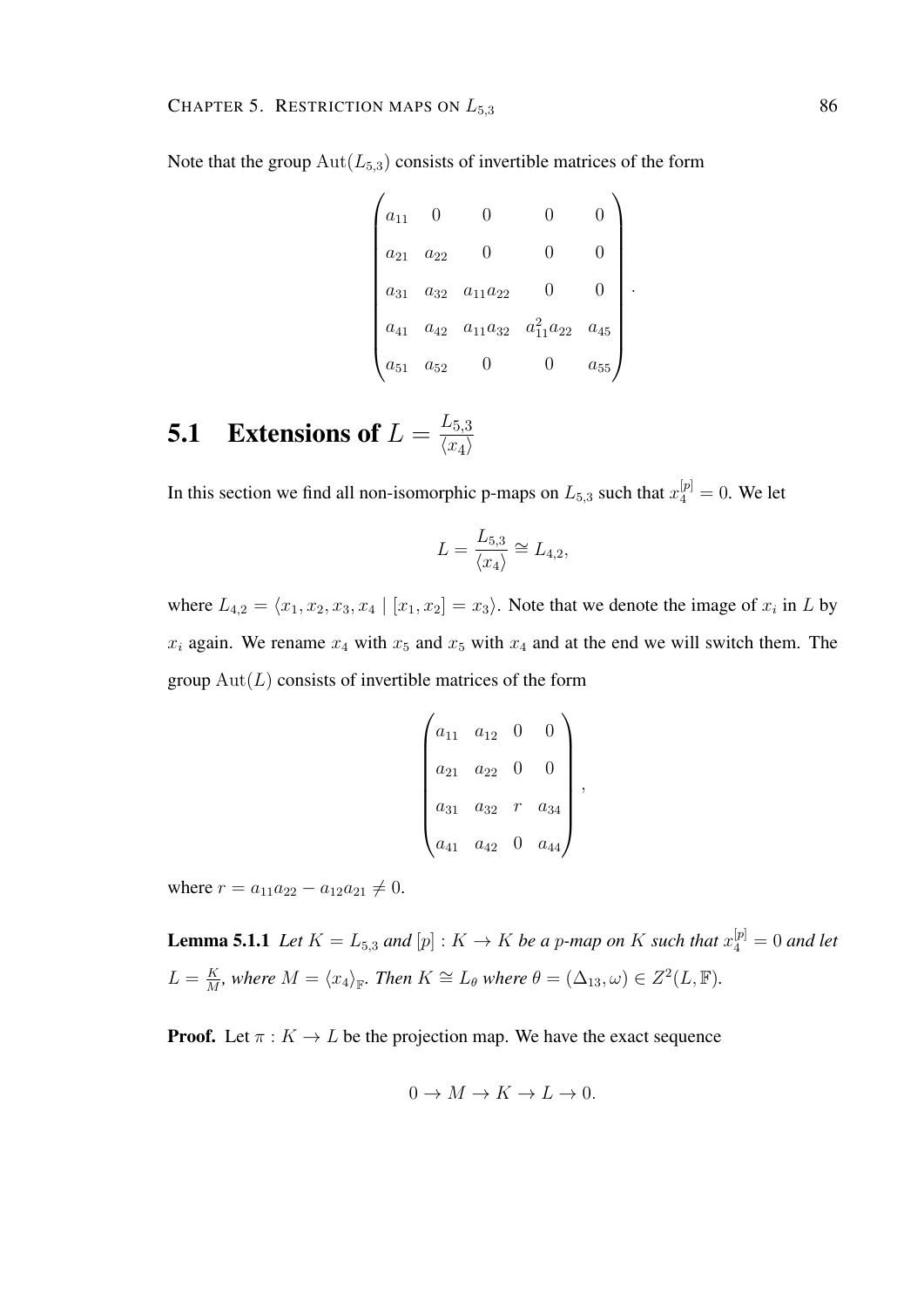Let  $\sigma: L \to K$  such that  $x_i \mapsto x_i, 1 \leq i \leq 4$ . Then  $\sigma$  is an injective linear map and  $\pi\sigma = 1_L$ . Now, we define  $\phi: L \times L \to M$  by  $\phi(x_i, x_j) = [\sigma(x_i), \sigma(x_j)] - \sigma([x_i, x_j]),$  $1 \leq i, j \leq 4$  and  $\omega: L \to M$  by  $\omega(x) = \sigma(x)^{[p]} - \sigma(x^{[p]})$ . Note that

$$
\phi(x_1, x_3) = [\sigma(x_1), \sigma(x_3)] - \sigma([x_1, x_3]) = [x_1, x_3] = x_4;
$$
  

$$
\phi(x_1, x_2) = [\sigma(x_1), \sigma(x_2)] - \sigma([x_1, x_2]) = 0.
$$

Similarly, we can show that  $\phi(x_1, x_4) = \phi(x_2, x_3) = \phi(x_2, x_4) = \phi(x_3, x_4) = 0$ . Therefore,  $\phi = \Delta_{13}$ . Now, by Lemma 2.2.2, we have  $\theta = (\Delta_{13}, \omega) \in Z^2(L, \mathbb{F})$  and  $K \cong L_{\theta}$ .  $\blacksquare$ 

We deduce that any p-map on K for which  $x_4^{[p]} = 0$  can be obtained by an extension of L via  $\theta = (\Delta_{13}, \omega)$ . Note that by [12], there are eight non-isomorphic restricted Lie algebra structures on  $L$  given by the following  $p$ -maps:

- I.1 Trivial  $p$ -map;
- I.2  $x_1^{[p]} = x_3;$
- I.3  $x_1^{[p]} = x_4;$
- I.4  $x_1^{[p]} = x_3, x_2^{[p]} = x_4;$
- I.5  $x_3^{[p]} = x_4;$

I.6  $x_3^{[p]} = x_4, x_2^{[p]} = x_3;$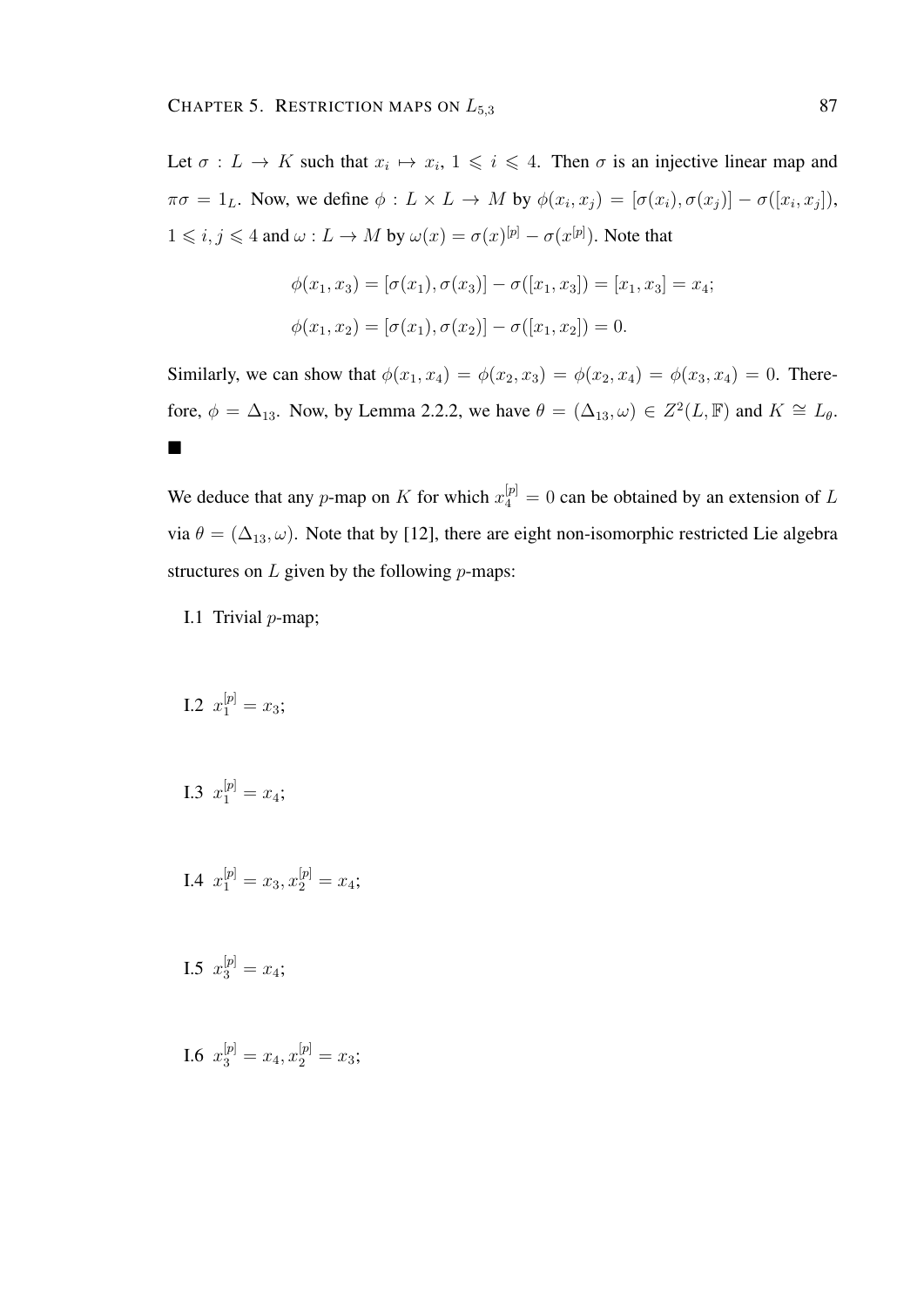I.7 
$$
x_4^{[p]} = x_3;
$$

I.8 
$$
x_4^{[p]} = x_3, x_2^{[p]} = x_4.
$$

In the following subsections we consider each of the above cases and find all possible  $[\theta] = [(\phi, \omega)] \in H^2(L, \mathbb{F})$  and construct  $L_{\theta}$ . Note that, by Lemma 5.1.1, we can assume that  $\phi = \Delta_{13}$ .

#### **5.1.1** Extensions of  $(L, \text{trivial } p\text{-map})$

First, we find a basis for  $Z^2(L, \mathbb{F})$ . Let  $(\phi, \omega) = (a\Delta_{12} + b\Delta_{13} + c\Delta_{14} + d\Delta_{23} + e\Delta_{24} + d\Delta_{34})$  $f\Delta_{34}, \alpha f_1 + \beta f_2 + \gamma f_3 + \delta f_4$ )  $\in Z^2(L, \mathbb{F})$ . Then we must have  $\delta^2 \phi(x, y, z) = 0$  and  $\phi(x, y^{[p]}) = 0$ , for all  $x, y, z \in L$ . Therefore,

$$
0 = (\delta^2 \phi)(x_1, x_2, x_4) = \phi([x_1, x_2], x_4) + \phi([x_2, x_4], x_1) + \phi([x_4, x_1], x_2) = \phi(x_3, x_4).
$$

Thus, we get  $f = 0$ . Since the p-map is trivial,  $\phi(x, y^{[p]}) = \phi(x, 0) = 0$ , for all  $x, y \in L$ . Therefore, a basis for  $Z^2(L, \mathbb{F})$  is as follows:

$$
(\Delta_{12},0), (\Delta_{13},0), (\Delta_{14},0), (\Delta_{23},0), (\Delta_{24},0), (0,f_1), (0,f_2), (0,f_3), (0,f_4).
$$

Next, we find a basis for  $B^2(L, \mathbb{F})$ . Let  $(\phi, \omega) \in B^2(L, \mathbb{F})$ . Since  $B^2(L, \mathbb{F}) \subseteq Z^2(L, \mathbb{F})$ , we have  $(\phi, \omega) = (a\Delta_{12} + b\Delta_{13} + c\Delta_{14} + d\Delta_{23} + e\Delta_{24}, \alpha f_1 + \beta f_2 + \gamma f_3 + \delta f_4)$ . So, there exists a linear map  $\psi : L \to \mathbb{F}$  such that  $\delta^1 \psi(x, y) = \phi(x, y)$  and  $\tilde{\psi}(x) = \omega(x)$ , for all  $x, y \in L$ . So, we have

$$
b = \phi(x_1, x_3) = \delta^1 \psi(x_1, x_3) = \psi([x_1, x_3]) = 0.
$$

Similarly, we can show that  $c = d = e = 0$ . Also, we have

$$
\alpha = \omega(x_1) = \tilde{\psi}(x_1) = \psi(x_1^{[p]}) = 0.
$$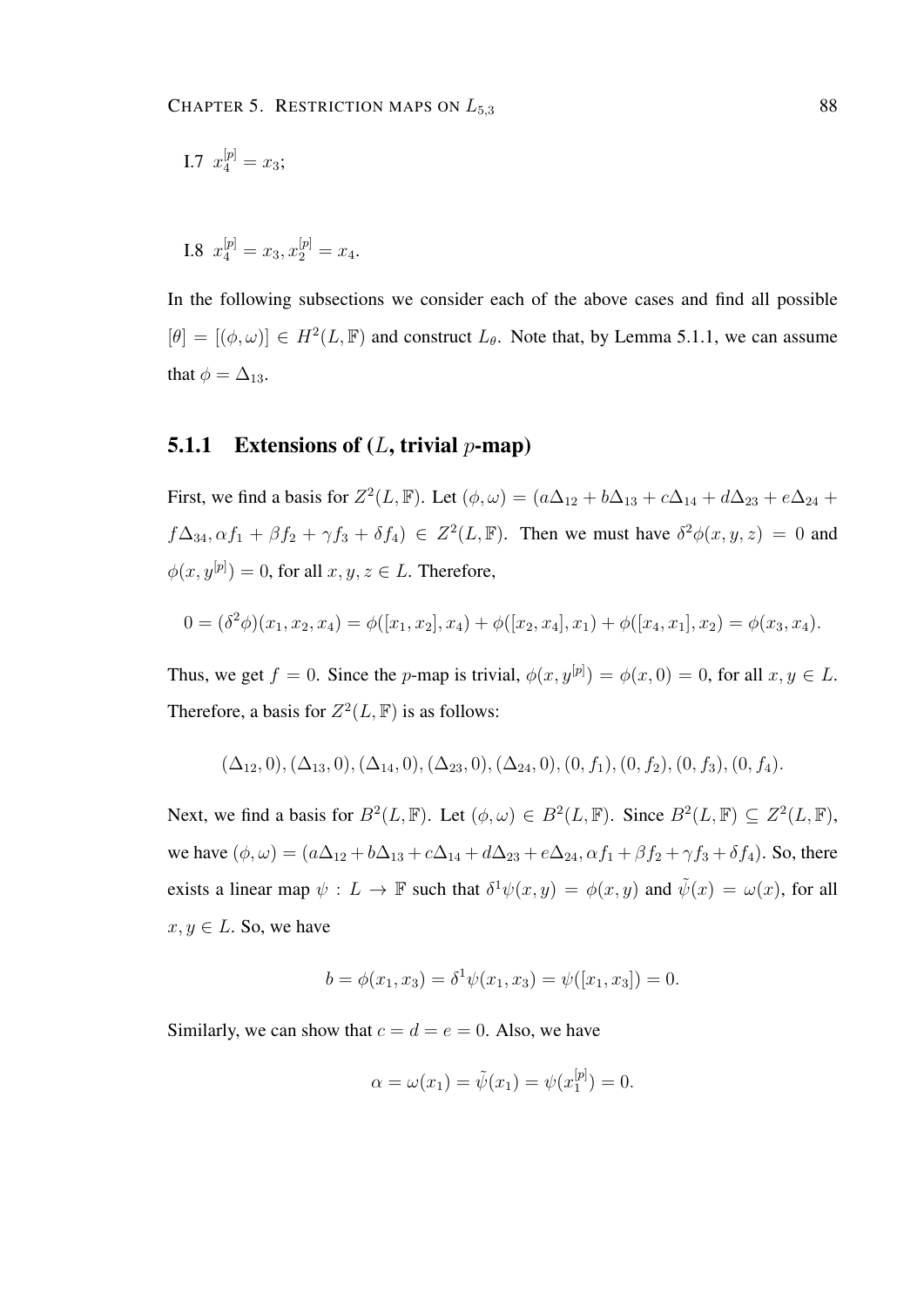Similarly, we can show that  $\beta = \gamma = \delta = 0$ . Therefore,  $(\phi, \omega) = (a\Delta_{12}, 0)$  and hence  $B^2(L, \mathbb{F}) = \langle (\Delta_{12}, 0) \rangle_{\mathbb{F}}$ . We deduce that a basis for  $H^2(L, \mathbb{F})$  is as follows:

$$
[(\Delta_{13},0)], [(\Delta_{14},0)], [(\Delta_{23},0)], [(\Delta_{24},0)], [(0,f_1)], [(0,f_2)], [(0,f_3)], [(0,f_4)].
$$

Let  $[(\phi, \omega)] \in H^2(L, \mathbb{F})$ . Then, we have  $\phi = a\Delta_{13} + b\Delta_{14} + c\Delta_{23} + d\Delta_{24}$ , for some  $a, b, c, d \in \mathbb{F}$ . Suppose that  $A\phi = a'\Delta_{13} + b'\Delta_{14} + c'\Delta_{23} + d'\Delta_{24}$ , for some  $a', b', c', d' \in \mathbb{F}$ . We can verify that the action of  $Aut(L)$  on the set of  $\phi$ 's in the matrix form is as follows:

$$
\begin{pmatrix} a' \\ b' \\ c' \\ d' \end{pmatrix} = \begin{pmatrix} ra_{11} & 0 & ra_{21} & 0 \\ a_{11}a_{34} & a_{11}a_{44} & a_{21}a_{34} & a_{21}a_{44} \\ ra_{12} & 0 & ra_{22} & 0 \\ a_{12}a_{34} & a_{12}a_{44} & a_{22}a_{34} & a_{22}a_{44} \end{pmatrix} \begin{pmatrix} a \\ b \\ c \\ d \end{pmatrix}.
$$
 (5.1)

The orbit with representative 
$$
\begin{pmatrix} 1 \\ 0 \\ 0 \\ 0 \end{pmatrix}
$$
 of this action gives us  $L_{5,3}$ .

Also, we have  $\omega = \alpha f_1 + \beta f_2 + \gamma f_3 + \delta f_4$ , for some  $\alpha, \beta, \gamma, \delta \in \mathbb{F}$ . Suppose that  $A\omega = \alpha' f_1 + \beta' f_2 + \gamma' f_3 + \delta' f_4$ , for some  $\alpha', \beta', \gamma', \delta' \in \mathbb{F}$ . Then we have

$$
A\omega(x_1) = \omega(Ax_1) = \omega(a_{11}x_1 + a_{21}x_2 + a_{31}x_3 + a_{41}x_4) = a_{11}^p \alpha + a_{21}^p \beta + a_{31}^p \gamma + a_{41}^p \delta;
$$
  
\n
$$
A\omega(x_2) = a_{12}^p \alpha + a_{22}^p \beta + a_{32}^p \gamma + a_{42}^p \delta;
$$
  
\n
$$
A\omega(x_3) = r^p \gamma;
$$
  
\n
$$
A\omega(x_4) = a_{34}^p \gamma + a_{44}^p \delta.
$$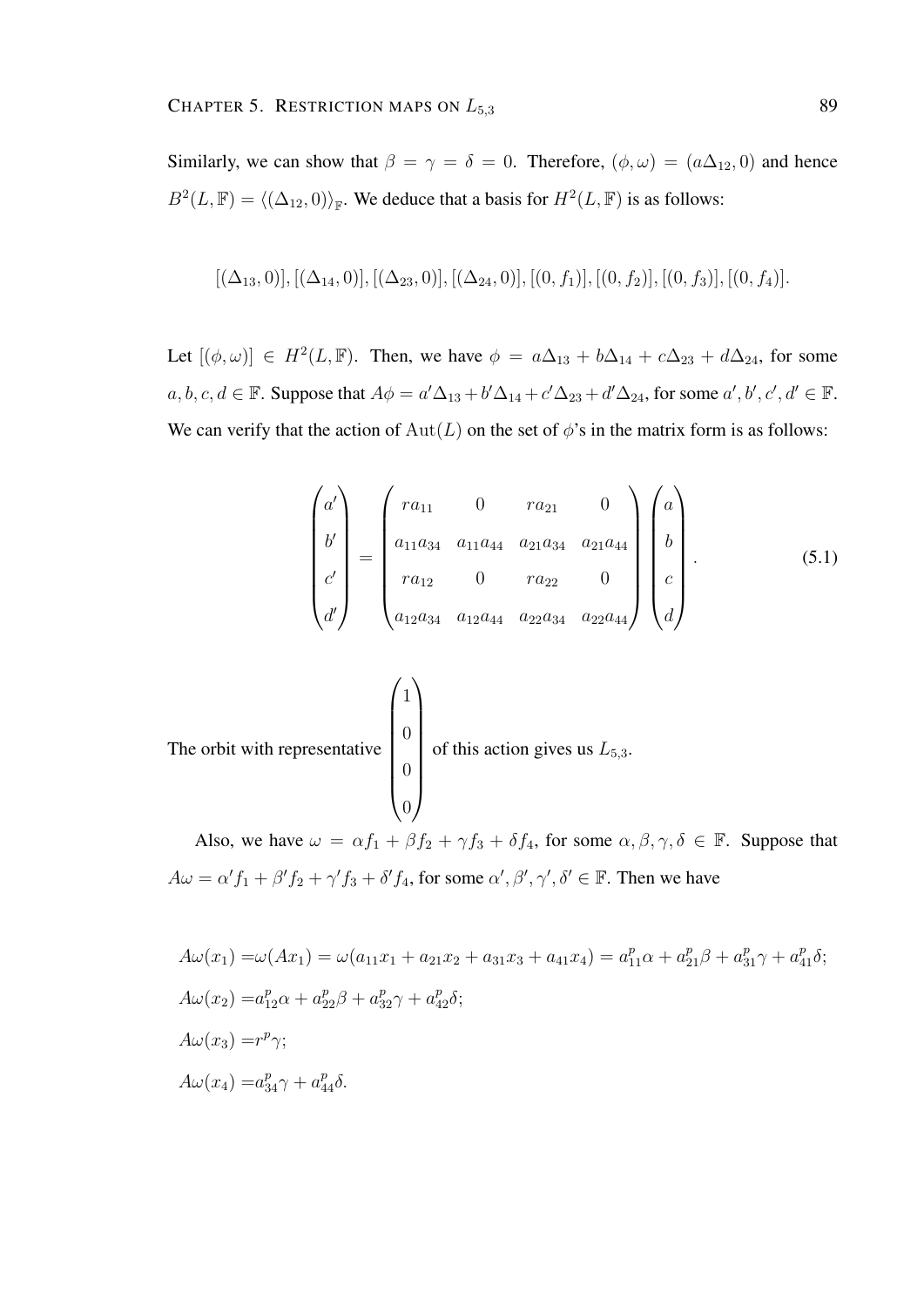In the matrix form we can write this as

$$
\begin{pmatrix}\n\alpha' \\
\beta' \\
\beta'\n\end{pmatrix} = \begin{pmatrix}\na_{11}^p & a_{21}^p & a_{31}^p & a_{41}^p \\
a_{12}^p & a_{22}^p & a_{32}^p & a_{42}^p \\
0 & 0 & r^p & 0 \\
0 & 0 & a_{34}^p & a_{44}^p\n\end{pmatrix} \begin{pmatrix}\n\alpha \\
\beta \\
\beta \\
\gamma \\
\delta\n\end{pmatrix}.
$$
\n(5.2)

Thus, we can write Equations (5.1) and (5.2) together as follows:

$$
\begin{bmatrix}\n r a_{11} & 0 & r a_{21} & 0 \\
 a_{11} a_{34} & a_{11} a_{44} & a_{21} a_{34} & a_{21} a_{44} \\
 r a_{12} & 0 & r a_{22} & 0 \\
 a_{12} a_{34} & a_{12} a_{44} & a_{22} a_{34} & a_{22} a_{44}\n\end{bmatrix},\n\begin{bmatrix}\na_{11}^p & a_{21}^p & a_{31}^p & a_{41}^p \\
a_{12}^p & a_{22}^p & a_{32}^p & a_{42}^p \\
0 & 0 & r^p & 0 \\
0 & 0 & a_{34}^p & a_{44}^p\n\end{bmatrix}\n\begin{bmatrix}\n a \\
 b \\
 c \\
 d\n\end{bmatrix},\n\begin{bmatrix}\n \alpha \\
 \beta \\
 \gamma \\
 \delta\n\end{bmatrix}
$$
\n
$$
=\begin{bmatrix}\n a' \\
 b' \\
 c' \\
 d'\n\end{bmatrix},\n\begin{bmatrix}\n \alpha' \\
 \beta \\
 \beta' \\
 \delta'\n\end{bmatrix}.
$$

Now we find the representatives of the orbits of the action of  $Aut(L)$  on the set of  $\omega$ 's such

that the orbit represented by  $\sqrt{1}$  $\begin{array}{c} \begin{array}{c} \begin{array}{c} \begin{array}{c} \end{array} \\ \end{array} \end{array} \end{array}$  $\overline{0}$  $\overline{0}$  $\overline{0}$  $\setminus$  $\begin{array}{c} \hline \end{array}$ is preserved under the action of  $Aut(L)$  on the set of

 $\phi$ 's.

Let 
$$
\nu = \begin{pmatrix} \alpha \\ \beta \\ \gamma \\ \delta \end{pmatrix} \in \mathbb{F}^4
$$
. If  $\nu = \begin{pmatrix} 0 \\ 0 \\ 0 \\ 0 \\ 0 \end{pmatrix}$ , then  $\{\nu\}$  is clearly an  $Aut(L)$ -orbit. Let  $\nu \neq 0$ .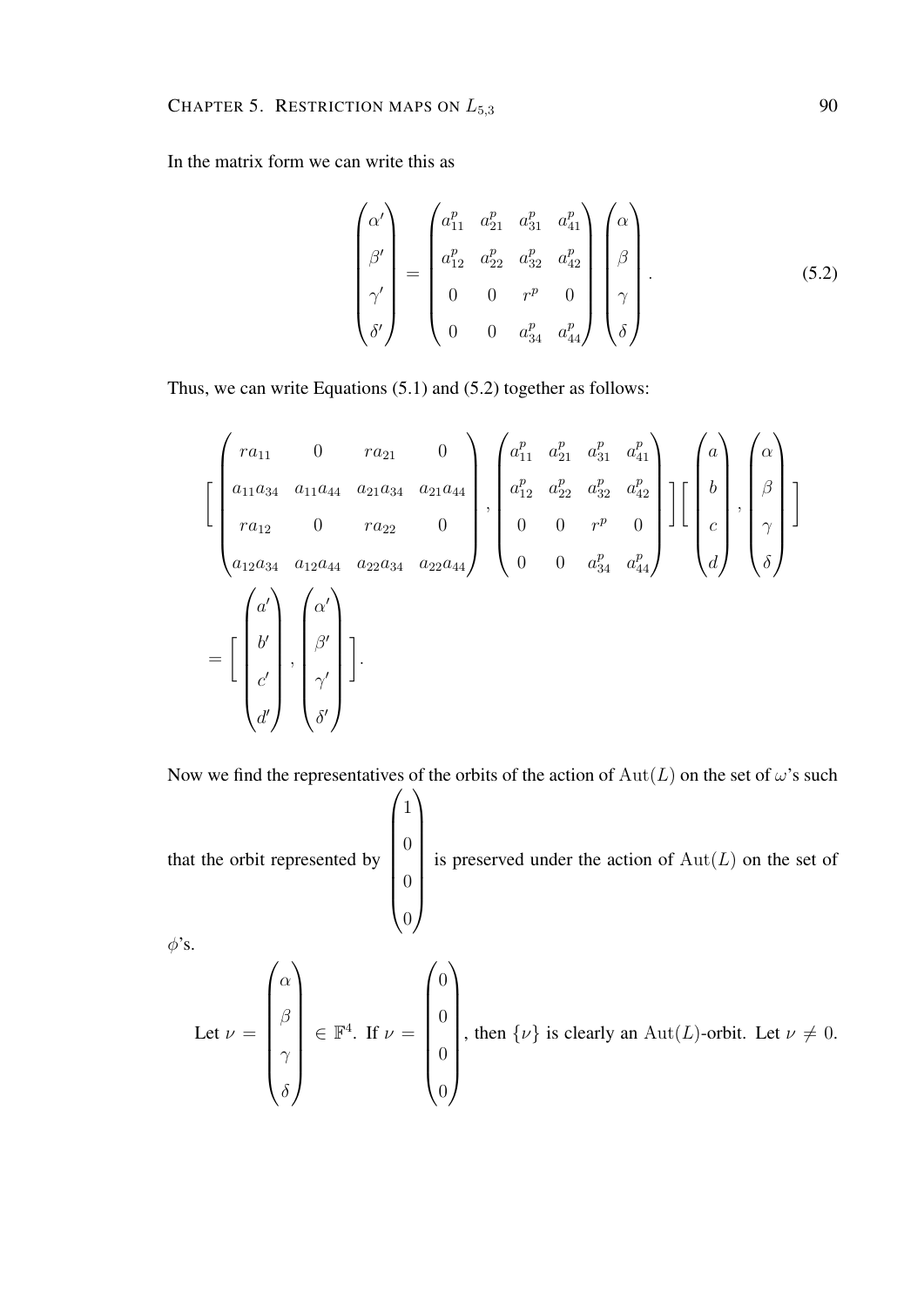## Suppose that  $\gamma \neq 0$ . Then

$$
\begin{bmatrix} 1 & 0 & 0 & 0 \ 0 & 1 & 0 & 0 \ 0 & 0 & 1 & 0 \ 0 & 0 & 0 & 1 \ \end{bmatrix}, \begin{bmatrix} 1 & 0 & -\alpha/\gamma & 0 \ 0 & 1 & -\beta/\gamma & 0 \ 0 & 0 & 1 & 0 \ 0 & 0 & 0 & 1 \ \end{bmatrix} \begin{bmatrix} 1 \ 0 \ 0 \ 0 \end{bmatrix}, \begin{bmatrix} \alpha \ \beta \ \gamma \ \delta \end{bmatrix} \end{bmatrix} = \begin{bmatrix} 1 \ 0 \ 0 \ 0 \end{bmatrix}, \begin{bmatrix} 0 \ 0 \ \gamma \ \delta \end{bmatrix} \end{bmatrix}, \text{and}
$$

$$
\begin{bmatrix} 1 & 0 & 0 & 0 \ 0 & \gamma^{1/p} & 0 & 0 \ 0 & 0 & \gamma^{-3/p} & 0 \ 0 & 0 & \gamma^{-2/p} \ \end{bmatrix}, \begin{bmatrix} \gamma & 0 & 0 & 0 \ 0 & \gamma^{-2} & 0 & 0 \ 0 & 0 & 1/\gamma & 0 \ 0 & 0 & 0 & 1 \ \end{bmatrix} \begin{bmatrix} 1 \ 0 \ 0 \ 0 \end{bmatrix}, \begin{bmatrix} 0 \ 0 \ 0 \ 0 \end{bmatrix} \end{bmatrix} = \begin{bmatrix} 1 \ 0 \ 0 \ 0 \end{bmatrix}, \begin{bmatrix} 0 \ 0 \ 1 \ 0 \ 0 \end{bmatrix}.
$$

Next, if  $\delta \neq 0$ , then

$$
\begin{bmatrix} 1 & 0 & 0 & 0 \ 0 & (1/\delta)^{1/p} & 0 & 0 \ 0 & 0 & 1 & 0 \ 0 & 0 & 0 & (1/\delta)^{1/p} \end{bmatrix}, \begin{bmatrix} 1 & 0 & 0 & 0 \ 0 & 1 & 0 & 0 \ 0 & 0 & 1 & 0 \ 0 & 0 & 0 & 1/\delta \end{bmatrix} \begin{bmatrix} 1 \ 0 \ 0 \ 0 \end{bmatrix}, \begin{bmatrix} 0 \ 0 \ 1 \ 0 \end{bmatrix} \end{bmatrix} = \begin{bmatrix} 1 \ 0 \ 0 \ 0 \end{bmatrix}, \begin{bmatrix} 0 \ 1 \ 1 \ 1 \end{bmatrix}.
$$
  
If  $\delta = 0$ , then we have  $\begin{bmatrix} 1 \ 0 \ 0 \ 0 \end{bmatrix}, \begin{bmatrix} 0 \ 0 \ 1 \ 1 \end{bmatrix}$ .

Next, if  $\gamma = 0$ , but  $\delta \neq 0$ , then

$$
\left[\begin{pmatrix}1 & 0 & 0 & 0\\0 & 1 & 0 & 0\\0 & 0 & 1 & 0\\0 & 0 & 0 & 1\end{pmatrix}, \begin{pmatrix}1 & 0 & 0 & -\alpha/\delta\\0 & 1 & 0 & -\beta/\delta\\0 & 0 & 1 & 0\\0 & 0 & 0 & 1\end{pmatrix}\right]\left[\begin{pmatrix}1\\0\\0\\0\end{pmatrix}, \begin{pmatrix}\alpha\\{\beta}\\0\\0\end{pmatrix}\right] = \left[\begin{pmatrix}1\\0\\0\\0\end{pmatrix}, \begin{pmatrix}0\\0\\0\\0\end{pmatrix}\right], \text{ and}
$$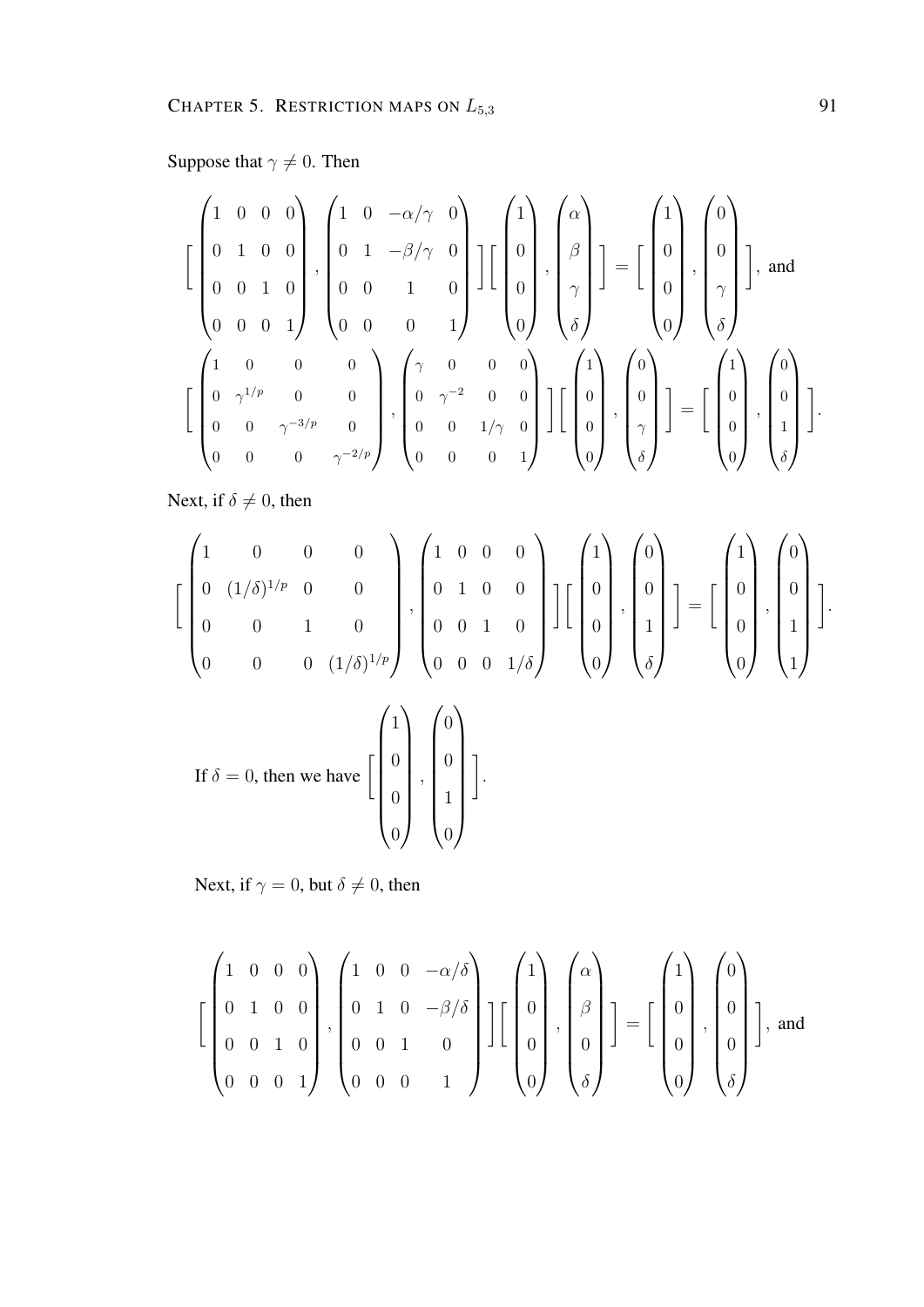CHAPTER 5. RESTRICTION MAPS ON  $L_{5,3}$  92

$$
\left[\begin{pmatrix}1 & 0 & 0 & 0 \\ 0 & (1/\delta)^{1/p} & 0 & 0 \\ 0 & 0 & 1 & 0 \\ 0 & 0 & 0 & (1/\delta)^{1/p}\end{pmatrix}, \begin{pmatrix}1 & 0 & 0 & 0 \\ 0 & 1 & 0 & 0 \\ 0 & 0 & 1 & 0 \\ 0 & 0 & 0 & 1/\delta\end{pmatrix}\right]\left[\begin{pmatrix}1 \\ 0 \\ 0 \\ 0\end{pmatrix}, \begin{pmatrix}0 \\ 0 \\ 0 \\ \delta\end{pmatrix}\right] = \left[\begin{pmatrix}1 \\ 0 \\ 0 \\ 0\end{pmatrix}, \begin{pmatrix}0 \\ 0 \\ 0 \\ 1\end{pmatrix}\right].
$$

Next, if  $\gamma = \delta = 0$ , but  $\beta \neq 0$ , then

$$
\left[\begin{pmatrix}1 & 0 & (-\alpha/\beta)^{1/p} & 0 \\ 0 & 1 & 0 & (-\alpha/\beta)^{1/p} \\ 0 & 0 & 1 & 0 \\ 0 & 0 & 0 & 1\end{pmatrix}, \begin{pmatrix}1 & -\alpha/\beta & 0 & 0 \\ 0 & 1 & 0 & 0 \\ 0 & 0 & 1 & 0 \\ 0 & 0 & 0 & 1\end{pmatrix}\right]\left[\begin{pmatrix}1 \\ 0 \\ 0 \\ 0\end{pmatrix}, \begin{pmatrix}\alpha \\ \beta \\ 0 \\ 0\end{pmatrix}\right] = \left[\begin{pmatrix}1 \\ 0 \\ 0 \\ 0\end{pmatrix}, \begin{pmatrix}0 \\ \beta \\ 0 \\ 0\end{pmatrix}\right].
$$

Finally, if  $\gamma = \delta = \beta = 0$ , but  $\alpha \neq 0$ , then

$$
\left[\begin{pmatrix}1 & 0 & 0 & 0 \\ 0 & \alpha^{-1/p} & 0 & 0 \\ 0 & 0 & \alpha^{3/p} & 0 \\ 0 & 0 & 0 & \alpha^{2/p}\end{pmatrix}, \begin{pmatrix}1/\alpha & 0 & 0 & 0 \\ 0 & \alpha^2 & 0 & 0 \\ 0 & 0 & \alpha & 0 \\ 0 & 0 & 0 & 1\end{pmatrix}\right]\left[\begin{pmatrix}1 \\ 0 \\ 0 \\ 0\end{pmatrix}, \begin{pmatrix}\alpha \\ 0 \\ 0 \\ 0\end{pmatrix}\right] = \left[\begin{pmatrix}1 \\ 0 \\ 0 \\ 0\end{pmatrix}, \begin{pmatrix}1 \\ 0 \\ 0 \\ 0\end{pmatrix}\right].
$$

Thus the following elements are  $Aut(L)$ -orbit representatives:

$$
\begin{pmatrix} 0 \\ 0 \\ 0 \\ 0 \end{pmatrix}, \begin{pmatrix} 0 \\ 0 \\ 1 \\ 1 \end{pmatrix}, \begin{pmatrix} 0 \\ 0 \\ 1 \\ 0 \end{pmatrix}, \begin{pmatrix} 0 \\ 0 \\ 0 \\ 0 \end{pmatrix}, \begin{pmatrix} 0 \\ 0 \\ 0 \\ 0 \end{pmatrix}, \begin{pmatrix} 0 \\ 0 \\ 0 \\ 0 \end{pmatrix}, \begin{pmatrix} 1 \\ 0 \\ 0 \\ 0 \end{pmatrix}.
$$
  
Lemma 5.1.2 The vectors 
$$
\begin{pmatrix} 0 \\ \beta_1 \\ 0 \\ 0 \end{pmatrix} and \begin{pmatrix} 0 \\ \beta_2 \\ 0 \\ 0 \end{pmatrix}
$$
 are in the same Aut(L)-orbit if and only if 
$$
\beta_2 \beta_1^{-1} \in (\mathbb{F}^*)^2.
$$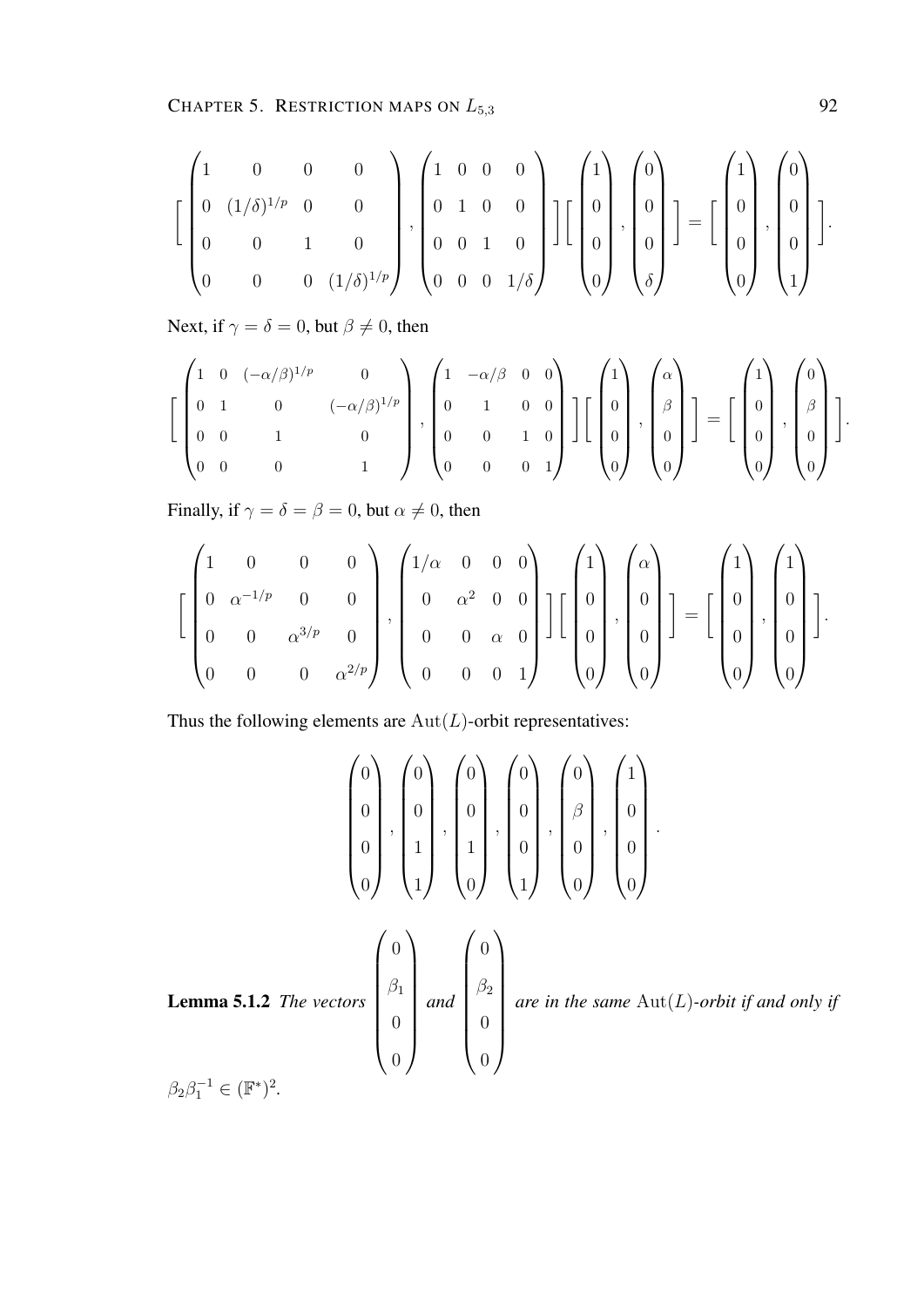**Proof.** First assume that 
$$
\begin{pmatrix} 0 \\ \beta_1 \\ 0 \\ 0 \end{pmatrix}
$$
 and  $\begin{pmatrix} 0 \\ \beta_2 \\ 0 \\ 0 \end{pmatrix}$  are in the same Aut(*L*)-orbit. Then  
\n
$$
\begin{pmatrix} ra_{11} & 0 & ra_{21} & 0 \ a_{11}a_{34} & a_{11}a_{44} & a_{21}a_{34} & a_{21}a_{44} \end{pmatrix}, \begin{pmatrix} a_{11}^p & a_{21}^p & a_{31}^p & a_{41}^p \ a_{12}^p & a_{22}^p & a_{32}^p & a_{42}^p \ a_{12}^p & a_{22}^p & a_{32}^p & a_{42}^p \end{pmatrix}
$$

$$
\begin{bmatrix}\na_{11} & a_{11} & a_{12} & a_{13} & a_{13} & a_{14} \\
a_{11}a_{34} & a_{11}a_{44} & a_{21}a_{34} & a_{21}a_{44} \\
a_{12} & 0 & ra_{22} & 0 \\
a_{12}a_{34} & a_{12}a_{44} & a_{22}a_{34} & a_{22}a_{44}\n\end{bmatrix},\n\begin{bmatrix}\na_{11}^p & a_{21}^p & a_{31}^p & a_{41}^p \\
a_{12}^p & a_{22}^p & a_{32}^p & a_{42}^p \\
0 & 0 & r^p & 0 \\
0 & 0 & a_{34}^p & a_{44}^p\n\end{bmatrix}\n\begin{bmatrix}\n1 \\
0 \\
0 \\
0\n\end{bmatrix},\n\begin{bmatrix}\n0 \\
0 \\
0 \\
0\n\end{bmatrix}\n\end{bmatrix}
$$
\n
$$
=\begin{bmatrix}\n1 \\
0 \\
0 \\
0\n\end{bmatrix},\n\begin{bmatrix}\n0 \\
0 \\
0 \\
0\n\end{bmatrix},\n\begin{bmatrix}\n0 \\
0 \\
0 \\
0\n\end{bmatrix}
$$

From this we obtain that  $ra_{11} = 1$ ,  $a_{34} = 0$ ,  $a_{12} = 0$ ,  $a_{21} = 0$ , and  $\beta_2 = a_{22}^p \beta_1$  which gives that  $\beta_2 \beta_1^{-1} = a_{11}^{-2p} \in (\mathbb{F}^*)^2$ . Assume next that  $\beta_2 \beta_1^{-1} = \epsilon^2$  with some  $\epsilon \in \mathbb{F}^*$ . Then

$$
\left[\begin{pmatrix}1 & 0 & 0 & 0 \\ 0 & \epsilon^{-1/p} & 0 & 0 \\ 0 & 0 & \epsilon^{3/p} & 0 \\ 0 & 0 & 0 & \epsilon^{2/p}\end{pmatrix}, \begin{pmatrix}\epsilon^{-1} & 0 & 0 & 0 \\ 0 & \epsilon^{2} & 0 & 0 \\ 0 & 0 & \epsilon & 0 \\ 0 & 0 & 0 & 1\end{pmatrix}\right]\left[\begin{pmatrix}1 \\ 0 \\ 0 \\ 0\end{pmatrix}, \begin{pmatrix}0 \\ \beta_{1} \\ 0 \\ 0\end{pmatrix}\right] = \left[\begin{pmatrix}1 \\ 0 \\ 0 \\ 0\end{pmatrix}, \begin{pmatrix}0 \\ \beta_{2} \\ 0 \\ 0\end{pmatrix}\right],
$$

as required.

Therefore, the corresponding restricted Lie algebra structures are as follows: (Note that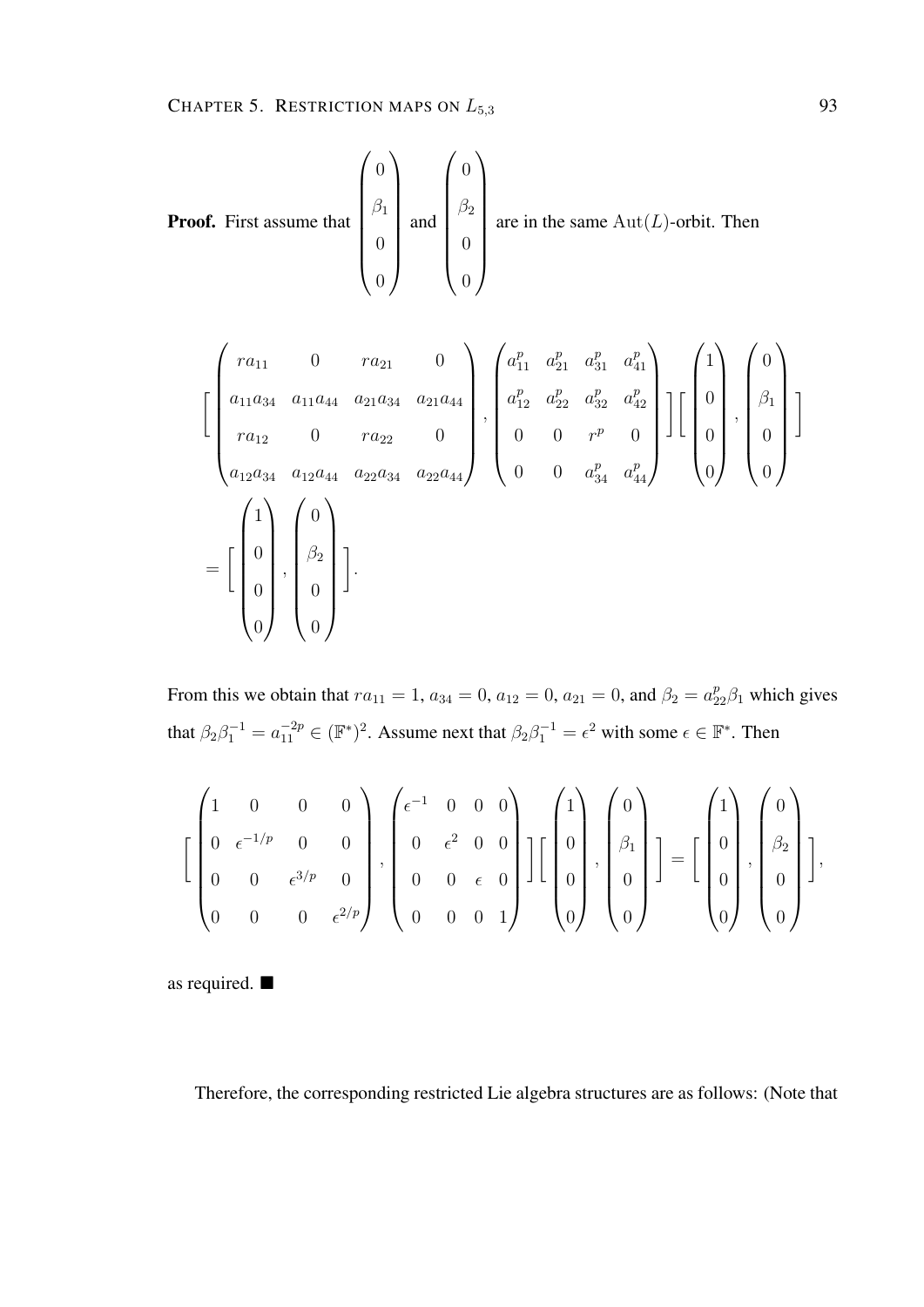we need to switch  $x_4$  and  $x_5$ .

$$
K_3^1 = \langle x_1, \dots, x_5 | [x_1, x_2] = x_3, [x_1, x_3] = x_4 \rangle;
$$
  
\n
$$
K_3^2 = \langle x_1, \dots, x_5 | [x_1, x_2] = x_3, [x_1, x_3] = x_4, x_3^{[p]} = x_4, x_5^{[p]} = x_4 \rangle;
$$
  
\n
$$
K_3^3 = \langle x_1, \dots, x_5 | [x_1, x_2] = x_3, [x_1, x_3] = x_4, x_3^{[p]} = x_4 \rangle;
$$
  
\n
$$
K_3^4(\beta) = \langle x_1, \dots, x_5 | [x_1, x_2] = x_3, [x_1, x_3] = x_4, x_2^{[p]} = \beta x_4 \rangle;
$$
  
\n
$$
K_3^5 = \langle x_1, \dots, x_5 | [x_1, x_2] = x_3, [x_1, x_3] = x_4, x_1^{[p]} = x_4 \rangle;
$$
  
\n
$$
K_3^6 = \langle x_1, \dots, x_5 | [x_1, x_2] = x_3, [x_1, x_3] = x_4, x_5^{[p]} = x_4 \rangle.
$$

**Lemma 5.1.3** *We have*  $K_3^4(\beta_1) \cong K_3^4(\beta_2)$  *if and only if*  $\beta_2 \beta_1^{-1} \in (\mathbb{F}^*)^2$ .

**Proof.** Suppose that  $f: K_3^4(\beta_1) \rightarrow K_3^4(\beta_2)$  is an isomorphism. Then, f is an automorphism of  $L_{5,3}$  and  $f(\langle x_4 \rangle_{\mathbb{F}}) = \langle x_4 \rangle_{\mathbb{F}}$ . Thus, f induces an automorphism  $A: K_3^4(\beta_1)/\langle x_4 \rangle \to$  $K_3^4(\beta_2)/\langle x_4 \rangle$  and, by Lemma 2.3.3, we have that  $A\theta_1 = c\theta_2$ , for some  $c \in \mathbb{F}^*$ , where  $\theta_1 = (\Delta_{13}, \beta_1 f_2)$  and  $\theta_2 = (\Delta_{13}, \beta_2 f_2)$  which implies that  $c^{-1}A\theta_1 = \theta_2$ . Therefore, without loss of generality, we can suppose that  $c = 1$ . So,  $\int_0$  $\begin{array}{c} \hline \end{array}$  $\beta_1$ 0 0  $\setminus$  $\overline{\phantom{a}}$ and  $\int_0$  $\begin{array}{c} \hline \end{array}$  $\beta_2$ 0 0  $\setminus$  $\begin{array}{c} \hline \end{array}$ are in the same

Aut(L)-orbit and it follows by Lemma 5.1.2 that  $\beta_2 \beta_1^{-1} \in (\mathbb{F}^*)^2$ . The converse is easy to see by Lemma 2.3.3. ■

# **5.1.2** Extensions of  $(L, x_1^{[p]} = x_3)$

Note that  $L^{[p]} = \langle x_3 \rangle$ . Let  $[(\phi, \omega)] \in H^2(L, \mathbb{F})$ . Then we must have  $\phi(x, y^{[p]}) = 0$ , for all  $x, y \in L$ , where  $\phi = a\Delta_{13} + b\Delta_{14} + c\Delta_{23} + d\Delta_{24}$ , for some  $a, b, c, d \in \mathbb{F}$ . Hence,  $\phi(x, x_3) = 0$ , for all  $x \in L$ . Therefore,  $\phi(x_1, x_3) = 0$  which implies that  $a = 0$ . Since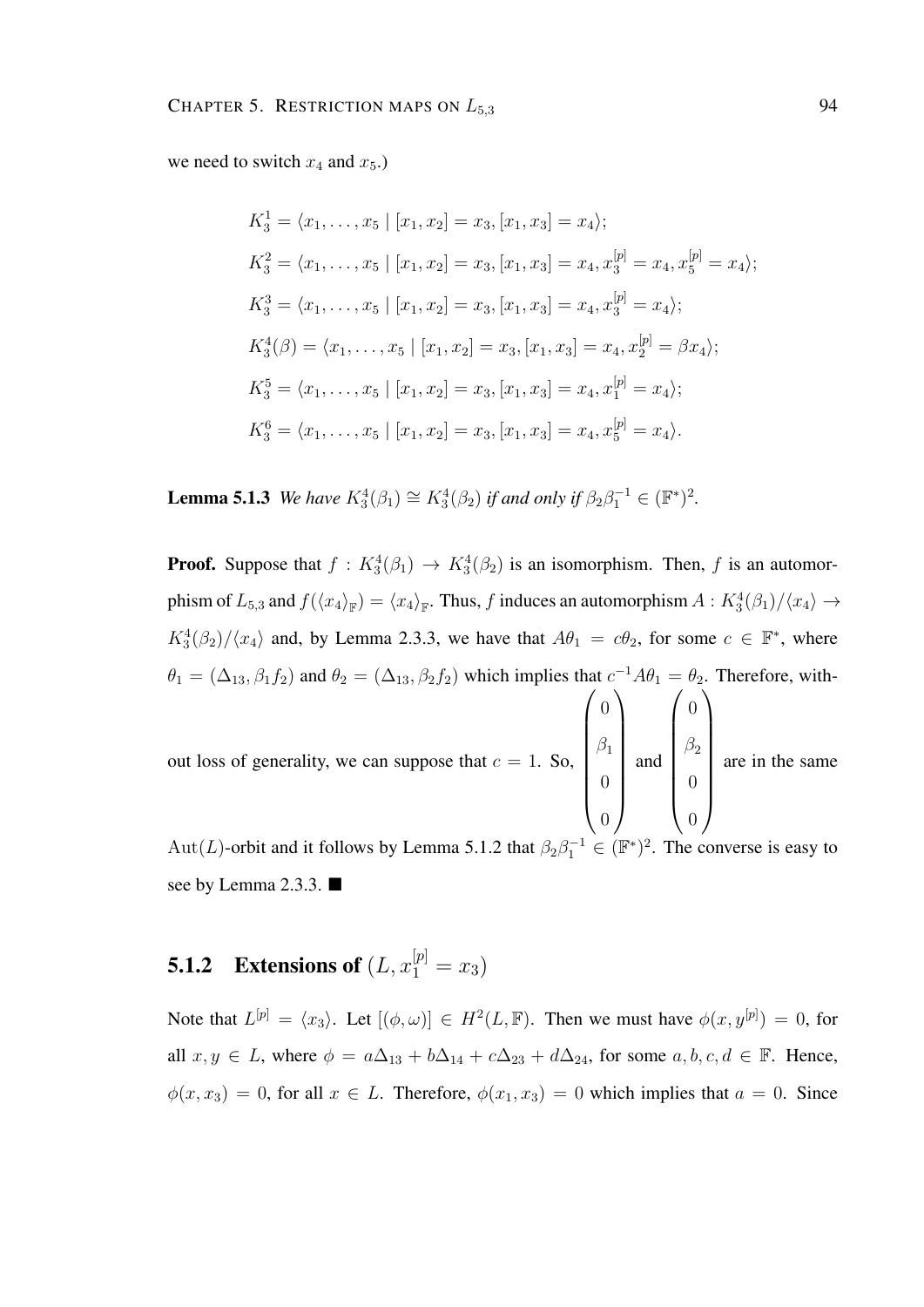$\phi = \Delta_{13}$  gives us  $L_{5,3}$ , we deduce by Lemma 5.1.1 that  $L_{5,3}$  cannot be constructed in this case. Similarly, we can show that for the following *p*-maps we also get  $a = 0$ .

I.4 
$$
x_1^{[p]} = x_3, x_2^{[p]} = x_4;
$$

I.6 
$$
x_3^{[p]} = x_4, x_2^{[p]} = x_3;
$$

I.7 
$$
x_4^{[p]} = x_3;
$$

I.8 
$$
x_4^{[p]} = x_3, x_2^{[p]} = x_4.
$$

# **5.1.3** Extensions of  $(L, x_1^{[p]} = x_4)$

First, we find a basis for  $Z^2(L, \mathbb{F})$ . Let  $(\phi, \omega) = (a\Delta_{12} + b\Delta_{13} + c\Delta_{14} + d\Delta_{23} + e\Delta_{24} + d\Delta_{34})$  $f\Delta_{34}, \alpha f_1 + \beta f_2 + \gamma f_3 + \delta f_4$ )  $\in Z^2(L, \mathbb{F})$ . Then we must have  $\delta^2 \phi(x, y, z) = 0$  and  $\phi(x, y^{[p]}) = 0$ , for all  $x, y, z \in L$ . Therefore, we have

$$
0 = (\delta^2 \phi)(x_1, x_2, x_4) = \phi([x_1, x_2], x_4) + \phi([x_2, x_4], x_1) + \phi([x_4, x_1], x_2) = \phi(x_3, x_4) = f.
$$

Also, we have  $\phi(x, y^{[p]}) = 0$ . Therefore,  $\phi(x, x_4) = 0$ , for all  $x \in L$  and hence  $\phi(x_1, x_4) =$  $\phi(x_2, x_4) = \phi(x_3, x_4) = 0$  which implies that  $c = e = f = 0$ . Therefore,  $Z^2(L, \mathbb{F})$  has a basis consisting of:

$$
(\Delta_{12},0), (\Delta_{13},0), (\Delta_{23},0), (0, f_1), (0, f_2), (0, f_3), (0, f_4).
$$

Next, we find a basis for  $B^2(L, \mathbb{F})$ . Let  $(\phi, \omega) \in B^2(L, \mathbb{F})$ . Since  $B^2(L, \mathbb{F}) \subseteq Z^2(L, \mathbb{F})$ , we have  $(\phi, \omega) = (a\Delta_{12} + b\Delta_{13} + c\Delta_{23}, \alpha f_1 + \beta f_2 + \gamma f_3 + \delta f_4)$ . Note that there exists a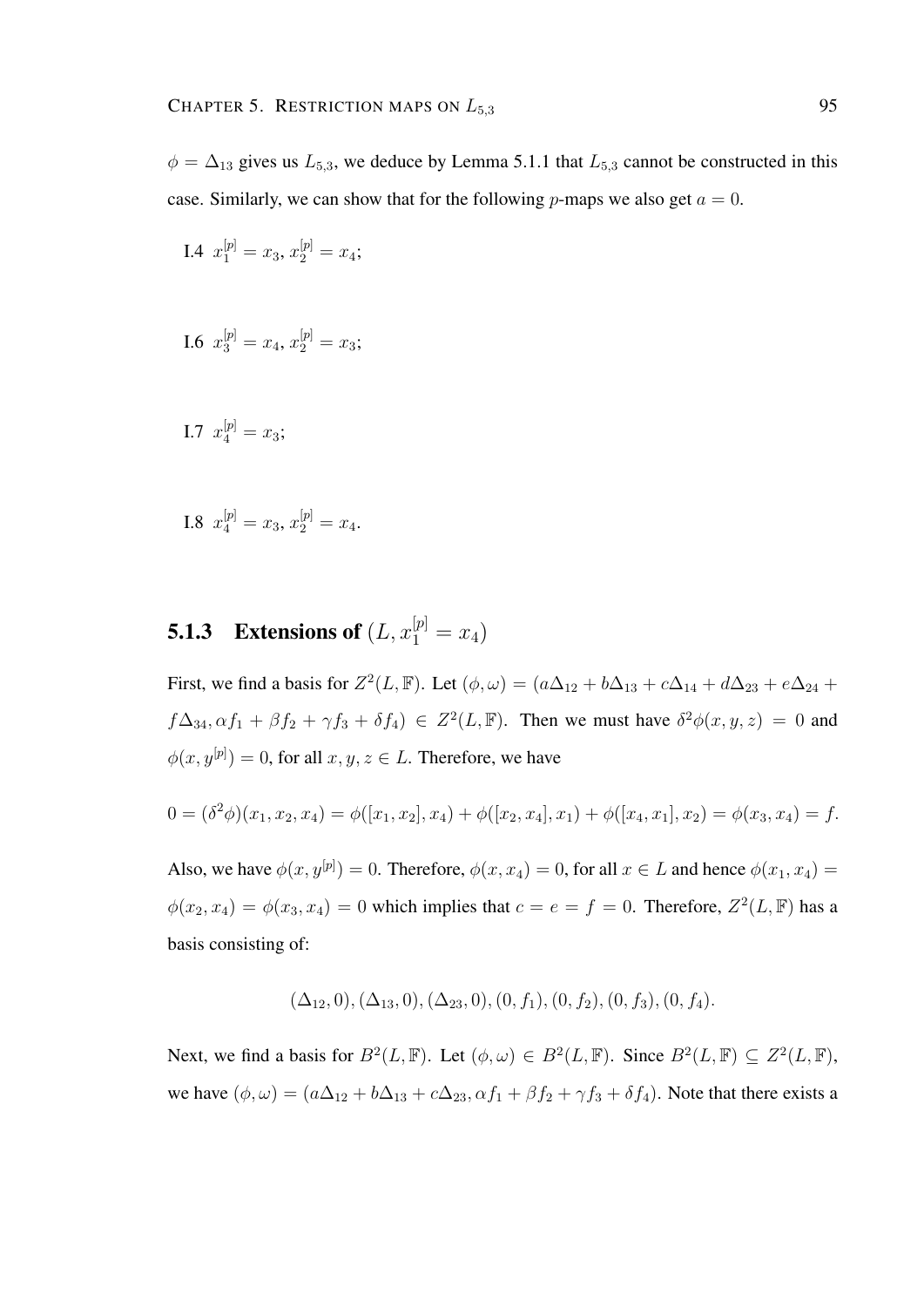linear map  $\psi: L \to \mathbb{F}$  such that  $\delta^1 \psi(x, y) = \phi(x, y)$  and  $\tilde{\psi}(x) = \omega(x)$ , for all  $x, y \in L$ . So, we have

$$
a = \phi(x_1, x_2) = \delta^1 \psi(x_1, x_2) = \psi([x_1, x_2]) = \psi(x_3)
$$
, and  
\n $b = \phi(x_1, x_3) = \delta^1 \psi(x_1, x_3) = \psi([x_1, x_3]) = 0$ .

Similarly, we can show that  $c = 0$ . Also, we have

$$
\alpha = \omega(x_1) = \tilde{\psi}(x_1) = \psi(x_1^{[p]}) = \psi(x_4)
$$
, and  
\n $\beta = \omega(x_2) = \tilde{\psi}(x_2) = \psi(x_2^{[p]}) = 0$ .

Similarly, we can show that  $\gamma = \delta = 0$ . Therefore,  $(\phi, \omega) = (a\Delta_{12}, \alpha f_1)$  and hence  $B^2(L, \mathbb{F}) = \langle (\Delta_{12}, 0), (0, f_1) \rangle_{\mathbb{F}}$ . We deduce that a basis for  $H^2(L, \mathbb{F})$  is as follows:

$$
[(\Delta_{13},0)], [(\Delta_{23},0)], [(0,f_2)], [(0,f_3)], [(0,f_4)].
$$

Let  $[(\phi, \omega)] \in H^2(L, \mathbb{F})$ . Then, we have  $\phi = a\Delta_{13} + c\Delta_{23}$ , for some  $a, c \in \mathbb{F}$ . Suppose that  $A\phi = a'\Delta_{13} + c'\Delta_{23}$ , for some  $a', c' \in \mathbb{F}$ . We determine  $a', c'$ . Note that

$$
A\phi(x_1, x_3) = \phi(Ax_1, Ax_3) = \phi(a_{11}x_1 + a_{21}x_2 + a_{31}x_3 + a_{41}x_4, rx_3)
$$
  
=  $a_{11}ra + a_{21}rc$ ; and  

$$
A\phi(x_2, x_3) = \phi(Ax_2, Ax_3) = \phi(a_{12}x_1 + a_{22}x_2 + a_{32}x_3 + a_{42}x_4, rx_3)
$$
  
=  $a_{12}ra + a_{22}rc$ .

In the matrix form we can write this as

$$
\begin{pmatrix} a' \\ c' \end{pmatrix} = \begin{pmatrix} a_{11}r & a_{21}r \\ a_{12}r & a_{22}r \end{pmatrix} \begin{pmatrix} a \\ c \end{pmatrix}.
$$
 (5.3)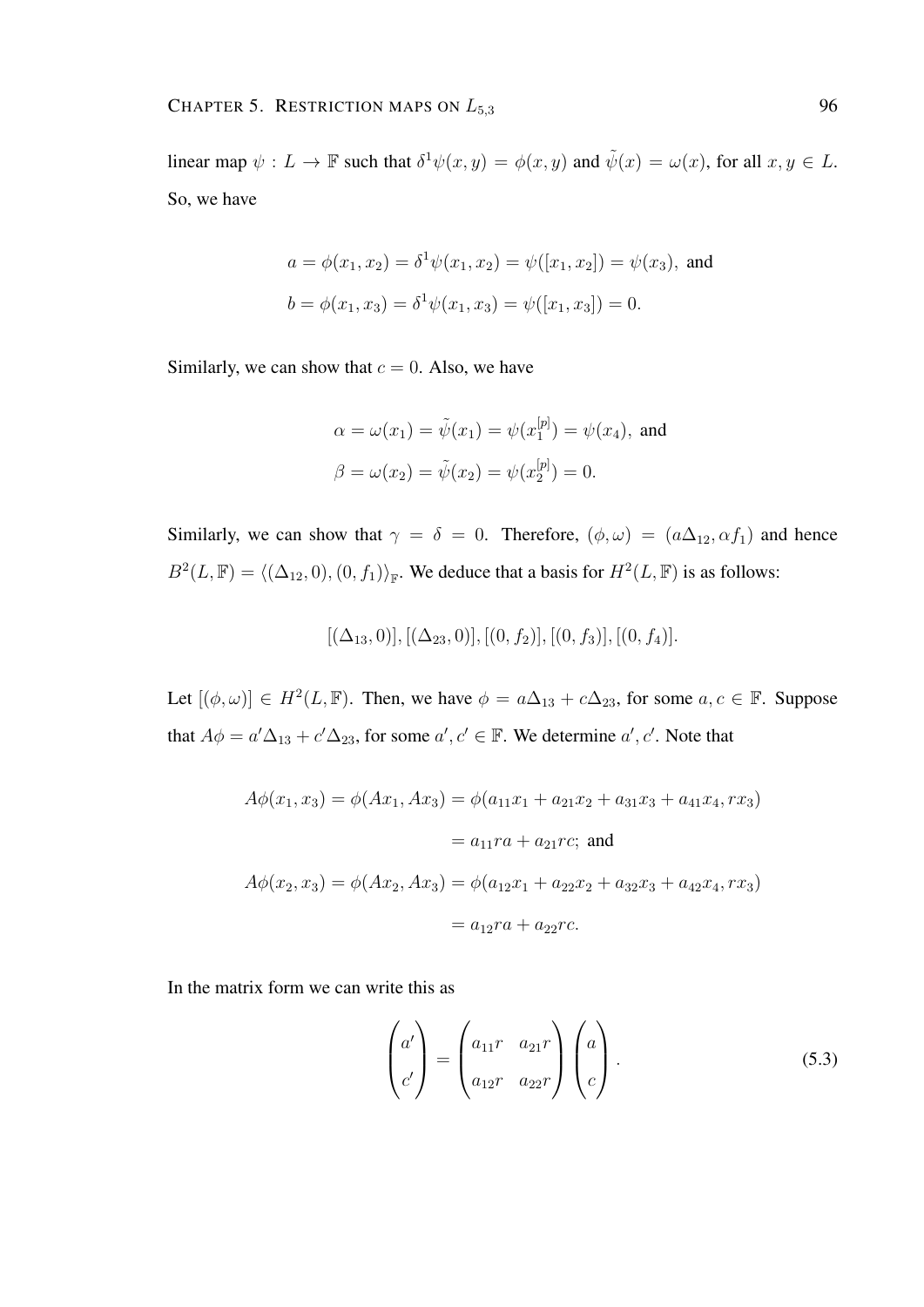The orbit with representative  $\sqrt{ }$  $\overline{ }$ 1  $\theta$  $\setminus$ of this action gives us  $L_{5,3}$ . Note that we need to have  $A\phi(x_1, x_4) = A\phi(x_2, x_4) = A\phi(x_3, x_4) = 0$  which implies that

$$
a_{11}a_{34}a + a_{21}a_{34}c = 0,
$$
  

$$
a_{12}a_{34}a + a_{22}a_{34}c = 0.
$$

Also, we have  $\omega = \beta f_2 + \gamma f_3 + \delta f_4$ , for some  $\beta, \gamma, \delta \in \mathbb{F}$ . Suppose that  $A\omega = \beta' f_2 +$  $\gamma' f_3 + \delta' f_4$ , for some  $\beta', \gamma', \delta' \in \mathbb{F}$ . We have

$$
A\omega(x_2) = a_{22}^p \beta + a_{32}^p \gamma + a_{42}^p \delta;
$$
  
\n
$$
A\omega(x_3) = r^p \gamma;
$$
  
\n
$$
A\omega(x_4) = a_{34}^p \gamma + a_{44}^p \delta.
$$

In the matrix form we can write this as

$$
\begin{pmatrix}\n\beta' \\
\gamma' \\
\delta'\n\end{pmatrix} = \begin{pmatrix}\na_{22}^p & a_{32}^p & a_{42}^p \\
0 & r^p & 0 \\
0 & a_{34}^p & a_{44}^p\n\end{pmatrix} \begin{pmatrix}\n\beta \\
\gamma \\
\delta\n\end{pmatrix}.
$$
\n(5.4)

Thus, we can write Equations (5.3) and (5.4) together as follows:

$$
\left[r\begin{pmatrix}a_{11}&a_{21}\\a_{12}&a_{22}\end{pmatrix},\begin{pmatrix}a_{22}^p&a_{32}^p&a_{42}^p\\0&r^p&0\\0&a_{34}^p&a_{44}^p\end{pmatrix}\right]\left[\begin{pmatrix}a\\c\end{pmatrix},\begin{pmatrix}\beta\\ \gamma\\ \delta\end{pmatrix}\right]=\left[\begin{pmatrix}a'\\c'\end{pmatrix},\begin{pmatrix}\beta'\\ \gamma'\\ \delta'\end{pmatrix}\right].
$$

Now we find the representatives of the orbits of the action of  $Aut(L)$  on the set of  $\omega$ 's such that the orbit represented by  $\sqrt{ }$  $\left\vert \right\vert$ 1 0  $\setminus$ is preserved under the action of  $Aut(L)$  on the set of  $\phi$ 's and

$$
\mathbf{u}^{\mathbf{u}}
$$

$$
a_{11}a_{34}a + a_{21}a_{34}c = 0, \quad a_{12}a_{34}a + a_{22}a_{34}c = 0.
$$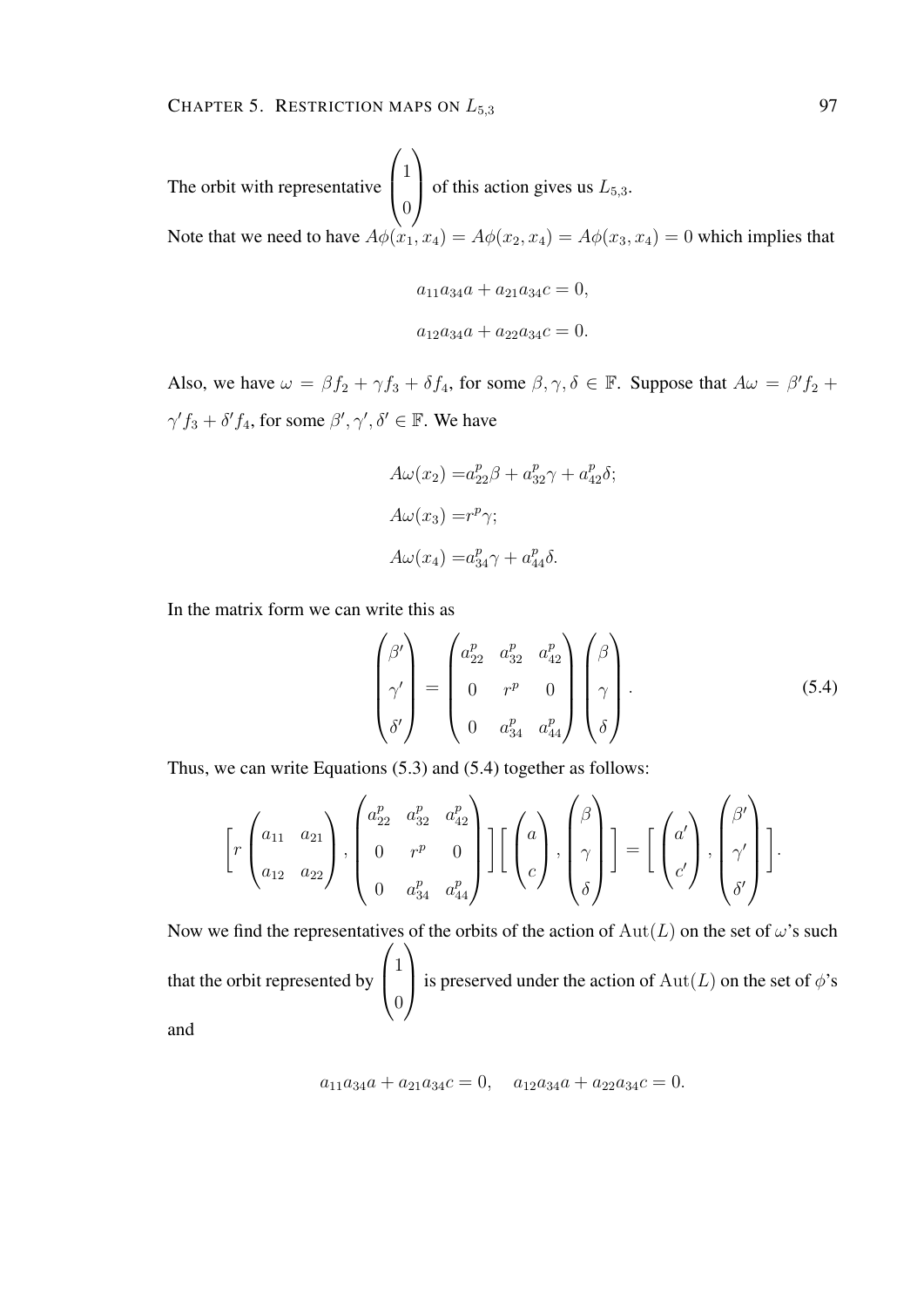Let  $\nu =$  $\sqrt{ }$  $\overline{\phantom{a}}$ β  $\gamma$  $\delta$  $\setminus$  $\in \mathbb{F}^3$ . If  $\nu =$  $\sqrt{ }$  $\overline{\phantom{a}}$  $\overline{0}$  $\overline{0}$  $\overline{0}$  $\setminus$  $\begin{array}{c} \hline \end{array}$ , then  $\{\nu\}$  is clearly an Aut(L)-orbit. Suppose that  $\delta \neq 0$ . Then

$$
\begin{bmatrix} \begin{pmatrix} 1 & 0 \ 0 & 1 \end{pmatrix}, \begin{pmatrix} 1 & 0 & -\beta/\delta \\ 0 & 1 & 0 \\ 0 & 0 & 1 \end{pmatrix} \end{bmatrix} \begin{bmatrix} \begin{pmatrix} 1 \\ 0 \end{pmatrix}, \begin{pmatrix} \beta \\ \gamma \\ \delta \end{pmatrix} \end{bmatrix} = \begin{bmatrix} \begin{pmatrix} 1 \\ 0 \end{pmatrix}, \begin{pmatrix} 0 \\ \gamma \\ \delta \end{pmatrix} \end{bmatrix}, \text{ and}
$$

$$
\begin{bmatrix} \begin{pmatrix} 1 & 0 \\ 0 & 1 \end{pmatrix}, \begin{pmatrix} 1 & 0 & 0 \\ 0 & 1 & 0 \\ 0 & 0 & 1/\delta \end{pmatrix} \end{bmatrix} \begin{bmatrix} \begin{pmatrix} 1 \\ 0 \end{pmatrix}, \begin{pmatrix} 0 \\ \gamma \\ \delta \end{pmatrix} \end{bmatrix} = \begin{bmatrix} \begin{pmatrix} 1 \\ 0 \end{pmatrix}, \begin{pmatrix} 0 \\ \gamma \\ 1 \end{pmatrix} \end{bmatrix}.
$$

If  $\delta \neq 0$  and  $\gamma \neq 0$ , then

$$
\begin{bmatrix}\n(1/\gamma)^{1/p}\n\binom{(1/\gamma)^{-1/p}}{0} & 0 \\
0 & (1/\gamma)^{2/p}\n\end{bmatrix},\n\begin{bmatrix}\n(1/\gamma)^2 & 0 & 0 \\
0 & 1/\gamma & 0 \\
0 & 0 & 1\n\end{bmatrix}\n\begin{bmatrix}\n\binom{1}{0} \\
0 \\
1\n\end{bmatrix},\n\begin{bmatrix}\n0 \\
\gamma \\
1\n\end{bmatrix}\n\end{bmatrix} =\n\begin{bmatrix}\n\binom{1}{0} \\
0 \\
1\n\end{bmatrix}.
$$
\nIf  $\delta \neq 0$  but  $\gamma = 0$ , then we have\n
$$
\begin{bmatrix}\n\binom{1}{0} \\
0 \\
0 \\
1\n\end{bmatrix},\n\begin{bmatrix}\n0 \\
0 \\
1\n\end{bmatrix}.
$$
\nNext, if  $\delta = 0$  but  $\gamma \neq 0$ , then\n
$$
\begin{bmatrix}\n\binom{1}{0} \\
0 \\
1\n\end{bmatrix},\n\begin{bmatrix}\n1 & -\beta/\gamma & 0 \\
0 & 1 & 0 \\
0 & 0 & 1\n\end{bmatrix},\n\begin{bmatrix}\n\binom{1}{0} \\
0 \\
0\n\end{bmatrix},\n\begin{bmatrix}\n\beta \\
\gamma \\
0\n\end{bmatrix}\n\end{bmatrix} =\n\begin{bmatrix}\n\binom{1}{0} \\
0 \\
0\n\end{bmatrix},\n\begin{bmatrix}\n0 \\
\gamma \\
0\n\end{bmatrix},
$$
\nand\n
$$
\begin{bmatrix}\n(1/\gamma)^{1/p}\n\binom{(1/\gamma)^{-1/p}}{0} & 0 \\
0 & (1/\gamma)^{2/p}\n\end{bmatrix},\n\begin{bmatrix}\n(1/\gamma)^2 & 0 & 0 \\
0 & 1/\gamma & 0 \\
0 & 0 & 1\n\end{bmatrix},\n\begin{bmatrix}\n\binom{1}{0} \\
0 \\
0\n\end{bmatrix},\n\begin{bmatrix}\n\gamma \\
0 \\
0 \\
0\n\end{bmatrix}\n\end{bmatrix} =\n\begin{bmatrix}\n\binom{1}{0} \\
0 \\
0\n\end{bmatrix},\n\begin{bmatrix}\n0 \\
1 \\
0 \\
0\n\end{bmatrix}.
$$
\nNext, if  $\delta = \gamma = 0$ , then we have\n
$$
\begin{bmatrix}\n\binom{1}{0} \\
0 \\
0\n\end{b
$$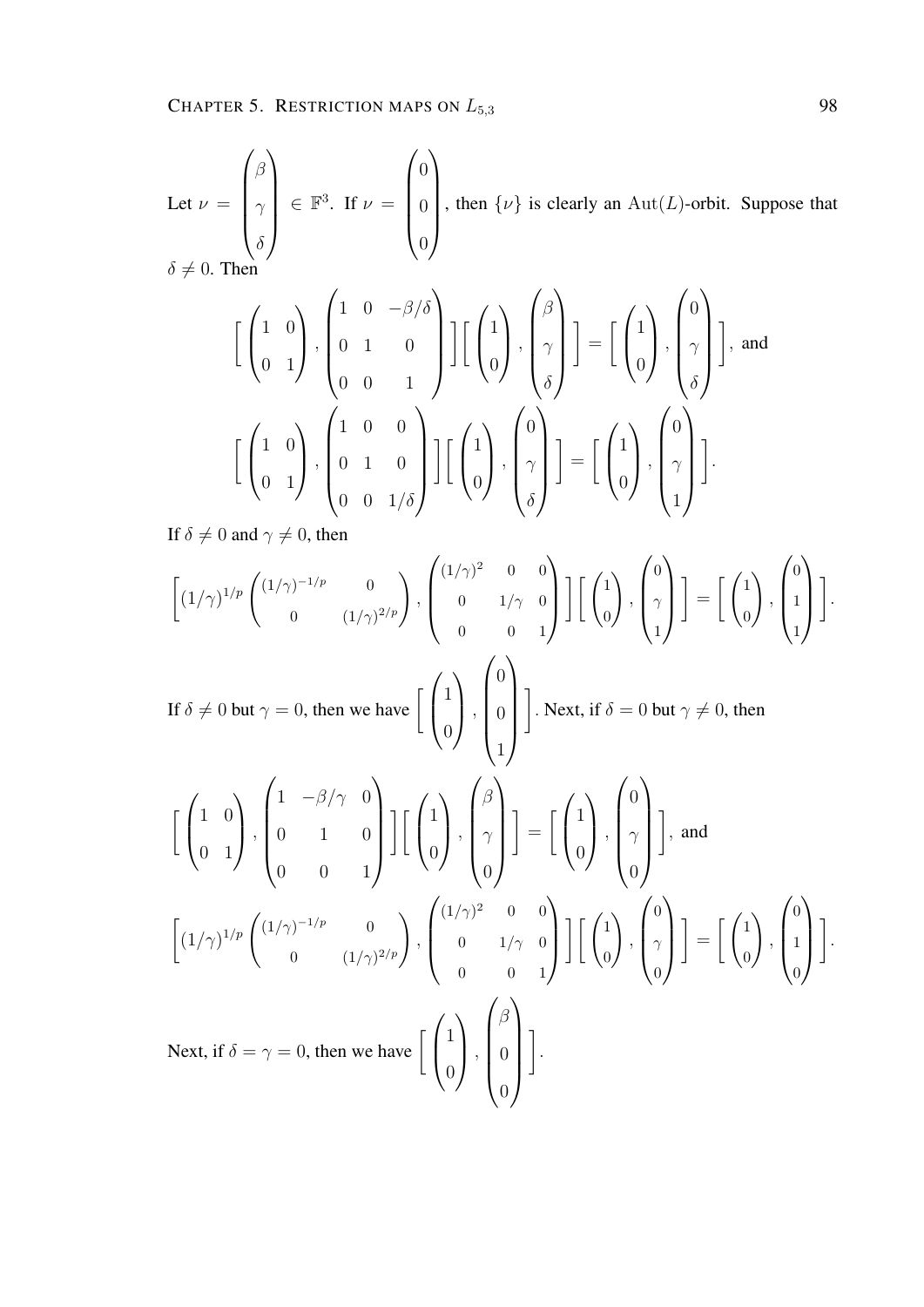Thus the following elements are  $Aut(L)$ -orbit representatives:

$$
\begin{pmatrix} 0 \\ 0 \\ 0 \end{pmatrix}, \begin{pmatrix} 0 \\ 1 \\ 0 \end{pmatrix}, \begin{pmatrix} 0 \\ 0 \\ 0 \end{pmatrix}, \begin{pmatrix} \beta \\ 0 \\ 0 \end{pmatrix}, \begin{pmatrix} 0 \\ 1 \\ 1 \end{pmatrix}.
$$
  
Lemma 5.1.4 The vectors 
$$
\begin{pmatrix} \beta_1 \\ 0 \\ 0 \end{pmatrix}
$$
 and 
$$
\begin{pmatrix} \beta_2 \\ 0 \\ 0 \end{pmatrix}
$$
 are in the same Aut(L)-orbit if and only if 
$$
\beta_2 \beta_1^{-1} \in (\mathbb{F}^*)^2.
$$

Proof. First assume that  $\sqrt{ }$  $\overline{\phantom{a}}$  $\beta_1$  $\theta$  $\theta$  $\setminus$  $\begin{array}{c} \hline \end{array}$ and  $\sqrt{ }$   $\beta_2$  $\theta$  $\theta$  $\setminus$  $\begin{array}{c} \hline \end{array}$ are in the same  $\text{Aut}(L)$ -orbit. Then

$$
\left[r\begin{pmatrix} a_{11} & a_{21} \\ a_{12} & a_{22} \end{pmatrix}, \begin{pmatrix} a_{22}^p & a_{32}^p & a_{42}^p \\ 0 & r^p & 0 \\ 0 & a_{34}^p & a_{44}^p \end{pmatrix}\right] \left[\begin{pmatrix} 1 \\ 0 \end{pmatrix}, \begin{pmatrix} \beta_1 \\ 0 \\ 0 \end{pmatrix} \right] = \left[\begin{pmatrix} 1 \\ 0 \end{pmatrix}, \begin{pmatrix} \beta_2 \\ 0 \\ 0 \end{pmatrix} \right].
$$

From this we obtain that  $ra_{11} = 1$ ,  $a_{12} = 0$ , and  $\beta_2 = a_{22}^p \beta_1$  which gives that  $\beta_2 \beta_1^{-1} =$  $a_{11}^{-2p} \in (\mathbb{F}^*)^2$ . Conversely, suppose that  $\beta_2 \beta_1^{-1} = \epsilon^2$  with some  $\epsilon \in \mathbb{F}^*$ . Then

$$
\left[\epsilon^{1/p}\begin{pmatrix} \epsilon^{-1/p} & 0\\ 0 & \epsilon^{2/p} \end{pmatrix}, \begin{pmatrix} \epsilon^2 & 0 & 0\\ 0 & \epsilon & 0\\ 0 & 0 & 1 \end{pmatrix} \right] \left[\begin{pmatrix} 1\\ 0 \end{pmatrix}, \begin{pmatrix} \beta_1\\ 0\\ 0 \end{pmatrix} \right] = \left[\begin{pmatrix} 1\\ 0 \end{pmatrix}, \begin{pmatrix} \beta_2\\ 0\\ 0 \end{pmatrix} \right]
$$

as required.

Therefore, the corresponding restricted Lie algebra structures are as follows: (Note that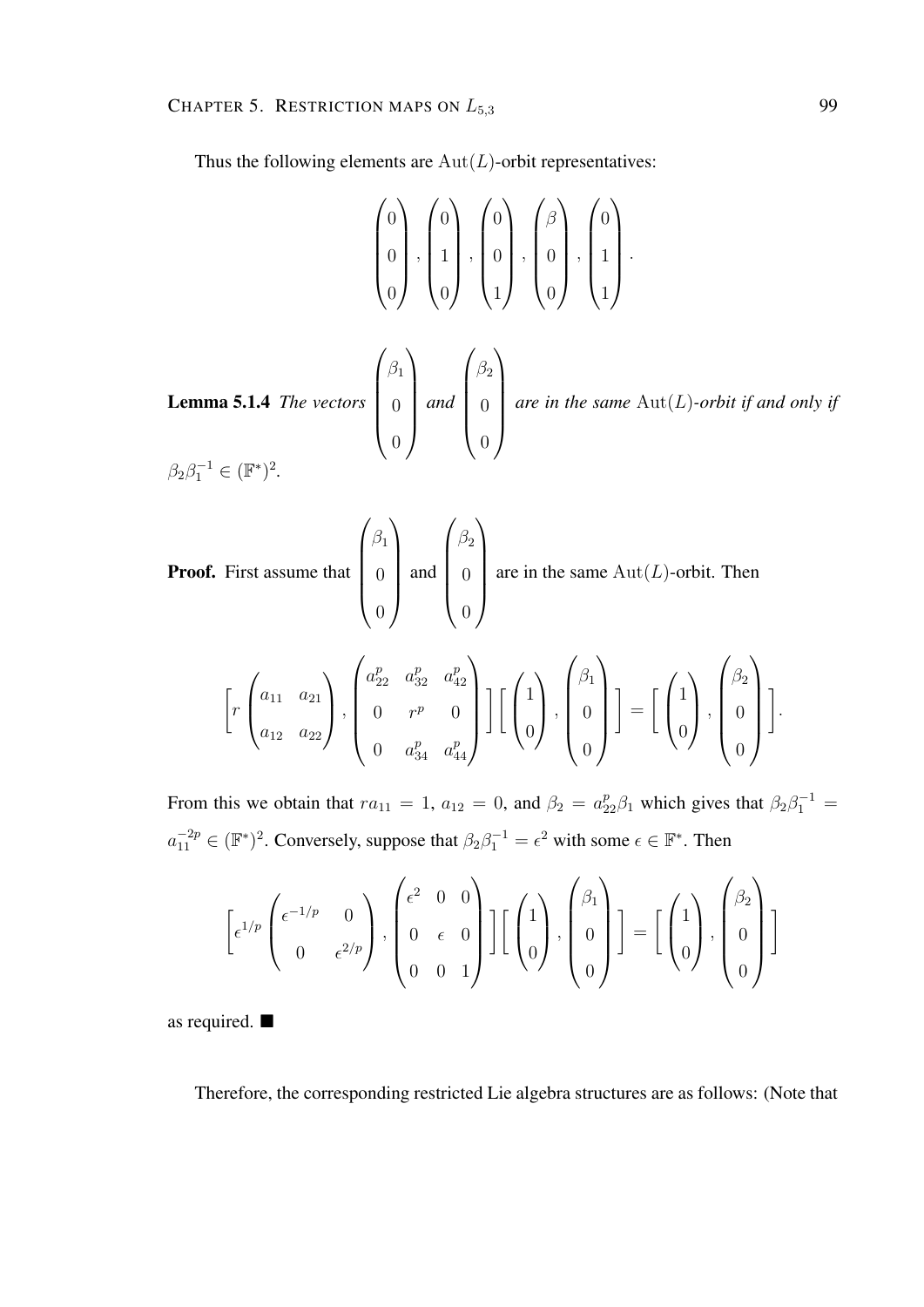we need to switch  $x_4$  and  $x_5$ .

$$
K_3^7 = \langle x_1, \dots, x_5 | [x_1, x_2] = x_3, [x_1, x_3] = x_4, x_1^{[p]} = x_5 \rangle;
$$
  
\n
$$
K_3^8(\beta) = \langle x_1, \dots, x_5 | [x_1, x_2] = x_3, [x_1, x_3] = x_4, x_1^{[p]} = x_5, x_2^{[p]} = \beta x_4 \rangle;
$$
  
\n
$$
K_3^9 = \langle x_1, \dots, x_5 | [x_1, x_2] = x_3, [x_1, x_3] = x_4, x_1^{[p]} = x_5, x_3^{[p]} = x_4 \rangle;
$$
  
\n
$$
K_3^{10} = \langle x_1, \dots, x_5 | [x_1, x_2] = x_3, [x_1, x_3] = x_4, x_1^{[p]} = x_5, x_5^{[p]} = x_4 \rangle;
$$
  
\n
$$
K_3^{11} = \langle x_1, \dots, x_5 | [x_1, x_2] = x_3, [x_1, x_3] = x_4, x_1^{[p]} = x_5, x_3^{[p]} = x_4, x_5^{[p]} = x_4 \rangle
$$

where  $\beta \in \mathbb{F}^*$ . Similarly, as in Lemma 5.1.3, we can prove that  $K_3^8(\beta_1) \cong K_3^8(\beta_2)$  if and only if  $\beta_2 \beta_1^{-1} \in (\mathbb{F}^*)^2$ .

# **5.1.4** Extensions of  $(L, x_3^{[p]} = x_4)$

First, we find a basis for  $Z^2(L, \mathbb{F})$ . Let  $(\phi, \omega) = (a\Delta_{12} + b\Delta_{13} + c\Delta_{14} + d\Delta_{23} + e\Delta_{24} + d\Delta_{34})$  $f\Delta_{34}, \alpha f_1 + \beta f_2 + \gamma f_3 + \delta f_4$ )  $\in Z^2(L, \mathbb{F})$ . Then we must have  $\delta^2 \phi(x, y, z) = 0$  and  $\phi(x, y^{[p]}) = 0$ , for all  $x, y, z \in L$ . Therefore, we have

$$
0 = (\delta^2 \phi)(x_1, x_2, x_4) = \phi([x_1, x_2], x_4) + \phi([x_2, x_4], x_1) + \phi([x_4, x_1], x_2) = \phi(x_3, x_4) = f.
$$

Also, we have  $\phi(x, y^{[p]}) = 0$ . Therefore,  $\phi(x, x_4) = 0$ , for all  $x \in L$  and hence  $\phi(x_1, x_4) =$  $\phi(x_2, x_4) = \phi(x_3, x_4) = 0$  which implies that  $c = e = f = 0$ . Therefore,  $Z^2(L, \mathbb{F})$  has a basis consisting of:

$$
(\Delta_{12},0), (\Delta_{13},0), (\Delta_{23},0), (0, f_1), (0, f_2), (0, f_3), (0, f_4).
$$

Next, we find a basis for  $B^2(L, \mathbb{F})$ . Let  $(\phi, \omega) \in B^2(L, \mathbb{F})$ . Since  $B^2(L, \mathbb{F}) \subseteq Z^2(L, \mathbb{F})$ , we have  $(\phi, \omega) = (a\Delta_{12} + b\Delta_{13} + c\Delta_{23}, \alpha f_1 + \beta f_2 + \gamma f_3 + \delta f_4)$ . Note that there exists a linear map  $\psi: L \to \mathbb{F}$  such that  $\delta^1 \psi(x, y) = \phi(x, y)$  and  $\tilde{\psi}(x) = \omega(x)$ , for all  $x, y \in L$ .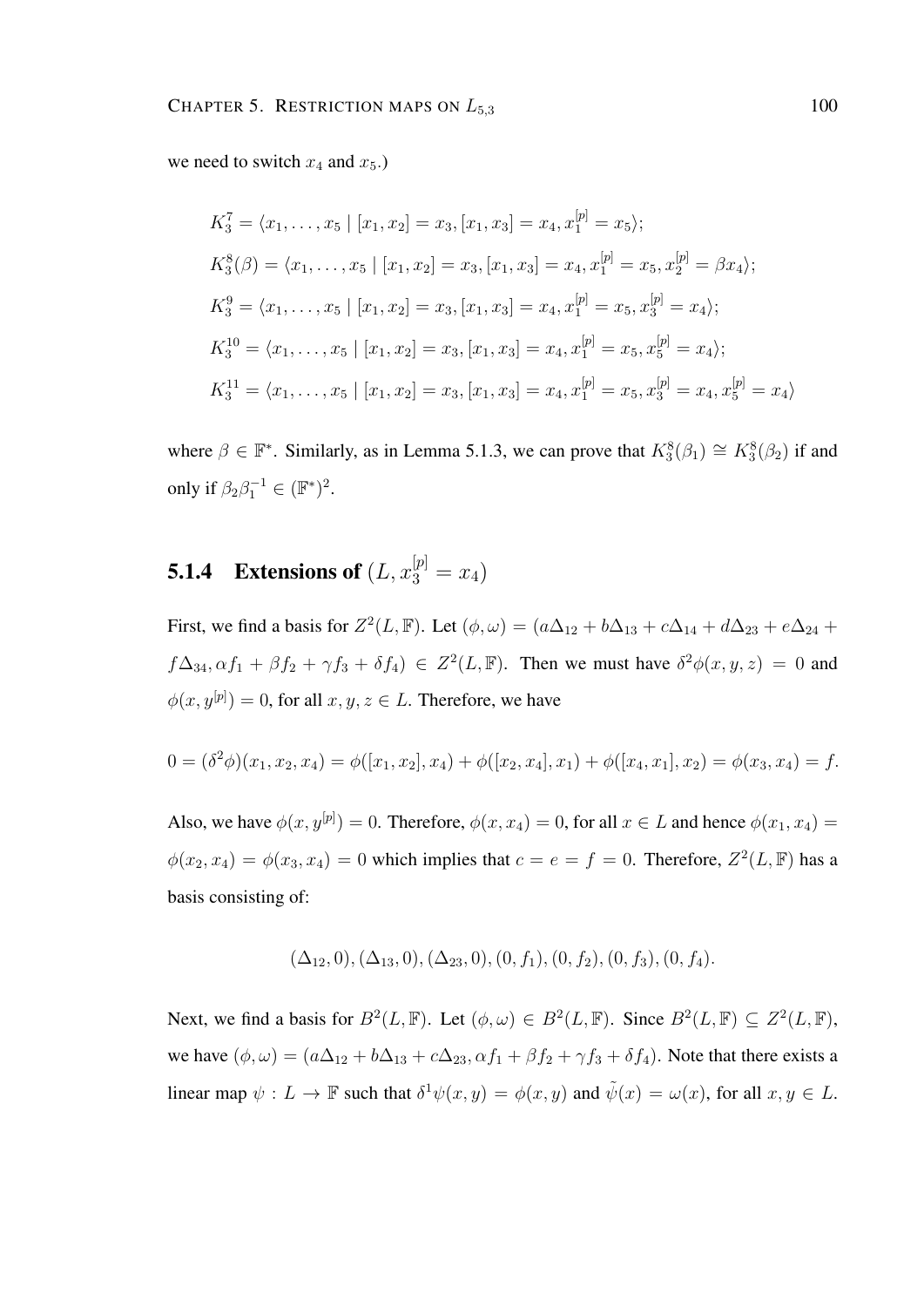So, we have

$$
a = \phi(x_1, x_2) = \delta^1 \psi(x_1, x_2) = \psi([x_1, x_2]) = \psi(x_3)
$$
, and  
\n $b = \phi(x_1, x_3) = \delta^1 \psi(x_1, x_3) = \psi([x_1, x_3]) = 0$ .

Similarly, we can show that  $c = 0$ . Also, we have

$$
\gamma = \omega(x_3) = \tilde{\psi}(x_3) = \psi(x_3^{[p]}) = \psi(x_4)
$$
, and  
\n $\alpha = \omega(x_1) = \tilde{\psi}(x_1) = \psi(x_1^{[p]}) = 0$ .

Similarly, we can show that  $\beta = \delta = 0$ . Therefore,  $(\phi, \omega) = (a\Delta_{12}, \gamma f_3)$  and hence  $B^2(L, \mathbb{F}) = \langle (\Delta_{12}, 0), (0, f_3) \rangle_{\mathbb{F}}$ . We deduce that a basis for  $H^2(L, \mathbb{F})$  is as follows:

$$
[(\Delta_{13},0)], [(\Delta_{23},0)], [(0,f_1)], [(0,f_2)], [(0,f_4)].
$$

Let  $[\theta] = [(\phi, \omega)] \in H^2(L, \mathbb{F})$ . Then  $\phi = a\Delta_{13} + c\Delta_{23}$ . We can verify that the action of Aut(L) on the  $\phi$ 's in the matrix form is as follows:

$$
\begin{pmatrix} a' \\ c' \end{pmatrix} = \begin{pmatrix} a_{11}r & a_{21}r \\ a_{12}r & a_{22}r \end{pmatrix} \begin{pmatrix} a \\ c \end{pmatrix}.
$$
 (5.5)

The orbit with representative  $\overline{ }$ 1 0 of this action gives us  $L_{5,3}$ . Note that we need to have  $A\phi(x_1, x_4) = A\phi(x_2, x_4) = A\phi(x_3, x_4) = 0$  which implies that

$$
a_{11}a_{34}a + a_{21}a_{34}c = 0,
$$
  

$$
a_{12}a_{34}a + a_{22}a_{34}c = 0.
$$

Let  $\omega = \alpha f_1 + \beta f_2 + \delta f_4$ , for some  $\alpha, \beta, \delta \in \mathbb{F}$ . Suppose that  $A\omega = \alpha' f_1 + \beta' f_2 + \delta' f_4$ , for some  $\alpha', \beta', \delta' \in \mathbb{F}$ . We have

$$
A\omega(x_1) = a_{11}^p \alpha + a_{21}^p \beta + a_{41}^p \delta;
$$
  
\n
$$
A\omega(x_2) = a_{12}^p \alpha + a_{22}^p \beta + a_{42}^p \delta;
$$
  
\n
$$
A\omega(x_4) = a_{44}^p \delta.
$$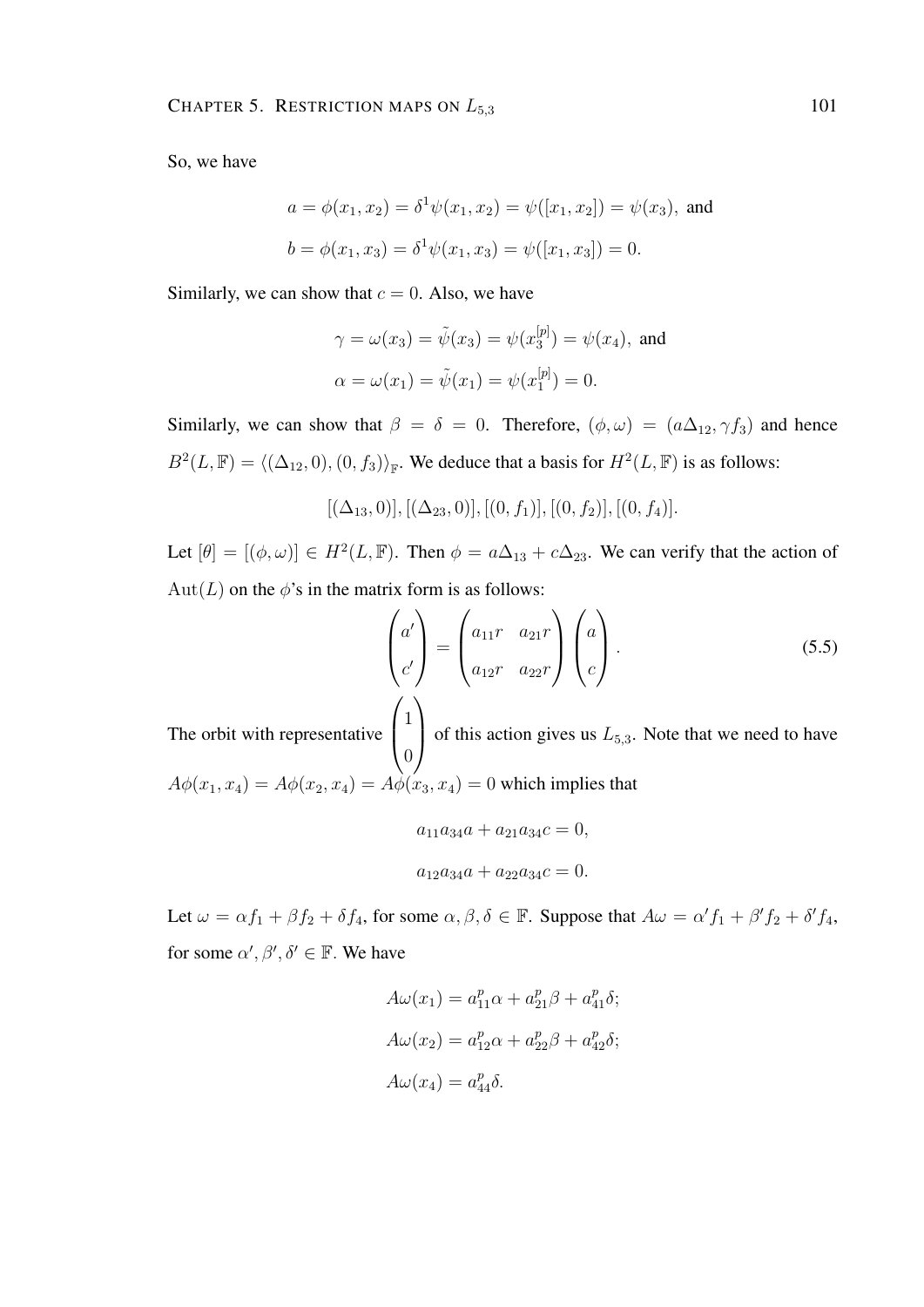In the matrix form we can write this as

$$
\begin{pmatrix}\n\alpha' \\
\beta' \\
\delta'\n\end{pmatrix} = \begin{pmatrix}\na_{11}^p & a_{21}^p & a_{41}^p \\
a_{12}^p & a_{22}^p & a_{42}^p \\
0 & 0 & a_{44}^p\n\end{pmatrix} \begin{pmatrix}\n\alpha \\
\beta \\
\delta\n\end{pmatrix}.
$$
\n(5.6)

Thus, we can write Equations (5.5) and (5.6) together as follows:

$$
\left[r\begin{pmatrix} a_{11} & a_{21} \\ a_{12} & a_{22} \end{pmatrix}, \begin{pmatrix} a_{11}^p & a_{21}^p & a_{41}^p \\ a_{12}^p & a_{22}^p & a_{42}^p \\ 0 & 0 & a_{44}^p \end{pmatrix}\right] \left[\begin{pmatrix} a \\ \beta \\ c \end{pmatrix}\begin{pmatrix} \alpha \\ \beta \\ \delta \end{pmatrix}\right] = \left[\begin{pmatrix} a' \\ c' \end{pmatrix}, \begin{pmatrix} \alpha' \\ \beta' \\ \delta' \end{pmatrix}\right].
$$

Now we find the representatives of the orbits of the action of  $Aut(L)$  on the set of  $\omega$ 's such that the orbit represented by  $\sqrt{ }$  $\left\lfloor \right\rfloor$ 1  $\overline{0}$  $\setminus$ is preserved under the action of  $Aut(L)$  on the set of  $\phi$ 's. Note that we take  $a_{34} = 0$ . Then we have

$$
a_{11}a_{34}a + a_{21}a_{34}c = 0,
$$
  

$$
a_{12}a_{34}a + a_{22}a_{34}c = 0.
$$

Let  $\nu =$  $\sqrt{ }$  $\overline{\phantom{a}}$  $\alpha$ β  $\delta$  $\setminus$  $\in \mathbb{F}^3$ . If  $\nu =$  $\sqrt{ }$  $\overline{\phantom{a}}$  $\theta$  $\theta$  $\theta$  $\setminus$  $\begin{array}{c} \hline \end{array}$ , then  $\{\nu\}$  is clearly an Aut(L)-orbit. Suppose that  $\delta \neq 0$ . Then

$$
\begin{bmatrix} \begin{pmatrix} 1 & 0 \ 0 & 1 \end{pmatrix}, \begin{pmatrix} 1 & 0 & -\alpha/\delta \\ 0 & 1 & -\beta/\delta \\ 0 & 0 & 1 \end{pmatrix} \end{bmatrix} \begin{bmatrix} \begin{pmatrix} 1 \\ 0 \end{pmatrix}, \begin{pmatrix} \alpha \\ \beta \\ \delta \end{pmatrix} \end{bmatrix} = \begin{bmatrix} \begin{pmatrix} 1 \\ 0 \end{pmatrix}, \begin{pmatrix} 0 \\ 0 \\ \delta \end{pmatrix} \end{bmatrix}, \text{ and}
$$

$$
\begin{bmatrix} \begin{pmatrix} 1 & 0 \\ 0 & 1 \end{pmatrix}, \begin{pmatrix} 1 & 0 & 0 \\ 0 & 1 & 0 \\ 0 & 0 & 1/\delta \end{pmatrix} \end{bmatrix} \begin{bmatrix} \begin{pmatrix} 1 \\ 0 \end{pmatrix}, \begin{pmatrix} 0 \\ 0 \\ \delta \end{pmatrix} \end{bmatrix} = \begin{bmatrix} \begin{pmatrix} 1 \\ 0 \end{pmatrix}, \begin{pmatrix} 0 \\ 0 \\ 1 \end{pmatrix} \end{bmatrix}.
$$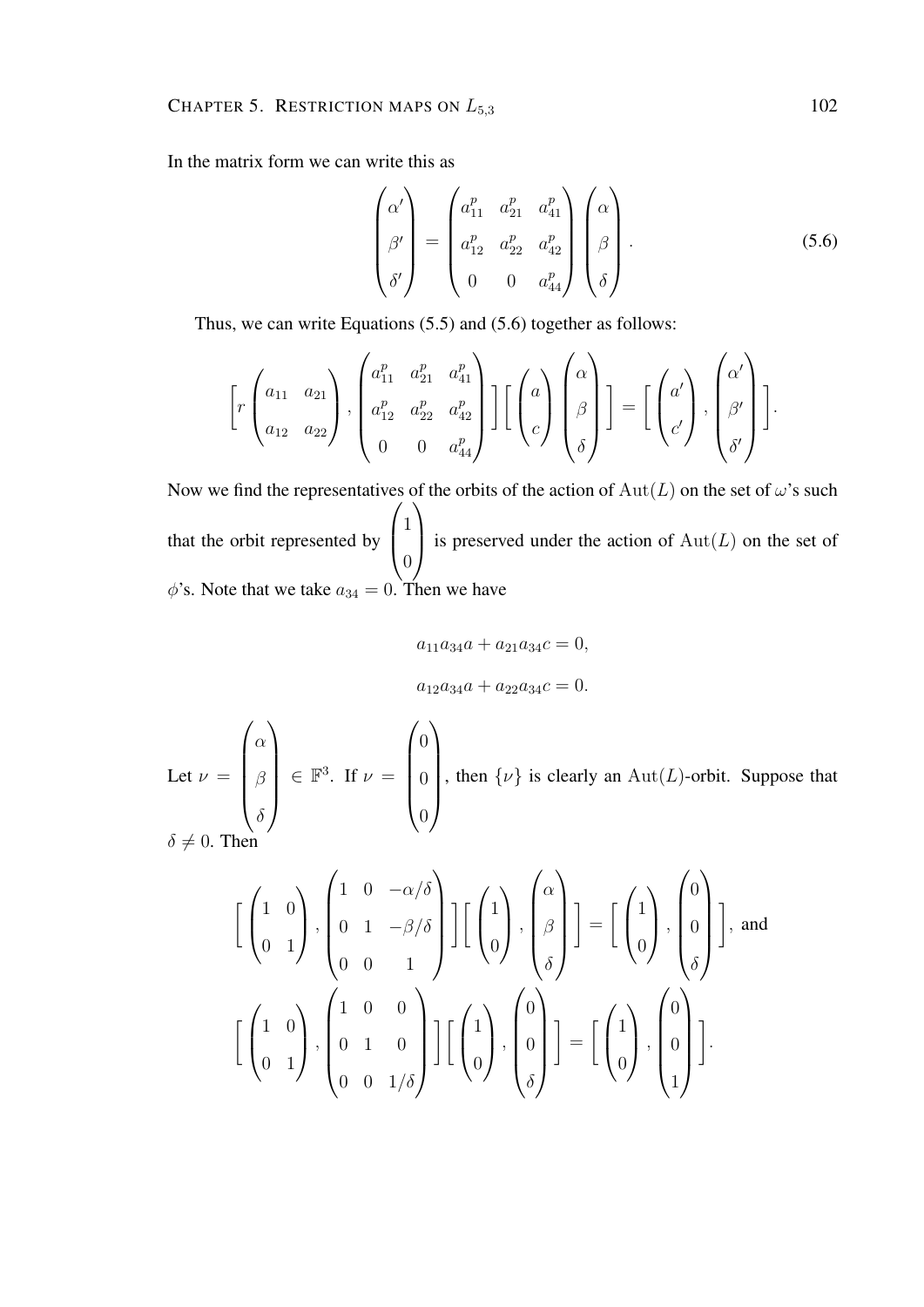Next, if  $\delta = 0$ , but  $\beta \neq 0$ , then

$$
\left[\begin{pmatrix} 1 & (-\alpha/\beta)^{1/p} \\ 0 & 1 \end{pmatrix}, \begin{pmatrix} 1 & -\alpha/\beta & 0 \\ 0 & 1 & 0 \\ 0 & 0 & 1 \end{pmatrix} \right] \left[\begin{pmatrix} 1 \\ 0 \end{pmatrix}, \begin{pmatrix} \alpha \\ \beta \\ 0 \end{pmatrix} \right] = \left[\begin{pmatrix} 1 \\ 0 \end{pmatrix}, \begin{pmatrix} 0 \\ \beta \\ 0 \end{pmatrix} \right].
$$

Finally, if  $\delta = \beta = 0$ , but  $\alpha \neq 0$ , then

$$
\left[\alpha^{1/p}\begin{pmatrix} \alpha^{-1/p} & 0 \\ 0 & \alpha^{2/p} \end{pmatrix}, \begin{pmatrix} 1/\alpha & 0 & 0 \\ 0 & \alpha^2 & 0 \\ 0 & 0 & 1 \end{pmatrix}\right] \left[\begin{pmatrix} 1 \\ 0 \end{pmatrix}, \begin{pmatrix} \alpha \\ 0 \end{pmatrix} \right] = \left[\begin{pmatrix} 1 \\ 0 \end{pmatrix}, \begin{pmatrix} 1 \\ 0 \end{pmatrix} \right].
$$

Thus the following elements are  $Aut(L)$ -orbit representatives:

$$
\begin{pmatrix} 0 \\ 0 \\ 0 \end{pmatrix}, \begin{pmatrix} 1 \\ 0 \\ 0 \end{pmatrix}, \begin{pmatrix} 0 \\ 0 \\ 1 \end{pmatrix}, \begin{pmatrix} 0 \\ \beta \\ 0 \end{pmatrix}.
$$
  
Lemma 5.1.5 The vectors 
$$
\begin{pmatrix} 0 \\ \beta_1 \\ 0 \end{pmatrix} and \begin{pmatrix} 0 \\ \beta_2 \\ 0 \end{pmatrix}
$$
 are in the same Aut(L)-orbit if and only if 
$$
\beta_2 \beta_1^{-1} \in (\mathbb{F}^*)^2.
$$

**Proof.** First assume that 
$$
\begin{pmatrix} 0 \\ \beta_1 \\ 0 \end{pmatrix}
$$
 and  $\begin{pmatrix} 0 \\ \beta_2 \\ 0 \end{pmatrix}$  are in the same Aut(*L*)-orbit. Then  
\n
$$
\left[ r \begin{pmatrix} a_{11} & a_{21} \\ a_{12} & a_{21} \\ a_{12} & a_{22} \end{pmatrix}, \begin{pmatrix} a_{11}^p & a_{21}^p & a_{41}^p \\ a_{12}^p & a_{22}^p & a_{42}^p \\ 0 & 0 & a_{44}^p \end{pmatrix} \right] \left[ \begin{pmatrix} 1 \\ 0 \end{pmatrix}, \begin{pmatrix} 0 \\ \beta_1 \\ 0 \end{pmatrix} \right] = \left[ \begin{pmatrix} 1 \\ 0 \end{pmatrix}, \begin{pmatrix} 0 \\ \beta_2 \\ 0 \end{pmatrix} \right].
$$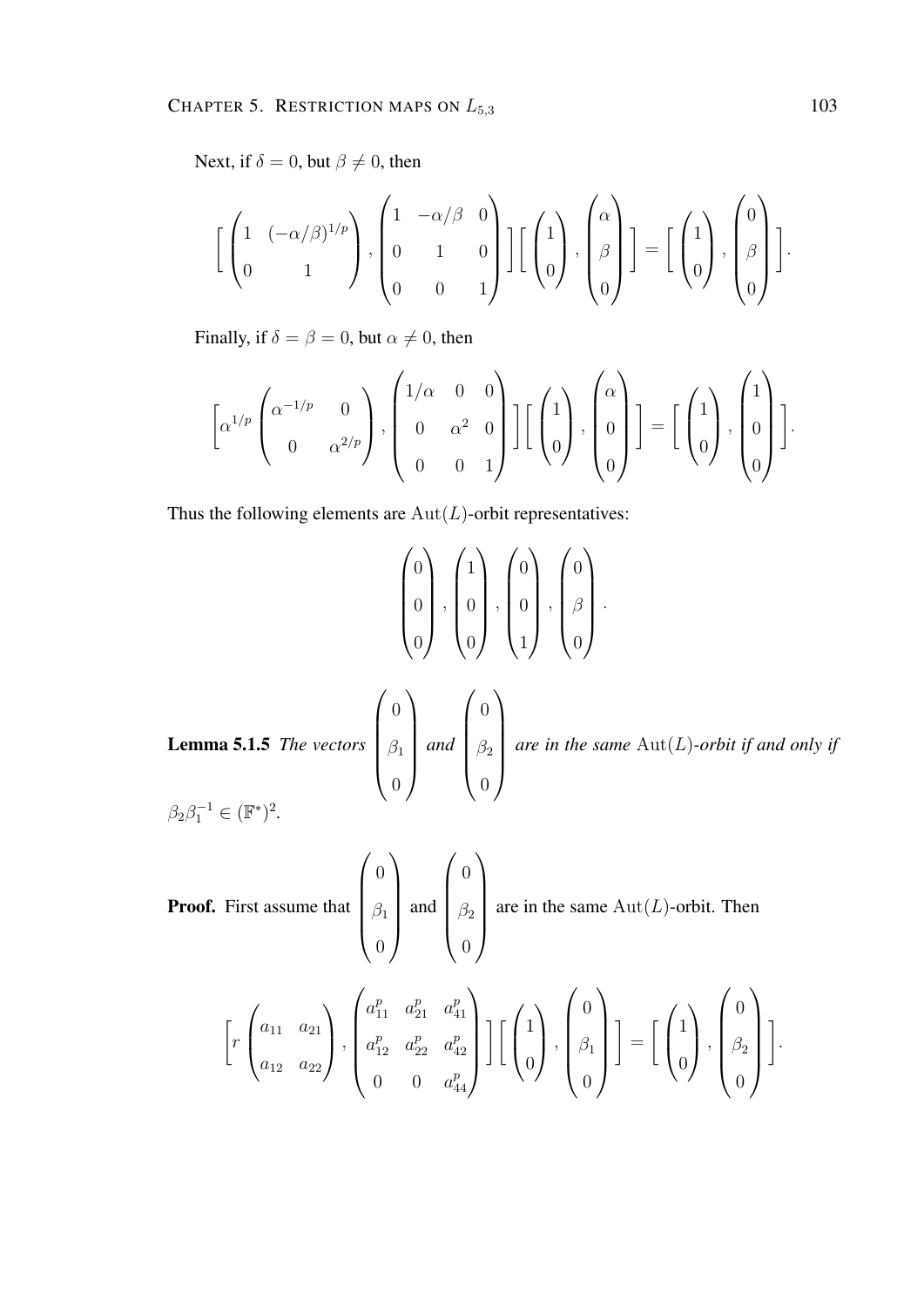From this we obtain that  $ra_{11} = 1$ ,  $a_{12} = 0$ ,  $a_{21} = 0$ , and  $\beta_2 = a_{22}^p \beta_1$  which gives that  $\beta_2 \beta_1^{-1} = a_{11}^{-2p} \in (\mathbb{F}^*)^2$ . Conversely, assume that  $\beta_2 \beta_1^{-1} = \epsilon^2$  with some  $\epsilon \in \mathbb{F}^*$ . Then

$$
\left[\epsilon^{1/p}\begin{pmatrix} \epsilon^{-1/p} & 0 \\ 0 & \epsilon^{2/p} \end{pmatrix}, \begin{pmatrix} \epsilon^{-1} & 0 & 0 \\ 0 & \epsilon^2 & 0 \\ 0 & 0 & 1 \end{pmatrix} \right] \left[\begin{pmatrix} 1 \\ 0 \end{pmatrix}, \begin{pmatrix} 0 \\ \beta_1 \\ 0 \end{pmatrix} \right] = \left[\begin{pmatrix} 1 \\ 0 \end{pmatrix}, \begin{pmatrix} 0 \\ \beta_2 \\ 0 \end{pmatrix} \right],
$$

as required.

Therefore, the corresponding restricted Lie algebra structures are as follows: (Note that we need to switch  $x_4$  and  $x_5$ .)

$$
K_3^{12} = \langle x_1, \dots, x_5 | [x_1, x_2] = x_3, [x_1, x_3] = x_4, x_3^{[p]} = x_5 \rangle;
$$
  
\n
$$
K_3^{13} = \langle x_1, \dots, x_5 | [x_1, x_2] = x_3, [x_1, x_3] = x_4, x_1^{[p]} = x_4, x_3^{[p]} = x_5 \rangle;
$$
  
\n
$$
K_3^{14}(\beta) = \langle x_1, \dots, x_5 | [x_1, x_2] = x_3, [x_1, x_3] = x_4, x_2^{[p]} = \beta x_4, x_3^{[p]} = x_5 \rangle;
$$
  
\n
$$
K_3^{15} = \langle x_1, \dots, x_5 | [x_1, x_2] = x_3, [x_1, x_3] = x_4, x_3^{[p]} = x_5, x_5^{[p]} = x_4 \rangle
$$

where  $\beta \in \mathbb{F}^*$ . Similarly, as in Lemma 5.1.3, we can prove that  $K_3^{14}(\beta_1) \cong K_3^{14}(\beta_2)$  if and only if  $\beta_2 \beta_1^{-1} \in (\mathbb{F}^*)^2$ .

### **5.2** Extensions of  $L = \frac{L_{5,3}}{L_{\text{max}}}$  $\langle x_5 \rangle$

In this section we find all non-isomorphic p-maps on  $L_{5,3}$  such that  $x_5^{[p]}=0$ . We let

$$
L = \frac{L_{5,3}}{\langle x_5 \rangle} \cong L_{4,3},
$$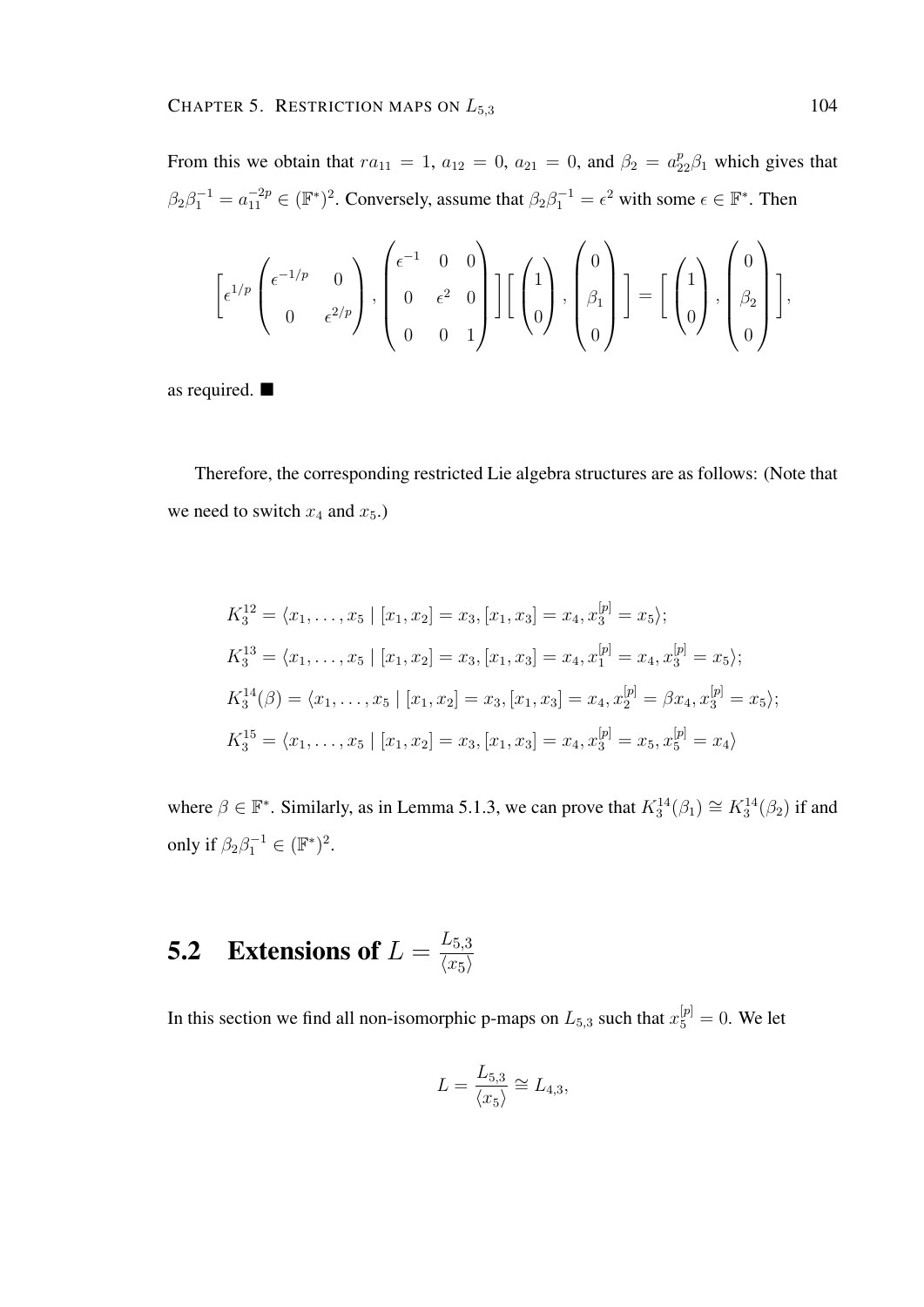where  $L_{4,3} = \langle x_1, x_2, x_3, x_4 | [x_1, x_2] = x_3, [x_1, x_3] = x_4 \rangle$ . The group Aut(L) consists of invertible matrices of the form

$$
\begin{pmatrix} a_{11} & 0 & 0 & 0 \ a_{21} & a_{22} & 0 & 0 \ a_{31} & a_{32} & r & 0 \ a_{41} & a_{42} & a_{11}a_{32} & a_{11}r \end{pmatrix},
$$

where  $r = a_{11}a_{22} \neq 0$ .

**Lemma 5.2.1** Let  $K = L_{5,3}$  and  $[p] : K \to K$  be a p-map on K such that  $x_5^{[p]} = 0$  and let  $L = \frac{K}{M}$  $\frac{K}{M}$  where  $M = \langle x_5 \rangle_{\mathbb{F}}$ . Then  $K \cong L_\theta$  where  $\theta = (0, \omega) \in Z^2(L, M)$ .

**Proof.** Let  $\pi : K \to L$  be the projection map. We have the exact sequence

$$
0 \to M \to K \to L \to 0.
$$

Let  $\sigma: L \to K$  such that  $x_i \mapsto x_i, 1 \leq i \leq 4$ . Then  $\sigma$  is an injective linear map and  $\pi\sigma = 1_L$ . Now, we define  $\phi: L \times L \to M$  by  $\phi(x_i, x_j) = [\sigma(x_i), \sigma(x_j)] - \sigma([x_i, x_j]),$  $1 \leq i, j \leq 4$  and  $\omega: L \to M$  by  $\omega(x) = \sigma(x)^{[p]} - \sigma(x^{[p]})$ . Note that

$$
\phi(x_1, x_2) = [\sigma(x_1), \sigma(x_2)] - \sigma([x_1, x_2]) = 0;
$$
  

$$
\phi(x_1, x_3) = [\sigma(x_1), \sigma(x_3)] - \sigma([x_1, x_3]) = 0.
$$

Similarly, we can show that  $\phi(x_1, x_4) = \phi(x_2, x_3) = \phi(x_2, x_4) = \phi(x_3, x_4) = 0$ . Therefore,  $\phi = 0$ . Now, by Lemma 2.2.2, we have  $\theta = (0, \omega) \in Z^2(L, M)$  and  $K \cong L_{\theta}$ .  $\blacksquare$ 

We deduce that any p-map on K such that  $x_5^{[p]} = 0$  can be obtained by an extension of L via  $\theta = (0, \omega)$ .

Note that by [12], there are four non-isomorphic restricted Lie algebra structures on L given by the following  $p$ -maps: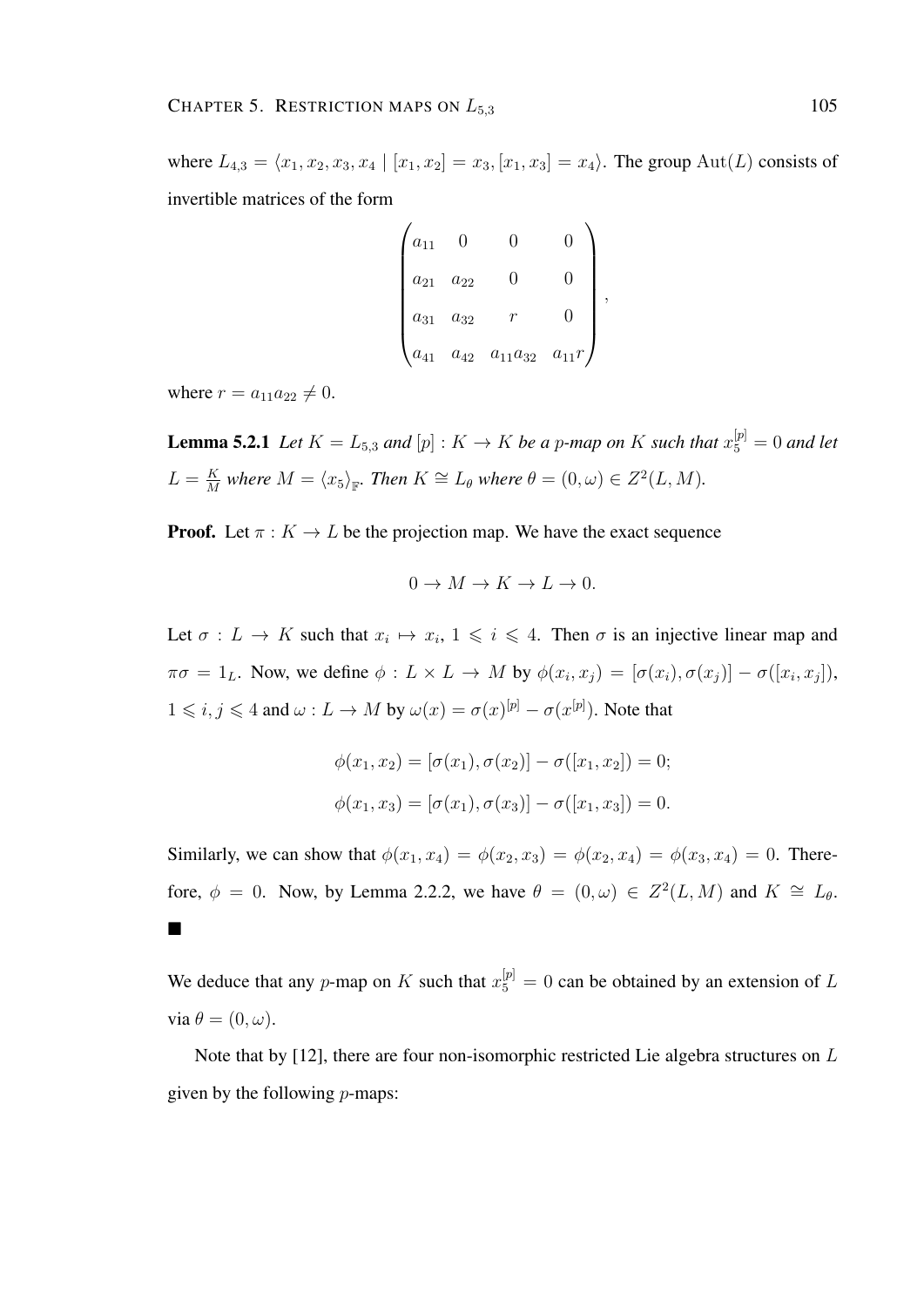II.2  $x_1^{[p]} = x_4;$ 

II.3 
$$
x_2^{[p]} = \xi x_4;
$$

II.4  $x_3^{[p]} = x_4.$ 

#### **5.2.1** Extensions of  $(L, \text{trivial } p\text{-map})$

First, we find a basis for  $Z^2(L, \mathbb{F})$ . Let  $(\phi, \omega) = (a\Delta_{12} + b\Delta_{13} + c\Delta_{14} + d\Delta_{23} + e\Delta_{24} + d\Delta_{34})$  $f\Delta_{34}, \alpha f_1 + \beta f_2 + \gamma f_3 + \delta f_4$ )  $\in Z^2(L, \mathbb{F})$ . Then we must have  $\delta^2 \phi(x, y, z) = 0$  and  $\phi(x, y^{[p]}) = 0$ , for all  $x, y, z \in L$ . Therefore,

$$
0 = (\delta^2 \phi)(x_1, x_2, x_4) = \phi([x_1, x_2], x_4) + \phi([x_2, x_4], x_1) + \phi([x_4, x_1], x_2) = \phi(x_3, x_4),
$$
 and  

$$
0 = (\delta^2 \phi)(x_1, x_2, x_3) = \phi([x_1, x_2], x_3) + \phi([x_2, x_3], x_1) + \phi([x_3, x_1], x_2) = \phi(x_2, x_4).
$$

Thus, we get  $f = e = 0$ . Since the p-map is trivial,  $\phi(x, y^{[p]}) = \phi(x, 0) = 0$ , for all  $x, y \in L$ . Therefore, a basis for  $Z^2(L, \mathbb{F})$  is as follows:

$$
(\Delta_{12},0), (\Delta_{13},0), (\Delta_{14},0), (\Delta_{23},0), (0,f_1), (0,f_2), (0,f_3), (0,f_4).
$$

Next, we find a basis for  $B^2(L, \mathbb{F})$ . Let  $(\phi, \omega) \in B^2(L, \mathbb{F})$ . Since  $B^2(L, \mathbb{F}) \subseteq Z^2(L, \mathbb{F})$ , we have  $(\phi, \omega) = (a\Delta_{12} + b\Delta_{13} + c\Delta_{14} + d\Delta_{23}, \alpha f_1 + \beta f_2 + \gamma f_3 + \delta f_4)$ . So, there exists a linear map  $\psi: L \to \mathbb{F}$  such that  $\delta^1 \psi(x, y) = \phi(x, y)$  and  $\tilde{\psi}(x) = \omega(x)$ , for all  $x, y \in L$ .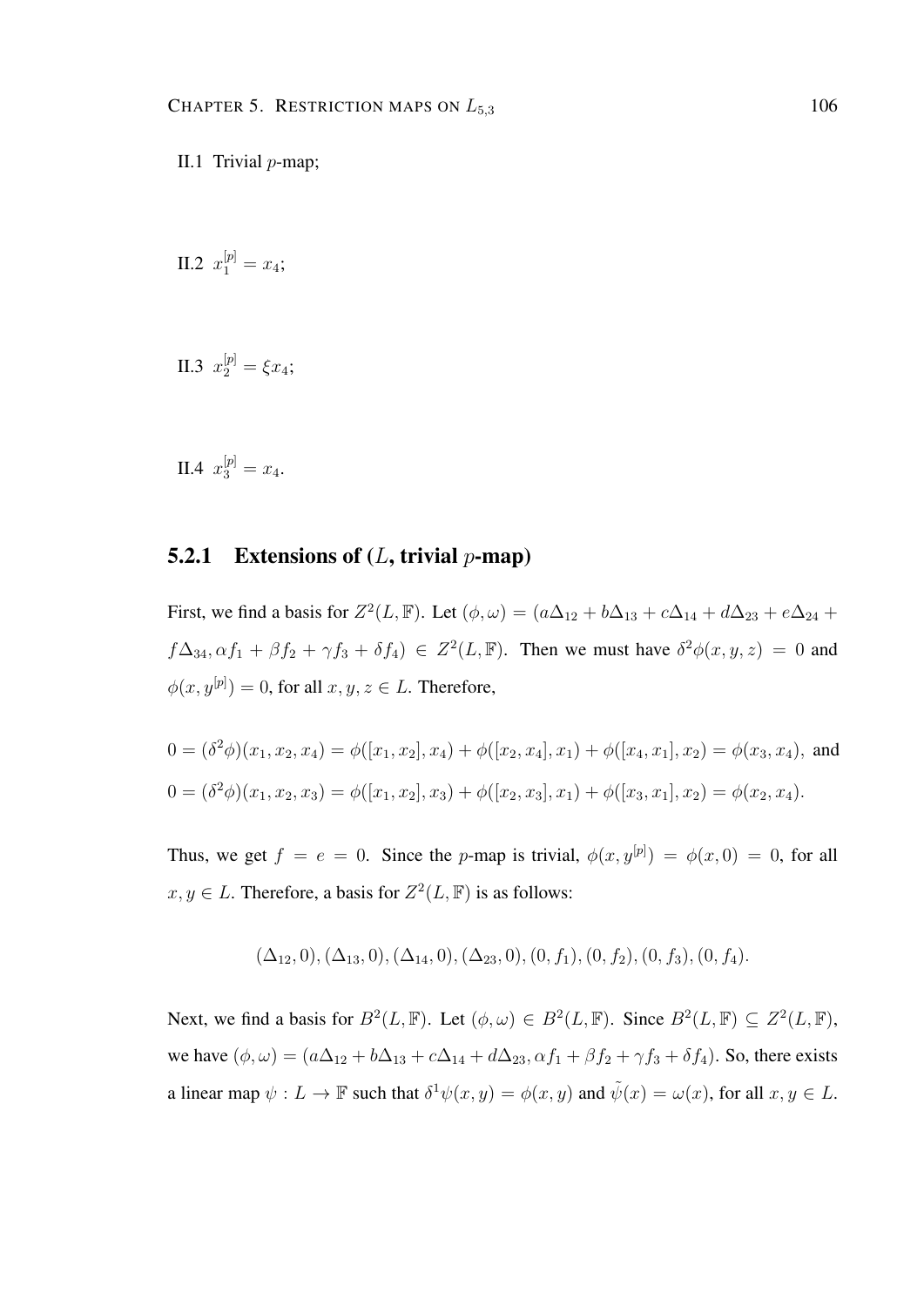So, we have

$$
a = \phi(x_1, x_2) = \delta^1 \psi(x_1, x_2) = \psi([x_1, x_2]) = \psi(x_3), \text{ and}
$$

$$
b = \phi(x_1, x_3) = \delta^1 \psi(x_1, x_3) = \psi([x_1, x_3]) = \psi(x_4), \text{ and}
$$

$$
c = \phi(x_1, x_4) = \delta^1 \psi(x_1, x_4) = \psi([x_1, x_4]) = 0
$$

Similarly, we can show that  $d = 0$ . Also, we have

$$
\alpha = \omega(x_1) = \tilde{\psi}(x_1) = \psi(x_1^{[p]}) = 0.
$$

Similarly, we can show that  $\beta = \gamma = \delta = 0$ . Therefore,  $(\phi, \omega) = (a\Delta_{12} + b\Delta_{13}, 0)$  and hence  $B^2(L, \mathbb{F}) = \langle (\Delta_{12}, 0), (\Delta_{13}, 0) \rangle_{\mathbb{F}}$ . We deduce that a basis for  $H^2(L, \mathbb{F})$  is as follows:

$$
[(\Delta_{14},0)], [(\Delta_{23},0)], [(0,f_1)], [(0,f_2)], [(0,f_3)], [(0,f_4)].
$$

Let  $[\theta] = [(\phi, \omega)] \in H^2(L, \mathbb{F})$ . Since we want  $L_{\theta}$  and  $L_{5,3}$  to be isomorphic as Lie algebras, we should have  $\phi = 0$ . Since 0 is preserved under Aut(L), it is enough to find Aut(L)representatives of the  $\omega$ 's.

Let  $\omega = \alpha f_1 + \beta f_2 + \gamma f_3 + \delta f_4$ , for some  $\alpha, \beta, \gamma, \delta \in \mathbb{F}$ . Suppose that  $A\omega = \alpha' f_1 +$  $\beta' f_2 + \gamma' f_3 + \delta' f_4$ , for some  $\alpha', \beta', \gamma', \delta' \in \mathbb{F}$ . We can easily verify that the action of  $Aut(L)$ on the  $\omega$ 's in the matrix form is as follows:

Now we find the representatives of the orbits of this action. Let 
$$
\nu = \begin{pmatrix} \alpha_1^{\nu} & \alpha_2^{\nu} & \alpha_3^{\nu} & \alpha_4^{\nu} \\ \beta^{\prime} \\ \gamma^{\prime} \\ \delta^{\prime} \end{pmatrix} \in \mathbb{F}^4.
$$
  
\n
$$
\begin{pmatrix} \alpha_1^{\nu} & \alpha_2^{\nu} & \alpha_3^{\nu} & \alpha_4^{\nu} \\ 0 & \alpha_2^{\nu} & \alpha_3^{\nu} & \alpha_4^{\nu} \\ 0 & 0 & \alpha_1^{\nu} & \alpha_1^{\nu} \end{pmatrix} \begin{pmatrix} \alpha \\ \beta \\ \delta \end{pmatrix}.
$$
\n
$$
\text{Now we find the representatives of the orbits of this action. Let } \nu = \begin{pmatrix} \alpha \\ \beta \\ \beta \\ \gamma \\ \delta \end{pmatrix} \in \mathbb{F}^4.
$$

 $\gamma$ 

. If

δ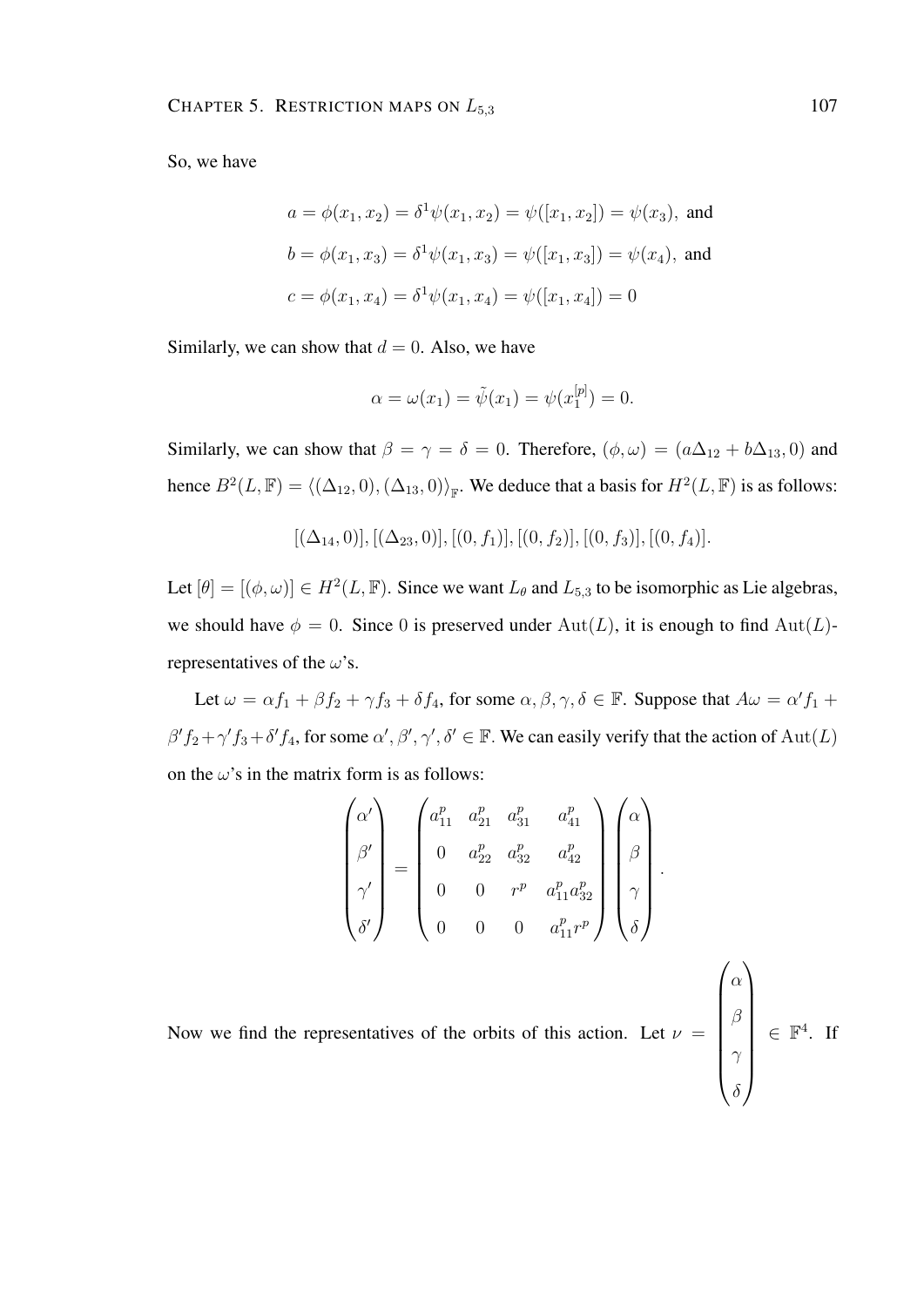$$
\nu = \begin{pmatrix} 0 \\ 0 \\ 0 \\ 0 \\ 0 \end{pmatrix}
$$
, then  $\{\nu\}$  is clearly an  $\text{Aut}(L)$ -orbit. Suppose that  $\delta \neq 0$ . Then

$$
\begin{pmatrix}\n1 & 0 & 0 & -\alpha/\delta \\
0 & 1 & 0 & -\beta/\delta \\
0 & 0 & 1 & 0 \\
0 & 0 & 0 & 1\n\end{pmatrix}\n\begin{pmatrix}\n\alpha \\
\beta \\
\gamma \\
\delta\n\end{pmatrix} = \begin{pmatrix}\n0 \\
0 \\
\gamma \\
\delta\n\end{pmatrix}, \text{ and}
$$
\n
$$
\begin{pmatrix}\n1 & 0 & 0 & 0 \\
0 & 1 & -\gamma/\delta & \gamma^2/\delta^2 \\
0 & 0 & 1 & -\gamma/\delta \\
0 & 0 & 0 & 1\n\end{pmatrix}\n\begin{pmatrix}\n0 \\
0 \\
\gamma \\
\delta\n\end{pmatrix} = \begin{pmatrix}\n0 \\
0 \\
0 \\
\delta\n\end{pmatrix}, \text{ and}
$$
\n
$$
\begin{pmatrix}\n1 & 0 & 0 & 0 \\
0 & 1/\delta & 0 & 0 \\
0 & 1/\delta & 0 & 0 \\
0 & 0 & 1/\delta & 0 \\
0 & 0 & 0 & 1/\delta\n\end{pmatrix}\n\begin{pmatrix}\n0 \\
0 \\
0 \\
0 \\
0\n\end{pmatrix} = \begin{pmatrix}\n0 \\
0 \\
0 \\
0 \\
1\n\end{pmatrix}.
$$

Next, if  $\delta = 0$ , but  $\gamma \neq 0$ , then

$$
\begin{pmatrix}\n1 & 0 & -\alpha/\gamma & 0 \\
0 & 1 & -\beta/\gamma & 0 \\
0 & 0 & 1 & -\beta/\gamma \\
0 & 0 & 0 & 1\n\end{pmatrix}\n\begin{pmatrix}\n\alpha \\
\beta \\
\gamma \\
\gamma \\
0\n\end{pmatrix} = \begin{pmatrix}\n0 \\
0 \\
\gamma \\
\gamma \\
0\n\end{pmatrix}, \text{ and}
$$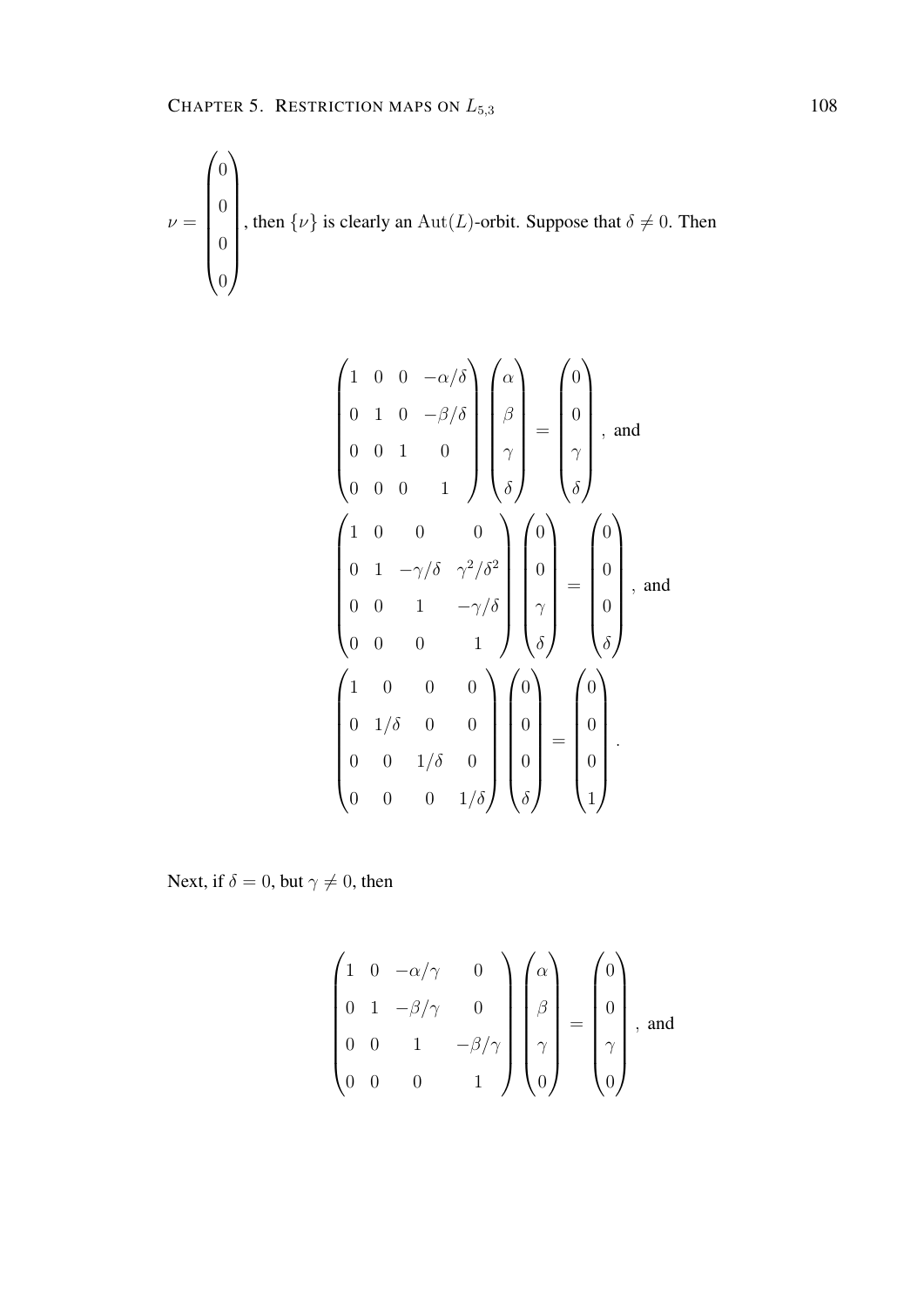$$
\begin{pmatrix}\n(1/\gamma)^2 & 0 & 0 & 0 \\
0 & \gamma & 0 & 0 \\
0 & 0 & 1/\gamma & 0 \\
0 & 0 & 0 & (1/\gamma)^3\n\end{pmatrix}\n\begin{pmatrix}\n0 \\
0 \\
\gamma \\
0\n\end{pmatrix} =\n\begin{pmatrix}\n0 \\
0 \\
1 \\
0\n\end{pmatrix}.
$$

Next, if  $\gamma = \delta = 0$ , but  $\beta \neq 0$ , then

$$
\begin{pmatrix}\n1 & -\alpha/\beta & 0 & 0 \\
0 & 1 & 0 & 0 \\
0 & 0 & 1 & 0 \\
0 & 0 & 0 & 1\n\end{pmatrix}\n\begin{pmatrix}\n\alpha \\
\beta \\
\beta \\
0\n\end{pmatrix} = \n\begin{pmatrix}\n0 \\
\beta \\
0\n\end{pmatrix}, \text{ and}
$$
\n
$$
\begin{pmatrix}\n(1/\beta)^{-2} & 0 & 0 & 0 \\
0 & 1/\beta & 0 & 0 \\
0 & 0 & (1/\beta)^{-1} & 0 \\
0 & 0 & 0 & (1/\beta)^{-3}\n\end{pmatrix}\n\begin{pmatrix}\n0 \\
\beta \\
0 \\
0\n\end{pmatrix} = \n\begin{pmatrix}\n0 \\
1 \\
0 \\
0\n\end{pmatrix}.
$$

Finally, if  $\delta = \gamma = \beta = 0$ , but  $\alpha \neq 0$ , then

$$
\begin{pmatrix} 1/\alpha & 0 & 0 & 0 \\ 0 & 1 & 0 & 0 \\ 0 & 0 & 1/\alpha & 0 \\ 0 & 0 & 0 & (1/\alpha)^2 \end{pmatrix} \begin{pmatrix} \alpha \\ 0 \\ 0 \\ 0 \end{pmatrix} = \begin{pmatrix} 1 \\ 0 \\ 0 \\ 0 \end{pmatrix}.
$$

Thus the following elements are  $Aut(L)$ -orbit representatives:

$$
\begin{pmatrix} 0 \\ 0 \\ 0 \\ 0 \\ 0 \end{pmatrix}, \begin{pmatrix} 1 \\ 0 \\ 0 \\ 0 \\ 0 \end{pmatrix}, \begin{pmatrix} 0 \\ 1 \\ 0 \\ 0 \\ 0 \end{pmatrix}, \begin{pmatrix} 0 \\ 0 \\ 1 \\ 0 \\ 0 \end{pmatrix}, \begin{pmatrix} 0 \\ 0 \\ 0 \\ 1 \\ 1 \end{pmatrix}.
$$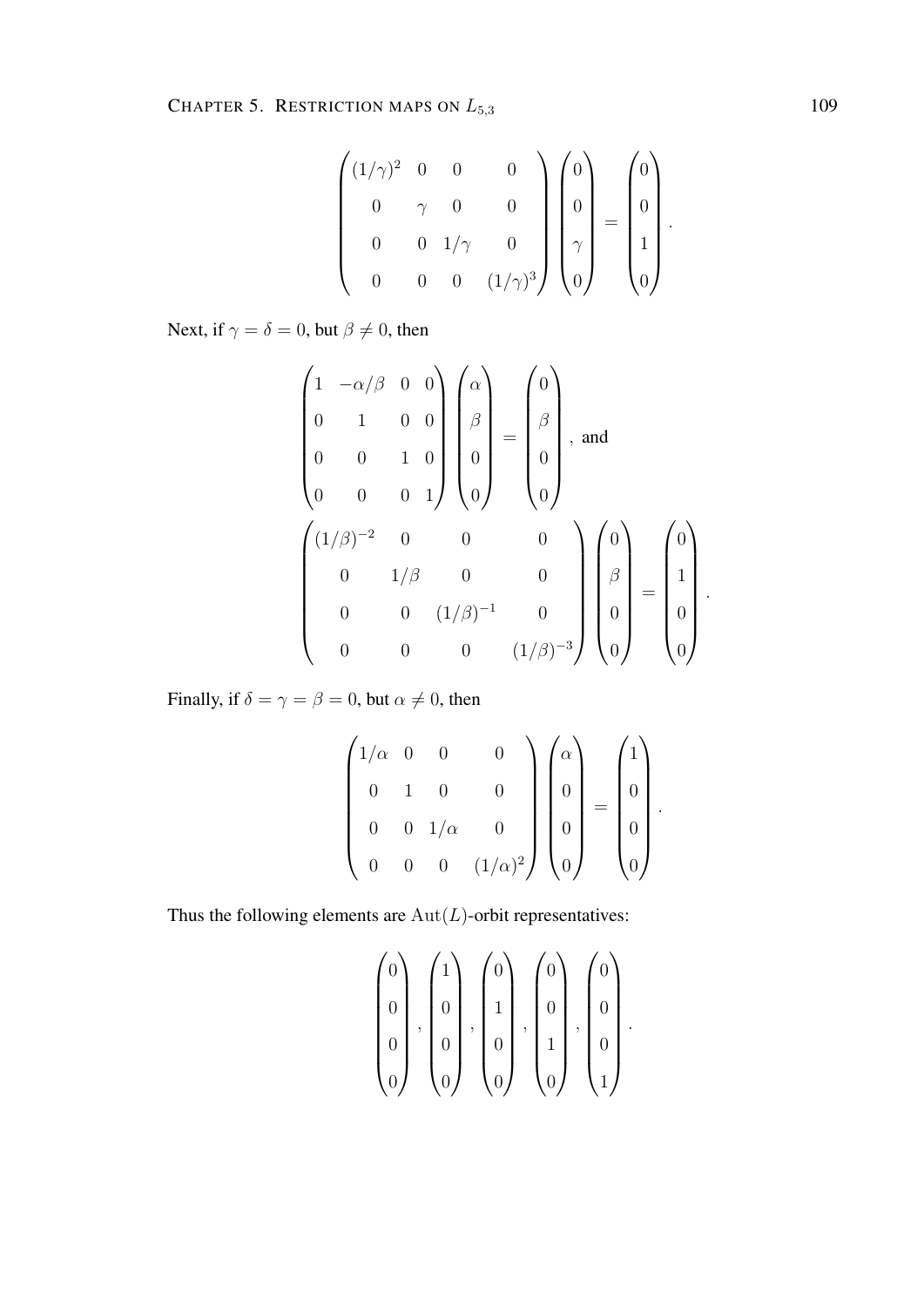Therefore, the corresponding restricted Lie algebra structures are as follows:

$$
K_3^{16} = \langle x_1, \dots, x_5 | [x_1, x_2] = x_3, [x_1, x_3] = x_4 \rangle;
$$
  
\n
$$
K_3^{17} = \langle x_1, \dots, x_5 | [x_1, x_2] = x_3, [x_1, x_3] = x_4, x_1^{[p]} = x_5 \rangle;
$$
  
\n
$$
K_3^{18} = \langle x_1, \dots, x_5 | [x_1, x_2] = x_3, [x_1, x_3] = x_4, x_2^{[p]} = x_5 \rangle;
$$
  
\n
$$
K_3^{19} = \langle x_1, \dots, x_5 | [x_1, x_2] = x_3, [x_1, x_3] = x_4, x_3^{[p]} = x_5 \rangle;
$$
  
\n
$$
K_3^{20} = \langle x_1, \dots, x_5 | [x_1, x_2] = x_3, [x_1, x_3] = x_4, x_4^{[p]} = x_5 \rangle.
$$

## **5.2.2** Extensions of  $(L, x_1^{[p]} = x_4)$

First, we find a basis for  $Z^2(L, \mathbb{F})$ . Let  $(\phi, \omega) = (a\Delta_{12} + b\Delta_{13} + c\Delta_{14} + d\Delta_{23} + e\Delta_{24} + d\Delta_{34})$  $f\Delta_{34}, \alpha f_1 + \beta f_2 + \gamma f_3 + \delta f_4$ )  $\in Z^2(L, \mathbb{F})$ . Then we must have  $\delta^2 \phi(x, y, z) = 0$  and  $\phi(x, y^{[p]}) = 0$ , for all  $x, y, z \in L$ . Therefore, we have

$$
0 = (\delta^2 \phi)(x_1, x_2, x_4) = \phi([x_1, x_2], x_4) + \phi([x_2, x_4], x_1) + \phi([x_4, x_1], x_2) = \phi(x_3, x_4),
$$
 and  

$$
0 = (\delta^2 \phi)(x_1, x_2, x_3) = \phi([x_1, x_2], x_3) + \phi([x_2, x_3], x_1) + \phi([x_3, x_1], x_2) = \phi(x_2, x_4).
$$

Thus, we get  $f = e = 0$ . Also, we have  $\phi(x, y^{[p]}) = 0$ . Therefore,  $\phi(x, x_4) = 0$ , for all  $x \in L$  and hence  $\phi(x_1, x_4) = \phi(x_2, x_4) = \phi(x_3, x_4) = 0$  which implies that  $c = e = f = 0$ . Therefore,  $Z^2(L, \mathbb{F})$  has a basis consisting of:

$$
(\Delta_{12},0), (\Delta_{13},0), (\Delta_{23},0), (0, f_1), (0, f_2), (0, f_3), (0, f_4).
$$

Next, we find a basis for  $B^2(L, \mathbb{F})$ . Let  $(\phi, \omega) \in B^2(L, \mathbb{F})$ . Since  $B^2(L, \mathbb{F}) \subseteq Z^2(L, \mathbb{F})$ , we have  $(\phi, \omega) = (a\Delta_{12} + b\Delta_{13} + c\Delta_{23}, \alpha f_1 + \beta f_2 + \gamma f_3 + \delta f_4)$ . Note that there exists a linear map  $\psi: L \to \mathbb{F}$  such that  $\delta^1 \psi(x, y) = \phi(x, y)$  and  $\tilde{\psi}(x) = \omega(x)$ , for all  $x, y \in L$ .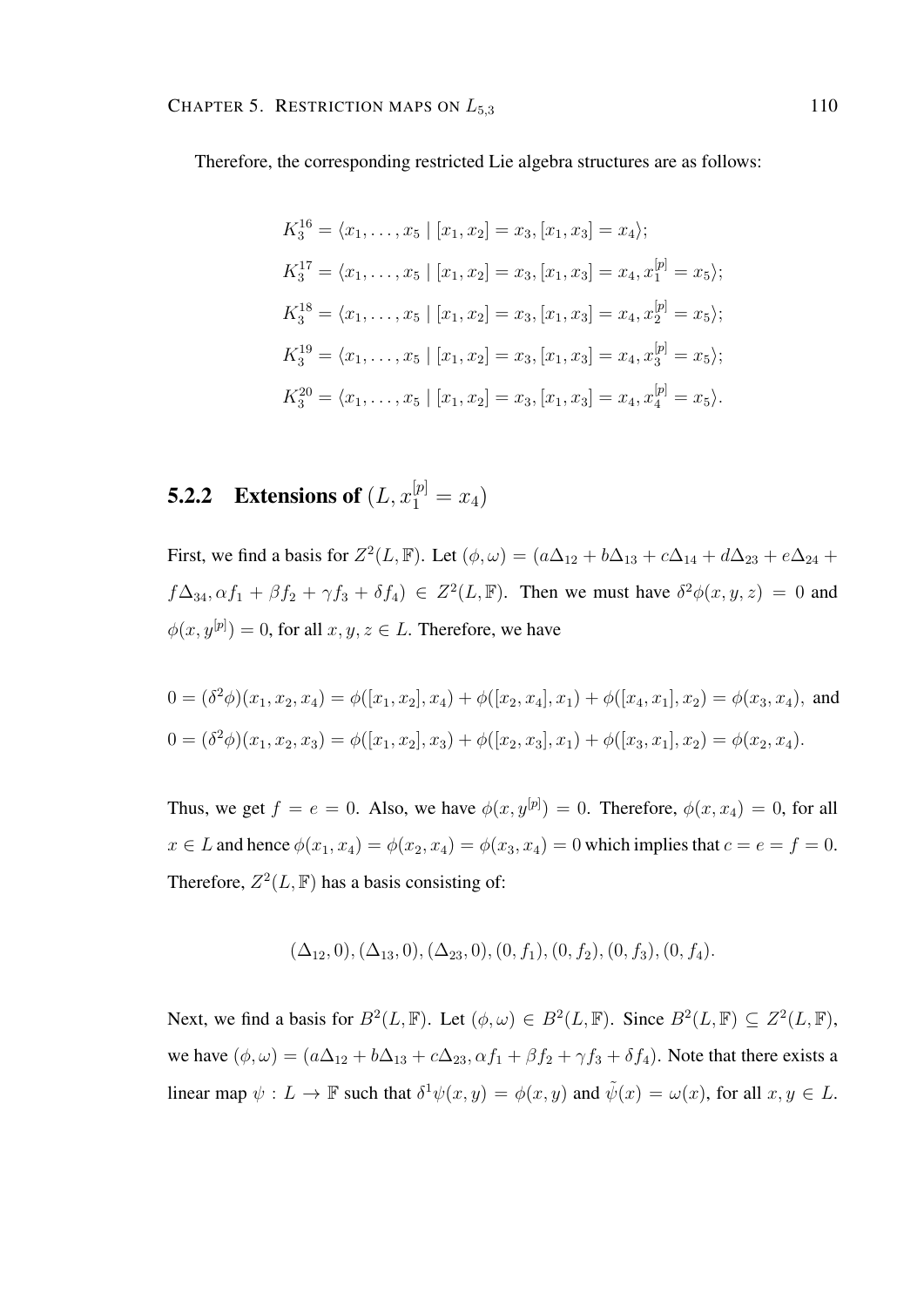So, we have

$$
a = \phi(x_1, x_2) = \delta^1 \psi(x_1, x_2) = \psi([x_1, x_2]) = \psi(x_3), \text{ and}
$$

$$
b = \phi(x_1, x_3) = \delta^1 \psi(x_1, x_3) = \psi([x_1, x_3]) = \psi(x_4), \text{ and}
$$

$$
c = \phi(x_2, x_3) = \delta^1 \psi(x_2, x_3) = \psi([x_2, x_3]) = 0.
$$

Also, we have

$$
\alpha = \omega(x_1) = \tilde{\psi}(x_1) = \psi(x_1^{[p]}) = \psi(x_4)
$$
, and  
\n $\beta = \omega(x_2) = \tilde{\psi}(x_2) = \psi(x_2^{[p]}) = 0$ .

Similarly, we can show that  $\gamma = \delta = 0$ . Note that  $\psi(x_4) = b = \alpha$ . Therefore,  $(\phi, \omega) =$  $(a\Delta_{12} + b\Delta_{13}, bf_1)$  and hence  $B^2(L, \mathbb{F}) = \langle (\Delta_{13}, f_1), (\Delta_{12}, 0) \rangle_{\mathbb{F}}$ . Note that

$$
\{[(\Delta_{13},0)], [(\Delta_{23},0)], [(0,f_1)], [(0,f_2)], [(0,f_3)], [(0,f_4)]\}
$$

spans  $H^2(L, \mathbb{F})$ . Since  $[(\Delta_{13}, 0)] + [(0, f_1)] = [(\Delta_{13}, f_1)] = [0]$ , then  $[(0, f_1)]$  is a scalar multiple of  $[(\Delta_{13}, 0)]$  in  $H^2(L, \mathbb{F})$ . Note that  $\dim H^2 = \dim Z^2 - \dim B^2 = 5$ . Therefore,

$$
\{[(\Delta_{13},0)], [(\Delta_{23},0)], [(0,f_2)], [(0,f_3)], [(0,f_4)]\}
$$

forms a basis for  $H^2(L, \mathbb{F})$ .

Let  $[\theta] = [(\phi, \omega)] \in H^2(L, \mathbb{F})$ . As in Section 5.2.1, it is enough to find  $\text{Aut}(L)$ representatives of the  $\omega$ 's.

Let  $\omega = \beta f_2 + \gamma f_3 + \delta f_4$ , for some  $\beta, \gamma, \delta \in \mathbb{F}$ . Suppose that  $A\omega = \beta' f_2 + \gamma' f_3 + \delta' f_4$ , for some  $\beta', \gamma', \delta' \in \mathbb{F}$ . We have

$$
A\omega(x_2) = a_{22}^p \beta + a_{32}^p \gamma + a_{42}^p \delta;
$$
  
\n
$$
A\omega(x_3) = r^p \gamma + a_{11}^p a_{32}^p \delta;
$$
  
\n
$$
A\omega(x_4) = a_{11}^p r^p \delta.
$$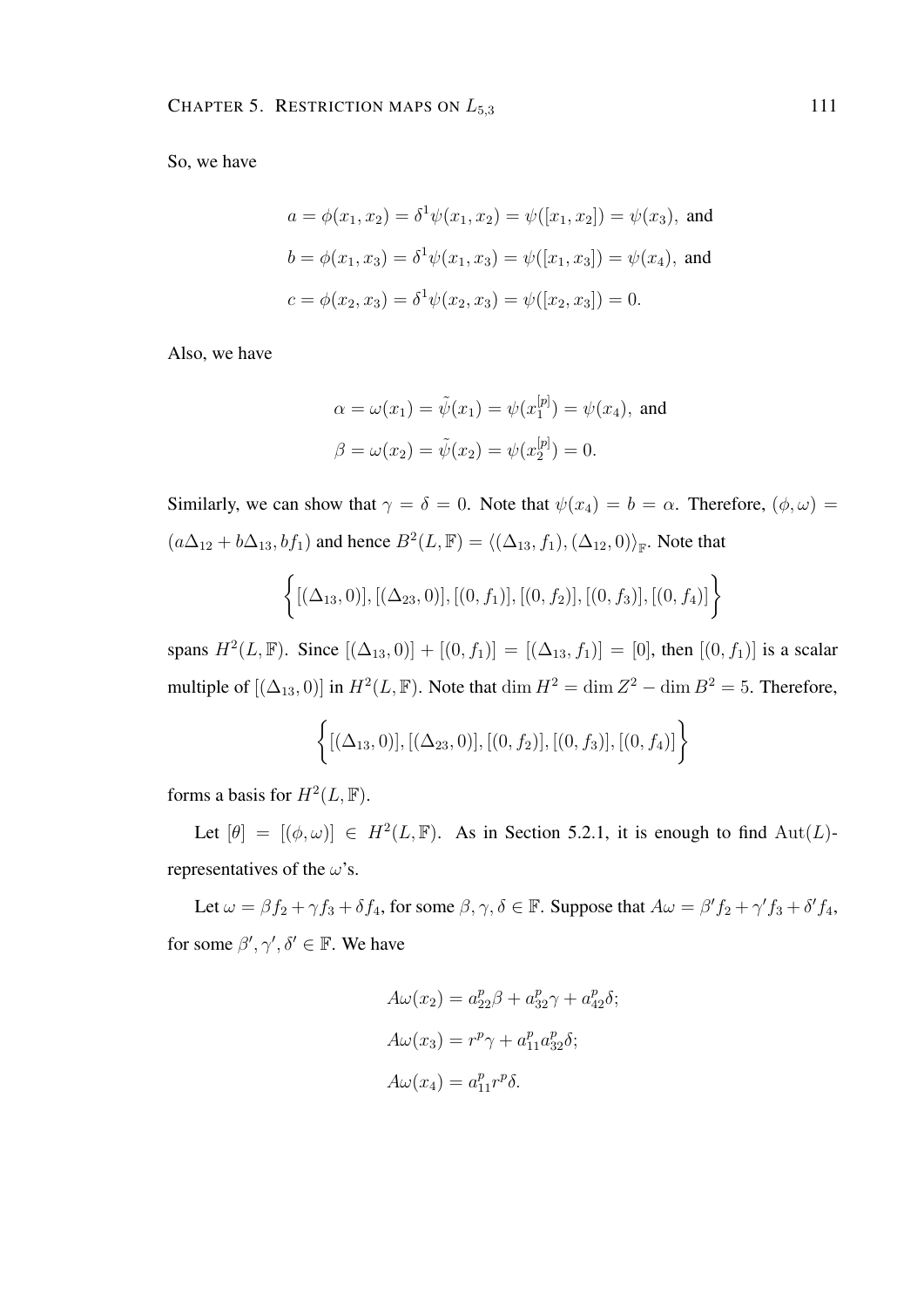In the matrix form we can write this as

$$
\begin{pmatrix}\n\beta' \\
\gamma' \\
\delta'\n\end{pmatrix} = \begin{pmatrix}\na_{22}^p & a_{32}^p & a_{42}^p \\
0 & r^p & a_{11}^p a_{32}^p \\
0 & 0 & a_{11}^p r^p\n\end{pmatrix} \begin{pmatrix}\n\beta \\
\gamma \\
\delta\n\end{pmatrix}.
$$

Note that we need to have  $A\omega(x_1) = 0$  which implies that  $a_{21}^p \beta + a_{31}^p \gamma + a_{41}^p \delta = 0$ . Now we find the representatives of the orbits of this action. Note that we take  $a_{21} = a_{31} = a_{41} = 0$ .

Therefore,  $a_{21}^p \beta + a_{31}^p \gamma + a_{41}^p \delta = 0$ . Let  $\nu =$  $\sqrt{ }$  $\overline{\phantom{a}}$ β  $\gamma$  $\delta$  $\setminus$  $\in \mathbb{F}^3$ . If  $\nu =$  $\sqrt{ }$  $\overline{\phantom{a}}$ 0 0 0  $\setminus$  $\begin{matrix} \phantom{-} \end{matrix}$ , then  $\{\nu\}$  is clearly

an Aut(L)-orbit. Suppose that  $\delta \neq 0$ . Then

$$
\begin{pmatrix}\n1 & 0 & -\beta/\delta \\
0 & 1 & 0 \\
0 & 0 & 1\n\end{pmatrix}\n\begin{pmatrix}\n\beta \\
\gamma \\
\delta\n\end{pmatrix} = \begin{pmatrix}\n0 \\
\gamma \\
\delta\n\end{pmatrix}, \text{ and}
$$
\n
$$
\begin{pmatrix}\n1 & -\gamma/\delta & \gamma^2/\delta^2 \\
0 & 1 & -\gamma/\delta \\
0 & 0 & 1\n\end{pmatrix}\n\begin{pmatrix}\n0 \\
\gamma \\
\delta\n\end{pmatrix} = \begin{pmatrix}\n0 \\
0 \\
\delta\n\end{pmatrix}, \text{ and}
$$
\n
$$
\begin{pmatrix}\n1/\delta & 0 & 0 \\
0 & 1/\delta & 0 \\
0 & 0 & 1/\delta\n\end{pmatrix}\n\begin{pmatrix}\n0 \\
0 \\
0 \\
\delta\n\end{pmatrix} = \begin{pmatrix}\n0 \\
0 \\
0 \\
1\n\end{pmatrix}.
$$

Next, if  $\delta = 0$ , but  $\gamma \neq 0$ , then

$$
\begin{pmatrix} 1 & -\beta/\gamma & 0 \\ 0 & 1 & -\beta/\gamma \\ 0 & 0 & 1 \end{pmatrix} \begin{pmatrix} \beta \\ \gamma \\ 0 \end{pmatrix} = \begin{pmatrix} 0 \\ \gamma \\ 0 \end{pmatrix}, \text{ and}
$$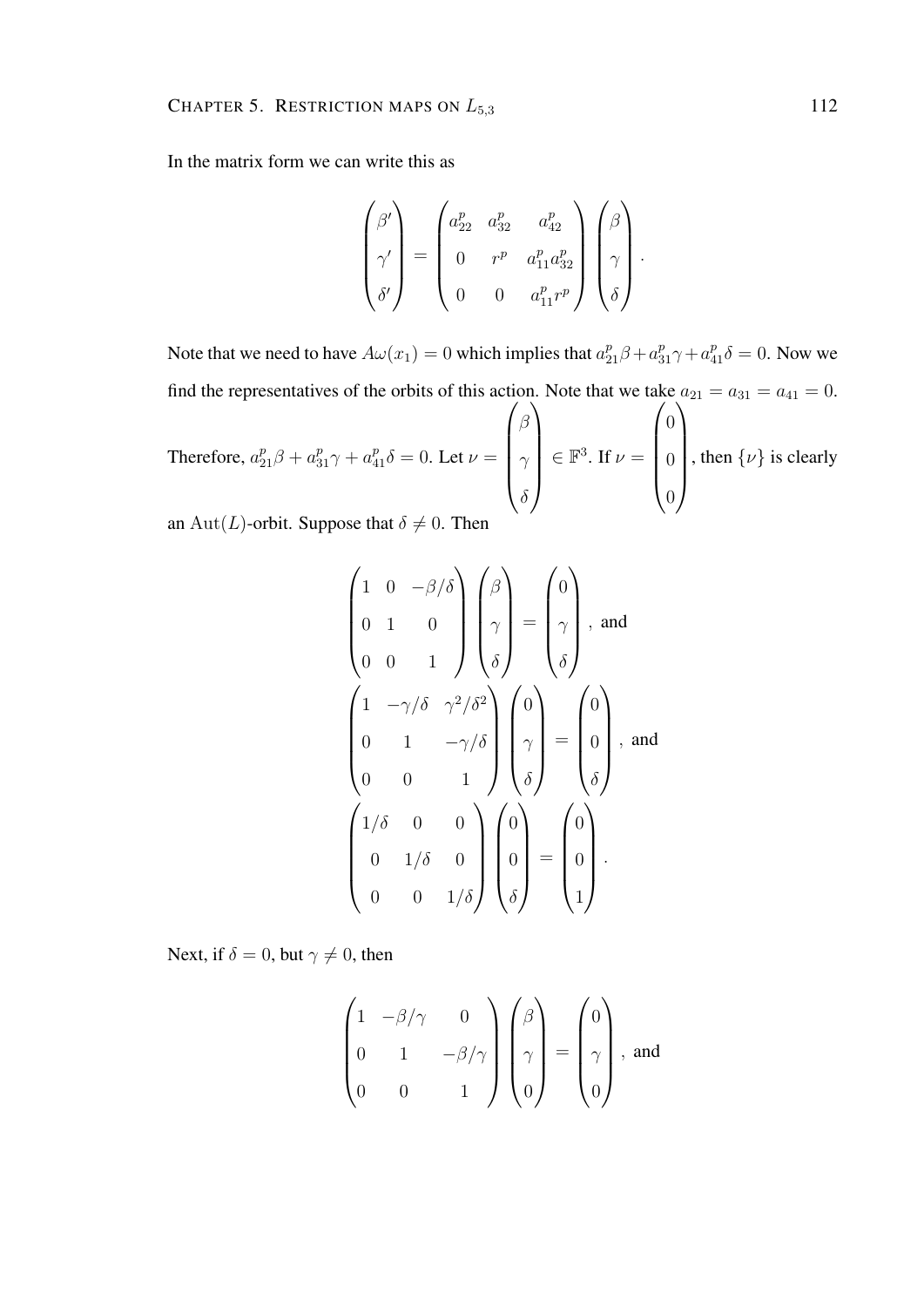$$
\begin{pmatrix} (1/\gamma)^{-1} & 0 & 0 \\ 0 & 1/\gamma & 0 \\ 0 & 0 & (1/\gamma)^{3} \end{pmatrix} \begin{pmatrix} 0 \\ \gamma \\ 0 \end{pmatrix} = \begin{pmatrix} 0 \\ 1 \\ 0 \end{pmatrix}
$$

.

.

Finally, if  $\gamma = \delta = 0$ , but  $\beta \neq 0$ , then

$$
\begin{pmatrix}\n(1/\beta) & 0 & 0 \\
0 & (1/\beta)^{-1} & 0 \\
0 & 0 & (1/\beta)^{-3}\n\end{pmatrix}\n\begin{pmatrix}\n\beta \\
0 \\
0\n\end{pmatrix} = \begin{pmatrix}\n1 \\
0 \\
0\n\end{pmatrix}
$$

Thus the following elements are  $Aut(L)$ -orbit representatives:

$$
\begin{pmatrix} 0 \\ 0 \\ 0 \end{pmatrix}, \begin{pmatrix} 1 \\ 0 \\ 0 \end{pmatrix}, \begin{pmatrix} 0 \\ 1 \\ 0 \end{pmatrix}, \begin{pmatrix} 0 \\ 0 \\ 1 \end{pmatrix}.
$$

Therefore, the corresponding restricted Lie algebra structures are as follows:

$$
K_3^{21} = \langle x_1, \dots, x_5 | [x_1, x_2] = x_3, [x_1, x_3] = x_4, x_1^{[p]} = x_4 \rangle;
$$
  
\n
$$
K_3^{22} = \langle x_1, \dots, x_5 | [x_1, x_2] = x_3, [x_1, x_3] = x_4, x_1^{[p]} = x_4, x_2^{[p]} = x_5 \rangle;
$$
  
\n
$$
K_3^{23} = \langle x_1, \dots, x_5 | [x_1, x_2] = x_3, [x_1, x_3] = x_4, x_1^{[p]} = x_4, x_3^{[p]} = x_5 \rangle;
$$
  
\n
$$
K_3^{24} = \langle x_1, \dots, x_5 | [x_1, x_2] = x_3, [x_1, x_3] = x_4, x_1^{[p]} = x_4, x_4^{[p]} = x_5 \rangle.
$$

# **5.2.3** Extensions of  $(L, x_2^{[p]} = \xi x_4)$

First, we find a basis for  $Z^2(L, \mathbb{F})$ . Let  $(\phi, \omega) = (a\Delta_{12} + b\Delta_{13} + c\Delta_{14} + d\Delta_{23} + e\Delta_{24} + d\Delta_{34})$  $f\Delta_{34}, \alpha f_1 + \beta f_2 + \gamma f_3 + \delta f_4$ )  $\in Z^2(L, \mathbb{F})$ . Then we must have  $\delta^2 \phi(x, y, z) = 0$  and  $\phi(x, y^{[p]}) = 0$ , for all  $x, y, z \in L$ . Therefore, we have

$$
0 = (\delta^2 \phi)(x_1, x_2, x_4) = \phi([x_1, x_2], x_4) + \phi([x_2, x_4], x_1) + \phi([x_4, x_1], x_2) = \phi(x_3, x_4),
$$
 and  

$$
0 = (\delta^2 \phi)(x_1, x_2, x_3) = \phi([x_1, x_2], x_3) + \phi([x_2, x_3], x_1) + \phi([x_3, x_1], x_2) = \phi(x_2, x_4).
$$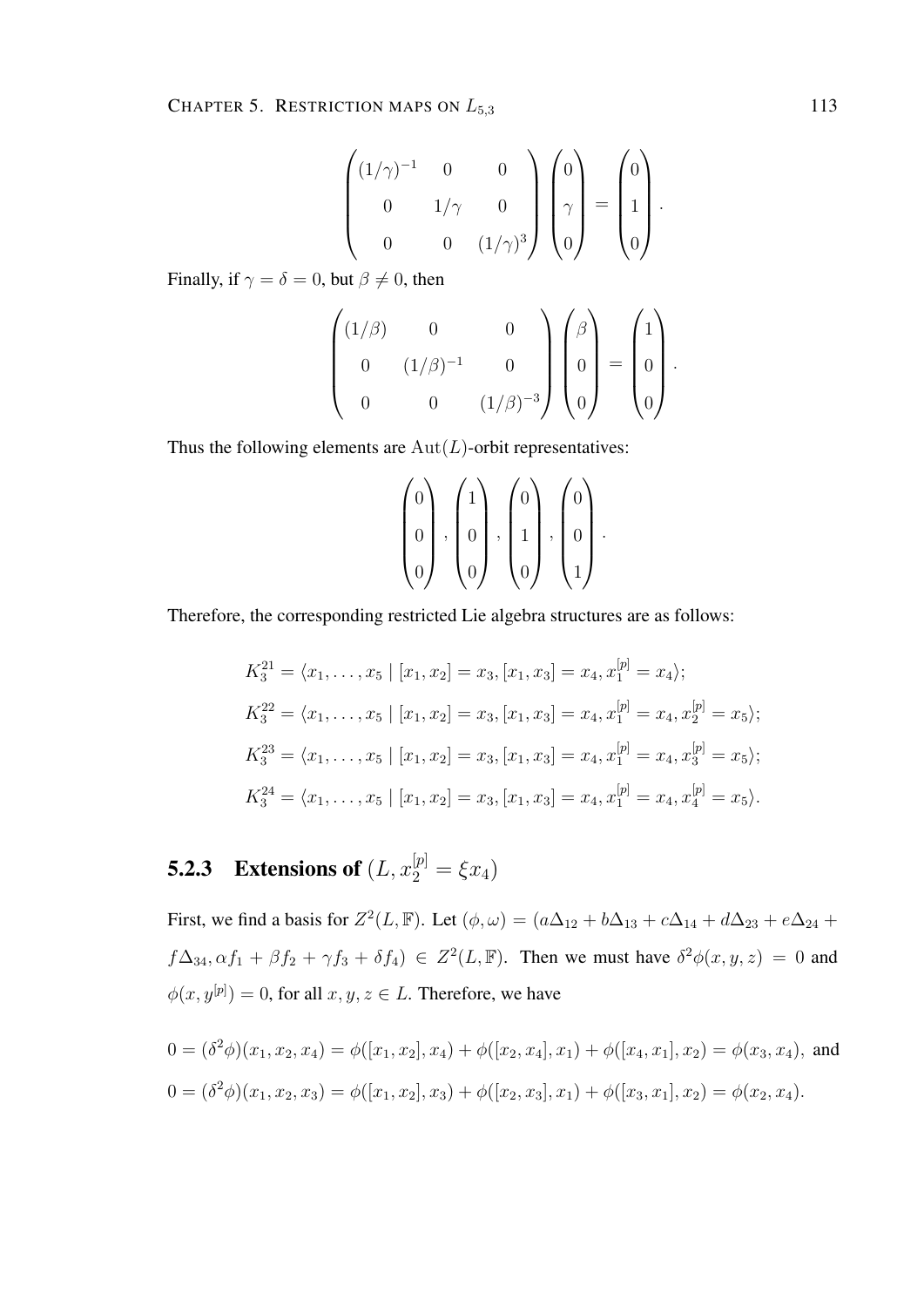Thus, we get  $f = e = 0$ . Also, we have  $\phi(x, y^{[p]}) = 0$ . Therefore,  $\phi(x, x_4) = 0$ , for all  $x \in L$  and hence  $\phi(x_1, x_4) = \phi(x_2, x_4) = \phi(x_3, x_4) = 0$  which implies that  $c = e = f = 0$ . Therefore,  $Z^2(L, \mathbb{F})$  has a basis consisting of:

$$
(\Delta_{12},0), (\Delta_{13},0), (\Delta_{23},0), (0, f_1), (0, f_2), (0, f_3), (0, f_4).
$$

Next, we find a basis for  $B^2(L, \mathbb{F})$ . Let  $(\phi, \omega) \in B^2(L, \mathbb{F})$ . Since  $B^2(L, \mathbb{F}) \subseteq Z^2(L, \mathbb{F})$ , we have  $(\phi, \omega) = (a\Delta_{12} + b\Delta_{13} + c\Delta_{23}, \alpha f_1 + \beta f_2 + \gamma f_3 + \delta f_4)$ . Note that there exists a linear map  $\psi: L \to \mathbb{F}$  such that  $\delta^1 \psi(x, y) = \phi(x, y)$  and  $\tilde{\psi}(x) = \omega(x)$ , for all  $x, y \in L$ . So, we have

$$
a = \phi(x_1, x_2) = \delta^1 \psi(x_1, x_2) = \psi([x_1, x_2]) = \psi(x_3), \text{ and}
$$

$$
b = \phi(x_1, x_3) = \delta^1 \psi(x_1, x_3) = \psi([x_1, x_3]) = \psi(x_4), \text{ and}
$$

$$
c = \phi(x_2, x_3) = \delta^1 \psi(x_2, x_3) = \psi([x_2, x_3]) = 0.
$$

Also, we have

$$
\beta = \omega(x_2) = \tilde{\psi}(x_2) = \psi(x_2^{[p]}) = \xi \psi(x_4)
$$
, and  
\n $\alpha = \omega(x_1) = \tilde{\psi}(x_1) = \psi(x_1^{[p]}) = 0.$ 

Similarly, we can show that  $\gamma = \delta = 0$ . Note that  $\psi(x_4) = b = \beta \xi^{-1}$ . Therefore,  $(\phi, \omega) = (a\Delta_{12} + b\Delta_{13}, b\xi f_2)$  and hence  $B^2(L, \mathbb{F}) = \langle (\Delta_{13}, \xi f_2), (\Delta_{12}, 0) \rangle_{\mathbb{F}}$ . Note that

$$
\{[(\Delta_{13},0)], [(\Delta_{23},0)], [(0,f_1)], [(0,f_2)], [(0,f_3)], [(0,f_4)]\}
$$

spans  $H^2(L, \mathbb{F})$ . Since  $[(\Delta_{13}, 0)] + \xi[(0, f_2)] = [(\Delta_{13}, \xi f_2)] = [0]$ , then  $[(0, f_2)]$  is a scalar multiple of  $[(\Delta_{13}, 0)]$  in  $H^2(L, \mathbb{F})$ . Note that  $\dim H^2 = \dim Z^2 - \dim B^2 = 5$ . Therefore,

$$
\{[(\Delta_{13},0)], [(\Delta_{23},0)], [(0,f_1)], [(0,f_3)], [(0,f_4)]\}
$$

forms a basis for  $H^2(L, \mathbb{F})$ .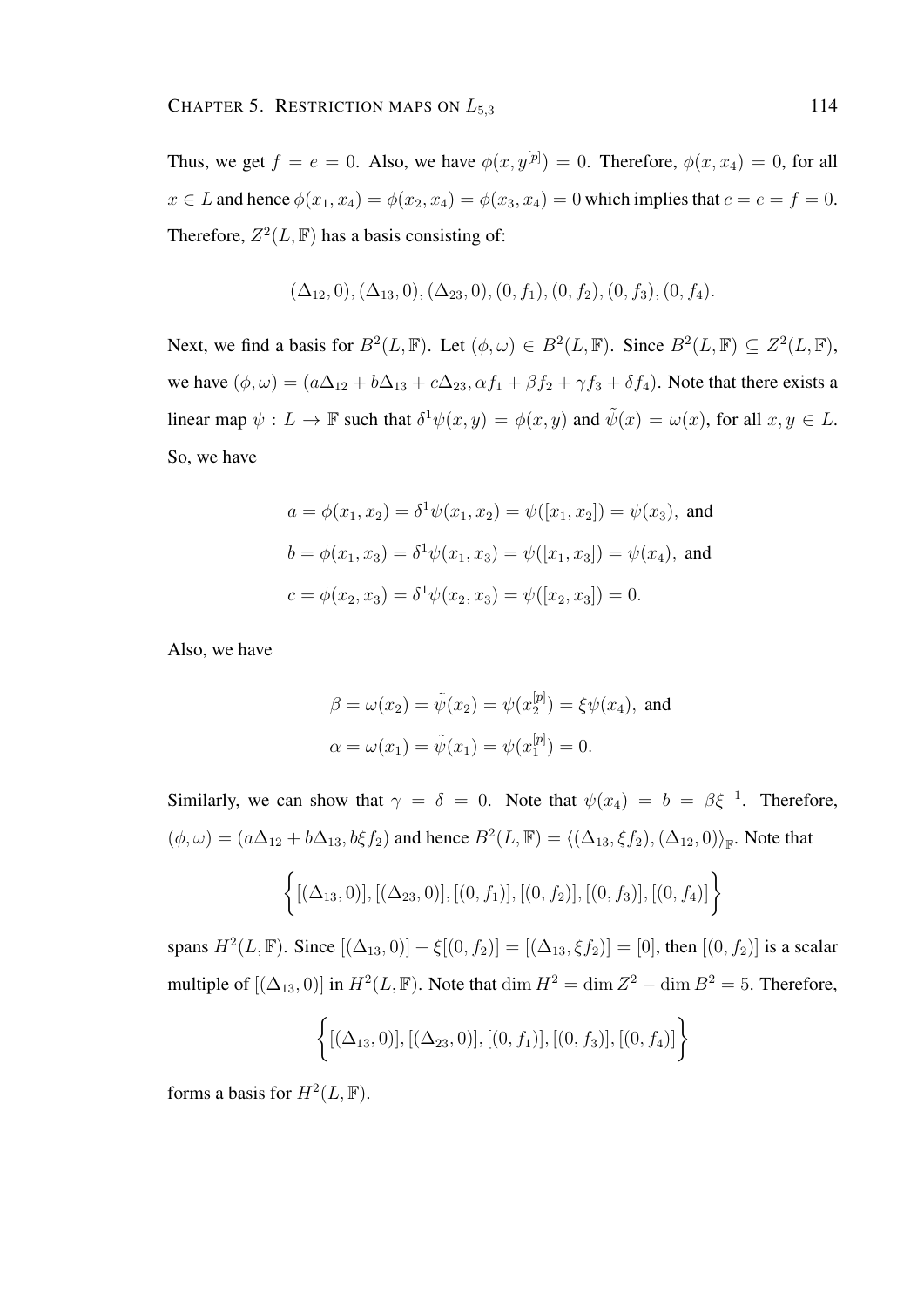Let  $[\theta] = [(\phi, \omega)] \in H^2(L, \mathbb{F})$ . As in Section 5.2.1, it is enough to find  $\text{Aut}(L)$ representatives of the  $\omega$ 's.

Let  $\omega = \alpha f_1 + \gamma f_3 + \delta f_4$ , for some  $\alpha, \gamma, \delta \in \mathbb{F}$ . Suppose that  $A\omega = \alpha' f_1 + \gamma' f_3 + \delta' f_4$ , for some  $\alpha', \gamma', \delta' \in \mathbb{F}$ . We have

$$
A\omega(x_1) = a_{11}^p \alpha + a_{31}^p \gamma + a_{41}^p \delta;
$$
  
\n
$$
A\omega(x_3) = r^p \gamma + a_{11}^p a_{32}^p \delta;
$$
  
\n
$$
A\omega(x_4) = a_{11}^p r^p \delta.
$$

In the matrix form we can write this as

$$
\begin{pmatrix}\n\alpha' \\
\gamma' \\
\delta'\n\end{pmatrix} = \begin{pmatrix}\na_{11}^p & a_{31}^p & a_{41}^p \\
0 & r^p & a_{11}^p a_{32}^p \\
0 & 0 & a_{11}^p r^p\n\end{pmatrix} \begin{pmatrix}\n\alpha \\
\gamma \\
\delta\n\end{pmatrix}.
$$

Now we find the representatives of the orbits of this action. Note that we need to have  $A\omega(x_2) = 0$  which implies that  $a_{32}^p \gamma + a_4^p$  $a_{32}^p \gamma + a_{42}^p \delta = 0.$ Let  $\nu =$  $\sqrt{ }$  $\overline{\phantom{a}}$ α  $\gamma$  $\delta$  $\setminus$  $\in \mathbb{F}^3$ . If  $\nu =$  $\sqrt{ }$  $\overline{\phantom{a}}$ 0 0 0  $\setminus$  $\overline{\phantom{a}}$ , then  $\{\nu\}$  is clearly an Aut(L)-orbit. Suppose that

 $\delta \neq 0$ . Then

$$
\begin{pmatrix}\n1 & 0 & -\alpha/\delta \\
0 & 1 & -\gamma/\delta \\
0 & 0 & 1\n\end{pmatrix}\n\begin{pmatrix}\n\alpha \\
\gamma \\
\delta\n\end{pmatrix} = \begin{pmatrix}\n0 \\
0 \\
\delta\n\end{pmatrix}, \text{ and}
$$
\n
$$
\begin{pmatrix}\n1 & 0 & 0 \\
0 & 1/\delta & 0 \\
0 & 0 & 1/\delta\n\end{pmatrix}\n\begin{pmatrix}\n0 \\
0 \\
\delta\n\end{pmatrix} = \begin{pmatrix}\n0 \\
0 \\
0 \\
1\n\end{pmatrix}.
$$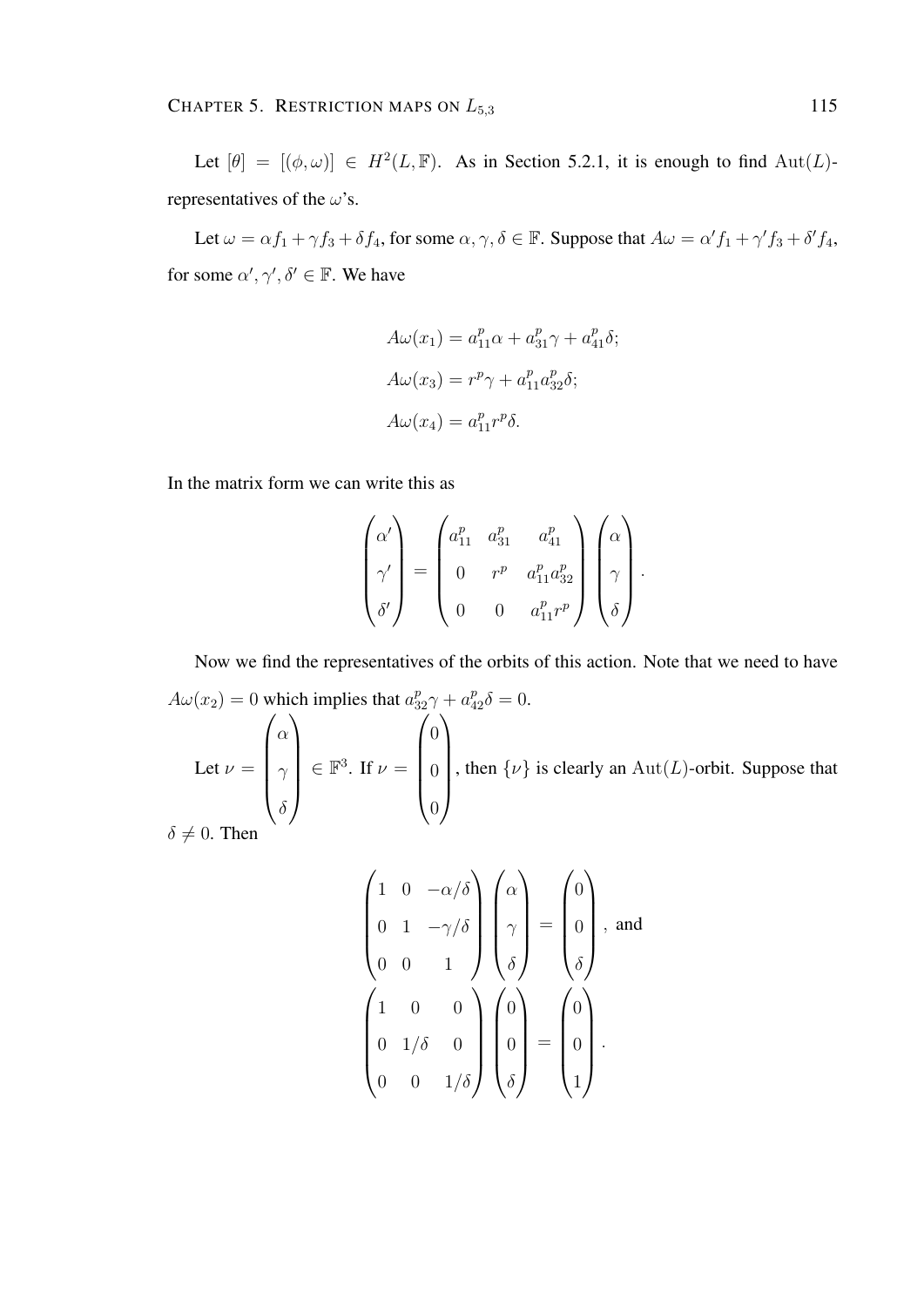Next, if  $\delta = 0$ , but  $\gamma \neq 0$ , then

$$
\begin{pmatrix}\n1 & -\alpha/\gamma & 0 \\
0 & 1 & 0 \\
0 & 0 & 1\n\end{pmatrix}\n\begin{pmatrix}\n\alpha \\
\gamma \\
0\n\end{pmatrix} = \begin{pmatrix}\n0 \\
\gamma \\
0\n\end{pmatrix}, \text{ and}
$$
\n
$$
\begin{pmatrix}\n1 & 0 & 0 \\
0 & 1/\gamma & 0 \\
0 & 0 & 1/\gamma\n\end{pmatrix}\n\begin{pmatrix}\n0 \\
\gamma \\
0\n\end{pmatrix} = \begin{pmatrix}\n0 \\
1 \\
0\n\end{pmatrix}.
$$

Finally, if  $\gamma = \delta = 0$ , but  $\alpha \neq 0$ , then

$$
\begin{pmatrix} 1/\alpha & 0 & 0 \\ 0 & 1 & 0 \\ 0 & 0 & 1/\alpha \end{pmatrix} \begin{pmatrix} \alpha \\ 0 \\ 0 \end{pmatrix} = \begin{pmatrix} 1 \\ 0 \\ 0 \end{pmatrix}.
$$

Thus the following elements are  $Aut(L)$ -orbit representatives:

$$
\begin{pmatrix} 0 \\ 0 \\ 0 \end{pmatrix}, \begin{pmatrix} 1 \\ 0 \\ 0 \end{pmatrix}, \begin{pmatrix} 0 \\ 1 \\ 0 \end{pmatrix}, \begin{pmatrix} 0 \\ 0 \\ 1 \end{pmatrix}.
$$

Therefore, the corresponding restricted Lie algebra structures are as follows:

$$
K_3^{25}(\xi) = \langle x_1, \dots, x_5 \mid [x_1, x_2] = x_3, [x_1, x_3] = x_4, x_2^{[p]} = \xi x_4 \rangle;
$$
  
\n
$$
K_3^{26}(\xi) = \langle x_1, \dots, x_5 \mid [x_1, x_2] = x_3, [x_1, x_3] = x_4, x_1^{[p]} = x_5, x_2^{[p]} = \xi x_4 \rangle;
$$
  
\n
$$
K_3^{27}(\xi) = \langle x_1, \dots, x_5 \mid [x_1, x_2] = x_3, [x_1, x_3] = x_4, x_2^{[p]} = \xi x_4, x_3^{[p]} = x_5 \rangle;
$$
  
\n
$$
K_3^{28}(\xi) = \langle x_1, \dots, x_5 \mid [x_1, x_2] = x_3, [x_1, x_3] = x_4, x_2^{[p]} = \xi x_4, x_4^{[p]} = x_5 \rangle
$$

where  $\xi \in \mathbb{F}^*$ . Note that  $K_3^{25}(\xi)$  is identical to  $K_3^4(\beta)$ ,  $K_3^{26}(\xi)$  is identical to  $K_3^8(\beta)$ , and  $K_3^{27}(\xi)$  is identical to  $K_3^{14}(\beta)$ .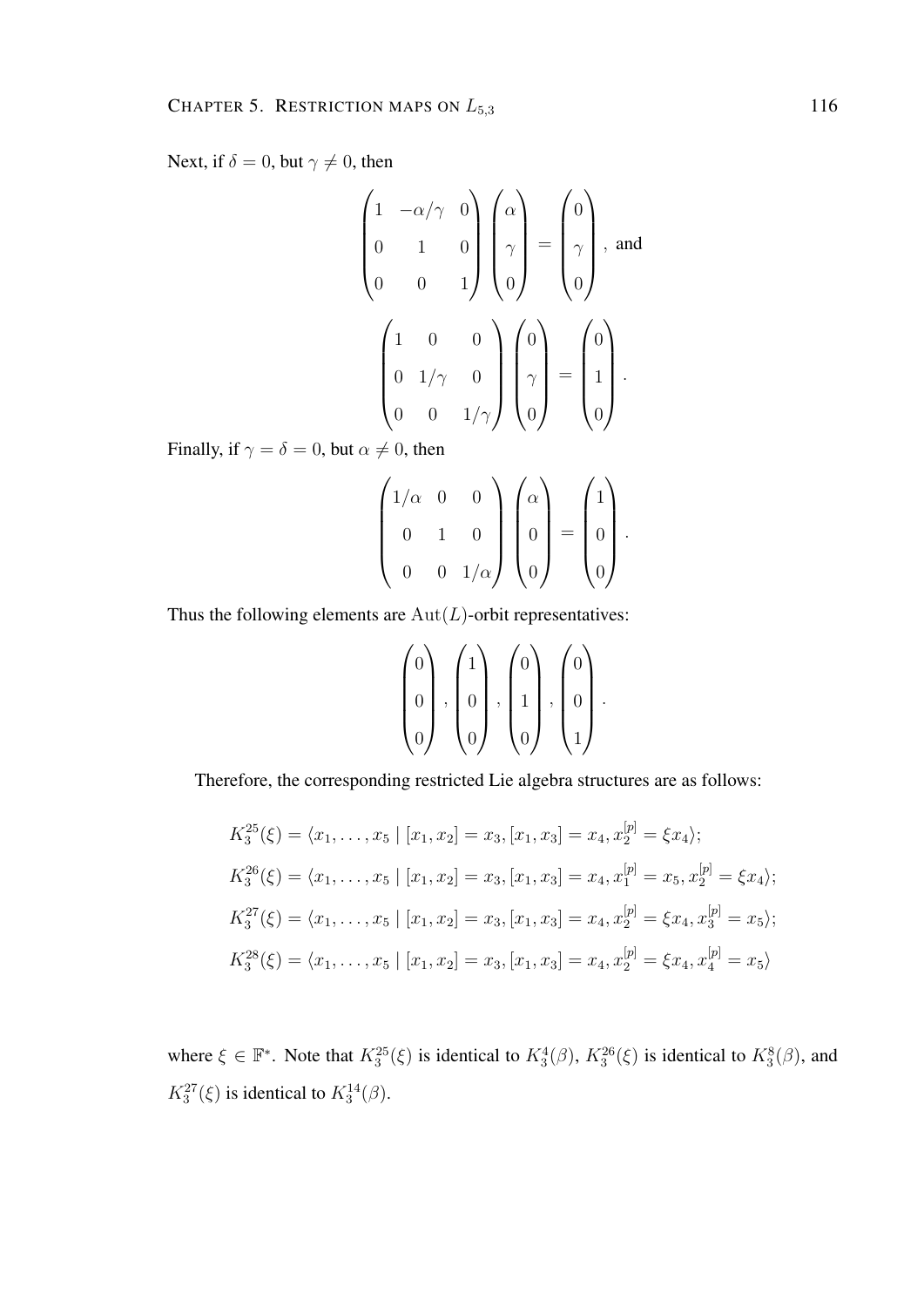**Lemma 5.2.2** *We have*  $K_3^{28}(\xi_1) \cong K_3^{28}(\xi_2)$  *if and only if*  $\xi_2 \xi_1^{-1} \in (\mathbb{F}^*)^2$ *.* 

**Proof.** First assume that  $K_3^{28}(\xi_1) \cong K_3^{28}(\xi_2)$ . Then there exists an isomorphism f:  $K_3^{28}(\xi_1) \to K_3^{28}(\xi_2)$ . Therefore, we have  $f(x_2^{[p]})$  $2^{[p]}_2$  =  $f(x_2)^{[p]}$  which implies that

$$
A(\xi_1x_4)=(a_{22}x_2+a_{32}x_3+a_{42}x_4+a_{52}x_5)^{[p]}
$$

Hence,  $\xi_1 a_{11}^2 a_{22} x_4 = a_{22}^p \xi_2 x_4 + a_{42}^p x_5$ . We deduce that  $\xi_2 \xi_1^{-1} = a_{11}^2 a_{22}^{1-p} \in (\mathbb{F}^*)^2$ . Conversely, assume that  $\xi_2 \xi_1^{-1} = \epsilon^2$  with some  $\epsilon \in \mathbb{F}^*$ . Then the following automorphism of  $L_{5,3}$ 

|  | $\epsilon$     | $\overline{0}$ | $\boldsymbol{0}$ | $\overline{0}$ |  |
|--|----------------|----------------|------------------|----------------|--|
|  | $\overline{0}$ | $\mathbf{1}$   | $\overline{0}$   | 0              |  |
|  | $\overline{0}$ | $\overline{0}$ | $\epsilon$       | $\overline{0}$ |  |
|  | $\overline{0}$ | $\overline{0}$ | $0 \in$          | $\epsilon^2$   |  |
|  |                | $\overline{0}$ | $\overline{0}$   | $\overline{0}$ |  |
|  |                |                |                  |                |  |

is an isomorphism between  $K_3^{28}(\xi_1)$  and  $K_3^{28}(\xi_2)$ .

## **5.2.4** Extensions of  $(L, x_3^{[p]} = x_4)$

First, we find a basis for  $Z^2(L, \mathbb{F})$ . Let  $(\phi, \omega) = (a\Delta_{12} + b\Delta_{13} + c\Delta_{14} + d\Delta_{23} + e\Delta_{24} + d\Delta_{34})$  $f\Delta_{34}, \alpha f_1 + \beta f_2 + \gamma f_3 + \delta f_4$ )  $\in Z^2(L, \mathbb{F})$ . Then we must have  $\delta^2 \phi(x, y, z) = 0$  and  $\phi(x, y^{[p]}) = 0$ , for all  $x, y, z \in L$ . Therefore, we have

$$
0 = (\delta^2 \phi)(x_1, x_2, x_4) = \phi([x_1, x_2], x_4) + \phi([x_2, x_4], x_1) + \phi([x_4, x_1], x_2) = \phi(x_3, x_4),
$$
 and  

$$
0 = (\delta^2 \phi)(x_1, x_2, x_3) = \phi([x_1, x_2], x_3) + \phi([x_2, x_3], x_1) + \phi([x_3, x_1], x_2) = \phi(x_2, x_4).
$$

Thus, we get  $f = e = 0$ . Also, we have  $\phi(x, y^{[p]}) = 0$ . Therefore,  $\phi(x, x_4) = 0$ , for all  $x \in L$  and hence  $\phi(x_1, x_4) = \phi(x_2, x_4) = \phi(x_3, x_4) = 0$  which implies that  $c = e = f = 0$ . Therefore,  $Z^2(L, \mathbb{F})$  has a basis consisting of:

 $(\Delta_{12}, 0), (\Delta_{13}, 0), (\Delta_{23}, 0), (0, f_1), (0, f_2), (0, f_3), (0, f_4).$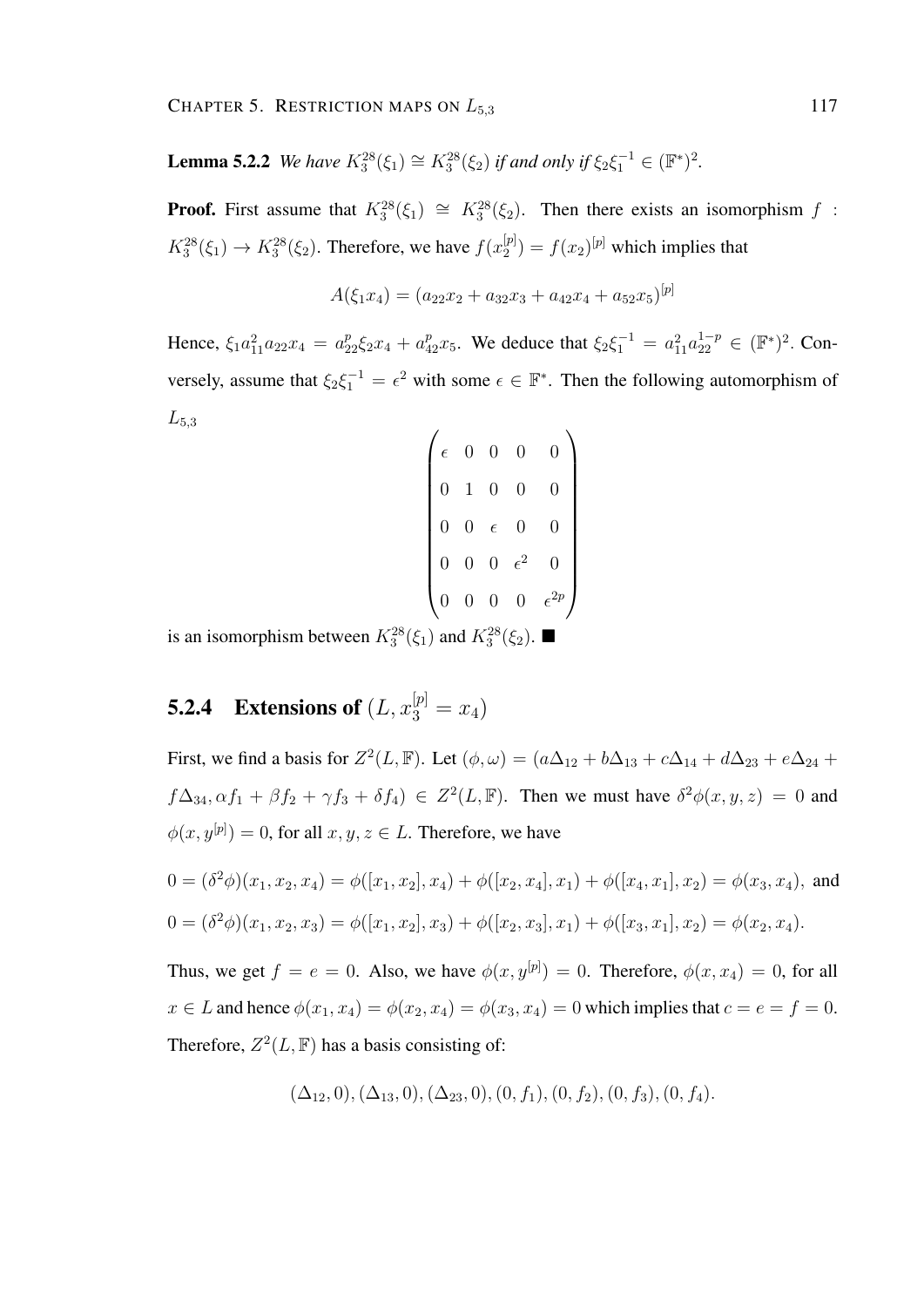Next, we find a basis for  $B^2(L, \mathbb{F})$ . Let  $(\phi, \omega) \in B^2(L, \mathbb{F})$ . Since  $B^2(L, \mathbb{F}) \subseteq Z^2(L, \mathbb{F})$ , we have  $(\phi, \omega) = (a\Delta_{12} + b\Delta_{13} + c\Delta_{23}, \alpha f_1 + \beta f_2 + \gamma f_3 + \delta f_4)$ . Note that there exists a linear map  $\psi: L \to \mathbb{F}$  such that  $\delta^1 \psi(x, y) = \phi(x, y)$  and  $\tilde{\psi}(x) = \omega(x)$ , for all  $x, y \in L$ . So, we have

$$
a = \phi(x_1, x_2) = \delta^1 \psi(x_1, x_2) = \psi([x_1, x_2]) = \psi(x_3), \text{ and}
$$

$$
b = \phi(x_1, x_3) = \delta^1 \psi(x_1, x_3) = \psi([x_1, x_3]) = \psi(x_4), \text{ and}
$$

$$
c = \phi(x_2, x_3) = \delta^1 \psi(x_2, x_3) = \psi([x_2, x_3]) = 0.
$$

Also, we have

$$
\gamma = \omega(x_3) = \tilde{\psi}(x_3) = \psi(x_3^{[p]}) = \psi(x_4)
$$
, and  
\n $\alpha = \omega(x_1) = \tilde{\psi}(x_1) = \psi(x_1^{[p]}) = 0$ .

Similarly, we can show that  $\beta = \delta = 0$ . Note that  $\psi(x_4) = b = \gamma$ . Therefore,  $(\phi, \omega) =$  $(a\Delta_{12} + b\Delta_{13}, bf_3)$  and hence  $B^2(L,\mathbb{F}) = \langle (\Delta_{13}, f_3), (\Delta_{12}, 0) \rangle_{\mathbb{F}}$ . Note that  $\left\{ [(\Delta_{13},0)], [(\Delta_{23},0)], [(0,f_1)], [(0,f_2)], [(0,f_3)], [(0,f_4)] \right\}$ 

spans  $H^2(L, \mathbb{F})$ . Since  $[(\Delta_{13}, 0)] + [(0, f_3)] = [(\Delta_{13}, f_3)] = [0]$ , then  $[(0, f_3)]$  is a scalar multiple of  $[(\Delta_{13}, 0)]$  in  $H^2(L, \mathbb{F})$ . Note that  $\dim H^2 = \dim Z^2 - \dim B^2 = 5$ . Therefore,

$$
\{[(\Delta_{13},0)], [(\Delta_{23},0)], [(0,f_1)], [(0,f_2)], [(0,f_4)]\}
$$

forms a basis for  $H^2(L, \mathbb{F})$ .

Let  $[\theta] = [(\phi, \omega)] \in H^2(L, \mathbb{F})$ . As in Section 5.2.1, it is enough to find  $\text{Aut}(L)$ representatives of the  $\omega$ 's. Let  $\omega = \alpha f_1 + \beta f_2 + \delta f_4$ , for some  $\alpha, \beta, \delta \in \mathbb{F}$ . Suppose that  $A\omega = \alpha' f_1 + \beta' f_2 + \delta' f_4$ , for some  $\alpha', \beta', \delta' \in \mathbb{F}$ . We have

$$
A\omega(x_1) = a_{11}^p \alpha + a_{21}^p \beta + a_{41}^p \delta;
$$
  
\n
$$
A\omega(x_2) = a_{22}^p \beta + a_{42}^p \delta;
$$
  
\n
$$
A\omega(x_4) = a_{11}^p r^p \delta.
$$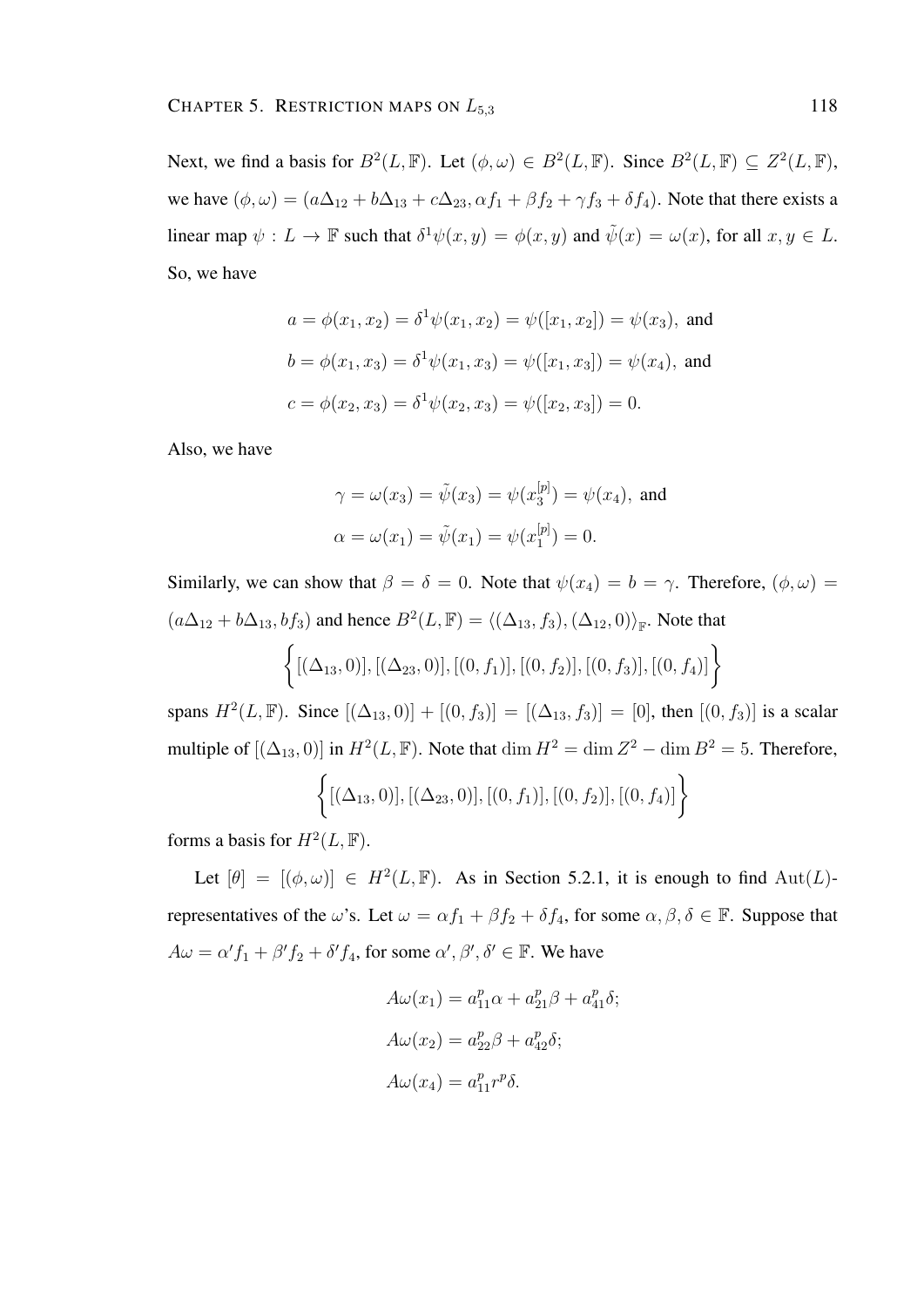In the matrix form we can write this as

$$
\begin{pmatrix}\n\alpha' \\
\beta' \\
\delta'\n\end{pmatrix} = \begin{pmatrix}\na_{11}^p & a_{21}^p & a_{41}^p \\
0 & a_{22}^p & a_{42}^p \\
0 & 0 & a_{11}^p p^p\n\end{pmatrix} \begin{pmatrix}\n\alpha \\
\beta \\
\delta\n\end{pmatrix}.
$$

Note that we need to have  $A\omega(x_3) = 0$  which implies that  $a_{11}^p a_{32}^p \delta = 0$ . Now we find the representatives of the orbits of this action. Note that we take  $a_{32} = 0$ . Therefore,

 $a_{11}^p a_{32}^p \delta = 0$ . Let  $\nu =$  $\sqrt{ }$  $\overline{\phantom{a}}$ α β  $\delta$  $\setminus$  $\in \mathbb{F}^3$ . If  $\nu =$  $\sqrt{ }$  $\overline{\phantom{a}}$ 0 0 0  $\setminus$  $\begin{array}{c} \hline \end{array}$ , then  $\{\nu\}$  is clearly an Aut(L)-orbit.

Suppose that  $\delta \neq 0$ . Then

$$
\begin{pmatrix}\n1 & 0 & -\alpha/\delta \\
0 & 1 & -\beta/\delta \\
0 & 0 & 1\n\end{pmatrix}\n\begin{pmatrix}\n\alpha \\
\beta \\
\delta\n\end{pmatrix} = \begin{pmatrix}\n0 \\
0 \\
\delta\n\end{pmatrix}, \text{ and}
$$
\n
$$
\begin{pmatrix}\n1/\delta & 0 & 0 \\
0 & \delta & 0 \\
0 & 0 & 1/\delta\n\end{pmatrix}\n\begin{pmatrix}\n0 \\
0 \\
\delta\n\end{pmatrix} = \begin{pmatrix}\n0 \\
0 \\
0 \\
1\n\end{pmatrix}.
$$

Next, if  $\delta = 0$ , but  $\beta \neq 0$ , then

$$
\begin{pmatrix}\n1 & -\alpha/\beta & 0 \\
0 & 1 & 0 \\
0 & 0 & 1\n\end{pmatrix}\n\begin{pmatrix}\n\alpha \\
\beta \\
0\n\end{pmatrix} = \n\begin{pmatrix}\n0 \\
\beta \\
0\n\end{pmatrix}, \text{ and}
$$
\n
$$
\begin{pmatrix}\n1 & 0 & 0 \\
0 & 1/\beta & 0 \\
0 & 0 & 1/\beta\n\end{pmatrix}\n\begin{pmatrix}\n0 \\
\beta \\
0\n\end{pmatrix} = \n\begin{pmatrix}\n0 \\
1 \\
0\n\end{pmatrix}.
$$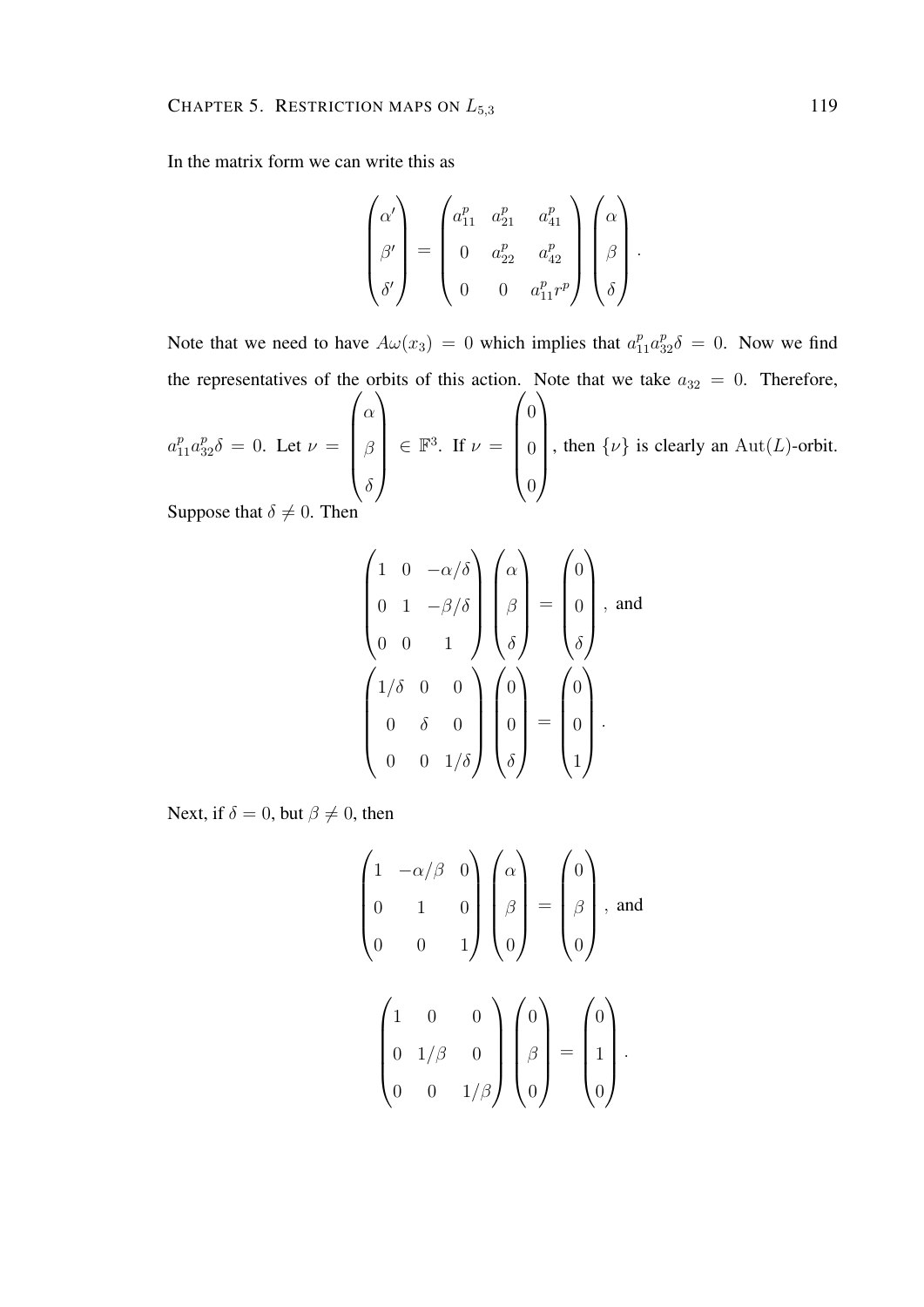Finally, if  $\beta = \delta = 0$ , but  $\alpha \neq 0$ , then

$$
\begin{pmatrix} 1/\alpha & 0 & 0 \\ 0 & 1 & 0 \\ 0 & 0 & (1/\alpha)^2 \end{pmatrix} \begin{pmatrix} \alpha \\ 0 \\ 0 \end{pmatrix} = \begin{pmatrix} 1 \\ 0 \\ 0 \end{pmatrix}.
$$

Thus the following elements are  $Aut(L)$ -orbit representatives:

$$
\begin{pmatrix} 0 \\ 0 \\ 0 \end{pmatrix}, \begin{pmatrix} 1 \\ 0 \\ 0 \end{pmatrix}, \begin{pmatrix} 0 \\ 1 \\ 0 \end{pmatrix}, \begin{pmatrix} 0 \\ 0 \\ 1 \end{pmatrix}.
$$

Therefore, the corresponding restricted Lie algebra structures are as follows:

$$
K_3^{29} = \langle x_1, \dots, x_5 | [x_1, x_2] = x_3, [x_1, x_3] = x_4, x_3^{[p]} = x_4 \rangle;
$$
  
\n
$$
K_3^{30} = \langle x_1, \dots, x_5 | [x_1, x_2] = x_3, [x_1, x_3] = x_4, x_1^{[p]} = x_5, x_3^{[p]} = x_4 \rangle;
$$
  
\n
$$
K_3^{31} = \langle x_1, \dots, x_5 | [x_1, x_2] = x_3, [x_1, x_3] = x_4, x_2^{[p]} = x_5, x_3^{[p]} = x_4 \rangle;
$$
  
\n
$$
K_3^{32} = \langle x_1, \dots, x_5 | [x_1, x_2] = x_3, [x_1, x_3] = x_4, x_3^{[p]} = x_4, x_4^{[p]} = x_5 \rangle.
$$

#### 5.2.5 A list of restricted Lie algebra structures on  $L_{5,3}$

Therefore, the list of all (possibly redundant) restricted Lie algebra structures on  $L_{5,3}$  is as follows:

$$
K_3^1 = \langle x_1, \dots, x_5 | [x_1, x_2] = x_3, [x_1, x_3] = x_4 \rangle;
$$
  
\n
$$
K_3^2 = \langle x_1, \dots, x_5 | [x_1, x_2] = x_3, [x_1, x_3] = x_4, x_3^{[p]} = x_4, x_5^{[p]} = x_4 \rangle;
$$
  
\n
$$
K_3^3 = \langle x_1, \dots, x_5 | [x_1, x_2] = x_3, [x_1, x_3] = x_4, x_3^{[p]} = x_4 \rangle;
$$
  
\n
$$
K_3^4(\beta) = \langle x_1, \dots, x_5 | [x_1, x_2] = x_3, [x_1, x_3] = x_4, x_2^{[p]} = \beta x_4 \rangle;
$$
  
\n
$$
K_3^5 = \langle x_1, \dots, x_5 | [x_1, x_2] = x_3, [x_1, x_3] = x_4, x_1^{[p]} = x_4 \rangle;
$$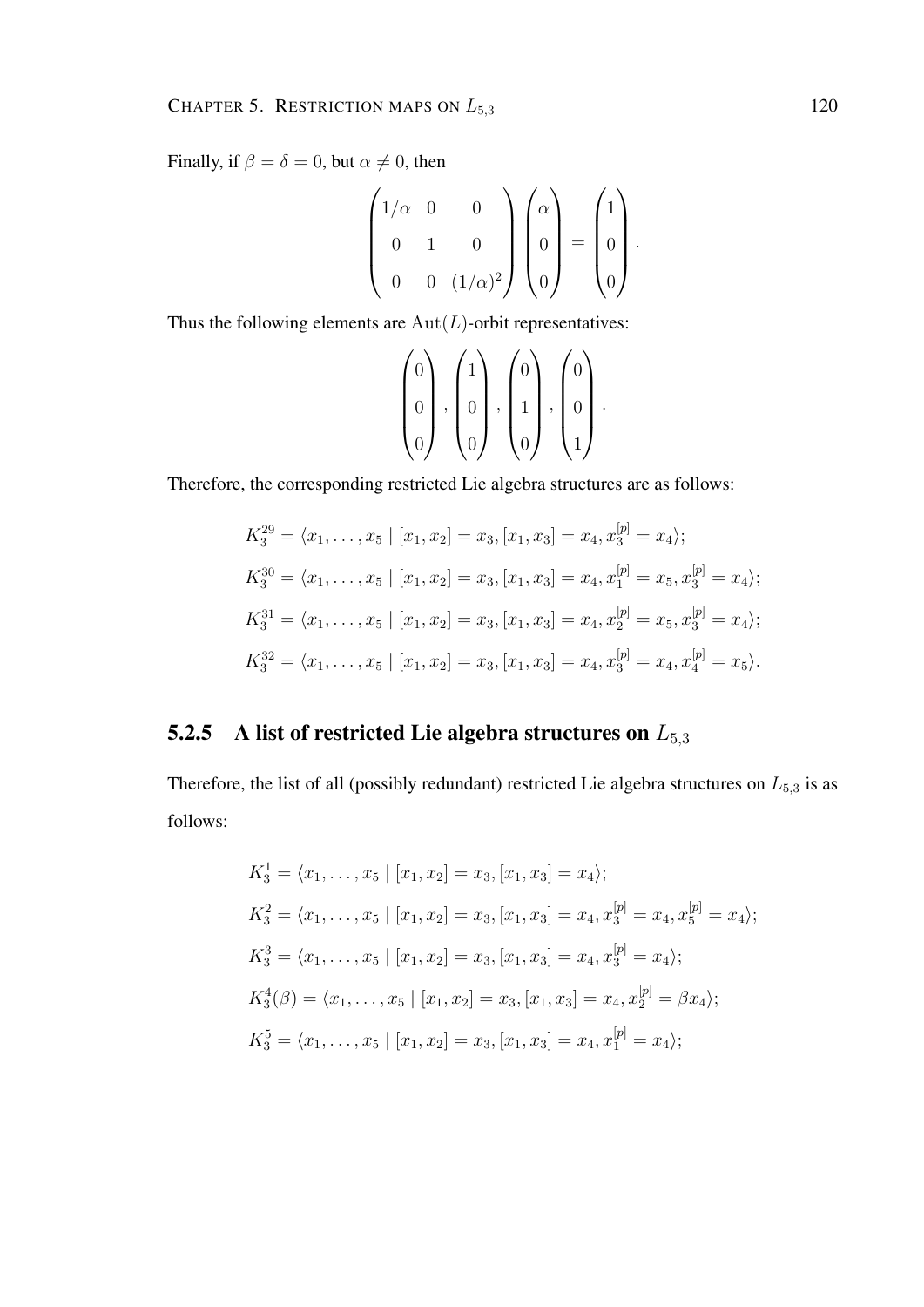$$
K_3^6 = \langle x_1, \ldots, x_5 | [x_1, x_2] = x_3, [x_1, x_3] = x_4, x_5^{[p]} = x_4;
$$
  
\n
$$
K_3^7 = \langle x_1, \ldots, x_5 | [x_1, x_2] = x_3, [x_1, x_3] = x_4, x_7^{[p]} = x_5;
$$
  
\n
$$
K_3^8(\beta) = \langle x_1, \ldots, x_5 | [x_1, x_2] = x_3, [x_1, x_3] = x_4, x_1^{[p]} = x_5, x_2^{[p]} = \beta x_4;
$$
  
\n
$$
K_3^8 = \langle x_1, \ldots, x_5 | [x_1, x_2] = x_3, [x_1, x_3] = x_4, x_1^{[p]} = x_5, x_2^{[p]} = x_4;
$$
  
\n
$$
K_3^{10} = \langle x_1, \ldots, x_5 | [x_1, x_2] = x_3, [x_1, x_3] = x_4, x_1^{[p]} = x_5, x_2^{[p]} = x_4;
$$
  
\n
$$
K_3^{11} = \langle x_1, \ldots, x_5 | [x_1, x_2] = x_3, [x_1, x_3] = x_4, x_1^{[p]} = x_5, x_2^{[p]} = x_4;
$$
  
\n
$$
K_3^{12} = \langle x_1, \ldots, x_5 | [x_1, x_2] = x_3, [x_1, x_3] = x_4, x_1^{[p]} = x_5, x_2^{[p]} = x_4;
$$
  
\n
$$
K_3^{13} = \langle x_1, \ldots, x_5 | [x_1, x_2] = x_3, [x_1, x_3] = x_4, x_2^{[p]} = x_5, x_2^{[p]} = x_4;
$$
  
\n
$$
K_3^{14}(\beta) = \langle x_1, \ldots, x_5 | [x_1, x_2] = x_3, [x_1, x_3] = x_4, x_2^{[p]} = x_5, x_2^{[p]} = x_6;
$$
  
\n
$$
K_3^{15} = \langle x_1, \ldots,
$$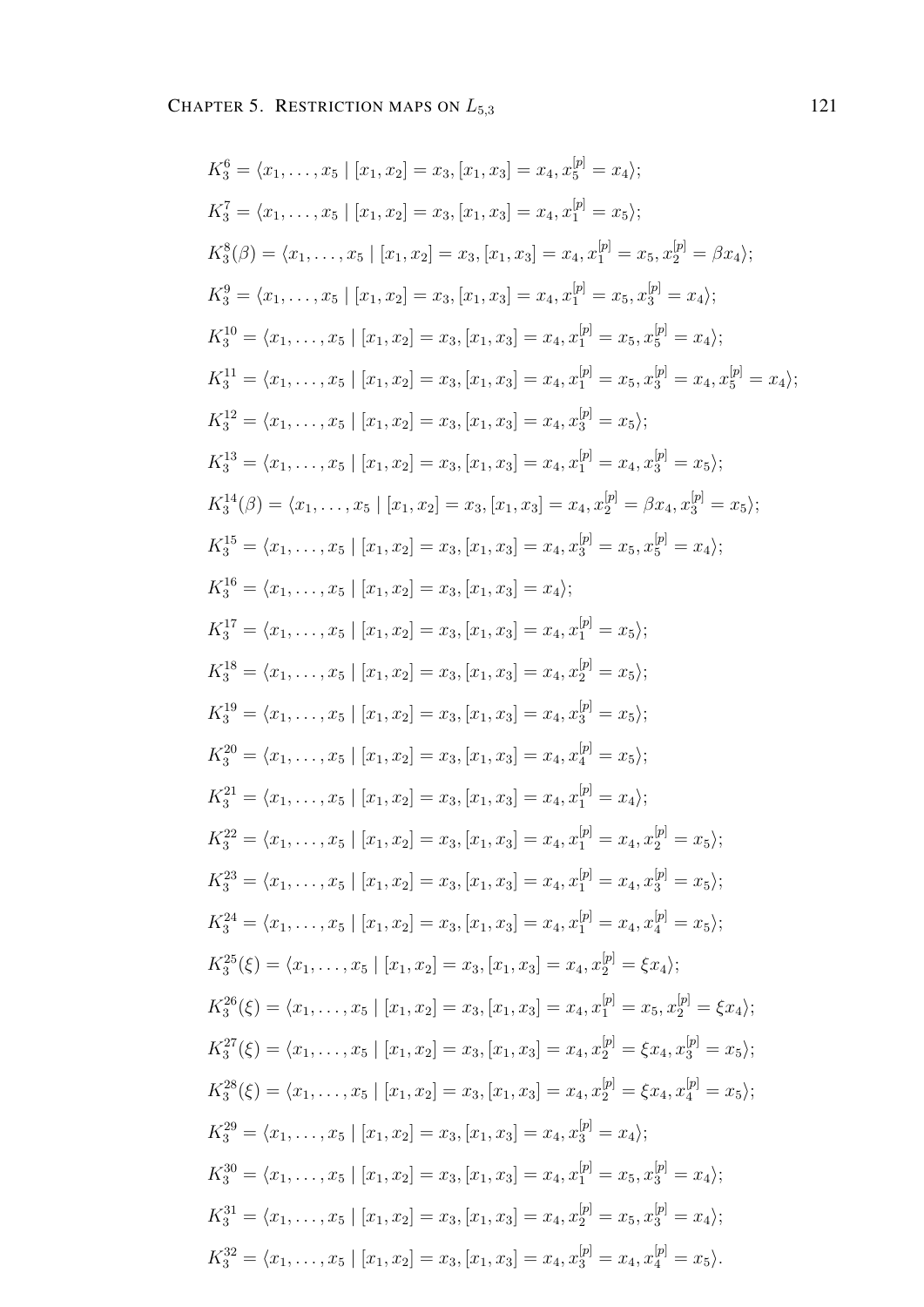#### 5.3 Detecting isomorphisms

We can easily see that some of the algebras above are identical.

Theorem 5.3.1 *The list of all restricted Lie algebra structures on* L5,3*, up to isomorphism, is as follows:*

$$
L_{5,3}^{1} = \langle x_{1},...,x_{5} | [x_{1},x_{2}] = x_{3}, [x_{1},x_{3}] = x_{4} \rangle;
$$
  
\n
$$
L_{5,3}^{2} = \langle x_{1},...,x_{5} | [x_{1},x_{2}] = x_{3}, [x_{1},x_{3}] = x_{4}, x_{3}^{[p]} = x_{4}, x_{5}^{[p]} = x_{4} \rangle;
$$
  
\n
$$
L_{5,3}^{3} = \langle x_{1},...,x_{5} | [x_{1},x_{2}] = x_{3}, [x_{1},x_{3}] = x_{4}, x_{3}^{[p]} = x_{4} \rangle;
$$
  
\n
$$
L_{5,3}^{4}(\beta) = \langle x_{1},...,x_{5} | [x_{1},x_{2}] = x_{3}, [x_{1},x_{3}] = x_{4}, x_{2}^{[p]} = \beta x_{4} \rangle;
$$
  
\n
$$
L_{5,3}^{5} = \langle x_{1},...,x_{5} | [x_{1},x_{2}] = x_{3}, [x_{1},x_{3}] = x_{4}, x_{1}^{[p]} = x_{4} \rangle;
$$
  
\n
$$
L_{5,3}^{5} = \langle x_{1},...,x_{5} | [x_{1},x_{2}] = x_{3}, [x_{1},x_{3}] = x_{4}, x_{5}^{[p]} = x_{4} \rangle;
$$
  
\n
$$
L_{5,3}^{7} = \langle x_{1},...,x_{5} | [x_{1},x_{2}] = x_{3}, [x_{1},x_{3}] = x_{4}, x_{1}^{[p]} = x_{5} \rangle;
$$
  
\n
$$
L_{5,3}^{8}(\beta) = \langle x_{1},...,x_{5} | [x_{1},x_{2}] = x_{3}, [x_{1},x_{3}] = x_{4}, x_{1}^{[p]} = x_{5}, x_{2}^{[p]} = \beta x_{4} \rangle;
$$
  
\n
$$
L_{5,3}^{9} = \langle x_{1},...,x_{5} | [x_{1},x_{2}] = x_{3}, [x_{1},x_{3}] = x_{4}, x_{1}^{[p]} = x_{5}, x_{3}^{[p]} = x_{4} \rangle;
$$
  
\n
$$
L_{5,3}^{10} = \langle x_{1},...,x_{5} | [x_{1},x_{
$$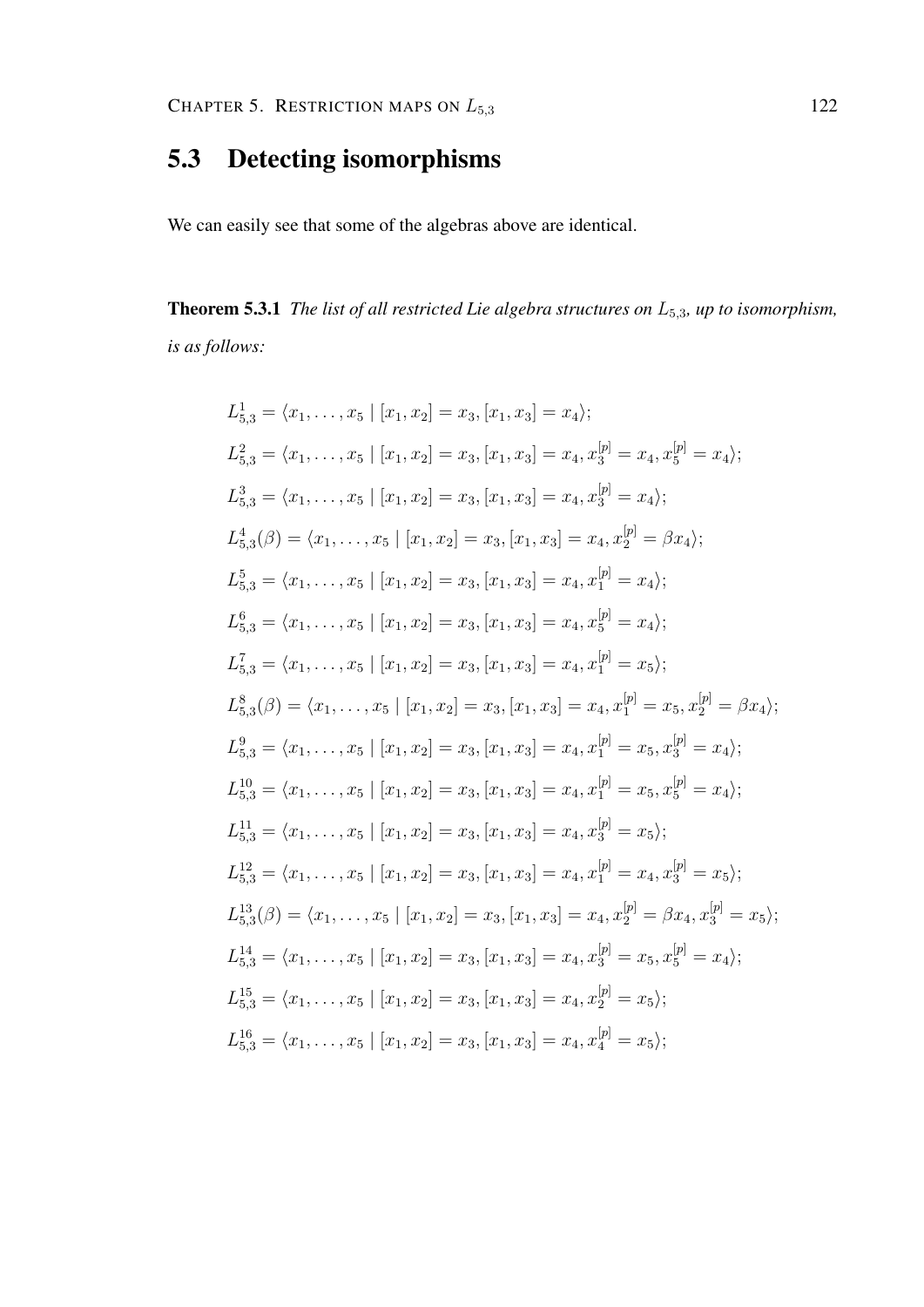$$
L_{5,3}^{17} = \langle x_1, \ldots, x_5 \mid [x_1, x_2] = x_3, [x_1, x_3] = x_4, x_1^{[p]} = x_4, x_2^{[p]} = x_5 \rangle;
$$
  
\n
$$
L_{5,3}^{18} = \langle x_1, \ldots, x_5 \mid [x_1, x_2] = x_3, [x_1, x_3] = x_4, x_1^{[p]} = x_4, x_4^{[p]} = x_5 \rangle;
$$
  
\n
$$
L_{5,3}^{19}(\xi) = \langle x_1, \ldots, x_5 \mid [x_1, x_2] = x_3, [x_1, x_3] = x_4, x_2^{[p]} = \xi x_4, x_4^{[p]} = x_5 \rangle;
$$
  
\n
$$
L_{5,3}^{20} = \langle x_1, \ldots, x_5 \mid [x_1, x_2] = x_3, [x_1, x_3] = x_4, x_2^{[p]} = x_5, x_3^{[p]} = x_4 \rangle;
$$
  
\n
$$
L_{5,3}^{21} = \langle x_1, \ldots, x_5 \mid [x_1, x_2] = x_3, [x_1, x_3] = x_4, x_3^{[p]} = x_4, x_4^{[p]} = x_5 \rangle;
$$
  
\n
$$
L_{5,3}^{22} = \langle x_1, \ldots, x_5 \mid [x_1, x_2] = x_3, [x_1, x_3] = x_4, x_1^{[p]} = x_5, x_3^{[p]} = x_4, x_5^{[p]} = x_4 \rangle.
$$

In the remaining of this section we establish that the algebras given in Theorem 5.3.1 are pairwise non-isomorphic, thereby completing the proof of Theorem 5.3.1.

It is clear that  $L_{5,3}^1$  is not isomorphic to the other restricted Lie algebras. We claim that  $L_{5,3}^2$  and  $L_{5,3}^3$  are not isomorphic. Suppose to the contrary that there exists an isomorphism  $A: L_{5,3}^2 \to L_{5,3}^3$ . Then

$$
A(x_5^{[p]}) = A(x_5)^{[p]}
$$
  
\n
$$
A(x_4) = (a_{45}x_4 + a_{55}x_5)^{[p]}
$$
  
\n
$$
a_{11}^2 a_{22}x_4 = 0.
$$

Therefore,  $a_{11} = 0$  or  $a_{22} = 0$  which is a contradiction.

Next, we claim that  $L_{5,3}^2$  and  $L_{5,3}^4(\beta)$  are not isomorphic. Suppose to the contrary that there exists an isomorphism  $A: L_{5,3}^2 \to L_{5,3}^4(\beta)$ . Then

$$
A(x_5^{[p]}) = A(x_5)^{[p]}
$$
  
\n
$$
A(x_4) = (a_{45}x_4 + a_{55}x_5)^{[p]}
$$
  
\n
$$
a_{11}^2 a_{22}x_4 = 0.
$$

Therefore,  $a_{11} = 0$  or  $a_{22} = 0$  which is a contradiction.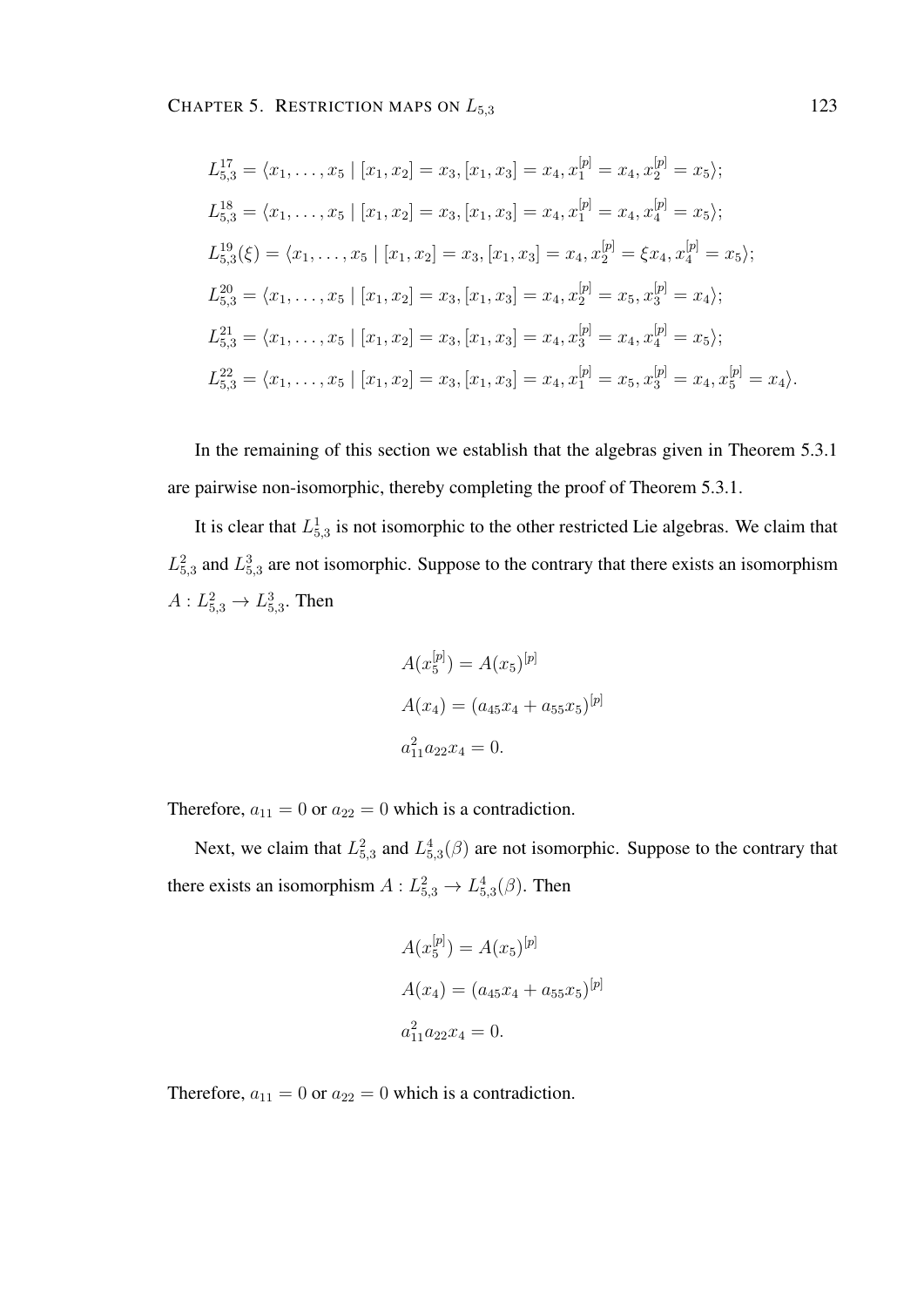Next, we claim that  $L_{5,3}^2$  and  $L_{5,3}^5$  are not isomorphic. Suppose to the contrary that there exists an isomorphism  $A: L_{5,3}^2 \to L_{5,3}^5$ . Then

$$
A(x_5^{[p]}) = A(x_5)^{[p]}
$$
  
\n
$$
A(x_4) = (a_{45}x_4 + a_{55}x_5)^{[p]}
$$
  
\n
$$
a_{11}^2 a_{22}x_4 = 0.
$$

Therefore,  $a_{11} = 0$  or  $a_{22} = 0$  which is a contradiction.

Next, we claim that  $L_{5,3}^2$  and  $L_{5,3}^6$  are not isomorphic. Suppose to the contrary that there exists an isomorphism  $A: L_{5,3}^2 \to L_{5,3}^6$ . Then

$$
A(x_3^{[p]}) = A(x_3)^{[p]}
$$
  
\n
$$
A(x_4) = (a_{11}a_{22}x_3 + a_{11}a_{32}x_4)^{[p]}
$$
  
\n
$$
a_{11}^2 a_{22}x_4 = 0,
$$

which implies that  $a_{11}^2 a_{22} = 0$ . Therefore, we have  $a_{11} = 0$  or  $a_{22} = 0$  which is a contradiction.

Next, we claim that  $L_{5,3}^2$  and  $L_{5,3}^7$  are not isomorphic. Suppose to the contrary that there exists an isomorphism  $A: L_{5,3}^2 \to L_{5,3}^7$ . Then

$$
A(x_5^{[p]}) = A(x_5)^{[p]}
$$
  
\n
$$
A(x_4) = (a_{45}x_4 + a_{55}x_5)^{[p]}
$$
  
\n
$$
a_{11}^2 a_{22}x_4 = 0.
$$

Therefore,  $a_{11} = 0$  or  $a_{22} = 0$  which is a contradiction.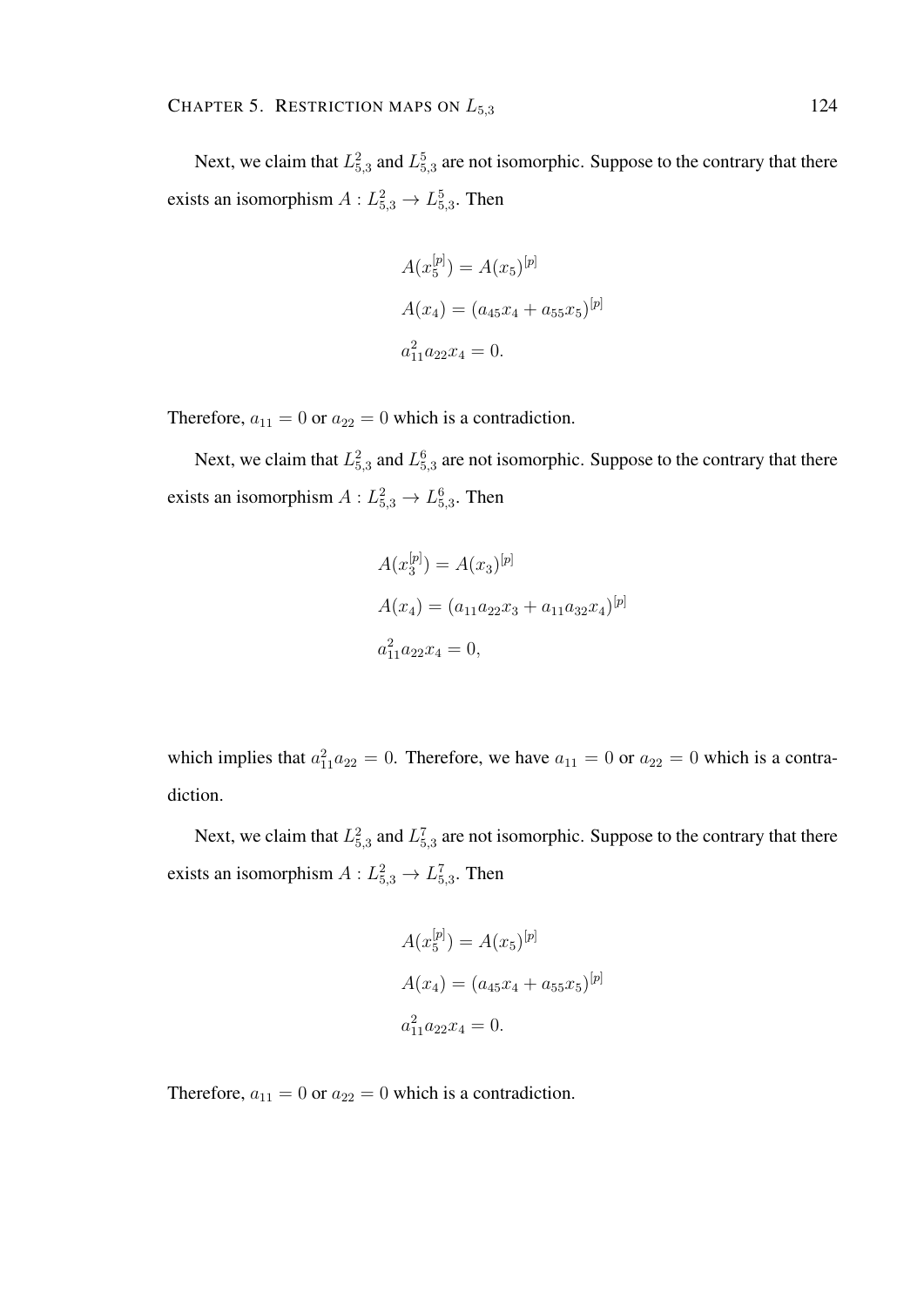Next, we claim that  $L_{5,3}^2$  and  $L_{5,3}^{11}$  are not isomorphic. Suppose to the contrary that there exists an isomorphism  $A: L_{5,3}^2 \to L_{5,3}^{11}$ . Then

$$
A(x_5^{[p]}) = A(x_5)^{[p]}
$$
  
\n
$$
A(x_4) = (a_{45}x_4 + a_{55}x_5)^{[p]}
$$
  
\n
$$
a_{11}^2 a_{22}x_4 = 0.
$$

Therefore,  $a_{11} = 0$  or  $a_{22} = 0$  which is a contradiction.

Next, we claim that  $L_{5,3}^2$  and  $L_{5,3}^{15}$  are not isomorphic. Suppose to the contrary that there exists an isomorphism  $A: L_{5,3}^2 \to L_{5,3}^{15}$ . Then

$$
A(x_5^{[p]}) = A(x_5)^{[p]}
$$
  
\n
$$
A(x_4) = (a_{45}x_4 + a_{55}x_5)^{[p]}
$$
  
\n
$$
a_{11}^2 a_{22}x_4 = 0.
$$

Therefore,  $a_{11} = 0$  or  $a_{22} = 0$  which is a contradiction.

Next, we claim that  $L_{5,3}^2$  and  $L_{5,3}^{16}$  are not isomorphic. Suppose to the contrary that there exists an isomorphism  $A: L_{5,3}^2 \to L_{5,3}^{16}$ . Then

$$
A(x_4^{[p]}) = A(x_4)^{[p]}
$$

$$
0 = (a_{11}^2 a_{22} x_4)^{[p]}
$$

$$
0 = a_{11}^{2p} a_{22}^p x_5.
$$

Therefore,  $a_{11} = 0$  or  $a_{22} = 0$  which is a contradiction.

It is clear that  $L_{5,3}^2$  is not isomorphic to the other restricted Lie algebras.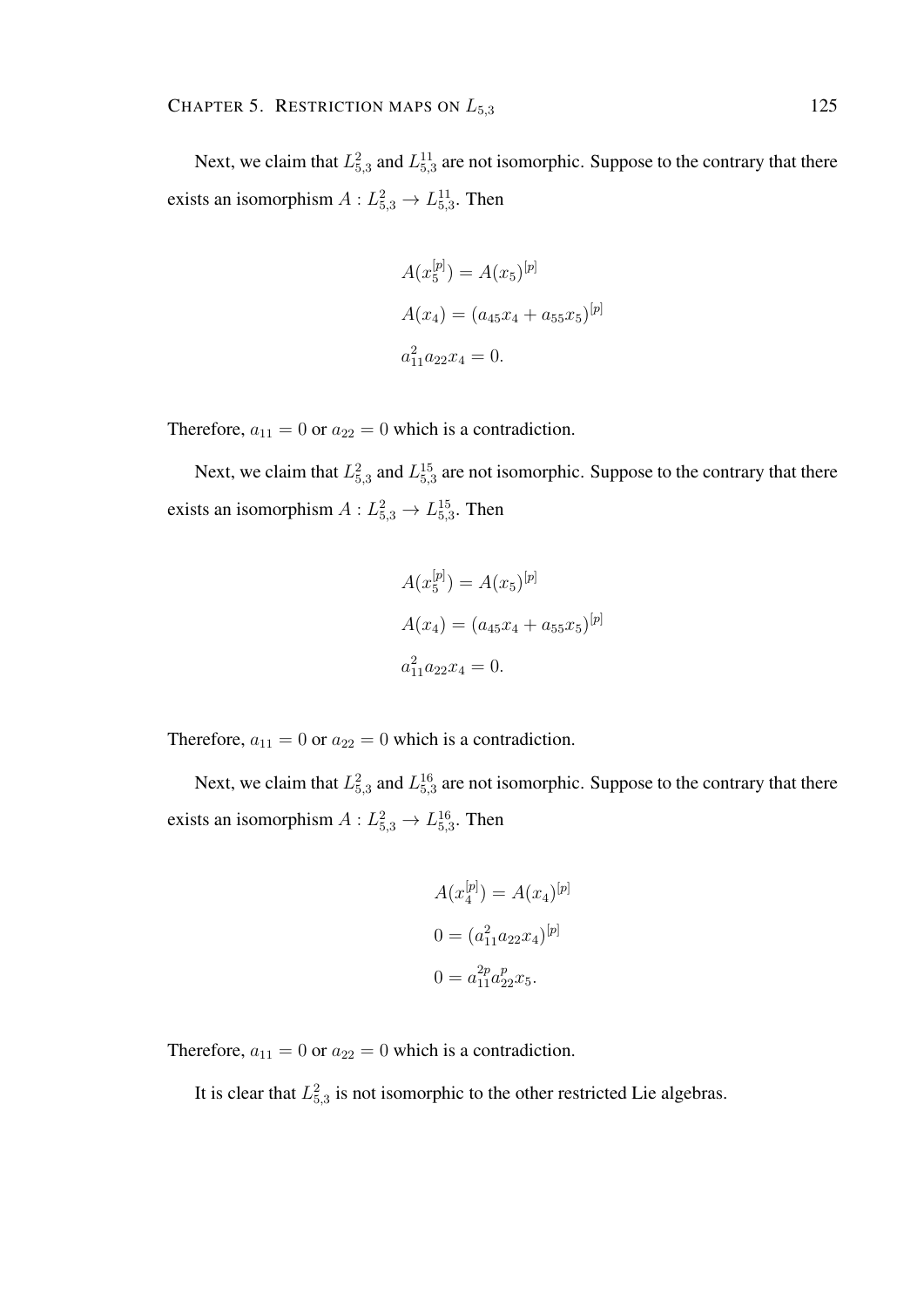Next, we claim that  $L_{5,3}^3$  and  $L_{5,3}^4(\beta)$  are not isomorphic. Suppose to the contrary that there exists an isomorphism  $A: L_{5,3}^3 \to L_{5,3}^4(\beta)$ . Then

$$
A(x_2^{[p]}) = A(x_2)^{[p]}
$$
  
\n
$$
0 = (a_{22}x_2 + a_{32}x_3 + a_{42}x_4 + a_{52}x_5)^{[p]}
$$
  
\n
$$
0 = a_{22}^p \beta x_4,
$$

which implies that  $a_{22}^p \beta = 0$ . Since,  $\beta \neq 0$ , we have  $a_{22} = 0$  which is a contradiction.

Next, we claim that  $L_{5,3}^3$  and  $L_{5,3}^5$  are not isomorphic. Suppose to the contrary that there exists an isomorphism  $A: L_{5,3}^3 \rightarrow L_{5,3}^5$ . Then

$$
A(x_1^{[p]}) = A(x_1)^{[p]}
$$
  
\n
$$
0 = (a_{11}x_1 + a_{21}x_2 + a_{31}x_3 + a_{41}x_4 + a_{51}x_5)^{[p]}
$$
  
\n
$$
0 = a_{11}^px_4.
$$

Therefore,  $a_{11} = 0$  which is a contradiction.

Next, we claim that  $L_{5,3}^3$  and  $L_{5,3}^6$  are not isomorphic. Suppose to the contrary that there exists an isomorphism  $A: L_{5,3}^3 \to L_{5,3}^6$ . Then

$$
A(x_3^{[p]}) = A(x_3)^{[p]}
$$
  
\n
$$
A(x_4) = (a_{11}a_{22}x_3 + a_{11}a_{32}x_4)^{[p]}
$$
  
\n
$$
a_{11}^2 a_{22}x_4 = 0,
$$

which implies that  $a_{11}^2 a_{22} = 0$ . Therefore, we have  $a_{11} = 0$  or  $a_{22} = 0$  which is a contradiction.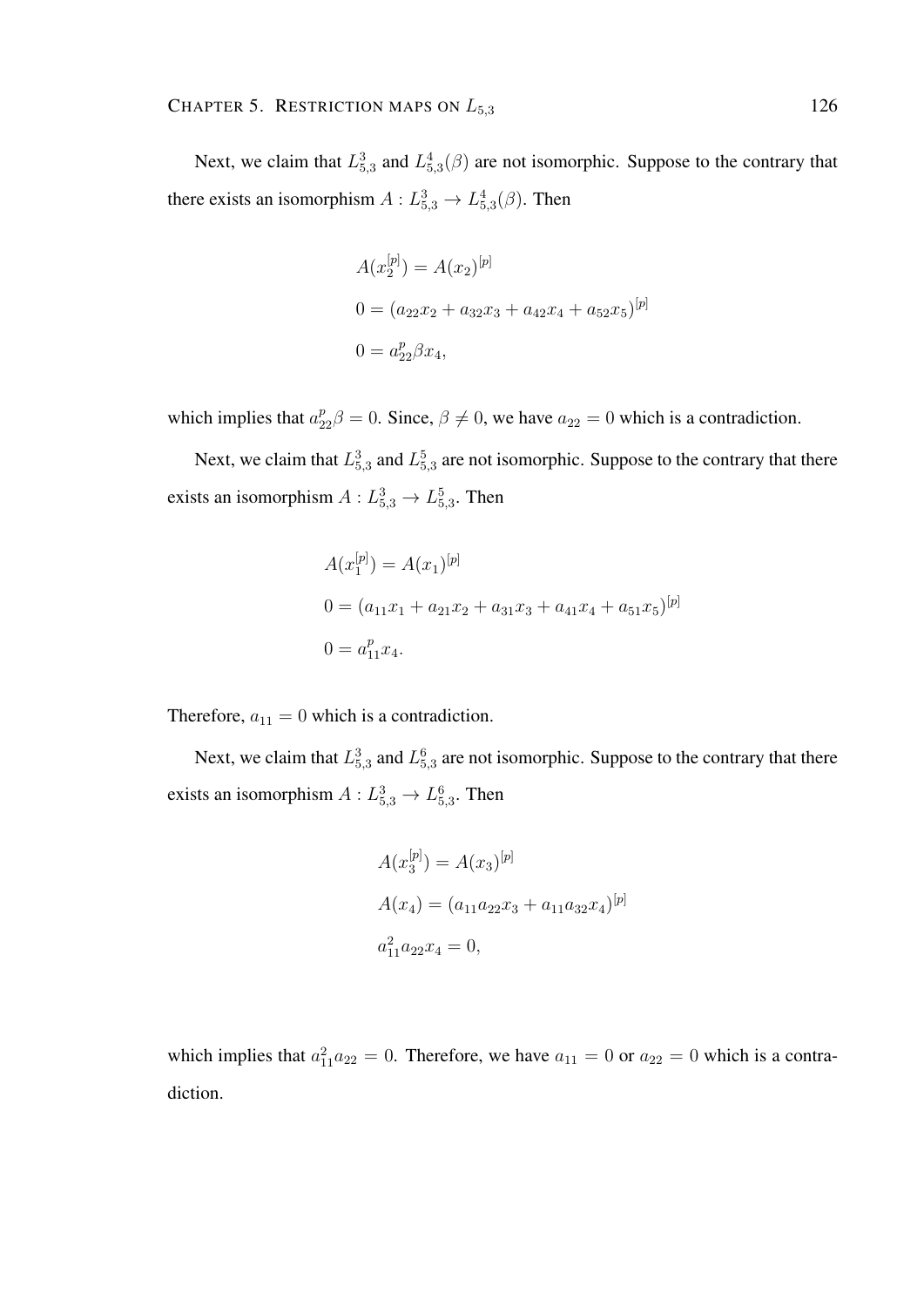Next, we claim that  $L_{5,3}^3$  and  $L_{5,3}^7$  are not isomorphic. Suppose to the contrary that there exists an isomorphism  $A: L_{5,3}^3 \to L_{5,3}^7$ . Then

$$
A(x_1^{[p]}) = A(x_1)^{[p]}
$$
  
\n
$$
0 = (a_{11}x_1 + a_{21}x_2 + a_{31}x_3 + a_{41}x_4 + a_{51}x_5)^{[p]}
$$
  
\n
$$
0 = a_{11}^p x_5.
$$

Therefore,  $a_{11} = 0$  which is a contradiction.

Next, we claim that  $L_{5,3}^3$  and  $L_{5,3}^{11}$  are not isomorphic. Suppose to the contrary that there exists an isomorphism  $A: L_{5,3}^3 \rightarrow L_{5,3}^{11}$ . Then

$$
A(x_3^{[p]}) = A(x_3)^{[p]}
$$
  
\n
$$
A(x_4) = (a_{11}a_{22}x_3 + a_{11}a_{32}x_4)^{[p]}
$$
  
\n
$$
a_{11}^2 a_{22}x_4 = a_{11}^p a_{22}^p x_5,
$$

which implies that  $a_{11}^2 a_{22} = 0$  and  $a_{11}^p a_{22}^p = 0$ . Therefore, we have  $a_{11} = 0$  or  $a_{22} = 0$ which is a contradiction.

Next, we claim that  $L_{5,3}^3$  and  $L_{5,3}^{15}$  are not isomorphic. Suppose to the contrary that there exists an isomorphism  $A: L_{5,3}^3 \rightarrow L_{5,3}^{15}$ . Then

$$
A(x_2^{[p]}) = A(x_2)^{[p]}
$$
  
\n
$$
0 = (a_{22}x_2 + a_{32}x_3 + a_{42}x_4 + a_{52}x_5)^{[p]}
$$
  
\n
$$
0 = a_{22}^p x_5.
$$

Therefore,  $a_{22} = 0$  which is a contradiction.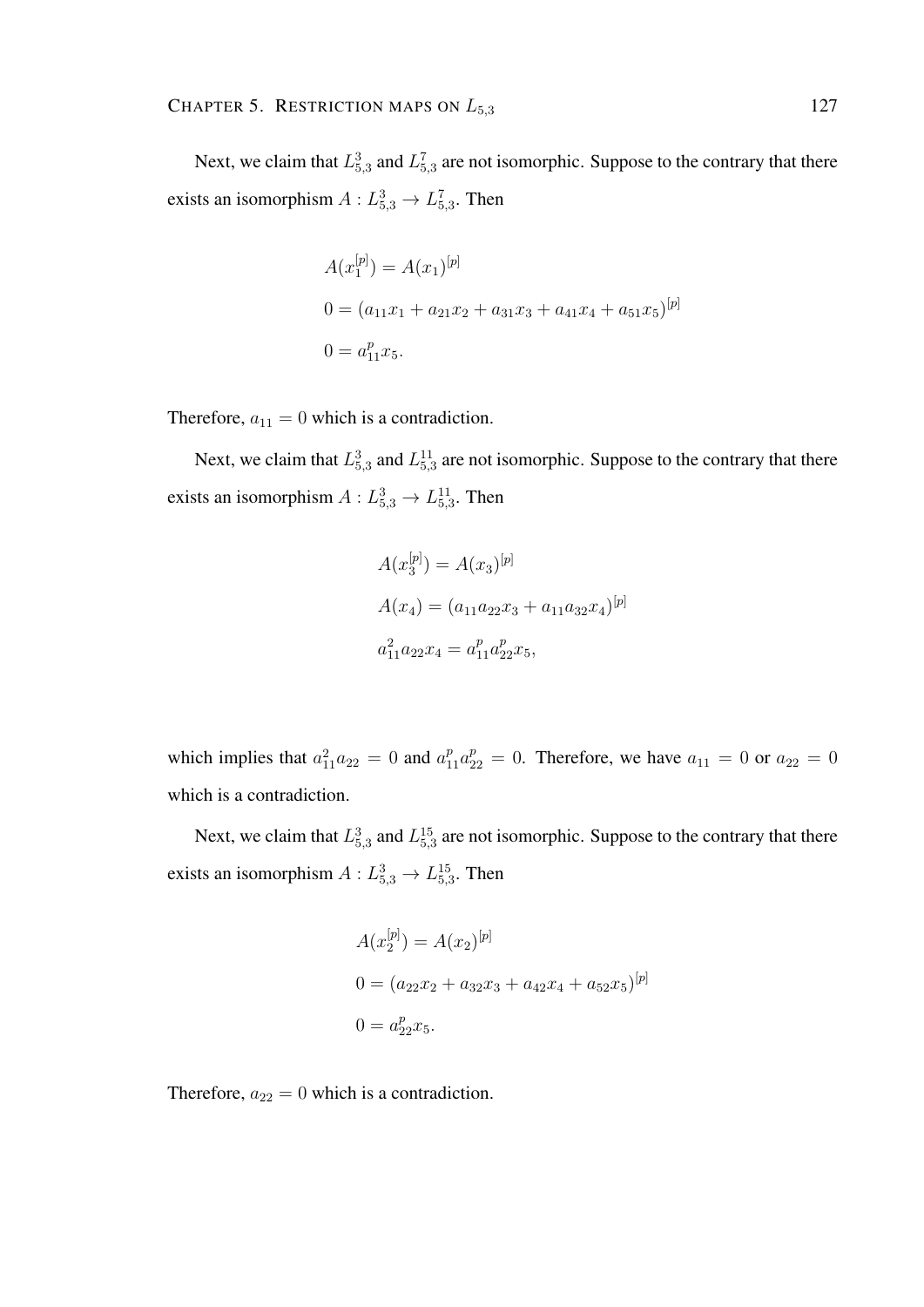Next, we claim that  $L_{5,3}^3$  and  $L_{5,3}^{16}$  are not isomorphic. Suppose to the contrary that there exists an isomorphism  $A: L_{5,3}^3 \rightarrow L_{5,3}^{16}$ . Then

$$
A(x_4^{[p]}) = A(x_4)^{[p]}
$$

$$
0 = (a_{11}^2 a_{22} x_4)^{[p]}
$$

$$
0 = a_{11}^{2p} a_{22}^p x_5.
$$

Therefore,  $a_{11} = 0$  or  $a_{22} = 0$  which is a contradiction.

It is clear that  $L_{5,3}^3$  is not isomorphic to the other restricted Lie algebras.

Next, we claim that  $L_{5,3}^4(\beta)$  and  $L_{5,3}^5$  are not isomorphic. Suppose to the contrary that there exists an isomorphism  $A: L_{5,3}^4(\beta) \rightarrow L_{5,3}^5$ . Then

$$
A(x_1^{[p]}) = A(x_1)^{[p]}
$$
  
\n
$$
0 = (a_{11}x_1 + a_{21}x_2 + a_{31}x_3 + a_{41}x_4 + a_{51}x_5)^{[p]}
$$
  
\n
$$
0 = a_{11}^p x_4.
$$

Therefore,  $a_{11} = 0$  which is a contradiction.

Next, we claim that  $L_{5,3}^4(\beta)$  and  $L_{5,3}^6$  are not isomorphic. Suppose to the contrary that there exists an isomorphism  $A: L_{5,3}^6 \to L_{5,3}^4(\beta)$ . Then

$$
A(x_5^{[p]}) = A(x_5)^{[p]}
$$
  
\n
$$
A(x_4) = (a_{45}x_4 + a_{55}x_5)^{[p]}
$$
  
\n
$$
a_{11}^2 a_{22}x_4 = 0.
$$

Therefore,  $a_{11} = 0$  or  $a_{22} = 0$  which is a contradiction.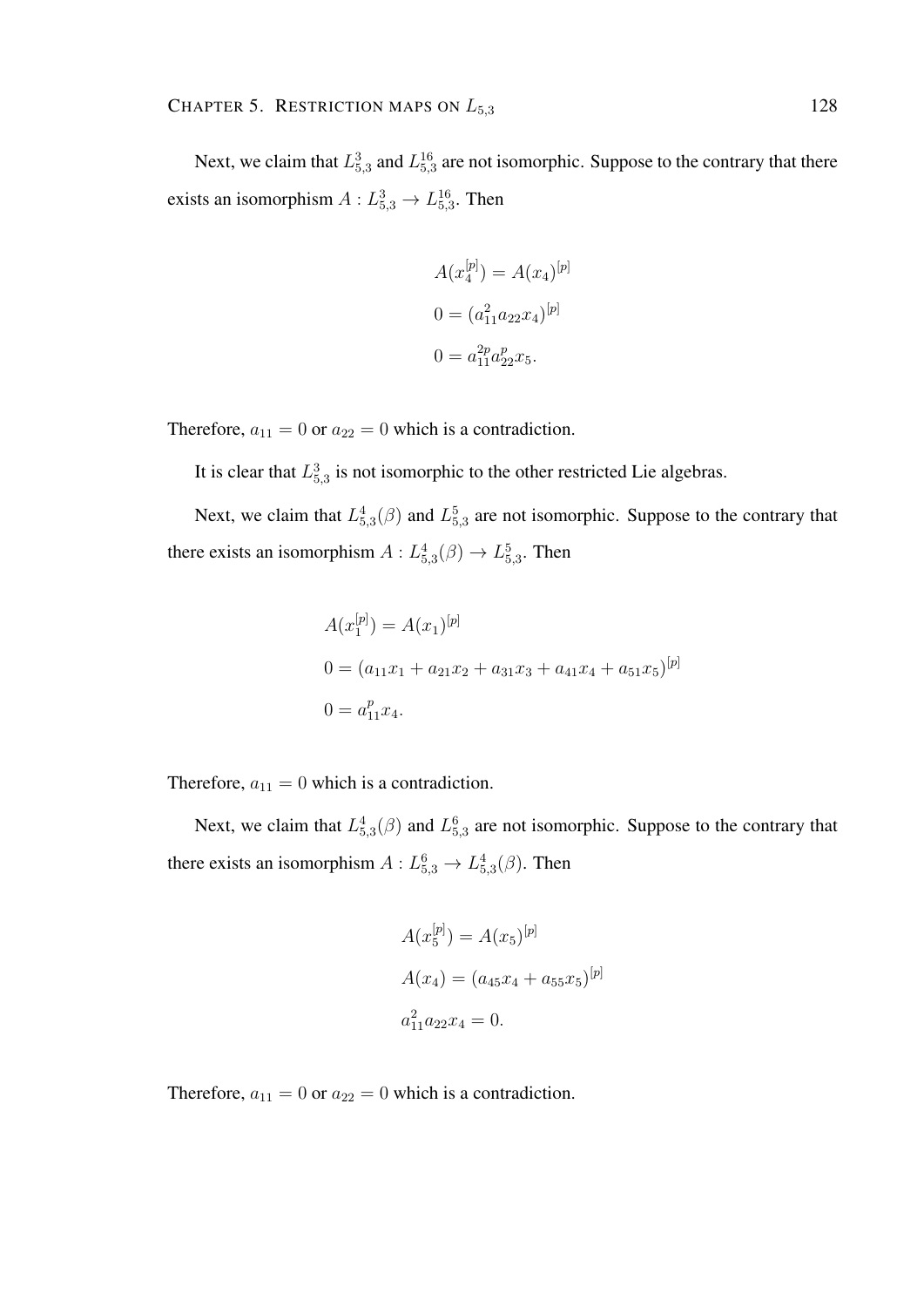Next, we claim that  $L_{5,3}^4(\beta)$  and  $L_{5,3}^7$  are not isomorphic. Suppose to the contrary that there exists an isomorphism  $A: L_{5,3}^4(\beta) \to L_{5,3}^7$ . Then

$$
A(x_1^{[p]}) = A(x_1)^{[p]}
$$
  
\n
$$
0 = (a_{11}x_1 + a_{21}x_2 + a_{31}x_3 + a_{41}x_4 + a_{51}x_5)^{[p]}
$$
  
\n
$$
0 = a_{11}^p x_5.
$$

Therefore,  $a_{11} = 0$  which is a contradiction.

Next, we claim that  $L_{5,3}^{4}(\beta)$  and  $L_{5,3}^{11}$  are not isomorphic. Suppose to the contrary that there exists an isomorphism  $A: L_{5,3}^4(\beta) \rightarrow L_{5,3}^{11}$ . Then

$$
A(x_3^{[p]}) = A(x_3)^{[p]}
$$
  
\n
$$
0 = (a_{11}a_{22}x_3 + a_{11}a_{32}x_4)^{[p]}
$$
  
\n
$$
0 = a_{11}^p a_{22}^p x_5,
$$

which implies that  $a_{11}^p a_{22}^p = 0$ . Therefore, we have  $a_{11} = 0$  or  $a_{22} = 0$  which is a contradiction.

Next, we claim that  $L_{5,3}^{4}(\beta)$  and  $L_{5,3}^{15}$  are not isomorphic. Suppose to the contrary that there exists an isomorphism  $A: L_{5,3}^4(\beta) \rightarrow L_{5,3}^{15}$ . Then

$$
A(x_2^{[p]}) = A(x_2)^{[p]}
$$
  
\n
$$
A(x_4) = (a_{22}x_2 + a_{32}x_3 + a_{42}x_4 + a_{52}x_5)^{[p]}
$$
  
\n
$$
a_{11}^2 a_{22}x_4 = a_{22}^p x_5.
$$

Therefore,  $a_{22} = 0$  which is a contradiction.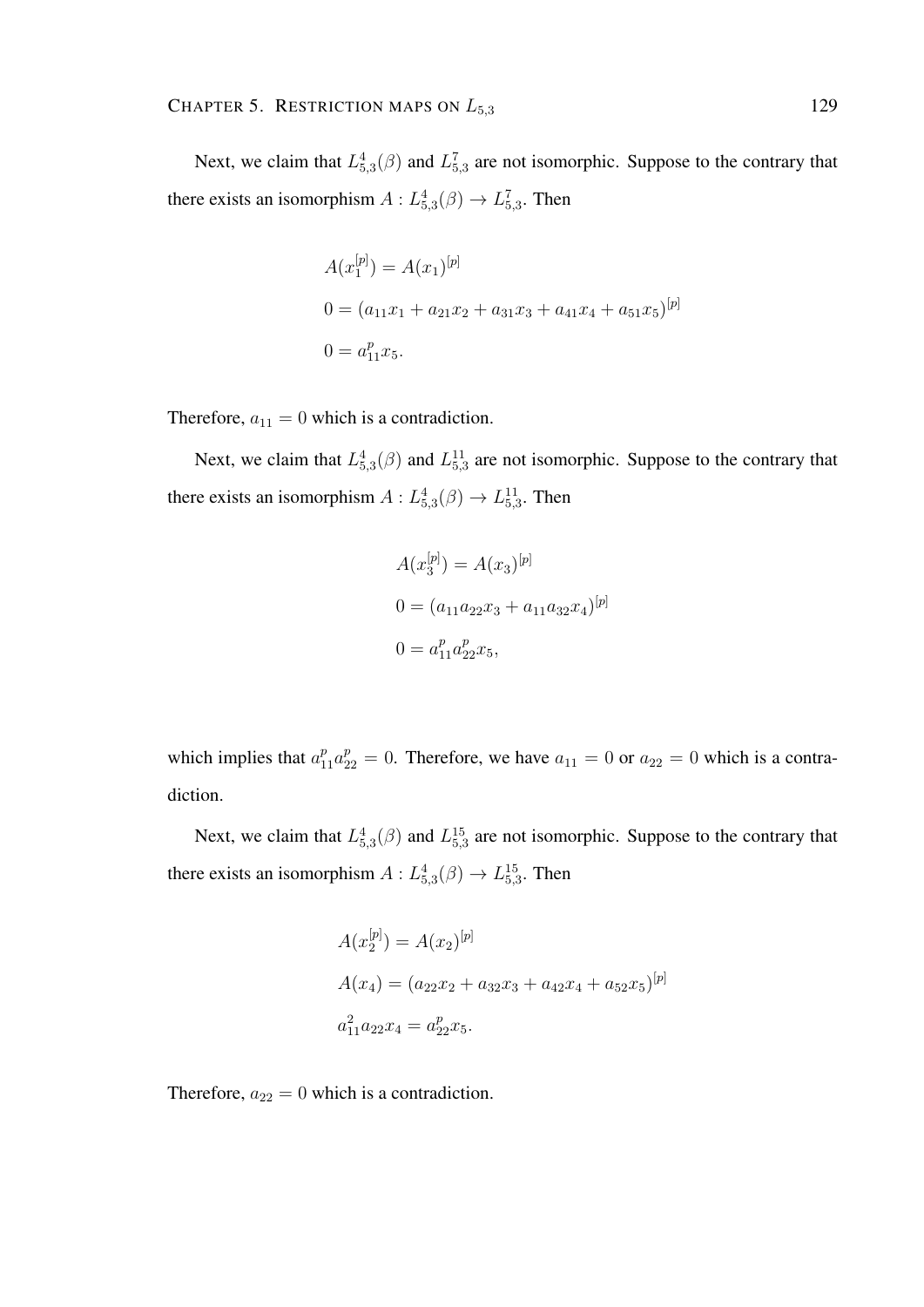Next, we claim that  $L_{5,3}^{4}(\beta)$  and  $L_{5,3}^{16}$  are not isomorphic. Suppose to the contrary that there exists an isomorphism  $A: L_{5,3}^4(\beta) \rightarrow L_{5,3}^{16}$ . Then

$$
A(x_4^{[p]}) = A(x_4)^{[p]}
$$

$$
0 = (a_{11}^2 a_{22} x_4)^{[p]}
$$

$$
0 = a_{11}^{2p} a_{22}^p x_5.
$$

Therefore,  $a_{11} = 0$  or  $a_{22} = 0$  which is a contradiction.

It is clear that  $L_{5,3}^4(\beta)$  is not isomorphic to the other restricted Lie algebras.

Next, we claim that  $L_{5,3}^5$  and  $L_{5,3}^6$  are not isomorphic. Suppose to the contrary that there exists an isomorphism  $A: L_{5,3}^6 \to L_{5,3}^5$ . Then

$$
A(x_5^{[p]}) = A(x_5)^{[p]}
$$
  
\n
$$
A(x_4) = (a_{45}x_4 + a_{55}x_5)^{[p]}
$$
  
\n
$$
a_{11}^2 a_{22}x_4 = 0.
$$

Therefore,  $a_{11} = 0$  or  $a_{22} = 0$  which is a contradiction.

Next, we claim that  $L_{5,3}^5$  and  $L_{5,3}^7$  are not isomorphic. Suppose to the contrary that there exists an isomorphism  $A: L_{5,3}^5 \rightarrow L_{5,3}^7$ . Then

$$
A(x_1^{[p]}) = A(x_1)^{[p]}
$$
  
\n
$$
A(x_4) = (a_{11}x_1 + a_{21}x_2 + a_{31}x_3 + a_{41}x_4 + a_{51}x_5)^{[p]}
$$
  
\n
$$
a_{11}^2 a_{22}x_4 = a_{11}^p x_5.
$$

Therefore,  $a_{11} = 0$  which is a contradiction.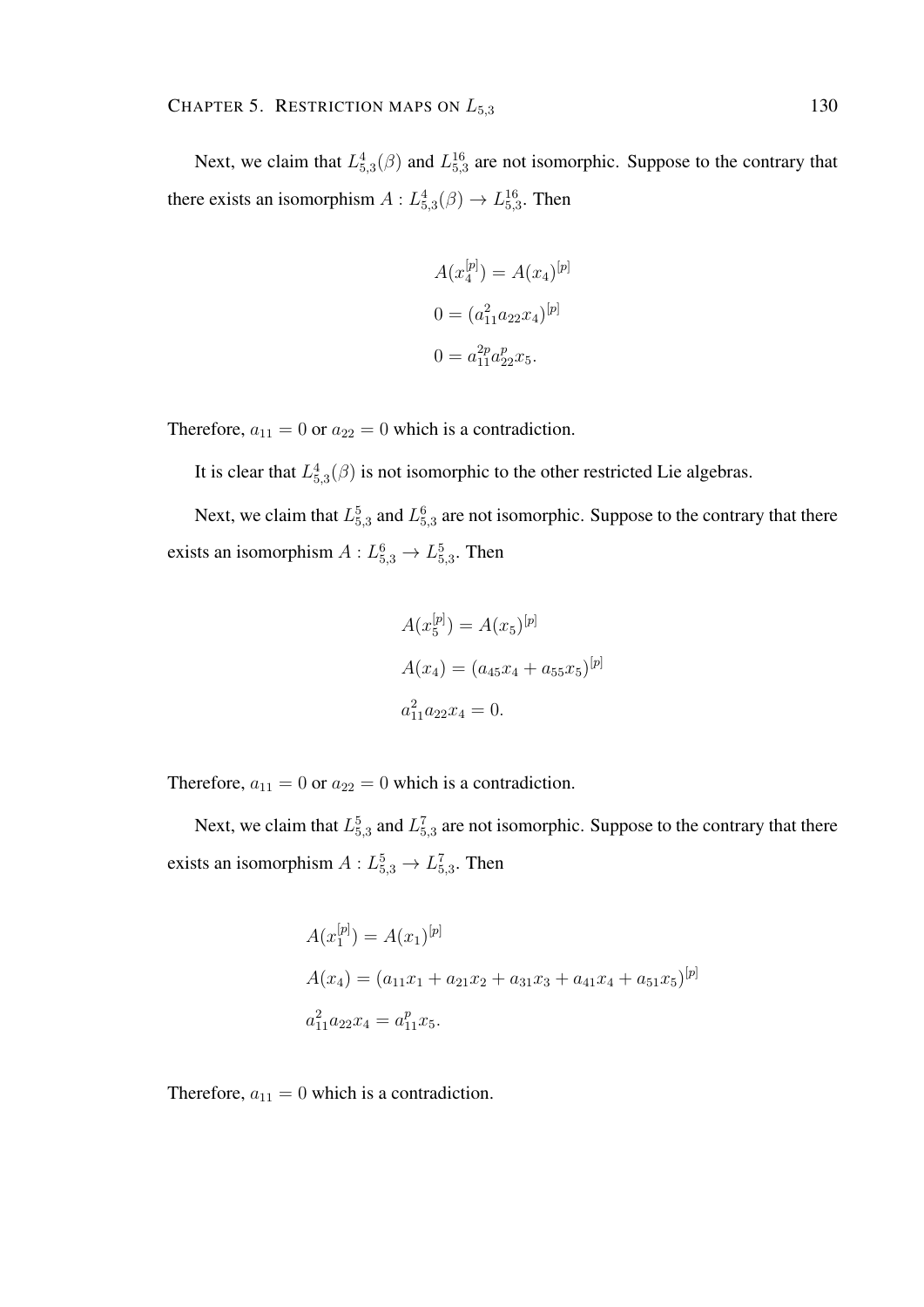Next, we claim that  $L_{5,3}^5$  and  $L_{5,3}^{11}$  are not isomorphic. Suppose to the contrary that there exists an isomorphism  $A: L_{5,3}^5 \rightarrow L_{5,3}^{11}$ . Then

$$
A(x_3^{[p]}) = A(x_3)^{[p]}
$$
  
\n
$$
0 = (a_{11}a_{22}x_3 + a_{11}a_{32}x_4)^{[p]}
$$
  
\n
$$
0 = a_{11}^p a_{22}^p x_5,
$$

which implies that  $a_{11}^p a_{22}^p = 0$ . Therefore, we have  $a_{11} = 0$  or  $a_{22} = 0$  which is a contradiction.

Next, we claim that  $L_{5,3}^5$  and  $L_{5,3}^{15}$  are not isomorphic. Suppose to the contrary that there exists an isomorphism  $A: L_{5,3}^5 \rightarrow L_{5,3}^{15}$ . Then

$$
A(x_2^{[p]}) = A(x_2)^{[p]}
$$
  
\n
$$
0 = (a_{22}x_2 + a_{32}x_3 + a_{42}x_4 + a_{52}x_5)^{[p]}
$$
  
\n
$$
0 = a_{22}^p x_5.
$$

Therefore,  $a_{22} = 0$  which is a contradiction.

Next, we claim that  $L_{5,3}^5$  and  $L_{5,3}^{16}$  are not isomorphic. Suppose to the contrary that there exists an isomorphism  $A: L_{5,3}^5 \rightarrow L_{5,3}^{16}$ . Then

$$
A(x_4^{[p]}) = A(x_4)^{[p]}
$$

$$
0 = (a_{11}^2 a_{22} x_4)^{[p]}
$$

$$
0 = a_{11}^{2p} a_{22}^p x_5.
$$

Therefore,  $a_{11} = 0$  or  $a_{22} = 0$  which is a contradiction.

It is clear that  $L_{5,3}^5$  is not isomorphic to the other restricted Lie algebras.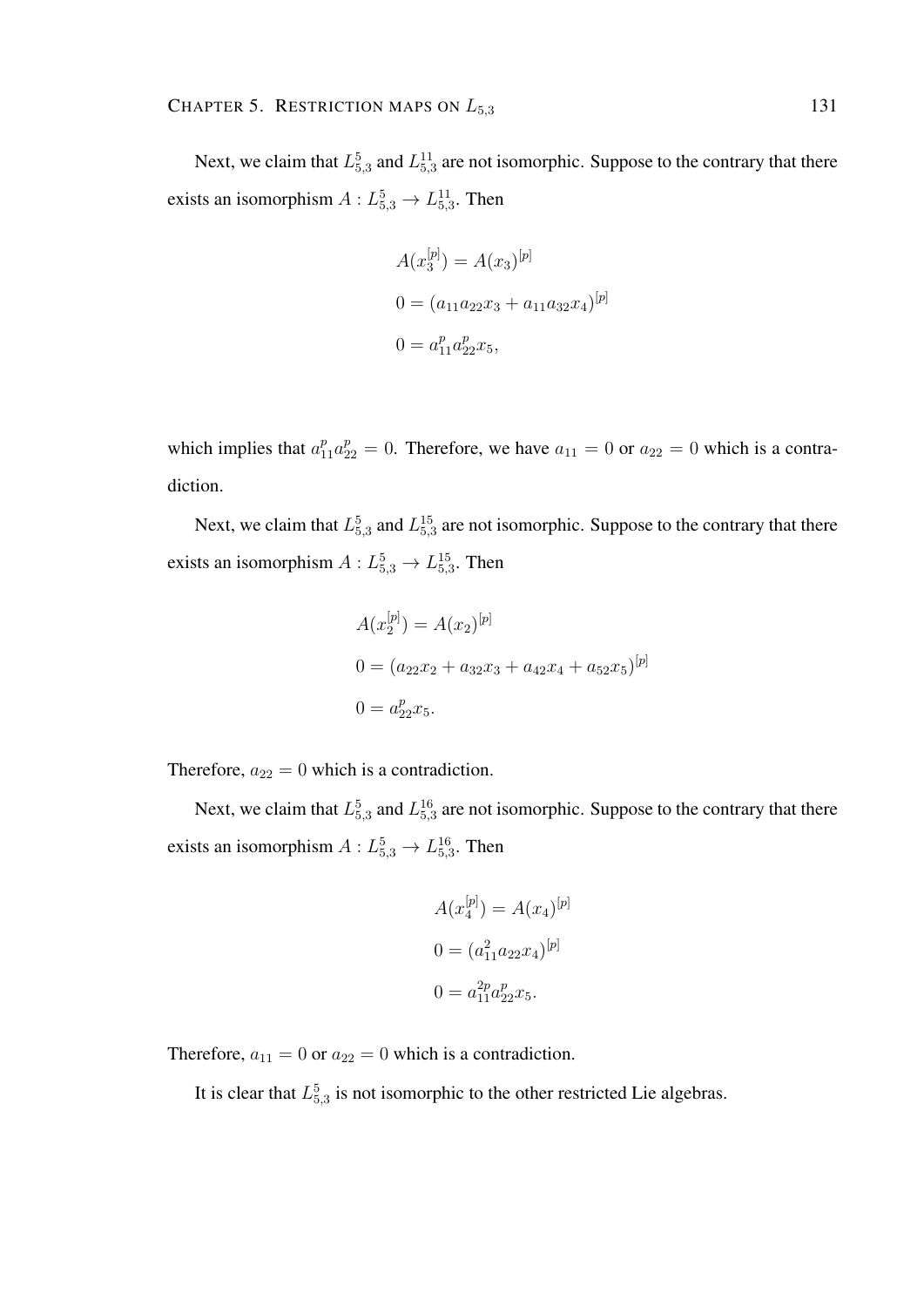Next, we claim that  $L_{5,3}^6$  and  $L_{5,3}^7$  are not isomorphic. Suppose to the contrary that there exists an isomorphism  $A: L_{5,3}^6 \to L_{5,3}^7$ . Then

$$
A(x_1^{[p]}) = A(x_1)^{[p]}
$$
  
\n
$$
0 = (a_{11}x_1 + a_{21}x_2 + a_{31}x_3 + a_{41}x_4 + a_{51}x_5)^{[p]}
$$
  
\n
$$
0 = a_{11}^p x_5.
$$

Therefore,  $a_{11} = 0$  which is a contradiction.

Next, we claim that  $L_{5,3}^6$  and  $L_{5,3}^{11}$  are not isomorphic. Suppose to the contrary that there exists an isomorphism  $A: L_{5,3}^6 \to L_{5,3}^{11}$ . Then

$$
A(x_3^{[p]}) = A(x_3)^{[p]}
$$
  
\n
$$
0 = (a_{11}a_{22}x_3 + a_{11}a_{32}x_4)^{[p]}
$$
  
\n
$$
0 = a_{11}^p a_{22}^p x_5,
$$

which implies that  $a_{11}^p a_{22}^p = 0$ . Therefore, we have  $a_{11} = 0$  or  $a_{22} = 0$  which is a contradiction.

Next, we claim that  $L_{5,3}^6$  and  $L_{5,3}^{15}$  are not isomorphic. Suppose to the contrary that there exists an isomorphism  $A: L_{5,3}^6 \to L_{5,3}^{15}$ . Then

$$
A(x_2^{[p]}) = A(x_2)^{[p]}
$$
  
\n
$$
0 = (a_{22}x_2 + a_{32}x_3 + a_{42}x_4 + a_{52}x_5)^{[p]}
$$
  
\n
$$
0 = a_{22}^p x_5.
$$

Therefore,  $a_{22} = 0$  which is a contradiction.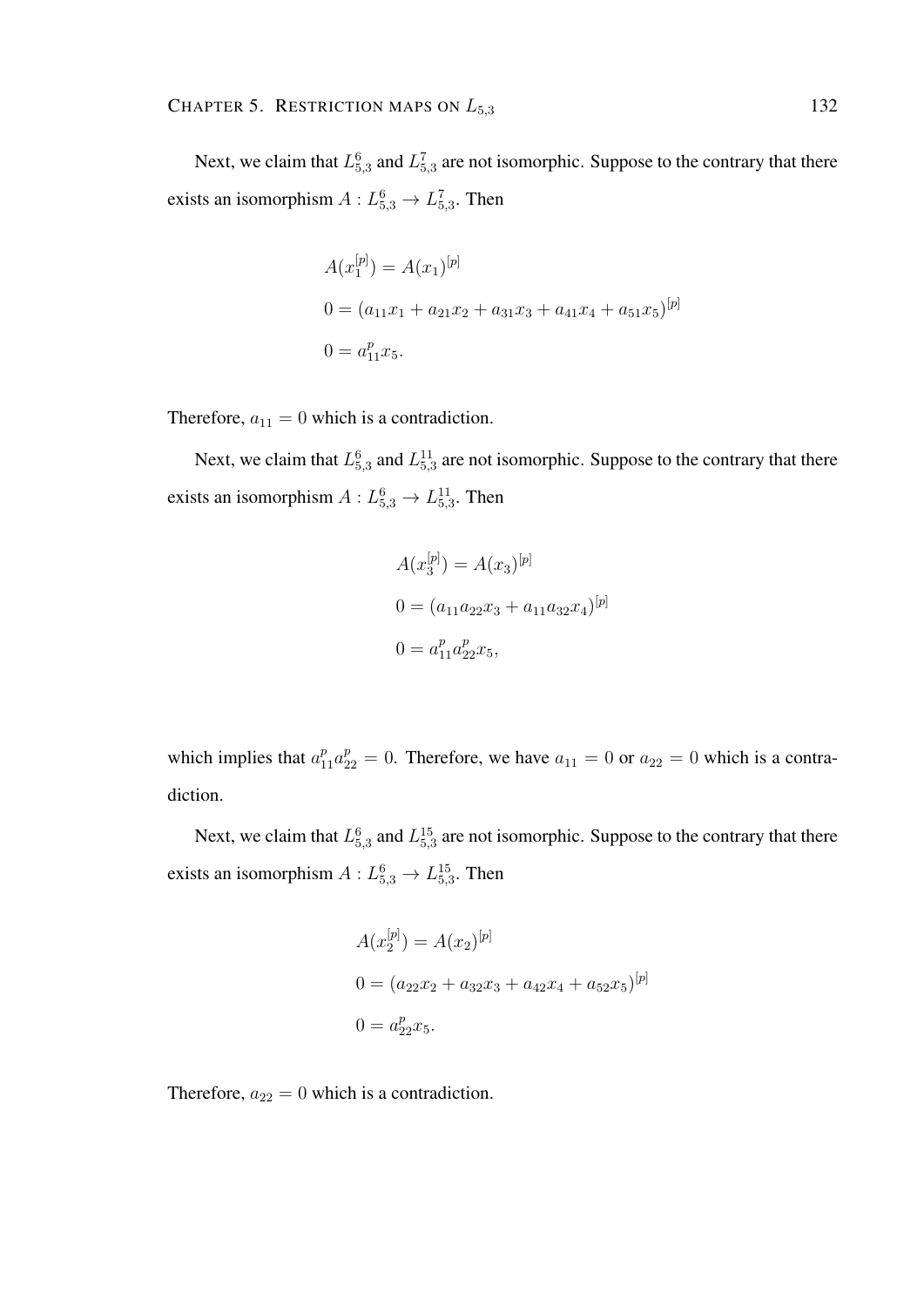Next, we claim that  $L_{5,3}^6$  and  $L_{5,3}^{16}$  are not isomorphic. Suppose to the contrary that there exists an isomorphism  $A: L_{5,3}^6 \rightarrow L_{5,3}^{16}$ . Then

$$
A(x_4^{[p]}) = A(x_4)^{[p]}
$$

$$
0 = (a_{11}^2 a_{22} x_4)^{[p]}
$$

$$
0 = a_{11}^{2p} a_{22}^p x_5.
$$

Therefore,  $a_{11} = 0$  or  $a_{22} = 0$  which is a contradiction.

It is clear that  $L_{5,3}^6$  is not isomorphic to the other restricted Lie algebras.

Next, we claim that  $L_{5,3}^7$  and  $L_{5,3}^{11}$  are not isomorphic. Suppose to the contrary that there exists an isomorphism  $A: L_{5,3}^7 \rightarrow L_{5,3}^{11}$ . Then

$$
A(x_3^{[p]}) = A(x_3)^{[p]}
$$
  
\n
$$
0 = (a_{11}a_{22}x_3 + a_{11}a_{32}x_4)^{[p]}
$$
  
\n
$$
0 = a_{11}^p a_{22}^p x_5,
$$

which implies that  $a_{11}^p a_{22}^p = 0$ . Therefore, we have  $a_{11} = 0$  or  $a_{22} = 0$  which is a contradiction.

Next, we claim that  $L_{5,3}^7$  and  $L_{5,3}^{15}$  are not isomorphic. Suppose to the contrary that there exists an isomorphism  $A: L_{5,3}^7 \rightarrow L_{5,3}^{15}$ . Then

$$
A(x_2^{[p]}) = A(x_2)^{[p]}
$$
  
\n
$$
0 = (a_{22}x_2 + a_{32}x_3 + a_{42}x_4 + a_{52}x_5)^{[p]}
$$
  
\n
$$
0 = a_{22}^p x_5.
$$

Therefore,  $a_{22} = 0$  which is a contradiction.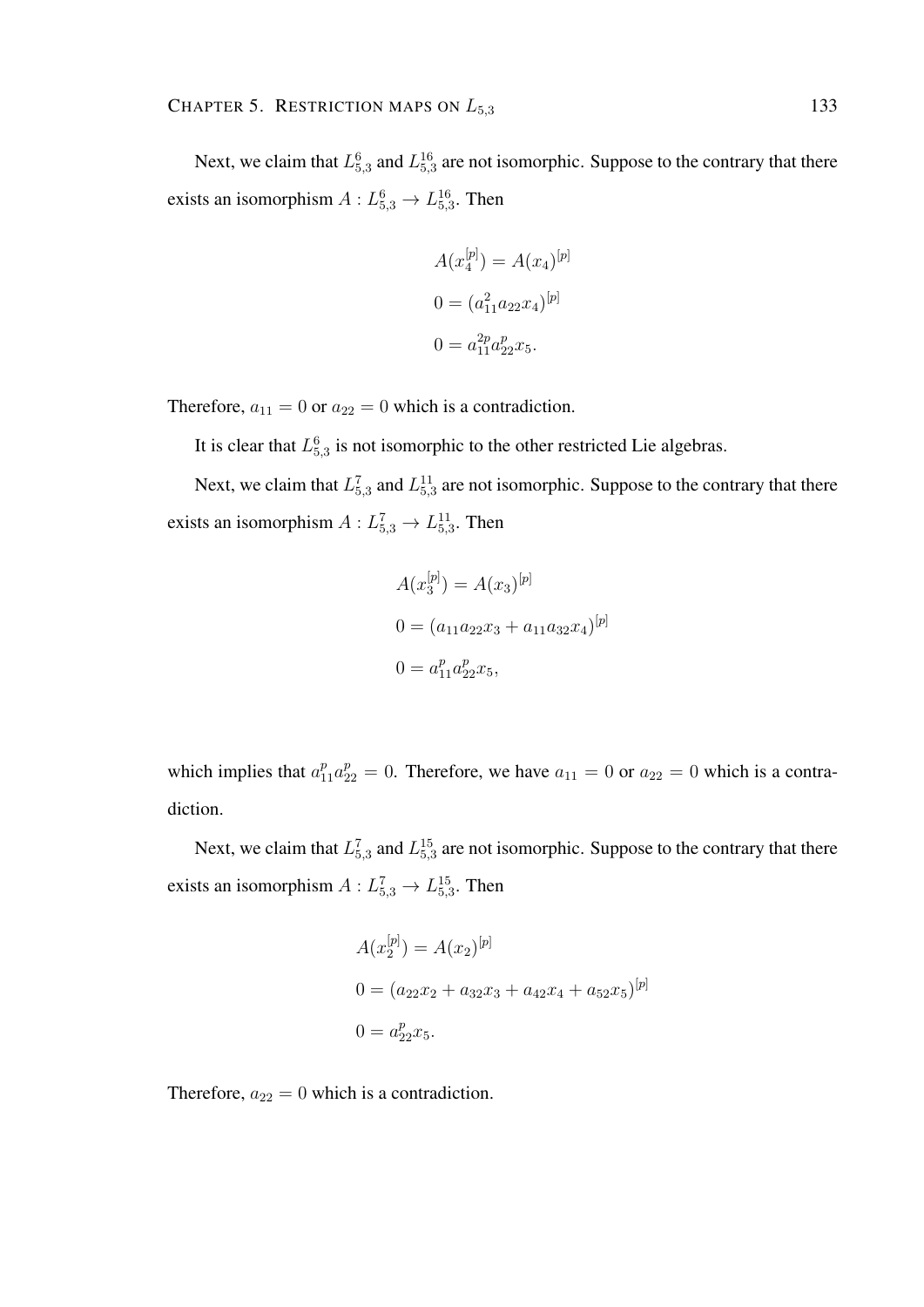Next, we claim that  $L_{5,3}^7$  and  $L_{5,3}^{16}$  are not isomorphic. Suppose to the contrary that there exists an isomorphism  $A: L_{5,3}^7 \rightarrow L_{5,3}^{16}$ . Then

$$
A(x_4^{[p]}) = A(x_4)^{[p]}
$$

$$
0 = (a_{11}^2 a_{22} x_4)^{[p]}
$$

$$
0 = a_{11}^{2p} a_{22}^p x_5.
$$

Therefore,  $a_{11} = 0$  or  $a_{22} = 0$  which is a contradiction.

It is clear that  $L_{5,3}^7$  is not isomorphic to the other restricted Lie algebras.

Next, we claim that  $L_{5,3}^{8}(\beta)$  and  $L_{5,3}^{9}$  are not isomorphic. Suppose to the contrary that there exists an isomorphism  $A: L_{5,3}^8(\beta) \to L_{5,3}^9$ . Then

$$
A(x_3^{[p]}) = A(x_3)^{[p]}
$$
  
\n
$$
0 = (a_{11}a_{22}x_3 + a_{11}a_{32}x_4)^{[p]}
$$
  
\n
$$
0 = a_{11}^p a_{22}^p x_4,
$$

which implies that  $a_{11}^p a_{22}^p = 0$ . Therefore, we have  $a_{11} = 0$  or  $a_{22} = 0$  which is a contradiction.

Note that  $L_{5,3}^8(\beta)$  is not isomorphic to any of  $L_{5,3}^{10}$ ,  $L_{5,3}^{14}$ ,  $L_{5,3}^{18}$ ,  $L_{5,3}^{19}(\xi)$ ,  $L_{5,3}^{21}$ ,  $L_{5,3}^{22}$  because  $(L_{5,3}^{8})^{[p]^{2}} = 0$  but this is not true for those restricted Lie algebras.

Next, we claim that  $L_{5,3}^{8}(\beta)$  and  $L_{5,3}^{12}$  are not isomorphic. Suppose to the contrary that there exists an isomorphism  $A: L_{5,3}^8(\beta) \to L_{5,3}^{12}$ . Then

$$
A(x_3^{[p]}) = A(x_3)^{[p]}
$$
  
\n
$$
0 = (a_{11}a_{22}x_3 + a_{11}a_{32}x_4)^{[p]}
$$
  
\n
$$
0 = a_{11}^p a_{22}^p x_5,
$$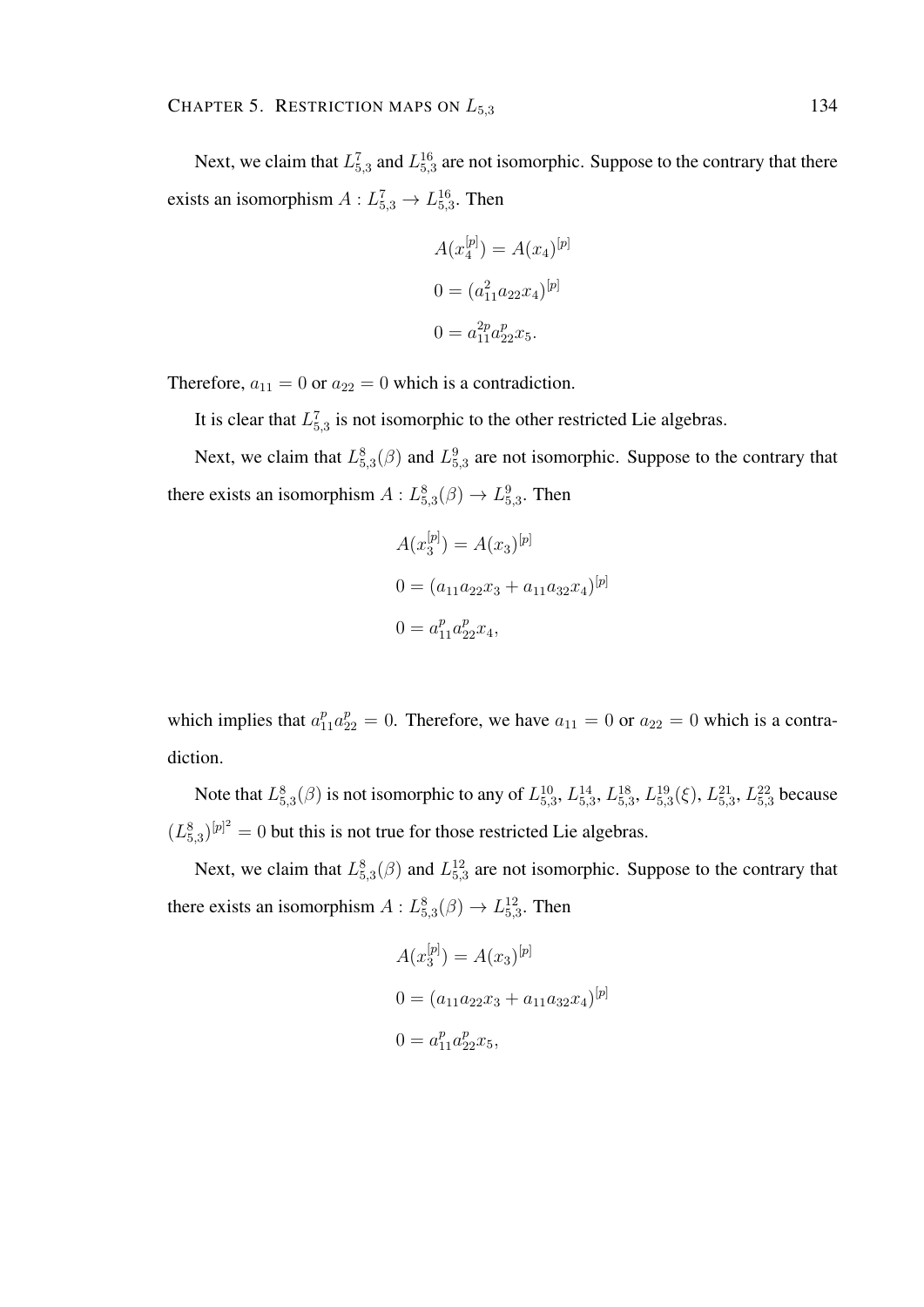which implies that  $a_{11}^p a_{22}^p = 0$ . Therefore, we have  $a_{11} = 0$  or  $a_{22} = 0$  which is a contradiction.

Next, we claim that  $L_{5,3}^{8}(\beta)$  and  $L_{5,3}^{13}(\beta)$  are not isomorphic. Suppose to the contrary that there exists an isomorphism  $A: L_{5,3}^{8}(\beta) \rightarrow L_{5,3}^{13}(\beta)$ . Then

$$
A(x_3^{[p]}) = A(x_3)^{[p]}
$$
  
\n
$$
0 = (a_{11}a_{22}x_3 + a_{11}a_{32}x_4)^{[p]}
$$
  
\n
$$
0 = a_{11}^p a_{22}^p x_5,
$$

which implies that  $a_{11}^p a_{22}^p = 0$ . Therefore, we have  $a_{11} = 0$  or  $a_{22} = 0$  which is a contradiction.

Next, we claim that  $L_{5,3}^{8}(\beta)$  and  $L_{5,3}^{17}$  are not isomorphic. Suppose to the contrary that there exists an isomorphism  $A: L_{5,3}^8(\beta) \to L_{5,3}^{17}$ . Then

$$
A(x_2^{[p]}) = A(x_2)^{[p]}
$$
  
\n
$$
A(\beta x_4) = (a_{22}x_2 + a_{32}x_3 + a_{42}x_4 + a_{52}x_5)^{[p]}
$$
  
\n
$$
\beta a_{11}^2 a_{22}x_4 = a_{22}^p x_5.
$$

Therefore,  $a_{22} = 0$  which is a contradiction.

Next, we claim that  $L_{5,3}^{8}(\beta)$  and  $L_{5,3}^{20}$  are not isomorphic. Suppose to the contrary that there exists an isomorphism  $A: L_{5,3}^8(\beta) \rightarrow L_{5,3}^{20}$ . Then

$$
A(x_3^{[p]}) = A(x_3)^{[p]}
$$
  
\n
$$
0 = (a_{11}a_{22}x_3 + a_{11}a_{32}x_4)^{[p]}
$$
  
\n
$$
0 = a_{11}^p a_{22}^p x_4,
$$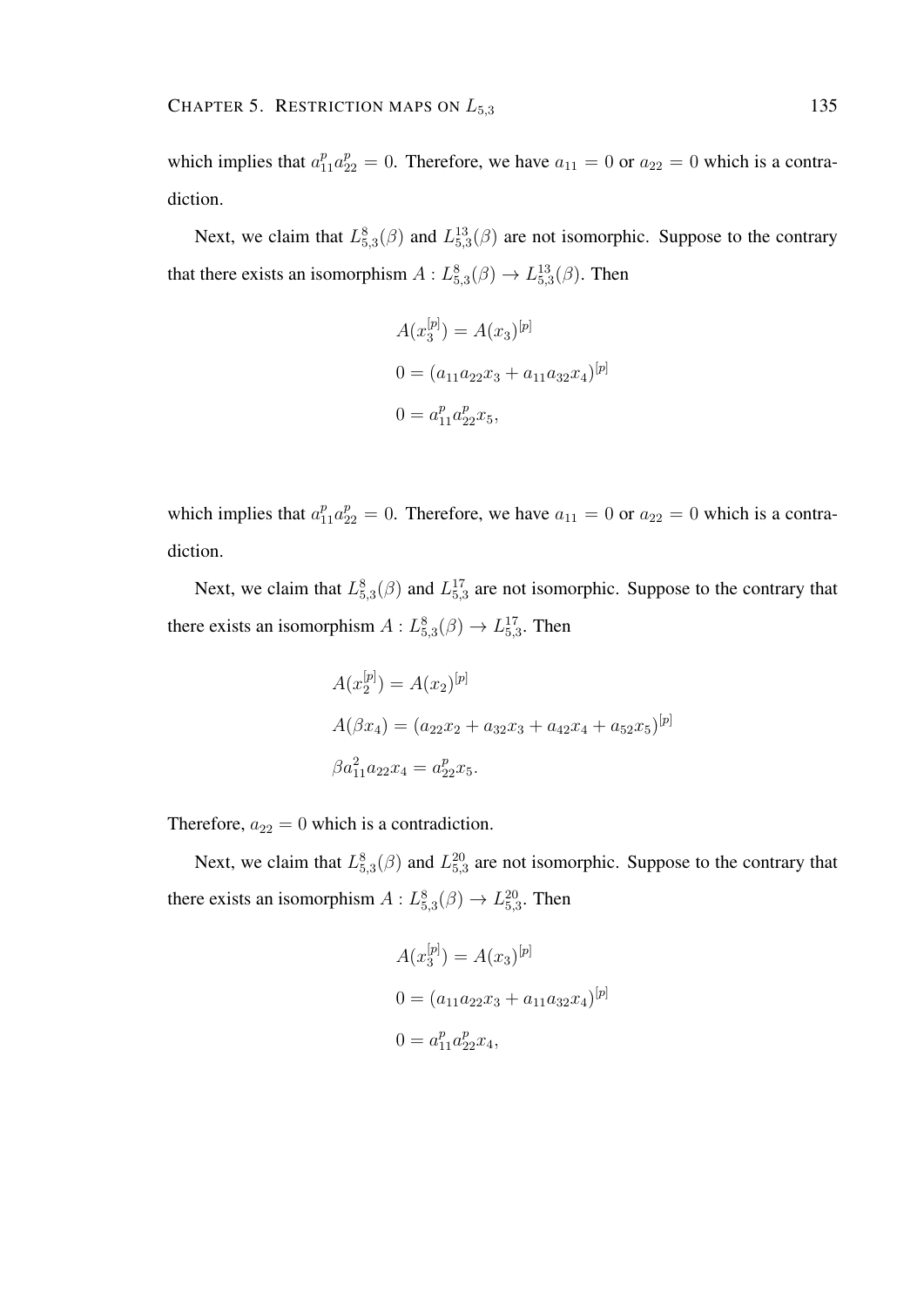which implies that  $a_{11}^p a_{22}^p = 0$ . Therefore, we have  $a_{11} = 0$  or  $a_{22} = 0$  which is a contradiction.

It is clear that  $L_{5,3}^8(\beta)$  is not isomorphic to the other restricted Lie algebras.

Note that  $L_{5,3}^9$  is not isomorphic to any of  $L_{5,3}^{10}$ ,  $L_{5,3}^{14}$ ,  $L_{5,3}^{18}$ ,  $L_{5,3}^{19}$ ( $\xi$ ),  $L_{5,3}^{21}$ ,  $L_{5,3}^{22}$  because  $(L_{5,3}^{9})^{[p]^2} = 0$  but this is not true for those restricted Lie algebras.

Next, we claim that  $L_{5,3}^9$  and  $L_{5,3}^{12}$  are not isomorphic. Suppose to the contrary that there exists an isomorphism  $A: L_{5,3}^9 \rightarrow L_{5,3}^{12}$ . Then

$$
A(x_3^{[p]}) = A(x_3)^{[p]}
$$
  
\n
$$
A(x_4) = (a_{11}a_{22}x_3 + a_{11}a_{32}x_4)^{[p]}
$$
  
\n
$$
a_{11}^2 a_{22}x_4 = a_{11}^p a_{22}^p x_5,
$$

which implies that  $a_{11}^2 a_{22} = 0$  and  $a_{11}^p a_{22}^p = 0$ . Therefore, we have  $a_{11} = 0$  or  $a_{22} = 0$ which is a contradiction.

Next, we claim that  $L_{5,3}^9$  and  $L_{5,3}^{13}(\beta)$  are not isomorphic. Suppose to the contrary that there exists an isomorphism  $A: L_{5,3}^9 \to L_{5,3}^{13}(\beta)$ . Then

$$
A(x_2^{[p]}) = A(x_2)^{[p]}
$$
  
\n
$$
0 = (a_{22}x_2 + a_{32}x_3 + a_{42}x_4 + a_{52}x_5)^{[p]}
$$
  
\n
$$
0 = a_{22}^p \beta x_4 + a_{32}^p x_5,
$$

which implies that  $a_{22}^p \beta = 0$ . Since,  $\beta \neq 0$  we have  $a_{22} = 0$  which is a contradiction.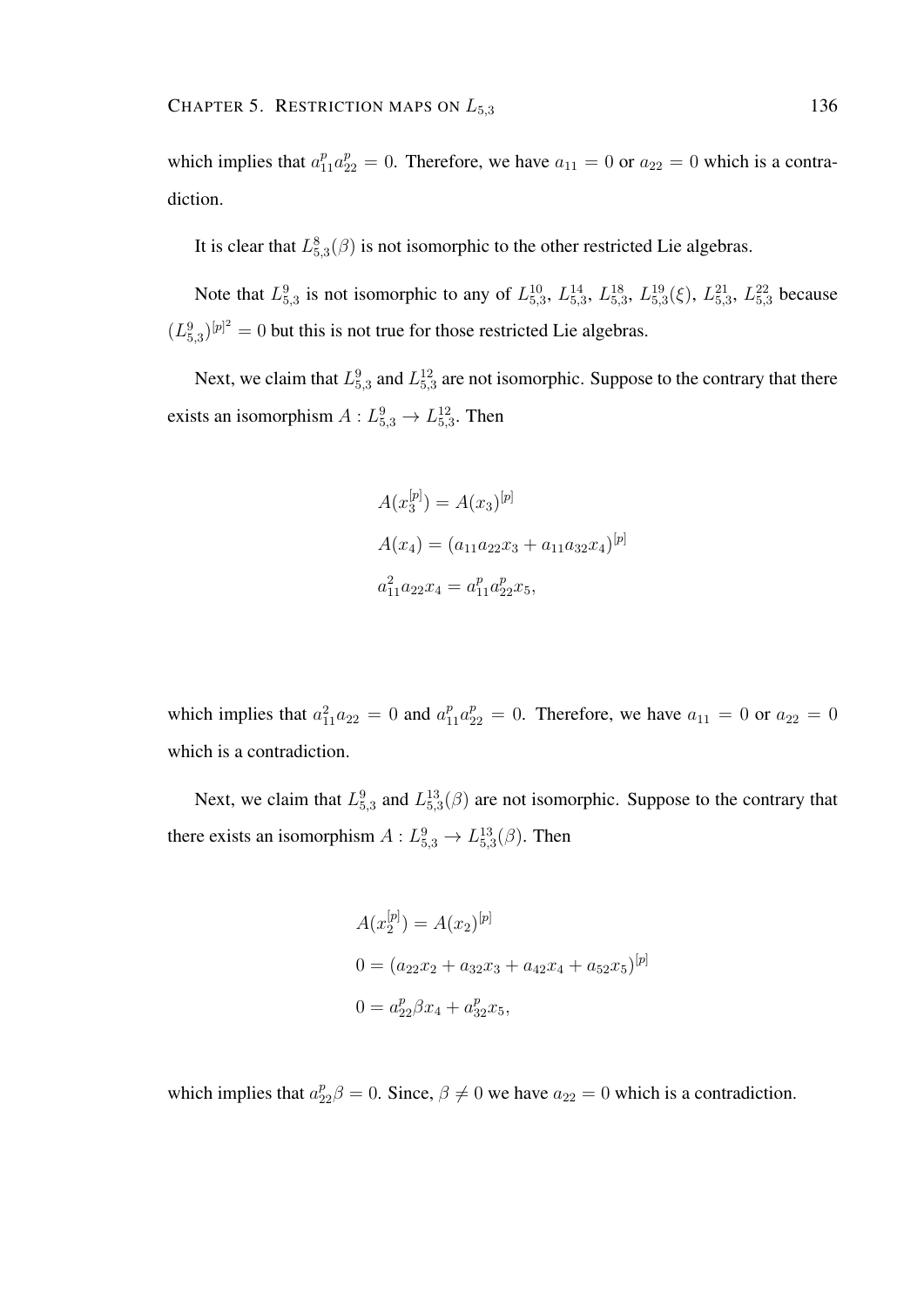Next, we claim that  $L_{5,3}^9$  and  $L_{5,3}^{17}$  are not isomorphic. Suppose to the contrary that there exists an isomorphism  $A: L_{5,3}^9 \rightarrow L_{5,3}^{17}$ . Then

$$
A(x_2^{[p]}) = A(x_2)^{[p]}
$$
  
\n
$$
0 = (a_{22}x_2 + a_{32}x_3 + a_{42}x_4 + a_{52}x_5)^{[p]}
$$
  
\n
$$
0 = a_{22}^p x_5.
$$

Therefore,  $a_{22} = 0$  which is a contradiction.

Next, we claim that  $L_{5,3}^9$  and  $L_{5,3}^{20}$  are not isomorphic. Suppose to the contrary that there exists an isomorphism  $A: L_{5,3}^9 \rightarrow L_{5,3}^{20}$ . Then

$$
A(x_2^{[p]}) = A(x_2)^{[p]}
$$
  
\n
$$
0 = (a_{22}x_2 + a_{32}x_3 + a_{42}x_4 + a_{52}x_5)^{[p]}
$$
  
\n
$$
0 = a_{22}^p x_5 + a_{32}^p x_4.
$$

Therefore,  $a_{22} = 0$  which is a contradiction.

It is clear that  $L_{5,3}^9$  is not isomorphic to the other restricted Lie algebras.

Note that  $L_{5,3}^{10}$  is not isomorphic to any of  $L_{5,3}^{12}$ ,  $L_{5,3}^{13}(\beta)$ ,  $L_{5,3}^{17}$ ,  $L_{5,3}^{20}$  because  $(L_{5,3}^{10})^{[p]^2} \neq 0$ but this is not true for those restricted Lie algebras.

Next, we claim that  $L_{5,3}^{10}$  and  $L_{5,3}^{14}$  are not isomorphic. Suppose to the contrary that there exists an isomorphism  $A: L_{5,3}^{10} \rightarrow L_{5,3}^{14}$ . Then

$$
A(x_3^{[p]}) = A(x_3)^{[p]}
$$
  
\n
$$
0 = (a_{11}a_{22}x_3 + a_{11}a_{32}x_4)^{[p]}
$$
  
\n
$$
0 = a_{11}^p a_{22}^p x_5,
$$

which implies that  $a_{11}^p a_{22}^p = 0$ . Therefore, we have  $a_{11} = 0$  or  $a_{22} = 0$  which is a contradiction.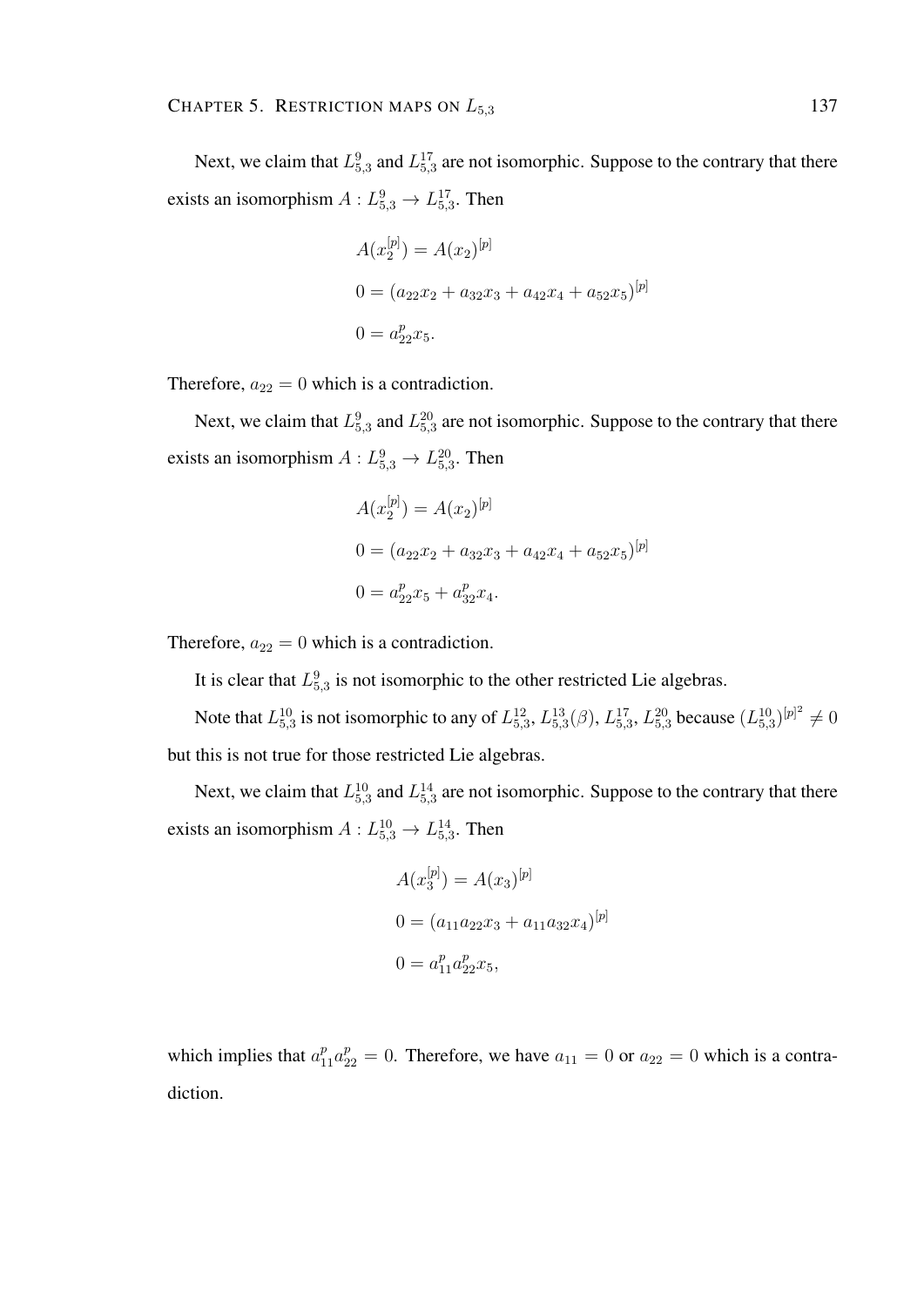Next, we claim that  $L_{5,3}^{10}$  and  $L_{5,3}^{18}$  are not isomorphic. Suppose to the contrary that there exists an isomorphism  $A: L_{5,3}^{10} \rightarrow L_{5,3}^{18}$ . Then

$$
A(x_4^{[p]}) = A(x_4)^{[p]}
$$

$$
0 = (a_{11}^2 a_{22} x_4)^{[p]}
$$

$$
0 = a_{11}^{2p} a_{22}^p x_5.
$$

Therefore,  $a_{11} = 0$  or  $a_{22} = 0$  which is a contradiction.

Next, we claim that  $L_{5,3}^{10}$  and  $L_{5,3}^{19}(\xi)$  are not isomorphic. Suppose to the contrary that there exists an isomorphism  $A: L_{5,3}^{10} \rightarrow L_{5,3}^{19}(\xi)$ . Then

$$
A(x_4^{[p]}) = A(x_4)^{[p]}
$$

$$
0 = (a_{11}^2 a_{22} x_4)^{[p]}
$$

$$
0 = a_{11}^{2p} a_{22}^p x_5.
$$

Therefore,  $a_{11} = 0$  or  $a_{22} = 0$  which is a contradiction.

Next, we claim that  $L_{5,3}^{10}$  and  $L_{5,3}^{21}$  are not isomorphic. Suppose to the contrary that there exists an isomorphism  $A: L_{5,3}^{10} \rightarrow L_{5,3}^{21}$ . Then

$$
A(x_3^{[p]}) = A(x_3)^{[p]}
$$
  
\n
$$
0 = (a_{11}a_{22}x_3 + a_{11}a_{32}x_4)^{[p]}
$$
  
\n
$$
0 = a_{11}^p a_{22}^p x_4 + a_{11}^p a_{32}^p x_5,
$$

which implies that  $a_{11}^p a_{22}^p = 0$ . Therefore, we have  $a_{11} = 0$  or  $a_{22} = 0$  which is a contradiction.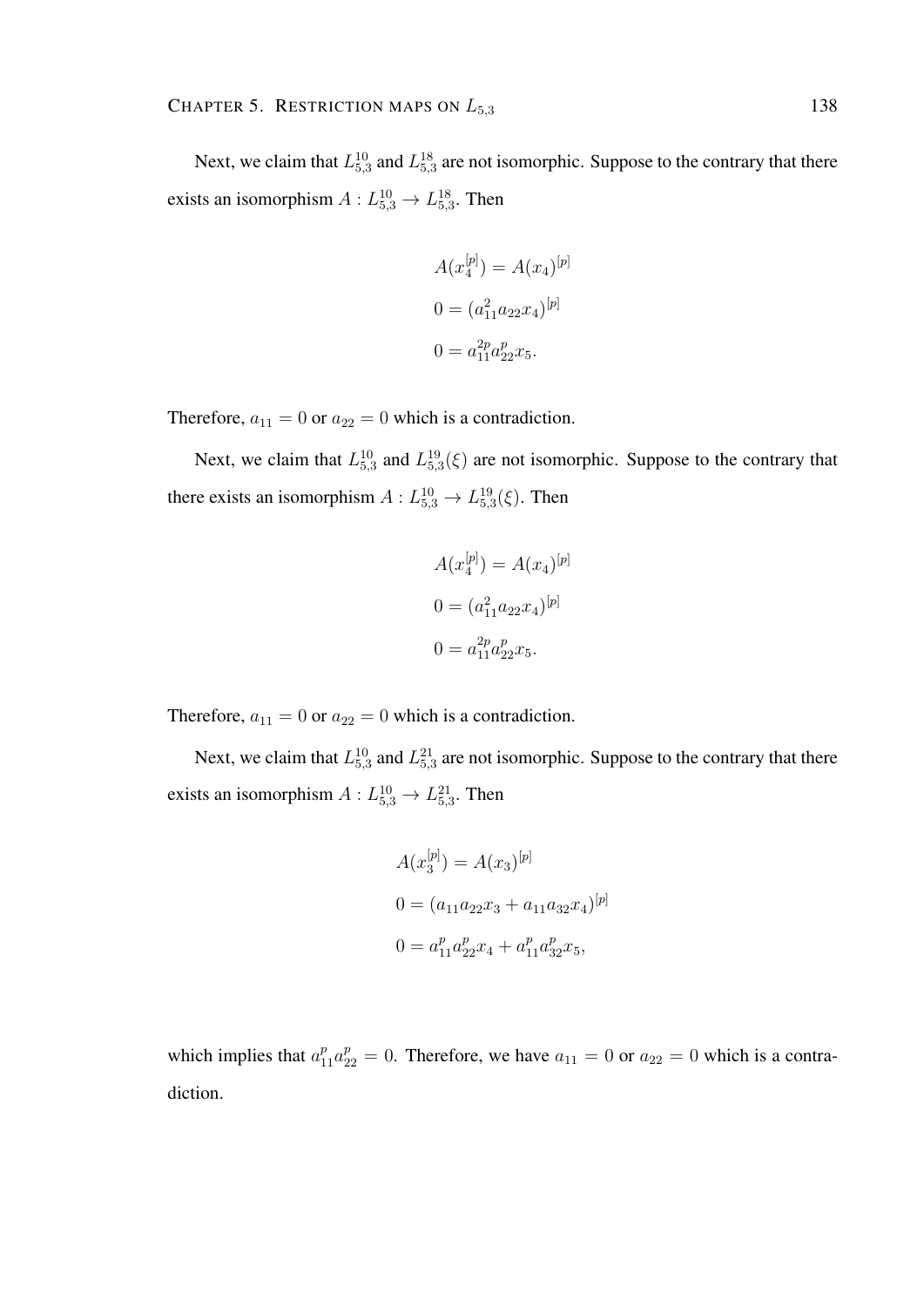Next, we claim that  $L_{5,3}^{10}$  and  $L_{5,3}^{22}$  are not isomorphic. Suppose to the contrary that there exists an isomorphism  $A: L_{5,3}^{10} \rightarrow L_{5,3}^{22}$ . Then

$$
A(x_3^{[p]}) = A(x_3)^{[p]}
$$
  
\n
$$
0 = (a_{11}a_{22}x_3 + a_{11}a_{32}x_4)^{[p]}
$$
  
\n
$$
0 = a_{11}^p a_{22}^p x_4,
$$

which implies that  $a_{11}^p a_{22}^p = 0$ . Therefore, we have  $a_{11} = 0$  or  $a_{22} = 0$  which is a contradiction.

It is clear that  $L_{5,3}^{10}$  is not isomorphic to the other restricted Lie algebras.

Next, we claim that  $L_{5,3}^{11}$  and  $L_{5,3}^{15}$  are not isomorphic. Suppose to the contrary that there exists an isomorphism  $A: L_{5,3}^{11} \rightarrow L_{5,3}^{15}$ . Then

$$
A(x_2^{[p]}) = A(x_2)^{[p]}
$$
  
\n
$$
0 = (a_{22}x_2 + a_{32}x_3 + a_{42}x_4 + a_{52}x_5)^{[p]}
$$
  
\n
$$
0 = a_{22}^p x_5.
$$

Therefore,  $a_{22} = 0$  which is a contradiction.

Next, we claim that  $L_{5,3}^{11}$  and  $L_{5,3}^{16}$  are not isomorphic. Suppose to the contrary that there exists an isomorphism  $A: L_{5,3}^{11} \rightarrow L_{5,3}^{16}$ . Then

$$
A(x_4^{[p]}) = A(x_4)^{[p]}
$$

$$
0 = (a_{11}^2 a_{22} x_4)^{[p]}
$$

$$
0 = a_{11}^{2p} a_{22}^p x_5.
$$

Therefore,  $a_{11} = 0$  or  $a_{22} = 0$  which is a contradiction.

It is clear that  $L_{5,3}^{11}$  is not isomorphic to the other restricted Lie algebras.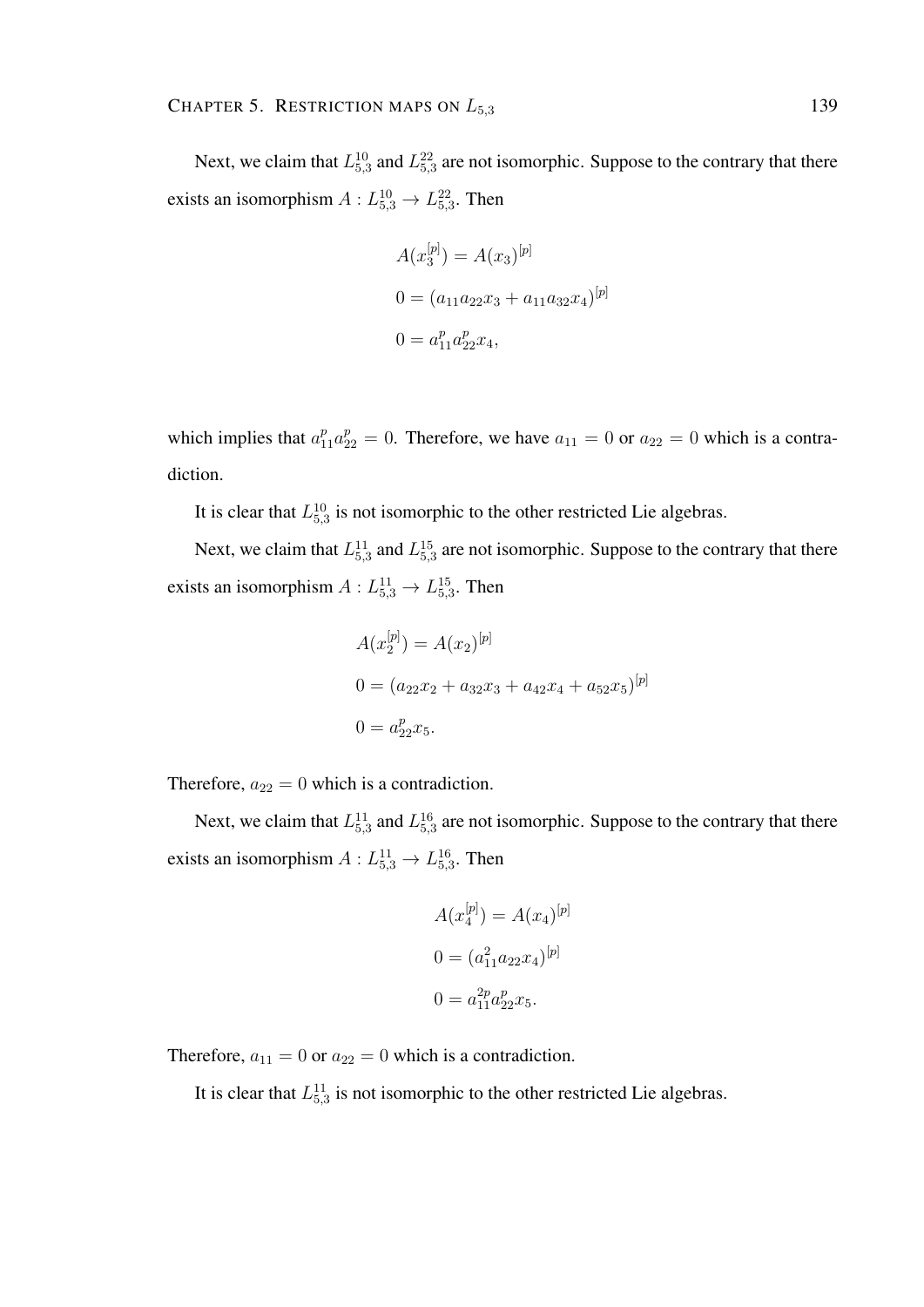Next, we claim that  $L_{5,3}^{12}$  and  $L_{5,3}^{13}(\beta)$  are not isomorphic. Suppose to the contrary that there exists an isomorphism  $A: L_{5,3}^{12} \rightarrow L_{5,3}^{13}(\beta)$ . Then

$$
A(x_2^{[p]}) = A(x_2)^{[p]}
$$
  
\n
$$
0 = (a_{22}x_2 + a_{32}x_3 + a_{42}x_4 + a_{52}x_5)^{[p]}
$$
  
\n
$$
0 = a_{22}^p \beta x_4 + a_{32}^p x_5,
$$

which implies that  $a_{22}^p \beta \neq 0$ . Since,  $\beta \neq 0$  we have  $a_{22} = 0$  which is a contradiction.

Note that  $L_{5,3}^{12}$  is not isomorphic to any of  $L_{5,3}^{14}$ ,  $L_{5,3}^{18}$ ,  $L_{5,3}^{19}$ ( $\xi$ ),  $L_{5,3}^{21}$ ,  $L_{5,3}^{22}$  because  $(L_{5,3}^{12})^{[p]^2}$  = 0 but this is not true for those restricted Lie algebras.

Next, we claim that  $L_{5,3}^{12}$  and  $L_{5,3}^{17}$  are not isomorphic. Suppose to the contrary that there exists an isomorphism  $A: L_{5,3}^{12} \rightarrow L_{5,3}^{17}$ . Then

$$
A(x_2^{[p]}) = A(x_2)^{[p]}
$$
  
\n
$$
0 = (a_{22}x_2 + a_{32}x_3 + a_{42}x_4 + a_{52}x_5)^{[p]}
$$
  
\n
$$
0 = a_{22}^p x_5.
$$

Therefore,  $a_{22} = 0$  which is a contradiction.

Next, we claim that  $L_{5,3}^{12}$  and  $L_{5,3}^{20}$  are not isomorphic. Suppose to the contrary that there exists an isomorphism  $A: L_{5,3}^{12} \rightarrow L_{5,3}^{20}$ . Then

$$
A(x_2^{[p]}) = A(x_2)^{[p]}
$$
  
\n
$$
0 = (a_{22}x_2 + a_{32}x_3 + a_{42}x_4 + a_{52}x_5)^{[p]}
$$
  
\n
$$
0 = a_{22}^px_5 + a_{32}^px_4.
$$

Therefore,  $a_{22} = 0$  which is a contradiction.

It is clear that  $L_{5,3}^{12}$  is not isomorphic to the other restricted Lie algebras.

Note that  $L_{5,3}^{13}$  is not isomorphic to any of  $L_{5,3}^{14}$ ,  $L_{5,3}^{18}$ ,  $L_{5,3}^{19}$ ( $\xi$ ),  $L_{5,3}^{21}$ ,  $L_{5,3}^{22}$  because  $(L_{5,3}^{13})^{[p]^2}$  = 0 but this is not true for those restricted Lie algebras.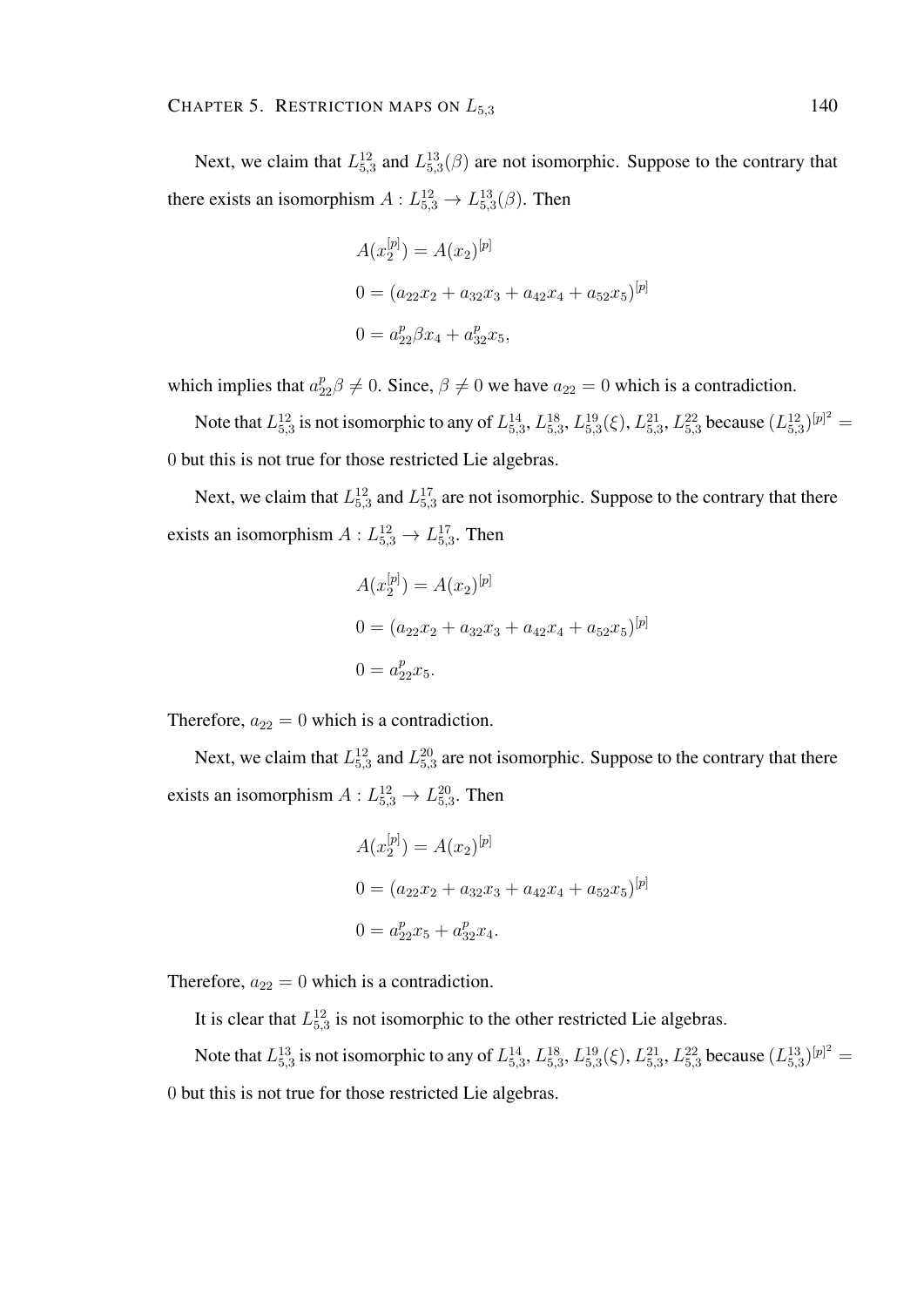Next, we claim that  $L_{5,3}^{13}(\beta)$  and  $L_{5,3}^{17}$  are not isomorphic. Suppose to the contrary that there exists an isomorphism  $A: L_{5,3}^{13}(\beta) \rightarrow L_{5,3}^{17}$ . Then

$$
A(x_1^{[p]}) = A(x_1)^{[p]}
$$
  
\n
$$
0 = (a_{11}x_1 + a_{21}x_2 + a_{31}x_3 + a_{41}x_4 + a_{51}x_5)^{[p]}
$$
  
\n
$$
0 = a_{11}^px_4 + a_{21}^px_5.
$$

Therefore,  $a_{11} = 0$  which is a contradiction.

Next, we claim that  $L_{5,3}^{13}(\beta)$  and  $L_{5,3}^{20}$  are not isomorphic. Suppose to the contrary that there exists an isomorphism  $A: L_{5,3}^{13}(\beta) \rightarrow L_{5,3}^{20}$ . Then

$$
A(x_2^{[p]}) = A(x_2)^{[p]}
$$
  
\n
$$
A(\beta x_4) = (a_{22}x_2 + a_{32}x_3 + a_{42}x_4 + a_{52}x_5)^{[p]}
$$
  
\n
$$
\beta a_{11}^2 a_{22}x_4 = a_{22}^p x_5 + a_{32}^p x_4.
$$

Therefore,  $a_{22} = 0$  which is a contradiction.

It is clear that  $L_{5,3}^{13}(\beta)$  is not isomorphic to the other restricted Lie algebras.

Note that  $L_{5,3}^{14}$  is not isomorphic to any of  $L_{5,3}^{17}$ ,  $L_{5,3}^{20}$  because  $(L_{5,3}^{14})^{[p]^2} \neq 0$  but this is not true for those restricted Lie algebras.

Next, we claim that  $L_{5,3}^{14}$  and  $L_{5,3}^{18}$  are not isomorphic. Suppose to the contrary that there exists an isomorphism  $A: L_{5,3}^{14} \rightarrow L_{5,3}^{18}$ . Then

$$
A(x_4^{[p]}) = A(x_4)^{[p]}
$$

$$
0 = (a_{11}^2 a_{22} x_4)^{[p]}
$$

$$
0 = a_{11}^{2p} a_{22}^p x_5.
$$

Therefore,  $a_{11} = 0$  or  $a_{22} = 0$  which is a contradiction.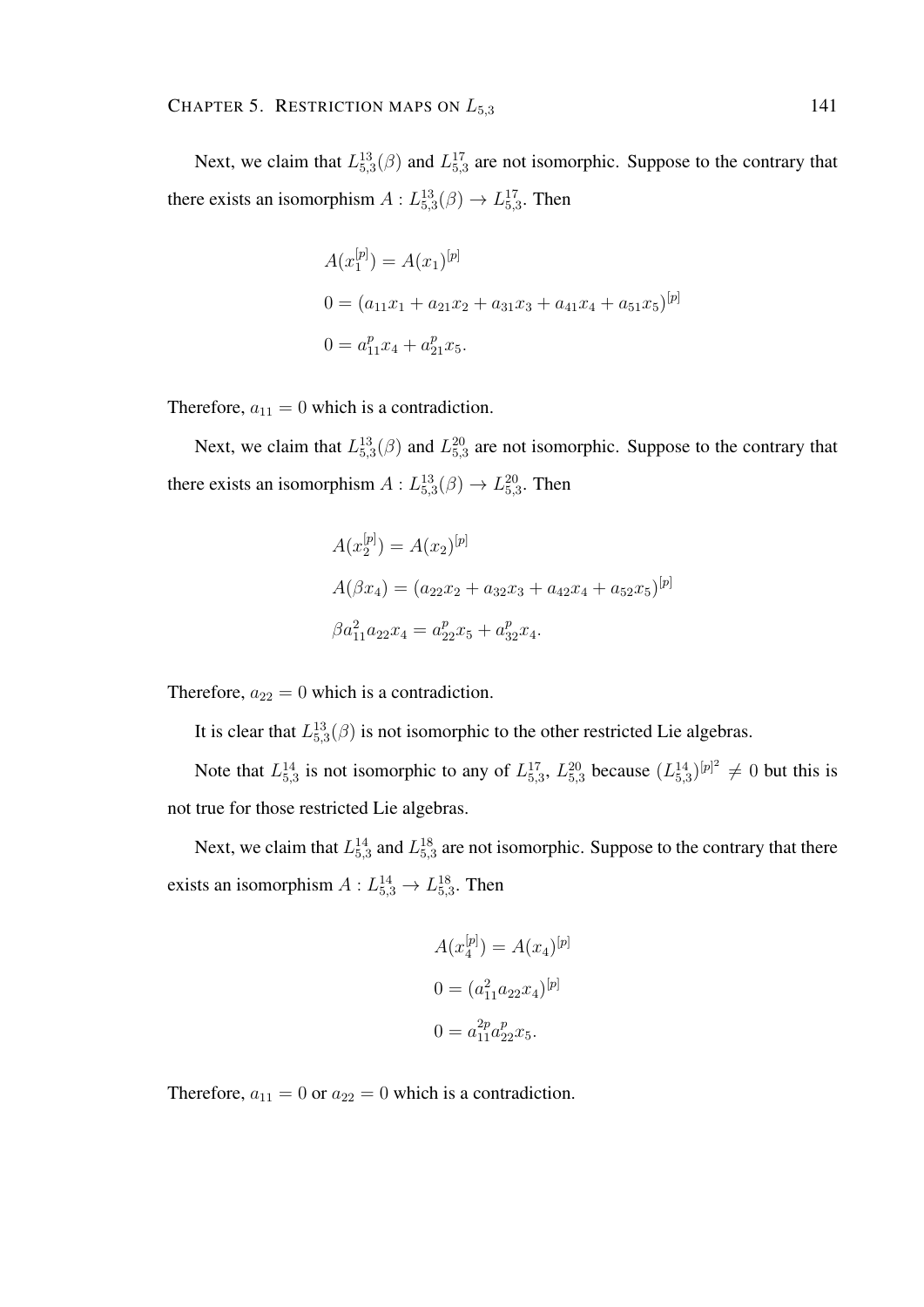Next, we claim that  $L_{5,3}^{14}$  and  $L_{5,3}^{19}(\xi)$  are not isomorphic. Suppose to the contrary that there exists an isomorphism  $A: L_{5,3}^{14} \rightarrow L_{5,3}^{19}(\xi)$ . Then

$$
A(x_4^{[p]}) = A(x_4)^{[p]}
$$

$$
0 = (a_{11}^2 a_{22} x_4)^{[p]}
$$

$$
0 = a_{11}^{2p} a_{22}^p x_5.
$$

Therefore,  $a_{11} = 0$  or  $a_{22} = 0$  which is a contradiction.

Next, we claim that  $L_{5,3}^{14}$  and  $L_{5,3}^{21}$  are not isomorphic. Suppose to the contrary that there exists an isomorphism  $A: L_{5,3}^{14} \rightarrow L_{5,3}^{21}$ . Then

$$
A(x_4^{[p]}) = A(x_4)^{[p]}
$$

$$
0 = (a_{11}^2 a_{22} x_4)^{[p]}
$$

$$
0 = a_{11}^{2p} a_{22}^p x_5.
$$

Therefore,  $a_{11} = 0$  or  $a_{22} = 0$  which is a contradiction.

Next, we claim that  $L_{5,3}^{14}$  and  $L_{5,3}^{22}$  are not isomorphic. Suppose to the contrary that there exists an isomorphism  $A: L_{5,3}^{22} \rightarrow L_{5,3}^{14}$ . Then

$$
A(x_3^{[p]}) = A(x_3)^{[p]}
$$
  
\n
$$
A(x_4) = (a_{11}a_{22}x_3 + a_{11}a_{32}x_4)^{[p]}
$$
  
\n
$$
a_{11}^2 a_{22}x_4 = a_{11}^p a_{22}^p x_5,
$$

which implies that  $a_{11}^p a_{22}^p = 0$ . Therefore, we have  $a_{11} = 0$  or  $a_{22} = 0$  which is a contradiction.

It is clear that  $L_{5,3}^{14}$  is not isomorphic to the other restricted Lie algebras.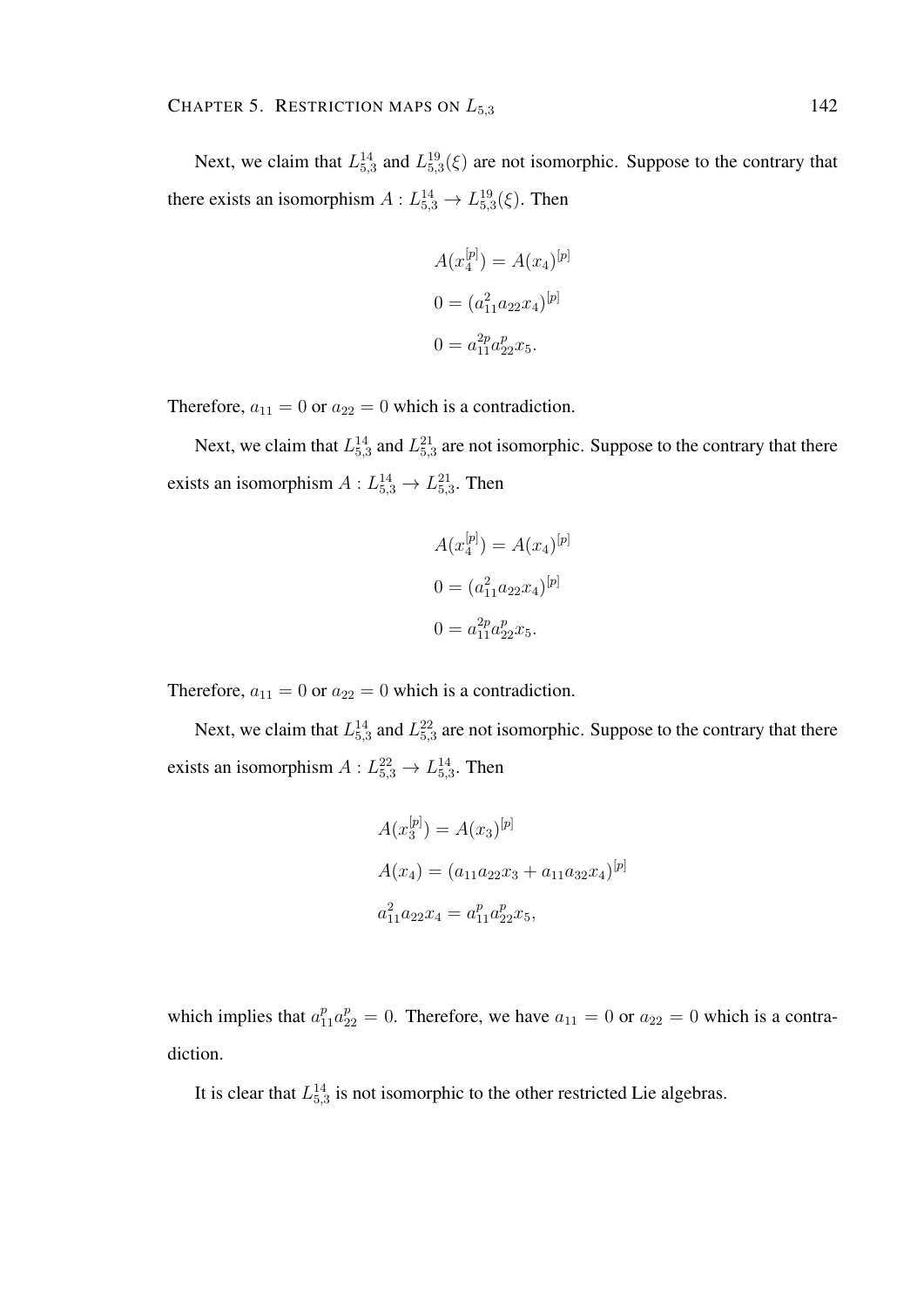Next, we claim that  $L_{5,3}^{15}$  and  $L_{5,3}^{16}$  are not isomorphic. Suppose to the contrary that there exists an isomorphism  $A: L_{5,3}^{15} \rightarrow L_{5,3}^{16}$ . Then

$$
A(x_4^{[p]}) = A(x_4)^{[p]}
$$

$$
0 = (a_{11}^2 a_{22} x_4)^{[p]}
$$

$$
0 = a_{11}^{2p} a_{22}^p x_5.
$$

Therefore,  $a_{11} = 0$  or  $a_{22} = 0$  which is a contradiction.

It is clear that  $L_{5,3}^{15}$  and  $L_{5,3}^{16}$  are not isomorphic to the other restricted Lie algebras.

Note that  $L_{5,3}^{17}$  is not isomorphic to any of  $L_{5,3}^{18}$ ,  $L_{5,3}^{19}(\xi)$ ,  $L_{5,3}^{21}$ ,  $L_{5,3}^{22}$  because  $(L_{5,3}^{17})^{[p]^2} = 0$ but this is not true for those restricted Lie algebras.

Next, we claim that  $L_{5,3}^{17}$  and  $L_{5,3}^{20}$  are not isomorphic. Suppose to the contrary that there exists an isomorphism  $A: L_{5,3}^{17} \rightarrow L_{5,3}^{20}$ . Then

$$
A(x_3^{[p]}) = A(x_3)^{[p]}
$$
  
\n
$$
0 = (a_{11}a_{22}x_3 + a_{11}a_{32}x_4)^{[p]}
$$
  
\n
$$
0 = a_{11}^p a_{22}^p x_4,
$$

which implies that  $a_{11}^p a_{22}^p = 0$ . Therefore, we have  $a_{11} = 0$  or  $a_{22} = 0$  which is a contradiction.

Next, we claim that  $L_{5,3}^{18}$  and  $L_{5,3}^{19}(\xi)$  are not isomorphic. Suppose to the contrary that there exists an isomorphism  $A: L_{5,3}^{18} \rightarrow L_{5,3}^{19}(\xi)$ . Then

$$
A(x_2^{[p]}) = A(x_2)^{[p]}
$$
  
\n
$$
0 = (a_{22}x_2 + a_{32}x_3 + a_{42}x_4 + a_{52}x_5)^{[p]}
$$
  
\n
$$
0 = a_{22}^px_4 + a_{42}^px_5.
$$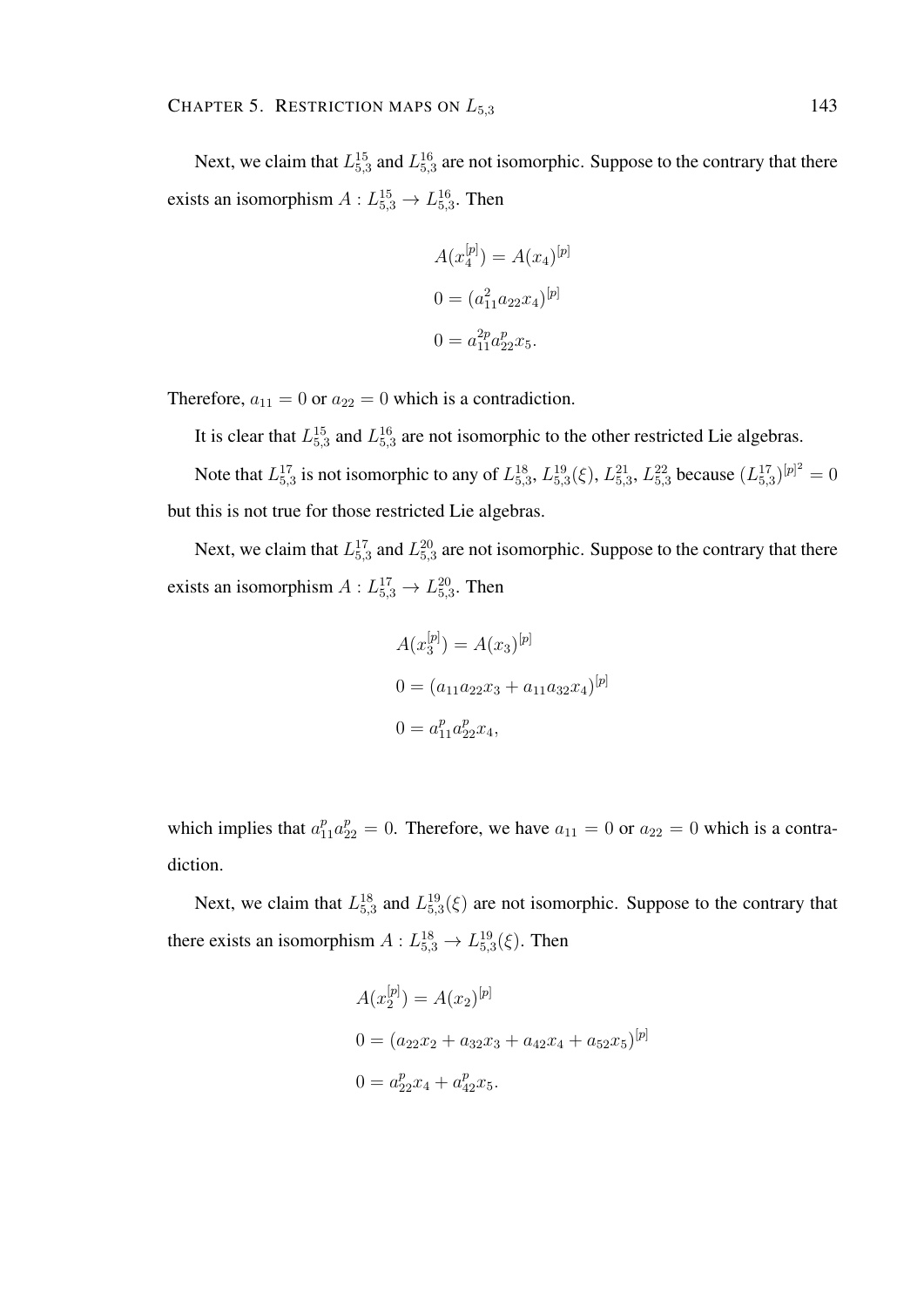Therefore,  $a_{22} = 0$  which is a contradiction.

Note that  $L_{5,3}^{18}$  is not isomorphic to  $L_{5,3}^{20}$  because  $(L_{5,3}^{18})^{[p]^2} \neq 0$  but this is not true for  $L_{5,3}^{20}$ .

Next, we claim that  $L_{5,3}^{18}$  and  $L_{5,3}^{21}$  are not isomorphic. Suppose to the contrary that there exists an isomorphism  $A: L_{5,3}^{18} \rightarrow L_{5,3}^{21}$ . Then

$$
A(x_3^{[p]}) = A(x_3)^{[p]}
$$
  
\n
$$
0 = (a_{11}a_{22}x_3 + a_{11}a_{32}x_4)^{[p]}
$$
  
\n
$$
0 = a_{11}^p a_{22}^p x_4 + a_{11}^p a_{32}^p x_5,
$$

which implies that  $a_{11}^p a_{22}^p = 0$ . Therefore, we have  $a_{11} = 0$  or  $a_{22} = 0$  which is a contradiction.

Next, we claim that  $L_{5,3}^{18}$  and  $L_{5,3}^{22}$  are not isomorphic. Suppose to the contrary that there exists an isomorphism  $A: L_{5,3}^{18} \rightarrow L_{5,3}^{22}$ . Then

$$
A(x_3^{[p]}) = A(x_3)^{[p]}
$$
  
\n
$$
0 = (a_{11}a_{22}x_3 + a_{11}a_{32}x_4)^{[p]}
$$
  
\n
$$
0 = a_{11}^p a_{22}^p x_4,
$$

which implies that  $a_{11}^p a_{22}^p = 0$ . Therefore, we have  $a_{11} = 0$  or  $a_{22} = 0$  which is a contradiction.

Note that  $L_{5,3}^{19}$  is not isomorphic to  $L_{5,3}^{20}$  because  $(L_{5,3}^{19})^{[p]2} \neq 0$  but this is not true for  $L_{5,3}^{20}$ .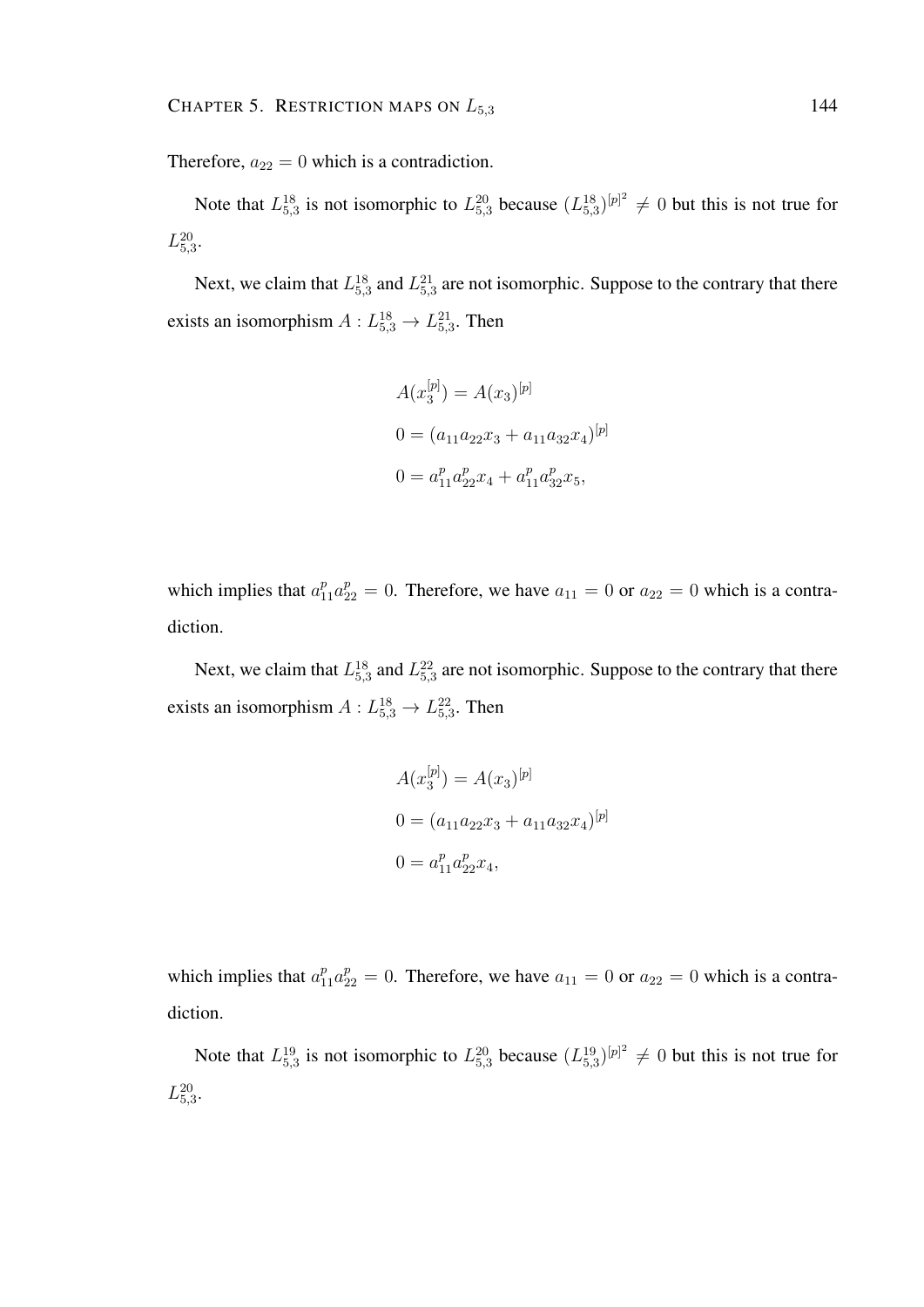Next, we claim that  $L_{5,3}^{19}(\xi)$  and  $L_{5,3}^{21}$  are not isomorphic. Suppose to the contrary that there exists an isomorphism  $A: L_{5,3}^{19}(\xi) \rightarrow L_{5,3}^{21}$ . Then

$$
A(x_3^{[p]}) = A(x_3)^{[p]}
$$
  
\n
$$
0 = (a_{11}a_{22}x_3 + a_{11}a_{32}x_4)^{[p]}
$$
  
\n
$$
0 = a_{11}^p a_{22}^p x_4 + a_{11}^p a_{32}^p x_5,
$$

which implies that  $a_{11}^p a_{22}^p = 0$ . Therefore, we have  $a_{11} = 0$  or  $a_{22} = 0$  which is a contradiction.

Next, we claim that  $L_{5,3}^{19}$  and  $L_{5,3}^{22}$  are not isomorphic. Suppose to the contrary that there exists an isomorphism  $A: L_{5,3}^{19} \rightarrow L_{5,3}^{22}$ . Then

$$
A(x_3^{[p]}) = A(x_3)^{[p]}
$$
  
\n
$$
0 = (a_{11}a_{22}x_3 + a_{11}a_{32}x_4)^{[p]}
$$
  
\n
$$
0 = a_{11}^p a_{22}^p x_4,
$$

which implies that  $a_{11}^p a_{22}^p = 0$ . Therefore, we have  $a_{11} = 0$  or  $a_{22} = 0$  which is a contradiction.

Note that  $L_{5,3}^{20}$  is not isomorphic to  $L_{5,3}^{21}$  and  $L_{5,3}^{22}$  because  $(L_{5,3}^{20})^{[p]^{2}} = 0$  but this is not true for  $L_{5,3}^{21}$  and  $L_{5,3}^{22}$ .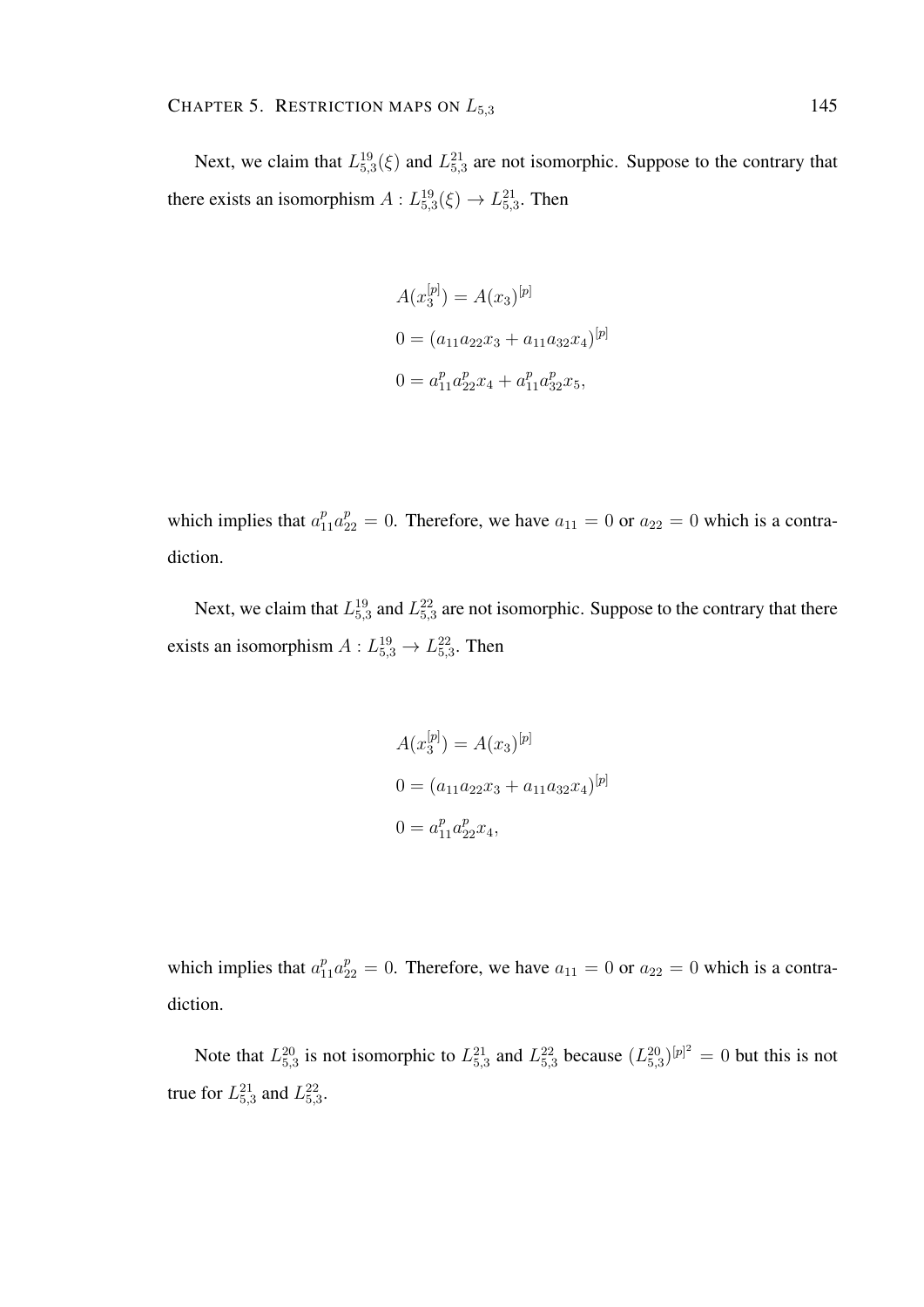Next, we claim that  $L_{5,3}^{21}$  and  $L_{5,3}^{22}$  are not isomorphic. Suppose to the contrary that there exists an isomorphism  $A: L_{5,3}^{22} \rightarrow L_{5,3}^{21}$ . Then

$$
A(x_4^{[p]}) = A(x_4)^{[p]}
$$

$$
0 = (a_{11}^2 a_{22} x_4)^{[p]}
$$

$$
0 = a_{11}^{2p} a_{22}^p x_5,
$$

which implies that  $a_{11}^{2p}a_{22}^{p} = 0$ . Therefore, we have  $a_{11} = 0$  or  $a_{22} = 0$  which is a contradiction.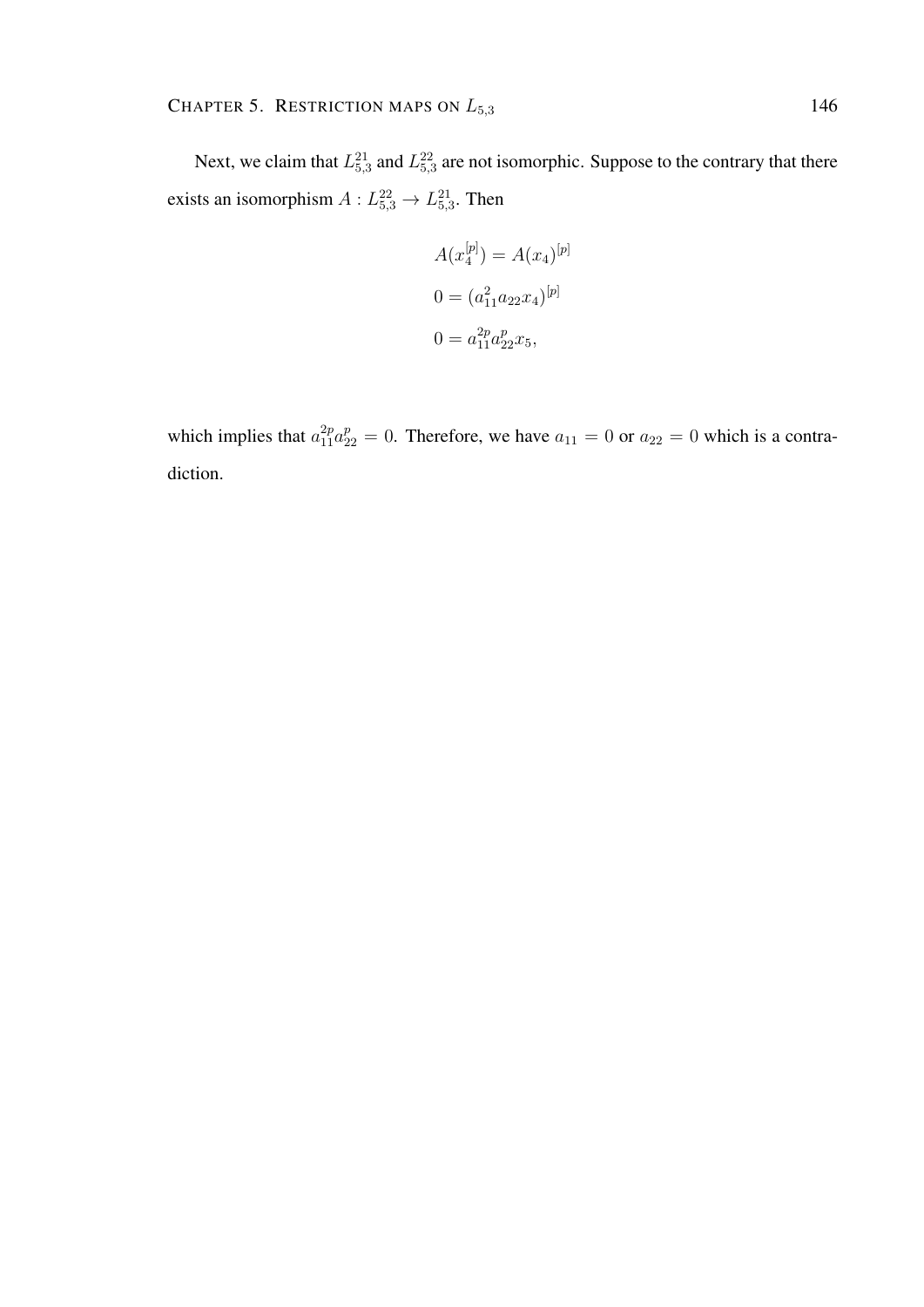# Chapter 6

# Restriction maps on Lie algebras of 1-dimensional centre

# **6.1** Restriction maps on  $L_{5,4}$

Let  $L_{5,4} = \langle x_1, \ldots, x_5 | [x_1, x_2] = x_5, [x_3, x_4] = x_5 \rangle$ . We have  $Z(L_{5,4}) = \langle x_5 \rangle_{\mathbb{F}}$  and so  $x_5^{[p]} = 0$ . Let

$$
L = \frac{L_{5,4}}{\langle x_5 \rangle_{\mathbb{F}}} \cong L_{4,1},
$$

where  $L_{4,1} = \langle x_1, x_2, x_3, x_4 \rangle$ .

**Lemma 6.1.1** Let  $K = L_{5,4}$  and  $[p] : K \to K$  be a p-map on K and let  $L = \frac{K}{M}$  $\frac{K}{M}$  where  $M = \langle x_5 \rangle_{\mathbb{F}}$ *. Then*  $K \cong L_\theta$  *where*  $\theta = (\Delta_{12} + \Delta_{34}, \omega) \in Z^2(L, \mathbb{F})$ *.* 

**Proof.** Let  $\pi : K \to L$  be the projection map. We have the exact sequence

$$
0 \to M \to K \to L \to 0.
$$

Let  $\sigma: L \to K$  such that  $x_i \mapsto x_i, 1 \leq i \leq 4$ . Then  $\sigma$  is an injective linear map and  $\pi\sigma = 1_L$ . Now, we define  $\phi: L \times L \to M$  by  $\phi(x_i, x_j) = [\sigma(x_i), \sigma(x_j)] - \sigma([x_i, x_j]),$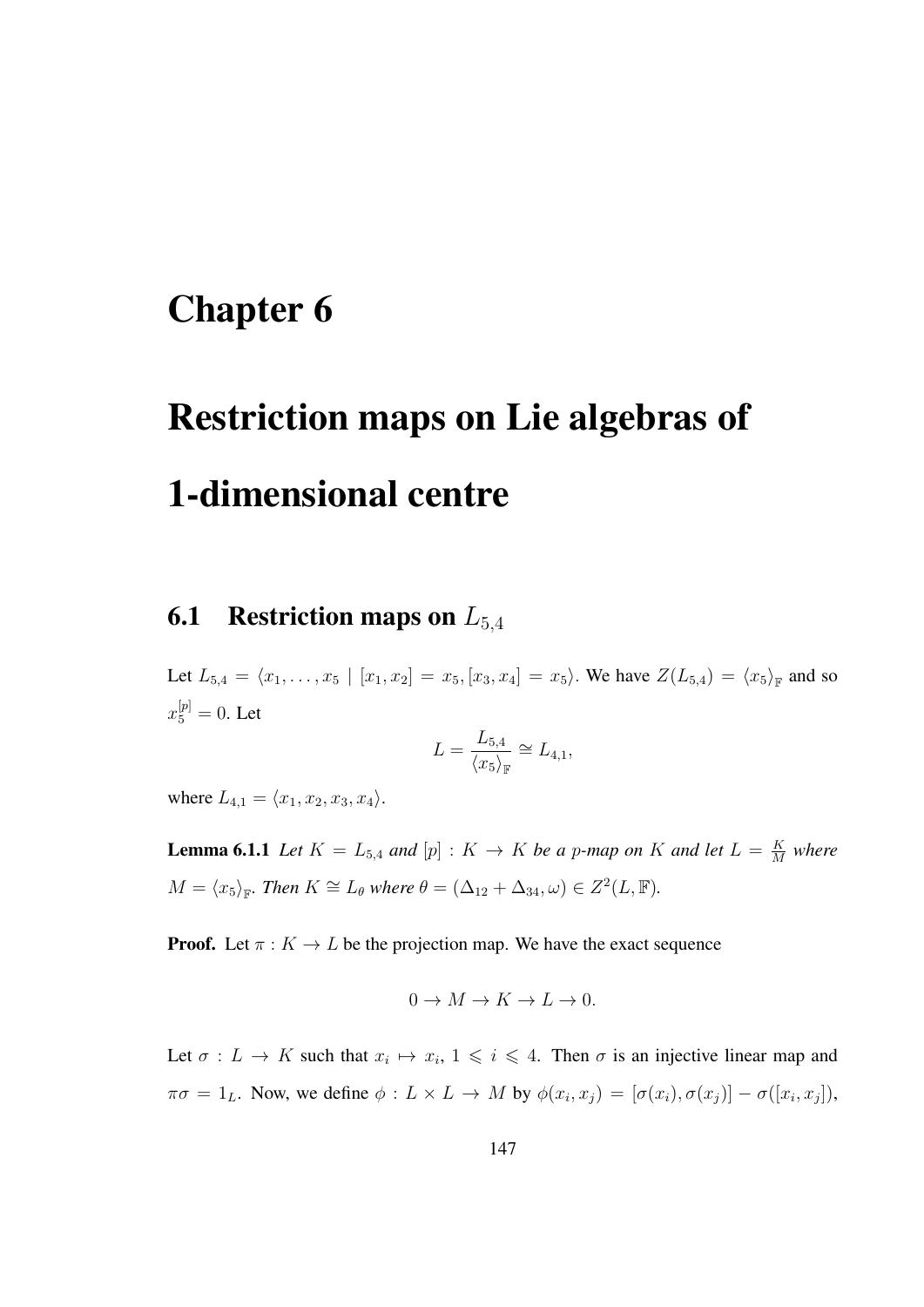$1 \leq i, j \leq 4$  and  $\omega: L \to M$  by  $\omega(x) = \sigma(x)^{[p]} - \sigma(x^{[p]})$ . Note that

$$
\phi(x_1, x_2) = [\sigma(x_1), \sigma(x_2)] - \sigma([x_1, x_2]) = [x_1, x_2] = x_5;
$$
  

$$
\phi(x_3, x_4) = [\sigma(x_3), \sigma(x_4)] - \sigma([x_3, x_4]) = x_5;
$$
  

$$
\phi(x_1, x_3) = [\sigma(x_1), \sigma(x_3)] - \sigma([x_1, x_3]) = 0;
$$

Similarly, we can show that  $\phi(x_1, x_4) = \phi(x_2, x_3) = \phi(x_2, x_4) = 0$ . Therefore,  $\phi =$  $\Delta_{12} + \Delta_{34}$ . Now, by Lemma 2.2.2, we have  $\theta = (\Delta_{12} + \Delta_{34}, \omega) \in Z^2(L, \mathbb{F})$  and  $K \cong L_{\theta}$ .  $\blacksquare$ 

We deduce that any p-map on K can be obtained by an extension of L via  $\theta = (\Delta_{12} +$  $\Delta_{34}, \omega$ , for some  $\omega$ .

Note that by [12], there are five non-isomorphic restricted Lie algebra structures on L given by the following  $p$ -maps:

#### I.1 Trivial  $p$ -map;

I.2 
$$
x_1^{[p]} = x_2;
$$

I.3 
$$
x_1^{[p]} = x_2, x_3^{[p]} = x_4;
$$

I.4 
$$
x_1^{[p]} = x_2, x_2^{[p]} = x_3;
$$

I.5  $x_1^{[p]} = x_2, x_2^{[p]} = x_3, x_3^{[p]} = x_4.$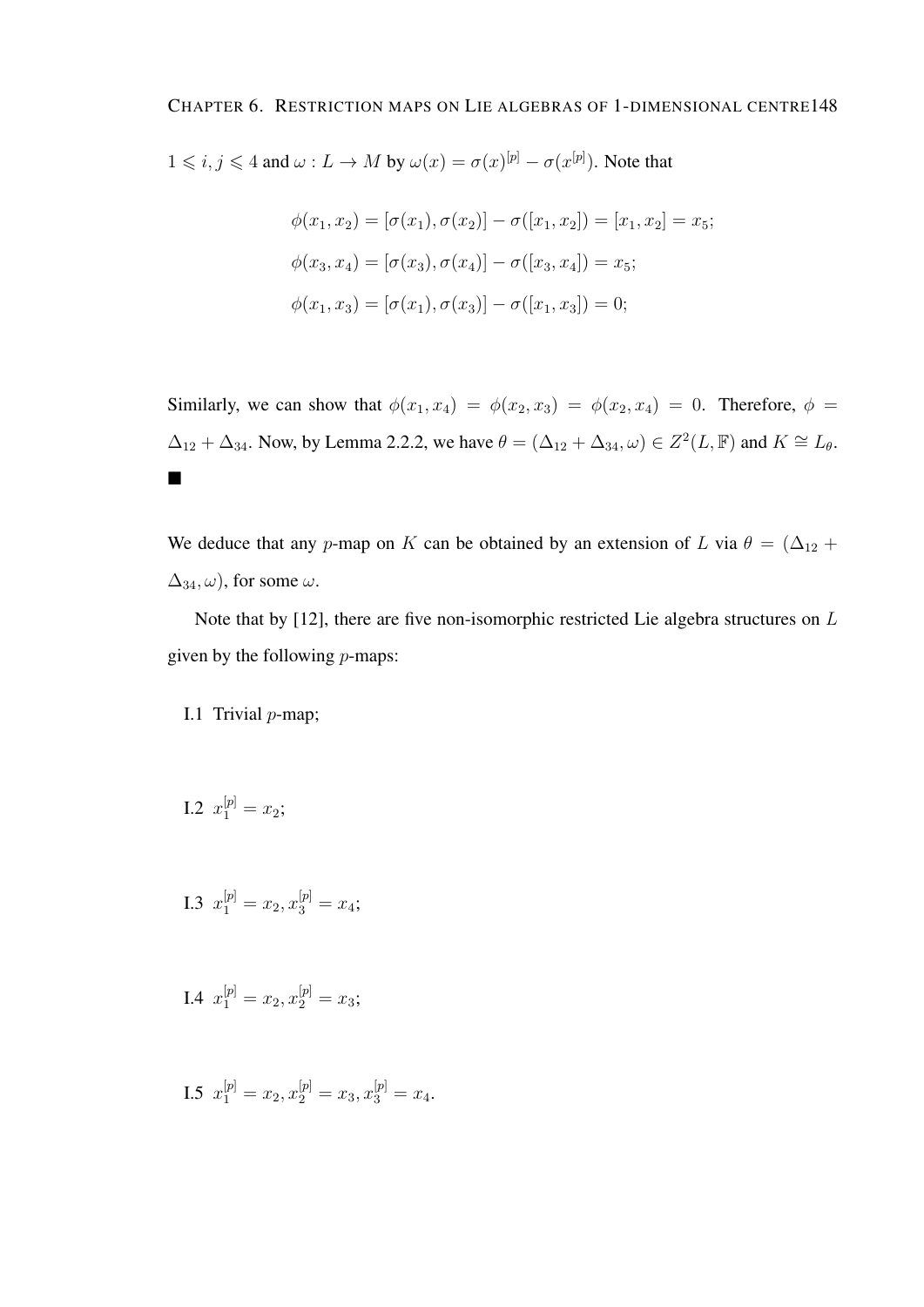In the following sections we consider each of the above cases and find all possible  $[\theta]$  =  $[(\phi, \omega)] \in H^2(L, \mathbb{F})$  and construct  $L_{\theta}$ . Note that by Lemma 6.1.1, it suffices to assume  $[\theta] = [(\Delta_{12} + \Delta_{34}, \omega)] \in H^2(L, \mathbb{F})$  and find all non-isomorphic restricted Lie algebra structures on  $L_{5,4}$ .

Note that the group  $Aut(L)$  consists of invertible matrices of the form

$$
\begin{pmatrix} a_{11} & a_{12} & a_{13} & a_{14} \ a_{21} & a_{22} & a_{23} & a_{24} \ a_{31} & a_{32} & a_{33} & a_{34} \ a_{41} & a_{42} & a_{43} & a_{44} \end{pmatrix}.
$$

### **6.1.1** Extension of  $L_{5,4}/\langle x_5 \rangle$  via the trivial p-map

First, we find a basis for  $Z^2(L, \mathbb{F})$ . Let  $(\phi, \omega) = (a\Delta_{12} + b\Delta_{13} + c\Delta_{14} + d\Delta_{23} + e\Delta_{24} + d\Delta_{34})$  $f\Delta_{34}, \alpha f_1 + \beta f_2 + \gamma f_3 + \delta f_4$ )  $\in Z^2(L, \mathbb{F})$ . Then we must have  $\delta^2 \phi(x, y, z) = 0$  and  $\phi(x, y^{[p]}) = 0$ , for all  $x, y, z \in L$ . Since L is abelian and the p-map is trivial,  $\delta^2 \phi(x, y, z) =$ 0 and  $\phi(x, y^{[p]}) = 0$ , for all  $x, y, z \in L$ . Therefore, a basis for  $Z^2(L, \mathbb{F})$  is as follows:

$$
(\Delta_{12},0), (\Delta_{13},0), (\Delta_{14},0), (\Delta_{23},0), (\Delta_{24},0), (\Delta_{34},0), (0,f_1), (0,f_2), (0,f_3), (0,f_4).
$$

Next, we find a basis for  $B^2(L, \mathbb{F})$ . Let  $(\phi, \omega) \in B^2(L, \mathbb{F})$ . Since  $B^2(L, \mathbb{F}) \subseteq Z^2(L, \mathbb{F})$ , we have  $(\phi, \omega) = (a\Delta_{12} + b\Delta_{13} + c\Delta_{14} + d\Delta_{23} + e\Delta_{24} + f\Delta_{34}, \alpha f_1 + \beta f_2 + \gamma f_3 + \delta f_4).$ So, there exists a linear map  $\psi : L \to \mathbb{F}$  such that  $\delta^1 \psi(x, y) = \phi(x, y)$  and  $\tilde{\psi}(x) = \omega(x)$ , for all  $x, y \in L$ . So, we have

$$
a = \phi(x_1, x_2) = \delta^1 \psi(x_1, x_2) = \psi([x_1, x_2]) = 0.
$$

Similarly, we can show that  $b = c = d = e = f = 0$ . Also, we have

$$
\alpha = \omega(x_1) = \tilde{\psi}(x_1) = \psi(x_1^{[p]}) = 0.
$$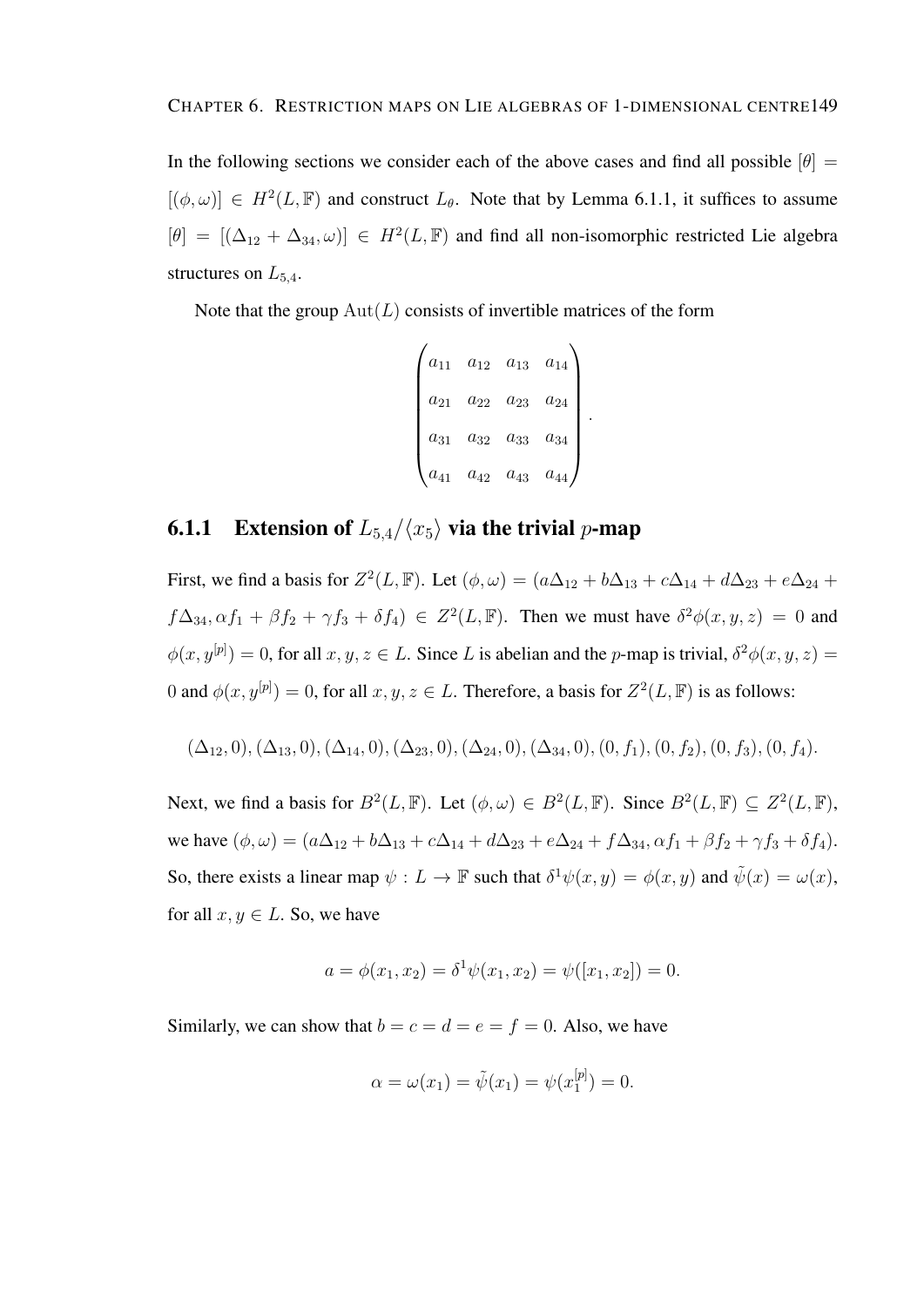Similarly, we can show that  $\beta = \gamma = \delta = 0$ . Therefore,  $(\phi, \omega) = (0, 0)$  and hence  $B^2(L, \mathbb{F}) = 0$ . We deduce that a basis for  $H^2(L, \mathbb{F})$  is as follows:

$$
[(\Delta_{12}, 0)], [(\Delta_{13}, 0)], [(\Delta_{14}, 0)], [(\Delta_{23}, 0)], [(\Delta_{24}, 0)], [(\Delta_{34}, 0)], [(0, f_1)], [(0, f_2)], [(0, f_3)], [(\Delta_{14}, 0), [(\Delta_{15}, 0), [(\Delta_{16}, 0), (0, f_4)], [(\Delta_{17}, 0), [(\Delta_{18}, 0), (0, f_5)], [(\Delta_{18}, 0), [(\Delta_{19}, 0), (0, f_6)], [(\Delta_{19}, 0), (0, f_7)], [(\Delta_{10}, 0), (0, f_8)]
$$

Let  $[(\phi, \omega)] \in H^2(L, \mathbb{F})$ . Then we have  $\phi = a\Delta_{12} + b\Delta_{13} + c\Delta_{14} + d\Delta_{23} + e\Delta_{24} + f\Delta_{34}$ , for some  $a, b, c, d, e, f \in \mathbb{F}$ . Suppose that  $A\phi = a'\Delta_{12} + b'\Delta_{13} + c'\Delta_{14} + d'\Delta_{23} + e'\Delta_{24} + f'\Delta_{34}$ , for some  $a', b', c', d', e', f' \in \mathbb{F}$ . Then

$$
A\phi(x_1, x_2) = \phi(Ax_1, Ax_2)
$$
  
=  $\phi(a_{11}x_1 + a_{21}x_2 + a_{31}x_3 + a_{41}x_4, a_{12}x_1 + a_{22}x_2 + a_{32}x_3 + a_{42}x_4)$   
=  $(a_{11}a_{22} - a_{12}a_{21})a + (a_{11}a_{32} - a_{31}a_{12})b + (a_{11}a_{42} - a_{41}a_{12})c$   
+  $(a_{21}a_{32} - a_{31}a_{22})d + (a_{21}a_{42} - a_{41}a_{22})e + (a_{31}a_{42} - a_{41}a_{32})f$ , and

$$
A\phi(x_1, x_3) = \phi(Ax_1, Ax_3)
$$
  
=  $\phi(a_{11}x_1 + a_{21}x_2 + a_{31}x_3 + a_{41}x_4, a_{13}x_1 + a_{23}x_2 + a_{33}x_3 + a_{43}x_4)$   
=  $(a_{11}a_{23} - a_{21}a_{13})a + (a_{11}a_{33} - a_{31}a_{13})b + (a_{11}a_{43} - a_{13}a_{41})c$   
+  $(a_{21}a_{33} - a_{31}a_{23})d + (a_{21}a_{43} - a_{23}a_{41})e + (a_{31}a_{43} - a_{33}a_{41})f$ , and

$$
A\phi(x_1, x_4) = \phi(Ax_1, Ax_4)
$$
  
=  $\phi(a_{11}x_1 + a_{21}x_2 + a_{31}x_3 + a_{41}x_4, a_{14}x_1 + a_{24}x_2 + a_{34}x_3 + a_{44}x_4)$   
=  $(a_{11}a_{24} - a_{14}a_{21})a + (a_{11}a_{34} - a_{14}a_{31})b + (a_{11}a_{44} - a_{14}a_{41})c$   
+  $(a_{21}a_{34} - a_{24}a_{31})d + (a_{21}a_{44} - a_{24}a_{41})e + (a_{31}a_{44} - a_{34}a_{41})f$ , and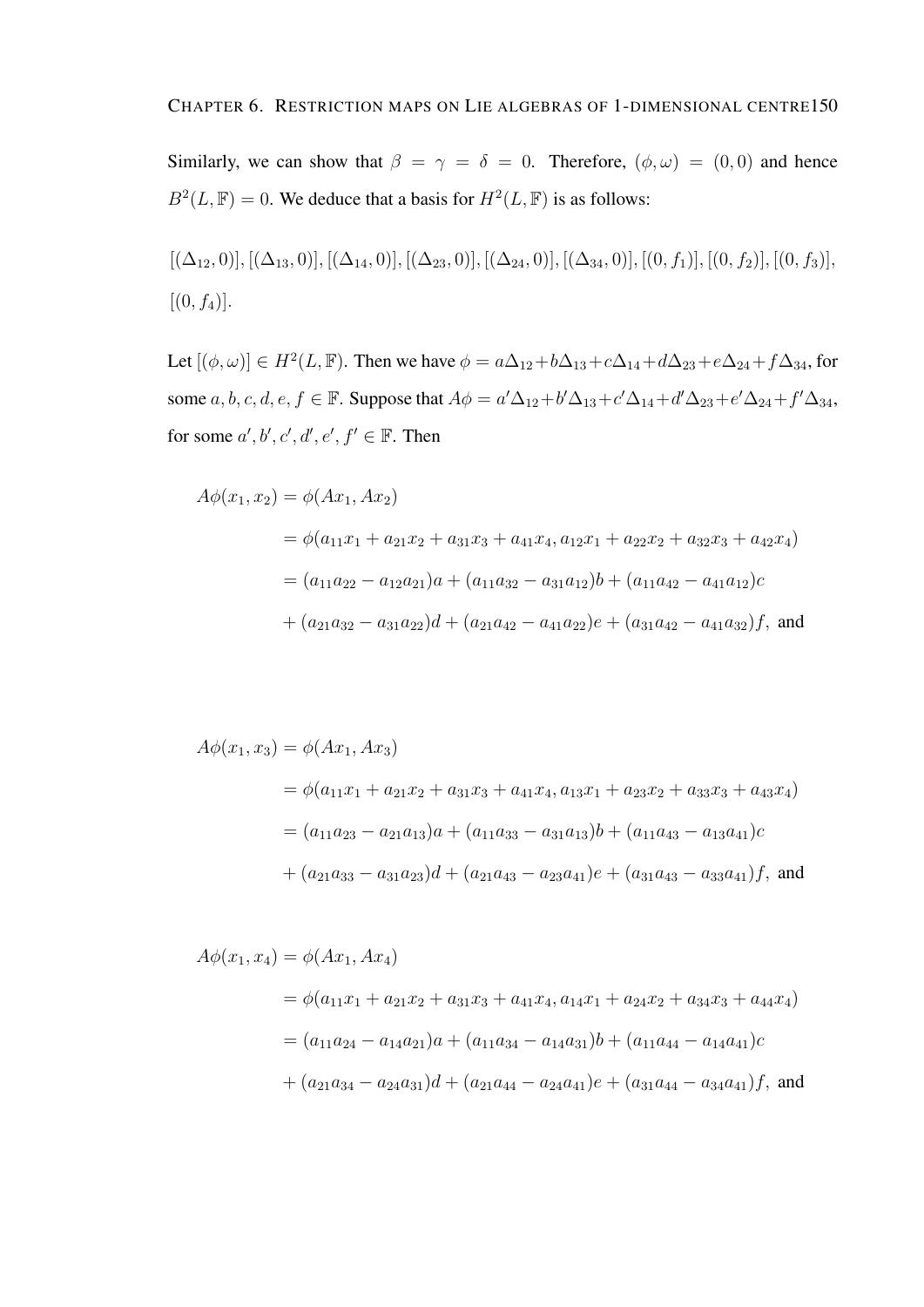$$
A\phi(x_2, x_3) = \phi(Ax_2, Ax_3)
$$
  
=  $\phi(a_{12}x_1 + a_{22}x_2 + a_{32}x_3 + a_{42}x_4, a_{13}x_1 + a_{23}x_2 + a_{33}x_3 + a_{43}x_4)$   
=  $(a_{12}a_{23} - a_{22}a_{13})a + (a_{12}a_{33} - a_{32}a_{13})b + (a_{12}a_{43} - a_{13}a_{42})c$   
+  $(a_{22}a_{33} - a_{32}a_{23})d + (a_{22}a_{43} - a_{23}a_{42})e + (a_{32}a_{43} - a_{33}a_{42})f$ , and

$$
A\phi(x_2, x_4) = \phi(Ax_2, Ax_4)
$$
  
=  $\phi(a_{12}x_1 + a_{22}x_2 + a_{32}x_3 + a_{42}x_4, a_{14}x_1 + a_{24}x_2 + a_{34}x_3 + a_{44}x_4)$   
=  $(a_{12}a_{24} - a_{14}a_{22})a + (a_{12}a_{34} - a_{14}a_{32})b + (a_{12}a_{44} - a_{14}a_{42})c$   
+  $(a_{22}a_{34} - a_{24}a_{32})d + (a_{22}a_{44} - a_{24}a_{42})e + (a_{32}a_{44} - a_{34}a_{42})f$ , and

$$
A\phi(x_3, x_4) = \phi(Ax_3, Ax_4)
$$
  
=  $\phi(a_{13}x_1 + a_{23}x_2 + a_{33}x_3 + a_{43}x_4, a_{14}x_1 + a_{24}x_2 + a_{34}x_3 + a_{44}x_4)$   
=  $(a_{13}a_{24} - a_{14}a_{23})a + (a_{13}a_{34} - a_{14}a_{33})b + (a_{13}a_{44} - a_{14}a_{43})c$   
+  $(a_{23}a_{34} - a_{24}a_{33})d + (a_{23}a_{44} - a_{24}a_{43})e + (a_{33}a_{44} - a_{34}a_{43})f.$ 

In the matrix form we can write this as

```
\sqrt{ }\overline{\phantom{a}}a
        \overline{a}b
        \overline{\phantom{a}}c'd'\left[\begin{array}{c} c' \ d' \ e' \end{array}\right]f
        \overline{a}\setminus=
\left.\left.\begin{pmatrix} a_{11}a_{22} - a_{12}a_{21} & a_{11}a_{32} - a_{31}a_{12} & a_{11}a_{42} - a_{41}a_{12} & a_{21}a_{32} - a_{31}a_{22} & a_{21}a_{42} - a_{41}a_{22} & a_{31}a_{42} - a_{41}a_{32} \end{pmatrix}\right\}\right.\overline{\phantom{a}}a_{11}a_{23} - a_{21}a_{13} \quad a_{11}a_{33} - a_{31}a_{13} \quad a_{11}a_{43} - a_{13}a_{41} \quad a_{21}a_{33} - a_{31}a_{23} \quad a_{21}a_{43} - a_{23}a_{41} \quad a_{31}a_{43} - a_{33}a_{41}a_{11}a_{24} - a_{14}a_{21} \quad a_{11}a_{34} - a_{14}a_{31} \quad a_{11}a_{44} - a_{14}a_{41} \quad a_{21}a_{34} - a_{24}a_{31} \quad a_{21}a_{44} - a_{24}a_{41} \quad a_{31}a_{44} - a_{34}a_{41}a_{12}a_{23} - a_{22}a_{13} \quad a_{12}a_{33} - a_{32}a_{13} \quad a_{12}a_{43} - a_{13}a_{42} \quad a_{22}a_{33} - a_{32}a_{23} \quad a_{22}a_{43} - a_{23}a_{42} \quad a_{32}a_{43} - a_{33}a_{42}a_{12}a_{24} - a_{14}a_{22} \quad a_{12}a_{34} - a_{14}a_{32} \quad a_{12}a_{44} - a_{14}a_{42} \quad a_{22}a_{34} - a_{24}a_{32} \quad a_{22}a_{44} - a_{24}a_{42} \quad a_{32}a_{44} - a_{34}a_{42}\begin{cases} a_{13}a_{24} - a_{14}a_{23} & a_{13}a_{34} - a_{14}a_{33} & a_{13}a_{44} - a_{14}a_{43} & a_{23}a_{34} - a_{24}a_{33} & a_{23}a_{44} - a_{24}a_{43} & a_{33}a_{44} - a_{34}a_{43} \end{cases}\begin{array}{c} \hline \end{array}\sqrt{ }\overline{\phantom{a}}a
                                                                                                                                                                                                                                                       b
                                                                                                                                                                                                                                                       c
                                                                                                                                                                                                                                                       \boldsymbol{d}e
                                                                                                                                                                                                                                                         f
                                                                                                                                                                                                                                                            \setminus\overline{\phantom{a}}
```
.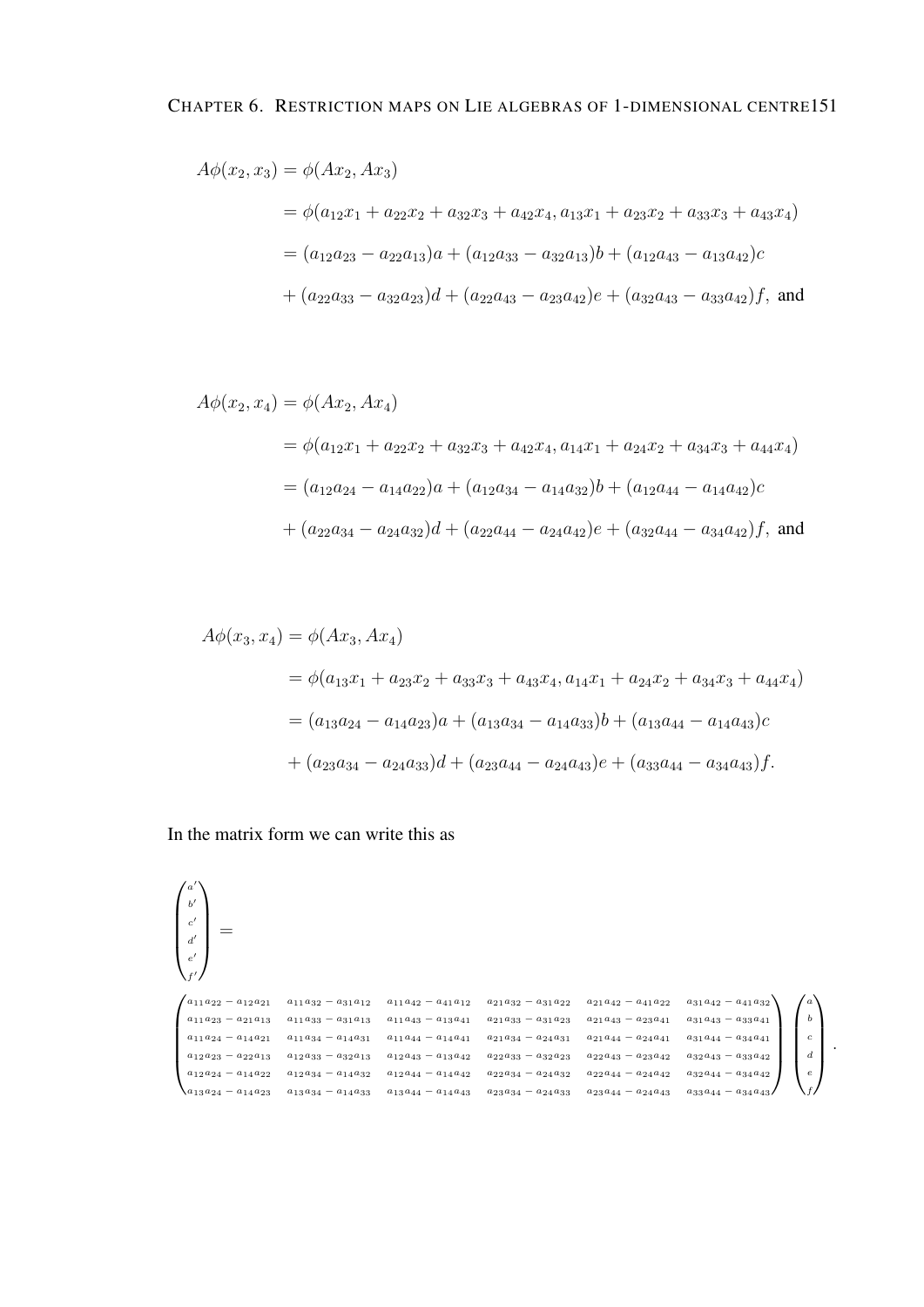

Also, we have  $\omega = \alpha f_1 + \beta f_2 + \gamma f_3 + \delta f_4$ , for some  $\alpha, \beta, \gamma, \delta \in \mathbb{F}$ . Suppose that  $A\omega = \alpha' f_1 + \beta' f_2 + \gamma' f_3 + \delta' f_4$ , for some  $\alpha', \beta', \gamma', \delta' \in \mathbb{F}$ . Then we can verify that the action of  $Aut(L)$  on the set of  $\omega$ 's in the matrix form is as follows:

$$
\begin{pmatrix}\n\alpha' \\
\beta' \\
\gamma' \\
\delta'\n\end{pmatrix} = \begin{pmatrix}\na_{11}^p & a_{21}^p & a_{31}^p & a_{41}^p \\
a_{12}^p & a_{22}^p & a_{32}^p & a_{42}^p \\
a_{13}^p & a_{23}^p & a_{33}^p & a_{43}^p \\
a_{14}^p & a_{24}^p & a_{34}^p & a_{44}^p\n\end{pmatrix} \begin{pmatrix}\n\alpha \\
\beta \\
\gamma \\
\delta\n\end{pmatrix}.
$$

Now we find the representatives of the orbits of the action of  $Aut(L)$  on the set of  $\omega$ 's such

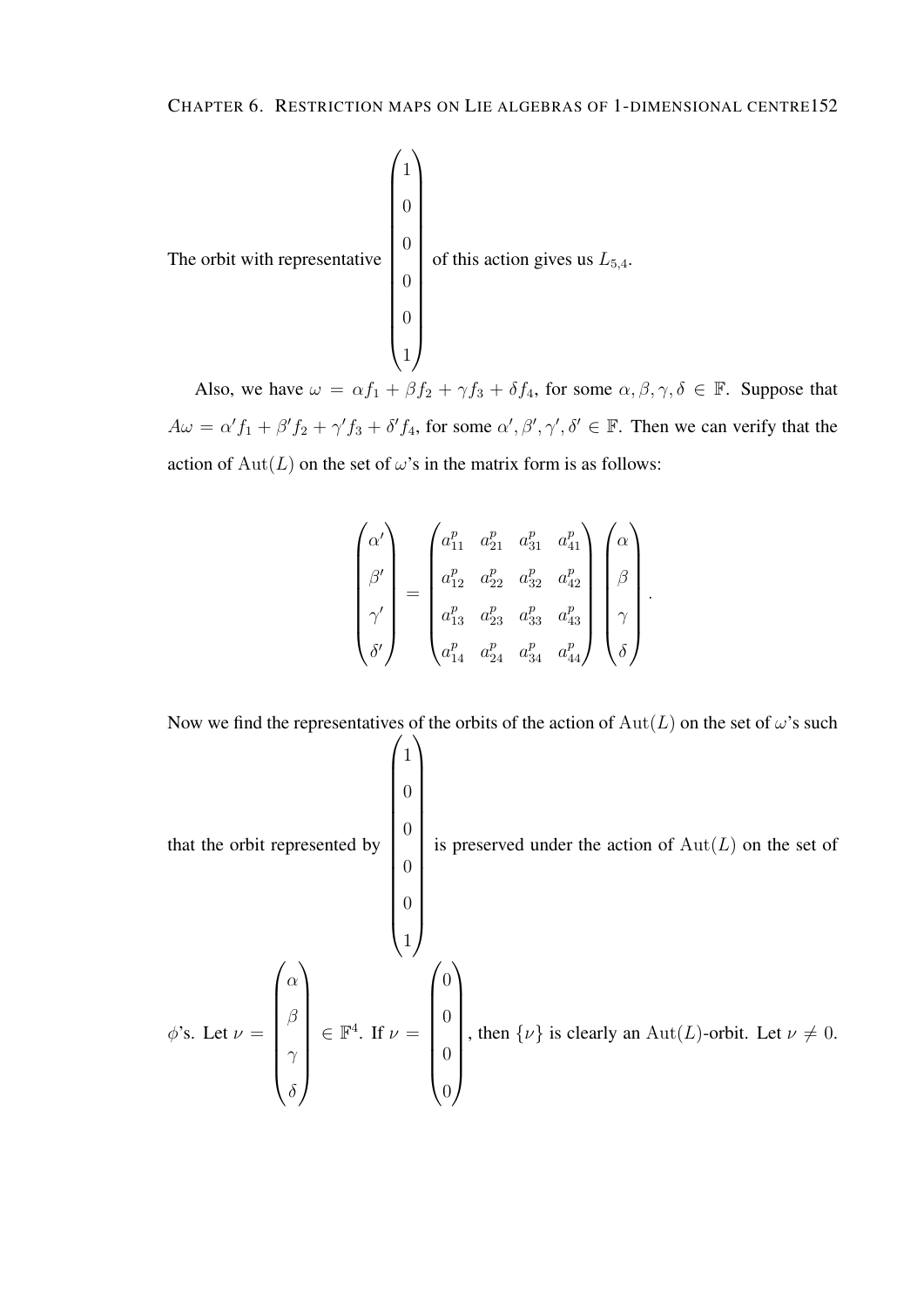## Suppose that  $\delta \neq 0$ , then

$$
\begin{bmatrix}\n1 & 0 & (-\beta/\delta)^{1/p} & 0 & (\alpha/\delta)^{1/p} & 0 \\
(-\alpha/\delta)^{1/p} & 1 & (\alpha\beta/\delta^{2})^{1/p} & 0 & (-\alpha^{2}/\delta^{2})^{1/p} & (\alpha/\delta)^{1/p} \\
0 & 0 & 1 & 0 & 0 & 0 \\
(-\beta/\delta)^{1/p} & 0 & (\beta^{2}/\delta^{2})^{1/p} & 1 & (-\alpha\beta/\delta^{2})^{1/p} & (\beta/\delta)^{1/p} \\
0 & 0 & 0 & 0 & 1 & 0 \\
0 & 0 & (\beta/\delta)^{1/p} & 0 & (-\alpha/\delta)^{1/p} & 1\n\end{bmatrix}, \begin{bmatrix}\n1 & 0 & 0 & -\alpha/\delta \\
0 & 1 & 0 & -\beta/\delta \\
\beta/\delta & -\alpha/\delta & 1 & 0 \\
0 & 0 & 0 & 1\n\end{bmatrix}\n\begin{bmatrix}\n1 \\
0 \\
\beta \\
0 \\
0\n\end{bmatrix}, \begin{bmatrix}\n\alpha \\
\beta \\
\beta \\
\delta\n\end{bmatrix} = \begin{bmatrix}\n1 \\
0 \\
0 \\
0 \\
0 \\
0\n\end{bmatrix}, \begin{bmatrix}\n0 \\
0 \\
0 \\
\delta\n\end{bmatrix}, \begin{bmatrix}\n0 \\
0 \\
\gamma \\
\delta\n\end{bmatrix}, \text{ and} \begin{bmatrix}\n0 \\
0 \\
\gamma \\
\delta\n\end{bmatrix}, \text{ and} \begin{bmatrix}\n0 \\
0 \\
\delta\n\end{bmatrix}
$$

$$
\begin{bmatrix}\n1 & 0 & 0 & 0 & 0 & 0 \\
0 & \delta^{1/p} & (-\gamma)^{1/p} & 0 & 0 & 0 \\
0 & 0 & (1/\delta)^{1/p} & 0 & 0 & 0 \\
0 & 0 & 0 & \delta^{1/p} & (-\gamma)^{1/p} & 0 \\
0 & 0 & 0 & 0 & (1/\delta)^{1/p} & 0 \\
0 & 0 & 0 & 0 & 0 & 1\n\end{bmatrix}, \begin{bmatrix}\n1 & 0 & 0 & 0 \\
0 & 1 & 0 & 0 \\
0 & 0 & \delta & -\gamma \\
0 & 0 & 0 & 1/\delta\n\end{bmatrix} \begin{bmatrix}\n1 \\
0 \\
0 \\
0 \\
1\n\end{bmatrix}, \begin{bmatrix}\n0 \\
0 \\
\gamma \\
0 \\
0\n\end{bmatrix}
$$
\n
$$
= \begin{bmatrix}\n1 \\
0 \\
0 \\
0 \\
1\n\end{bmatrix}, \begin{bmatrix}\n0 \\
0 \\
0 \\
0 \\
1\n\end{bmatrix}
$$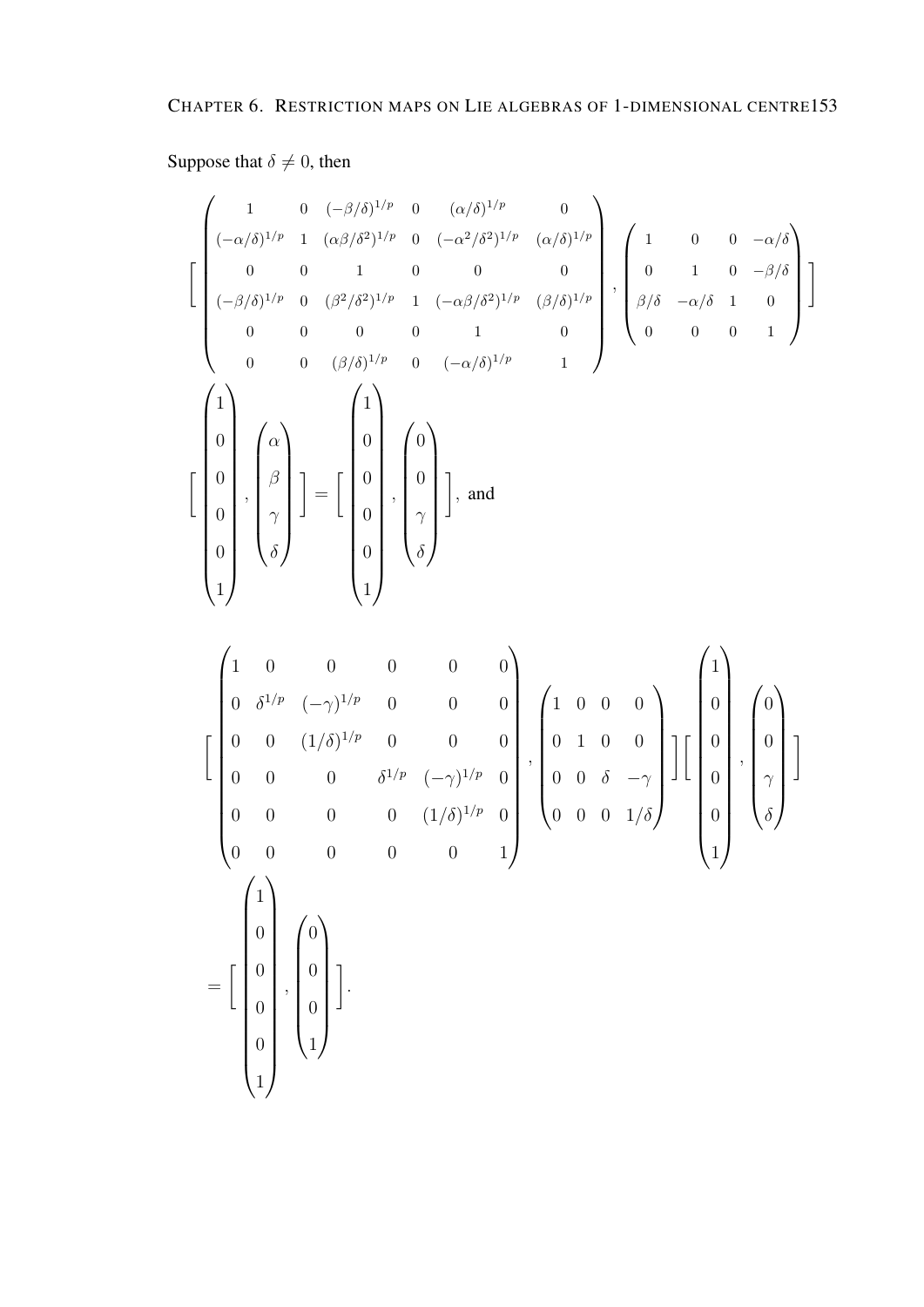Next, suppose that  $\delta = 0$ , but  $\beta \neq 0$ , then

 1 0 0 0 (γ/β) <sup>1</sup>/p 0 (−γ/β) <sup>1</sup>/p 1 0 (−α/β) <sup>1</sup>/p (−γ <sup>2</sup>/β<sup>2</sup> ) <sup>1</sup>/p (γ/β) 1/p 0 0 1 0 (−α/β) <sup>1</sup>/p 0 0 0 0 1 0 0 0 0 0 0 1 0 0 0 0 0 (−γ/β) <sup>1</sup>/p 1 , 1 −α/β 0 −γ/β 0 1 0 0 0 −γ/β 1 0 0 0 0 1 1 0 0 0 0 1 , α β γ 0 = 1 0 0 0 0 1 , 0 β 0 0 , and 1 0 0 0 0 0 0 β <sup>1</sup>/p 0 0 0 0 0 0 β <sup>1</sup>/p 0 0 0 0 0 0 (1/β) <sup>1</sup>/p 0 0 0 0 0 0 (1/β) <sup>1</sup>/p 0 0 0 0 0 0 1 , β 0 0 0 0 1/β 0 0 0 0 1 0 0 0 0 1 1 0 0 0 0 1 , 0 β 0 0 = 1 0 0 0 0 1 , 0 1 0 0 .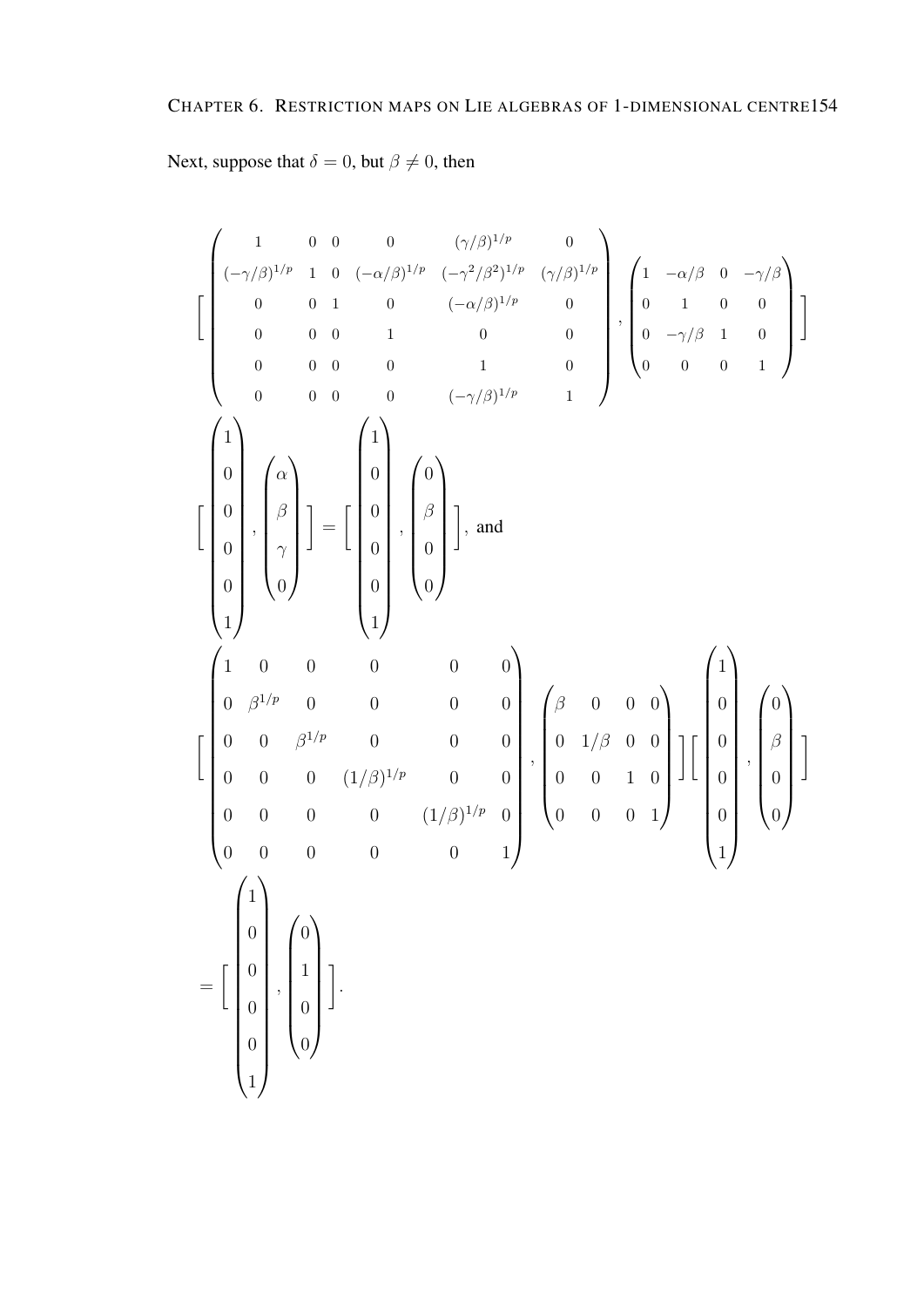Next, if  $\delta = \beta = 0$ , but  $\alpha \neq 0$ , then  $\sqrt{ }$  $\int 1 0 (\gamma/\alpha)^{1/p} 0 0$  0 1 0 0 0 0 0 0 1 0 0 0  $(\gamma/\alpha)^{1/p}$  0  $(\gamma^2/\alpha^2)^{1/p}$  1 0  $(-\gamma/\alpha)^{1/p}$ 0 0 0 0 1 0 0 0  $(-\gamma/\alpha)^{1/p}$  0 0 1  $\setminus$  ,  $\begin{pmatrix} 1 & 0 & 0 & 0 \end{pmatrix}$  0 1 0  $\gamma/\alpha$  $-\gamma/\alpha$  0 1 0 0 0 0 1  $\setminus$  $\overline{\phantom{a}}$ 1 [  $\sqrt{1}$   $\theta$ 0 0 0 1  $\setminus$  ,  $\int \alpha$  0  $\gamma$ 0  $\setminus$  $\begin{array}{c} \hline \end{array}$ 1 =  $\sqrt{ }$  $\left(1\right)$  0 0 0 0 1 ,  $\int \alpha$  $\begin{array}{c} \begin{array}{c} \begin{array}{c} \begin{array}{c} \end{array} \\ \end{array} \end{array} \end{array}$ 0 0 0  $\setminus$  $\begin{array}{c} \hline \end{array}$ 1 , and  $\sqrt{ }$  $\begin{pmatrix} 1 & 0 & 0 & 0 & 0 \end{pmatrix}$   $0 \t (1/\alpha)^{1/p}$  0 0 0 0  $0$   $(1/\alpha)^{1/p}$  0 0 0  $0 \t 0 \t \alpha^{1/p} \t 0 \t 0$  $0 \t 0 \t 0 \t 0 \t \alpha^{1/p} \t 0$ 0 0 0 0 0 1  $\setminus$  ,  $\int 1/\alpha$  0 0 0  $\begin{array}{c} \hline \rule{0pt}{2.5ex} \rule{0pt}{2.5ex} \rule{0pt}{2.5ex} \rule{0pt}{2.5ex} \rule{0pt}{2.5ex} \rule{0pt}{2.5ex} \rule{0pt}{2.5ex} \rule{0pt}{2.5ex} \rule{0pt}{2.5ex} \rule{0pt}{2.5ex} \rule{0pt}{2.5ex} \rule{0pt}{2.5ex} \rule{0pt}{2.5ex} \rule{0pt}{2.5ex} \rule{0pt}{2.5ex} \rule{0pt}{2.5ex} \rule{0pt}{2.5ex} \rule{0pt}{2.5ex} \rule{0pt}{2.5ex} \$  $0 \alpha \quad 0 \quad 0$ 0 0 1 0 0 0 0 1  $\setminus$  $\overline{\phantom{a}}$ 11  $\sqrt{1}$  0 0 0 0 1  $\setminus$  ,  $\int \alpha$  $\begin{array}{c} \begin{array}{c} \begin{array}{c} \begin{array}{c} \end{array} \\ \end{array} \end{array} \end{array}$  $\theta$  $\theta$  $\theta$  $\setminus$  $\begin{array}{c} \hline \end{array}$ 1 =  $\sqrt{ }$  $\sqrt{ }$  1  $\overline{0}$  $\overline{0}$  $\overline{0}$  $\overline{0}$ 1  $\setminus$  ,  $\sqrt{1}$  0 0 0  $\setminus$  $\overline{\phantom{a}}$ 1 .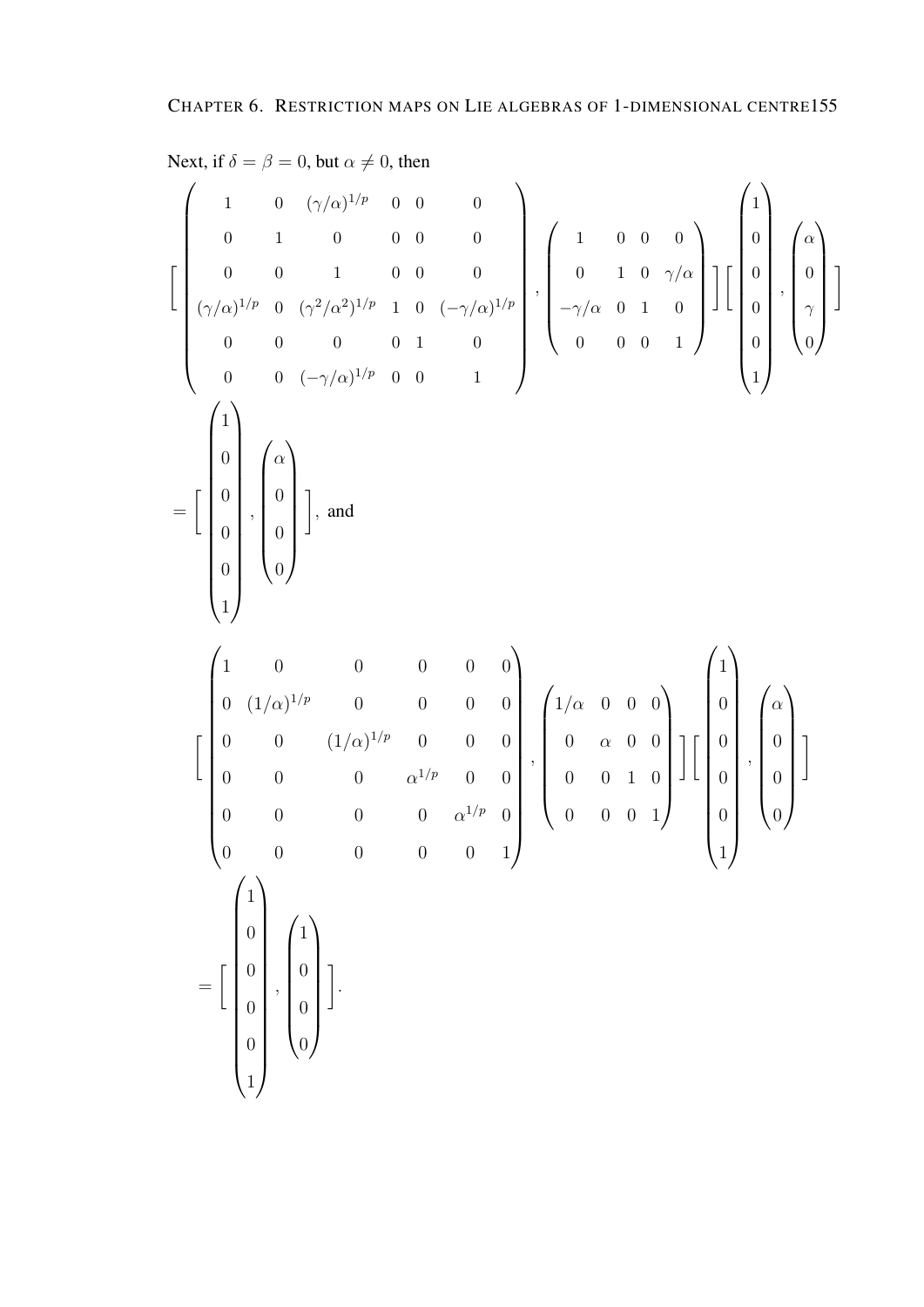Next, if  $\delta = \beta = \alpha = 0$ , but  $\gamma \neq 0$ , then

$$
\begin{bmatrix}\n1 & 0 & 0 & 0 & 0 & 0 \\
0 & (1/\gamma)^{1/p} & 0 & 0 & 0 & 0 \\
0 & 0 & \gamma^{1/p} & 0 & 0 & 0 \\
0 & 0 & 0 & (1/\gamma)^{1/p} & 0 & 0 \\
0 & 0 & 0 & 0 & \gamma^{1/p} & 0 \\
0 & 0 & 0 & 0 & 0 & 1\n\end{bmatrix}, \begin{bmatrix}\n1 & 0 & 0 & 0 \\
0 & 1 & 0 & 0 \\
0 & 0 & 1/\gamma & 0 \\
0 & 0 & 0 & \gamma\n\end{bmatrix} \begin{bmatrix}\n1 \\
0 \\
0 \\
0 \\
1\n\end{bmatrix}, \begin{bmatrix}\n0 \\
0 \\
\gamma \\
0\n\end{bmatrix}
$$
\n
$$
= \begin{bmatrix}\n1 \\
0 \\
0 \\
0 \\
1\n\end{bmatrix}, \begin{bmatrix}\n0 \\
0 \\
0 \\
1\n\end{bmatrix}
$$
\n
$$
= \begin{bmatrix}\n1 \\
0 \\
0 \\
0 \\
1\n\end{bmatrix}, \begin{bmatrix}\n0 \\
0 \\
1 \\
0\n\end{bmatrix}
$$

Now we claim that the following elements are in the same  $Aut(L)$ -orbit representatives.

$$
\left[\begin{pmatrix}1\\0\\0\\0\\0\\0\\1\end{pmatrix},\begin{pmatrix}1\\0\\0\\0\\0\end{pmatrix}\right],\begin{bmatrix}1\\0\\0\\0\\0\\1\end{pmatrix},\begin{bmatrix}0\\1\\0\\0\\0\end{bmatrix},\begin{bmatrix}1\\0\\0\\0\\0\\1\end{bmatrix},\begin{bmatrix}0\\0\\1\\0\\0\end{bmatrix},\begin{bmatrix}1\\0\\0\\0\\0\\1\end{bmatrix},\begin{bmatrix}0\\0\\0\\0\\1\end{bmatrix}\right].
$$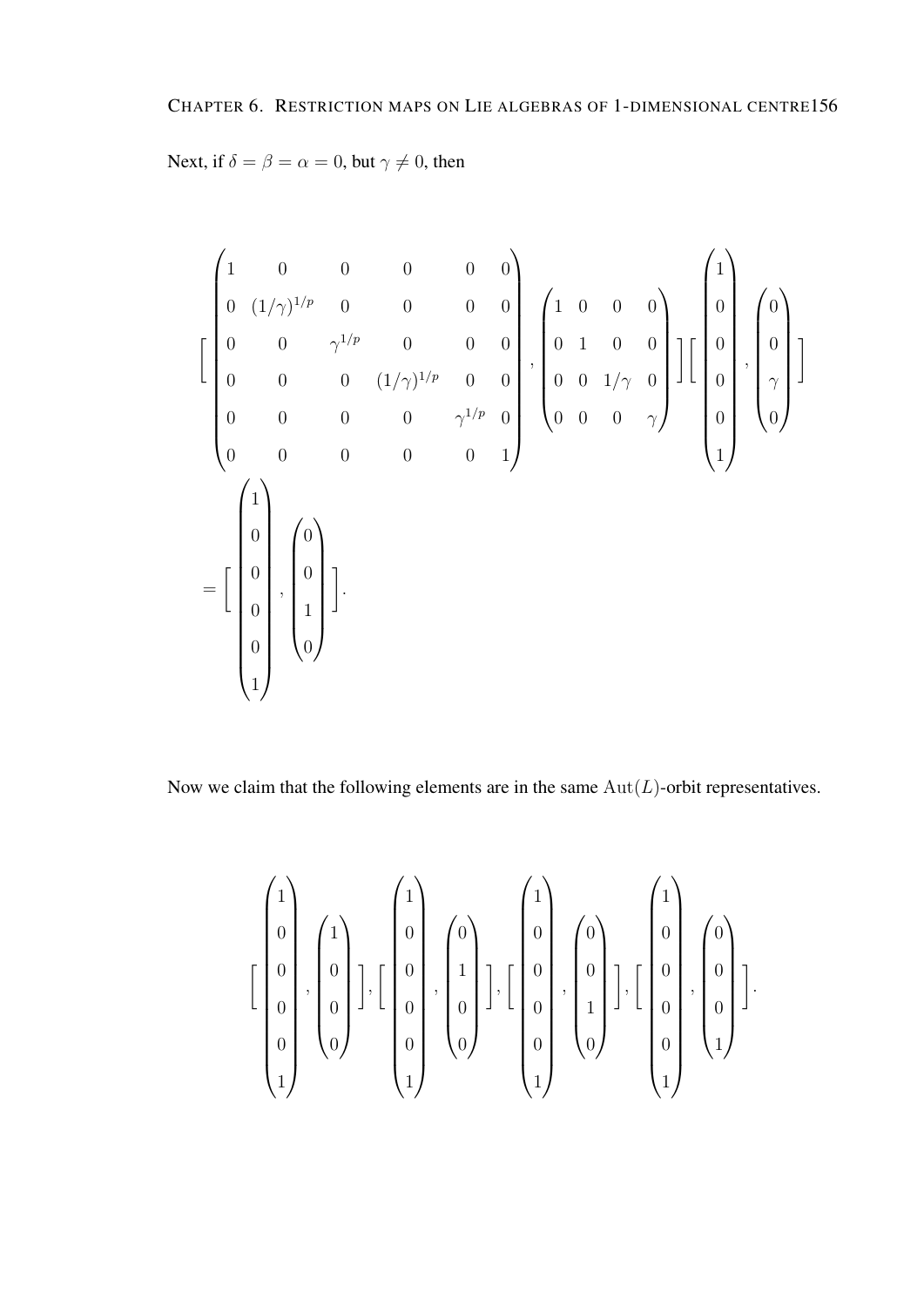CHAPTER 6. RESTRICTION MAPS ON LIE ALGEBRAS OF 1-DIMENSIONAL CENTRE157 Indeed,

$$
\begin{bmatrix}\n1 & 0 & 0 & 0 & 0 & 0 \\
0 & 0 & 0 & -1 & 0 & 0 \\
0 & 1 & 0 & 0 & 0 & 0 \\
0 & 0 & 1 & 0 & 0 & 0 \\
0 & 0 & 0 & 0 & 0 & 1\n\end{bmatrix}, \begin{bmatrix}\n0 & -1 & 0 & 0 \\
1 & 0 & 0 & 0 \\
0 & 0 & 1 & 0 \\
0 & 0 & 0 & 0\n\end{bmatrix}, \begin{bmatrix}\n1 \\
0 \\
0 \\
0 \\
0\n\end{bmatrix}, \begin{bmatrix}\n1 \\
0 \\
0 \\
0 \\
0\n\end{bmatrix}, \begin{bmatrix}\n1 \\
0 \\
0 \\
0 \\
0\n\end{bmatrix}\n\end{bmatrix} = \begin{bmatrix}\n1 \\
0 \\
0 \\
0 \\
0 \\
1\n\end{bmatrix}, \begin{bmatrix}\n0 \\
1 \\
0 \\
0 \\
0\n\end{bmatrix}, \begin{bmatrix}\n0 \\
1 \\
0 \\
0 \\
0\n\end{bmatrix}, \begin{bmatrix}\n1 \\
0 \\
0 \\
0 \\
0\n\end{bmatrix}, \begin{bmatrix}\n1 \\
0 \\
0 \\
0 \\
0\n\end{bmatrix}, \begin{bmatrix}\n1 \\
0 \\
0 \\
0 \\
0\n\end{bmatrix}, \begin{bmatrix}\n1 \\
0 \\
0 \\
0 \\
0\n\end{bmatrix}, \begin{bmatrix}\n1 \\
0 \\
0 \\
0 \\
1\n\end{bmatrix}, \begin{bmatrix}\n0 \\
0 \\
0 \\
1 \\
0\n\end{bmatrix}, \begin{bmatrix}\n1 \\
0 \\
0 \\
0 \\
1\n\end{bmatrix}, \begin{bmatrix}\n0 \\
0 \\
0 \\
1 \\
0\n\end{bmatrix}, \begin{bmatrix}\n0 \\
0 \\
0 \\
1 \\
0\n\end{bmatrix}, \begin{bmatrix}\n0 \\
0 \\
0 \\
1 \\
0\n\end{bmatrix}, \begin{bmatrix}\n0 \\
0 \\
0 \\
1 \\
0\n\end{bmatrix}, \begin{bmatrix}\n0 \\
0 \\
0 \\
1 \\
0\n\end{bmatrix}, \begin{bmatrix}\n0 \\
0 \\
0 \\
1 \\
0\n\end{bmatrix}, \begin{bmatrix}\n0 \\
0 \\
0 \\
1 \\
0\n\end{bmatrix}, \begin{bmatrix}\n0 \\
0 \\
0 \\
1 \\
0\n\end{bmatrix}, \begin{bmatrix}\n0 \\
0 \\
0 \\
1 \\
0\n\end{bmatrix}, \begin{bmatrix}\n0 \\
0 \\
0 \\
1 \\
0\n\end{bmatrix}, \begin{bmatrix}\n0 \\
0 \\
0 \\
1 \\
0\n\end{bmatrix}, \begin{bmatrix}\n0 \\
0 \\
0 \\
1 \\
0\n\end{bmatrix}
$$

$$
\left[\begin{pmatrix}0 & 0 & 0 & 0 & 0 & 1 \\ 0 & 0 & 0 & 1 & 0 & 0 \\ 0 & -1 & 0 & 0 & 0 & 0 \\ 0 & 0 & 0 & 0 & 1 & 0 \\ 0 & 0 & -1 & 0 & 0 & 0 \\ 1 & 0 & 0 & 0 & 0 & 0\end{pmatrix}, \begin{pmatrix}0 & 0 & 1 & 0 \\ 0 & 0 & 0 & 1 \\ 0 & -1 & 0 & 0 \\ 1 & 0 & 0 & 0\end{pmatrix}\right]\left[\begin{pmatrix}1 \\ 0 \\ 0 \\ 0 \\ 0\end{pmatrix}, \begin{pmatrix}1 \\ 0 \\ 0 \\ 0\end{pmatrix}\right] = \left[\begin{pmatrix}1 \\ 0 \\ 0 \\ 0 \\ 1\end{pmatrix}, \begin{pmatrix}0 \\ 0 \\ 0 \\ 1\end{pmatrix}\right].
$$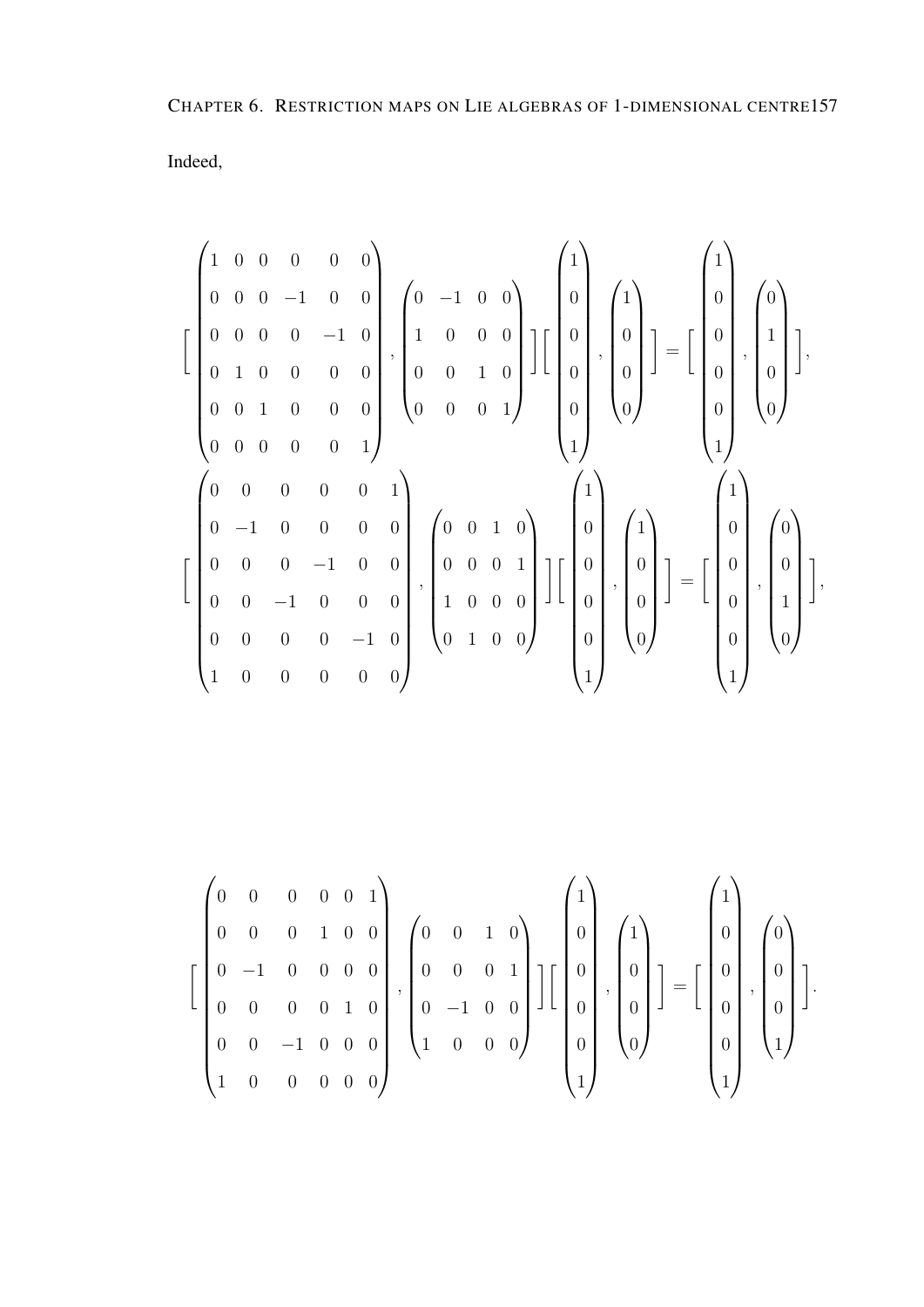Therefore, the following elements are  $Aut(L)$ -orbit representatives:

$$
\left[\begin{pmatrix}1\\0\\0\\0\\0\\0\\1\end{pmatrix},\begin{pmatrix}0\\0\\0\\0\\0\end{pmatrix}\right],\begin{bmatrix}1\\0\\0\\0\\0\\1\end{pmatrix},\begin{pmatrix}1\\0\\0\\0\\0\end{pmatrix}\right].
$$

**6.1.2** Extensions of  $(L_{5,4}/\langle x_5 \rangle, x_1^{[p]} = x_2)$ 

Note that  $L^{[p]} = \langle x_2 \rangle_{\mathbb{F}}$ . Let  $[(\phi, \omega)] \in H^2(L, \mathbb{F})$ . Then we must have  $\phi(x, y^{[p]}) = 0$ , for all  $x, y \in L$ , where  $\phi = a\Delta_{12} + b\Delta_{13} + c\Delta_{14} + d\Delta_{23} + e\Delta_{24} + f\Delta_{34}$ , for some  $a, b, c, d, e, f \in \mathbb{F}$ . Hence,  $\phi(x, x_2) = 0$ , for all  $x \in L$ . Therefore,

$$
\phi(x_1, x_2) = a\Delta_{12}(x_1, x_2) + b\Delta_{13}(x_1, x_2) + c\Delta_{14}(x_1, x_2)
$$

$$
+ d\Delta_{23}(x_1, x_2) + a\Delta_{24}(x_1, x_2) + f\Delta_{34}(x_1, x_2) = 0
$$

which implies that  $a = 0$ . Since  $\phi = \Delta_{12} + \Delta_{34}$  gives us  $L_{5,4}$ , we deduce by Lemma 6.1.1 that  $L_{5,4}$  cannot be constructed in this case. Similarly, we can show that for the following *p*-maps we also cannot construct  $L_{5,4}$ .

I.3 
$$
x_1^{[p]} = x_2, x_3^{[p]} = x_4;
$$

I.4 
$$
x_1^{[p]} = x_2, x_2^{[p]} = x_3;
$$

I.5  $x_1^{[p]} = x_2, x_2^{[p]} = x_3, x_3^{[p]} = x_4.$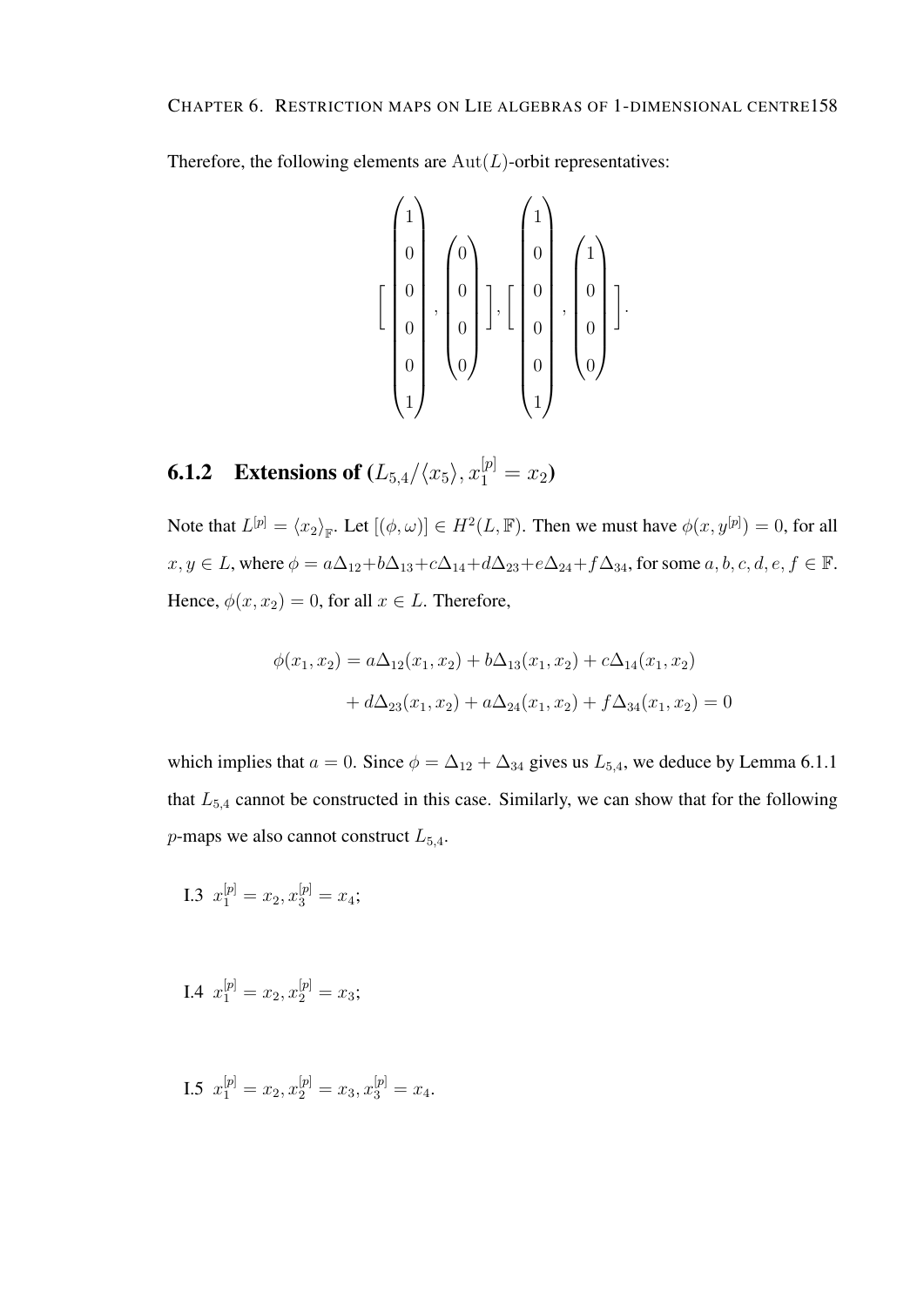#### CHAPTER 6. RESTRICTION MAPS ON LIE ALGEBRAS OF 1-DIMENSIONAL CENTRE159

Theorem 6.1.2 *The list of all restricted Lie algebra structures on* L5,4*, up to isomorphism, is as follows:*

$$
L_{5,4}^1 = \langle x_1, \dots, x_5 | [x_1, x_2] = x_5, [x_3, x_4] = x_5 \rangle;
$$
  

$$
L_{5,4}^2 = \langle x_1, \dots, x_5 | [x_1, x_2] = x_5, [x_3, x_4] = x_5, x_1^{[p]} = x_5 \rangle.
$$

Note that by Lemma 2.3.3, the algebras in the Theorem above are pairwise non-isomorphic because these algebras correspond to different  $Aut(L)$ -orbits.

# **6.2** Restriction maps on  $L_{5,5}$

Let  $L_{5,5} = \langle x_1, \ldots, x_5 | [x_1, x_2] = x_3, [x_1, x_3] = x_5, [x_2, x_4] = x_5$ . We have  $Z(L_{5,5}) =$  $\langle x_5 \rangle_{\mathbb{F}}$ . Let

$$
L = \frac{L_{5,5}}{\langle x_5 \rangle_{\mathbb{F}}} \cong L_{4,2},
$$

where  $L_{4,2} = \langle x_1, x_2, x_3, x_4 | [x_1, x_2] = x_3 \rangle$ .

**Lemma 6.2.1** Let  $K = L_{5,5}$  and  $[p] : K \to K$  be a p-map on K and let  $L = \frac{K}{M}$  $\frac{K}{M}$  where  $M = \langle x_5 \rangle_{\mathbb{F}}$ *. Then*  $K \cong L_\theta$  *where*  $\theta = (\Delta_{13} + \Delta_{24}, \omega) \in Z^2(L, \mathbb{F})$ *.* 

**Proof.** Let  $\pi : K \to L$  be the projection map. We have the exact sequence

$$
0 \to M \to K \to L \to 0.
$$

Let  $\sigma: L \to K$  such that  $x_i \mapsto x_i, 1 \leq i \leq 4$ . Then  $\sigma$  is an injective linear map and  $\pi\sigma = 1_L$ . Now, we define  $\phi: L \times L \to M$  by  $\phi(x_i, x_j) = [\sigma(x_i), \sigma(x_j)] - \sigma([x_i, x_j]),$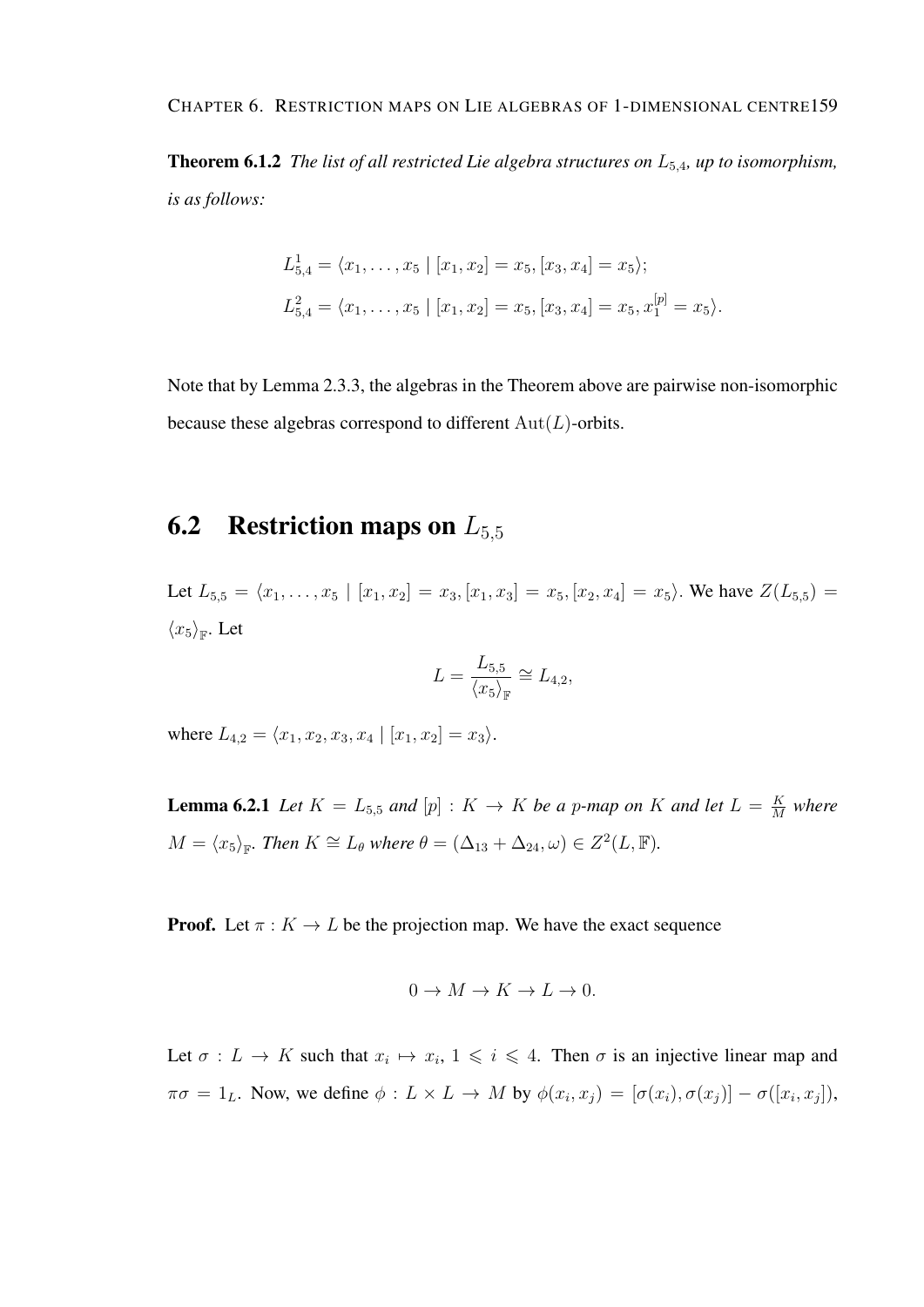$1 \leq i, j \leq 4$  and  $\omega: L \to M$  by  $\omega(x) = \sigma(x)^{[p]} - \sigma(x^{[p]})$ . Note that

$$
\phi(x_1, x_3) = [\sigma(x_1), \sigma(x_3)] - \sigma([x_1, x_3]) = [x_1, x_3] = x_5;
$$
  

$$
\phi(x_2, x_4) = [\sigma(x_2), \sigma(x_4)] - \sigma([x_2, x_4]) = x_5;
$$
  

$$
\phi(x_1, x_2) = [\sigma(x_1), \sigma(x_2)] - \sigma([x_1, x_2]) = 0;
$$

Similarly, we can show that  $\phi(x_1, x_4) = \phi(x_2, x_3) = \phi(x_3, x_4) = 0$ . Therefore,  $\phi =$  $\Delta_{13} + \Delta_{24}$ . Now, by Lemma 2.2.2, we have  $\theta = (\Delta_{13} + \Delta_{24}, \omega) \in Z^2(L, \mathbb{F})$  and  $K \cong L_{\theta}$ .  $\blacksquare$ 

We deduce that any p-map on K can be obtained by an extension of L via  $\theta = (\Delta_{13} + \Delta_{14})$  $\Delta_{24}, \omega$ , for some  $\omega$ .

Note that by [12], there are eight non-isomorphic restricted Lie algebra structures on L given by the following  $p$ -maps:

II.1 Trivial  $p$ -map;

II.2 
$$
x_1^{[p]} = x_3;
$$

II.3  $x_1^{[p]} = x_4;$ 

II.4 
$$
x_1^{[p]} = x_3, x_2^{[p]} = x_4;
$$

II.5  $x_3^{[p]} = x_4;$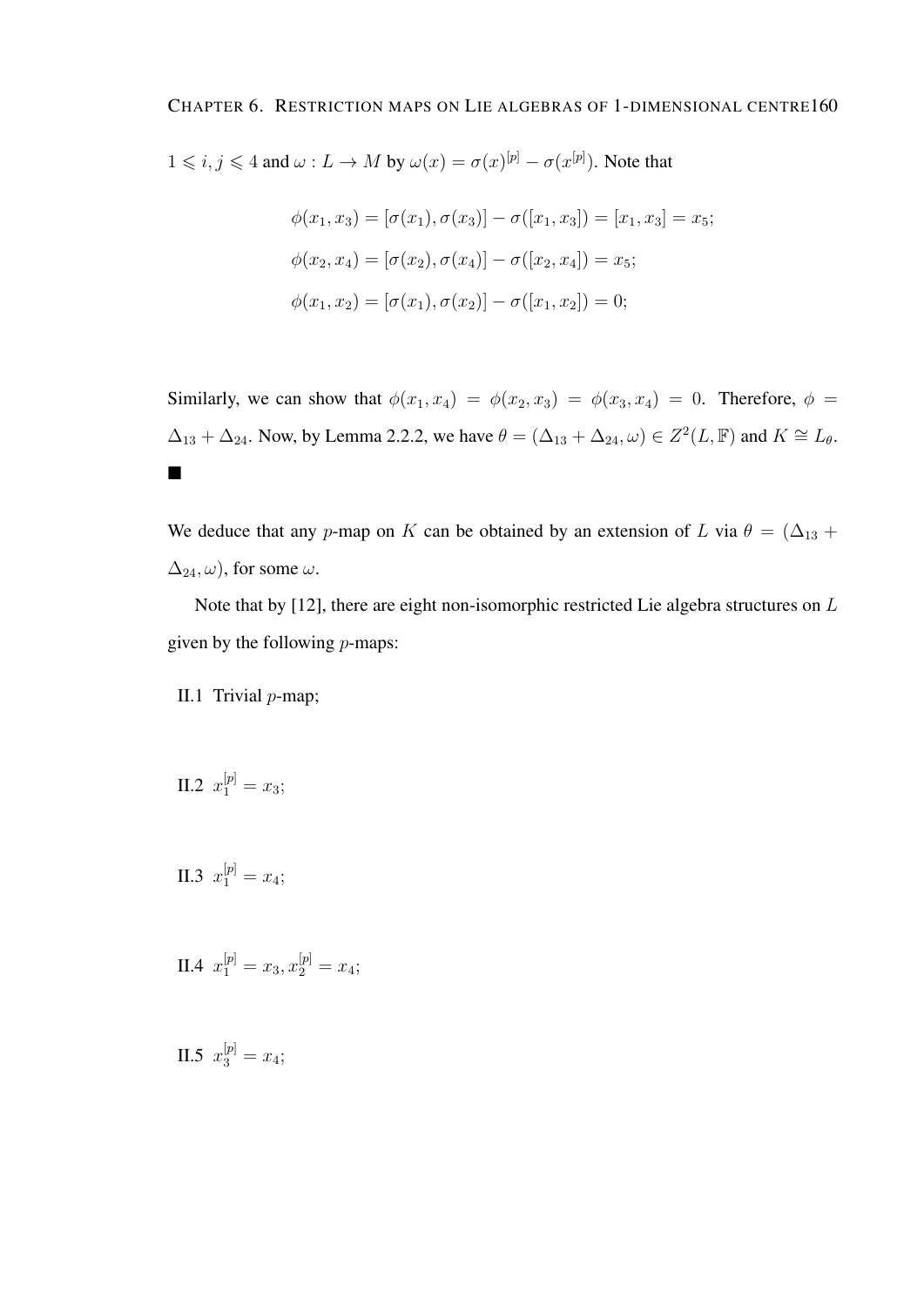II.6 
$$
x_3^{[p]} = x_4, x_2^{[p]} = x_3;
$$

II.7  $x_4^{[p]} = x_3;$ 

II.8 
$$
x_4^{[p]} = x_3, x_2^{[p]} = x_4.
$$

In the following sections we consider each of the above cases and find all possible  $[\theta] =$  $[(\phi, \omega)] \in H^2(L, \mathbb{F})$  and construct  $L_{\theta}$ . Note that by Lemma 6.2.1, it suffices to assume  $[\theta] = [(\Delta_{13} + \Delta_{24}, \omega)] \in H^2(L, \mathbb{F})$  and find all non-isomorphic restricted Lie algebra structures on  $L_{5,5}$ .

Note that the group  $Aut(L)$  consists of invertible matrices of the form

$$
\begin{pmatrix} a_{11} & a_{12} & 0 & 0 \ a_{21} & a_{22} & 0 & 0 \ a_{31} & a_{32} & r & a_{34} \ a_{41} & a_{42} & 0 & a_{44} \end{pmatrix},
$$

where  $r = a_{11}a_{22} - a_{12}a_{21} \neq 0$ .

#### **6.2.1** Extension of  $L_{5.5}/\langle x_5 \rangle$  via the trivial p-map

First, we find a basis for  $Z^2(L, \mathbb{F})$ . Let  $(\phi, \omega) = (a\Delta_{12} + b\Delta_{13} + c\Delta_{14} + d\Delta_{23} + e\Delta_{24} + d\Delta_{34})$  $f\Delta_{34}, \alpha f_1 + \beta f_2 + \gamma f_3 + \delta f_4$ )  $\in Z^2(L, \mathbb{F})$ . Then we must have  $\delta^2 \phi(x, y, z) = 0$  and  $\phi(x, y^{[p]}) = 0$ , for all  $x, y, z \in L$ . Therefore,

$$
0 = (\delta^2 \phi)(x_1, x_2, x_4) = \phi([x_1, x_2], x_4) + \phi([x_2, x_4], x_1) + \phi([x_4, x_1], x_2) = \phi(x_3, x_4).
$$

Thus, we get  $f = 0$ . Since the p-map is trivial,  $\phi(x, y^{[p]}) = \phi(x, 0) = 0$ , for all  $x, y \in L$ . Therefore, a basis for  $Z^2(L, \mathbb{F})$  is as follows:

$$
(\Delta_{12},0), (\Delta_{13},0), (\Delta_{14},0), (\Delta_{23},0), (\Delta_{24},0), (0,f_1), (0,f_2), (0,f_3), (0,f_4).
$$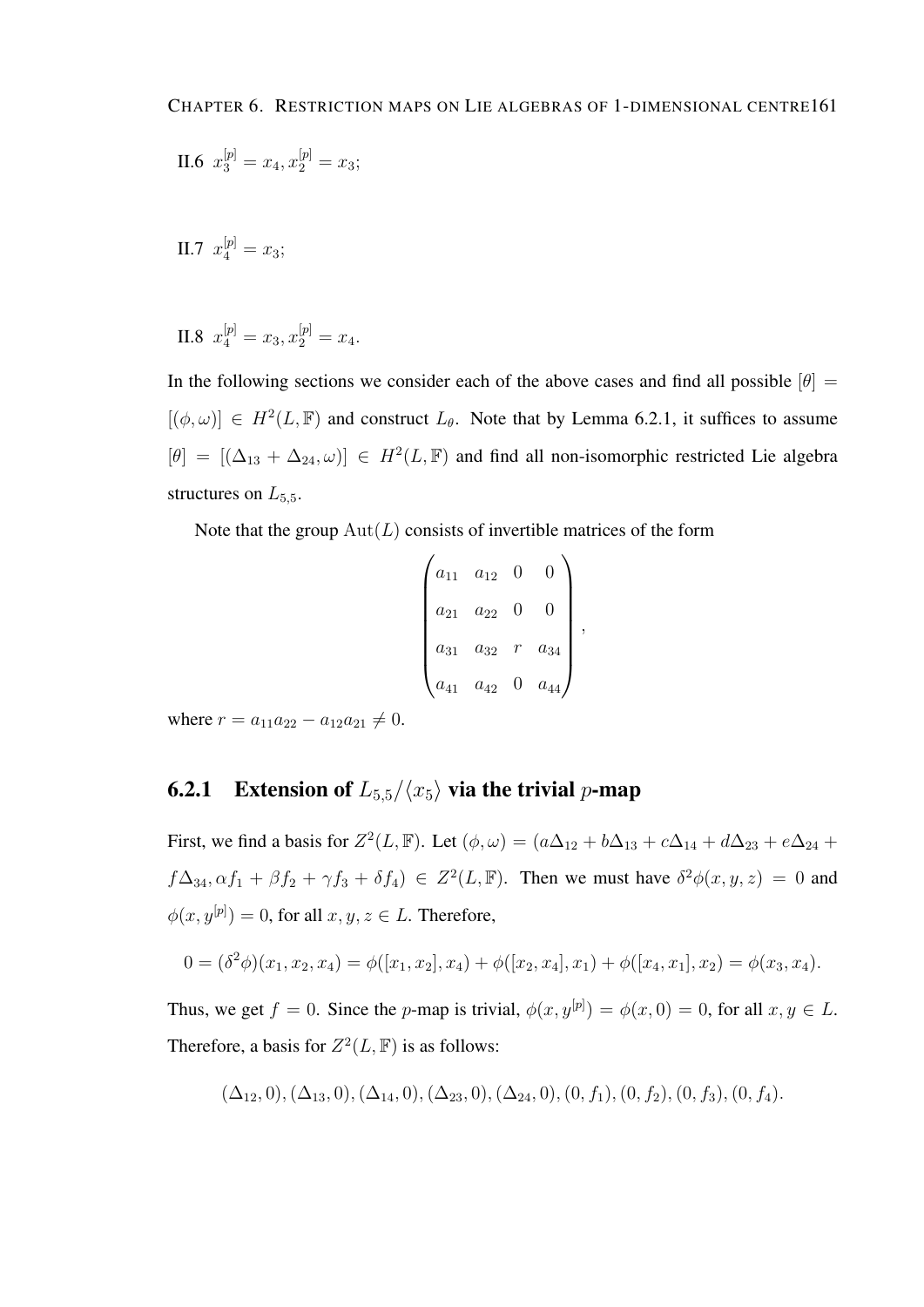Next, we find a basis for  $B^2(L, \mathbb{F})$ . Let  $(\phi, \omega) \in B^2(L, \mathbb{F})$ . Since  $B^2(L, \mathbb{F}) \subseteq Z^2(L, \mathbb{F})$ , we have  $(\phi, \omega) = (a\Delta_{12} + b\Delta_{13} + c\Delta_{14} + d\Delta_{23} + e\Delta_{24}, \alpha f_1 + \beta f_2 + \gamma f_3 + \delta f_4)$ . So, there exists a linear map  $\psi : L \to \mathbb{F}$  such that  $\delta^1 \psi(x, y) = \phi(x, y)$  and  $\tilde{\psi}(x) = \omega(x)$ , for all  $x, y \in L$ . So, we have

$$
b = \phi(x_1, x_3) = \delta^1 \psi(x_1, x_3) = \psi([x_1, x_3]) = 0.
$$

Similarly, we can show that  $c = d = e = 0$ . Also, we have

$$
\alpha = \omega(x_1) = \tilde{\psi}(x_1) = \psi(x_1^{[p]}) = 0.
$$

Similarly, we can show that  $\beta = \gamma = \delta = 0$ . Therefore,  $(\phi, \omega) = (a\Delta_{12}, 0)$  and hence  $B^2(L, \mathbb{F}) = \langle (\Delta_{12}, 0) \rangle_{\mathbb{F}}$ . We deduce that a basis for  $H^2(L, \mathbb{F})$  is as follows:

$$
[(\Delta_{13},0)], [(\Delta_{14},0)], [(\Delta_{23},0)], [(\Delta_{24},0)], [(0,f_1)], [(0,f_2)], [(0,f_3)], [(0,f_4)].
$$

Let  $[(\phi, \omega)] \in H^2(L, \mathbb{F})$ . Then we have  $\phi = a\Delta_{13} + b\Delta_{14} + c\Delta_{23} + d\Delta_{24}$ , for some  $a, b, c, d \in \mathbb{F}$ . Suppose that  $A\phi = a'\Delta_{13} + b'\Delta_{14} + c'\Delta_{23} + d'\Delta_{24}$ , for some  $a', b', c', d' \in \mathbb{F}$ . We can verify that the action of  $Aut(L)$  on the set of  $\phi$ 's in the matrix form is as follows:

$$
\begin{pmatrix} a' \\ b' \\ c' \\ d' \end{pmatrix} = \begin{pmatrix} ra_{11} & 0 & ra_{21} & 0 \\ a_{11}a_{34} & a_{11}a_{44} & a_{21}a_{34} & a_{21}a_{44} \\ ra_{12} & 0 & ra_{22} & 0 \\ a_{12}a_{34} & a_{12}a_{44} & a_{22}a_{34} & a_{22}a_{44} \end{pmatrix} \begin{pmatrix} a \\ b \\ c \\ d \end{pmatrix}.
$$
 (6.1)  
The orbit with representative 
$$
\begin{pmatrix} 1 \\ 0 \\ 0 \\ 1 \end{pmatrix}
$$
 of this action gives us  $L_{5,5}$ . Also, we have  $\omega = \alpha f_1 + \beta f_2 + \gamma f_3 + \delta f_4$ ,  
 $\beta f_2 + \gamma f_3 + \delta f_4$ , for some  $\alpha, \beta, \gamma, \delta \in \mathbb{F}$ . Suppose that  $A\omega = \alpha' f_1 + \beta' f_2 + \gamma' f_3 + \delta' f_4$ ,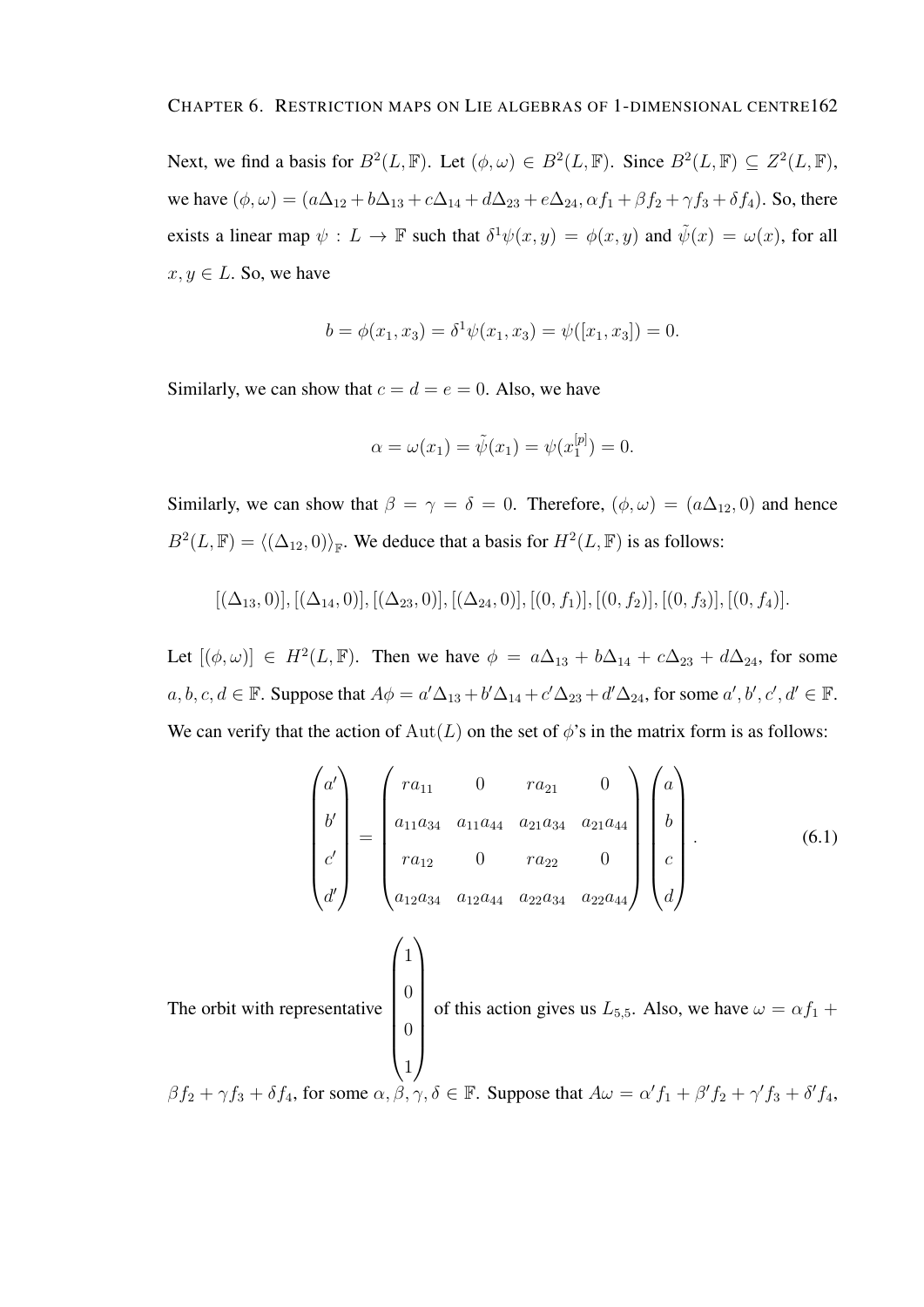for some  $\alpha', \beta', \gamma', \delta' \in \mathbb{F}$ . We can verify that the action of  $Aut(L)$  on the set of  $\omega$ 's in the matrix form is as follows:

$$
\begin{pmatrix}\n\alpha' \\
\beta' \\
\gamma' \\
\delta'\n\end{pmatrix} = \begin{pmatrix}\na_{11}^p & a_{21}^p & a_{31}^p & a_{41}^p \\
a_{12}^p & a_{22}^p & a_{32}^p & a_{42}^p \\
0 & 0 & r^p & 0 \\
0 & 0 & a_{34}^p & a_{44}^p\n\end{pmatrix} \begin{pmatrix}\n\alpha \\
\beta \\
\beta \\
\gamma \\
\delta\n\end{pmatrix}.
$$
\n(6.2)

Thus, we can write Equations (6.1) and (6.2) together as follows:

$$
\begin{bmatrix}\n r a_{11} & 0 & r a_{21} & 0 \\
 a_{11} a_{34} & a_{11} a_{44} & a_{21} a_{34} & a_{21} a_{44} \\
 r a_{12} & 0 & r a_{22} & 0 \\
 a_{12} a_{34} & a_{12} a_{44} & a_{22} a_{34} & a_{22} a_{44}\n\end{bmatrix},\n\begin{bmatrix}\na_{11}^p & a_{21}^p & a_{31}^p & a_{41}^p \\
a_{12}^p & a_{22}^p & a_{32}^p & a_{42}^p \\
0 & 0 & r^p & 0 \\
0 & 0 & a_{34}^p & a_{44}^p\n\end{bmatrix},\n\begin{bmatrix}\na \\
b \\
c \\
d\n\end{bmatrix},\n\begin{bmatrix}\na \\
\beta \\
\gamma \\
\delta\n\end{bmatrix}
$$
\n
$$
= \begin{bmatrix}\n a' \\
 b' \\
 c' \\
 d'\n\end{bmatrix},\n\begin{bmatrix}\na' \\
\beta \\
\beta\n\end{bmatrix},\n\begin{bmatrix}\na' \\
\beta \\
\beta\n\end{bmatrix}
$$
\n
$$
= \begin{bmatrix}\n b' \\
 c' \\
 d'\n\end{bmatrix},\n\begin{bmatrix}\na' \\
\beta' \\
\gamma' \\
\delta'\n\end{bmatrix}.
$$

Now we find the representatives of the orbits of the action of  $Aut(L)$  on the set of  $\omega$ 's such

that the orbit represented by  $\sqrt{1}$  $\begin{array}{c} \begin{array}{c} \begin{array}{c} \begin{array}{c} \end{array} \\ \end{array} \end{array} \end{array}$  $\overline{0}$  $\overline{0}$ 1  $\setminus$  $\begin{array}{c} \hline \end{array}$ is preserved under the action of  $Aut(L)$  on the set of  $\phi$ 's. Let  $\nu =$  $\int \alpha$  $\begin{array}{c} \begin{array}{c} \begin{array}{c} \begin{array}{c} \end{array} \end{array} \end{array} \end{array}$ β  $\gamma$  $\delta$  $\setminus$  $\begin{array}{c} \hline \end{array}$  $\in \mathbb{F}^4$ . If  $\nu =$  $\sqrt{0}$  $\begin{array}{c} \hline \end{array}$ 0 0 0  $\setminus$  $\begin{array}{c} \hline \end{array}$ , then  $\{\nu\}$  is clearly an Aut(L)-orbit. Let  $\nu \neq 0$ .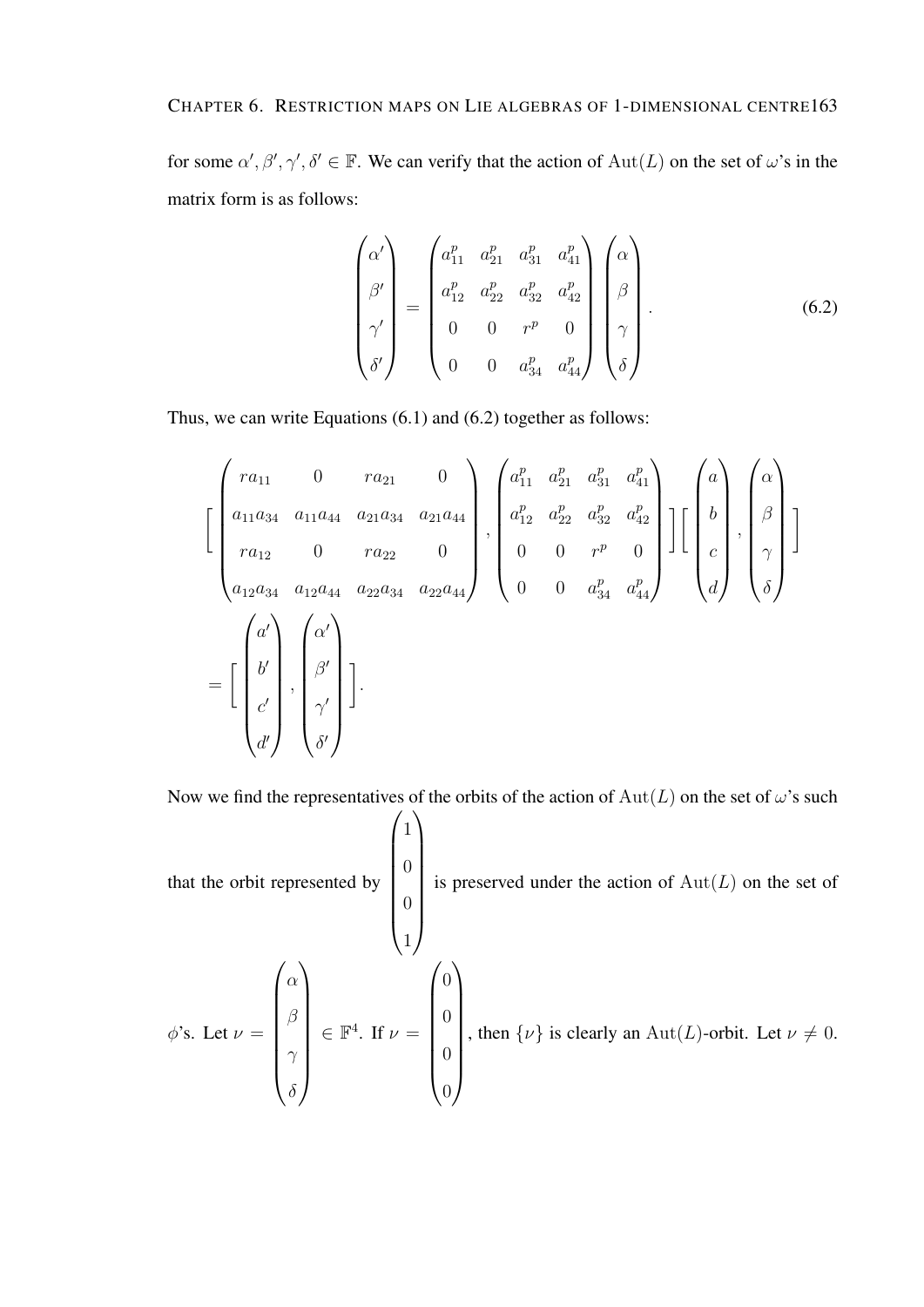## Suppose that  $\gamma \neq 0$ . Then

$$
\begin{bmatrix} 1 & 0 & 0 & 0 \ 0 & 1 & 0 & 0 \ 0 & 0 & 1 & 0 \ 0 & 0 & 0 & 1 \ \end{bmatrix}, \begin{bmatrix} 1 & 0 & -\alpha/\gamma & 0 \ 0 & 1 & -\beta/\gamma & 0 \ 0 & 0 & 1 & 0 \ 0 & 0 & 0 & 1 \ \end{bmatrix} \begin{bmatrix} 1 \ 0 \ 0 \ 1 \end{bmatrix}, \begin{bmatrix} \alpha \ \beta \ \gamma \ \delta \end{bmatrix} \end{bmatrix} = \begin{bmatrix} 1 \ 0 \ 0 \ 1 \end{bmatrix}, \begin{bmatrix} 0 \ 0 \ \gamma \ \delta \end{bmatrix}, \text{and}
$$

$$
\begin{bmatrix} 1 & 0 & 0 & 0 \ 0 & \gamma^{3/p} & 0 & 0 \ 0 & 0 & \gamma^{-2} & 0 & 0 \ 0 & 0 & \gamma^{-1} & 0 & 0 \ 0 & 0 & 0 & 0 & \gamma^{2} \ \end{bmatrix} \begin{bmatrix} 1 \ 0 \ 0 \ 0 \end{bmatrix}, \begin{bmatrix} 0 \ 0 \ 0 \ 1 \end{bmatrix}, \begin{bmatrix} 0 \ 0 \ 0 \ 1 \end{bmatrix}, \begin{bmatrix} 0 \ 0 \ 0 \ 1 \end{bmatrix}, \begin{bmatrix} 0 \ 0 \ 0 \ 1 \end{bmatrix}, \begin{bmatrix} 0 \ 0 \ 1 \ 1 \end{bmatrix} \end{bmatrix}.
$$

Furthermore,

$$
\left[\begin{pmatrix} 1 & 0 & \delta^{1/p} & 0 \\ -\delta^{1/p} & 1 & -\delta^{2/p} & \delta^{1/p} \\ 0 & 0 & 1 & 0 \\ 0 & 0 & -\delta^{1/p} & 1 \end{pmatrix}, \begin{pmatrix} 1 & \delta & 0 & 0 \\ 0 & 1 & 0 & 0 \\ 0 & 0 & 1 & 0 \\ 0 & 0 & -\delta & 1 \end{pmatrix}\right] \left[\begin{pmatrix} 1 \\ 0 \\ 0 \\ 1 \end{pmatrix}, \begin{pmatrix} 0 \\ 0 \\ 1 \\ \delta \end{pmatrix}\right] = \left[\begin{pmatrix} 1 \\ 0 \\ 0 \\ 1 \end{pmatrix}, \begin{pmatrix} 0 \\ 0 \\ 1 \\ 0 \end{pmatrix}\right].
$$

Next, if  $\gamma = 0$ , but  $\delta \neq 0$ , then

$$
\left[\begin{pmatrix}1 & 0 & 0 & 0 \\ 0 & 1 & 0 & 0 \\ 0 & 0 & 1 & 0 \\ 0 & 0 & 0 & 1\end{pmatrix}, \begin{pmatrix}1 & 0 & 0 & -\alpha/\delta \\ 0 & 1 & 0 & -\beta/\delta \\ 0 & 0 & 1 & 0 \\ 0 & 0 & 0 & 1\end{pmatrix}\right]\left[\begin{pmatrix}1 \\ 0 \\ 0 \\ 0\end{pmatrix}, \begin{pmatrix}\alpha \\ \beta \\ 0 \\ 0\end{pmatrix}\right] = \left[\begin{pmatrix}1 \\ 0 \\ 0 \\ 1\end{pmatrix}, \begin{pmatrix}0 \\ 0 \\ 0 \\ 0\end{pmatrix}\right].
$$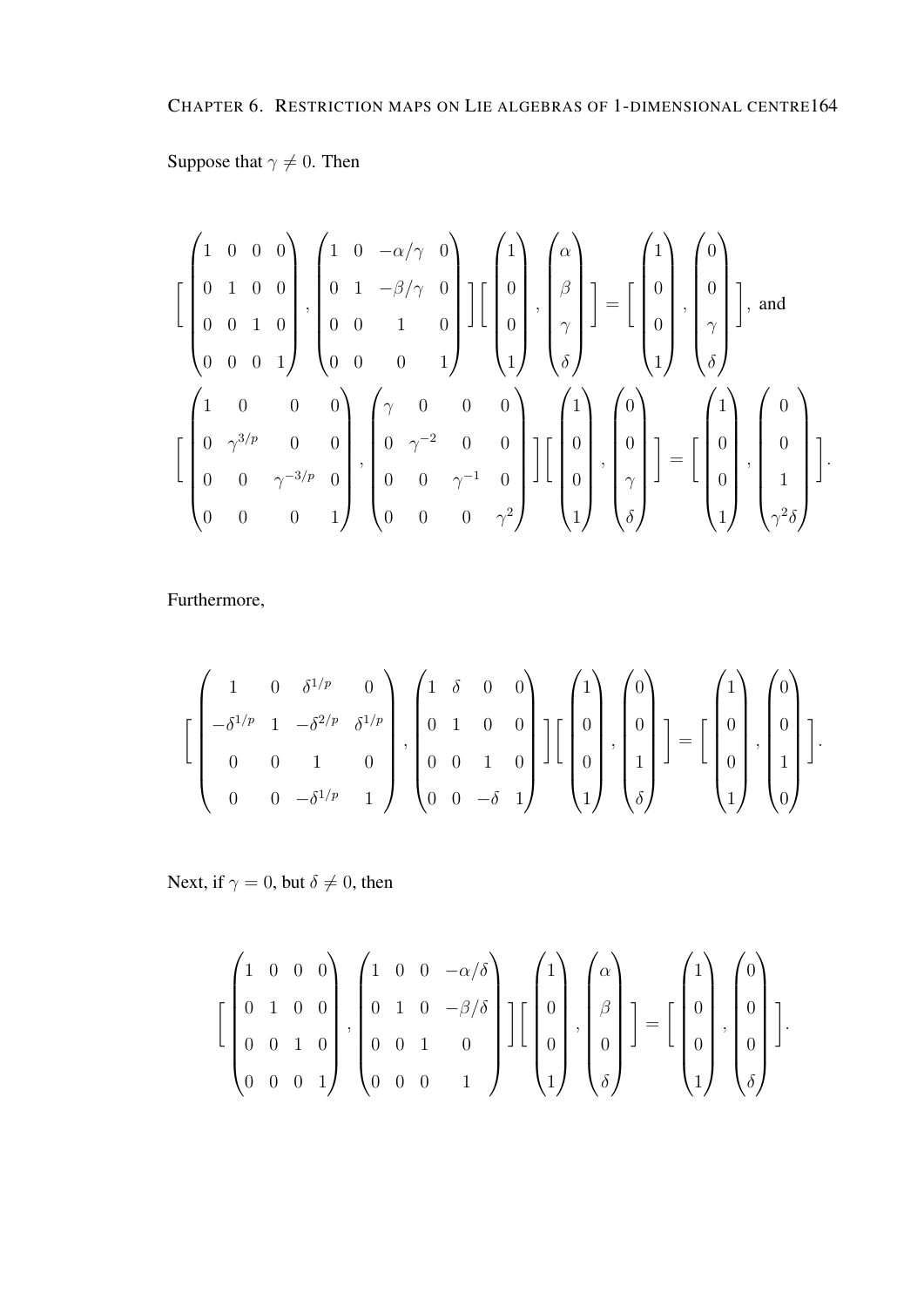Next, if  $\gamma = \delta = 0$ , but  $\beta \neq 0$ , then

$$
\begin{bmatrix}\n1 & 0 & (-\alpha/\beta)^{1/p} & 0 \\
(\alpha/\beta)^{1/p} & 1 & (-\alpha/\beta)^{2/p} & (-\alpha/\beta)^{1/p} \\
0 & 0 & 1 & 0 \\
0 & 0 & (\alpha/\beta)^{1/p} & 1\n\end{bmatrix}, \n\begin{bmatrix}\n1 & -\alpha/\beta & 0 & 0 \\
0 & 1 & 0 & 0 \\
0 & 0 & 1 & 0 \\
0 & 0 & \alpha/\beta & 1\n\end{bmatrix}\n\begin{bmatrix}\n1 \\
0 \\
0 \\
1\n\end{bmatrix}, \n\begin{bmatrix}\n\alpha \\
\beta \\
0 \\
0\n\end{bmatrix}
$$
\n
$$
= \begin{bmatrix}\n1 \\
0 \\
0 \\
1\n\end{bmatrix}, \n\begin{bmatrix}\n0 \\
\beta \\
0 \\
0\n\end{bmatrix}
$$
\n
$$
= \begin{bmatrix}\n1 \\
0 \\
0 \\
1\n\end{bmatrix}, \n\begin{bmatrix}\n0 \\
\beta \\
0 \\
0\n\end{bmatrix}
$$

Finally, if  $\gamma = \delta = \beta = 0$ , but  $\alpha \neq 0$ , then

$$
\left[\begin{pmatrix}1 & 0 & 0 & 0 \\ 0 & \alpha^{-3/p} & 0 & 0 \\ 0 & 0 & \alpha^{3/p} & 0 \\ 0 & 0 & 0 & 1\end{pmatrix}, \begin{pmatrix}\alpha^{-1} & 0 & 0 & 0 \\ 0 & \alpha^{2} & 0 & 0 \\ 0 & 0 & \alpha & 0 \\ 0 & 0 & 0 & \alpha^{-2}\end{pmatrix}\right]\left[\begin{pmatrix}1 \\ 0 \\ 0 \\ 1\end{pmatrix}, \begin{pmatrix}\alpha \\ 0 \\ 0 \\ 0\end{pmatrix}\right] = \left[\begin{pmatrix}1 \\ 0 \\ 0 \\ 1\end{pmatrix}, \begin{pmatrix}1 \\ 0 \\ 0 \\ 0\end{pmatrix}\right].
$$

Thus the following elements are  $Aut(L)$ -orbit representatives:

$$
\begin{pmatrix} 0 \\ 0 \\ 0 \\ 0 \\ 0 \end{pmatrix}, \begin{pmatrix} 1 \\ 0 \\ 0 \\ 0 \\ 0 \end{pmatrix}, \begin{pmatrix} 0 \\ 0 \\ 0 \\ 0 \\ 0 \end{pmatrix}, \begin{pmatrix} 0 \\ 0 \\ 0 \\ 1 \\ 0 \end{pmatrix}, \begin{pmatrix} 0 \\ 0 \\ 0 \\ 0 \\ 0 \end{pmatrix}.
$$
  
Lemma 6.2.2 The vectors 
$$
\begin{pmatrix} 0 \\ 0 \\ \beta_1 \\ 0 \\ 0 \end{pmatrix} and \begin{pmatrix} 0 \\ 0 \\ \beta_2 \\ 0 \\ 0 \end{pmatrix} are in the same Aut(L)-orbit if and only if
$$

$$
\beta_2 \beta_1^{-1} \in (\mathbb{F}^*)^2.
$$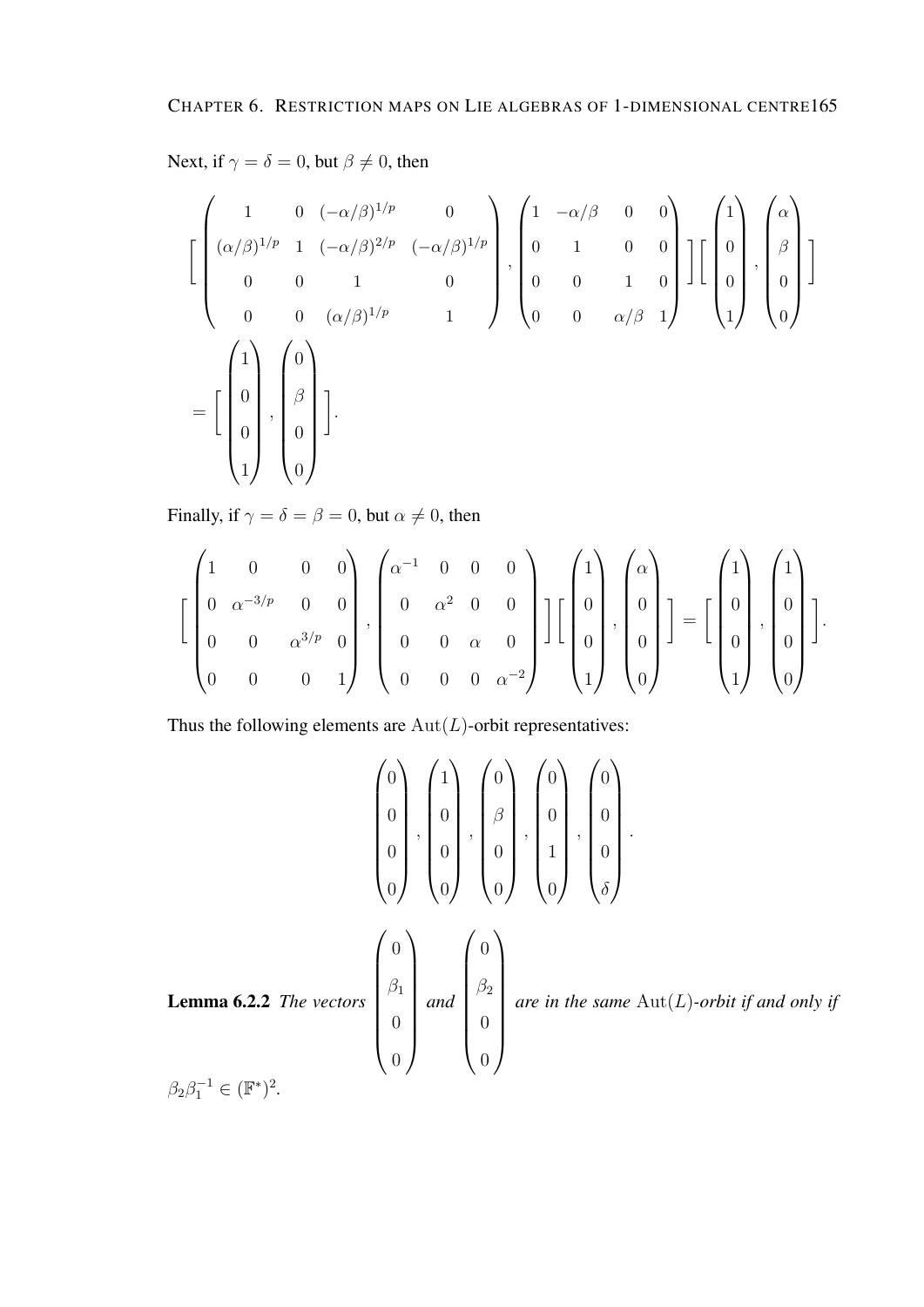Proof. First assume that 
$$
\begin{pmatrix} 0 \\ \beta_1 \\ 0 \\ 0 \end{pmatrix}
$$
 and  $\begin{pmatrix} 0 \\ \beta_2 \\ 0 \\ 0 \end{pmatrix}$  are in the same Aut(*L*)-orbit. Then  
\n
$$
\begin{bmatrix} ra_{11} & 0 & ra_{21} & 0 \\ a_{11}a_{34} & a_{11}a_{44} & a_{21}a_{34} & a_{21}a_{44} \\ ra_{12} & 0 & ra_{22} & 0 \\ a_{12}a_{34} & a_{12}a_{44} & a_{22}a_{34} & a_{22}a_{44} \end{bmatrix}, \begin{pmatrix} a_{11}^p & a_{21}^p & a_{31}^p & a_{41}^p \\ a_{12}^p & a_{22}^p & a_{32}^p & a_{42}^p \\ 0 & 0 & r^p & 0 \\ 0 & 0 & a_{34}^p & a_{44}^p \end{pmatrix} \begin{bmatrix} 1 \\ 0 \\ 0 \\ 1 \end{bmatrix}, \begin{pmatrix} 0 \\ \beta_1 \\ 0 \\ 0 \end{pmatrix}
$$
\n
$$
= \begin{bmatrix} 1 \\ 0 \\ 0 \\ 1 \end{bmatrix}, \begin{pmatrix} 0 \\ \beta_2 \\ 0 \\ 0 \end{pmatrix}.
$$

From this we obtain that  $ra_{11} = 1$  and  $ra_{12} = 0$ , and  $\beta_2 = a_{22}^p \beta_1$  which gives that  $r = a_{11}^{-1}$ ,  $a_{12} = 0$ . Therefore,  $a_{22} = a_{11}^{-2}$ . Hence,  $\beta_2 \beta_1^{-1} = a_{11}^{-2p} \in (\mathbb{F}^*)^2$ . Conversely assume that  $\beta_2 \beta_1^{-1} = \epsilon^2$  with some  $\epsilon \in \mathbb{F}^*$ . Then

$$
\left[\begin{pmatrix}1 & 0 & 0 & 0 \\ 0 & \epsilon^{-3/p} & 0 & 0 \\ 0 & 0 & \epsilon^{3/p} & 0 \\ 0 & 0 & 0 & 1\end{pmatrix}, \begin{pmatrix}\epsilon^{-1} & 0 & 0 & 0 \\ 0 & \epsilon^{2} & 0 & 0 \\ 0 & 0 & \epsilon & 0 \\ 0 & 0 & 0 & \epsilon^{-2}\end{pmatrix}\right]\left[\begin{pmatrix}1 \\ 0 \\ 0 \\ 0\end{pmatrix}, \begin{pmatrix}0 \\ \beta_{1} \\ 0 \\ 0\end{pmatrix}\right] = \left[\begin{pmatrix}1 \\ 0 \\ 0 \\ 1\end{pmatrix}, \begin{pmatrix}0 \\ \beta_{2} \\ 0 \\ 0\end{pmatrix}\right],
$$

as required.

**Lemma 6.2.3** The vectors 
$$
\begin{pmatrix} 0 \\ 0 \\ 0 \\ 0 \\ \delta_1 \end{pmatrix}
$$
 and  $\begin{pmatrix} 0 \\ 0 \\ 0 \\ 0 \\ \delta_2 \end{pmatrix}$  are in the same Aut(*L*)-orbit if and only if  $\delta_2 \delta_1^{-1} \in (\mathbb{F}^*)^2$ .

 $\delta_2 \delta_1^{-1} \in (\mathbb{F}^*)^2$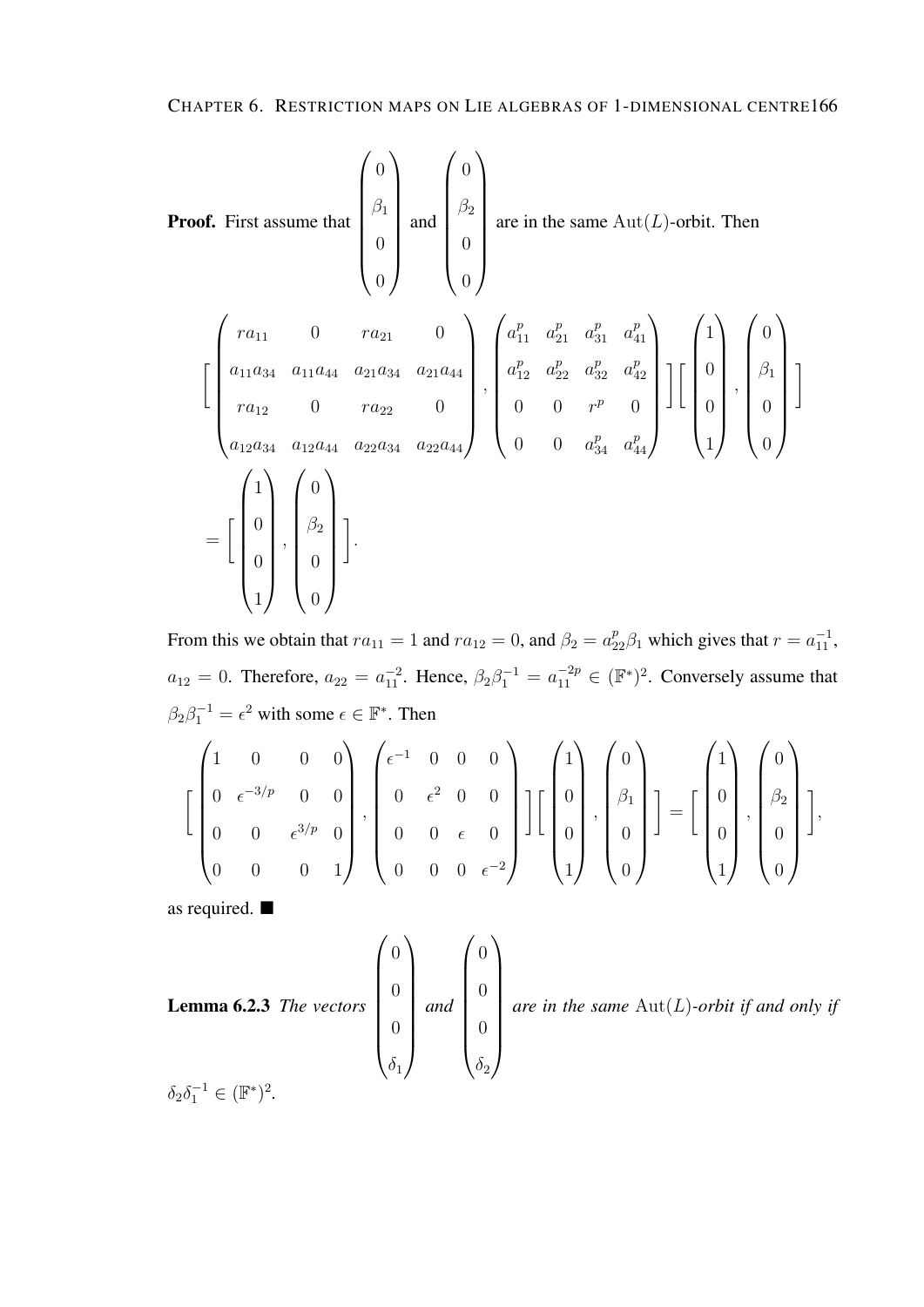Proof. First assume that 
$$
\begin{pmatrix} 0 \\ 0 \\ 0 \\ 0 \\ \delta_1 \end{pmatrix}
$$
 and  $\begin{pmatrix} 0 \\ 0 \\ 0 \\ \delta_2 \end{pmatrix}$  are in the same Aut(*L*)-orbit. Then  
\n
$$
\begin{bmatrix} ra_{11} & 0 & ra_{21} & 0 \\ a_{11}a_{34} & a_{11}a_{44} & a_{21}a_{34} & a_{21}a_{44} \\ ra_{12} & 0 & ra_{22} & 0 \\ a_{12}a_{34} & a_{12}a_{44} & a_{22}a_{34} & a_{22}a_{44} \end{bmatrix}, \begin{pmatrix} a_{11}^p & a_{21}^p & a_{31}^p & a_{41}^p \\ a_{12}^p & a_{22}^p & a_{32}^p & a_{42}^p \\ 0 & 0 & r^p & 0 \\ 0 & 0 & a_{34}^p & a_{44}^p \end{pmatrix} \begin{bmatrix} 1 \\ 0 \\ 0 \\ 1 \end{bmatrix}, \begin{pmatrix} 0 \\ 0 \\ 0 \\ \delta_1 \end{pmatrix}
$$
\n
$$
= \begin{bmatrix} 1 \\ 0 \\ 0 \\ 1 \end{bmatrix}, \begin{pmatrix} 0 \\ 0 \\ 0 \\ \delta_2 \end{pmatrix}.
$$

From this we obtain that  $ra_{11} = 1$  and  $ra_{12} = 0$ ,  $a_{12}a_{34} + a_{22}a_{44} = 1$ , and  $\delta_2 = a_{44}^p \delta_1$ which gives that  $r = a_{11}^{-1}$ ,  $a_{12} = 0$ . Therefore,  $a_{22} = a_{11}^{-2}$  and  $a_{22}a_{44} = 1$ . Hence,  $\delta_2 \delta_1^{-1} = a_{11}^{2p} \in (\mathbb{F}^*)^2$ . Conversely assume that  $\delta_2 \delta_1^{-1} = \epsilon^2$  with some  $\epsilon \in \mathbb{F}^*$ . Then

$$
\left[\begin{pmatrix}1 & 0 & 0 & 0 \\ 0 & \epsilon^{3/p} & 0 & 0 \\ 0 & 0 & \epsilon^{-3/p} & 0 \\ 0 & 0 & 0 & 1\end{pmatrix}, \begin{pmatrix}\epsilon & 0 & 0 & 0 \\ 0 & \epsilon^{-2} & 0 & 0 \\ 0 & 0 & \epsilon^{-1} & 0 \\ 0 & 0 & 0 & \epsilon^{2}\end{pmatrix}\right]\left[\begin{pmatrix}1 \\ 0 \\ 0 \\ 0\end{pmatrix}, \begin{pmatrix}0 \\ 0 \\ 0 \\ 0\end{pmatrix}\right] = \left[\begin{pmatrix}1 \\ 0 \\ 0 \\ 0\end{pmatrix}, \begin{pmatrix}0 \\ 0 \\ 0 \\ 0\end{pmatrix}\right],
$$

as required.

**6.2.2** Extensions of  $(L_{5,5}/\langle x_5 \rangle, x_1^{[p]} = x_3)$ 

Note that  $L^{[p]} = \langle x_3 \rangle_{\mathbb{F}}$ . Let  $[(\phi, \omega)] \in H^2(L, \mathbb{F})$ . Then we must have  $\phi(x, y^{[p]}) = 0$ , for all  $x, y \in L$ , where  $\phi = a\Delta_{12} + b\Delta_{13} + c\Delta_{14} + d\Delta_{23} + e\Delta_{24} + f\Delta_{34}$ , for some  $a, b, c, d, e, f \in \mathbb{F}$ .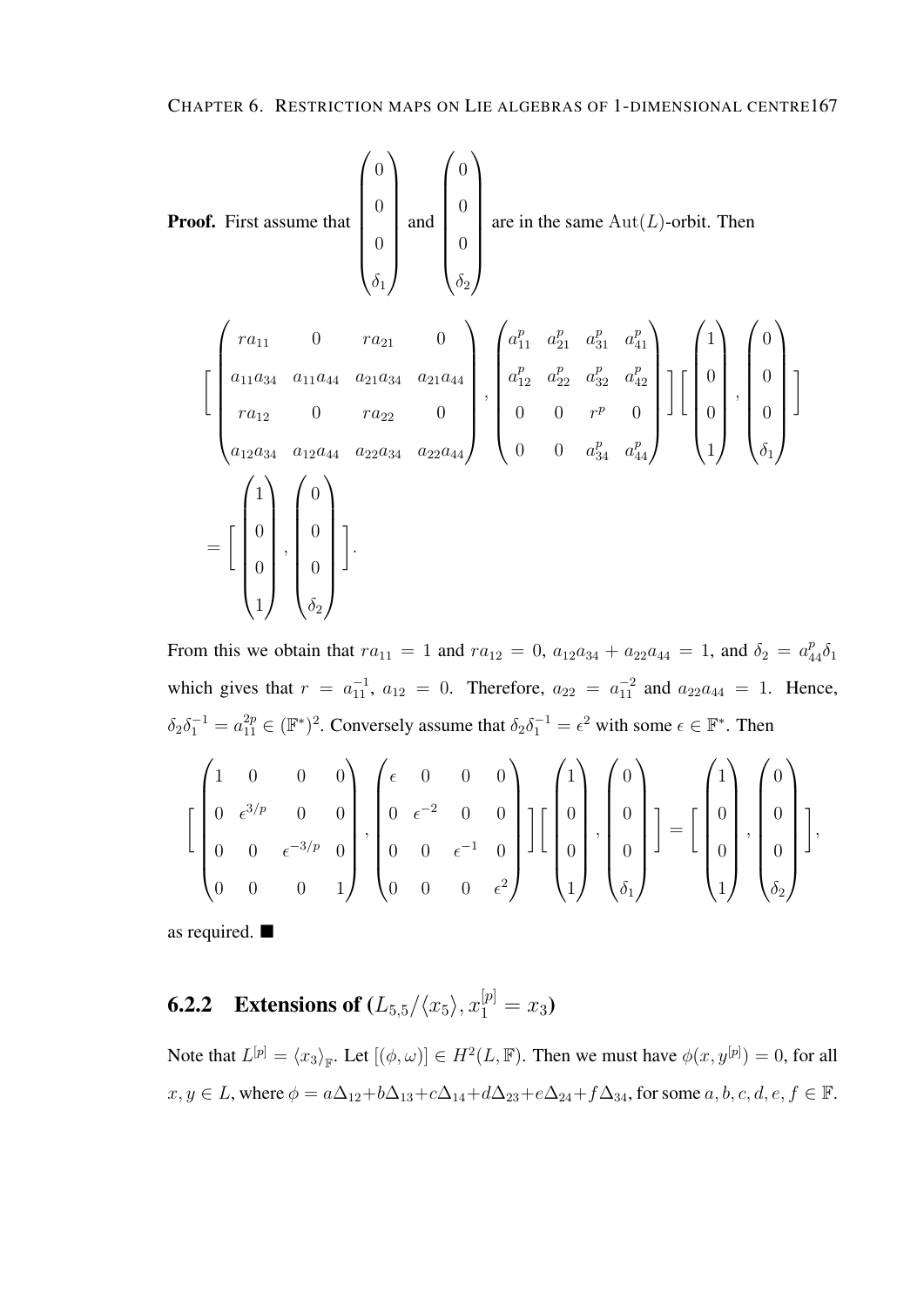Hence,  $\phi(x_1, x_3) = 0$  which implies that  $b = 0$ . Since  $\phi = \Delta_{13} + \Delta_{24}$  gives us  $L_{5,5}$ , we deduce by Lemma 6.2.1 that  $L_{5,5}$  cannot be constructed in this case. Similarly, we can show that for the following  $p$ -maps we also cannot construct  $L_{5,5}$ .

II.3  $x_1^{[p]} = x_4;$ 

II.4 
$$
x_1^{[p]} = x_3, x_2^{[p]} = x_4;
$$

II.5 
$$
x_3^{[p]} = x_4;
$$

$$
II.6 \t x_3^{[p]} = x_4, x_2^{[p]} = x_3;
$$

II.7  $x_4^{[p]} = x_3;$ 

II.8 
$$
x_4^{[p]} = x_3, x_2^{[p]} = x_4.
$$

Theorem 6.2.4 *The list of all restricted Lie algebra structures on* L5,5*, up to isomorphism, is as follows:*

$$
L_{5,5}^{1} = \langle x_{1}, \ldots, x_{5} \mid [x_{1}, x_{2}] = x_{3}, [x_{1}, x_{3}] = x_{5}, [x_{2}, x_{4}] = x_{5} \rangle;
$$
  
\n
$$
L_{5,5}^{2} = \langle x_{1}, \ldots, x_{5} \mid [x_{1}, x_{2}] = x_{3}, [x_{1}, x_{3}] = x_{5}, [x_{2}, x_{4}] = x_{5}, x_{1}^{[p]} = x_{5} \rangle;
$$
  
\n
$$
L_{5,5}^{3}(\beta) = \langle x_{1}, \ldots, x_{5} \mid [x_{1}, x_{2}] = x_{3}, [x_{1}, x_{3}] = x_{5}, [x_{2}, x_{4}] = x_{5}, x_{2}^{[p]} = \beta x_{5} \rangle;
$$
  
\n
$$
L_{5,5}^{4} = \langle x_{1}, \ldots, x_{5} \mid [x_{1}, x_{2}] = x_{3}, [x_{1}, x_{3}] = x_{5}, [x_{2}, x_{4}] = x_{5}, x_{3}^{[p]} = x_{5} \rangle;
$$
  
\n
$$
L_{5,5}^{5}(\delta) = \langle x_{1}, \ldots, x_{5} \mid [x_{1}, x_{2}] = x_{3}, [x_{1}, x_{3}] = x_{5}, [x_{2}, x_{4}] = x_{5}, x_{4}^{[p]} = \delta x_{5} \rangle
$$

*where*  $\beta, \gamma \in T_2$ *.*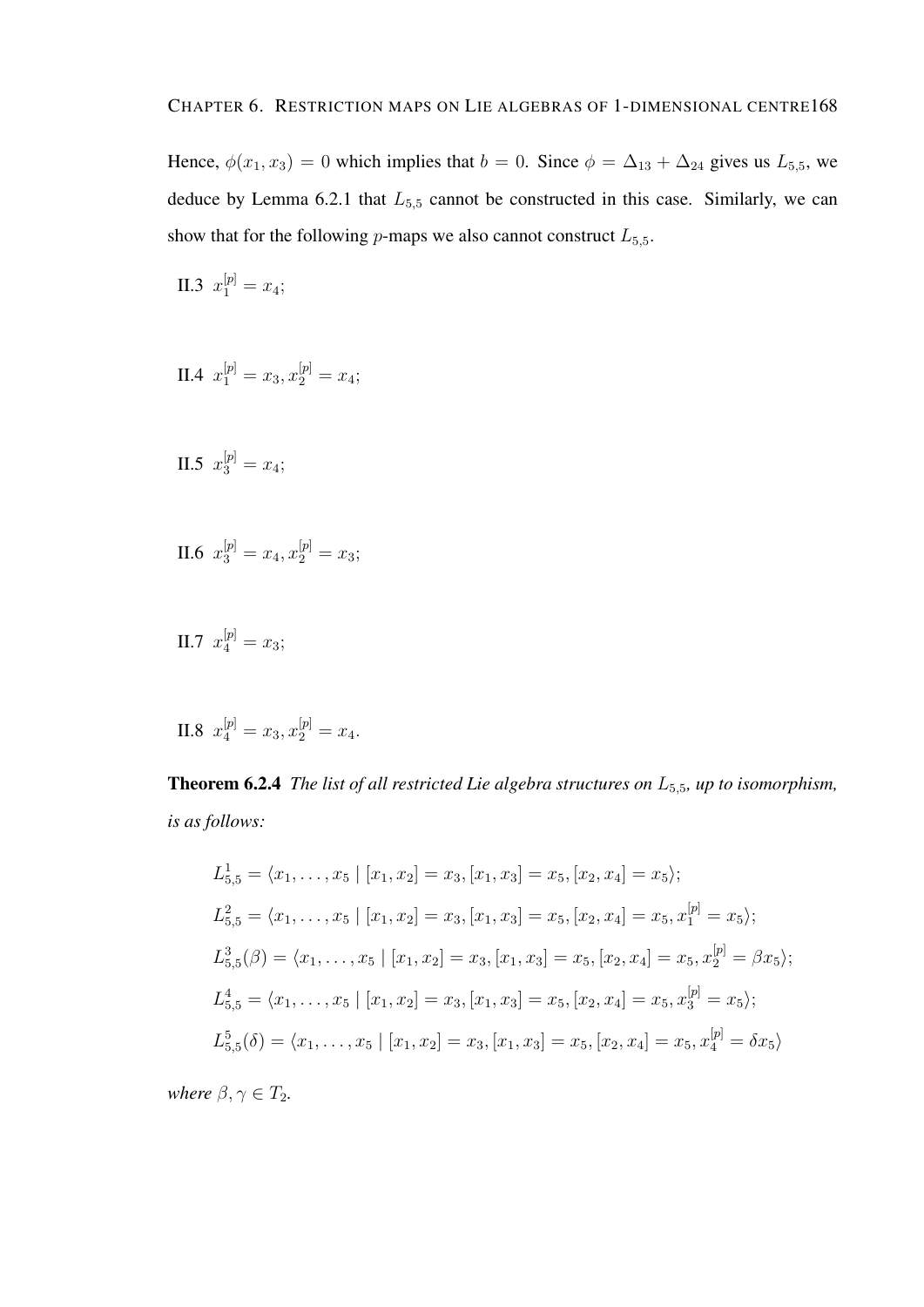Note that by Lemma 2.3.3, the algebras in the Theorem above are pairwise non-isomorphic because these algebras correspond to different  $Aut(L)$ -orbits.

**Lemma 6.2.5** *We have*  $L_{5,5}^3(\beta_1) \cong L_{5,5}^3(\beta_2)$  *if and only if*  $\beta_2 \beta_1^{-1} \in (\mathbb{F}^*)^2$ .

**Proof.** Suppose that  $f: L_{5,5}^3(\beta_1) \to L_{5,5}^3(\beta_2)$  is an isomorphism. Then, f is an automorphism of  $L_{5,5}$  and  $f(\langle x_5\rangle_{\mathbb{F}}) = \langle x_5\rangle_{\mathbb{F}}$ . Thus, f induces an automorphism  $A: L_{5,5}^3(\beta_1)/\langle x_5\rangle \to$  $L_{5,5}^{3}(\beta_2)/\langle x_5\rangle$  and, by Lemma 2.3.3, we have that  $A\theta_1 = c\theta_2$ , for some  $c \in \mathbb{F}^*$ , where  $\theta_1 = (\Delta_{13} + \Delta_{24}, \beta_1 f_2)$  and  $\theta_2 = (\Delta_{13} + \Delta_{24}, \beta_2 f_2)$  which implies that  $c^{-1}A\theta_1 = \theta_2$ . Therefore, without loss of generality, we can suppose that  $c = 1$ . So,  $\sqrt{ }$  $\begin{array}{c} \begin{array}{c} \begin{array}{c} \begin{array}{c} \end{array} \\ \end{array} \end{array} \end{array}$  $\theta$  $\beta_1$  $\theta$  $\setminus$  $\begin{array}{c} \hline \end{array}$ and  $\sqrt{ }$  $\begin{array}{c} \hline \end{array}$  $\theta$  $\beta_2$  $\theta$  $\setminus$  $\sqrt{2}$ are

in the same Aut(L)-orbit and it follows by Lemma 6.2.2 that  $\beta_2 \beta_1^{-1} \in (\mathbb{F}^*)^2$ . The converse is easy to see by Lemma 2.3.3.

 $\theta$ 

 $\theta$ 

Similarly, as in Lemma 6.2.5, we can prove that  $L_{5,5}^5(\delta_1) \cong L_{5,5}^5(\delta_2)$  if and only if  $\delta_2 \delta_1^{-1} \in$  $(\mathbb{F}^*)^2$ .

## **6.3** Restriction maps on  $L_{5,6}$

Let  $L_{5,6} = \langle x_1, \ldots, x_5 | [x_1, x_2] = x_3, [x_1, x_3] = x_4, [x_1, x_4] = x_5, [x_2, x_3] = x_5 \rangle$ . We have  $Z(L_{5,6}) = \langle x_5 \rangle_{\mathbb{F}}$ . Let

$$
L = \frac{L_{5,6}}{\langle x_5 \rangle_{\mathbb{F}}} = \langle x_1, x_2, x_3, x_4 \mid [x_1, x_2] = x_3, [x_1, x_3] = x_4 \rangle \cong L_{4,3}.
$$

**Lemma 6.3.1** *Let*  $K = L_{5,6}$  *and*  $[p] : K \rightarrow K$  *be a p-map on* K *and let*  $L = \frac{K}{M}$  $\frac{K}{M}$  where  $M = \langle x_5 \rangle_{\mathbb{F}}$ *. Then*  $K \cong L_\theta$  *where*  $\theta = (\Delta_{14} + \Delta_{23}, \omega) \in Z^2(L, \mathbb{F})$ *.*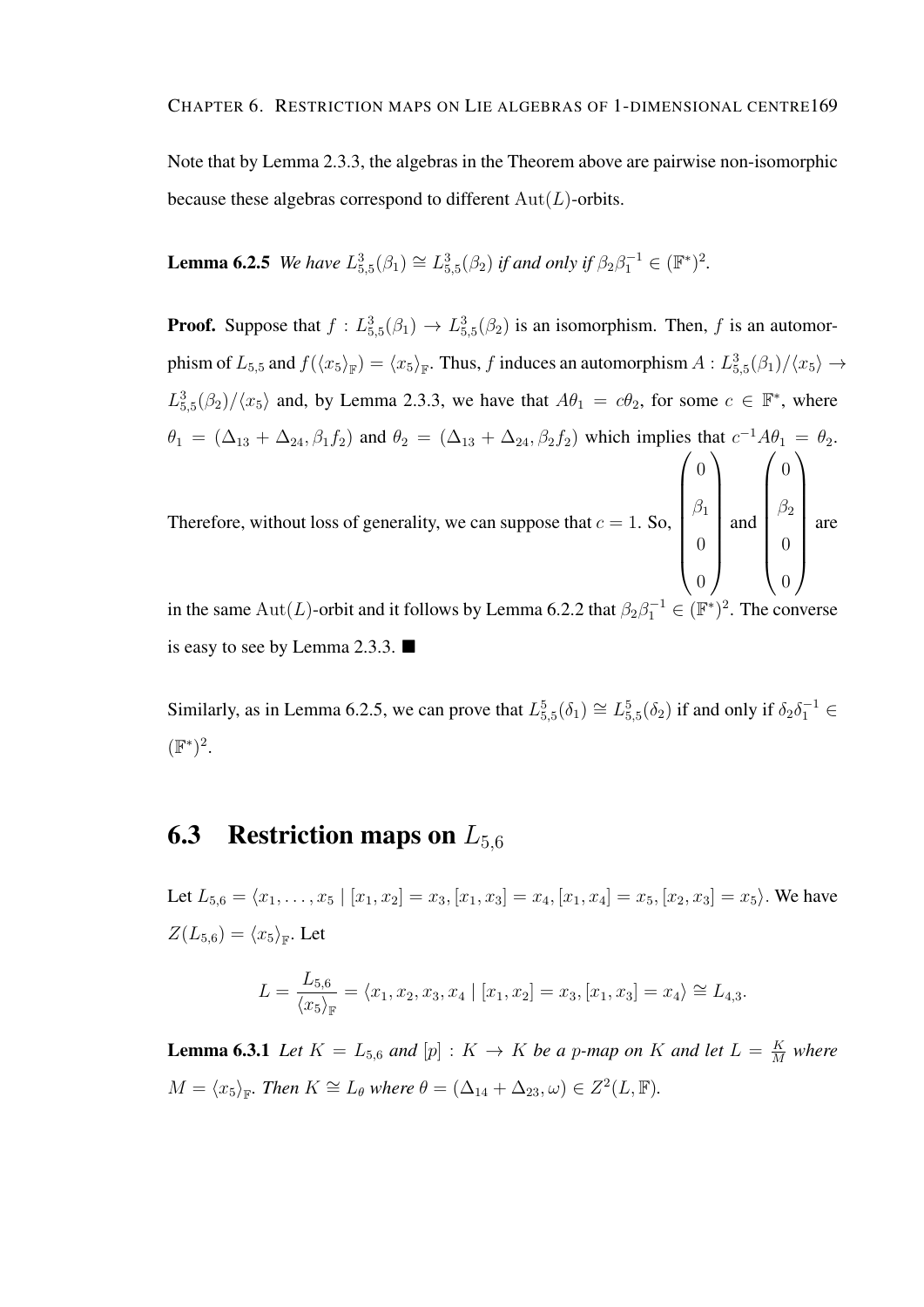#### CHAPTER 6. RESTRICTION MAPS ON LIE ALGEBRAS OF 1-DIMENSIONAL CENTRE170

**Proof.** Let  $\pi : K \to L$  be the projection map. We have the exact sequence

$$
0 \to M \to K \to L \to 0.
$$

Let  $\sigma: L \to K$  such that  $x_i \mapsto x_i, 1 \leq i \leq 4$ . Then  $\sigma$  is an injective linear map and  $\pi\sigma = 1_L$ . Now, we define  $\phi: L \times L \to M$  by  $\phi(x_i, x_j) = [\sigma(x_i), \sigma(x_j)] - \sigma([x_i, x_j]),$  $1 \leq i, j \leq 4$  and  $\omega: L \to M$  by  $\omega(x) = \sigma(x)^{[p]} - \sigma(x^{[p]})$ . Note that

$$
\phi(x_1, x_4) = [\sigma(x_1), \sigma(x_4)] - \sigma([x_1, x_4]) = [x_1, x_4] = x_5;
$$
  

$$
\phi(x_2, x_3) = [\sigma(x_2), \sigma(x_3)] - \sigma([x_2, x_3]) = x_5;
$$
  

$$
\phi(x_1, x_2) = [\sigma(x_1), \sigma(x_2)] - \sigma([x_1, x_2]) = 0;
$$

Similarly, we can show that  $\phi(x_1, x_3) = \phi(x_2, x_4) = \phi(x_3, x_4) = 0$ . Therefore,  $\phi =$  $\Delta_{14} + \Delta_{23}$ . Now, by Lemma 2.2.2, we have  $\theta = (\Delta_{14} + \Delta_{23}, \omega) \in Z^2(L, \mathbb{F})$  and  $K \cong L_{\theta}$ .  $\blacksquare$ 

We deduce that any p-map on K can be obtained by an extension of L via  $\theta = (\Delta_{14} + \Delta_{14})$  $\Delta_{23}, \omega$ , for some  $\omega$ .

Note that by [12], there are four non-isomorphic restricted Lie algebra structures on L given by the following  $p$ -maps:

- I.1 Trivial  $p$ -map;
- I.2  $x_1^{[p]} = x_4;$

I.3  $x_2^{[p]} = \xi x_4;$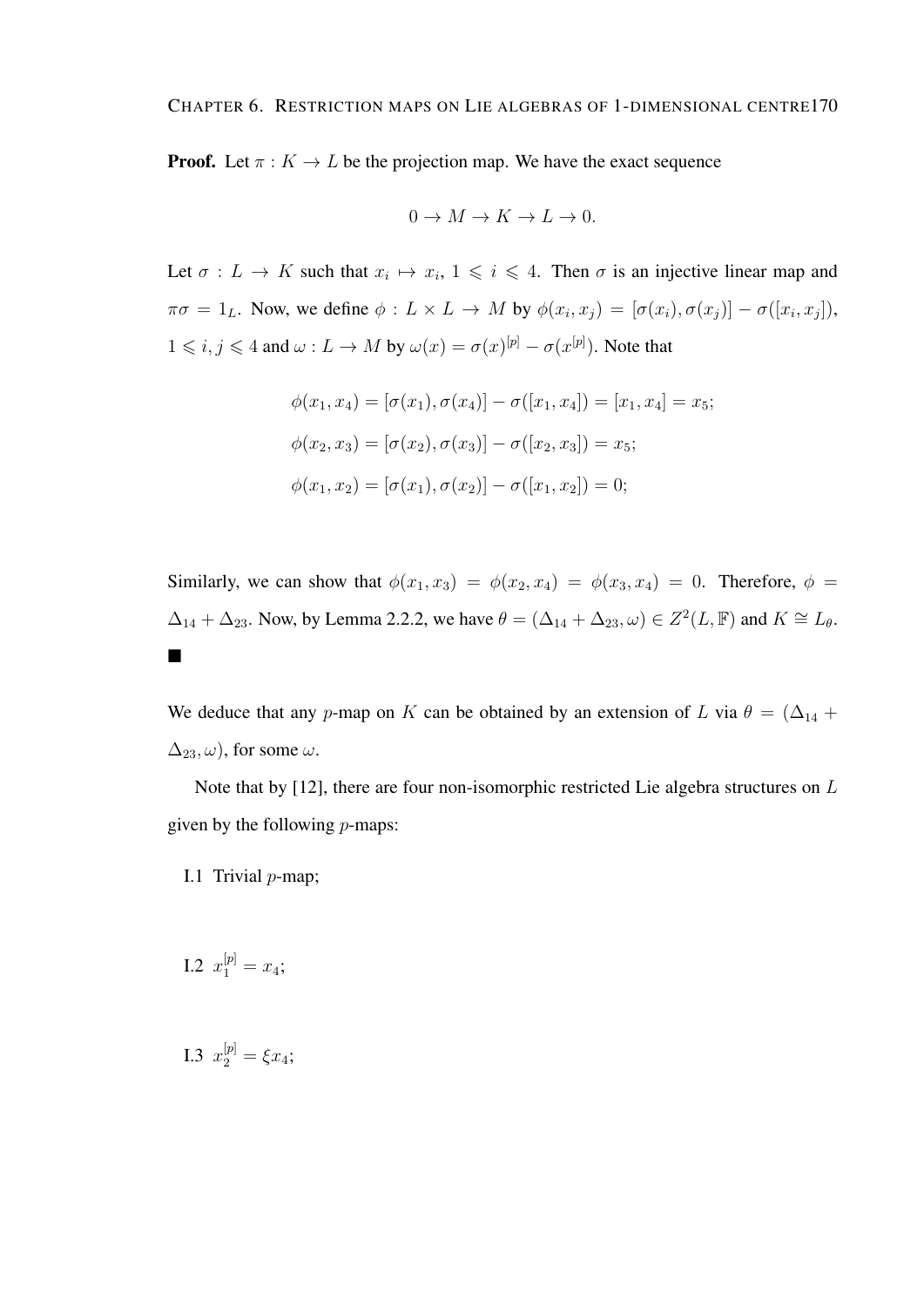CHAPTER 6. RESTRICTION MAPS ON LIE ALGEBRAS OF 1-DIMENSIONAL CENTRE171

I.4 
$$
x_3^{[p]} = x_4
$$
.

In the following sections we consider each of the above cases and find all possible  $[\theta] =$  $[(\phi, \omega)] \in H^2(L, \mathbb{F})$  and construct  $L_{\theta}$ . Note that by Lemma 6.3.1, it suffices to assume  $[\theta] = [(\Delta_{14} + \Delta_{23}, \omega)] \in H^2(L, \mathbb{F})$  and find all non-isomorphic restricted Lie algebra structures on  $L_{5.6}$ .

Note that the group  $Aut(L)$  consists of invertible matrices of the form

| $a_{11}$ |          |                |           |  |
|----------|----------|----------------|-----------|--|
| $a_{21}$ | $a_{22}$ |                |           |  |
| $a_{31}$ | $a_{32}$ |                |           |  |
| $a_{41}$ | $a_{42}$ | $a_{11}a_{32}$ | $a_{11}r$ |  |

where  $r = a_{11}a_{22} \neq 0$ .

### **6.3.1** Extensions of  $L_{5,6}/\langle x_5 \rangle$  via the trivial p-map

First, we find a basis for  $Z^2(L, \mathbb{F})$ . Let  $(\phi, \omega) = (a\Delta_{12} + b\Delta_{13} + c\Delta_{14} + d\Delta_{23} + e\Delta_{24} + d\Delta_{34})$  $f\Delta_{34}, \alpha f_1 + \beta f_2 + \gamma f_3 + \delta f_4$ )  $\in Z^2(L, \mathbb{F})$ . Then we must have  $\delta^2 \phi(x, y, z) = 0$  and  $\phi(x, y^{[p]}) = 0$ , for all  $x, y, z \in L$ . Therefore,

$$
0 = (\delta^2 \phi)(x_1, x_2, x_3) = \phi([x_1, x_2], x_3) + \phi([x_2, x_3], x_1) + \phi([x_3, x_1], x_2) = \phi(x_2, x_4),
$$
 and  

$$
0 = (\delta^2 \phi)(x_1, x_2, x_4) = \phi([x_1, x_2], x_4) + \phi([x_2, x_4], x_1) + \phi([x_4, x_1], x_2) = \phi(x_3, x_4).
$$

Thus, we get  $e = f = 0$ . Since the p-map is trivial,  $\phi(x, y^{[p]}) = \phi(x, 0) = 0$ , for all  $x, y \in L$ . Therefore, a basis for  $Z^2(L, \mathbb{F})$  is as follows:

 $(\Delta_{12}, 0), (\Delta_{13}, 0), (\Delta_{14}, 0), (\Delta_{23}, 0), (0, f_1), (0, f_2), (0, f_3), (0, f_4).$ 

Next, we find a basis for  $B^2(L, \mathbb{F})$ . Let  $(\phi, \omega) \in B^2(L, \mathbb{F})$ . Since  $B^2(L, \mathbb{F}) \subseteq Z^2(L, \mathbb{F})$ , we have  $(\phi, \omega) = (a\Delta_{12} + b\Delta_{13} + c\Delta_{14} + d\Delta_{23}, \alpha f_1 + \beta f_2 + \gamma f_3 + \delta f_4)$ . So, there exists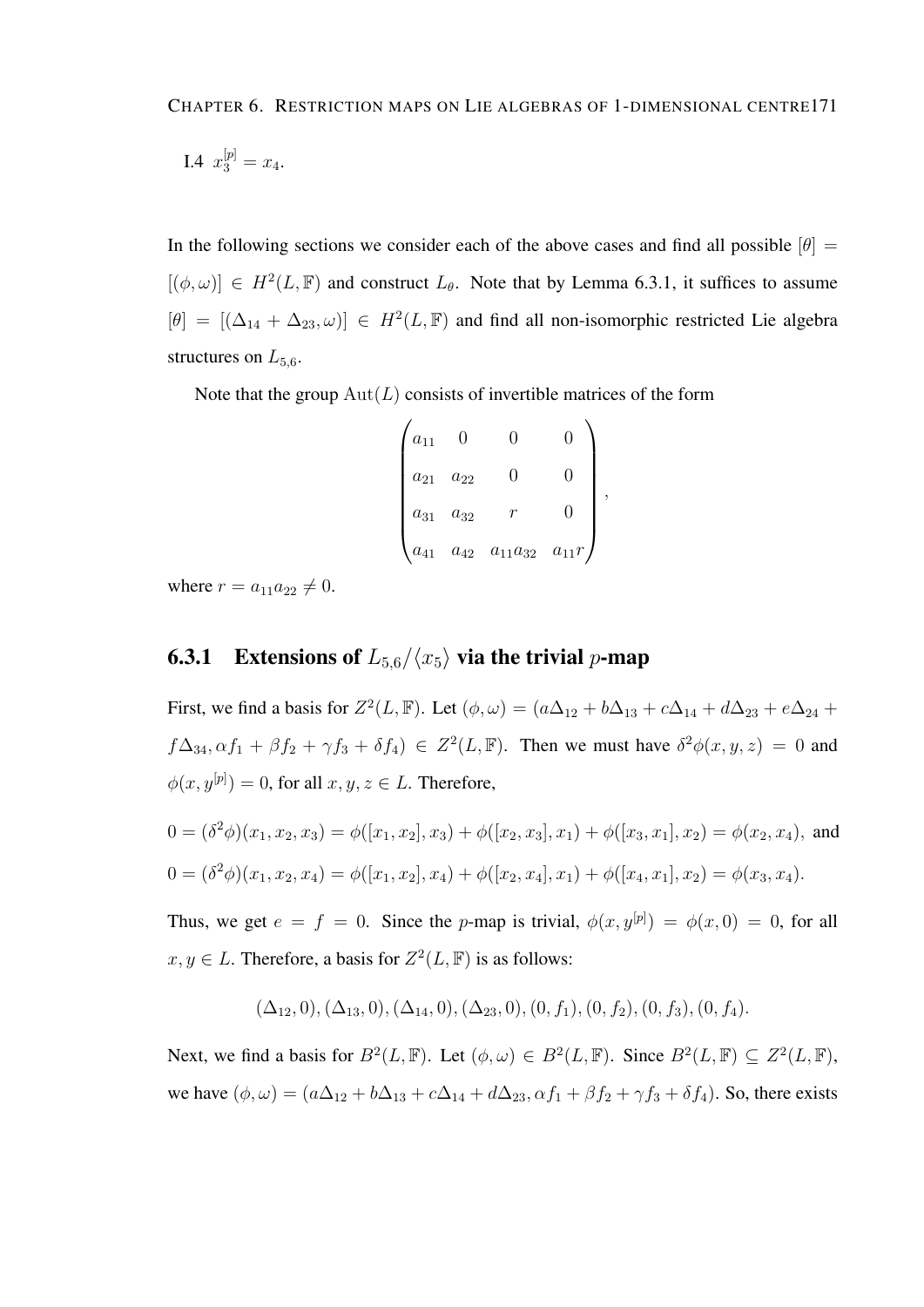a linear map  $\psi: L \to \mathbb{F}$  such that  $\delta^1 \psi(x, y) = \phi(x, y)$  and  $\tilde{\psi}(x) = \omega(x)$ , for all  $x, y \in L$ . So, we have

$$
c = \phi(x_1, x_4) = \delta^1 \psi(x_1, x_4) = \psi([x_1, x_4]) = 0.
$$

Similarly, we can show that  $d = 0$ . Also, we have

$$
\alpha = \omega(x_1) = \tilde{\psi}(x_1) = \psi(x_1^{[p]}) = 0.
$$

Similarly, we can show that  $\beta = \gamma = \delta = 0$ . Therefore,  $(\phi, \omega) = (a\Delta_{12} + b\Delta_{13}, 0)$  and hence  $B^2(L, \mathbb{F}) = \langle (\Delta_{12}, 0), (\Delta_{13}, 0) \rangle_{\mathbb{F}}$ . We deduce that a basis for  $H^2(L, \mathbb{F})$  is as follows:

$$
[(\Delta_{14},0)], [(\Delta_{23},0)], [(0,f_1)], [(0,f_2)], [(0,f_3)], [(0,f_4)].
$$

Let  $[(\phi, \omega)] \in H^2(L, \mathbb{F})$ . Then we have  $\phi = a\Delta_{14} + b\Delta_{23}$ , for some  $a, b \in \mathbb{F}$ . Suppose that  $A\phi = a'\Delta_{14} + b'\Delta_{23}$ , for some  $a', b' \in \mathbb{F}$ . We determine  $a', b'$ . Note that

$$
A\phi(x_1, x_4) = \phi(Ax_1, Ax_4) = \phi(a_{11}x_1 + a_{21}x_2 + a_{31}x_3 + a_{41}x_4, a_{11}rx_4) = a_{11}^2 ra;
$$
  

$$
A\phi(x_2, x_3) = \phi(Ax_2, Ax_3) = \phi(a_{22}x_2 + a_{32}x_3 + a_{42}x_4, rx_3 + a_{11}a_{32}x_4) = a_{22}rb.
$$

In the matrix form we can write this as

$$
\begin{pmatrix} a' \\ b' \end{pmatrix} = \begin{pmatrix} a_{11}^2 r & 0 \\ 0 & a_{22} r \end{pmatrix} \begin{pmatrix} a \\ b \end{pmatrix}.
$$
 (6.3)

The orbit with representative  $\overline{ }$ 

of this action gives us  $L_{5,6}$ .

Also, we have  $\omega = \alpha f_1 + \beta f_2 + \gamma f_3 + \delta f_4$ , for some  $\alpha, \beta, \gamma, \delta \in \mathbb{F}$ . Suppose that  $A\omega = \alpha' f_1 + \beta' f_2 + \gamma' f_3 + \delta' f_4$ , for some  $\alpha', \beta', \gamma', \delta' \in \mathbb{F}$ . We have

1

$$
A\omega(x_1) = \omega(Ax_1) = \omega(a_{11}x_1 + a_{21}x_2 + a_{31}x_3 + a_{41}x_4) = a_{11}^p \alpha + a_{21}^p \beta + a_{31}^p \gamma + a_{41}^p \delta;
$$
  
\n
$$
A\omega(x_2) = a_{22}^p \beta + a_{32}^p \gamma + a_{42}^p \delta;
$$
  
\n
$$
A\omega(x_3) = r^p \gamma + a_{11}^p a_{32}^p \delta;
$$
  
\n
$$
A\omega(x_4) = a_{11}^p r^p \delta.
$$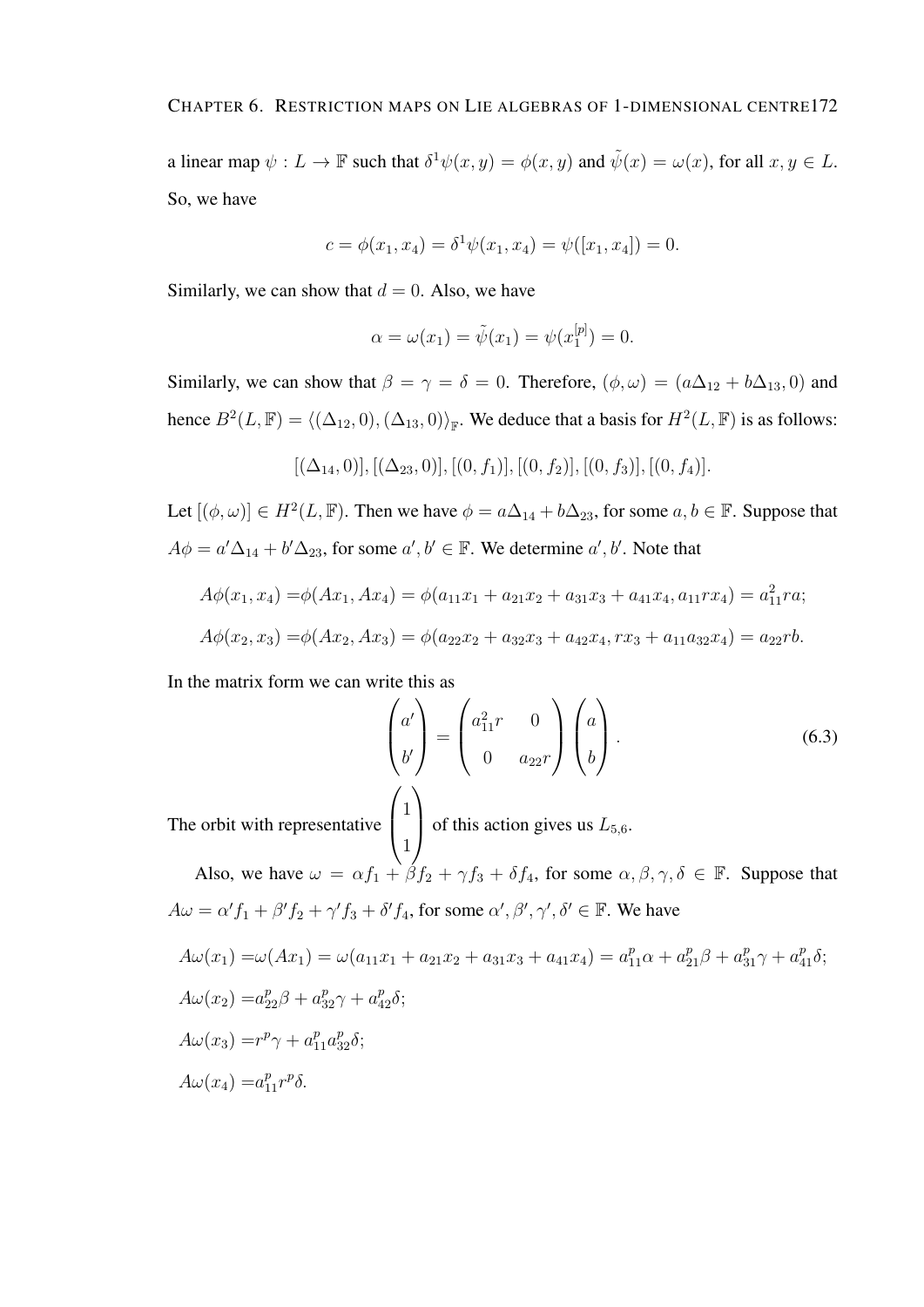In the matrix form we can write this as

$$
\begin{pmatrix}\n\alpha' \\
\beta' \\
\gamma' \\
\delta'\n\end{pmatrix} = \begin{pmatrix}\na_{11}^p & a_{21}^p & a_{31}^p & a_{41}^p \\
0 & a_{22}^p & a_{32}^p & a_{42}^p \\
0 & 0 & r^p & a_{11}^p a_{32}^p \\
0 & 0 & 0 & a_{11}^p r^p\n\end{pmatrix} \begin{pmatrix}\n\alpha \\
\beta \\
\beta \\
\gamma \\
\delta\n\end{pmatrix}.
$$
\n(6.4)

Thus, we can write Equations (6.3) and (6.4) together as follows:

$$
\left[r\begin{pmatrix}a_{11}^{2} & 0\\ 0 & a_{22}\end{pmatrix}, \begin{pmatrix}a_{11}^{p} & a_{21}^{p} & a_{31}^{p} & a_{41}^{p}\\ 0 & a_{22}^{p} & a_{32}^{p} & a_{42}^{p}\\ 0 & 0 & r^{p} & a_{11}^{p}a_{32}^{p}\\ 0 & 0 & 0 & a_{11}^{p}r^{p}\end{pmatrix}\right]\left[\begin{pmatrix}a\\ b\end{pmatrix}, \begin{pmatrix}\alpha\\ \beta\\ \gamma\\ \delta\end{pmatrix}\right]=\left[\begin{pmatrix}a'\\ b'\end{pmatrix}, \begin{pmatrix}\alpha'\\ \beta'\\ \gamma'\\ \delta'\end{pmatrix}\right].
$$

Now we find the representatives of the orbits of the action of  $Aut(L)$  on the set of  $\omega$ 's such that the orbit represented by  $\sqrt{ }$  $\left\lfloor \right\rfloor$ 1 1  $\setminus$ is preserved under the action of  $Aut(L)$  on the set of  $\phi$ 's.

Let 
$$
\nu = \begin{pmatrix} \alpha \\ \beta \\ \gamma \\ \delta \end{pmatrix} \in \mathbb{F}^4
$$
. If  $\nu = \begin{pmatrix} 0 \\ 0 \\ 0 \\ 0 \\ 0 \end{pmatrix}$ , then  $\{\nu\}$  is clearly an  $Aut(L)$ -orbit. Let  $\nu \neq 0$ .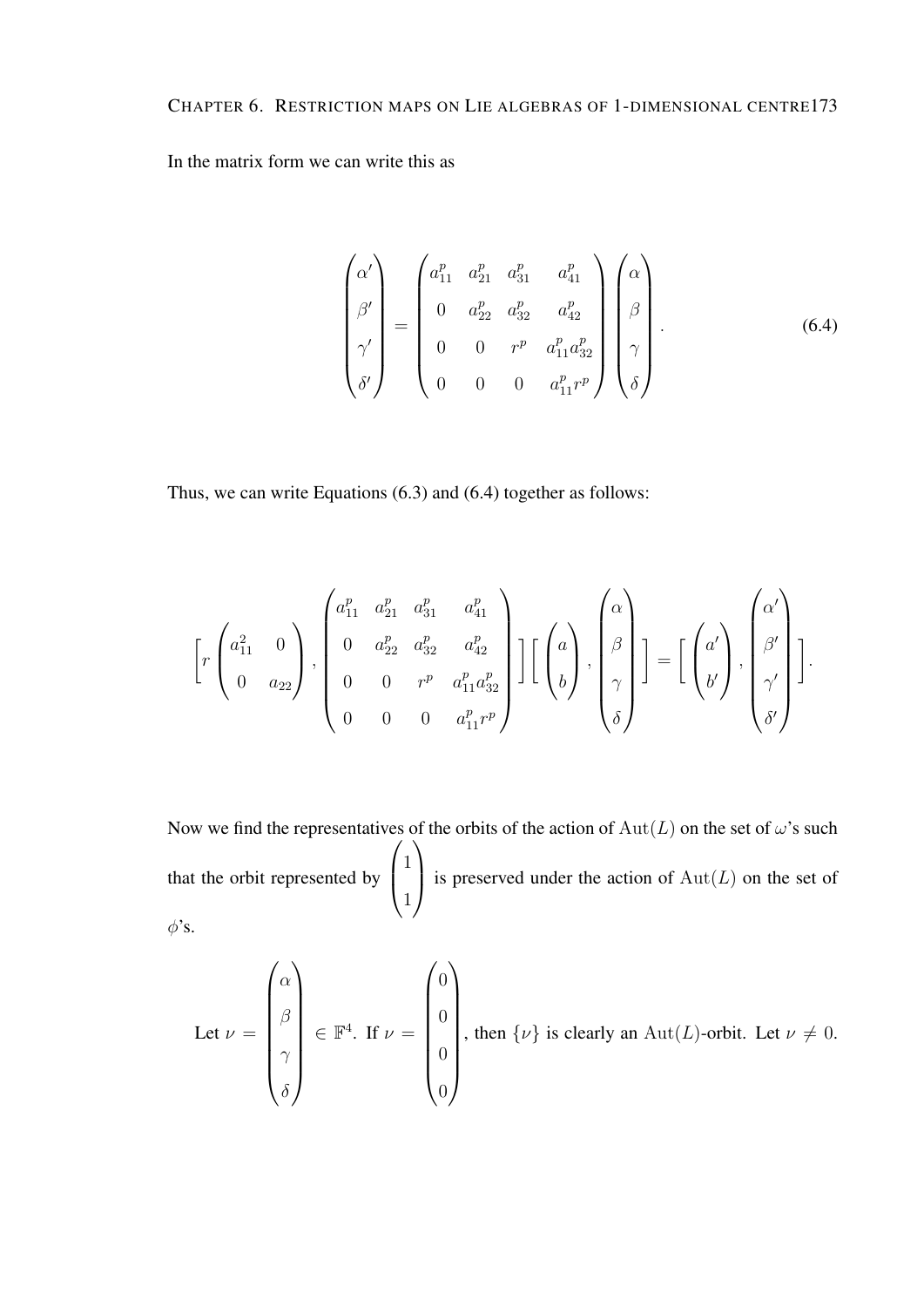Suppose that  $\delta \neq 0$ . Then

$$
\begin{bmatrix} \begin{pmatrix} 1 & 0 \ 0 & 1 \end{pmatrix}, \begin{pmatrix} 1 & 0 & 0 & -\alpha/\delta \\ 0 & 1 & 0 & -\beta/\delta \\ 0 & 0 & 1 & 0 \\ 0 & 0 & 0 & 1 \end{pmatrix} \end{bmatrix} \begin{bmatrix} \begin{pmatrix} 1 \\ 1 \end{pmatrix}, \begin{pmatrix} \alpha \\ \beta \\ \gamma \\ \delta \end{pmatrix} \end{bmatrix} = \begin{bmatrix} \begin{pmatrix} 1 \\ 1 \end{pmatrix}, \begin{pmatrix} 0 \\ 0 \\ \gamma \\ \delta \end{pmatrix} \end{bmatrix}, \text{ and}
$$

$$
\begin{bmatrix} \begin{pmatrix} 1 & 0 \\ 0 & 1 \end{pmatrix}, \begin{pmatrix} 1 & 0 & 0 & 0 \\ 0 & 1 & -\gamma/\delta & \gamma^2/\delta^2 \\ 0 & 0 & 1 & -\gamma/\delta \\ 0 & 0 & 0 & 1 \end{pmatrix} \end{bmatrix} \begin{bmatrix} \begin{pmatrix} 1 \\ 1 \end{pmatrix}, \begin{pmatrix} 0 \\ 0 \\ \gamma \\ \delta \end{pmatrix} \end{bmatrix} = \begin{bmatrix} \begin{pmatrix} 1 \\ 1 \end{pmatrix}, \begin{pmatrix} 0 \\ 0 \\ 0 \\ \delta \end{pmatrix} \end{bmatrix}.
$$

Next, if  $\delta = 0$  , but  $\gamma \neq 0,$  then

$$
\left[\begin{pmatrix}1 & 0\\0 & 1\end{pmatrix}, \begin{pmatrix}1 & 0 & -\alpha/\gamma & 0\\0 & 1 & -\beta/\gamma & 0\\0 & 0 & 1 & -\beta/\gamma\\0 & 0 & 0 & 1\end{pmatrix}\right] \left[\begin{pmatrix}1\\1\\1\end{pmatrix}, \begin{pmatrix}\alpha\\ \beta\\ \gamma\\0\end{pmatrix}\right] = \left[\begin{pmatrix}1\\1\\1\end{pmatrix}, \begin{pmatrix}0\\0\\1\\1\end{pmatrix}\right].
$$

Next, if  $\gamma = \delta = 0$ , but  $\beta \neq 0$ , then

$$
\left[\begin{pmatrix}1 & 0\\0 & 1\end{pmatrix}, \begin{pmatrix}1 & -\alpha/\beta & 0 & 0\\0 & 1 & 0 & 0\\0 & 0 & 1 & 0\\0 & 0 & 0 & 1\end{pmatrix}\right] \left[\begin{pmatrix}1\\1\\1\end{pmatrix}, \begin{pmatrix}\alpha\\ \beta\\0\\0\end{pmatrix}\right] = \left[\begin{pmatrix}1\\1\\1\end{pmatrix}, \begin{pmatrix}0\\ \beta\\0\\0\end{pmatrix}\right].
$$

 $\setminus$ 

 $\overline{\phantom{a}}$ 1 .

Finally, if 
$$
\beta = \gamma = \delta = 0
$$
, but  $\alpha \neq 0$ , then we have  $\begin{bmatrix} 1 \\ 1 \end{bmatrix}$ ,  $\begin{bmatrix} \alpha \\ 0 \\ 0 \end{bmatrix}$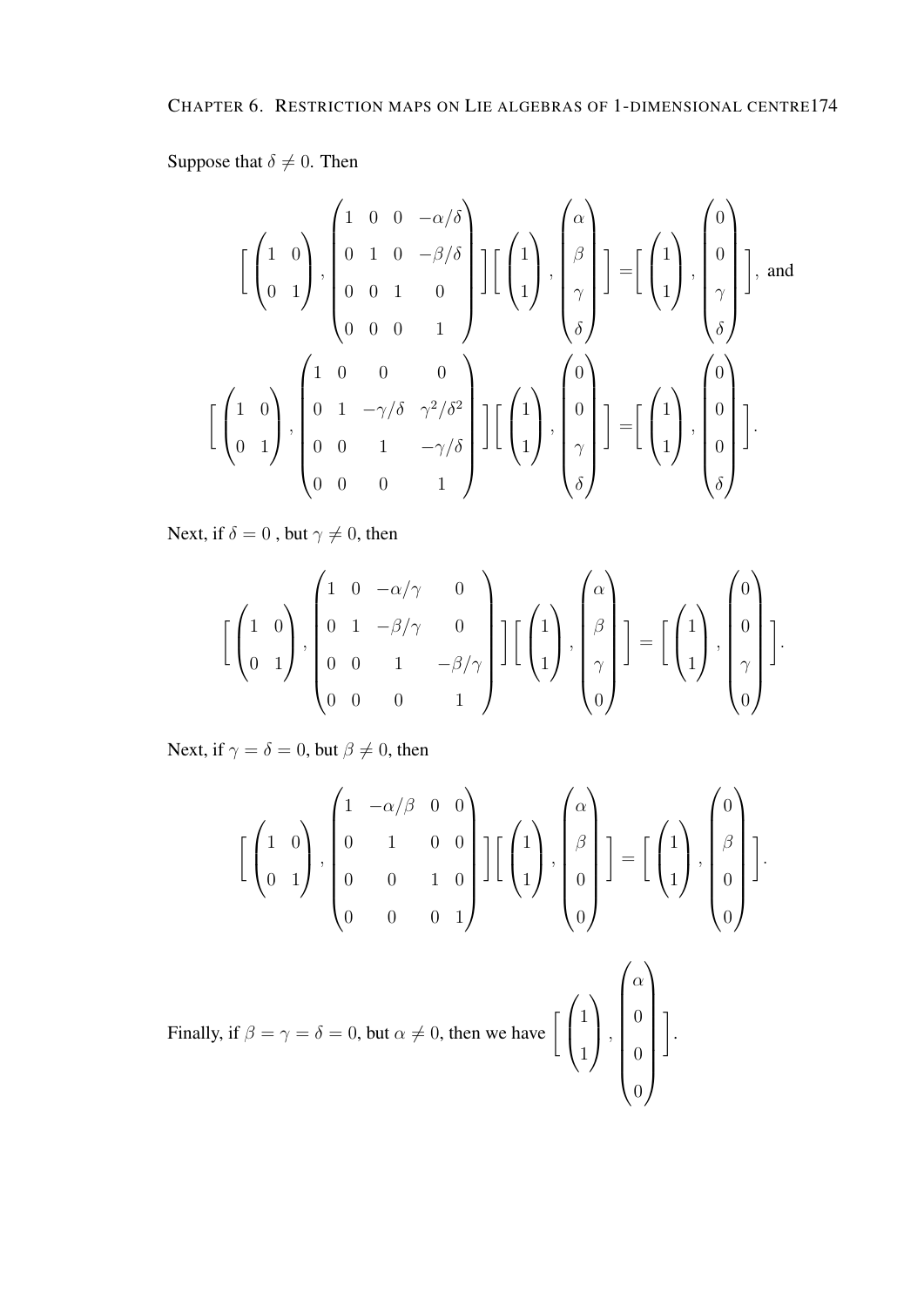Thus the following elements are  $Aut(L)$ -orbit representatives:

**Lemma 6.3.2** The vectors 
$$
\begin{pmatrix} 0 \\ 0 \\ 0 \\ 0 \end{pmatrix}
$$
,  $\begin{pmatrix} \alpha \\ 0 \\ 0 \\ 0 \end{pmatrix}$ ,  $\begin{pmatrix} 0 \\ 0 \\ 0 \\ 0 \end{pmatrix}$ ,  $\begin{pmatrix} 0 \\ 0 \\ 0 \\ 0 \end{pmatrix}$ ,  $\begin{pmatrix} 0 \\ 0 \\ 0 \\ 0 \end{pmatrix}$   
\n**Lemma 6.3.2** The vectors  $\begin{pmatrix} \alpha_1 \\ 0 \\ 0 \\ 0 \end{pmatrix}$  and  $\begin{pmatrix} \alpha_2 \\ 0 \\ 0 \\ 0 \end{pmatrix}$  are in the same Aut(*L*)-orbit if and only if  $\alpha_2 \alpha_1^{-1} = \epsilon^2$  and  $\epsilon^5 = 1$ , for some  $\epsilon \in \mathbb{F}^*$ .  
\n**Proof.** First assume that  $\begin{pmatrix} \alpha_1 \\ 0 \\ 0 \\ 0 \end{pmatrix}$  and  $\begin{pmatrix} \alpha_2 \\ 0 \\ 0 \\ 0 \end{pmatrix}$  are in the same Aut(*L*)-orbit. Then  $\begin{pmatrix} \alpha_1 \\ 0 \\ 0 \end{pmatrix}$   
\n $\begin{bmatrix} r \begin{pmatrix} a_{11}^2 & 0 \\ 0 & a_{22} \end{pmatrix} , \begin{pmatrix} a_{11}^p & a_{21}^p & a_{11}^p \\ 0 & a_{22}^p & a_{22}^p & a_{12}^p \\ 0 & 0 & r^p & a_{11}^p & a_{32}^p \end{pmatrix} \end{bmatrix} \begin{bmatrix} \begin{pmatrix} 1 \\ 1 \end{pmatrix}, \begin{pmatrix} \alpha_1 \\ 0 \end{pmatrix} \end{bmatrix} = \begin{bmatrix} \begin{pmatrix} 1 \\ 1 \end{pmatrix}, \begin{pmatrix} \alpha_2 \\ 0 \end{pmatrix} \end{bmatrix}$ .  
\nFrom this we obtain that  $\alpha_1^2 = 1$  are  $q = 1$  and  $\alpha_1 = \alpha_1^p$ , which gives that  $\alpha_1 = \frac{1}{2}$ .

From this we obtain that  $ra_{11}^2 = 1$ ,  $ra_{22} = 1$ , and  $\alpha_2 = a_{11}^p \alpha_1$  which gives that  $\alpha_2 \alpha_1^{-1} =$  $(a_{22}^p)^{-2} \in (\mathbb{F}^*)^2$  and  $a_{22}^5 = 1$ . Therefore,  $\alpha_2 \alpha_1^{-1} = \epsilon^2$  and  $\epsilon^5 = 1$ , where  $\epsilon \in \mathbb{F}^*$ . Conversely assume that  $\alpha_2 \alpha_1^{-1} = \epsilon^2$  and  $\epsilon^5 = 1$ , for some  $\epsilon \in \mathbb{F}^*$ . Then

$$
\left[\epsilon^{1/p}\begin{pmatrix} \epsilon^{4/p} & 0 \\ 0 & \epsilon^{-1/p} \end{pmatrix}, \begin{pmatrix} \epsilon^2 & 0 & 0 & 0 \\ 0 & \epsilon^{-1} & 0 & 0 \\ 0 & 0 & \epsilon & 0 \\ 0 & 0 & 0 & \epsilon^3 \end{pmatrix}\right] \left[\begin{pmatrix} 1 \\ 0 \\ 1 \end{pmatrix}, \begin{pmatrix} \alpha_1 \\ 0 \\ 0 \\ 0 \end{pmatrix} \right] = \left[\begin{pmatrix} 1 \\ 1 \\ 1 \end{pmatrix}, \begin{pmatrix} \alpha_2 \\ 0 \\ 0 \\ 0 \end{pmatrix} \right],
$$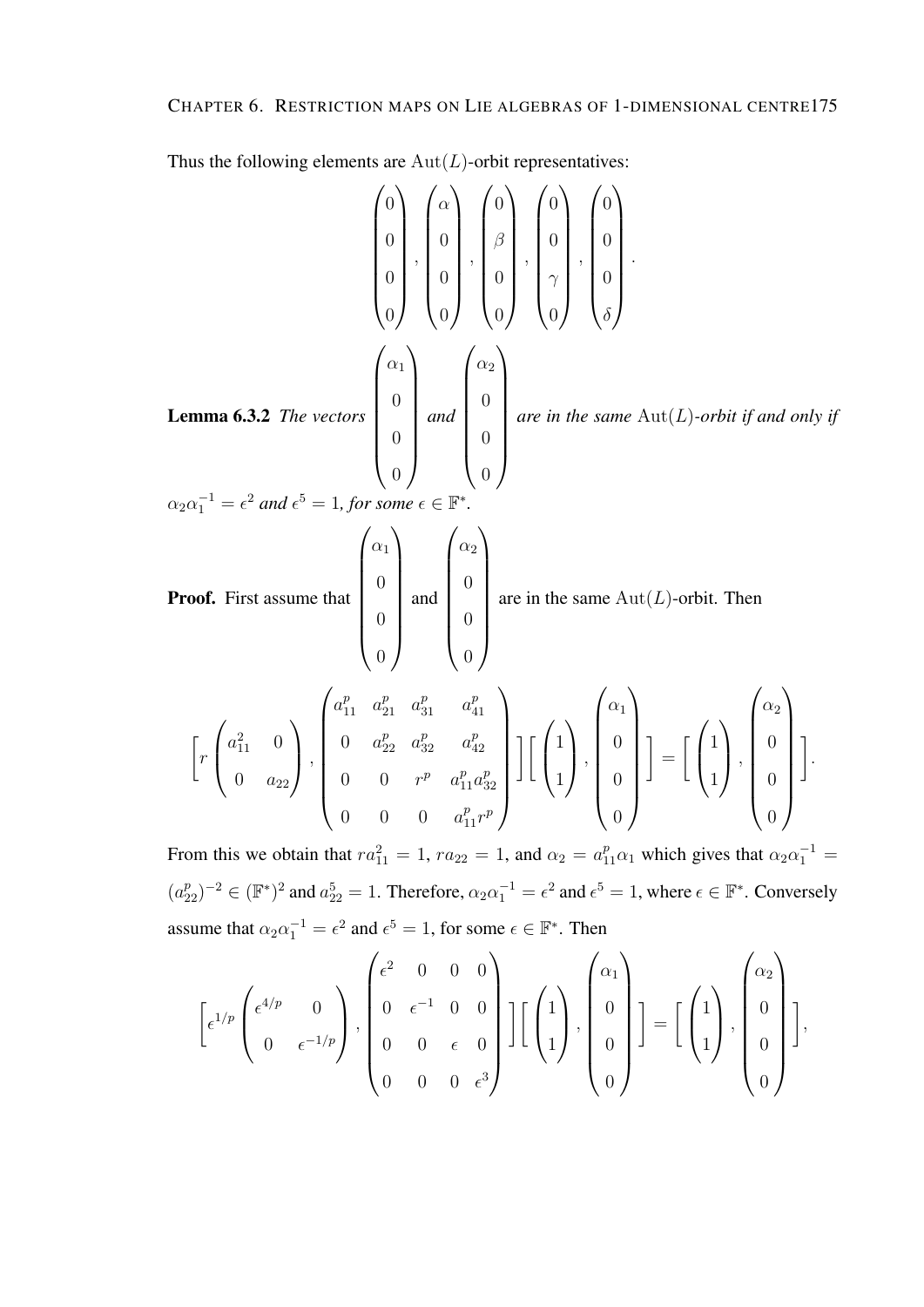as required.

**Lemma 6.3.3** The vectors 
$$
\begin{pmatrix} 0 \\ \beta_1 \\ 0 \\ 0 \end{pmatrix}
$$
 and  $\begin{pmatrix} 0 \\ \beta_2 \\ 0 \\ 0 \end{pmatrix}$  are in the same Aut(*L*)-orbit if and only if  
\n $\beta_2 \beta_1^{-1} = \epsilon^3$  and  $\epsilon^5 = 1$ , for some  $\epsilon \in \mathbb{F}^*$ .

**Proof.** First assume that 
$$
\begin{pmatrix} 0 \\ \beta_1 \\ 0 \\ 0 \end{pmatrix}
$$
 and  $\begin{pmatrix} 0 \\ \beta_2 \\ 0 \\ 0 \end{pmatrix}$  are in the same Aut(*L*)-orbit. Then

$$
\left[r\begin{pmatrix}a_{11}^2 & 0\\0 & a_{22}\end{pmatrix}, \begin{pmatrix}a_{11}^p & a_{21}^p & a_{31}^p & a_{41}^p\\0 & a_{22}^p & a_{32}^p & a_{42}^p\\0 & 0 & r^p & a_{11}^p a_{32}^p\\0 & 0 & 0 & a_{11}^p r^p\end{pmatrix}\right] \left[\begin{pmatrix}1\\1\\0\end{pmatrix}, \begin{pmatrix}0\\0\\0\\0\end{pmatrix}\right] = \left[\begin{pmatrix}1\\1\\0\end{pmatrix}, \begin{pmatrix}0\\0\\0\\0\end{pmatrix}\right].
$$

From this we obtain that  $ra_{11}^2 = 1$ ,  $ra_{22} = 1$ , and  $\beta_2 = a_{22}^p \beta_1$  which gives that  $\beta_2 \beta_1^{-1} =$  $(a_{11}^p)^{-3} \in (\mathbb{F}^*)^3$  and  $a_{11}^5 = 1$ . Therefore,  $\beta_2 \beta_1^{-1} = \epsilon^3$  and  $\epsilon^5 = 1$ , where  $\epsilon \in \mathbb{F}^*$ . Conversely assume that  $\beta_2 \beta_1^{-1} = \epsilon^3$  and  $\epsilon^5 = 1$  with  $\epsilon \in \mathbb{F}^*$ . Then

$$
\[\varepsilon^{2/p}\begin{pmatrix} \epsilon^{-2/p} & 0 \\ 0 & \epsilon^{3/p} \end{pmatrix}, \begin{pmatrix} \epsilon^{-1} & 0 & 0 & 0 \\ 0 & \epsilon^3 & 0 & 0 \\ 0 & 0 & \epsilon^2 & 0 \\ 0 & 0 & 0 & \epsilon \end{pmatrix}\] \begin{bmatrix} \begin{pmatrix} 1 \\ 1 \end{pmatrix}, \begin{pmatrix} 0 \\ \beta_1 \\ 0 \end{pmatrix} \] = \begin{bmatrix} \begin{pmatrix} 1 \\ 1 \end{pmatrix}, \begin{pmatrix} 0 \\ \beta_2 \\ 0 \end{pmatrix} \],
$$

as required.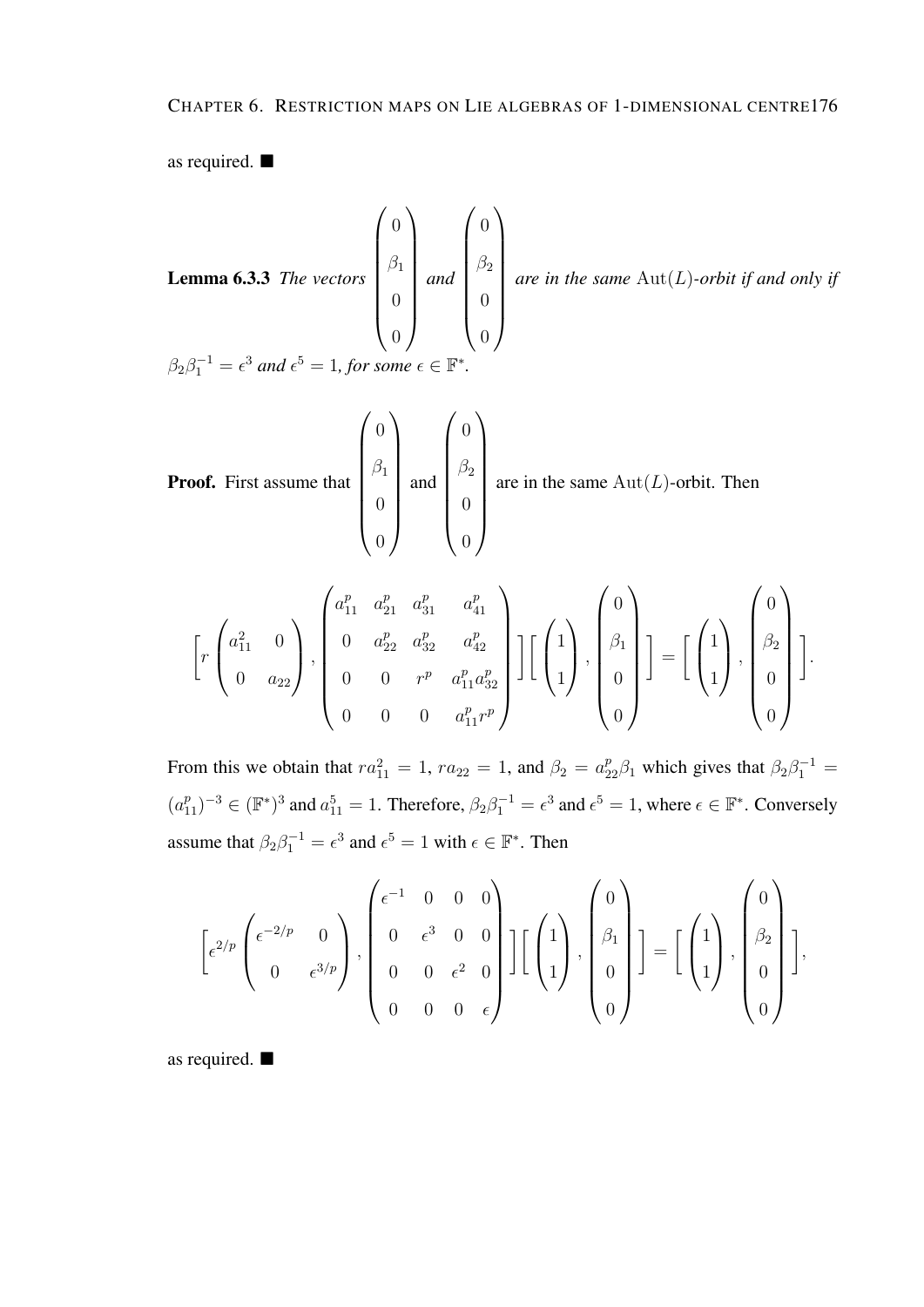**Lemma 6.3.4** The vectors 
$$
\begin{pmatrix} 0 \\ 0 \\ \gamma_1 \\ 0 \end{pmatrix}
$$
 and  $\begin{pmatrix} 0 \\ 0 \\ \gamma_2 \\ 0 \end{pmatrix}$  are in the same Aut(*L*)-orbit if and only if  
\n $\gamma_2 \gamma_1^{-1} = \epsilon^2$  and  $\epsilon^5 = 1$ , where  $\epsilon \in \mathbb{F}^*$ .  
\n**Proof.** First assume that  $\begin{pmatrix} 0 \\ 0 \\ 0 \\ 0 \end{pmatrix}$  and  $\begin{pmatrix} 0 \\ 0 \\ 0 \\ 0 \end{pmatrix}$  are in the same Aut(*L*)-orbit. Then  
\n $\begin{pmatrix} a_{11}^p & a_{21}^p & a_{31}^p & a_{41}^p \end{pmatrix}$  (0)

$$
\left[r\begin{pmatrix}a_{11}^2 & 0\\0 & a_{22}\end{pmatrix}, \begin{pmatrix}a_{11}^p & a_{21}^p & a_{31}^p & a_{41}^p\\0 & a_{22}^p & a_{32}^p & a_{42}^p\\0 & 0 & r^p & a_{11}^p a_{32}^p\\0 & 0 & 0 & a_{11}^p r^p\end{pmatrix}\right]\left[\begin{pmatrix}1\\1\\1\end{pmatrix}, \begin{pmatrix}0\\0\\0\\1\end{pmatrix}\right] = \left[\begin{pmatrix}1\\1\\1\end{pmatrix}, \begin{pmatrix}0\\0\\0\\1\end{pmatrix}\right].
$$

From this we obtain that  $ra_{11}^2 = 1$ ,  $ra_{22} = 1$ , and  $\gamma_2 = r^p \gamma_1$  which gives that  $\gamma_2 \gamma_1^{-1} =$  $(a_{11}^p)^{-2} \in (\mathbb{F}^*)^2$  and  $a_{11}^5 = 1$ . Therefore,  $\gamma_2 \gamma_1^{-1} = \epsilon^2$  and  $\epsilon^5 = 1$ , where  $\epsilon \in \mathbb{F}^*$ . Conversely assume that  $\gamma_2 \gamma_1^{-1} = \epsilon^2$  and  $\epsilon^5 = 1$  with some  $\epsilon \in \mathbb{F}^*$ . Then

$$
\[\varepsilon^{2/p}\begin{pmatrix} \epsilon^{-2/p} & 0 \\ 0 & \epsilon^{3/p} \end{pmatrix}, \begin{pmatrix} \epsilon^{-1} & 0 & 0 & 0 \\ 0 & \epsilon^{3} & 0 & 0 \\ 0 & 0 & \epsilon^{2} & 0 \\ 0 & 0 & 0 & \epsilon \end{pmatrix}\] \begin{bmatrix} \begin{pmatrix} 1 \\ 0 \\ 1 \end{pmatrix}, \begin{pmatrix} 0 \\ 0 \\ \gamma_{1} \\ 0 \end{pmatrix} \]\] = \Big[\begin{pmatrix} 1 \\ 1 \\ 1 \end{pmatrix}, \begin{pmatrix} 0 \\ 0 \\ \gamma_{2} \\ 0 \end{pmatrix} \]\]
$$

as required.

**Lemma 6.3.5** The vectors 
$$
\begin{pmatrix} 0 \\ 0 \\ 0 \\ 0 \\ \delta_1 \end{pmatrix}
$$
 and  $\begin{pmatrix} 0 \\ 0 \\ 0 \\ 0 \\ \delta_2 \end{pmatrix}$  are in the same  $\text{Aut}(L)$ -orbit if and only if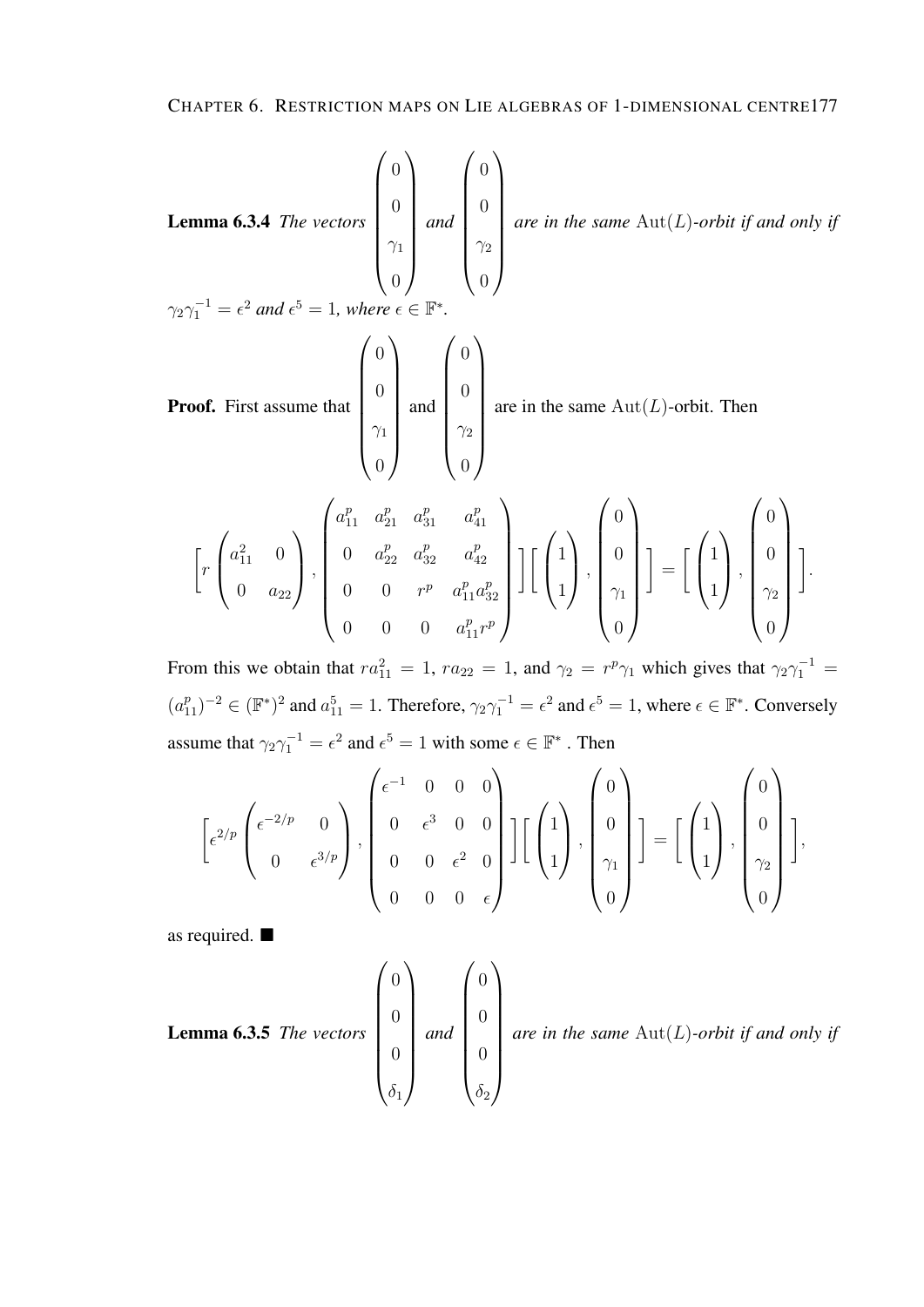$$
\delta_2 \delta_1^{-1} = \epsilon^2 \text{ and } \epsilon^5 = 1 \text{, where } \epsilon \in \mathbb{F}^*.
$$

Proof. First assume that  $\sqrt{ }$  $\begin{array}{c} \begin{array}{c} \begin{array}{c} \begin{array}{c} \end{array} \\ \end{array} \end{array} \end{array}$ 0  $\overline{0}$  $\overline{0}$  $\delta_1$  $\setminus$  $\begin{array}{c} \hline \end{array}$ and  $\sqrt{ }$  0 0 0  $\delta_2$  $\setminus$  $\begin{array}{c} \hline \end{array}$ are in the same  $\text{Aut}(L)$ -orbit. Then

$$
\left[r\begin{pmatrix}a_{11}^2 & 0\\ 0 & a_{22}\end{pmatrix}, \begin{pmatrix}a_{11}^p & a_{21}^p & a_{31}^p & a_{41}^p\\ 0 & a_{22}^p & a_{32}^p & a_{42}^p\\ 0 & 0 & r^p & a_{11}^p a_{32}^p\\ 0 & 0 & 0 & a_{11}^p r^p\end{pmatrix}\right] \left[\begin{pmatrix}1\\1\\0\end{pmatrix}, \begin{pmatrix}0\\0\\0\\0\end{pmatrix}\right] = \left[\begin{pmatrix}1\\1\\0\end{pmatrix}, \begin{pmatrix}0\\0\\0\\0\end{pmatrix}\right].
$$

From this we obtain that  $ra_{11}^2 = 1$ ,  $ra_{22} = 1$ , and  $\delta_2 = a_{11}^p r^p \delta_1$  which gives that  $\delta_2 \delta_1^{-1} =$  $(a_{22}^p)^{-3} \in (\mathbb{F}^*)^3$  and  $a_{22}^5 = 1$ . Therefore,  $\delta_2 \delta_1^{-1} = \epsilon^3$  and  $\epsilon^5 = 1$ , where  $\epsilon \in \mathbb{F}^*$ . Conversely assume that  $\delta_2 \delta_1^{-1} = \epsilon^3$  and  $\epsilon^5 = 1$ , where  $\epsilon \in \mathbb{F}^*$  . Then

$$
\[\epsilon^{1/p}\begin{pmatrix} \epsilon^{4/p} & 0 \\ 0 & \epsilon^{-1/p} \end{pmatrix}, \begin{pmatrix} \epsilon^{2} & 0 & 0 & 0 \\ 0 & \epsilon^{-1} & 0 & 0 \\ 0 & 0 & \epsilon & 0 \\ 0 & 0 & 0 & \epsilon^{3} \end{pmatrix}\] \begin{pmatrix} 1 \\ 1 \\ 0 \\ 0 \end{pmatrix}, \begin{pmatrix} 0 \\ 0 \\ 0 \\ \delta_{1} \end{pmatrix}\] = \begin{bmatrix} 1 \\ 1 \\ 0 \\ \delta_{2} \end{bmatrix}, \begin{pmatrix} 0 \\ 0 \\ 0 \\ \delta_{2} \end{pmatrix}\]
$$

as required.

### **6.3.2** Extensions of  $(L_{5,6}/\langle x_5 \rangle, x_1^{[p]} = x_4)$

Note that  $L^{[p]} = \langle x_4 \rangle_{\mathbb{F}}$ . Let  $[(\phi, \omega)] \in H^2(L, \mathbb{F})$ . Then we must have  $\phi(x, y^{[p]}) = 0$ , for all  $x, y \in L$ , where  $\phi = a\Delta_{12} + b\Delta_{13} + c\Delta_{14} + d\Delta_{23} + e\Delta_{24} + f\Delta_{34}$ , for some  $a, b, c, d, e, f \in \mathbb{F}$ . Hence,  $\phi(x_1, x_4) = 0$  which implies that  $c = 0$ . Since  $\phi = \Delta_{14} + \Delta_{23}$  gives us  $L_{5,6}$ , we deduce by Lemma 6.3.1 that  $L_{5,6}$  cannot be constructed in this case. Similarly, we can show that for the following p-maps we also get  $c = 0$ .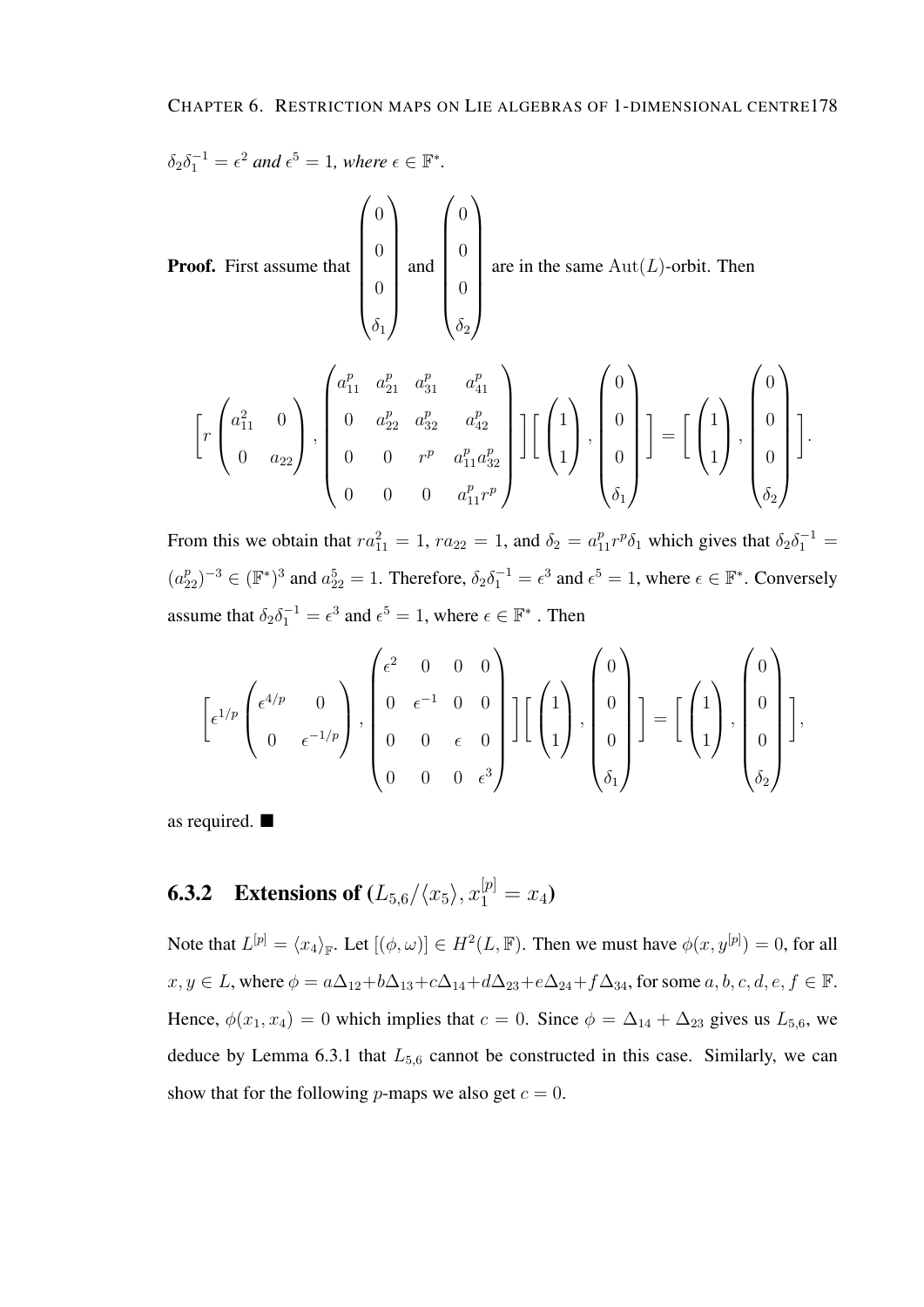I.3 
$$
x_2^{[p]} = \xi x_4;
$$

I.4  $x_3^{[p]} = x_4$ .

Theorem 6.3.6 *The list of all restricted Lie algebra structures on* L5,6*, up to isomorphism, is as follows:*

$$
L_{5,6}^{1} = \langle x_{1}, \ldots, x_{5} \mid [x_{1}, x_{2}] = x_{3}, [x_{1}, x_{3}] = x_{4}, [x_{1}, x_{4}] = x_{5}, [x_{2}, x_{3}] = x_{5} \rangle;
$$
  
\n
$$
L_{5,6}^{2}(\alpha) = \langle x_{1}, \ldots, x_{5} \mid [x_{1}, x_{2}] = x_{3}, [x_{1}, x_{3}] = x_{4}, [x_{1}, x_{4}] = x_{5}, [x_{2}, x_{3}] = x_{5}, x_{1}^{[p]} = \alpha x_{5} \rangle;
$$
  
\n
$$
L_{5,6}^{3}(\beta) = \langle x_{1}, \ldots, x_{5} \mid [x_{1}, x_{2}] = x_{3}, [x_{1}, x_{3}] = x_{4}, [x_{1}, x_{4}] = x_{5}, [x_{2}, x_{3}] = x_{5}, x_{2}^{[p]} = \beta x_{5} \rangle;
$$
  
\n
$$
L_{5,6}^{4}(\gamma) = \langle x_{1}, \ldots, x_{5} \mid [x_{1}, x_{2}] = x_{3}, [x_{1}, x_{3}] = x_{4}, [x_{1}, x_{4}] = x_{5}, [x_{2}, x_{3}] = x_{5}, x_{3}^{[p]} = \gamma x_{5} \rangle;
$$
  
\n
$$
L_{5,6}^{5}(\delta) = \langle x_{1}, \ldots, x_{5} \mid [x_{1}, x_{2}] = x_{3}, [x_{1}, x_{3}] = x_{4}, [x_{1}, x_{4}] = x_{5}, [x_{2}, x_{3}] = x_{5}, x_{4}^{[p]} = \delta x_{5} \rangle
$$
  
\nwhere  $\alpha, \gamma, \delta \in T_{2,5}$  and  $\beta \in T_{3,5}$ .

Similarly, as in Lemma 6.2.5, we can prove that  $L_{5,6}^2(\alpha_1) \cong L_{5,6}^2(\alpha_2)$  if and only if  $\alpha_2\alpha_1^{-1} =$  $\epsilon^2$  and  $\epsilon^5 = 1$  where  $\epsilon \in \mathbb{F}^*$ ,  $L_{5,6}^3(\beta_1) \cong L_{5,6}^3(\beta_2)$  if and only if  $\beta_2\beta_1^{-1} = \epsilon^3$  and  $\epsilon^5 = 1$ where  $\epsilon \in \mathbb{F}^*$ ,  $L_{5,6}^4(\gamma_1) \cong L_{5,6}^4(\gamma_2)$  if and only if  $\gamma_2 \gamma_1^{-1} = \epsilon^2$  and  $\epsilon^5 = 1$  where  $\epsilon \in \mathbb{F}^*$ , and  $L_{5,6}^5(\delta_1) \cong L_{5,6}^5(\delta_2)$  if and only if  $\delta_2 \delta_1^{-1} = \epsilon^3$  and  $\epsilon^5 = 1$  where  $\epsilon \in \mathbb{F}^*$ . Furthermore, by Lemma 2.3.3, the algebras in the Theorem above are pairwise non-isomorphic because these algebras correspond to different  $Aut(L)$ -orbits.

### **6.4** Restriction maps on  $L_{5,7}$

Let  $L_{5,7} = \langle x_1, \ldots, x_5 | [x_1, x_2] = x_3, [x_1, x_3] = x_4, [x_1, x_4] = x_5 \rangle$ . We have  $Z(L_{5,7}) =$  $\langle x_5 \rangle_{\mathbb{F}}$ . Let

$$
L = \frac{L_{5,7}}{\langle x_5 \rangle} \cong L_{4,3},
$$

where  $L_{4,3} = \langle x_1, \ldots, x_4 | [x_1, x_2] = x_3, [x_1, x_3] = x_4 \rangle.$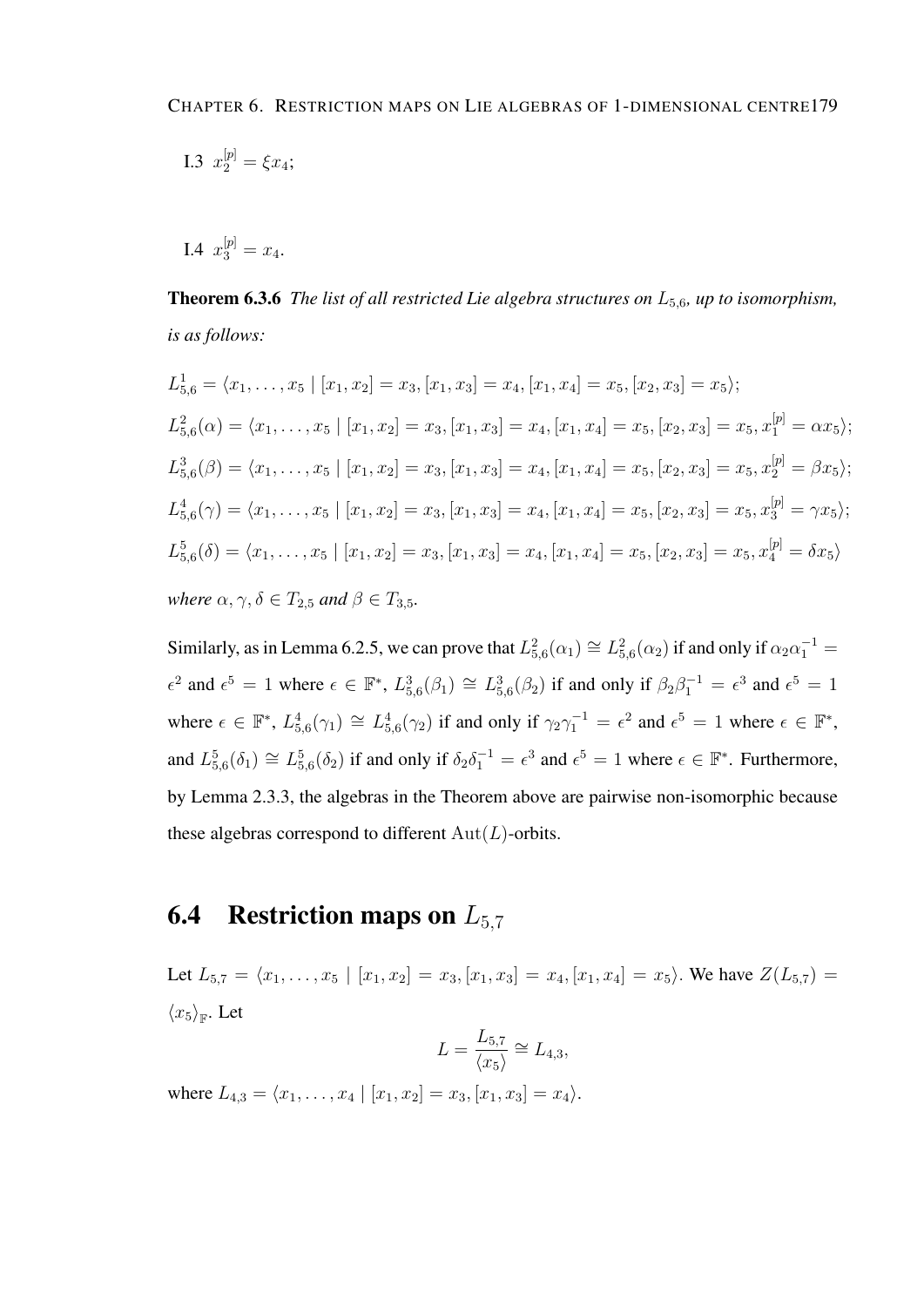**Lemma 6.4.1** Let  $K = L_{5,7}$  and  $[p] : K \rightarrow K$  be a p-map on K and let  $L = \frac{K}{M}$  $\frac{K}{M}$  where  $M = \langle x_5 \rangle_{\mathbb{F}}$ *. Then*  $K \cong L_\theta$  *where*  $\theta = (\Delta_{14}, \omega) \in Z^2(L, \mathbb{F})$ *.* 

**Proof.** Let  $\pi : K \to L$  be the projection map. We have the exact sequence

$$
0 \to M \to K \to L \to 0.
$$

Let  $\sigma: L \to K$  such that  $x_i \mapsto x_i, 1 \leq i \leq 4$ . Then  $\sigma$  is an injective linear map and  $\pi\sigma = 1_L$ . Now, we define  $\phi: L \times L \to M$  by  $\phi(x_i, x_j) = [\sigma(x_i), \sigma(x_j)] - \sigma([x_i, x_j]),$  $1 \leq i, j \leq 4$  and  $\omega: L \to M$  by  $\omega(x) = \sigma(x)^{[p]} - \sigma(x^{[p]})$ . Note that

$$
\phi(x_1, x_4) = [\sigma(x_1), \sigma(x_4)] - \sigma([x_1, x_4]) = [x_1, x_4] = x_5;
$$
  

$$
\phi(x_1, x_2) = [\sigma(x_1), \sigma(x_2)] - \sigma([x_1, x_2]) = 0;
$$

Similarly, we can show that  $\phi(x_1, x_3) = \phi(x_2, x_3) = \phi(x_2, x_4) = \phi(x_3, x_4) = 0$ . Therefore,  $\phi = \Delta_{14}$ . Now, by Lemma 2.2.2, we have  $\theta = (\Delta_{14}, \omega) \in Z^2(L, \mathbb{F})$  and  $K \cong L_{\theta}$ .  $\blacksquare$ 

We deduce that any p-map on K can be obtained by an extension of L via  $\theta = (\Delta_{14}, \omega)$ , for some  $\omega$ .

Note that by [12], there are four non-isomorphic restricted Lie algebra structures on  $L_{4,3}$  given by the following *p*-maps:

I.1 Trivial p-map;

I.2  $x_1^{[p]} = x_4;$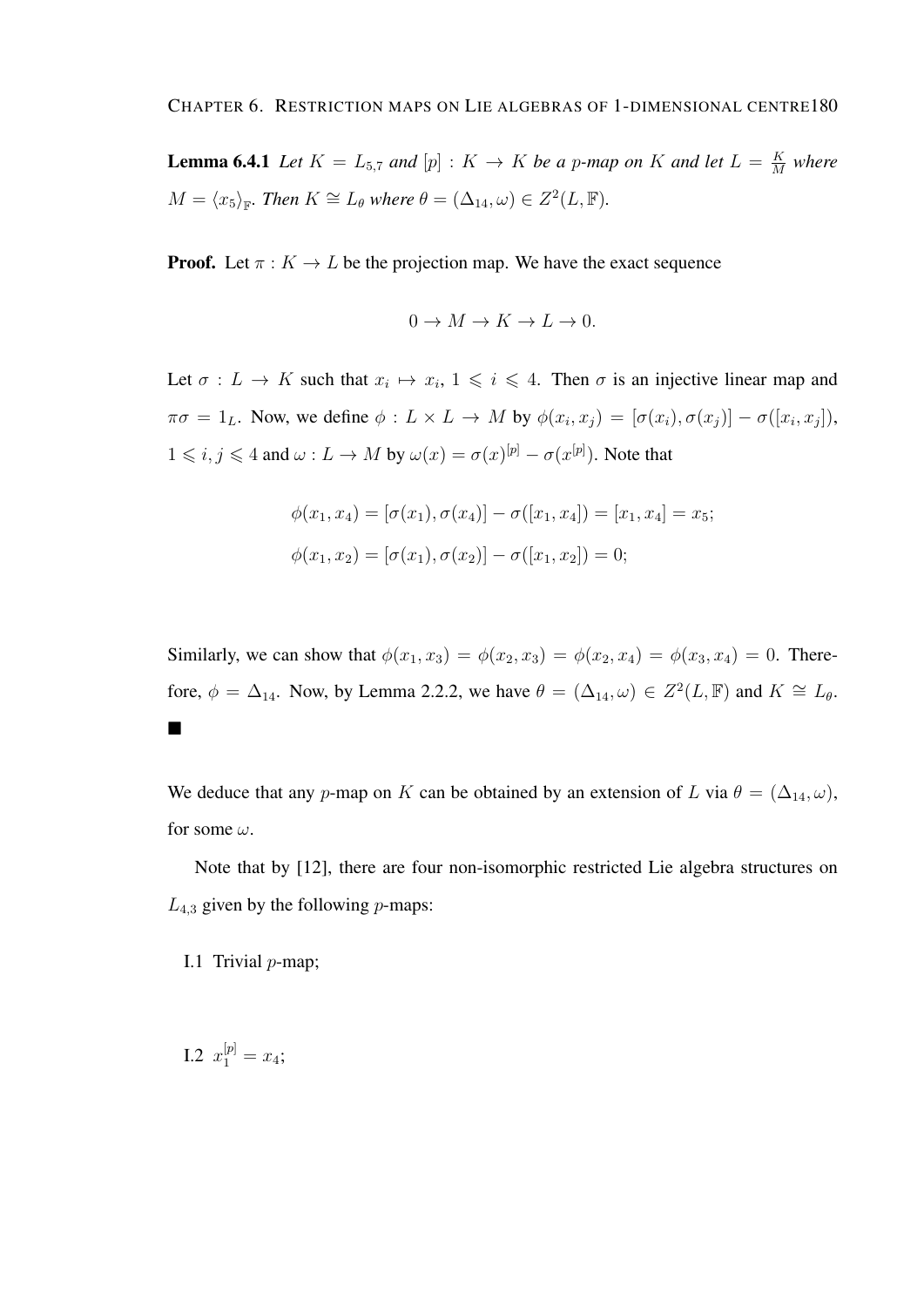I.3 
$$
x_2^{[p]} = \xi x_4;
$$

I.4  $x_3^{[p]} = x_4$ .

In the following sections we consider each of the above cases and find all possible  $[\theta] =$  $[(\phi, \omega)] \in H^2(L, \mathbb{F})$  and construct  $L_{\theta}$ . Note that by Lemma 6.4.1, it suffices to assume  $[\theta] = [(\Delta_{14}, \omega)] \in H^2(L, \mathbb{F})$  and find all non-isomorphic restricted Lie algebra structures on  $L_{5,7}$ .

Note that the group  $Aut(L)$  consists of invertible matrices of the form

| $a_{11}$ |          |                         |           |   |
|----------|----------|-------------------------|-----------|---|
| $a_{21}$ | $a_{22}$ | l I                     |           |   |
| $a_{31}$ | $a_{32}$ |                         |           | , |
| $a_{41}$ |          | $a_{42}$ $a_{11}a_{32}$ | $a_{11}r$ |   |

where  $r = a_{11}a_{22} \neq 0$ .

#### **6.4.1** Extensions of  $L_{5,7}/\langle x_5 \rangle$  via the trivial p-map

First, we find a basis for  $Z^2(L, \mathbb{F})$ . Let  $(\phi, \omega) = (a\Delta_{12} + b\Delta_{13} + c\Delta_{14} + d\Delta_{23} + e\Delta_{24} + d\Delta_{34})$  $f\Delta_{34}, \alpha f_1 + \beta f_2 + \gamma f_3 + \delta f_4$ )  $\in Z^2(L, \mathbb{F})$ . Then we must have  $\delta^2 \phi(x, y, z) = 0$  and  $\phi(x, y^{[p]}) = 0$ , for all  $x, y, z \in L$ . Therefore,

$$
0 = (\delta^2 \phi)(x_1, x_2, x_3) = \phi([x_1, x_2], x_3) + \phi([x_2, x_3], x_1) + \phi([x_3, x_1], x_2) = \phi(x_2, x_4),
$$
 and  

$$
0 = (\delta^2 \phi)(x_1, x_2, x_4) = \phi([x_1, x_2], x_4) + \phi([x_2, x_4], x_1) + \phi([x_4, x_1], x_2) = \phi(x_3, x_4).
$$

Thus, we get  $e = f = 0$ . Since the p-map is trivial,  $\phi(x, y^{[p]}) = \phi(x, 0) = 0$ , for all  $x, y \in L$ . Therefore, a basis for  $Z^2(L, \mathbb{F})$  is as follows:

$$
(\Delta_{12},0), (\Delta_{13},0), (\Delta_{14},0), (\Delta_{23},0), (0, f_1), (0, f_2), (0, f_3), (0, f_4).
$$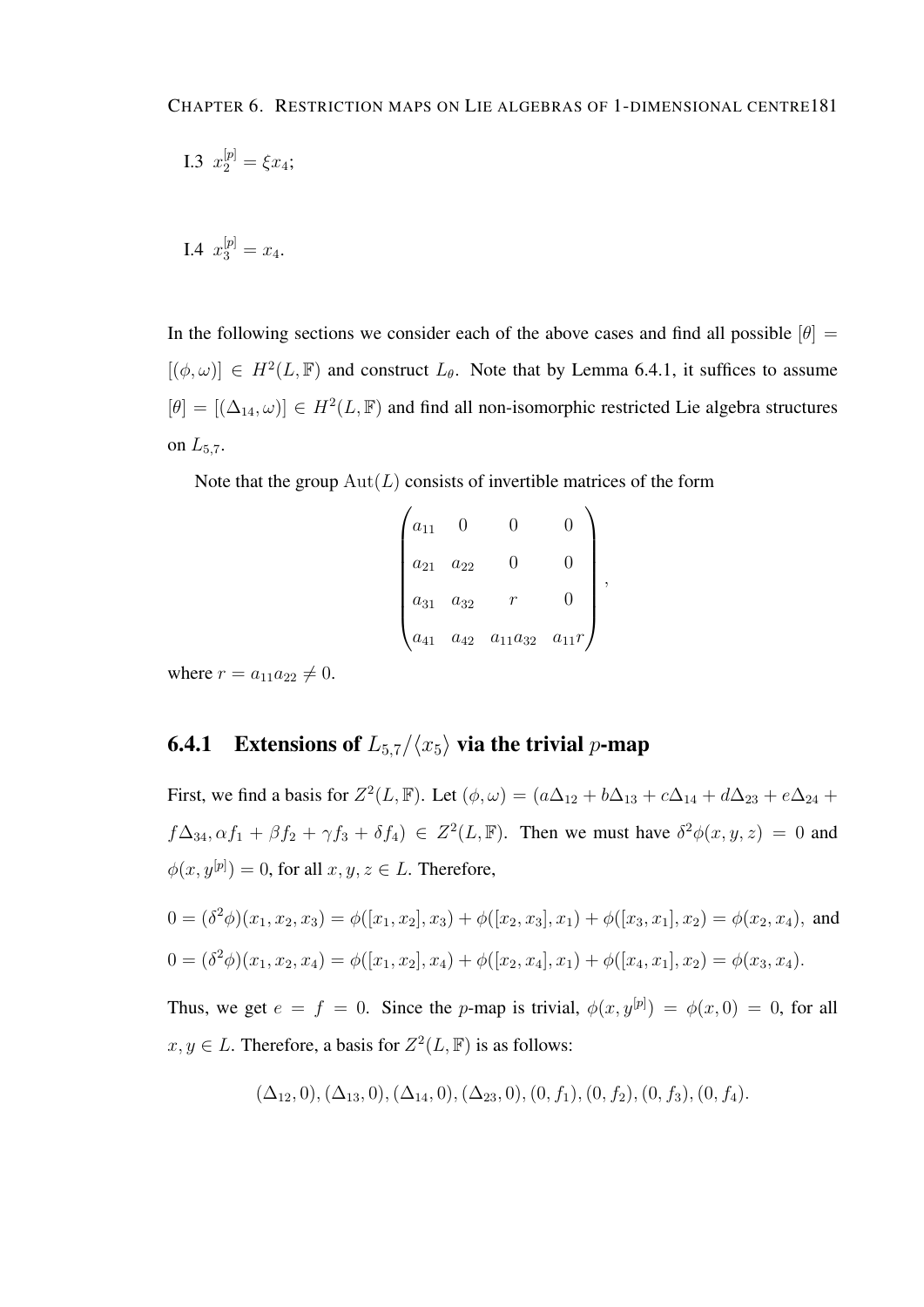Next, we find a basis for  $B^2(L, \mathbb{F})$ . Let  $(\phi, \omega) \in B^2(L, \mathbb{F})$ . Since  $B^2(L, \mathbb{F}) \subseteq Z^2(L, \mathbb{F})$ , we have  $(\phi, \omega) = (a\Delta_{12} + b\Delta_{13} + c\Delta_{14} + d\Delta_{23}, \alpha f_1 + \beta f_2 + \gamma f_3 + \delta f_4)$ . So, there exists a linear map  $\psi: L \to \mathbb{F}$  such that  $\delta^1 \psi(x, y) = \phi(x, y)$  and  $\tilde{\psi}(x) = \omega(x)$ , for all  $x, y \in L$ . So, we have

$$
c = \phi(x_1, x_4) = \delta^1 \psi(x_1, x_4) = \psi([x_1, x_4]) = 0.
$$

Similarly, we can show that  $d = 0$ . Also, we have

$$
\alpha = \omega(x_1) = \tilde{\psi}(x_1) = \psi(x_1^{[p]}) = 0.
$$

Similarly, we can show that  $\beta = \gamma = \delta = 0$ . Therefore,  $(\phi, \omega) = (a\Delta_{12} + b\Delta_{13}, 0)$  and hence  $B^2(L, \mathbb{F}) = \langle (\Delta_{12}, 0), (\Delta_{13}, 0) \rangle_{\mathbb{F}}$ . We deduce that a basis for  $H^2(L, \mathbb{F})$  is as follows:

$$
[(\Delta_{14},0)], [(\Delta_{23},0)], [(0,f_1)], [(0,f_2)], [(0,f_3)], [(0,f_4)].
$$

Let  $[(\phi, \omega)] \in H^2(L, \mathbb{F})$ . Then we have  $\phi = a\Delta_{14} + b\Delta_{23}$ , for some  $a, b \in \mathbb{F}$ . Suppose that  $A\phi = a'\Delta_{14} + b'\Delta_{23}$ , for some  $a', b' \in \mathbb{F}$ . We determine  $a', b'$ . Note that

$$
A\phi(x_1, x_4) = \phi(Ax_1, Ax_4) = \phi(a_{11}x_1 + a_{21}x_2 + a_{31}x_3 + a_{41}x_4, a_{11}rx_4) = a_{11}^2ra;
$$
  

$$
A\phi(x_2, x_3) = \phi(Ax_2, Ax_3) = \phi(a_{22}x_2 + a_{32}x_3 + a_{42}x_4, rx_3 + a_{11}a_{32}x_4) = a_{22}rb.
$$

In the matrix form we can write this as

$$
\begin{pmatrix} a' \\ b' \end{pmatrix} = \begin{pmatrix} a_{11}^2 r & 0 \\ 0 & a_{22} r \end{pmatrix} \begin{pmatrix} a \\ b \end{pmatrix}.
$$
 (6.5)

The orbit with representative  $\sqrt{ }$  $\overline{ }$ 1 0  $\setminus$ of this action gives us  $L_{5,7}$ . Also, we have  $\omega = \alpha f_1 + \beta f_2 + \gamma f_3 + \delta f_4$ , for some  $\alpha, \beta, \gamma, \delta \in \mathbb{F}$ . Suppose that  $A\omega =$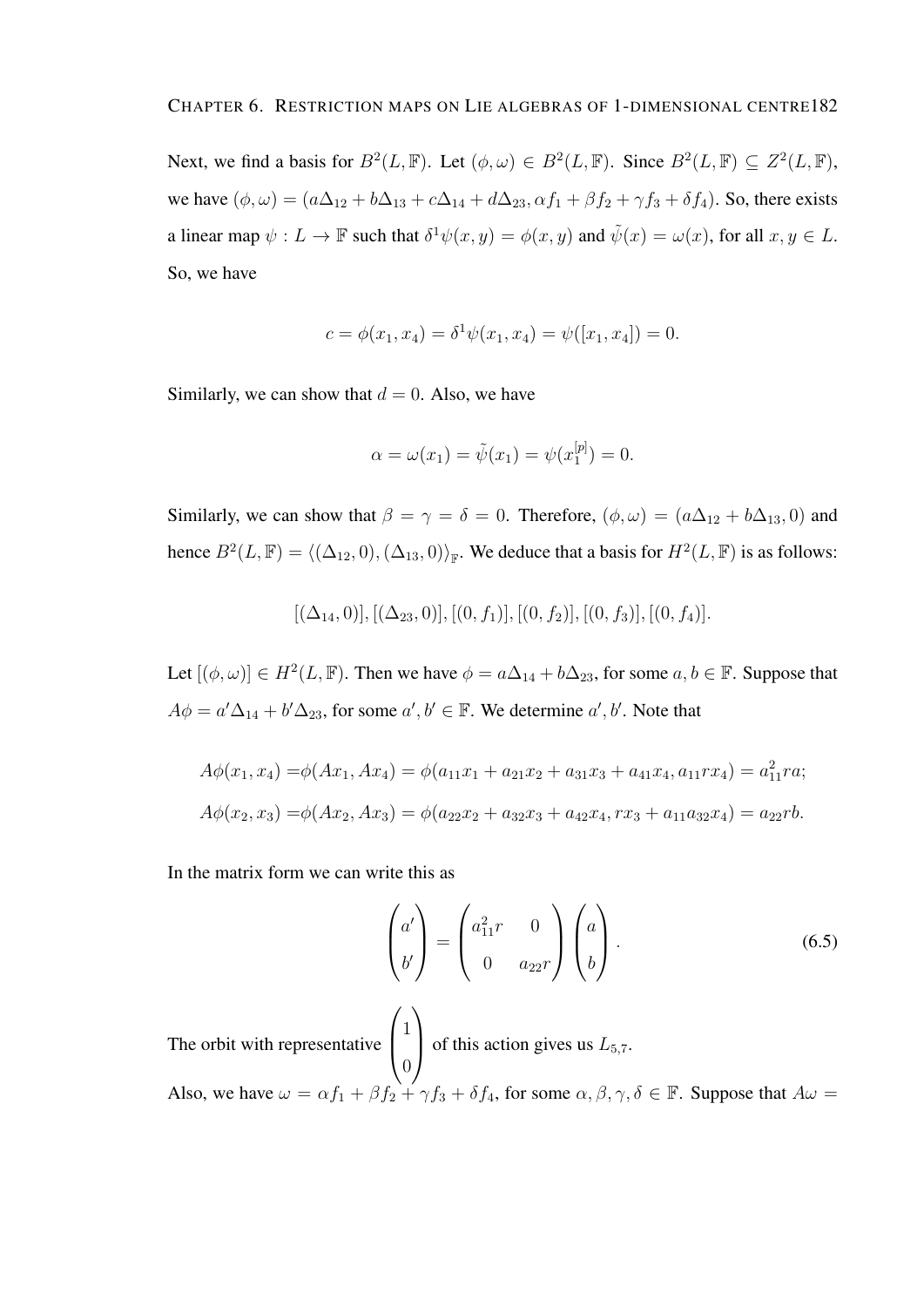#### CHAPTER 6. RESTRICTION MAPS ON LIE ALGEBRAS OF 1-DIMENSIONAL CENTRE183

$$
\alpha' f_1 + \beta' f_2 + \gamma' f_3 + \delta' f_4
$$
, for some  $\alpha', \beta', \gamma', \delta' \in \mathbb{F}$ . We have

$$
A\omega(x_1) = \omega(Ax_1) = \omega(a_{11}x_1 + a_{21}x_2 + a_{31}x_3 + a_{41}x_4) = a_{11}^p \alpha + a_{21}^p \beta + a_{31}^p \gamma + a_{41}^p \delta;
$$
  
\n
$$
A\omega(x_2) = a_{22}^p \beta + a_{32}^p \gamma + a_{42}^p \delta;
$$
  
\n
$$
A\omega(x_3) = r^p \gamma + a_{11}^p a_{32}^p \delta;
$$
  
\n
$$
A\omega(x_4) = a_{11}^p r^p \delta.
$$

In the matrix form we can write this as

$$
\begin{pmatrix}\n\alpha' \\
\beta' \\
\gamma' \\
\delta'\n\end{pmatrix} = \begin{pmatrix}\na_{11}^p & a_{21}^p & a_{31}^p & a_{41}^p \\
0 & a_{22}^p & a_{32}^p & a_{42}^p \\
0 & 0 & r^p & a_{11}^p a_{32}^p \\
0 & 0 & 0 & a_{11}^p r^p\n\end{pmatrix} \begin{pmatrix}\n\alpha \\
\beta \\
\beta \\
\gamma \\
\delta\n\end{pmatrix}.
$$
\n(6.6)

Thus, we can write Equations (6.5) and (6.6) together as follows:

$$
\left[r\begin{pmatrix}a_{11}^{2} & 0\\ 0 & a_{22}\end{pmatrix}, \begin{pmatrix}a_{11}^{p} & a_{21}^{p} & a_{31}^{p} & a_{41}^{p}\\ 0 & a_{22}^{p} & a_{32}^{p} & a_{42}^{p}\\ 0 & 0 & r^{p} & a_{11}^{p}a_{32}^{p}\\ 0 & 0 & 0 & a_{11}^{p}r^{p}\end{pmatrix}\right]\left[\begin{pmatrix}a\\ b\end{pmatrix}, \begin{pmatrix}\alpha\\ \beta\\ \gamma\\ \delta\end{pmatrix}\right]=\left[\begin{pmatrix}a'\\ b'\end{pmatrix}, \begin{pmatrix}\alpha'\\ \beta'\\ \gamma'\\ \delta'\end{pmatrix}\right].
$$

Now we find the representatives of the orbits of the action of  $Aut(L)$  on the set of  $\omega$ 's such that the orbit represented by  $\sqrt{ }$  $\left\lfloor \right\rfloor$ 1  $\overline{0}$  $\setminus$ is preserved under the action of  $Aut(L)$  on the set of  $\phi$ 's. Let  $\nu =$  $\int \alpha$  $\begin{array}{c} \begin{array}{c} \begin{array}{c} \begin{array}{c} \end{array} \end{array} \end{array} \end{array}$ β  $\gamma$  $\delta$  $\setminus$  $\begin{array}{c} \hline \end{array}$  $\in \mathbb{F}^4$ . If  $\nu =$  $\sqrt{0}$  $\begin{array}{c} \hline \end{array}$ 0 0 0  $\setminus$  $\begin{array}{c} \hline \end{array}$ , then  $\{\nu\}$  is clearly an Aut(L)-orbit. Let  $\nu \neq 0$ .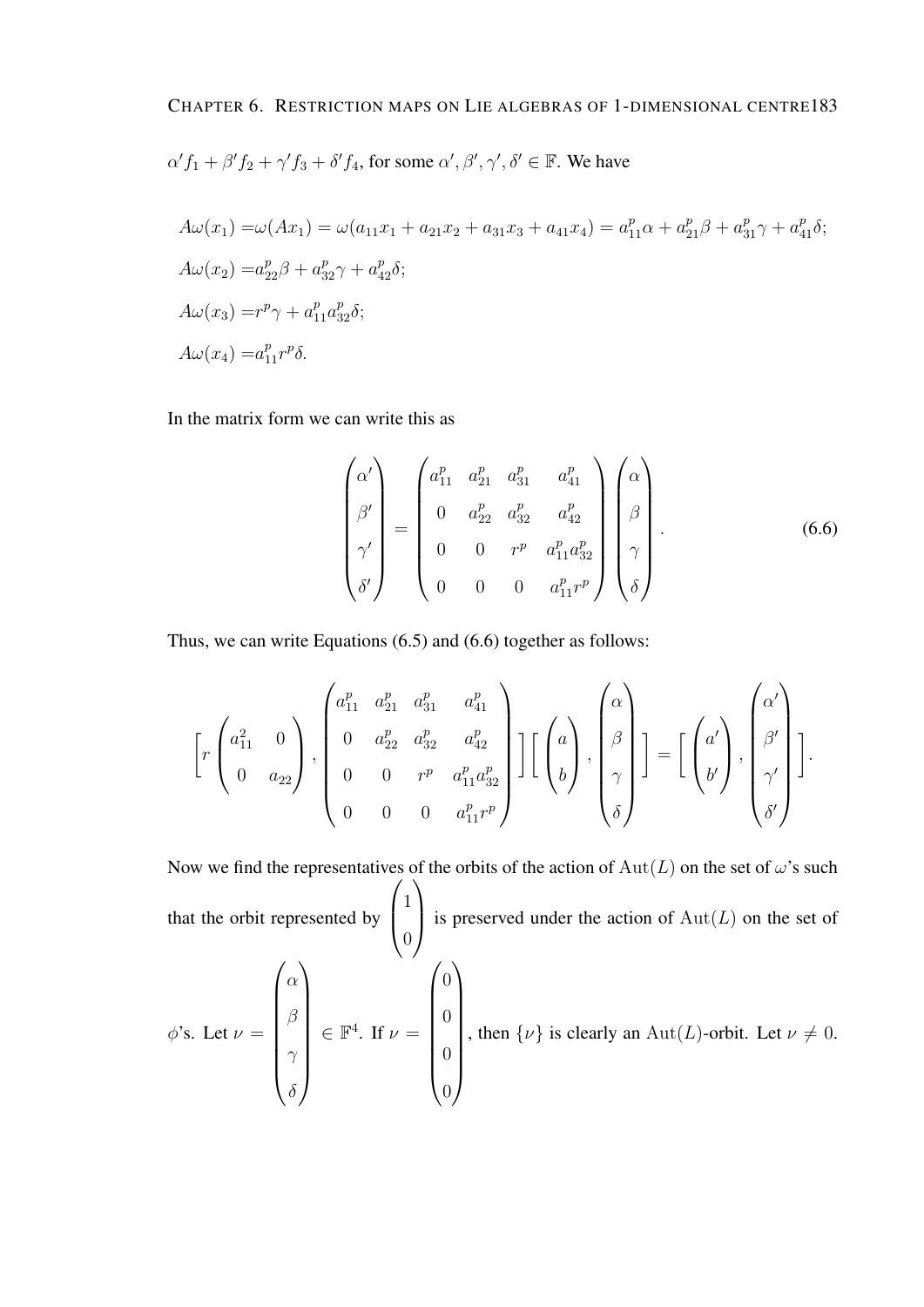#### Suppose that  $\delta \neq 0$ . Then

$$
\begin{bmatrix} \begin{pmatrix} 1 & 0 \\ 0 & 1 \end{pmatrix}, \begin{pmatrix} 1 & 0 & 0 & -\alpha/\delta \\ 0 & 1 & 0 & -\beta/\delta \\ 0 & 0 & 1 & 0 \\ 0 & 0 & 0 & 1 \end{pmatrix} \end{bmatrix} \begin{bmatrix} \begin{pmatrix} 1 \\ 0 \end{pmatrix}, \begin{pmatrix} \begin{pmatrix} 1 \\ \beta \\ \gamma \\ \delta \end{pmatrix} \end{bmatrix} = \begin{bmatrix} \begin{pmatrix} 1 \\ 0 \end{pmatrix}, \begin{pmatrix} 0 \\ 0 \\ \gamma \\ \delta \end{pmatrix} \end{bmatrix}, \text{ and}
$$

$$
\begin{bmatrix} \begin{pmatrix} 1 & 0 \\ 0 & 1 \end{pmatrix}, \begin{pmatrix} 1 & 0 & 0 & 0 \\ 0 & 1 & -\gamma/\delta & \gamma^2/\delta^2 \\ 0 & 0 & 1 & -\gamma/\delta \\ 0 & 0 & 0 & 1 \end{pmatrix} \end{bmatrix} \begin{bmatrix} \begin{pmatrix} 1 \\ 0 \end{pmatrix}, \begin{pmatrix} 0 \\ 0 \\ \gamma \\ \delta \end{pmatrix} \end{bmatrix} = \begin{bmatrix} \begin{pmatrix} 1 \\ 0 \end{pmatrix}, \begin{pmatrix} 0 \\ 0 \\ 0 \end{pmatrix}, \text{ and}
$$

$$
\begin{bmatrix} \delta^{-2/p} \begin{pmatrix} \delta^{2/p} & 0 \\ 0 & \delta^{-3/p} \end{pmatrix}, \begin{pmatrix} \delta & 0 & 0 & 0 \\ 0 & \delta^{-2} & 0 \\ 0 & 0 & \delta^{-2} & 0 \\ 0 & 0 & 0 & \delta^{-1} \end{pmatrix} \end{bmatrix} \begin{bmatrix} \begin{pmatrix} 1 \\ 0 \end{pmatrix}, \begin{pmatrix} 0 \\ 0 \\ 0 \end{pmatrix} \end{bmatrix} = \begin{bmatrix} \begin{pmatrix} 1 \\ 0 \end{pmatrix}, \begin{pmatrix} 0 \\ 0 \\ 0 \end{pmatrix} \end{bmatrix}.
$$

Next, if  $\delta = 0$ , but  $\gamma \neq 0$ , then

$$
\left[\begin{pmatrix}1 & 0\\0 & 1\end{pmatrix}, \begin{pmatrix}1 & 0 & -\alpha/\gamma & 0\\0 & 1 & -\beta/\gamma & 0\\0 & 0 & 1 & -\beta/\gamma\\0 & 0 & 0 & 1\end{pmatrix}\right] \left[\begin{pmatrix}1\\0\\0\end{pmatrix}, \begin{pmatrix}\alpha\\ \beta\\ \gamma\\0\end{pmatrix}\right] = \left[\begin{pmatrix}1\\0\\0\end{pmatrix}, \begin{pmatrix}0\\0\\0\\0\end{pmatrix}\right].
$$

Next, if  $\gamma = \delta = 0$ , but  $\beta \neq 0$ , then

$$
\left[\begin{pmatrix}1&0\\0&1\end{pmatrix},\begin{pmatrix}1&-\alpha/\beta&0&0\\0&1&0&0\\0&0&1&0\\0&0&0&1\end{pmatrix}\right]\left[\begin{pmatrix}1\\0\\0\end{pmatrix},\begin{pmatrix}\alpha\\ \beta\\0\\0\end{pmatrix}\right]=\left[\begin{pmatrix}1\\0\\0\end{pmatrix},\begin{pmatrix}0\\0\\0\\0\end{pmatrix}\right].
$$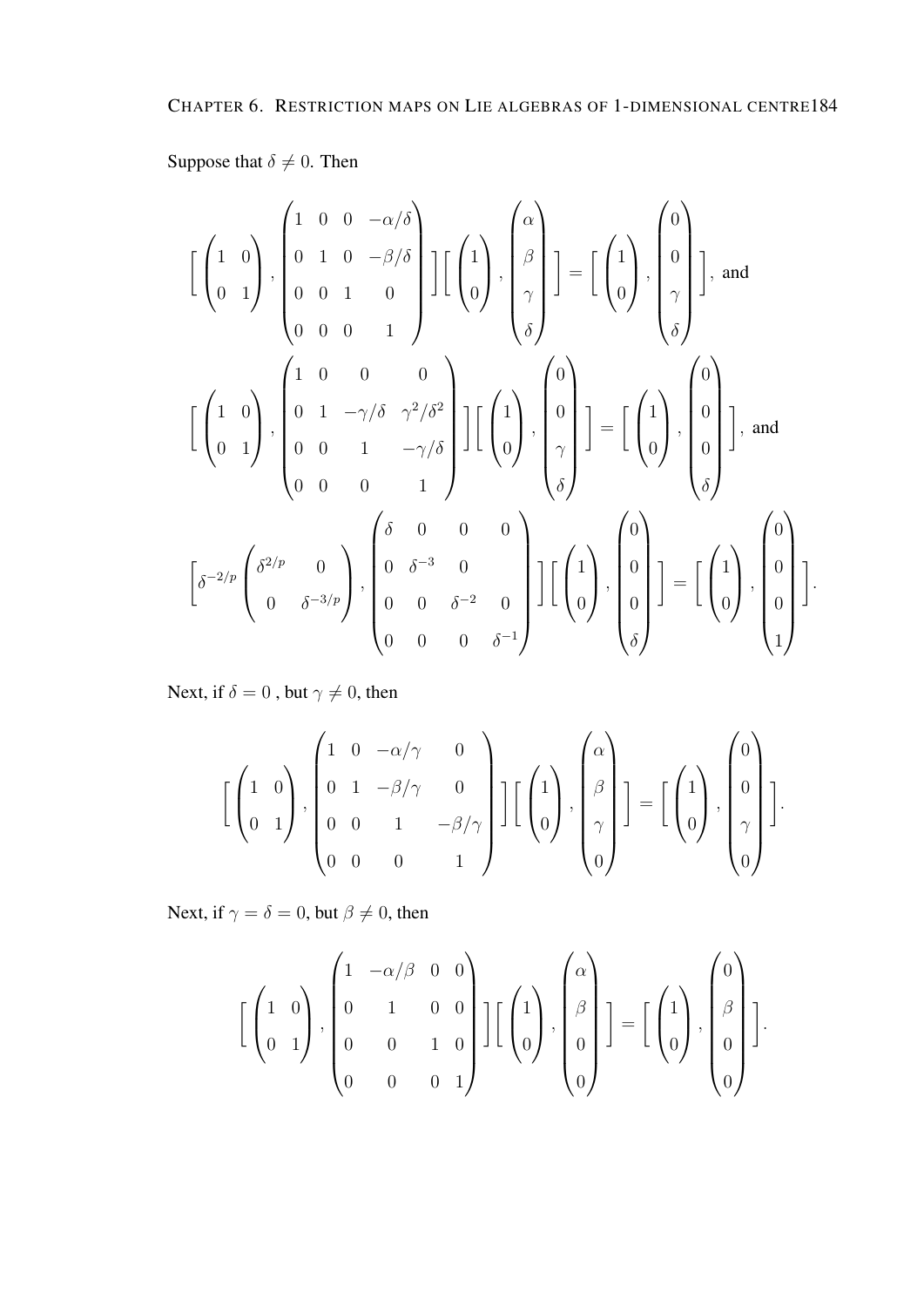Finally, if  $\beta = \gamma = \delta = 0$ , but  $\alpha \neq 0$ , then we have

$$
\left[\alpha^{2/p}\begin{pmatrix} \alpha^{-2/p} & 0 \\ 0 & \alpha^{3/p} \end{pmatrix}, \begin{pmatrix} \alpha^{-1} & 0 & 0 & 0 \\ 0 & \alpha^{3} & 0 & 0 \\ 0 & 0 & \alpha^{2} & 0 \\ 0 & 0 & 0 & \alpha \end{pmatrix}\right] \left[\begin{pmatrix} 1 \\ 0 \\ 0 \end{pmatrix}, \begin{pmatrix} \alpha \\ 0 \\ 0 \\ 0 \end{pmatrix} \right] = \left[\begin{pmatrix} 1 \\ 0 \\ 0 \end{pmatrix}, \begin{pmatrix} 1 \\ 0 \\ 0 \\ 0 \end{pmatrix} \right].
$$

Thus the following elements are  $Aut(L)$ -orbit representatives:

$$
\begin{pmatrix} 0 \\ 0 \\ 0 \\ 0 \end{pmatrix}, \begin{pmatrix} 1 \\ 0 \\ 0 \\ 0 \end{pmatrix}, \begin{pmatrix} 0 \\ 0 \\ 0 \\ 0 \end{pmatrix}, \begin{pmatrix} 0 \\ 0 \\ 0 \\ 0 \end{pmatrix}, \begin{pmatrix} 0 \\ 0 \\ 0 \\ 0 \end{pmatrix}, \begin{pmatrix} 0 \\ 0 \\ 0 \\ 1 \end{pmatrix}.
$$
  
Lemma 6.4.2 The vectors 
$$
\begin{pmatrix} 0 \\ \beta_1 \\ 0 \\ 0 \end{pmatrix} and \begin{pmatrix} 0 \\ \beta_2 \\ 0 \\ 0 \end{pmatrix} are in the same Aut(L)-orbit if and only if
$$

$$
\beta_2 \beta_1^{-1} \in (\mathbb{F}^*)^3.
$$

**Proof.** First assume that 
$$
\begin{pmatrix} 0 \\ \beta_1 \\ 0 \\ 0 \end{pmatrix}
$$
 and  $\begin{pmatrix} 0 \\ \beta_2 \\ 0 \\ 0 \end{pmatrix}$  are in the same Aut(*L*)-orbit. Then

$$
\left[r\begin{pmatrix}a_{11}^2 & 0\\0 & a_{22}\end{pmatrix}, \begin{pmatrix}a_{11}^p & a_{21}^p & a_{31}^p & a_{41}^p\\0 & a_{22}^p & a_{32}^p & a_{42}^p\\0 & 0 & r^p & a_{11}^p a_{32}^p\\0 & 0 & 0 & a_{11}^p r^p\end{pmatrix}\right] \left[\begin{pmatrix}1\\0\\0\end{pmatrix}, \begin{pmatrix}0\\0\\0\end{pmatrix}\right] = \left[\begin{pmatrix}1\\0\end{pmatrix}, \begin{pmatrix}0\\0\\0\end{pmatrix}\right].
$$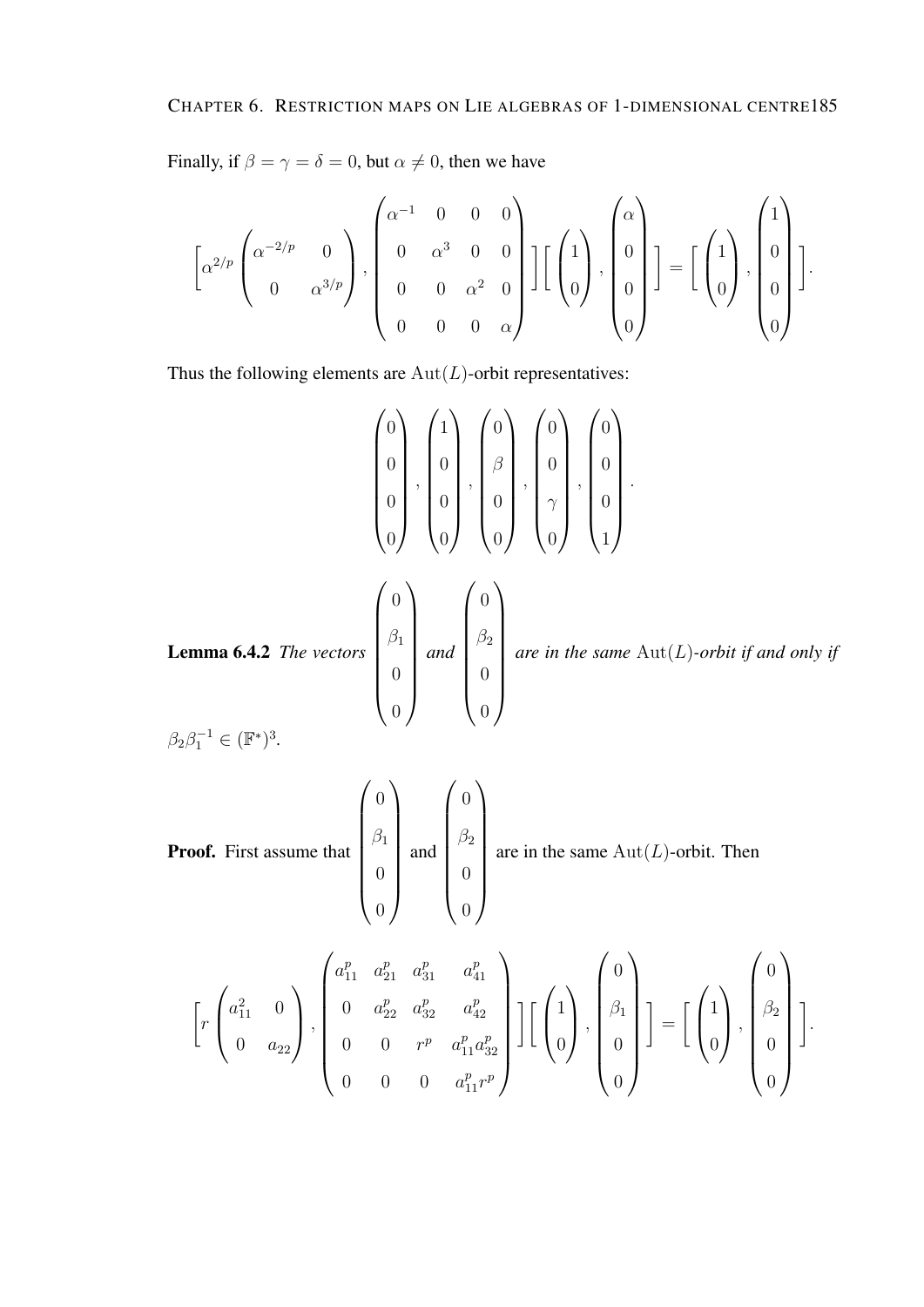From this we obtain that  $ra_{11}^2 = 1$  and  $\beta_2 = a_{22}^p \beta_1$  which gives that  $\beta_2 \beta_1^{-1} = a_{11}^{-3p} \in (\mathbb{F}^*)^3$ . Conversely assume that  $\beta_2 \beta_1^{-1} = \epsilon^3$  with some  $\epsilon \in \mathbb{F}^*$ . Then

$$
\[e^{2/p}\begin{pmatrix} e^{-2/p} & 0 \ 0 & e^{3/p} \end{pmatrix}, \begin{pmatrix} e^{-1} & 0 & 0 & 0 \ 0 & e^{3} & 0 & 0 \ 0 & 0 & e^{2} & 0 \ 0 & 0 & 0 & e \end{pmatrix}\] \begin{bmatrix} 1 \ 0 \end{bmatrix}, \begin{pmatrix} 0 \ \beta_1 \ 0 \end{pmatrix} \] = \begin{bmatrix} 1 \ 0 \end{bmatrix}, \begin{pmatrix} 0 \ \beta_2 \ 0 \end{pmatrix} \],
$$

as required.

**Lemma 6.4.3** The vectors 
$$
\begin{pmatrix} 0 \\ 0 \\ \gamma_1 \\ 0 \end{pmatrix}
$$
 and  $\begin{pmatrix} 0 \\ 0 \\ \gamma_2 \\ 0 \end{pmatrix}$  are in the same Aut(*L*)-orbit if and only if  $\gamma_2 \gamma_1^{-1} \in (\mathbb{F}^*)^2$ .

**Proof.** First assume that 
$$
\begin{pmatrix} 0 \\ 0 \\ \gamma_1 \\ 0 \end{pmatrix}
$$
 and  $\begin{pmatrix} 0 \\ 0 \\ \gamma_2 \\ 0 \end{pmatrix}$  are in the same Aut(*L*)-orbit. Then

$$
\left[r\begin{pmatrix}a_{11}^2 & 0\\0 & a_{22}\end{pmatrix}, \begin{pmatrix}a_{11}^p & a_{21}^p & a_{31}^p & a_{41}^p\\0 & a_{22}^p & a_{32}^p & a_{42}^p\\0 & 0 & r^p & a_{11}^p a_{32}^p\\0 & 0 & 0 & a_{11}^p r^p\end{pmatrix}\right] \left[\begin{pmatrix}1\\0\\0\end{pmatrix}, \begin{pmatrix}0\\0\\\gamma_1\\0\end{pmatrix}\right] = \left[\begin{pmatrix}1\\0\end{pmatrix}, \begin{pmatrix}0\\0\\0\end{pmatrix}\right].
$$

From this we obtain that  $ra_{11}^2 = 1$  and  $\gamma_2 = r^p \gamma_1$  which gives that  $\gamma_2 \gamma_1^{-1} = a_{11}^{-2p} \in (\mathbb{F}^*)^2$ .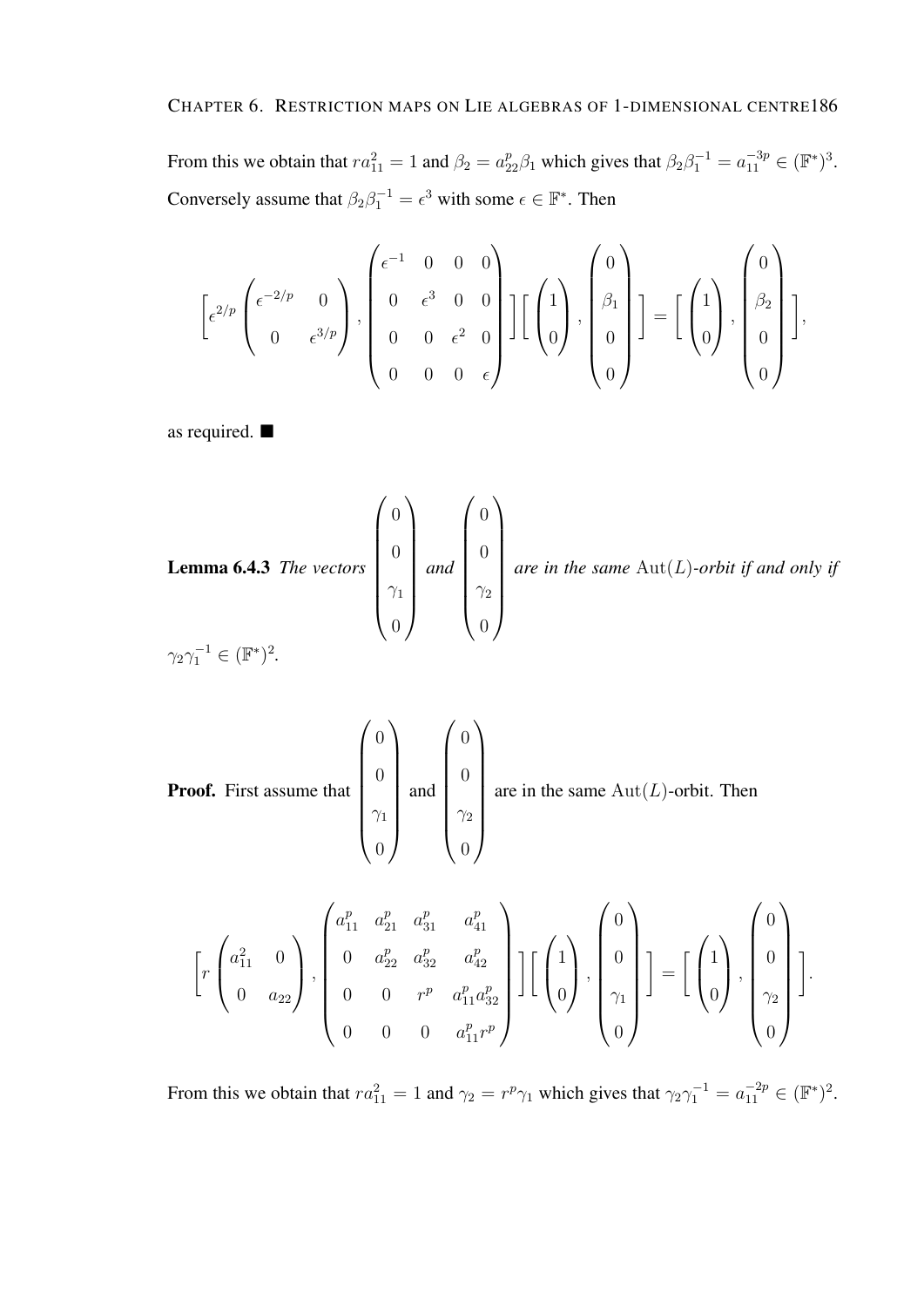Conversely assume that  $\gamma_2 \gamma_1^{-1} = \epsilon^2$  with some  $\epsilon \in \mathbb{F}^*$ . Then

$$
\left[\epsilon^{2/p}\begin{pmatrix} \epsilon^{-2/p} & 0 \\ 0 & \epsilon^{3/p} \end{pmatrix}, \begin{pmatrix} \epsilon^{-1} & 0 & 0 & 0 \\ 0 & \epsilon^{3} & 0 & 0 \\ 0 & 0 & \epsilon^{2} & 0 \\ 0 & 0 & 0 & \epsilon \end{pmatrix}\right] \left[\begin{pmatrix} 1 \\ 0 \\ 0 \end{pmatrix}, \begin{pmatrix} 0 \\ 0 \\ \gamma_{1} \\ 0 \end{pmatrix}\right] = \left[\begin{pmatrix} 1 \\ 0 \\ 0 \end{pmatrix}, \begin{pmatrix} 0 \\ 0 \\ \gamma_{2} \\ 0 \end{pmatrix}\right],
$$

as required.

**6.4.2 Extensions of** 
$$
(L_{5,7}/\langle x_5 \rangle, x_1^{[p]} = x_4)
$$

Note that  $L^{[p]} = \langle x_4 \rangle_{\mathbb{F}}$ . Let  $[(\phi, \omega)] \in H^2(L, \mathbb{F})$ . Then we must have  $\phi(x, y^{[p]}) = 0$ , for all  $x, y \in L$ , where  $\phi = a\Delta_{12} + b\Delta_{13} + c\Delta_{14} + d\Delta_{23} + e\Delta_{24} + f\Delta_{34}$ , for some  $a, b, c, d, e, f \in \mathbb{F}$ . Hence,  $\phi(x_1, x_4) = 0$  which implies that  $c = 0$ . Since  $\phi = \Delta_{14}$  gives us  $L_{5,7}$ , we deduce by Lemma 6.4.1 that  $L_{5,7}$  cannot be constructed in this case. Similarly, we can show that for the following *p*-maps we also get  $c = 0$ .

I.3 
$$
x_2^{[p]} = \xi x_4;
$$

I.4 
$$
x_3^{[p]} = x_4
$$
.

Theorem 6.4.4 *The list of all restricted Lie algebra structures on* L5,7*, up to isomorphism, is as follows:*

$$
L_{5,7}^{1} = \langle x_{1}, \ldots, x_{5} \mid [x_{1}, x_{2}] = x_{3}, [x_{1}, x_{3}] = x_{4}, [x_{1}, x_{4}] = x_{5} \rangle;
$$
  
\n
$$
L_{5,7}^{2} = \langle x_{1}, \ldots, x_{5} \mid [x_{1}, x_{2}] = x_{3}, [x_{1}, x_{3}] = x_{4}, [x_{1}, x_{4}] = x_{5}, x_{1}^{[p]} = x_{5} \rangle;
$$
  
\n
$$
L_{5,7}^{3}(\beta) = \langle x_{1}, \ldots, x_{5} \mid [x_{1}, x_{2}] = x_{3}, [x_{1}, x_{3}] = x_{4}, [x_{1}, x_{4}] = x_{5}, x_{2}^{[p]} = \beta x_{5} \rangle;
$$
  
\n
$$
L_{5,7}^{4}(\gamma) = \langle x_{1}, \ldots, x_{5} \mid [x_{1}, x_{2}] = x_{3}, [x_{1}, x_{3}] = x_{4}, [x_{1}, x_{4}] = x_{5}, x_{3}^{[p]} = \gamma x_{5} \rangle;
$$
  
\n
$$
L_{5,7}^{5} = \langle x_{1}, \ldots, x_{5} \mid [x_{1}, x_{2}] = x_{3}, [x_{1}, x_{3}] = x_{4}, [x_{1}, x_{4}] = x_{5}, x_{4}^{[p]} = x_{5} \rangle
$$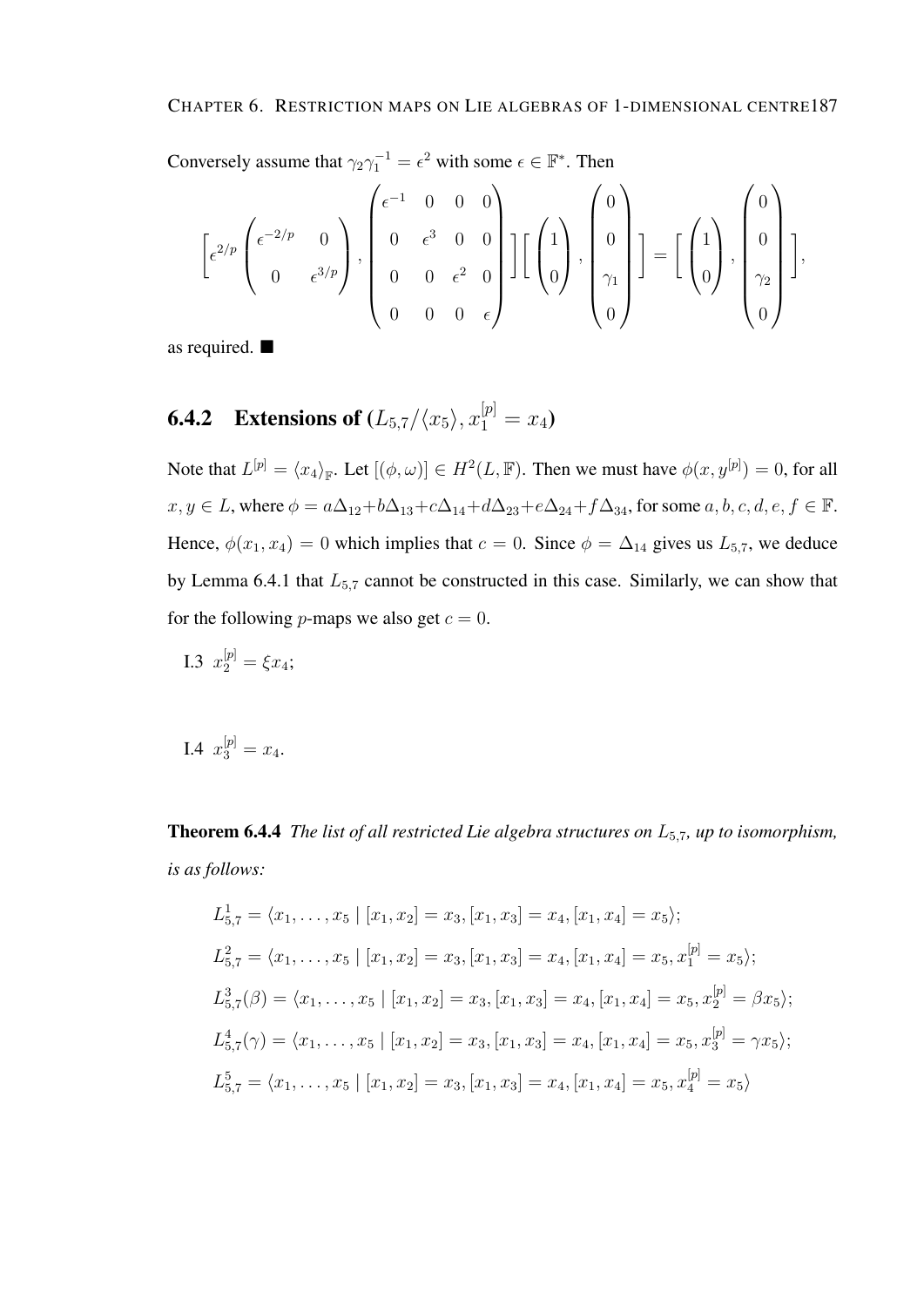*where*  $\beta \in T_3$  *and*  $\gamma \in T_2$ *.* 

Note that, as in Lemma 6.2.5, we can show that  $L_{5,7}^3(\beta_1) \cong L_{5,7}^3(\beta_2)$  if and only if  $\beta_2\beta_1^{-1} \in$  $(\mathbb{F}^*)^3$  and  $L_{5,7}^4(\gamma_1) \cong L_{5,7}^4(\gamma_2)$  if and only if  $\gamma_2\gamma_1^{-1} \in (\mathbb{F}^*)^2$ . Furthermore, by Lemma 2.3.3, the algebras in the Theorem above are pairwise non-isomorphic because these algebras correspond to different  $Aut(L)$ -orbits.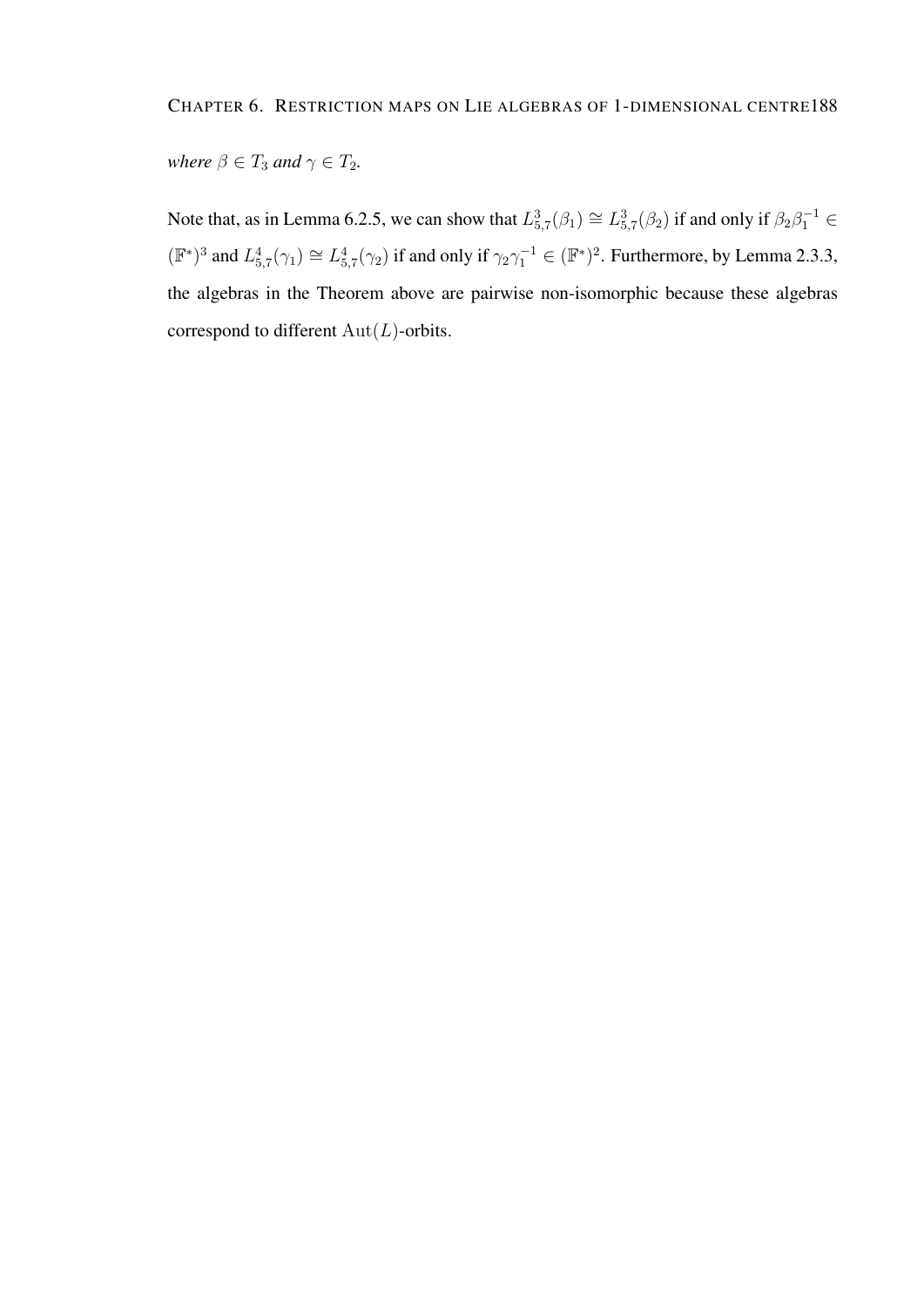### Chapter 7

## **Restriction maps on**  $L_{5,8}$

Let

$$
K_8 = L_{5,8} = \langle x_1, \ldots, x_5 \mid [x_1, x_2] = x_4, [x_1, x_3] = x_5 \rangle.
$$

We have  $Z(L_{5,8}) = \langle x_4, x_5 \rangle_{\mathbb{F}}$ . Note that there exists an element  $\alpha x_4 + \beta x_5 \in Z(L_{5,8})$  such that  $(\alpha x_4 + \beta x_5)^{[\mathfrak{p}]} = 0$ , for some  $\alpha, \beta \in \mathbb{F}$ . If  $\alpha \neq 0$  then consider

$$
K = \langle x'_1, \ldots, x'_5 | [x'_1, x'_2] = x'_4, [x'_1, x'_3] = x'_5 \rangle,
$$

where  $x'_1 = x_1, x'_2 = \alpha x_2 + \beta x_3, x'_3 = x_3, x'_4 = \alpha x_4 + \beta x_5, x'_5 = x_5$ . Let  $\phi : K_8 \to K$  given by  $x_i \mapsto x'_i$ , for  $1 \leq i \leq 5$ . It is easy to see that  $\phi$  is an isomorphism. Therefore, in this case we can suppose that  $x_4^{[p]} = 0$ . If  $\alpha = 0$  then  $\beta \neq 0$  and we rescale  $x_5$  so that  $x_5^{[p]} = 0$ . Hence we can assume either  $x_4^{[p]} = 0$  or  $x_5^{[p]} = 0$ . Consider the automorphism of  $K_8$  given by  $x_1 \mapsto x_1, x_2 \mapsto x_3, x_3 \mapsto x_2, x_4 \mapsto x_5$  and  $x_5 \mapsto x_4$ . Using this automorphism, we deduce that it is enough to determine all the *p*-maps on  $K_8$  for which  $x_5^{[p]} = 0$ .

**Lemma 7.0.5** Let  $K = L_{5,8}$  and  $[p] : K \to K$  be a p-map on K such that  $x_5^{[p]} = 0$  and let  $L = \frac{K}{M}$  $\frac{K}{M}$  where  $M = \langle x_5 \rangle_{\mathbb{F}}$ . Then  $K \cong L_\theta$  where  $\theta = (\Delta_{13}, \omega) \in Z^2(L, \mathbb{F})$ .

**Proof.** Let  $\pi : K \to L$  be the projection map. We have the exact sequence

$$
0 \to M \to K \to L \to 0.
$$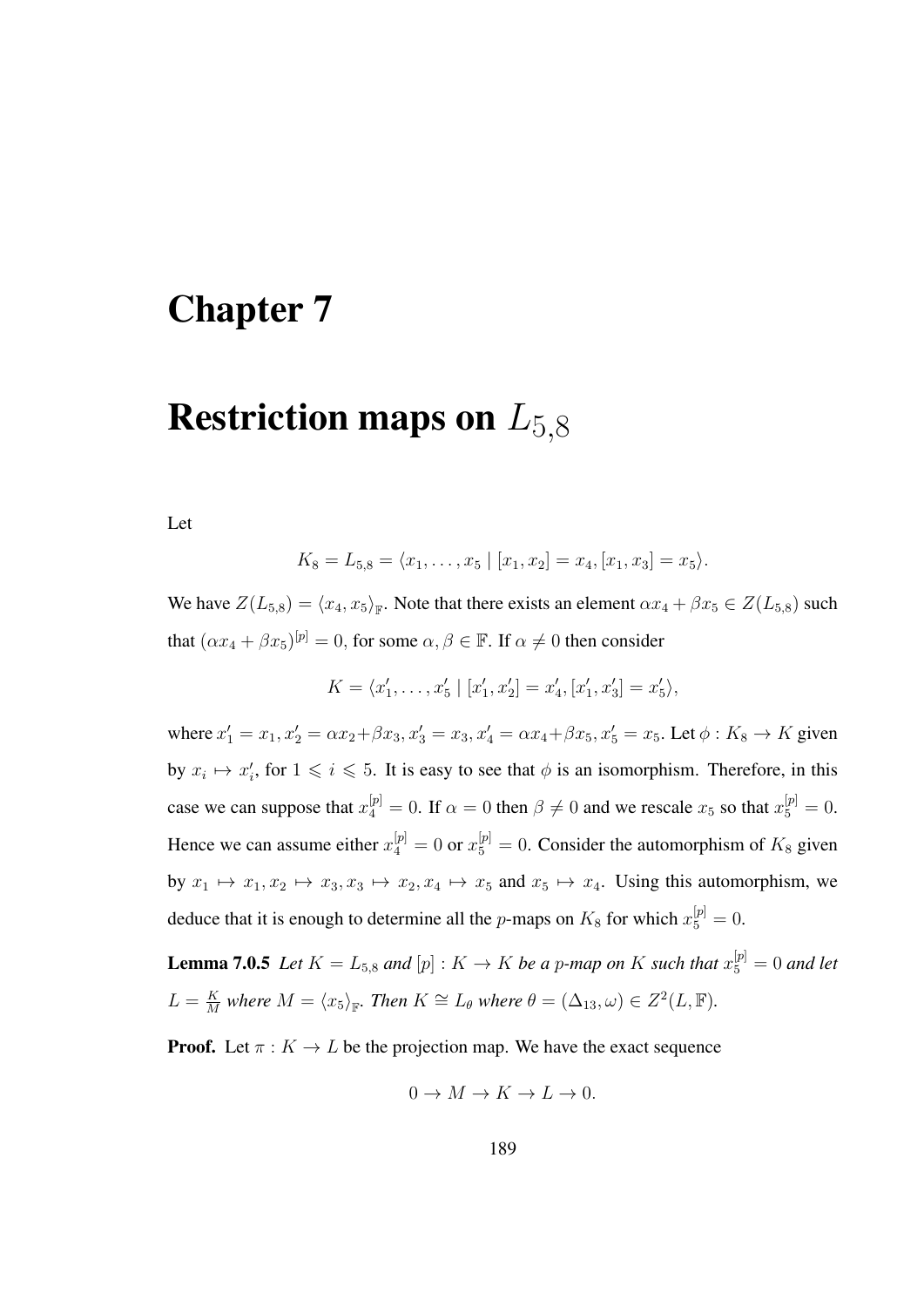Let  $\sigma: L \to K$  such that  $x_i \mapsto x_i, 1 \leq i \leq 4$ . Then  $\sigma$  is an injective linear map and  $\pi\sigma = 1_L$ . Now, we define  $\phi: L \times L \to M$  by  $\phi(x_i, x_j) = [\sigma(x_i), \sigma(x_j)] - \sigma([x_i, x_j]),$  $1 \leq i, j \leq 4$  and  $\omega: L \to M$  by  $\omega(x) = \sigma(x)^{[p]} - \sigma(x^{[p]})$ . Note that

$$
\phi(x_1, x_3) = [\sigma(x_1), \sigma(x_3)] - \sigma([x_1, x_3]) = [x_1, x_3] = x_5;
$$
  

$$
\phi(x_1, x_2) = [\sigma(x_1), \sigma(x_2)] - \sigma([x_1, x_2]) = 0.
$$

Similarly, we can show that  $\phi(x_1, x_4) = \phi(x_2, x_3) = \phi(x_2, x_4) = \phi(x_3, x_4) = 0$ . Therefore,  $\phi = \Delta_{13}$ . Now, by Lemma, 2.2.2 we have  $\theta = (\Delta_{13}, \omega) \in Z^2(L, \mathbb{F})$  and  $K \cong L_{\theta}$ .  $\blacksquare$ 

We deduce that any p-map on K can be obtained by an extension of L via  $\theta = (\Delta_{13}, \omega)$ , for some  $\omega$ .

Let

$$
L = \frac{L_{5,8}}{\langle x_5 \rangle} = \langle x_1, x_2, x_3, x_4 | [x_1, x_2] = x_4 \rangle.
$$

Then  $L \cong L_{4,2}$ . Indeed, the map  $A: L_{4,2} \to L$  such that  $x'_1 \mapsto x_1, x'_2 \mapsto x_2, x'_3 \mapsto x_4$ ,  $x'_4 \mapsto x_3$  is an isomorphism, where  $L_{4,2} = \langle x'_1, x'_2, x'_3, x'_4 \mid [x'_1, x'_2] = x'_3 \rangle$ . Therefore, by [12], there are eight non-isomorphic restricted Lie algebra structures on  $L$  given by the following p-maps:

II.1 Trivial  $p$ -map;

II.2  $x_1^{[p]} = x_4;$ 

II.3  $x_1^{[p]} = x_3;$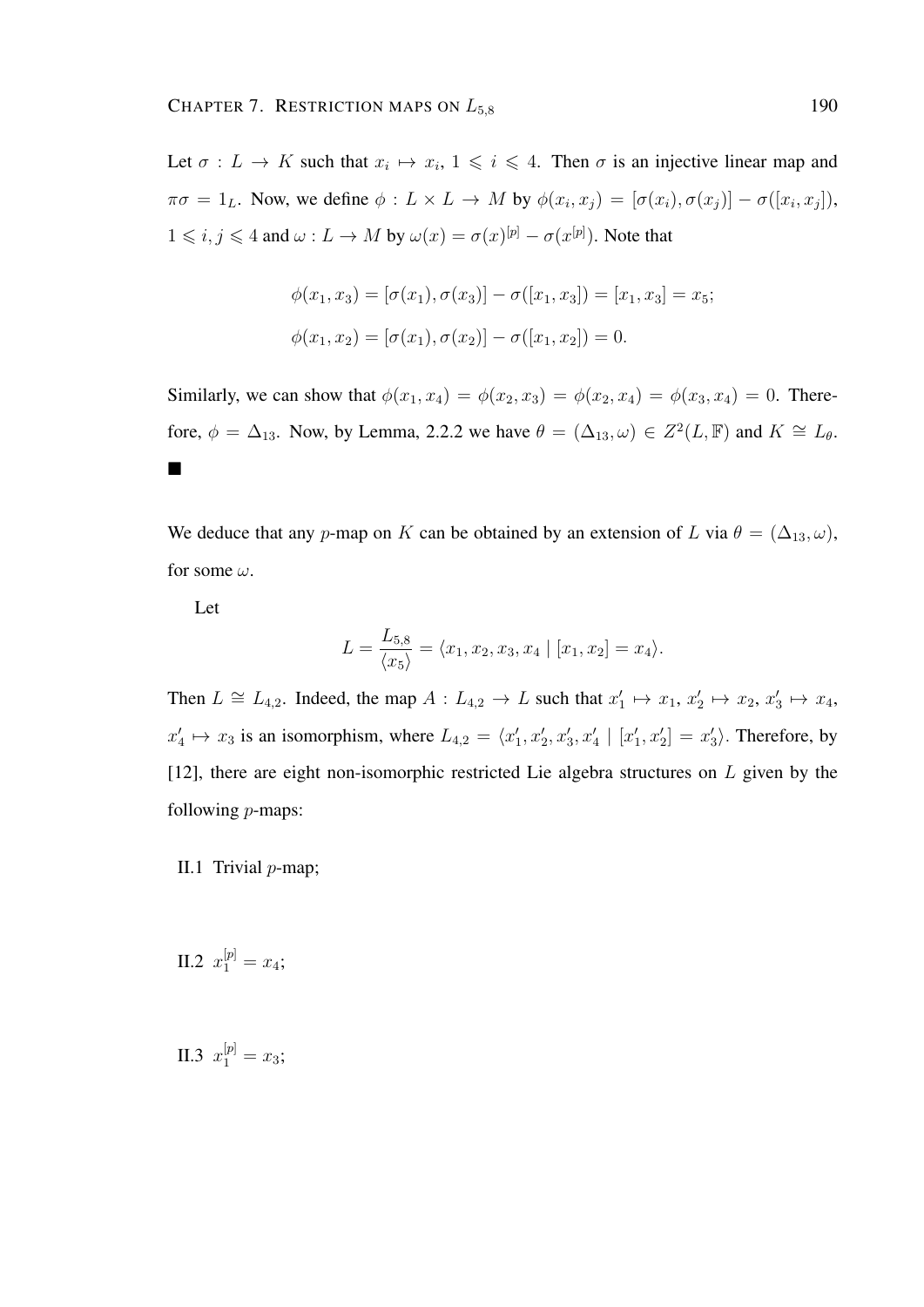II.4 
$$
x_1^{[p]} = x_4, x_2^{[p]} = x_3;
$$

II.5  $x_4^{[p]} = x_3;$ 

II.6 
$$
x_4^{[p]} = x_3, x_2^{[p]} = x_4;
$$

II.7 
$$
x_3^{[p]} = x_4;
$$

II.8  $x_3^{[p]} = x_4, x_2^{[p]} = x_3.$ 

In the following sections we consider each of the above cases and find all possible  $[\theta]$  =  $[(\phi, \omega)] \in H^2(L, \mathbb{F})$  and construct  $L_{\theta}$ . Note that by Lemma 7.0.5, it suffices to assume  $[\theta] = [(\Delta_{13}, \omega)]$  and find all non-isomorphic restricted Lie algebra structures on  $L_{5,8}$ .

Note that the group  $Aut(L)$  consists of invertible matrices of the form

$$
\begin{pmatrix} a_{11} & a_{12} & 0 & 0 \ a_{21} & a_{22} & 0 & 0 \ a_{31} & a_{32} & a_{33} & 0 \ a_{41} & a_{42} & a_{43} & r \end{pmatrix},
$$

where  $r = a_{11}a_{22} - a_{12}a_{21} \neq 0$ .

### 7.1 Extensions of  $(L, \text{trivial } p\text{-map})$

First, we find a basis for  $Z^2(L, \mathbb{F})$ . Let  $(\phi, \omega) = (a\Delta_{12} + b\Delta_{13} + c\Delta_{14} + d\Delta_{23} + e\Delta_{24} + d\Delta_{34})$  $f\Delta_{34}, \alpha f_1 + \beta f_2 + \gamma f_3 + \delta f_4$ )  $\in Z^2(L, \mathbb{F})$ . Then we must have  $\delta^2 \phi(x, y, z) = 0$  and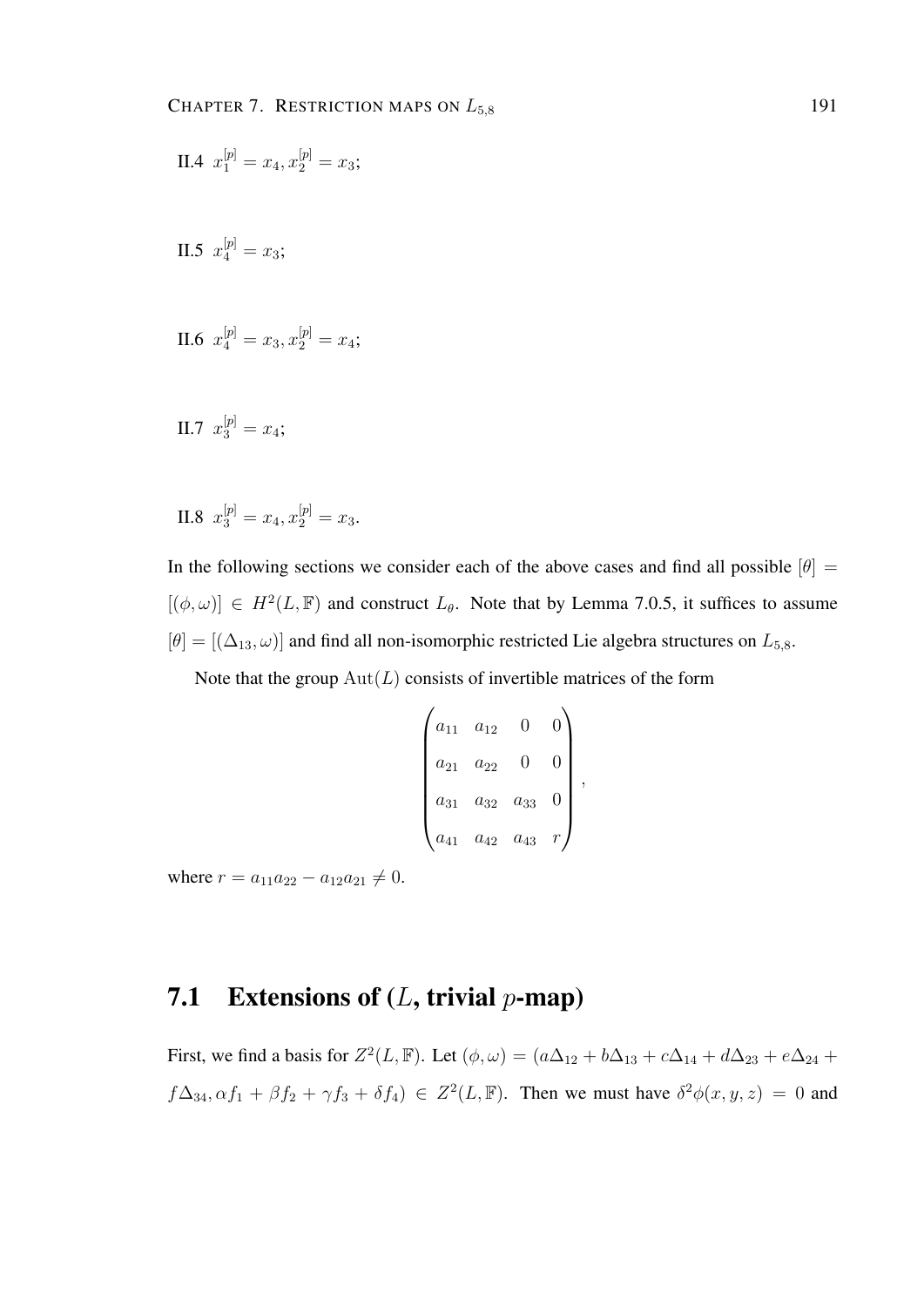$\phi(x, y^{[p]}) = 0$ , for all  $x, y, z \in L$ . Therefore,

$$
0 = (\delta^2 \phi)(x_1, x_2, x_3) = \phi([x_1, x_2], x_3) + \phi([x_2, x_3], x_1) + \phi([x_3, x_1], x_2) = \phi(x_4, x_3).
$$

Thus, we get  $f = 0$ . Since the p-map is trivial,  $\phi(x, y^{[p]}) = \phi(x, 0) = 0$ , for all  $x, y \in L$ . Therefore, a basis for  $Z^2(L, \mathbb{F})$  is as follows:

$$
(\Delta_{12},0), (\Delta_{13},0), (\Delta_{14},0), (\Delta_{23},0), (\Delta_{24},0), (0, f_1), (0, f_2), (0, f_3), (0, f_4).
$$

Next, we find a basis for  $B^2(L, \mathbb{F})$ . Let  $(\phi, \omega) \in B^2(L, \mathbb{F})$ . Since  $B^2(L, \mathbb{F}) \subseteq Z^2(L, \mathbb{F})$ , we have  $(\phi, \omega) = (a\Delta_{12} + b\Delta_{13} + c\Delta_{14} + d\Delta_{23} + e\Delta_{24}, \alpha f_1 + \beta f_2 + \gamma f_3 + \delta f_4)$ . So, there exists a linear map  $\psi : L \to \mathbb{F}$  such that  $\delta^1 \psi(x, y) = \phi(x, y)$  and  $\tilde{\psi}(x) = \omega(x)$ , for all  $x, y \in L$ . So, we have

$$
b = \phi(x_1, x_3) = \delta^1 \psi(x_1, x_3) = \psi([x_1, x_3]) = 0.
$$

Similarly, we can show that  $c = d = e = 0$ . Also, we have

$$
\alpha = \omega(x_1) = \tilde{\psi}(x_1) = \psi(x_1^{[p]}) = 0.
$$

Similarly, we can show that  $\beta = \gamma = \delta = 0$ . Therefore,  $(\phi, \omega) = (a\Delta_{12}, 0)$  and hence  $B^2(L, \mathbb{F}) = \langle (\Delta_{12}, 0) \rangle_{\mathbb{F}}$ . We deduce that a basis for  $H^2(L, \mathbb{F})$  is as follows:

$$
[(\Delta_{13},0)], [(\Delta_{14},0)], [(\Delta_{23},0)], [(\Delta_{24},0)], [0,f_1)], [0,f_2], [0,f_3], [0,f_4].
$$

Let  $[(\phi, \omega)] \in H^2(L, \mathbb{F})$ . Then we have  $\phi = a\Delta_{13} + b\Delta_{14} + c\Delta_{23} + d\Delta_{24}$ , for some  $a, b, c, d \in \mathbb{F}$ . Suppose that  $A\phi = a'\Delta_{13} + b'\Delta_{14} + c'\Delta_{23} + d'\Delta_{24}$ , for some  $a', b', c', d' \in \mathbb{F}$ . We determine  $a', b', c', d'$ . Note that

$$
A\phi(x_1, x_3) = a_{11}a_{33}a + a_{11}a_{43}b + a_{21}a_{33}c + a_{21}a_{43}d;
$$
  
\n
$$
A\phi(x_1, x_4) = a_{11}rb + a_{21}rd;
$$
  
\n
$$
A\phi(x_2, x_3) = a_{12}a_{33}a + a_{12}a_{43}b + a_{22}a_{33}c + a_{22}a_{43}d;
$$
  
\n
$$
A\phi(x_2, x_4) = a_{12}rb + a_{22}rd.
$$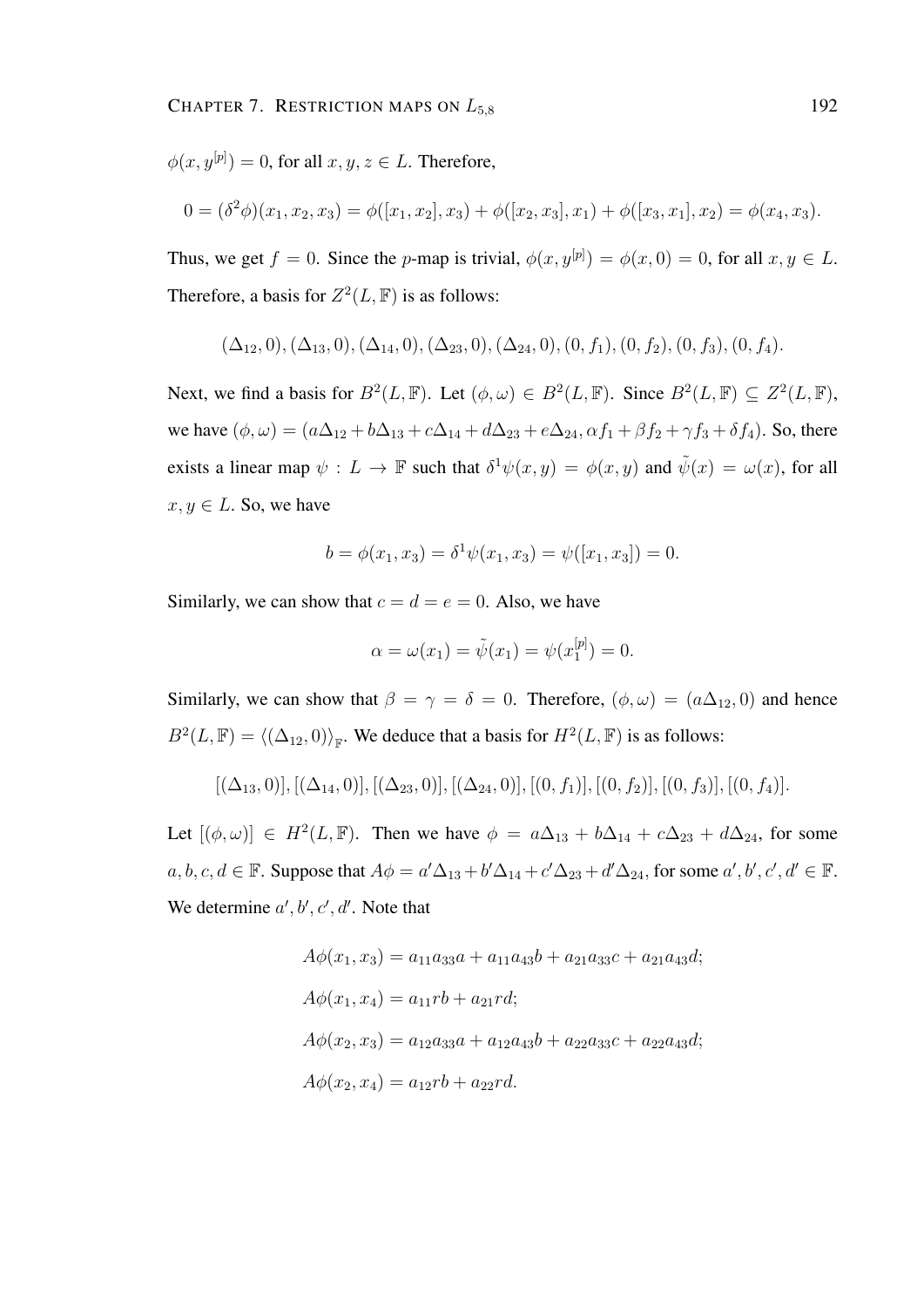In the matrix form we can write this as

$$
\begin{pmatrix}\na' \\
b' \\
c' \\
d'\n\end{pmatrix} = \begin{pmatrix}\na_{11}a_{33} & a_{11}a_{43} & a_{21}a_{33} & a_{21}a_{43} \\
0 & a_{11}r & 0 & a_{21}r \\
a_{12}a_{33} & a_{12}a_{43} & a_{22}a_{33} & a_{22}a_{43} \\
0 & a_{12}r & 0 & a_{22}r\n\end{pmatrix} \begin{pmatrix}\na \\
b \\
c \\
d\n\end{pmatrix}.
$$
\n  
\nThe orbit with representative\n
$$
\begin{pmatrix}\n1 \\
0 \\
0 \\
0 \\
0\n\end{pmatrix}
$$
 of this action gives us  $L_{5,8}$ . (7.1)

Also, we have  $\omega = \alpha f_1 + \beta f_2 + \gamma f_3 + \delta f_4$ , for some  $\alpha, \beta, \gamma, \delta \in \mathbb{F}$ . Suppose that  $A\omega = \alpha' f_1 + \beta' f_2 + \gamma' f_3 + \delta' f_4$ , for some  $\alpha', \beta', \gamma', \delta' \in \mathbb{F}$ . We determine  $\alpha', \beta', \gamma', \delta'$ . Note that

$$
A\omega(x_1) = \omega(Ax_1) = \omega(a_{11}x_1 + a_{21}x_2 + a_{31}x_3 + a_{41}x_4) = a_{11}^p \alpha + a_{21}^p \beta + a_{31}^p \gamma + a_{41}^p \delta;
$$
  
\n
$$
A\omega(x_2) = a_{12}^p \alpha + a_{22}^p \beta + a_{32}^p \gamma + a_{42}^p \delta;
$$
  
\n
$$
A\omega(x_3) = a_{33}^p \gamma + a_{43}^p \delta;
$$
  
\n
$$
A\omega(x_4) = r^p \delta.
$$

In the matrix form we can write this as

$$
\begin{pmatrix}\n\alpha' \\
\beta' \\
\beta'\n\end{pmatrix} = \begin{pmatrix}\na_{11}^p & a_{21}^p & a_{31}^p & a_{41}^p \\
a_{12}^p & a_{22}^p & a_{32}^p & a_{42}^p \\
0 & 0 & a_{33}^p & a_{43}^p \\
0 & 0 & 0 & r^p\n\end{pmatrix} \begin{pmatrix}\n\alpha \\
\beta \\
\beta \\
\gamma \\
\delta\n\end{pmatrix}.
$$
\n(7.2)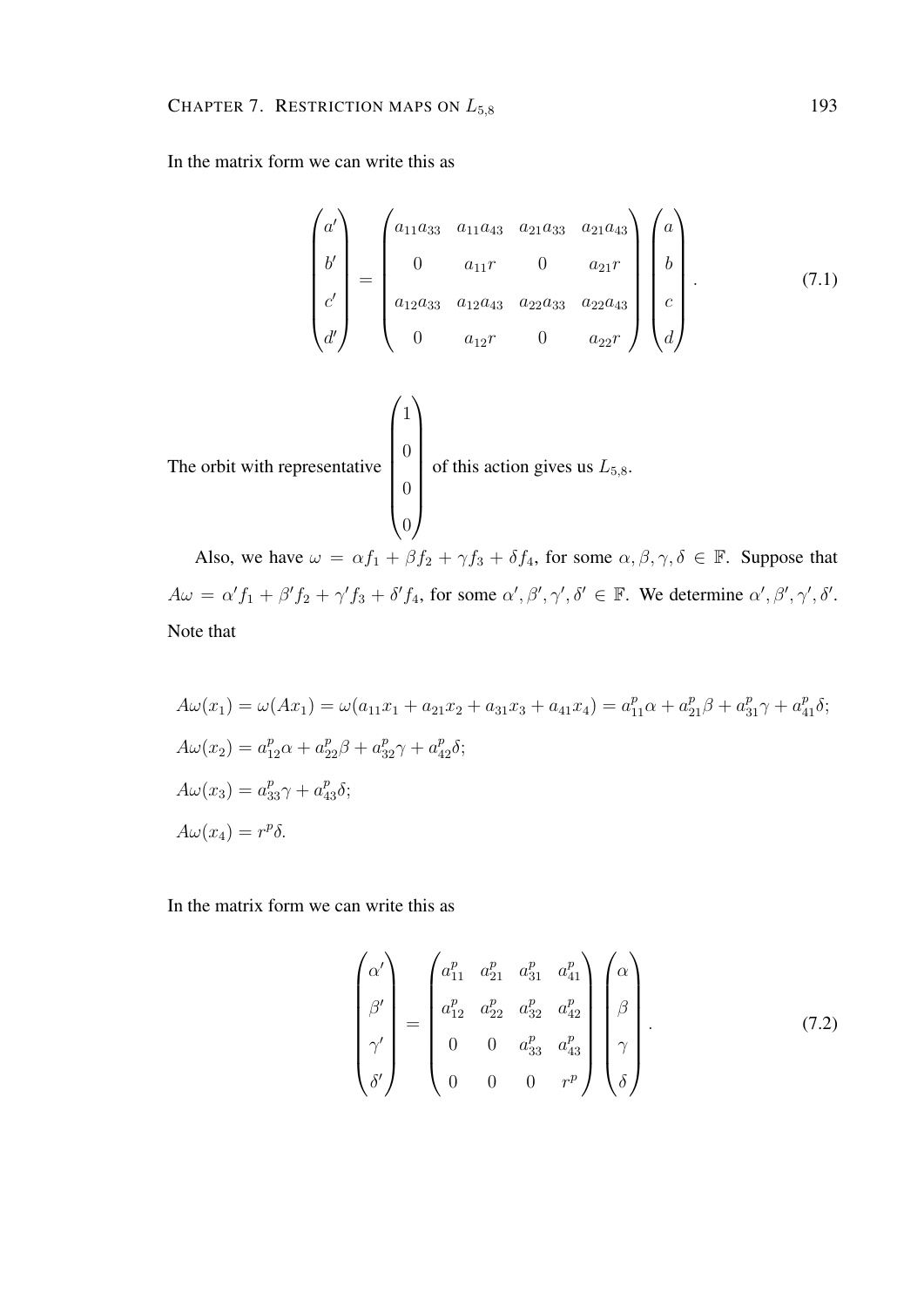Thus, we can write Equations (7.1) and (7.2) together as follows:

$$
\begin{bmatrix}\n a_{11}a_{33} & a_{11}a_{43} & a_{21}a_{33} & a_{21}a_{43} \\
 0 & a_{11}r & 0 & a_{21}r \\
 a_{12}a_{33} & a_{12}a_{43} & a_{22}a_{33} & a_{22}a_{43} \\
 0 & a_{12}r & 0 & a_{22}r\n\end{bmatrix},\n\begin{bmatrix}\na_{11}^p & a_{21}^p & a_{31}^p & a_{41}^p \\
 a_{12}^p & a_{22}^p & a_{32}^p & a_{42}^p \\
 0 & 0 & a_{33}^p & a_{43}^p \\
 0 & 0 & 0 & r^p\n\end{bmatrix}\n\begin{bmatrix}\n a \\
 b \\
 c \\
 d\n\end{bmatrix},\n\begin{bmatrix}\n a \\
 \beta \\
 \gamma \\
 \delta\n\end{bmatrix}
$$
\n
$$
=\begin{bmatrix}\n a' \\
 b' \\
 c' \\
 d'\n\end{bmatrix},\n\begin{bmatrix}\n a' \\
 \beta \\
 \beta \\
 \delta\n\end{bmatrix}.
$$

Now we find the representatives of the orbits of the action of  $Aut(L)$  on the set of  $\omega$ 's such

that the orbit represented by  $\sqrt{1}$  $\begin{array}{c} \begin{array}{c} \begin{array}{c} \begin{array}{c} \end{array} \\ \end{array} \end{array} \end{array}$  $\overline{0}$  $\overline{0}$  $\overline{0}$  $\setminus$  $\begin{array}{c} \hline \end{array}$ is preserved under the action of  $Aut(L)$  on the set of

 $\phi$ 's.

Let 
$$
\nu = \begin{pmatrix} \alpha \\ \beta \\ \gamma \\ \delta \end{pmatrix} \in \mathbb{F}^4
$$
. If  $\nu = \begin{pmatrix} 0 \\ 0 \\ 0 \\ 0 \end{pmatrix}$ , then  $\{\nu\}$  is clearly an  $\text{Aut}(L)$ -orbit. Let  $\nu \neq 0$ .

Suppose that  $\delta \neq 0$ . Then

$$
\left[\begin{pmatrix} 1 & -\gamma/\delta & 0 & 0 \\ 0 & 1 & 0 & 0 \\ 0 & 0 & 1 & -\gamma/\delta \\ 0 & 0 & 0 & 1 \end{pmatrix}, \begin{pmatrix} 1 & 0 & 0 & -\alpha/\delta \\ 0 & 1 & 0 & -\beta/\delta \\ 0 & 0 & 1 & -\gamma/\delta \\ 0 & 0 & 0 & 1 \end{pmatrix}\right] \left[\begin{pmatrix} 1 \\ 0 \\ 0 \\ 0 \end{pmatrix}, \begin{pmatrix} \alpha \\ \beta \\ \gamma \\ \delta \end{pmatrix}\right] = \left[\begin{pmatrix} 1 \\ 0 \\ 0 \\ 0 \end{pmatrix}, \begin{pmatrix} 0 \\ 0 \\ 0 \\ \delta \end{pmatrix}\right],
$$
and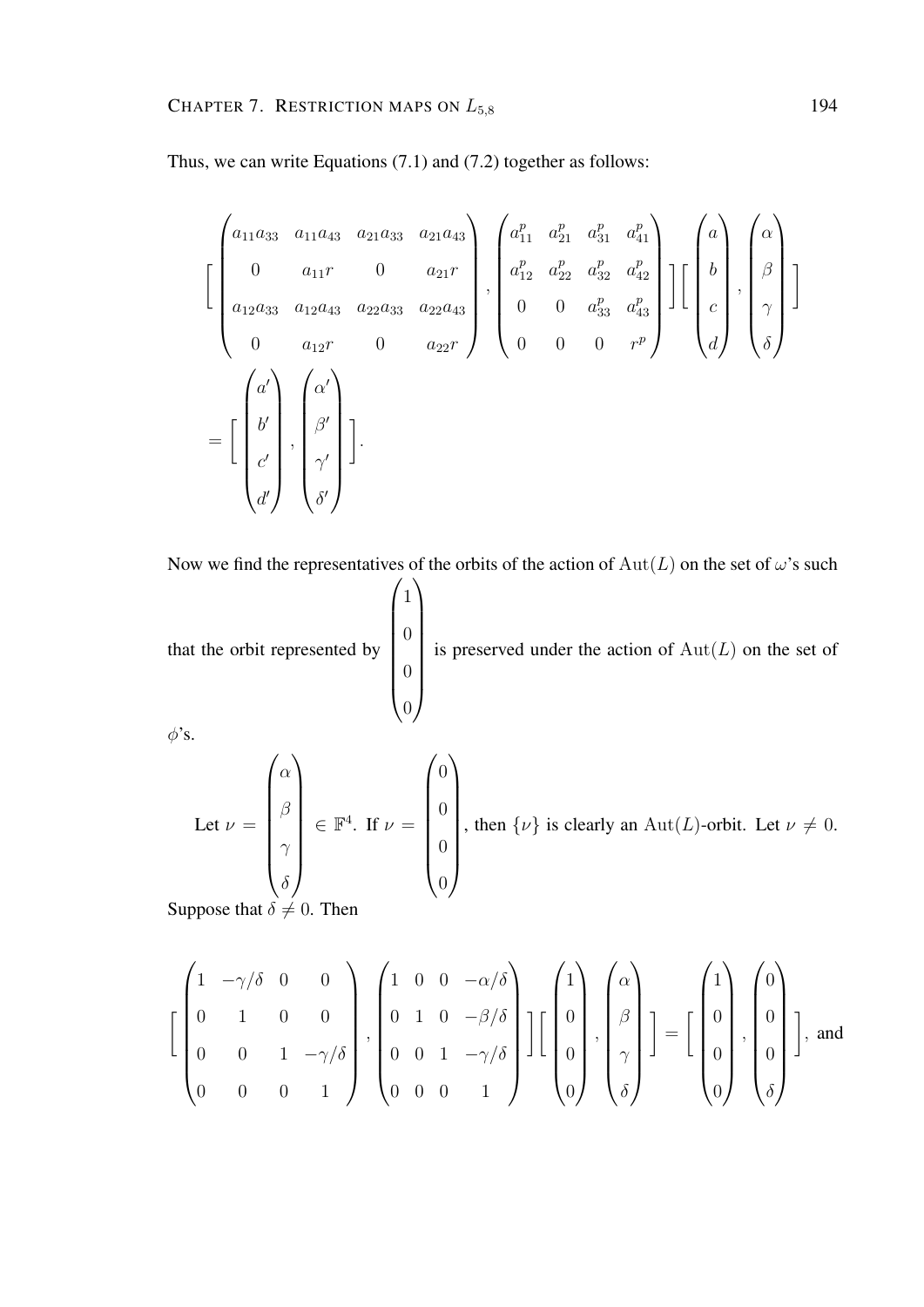CHAPTER 7. RESTRICTION MAPS ON  $L_{5,8}$  195

$$
\left[\begin{pmatrix}1 & 0 & 0 & 0 \\ 0 & \delta^{-2/p} & 0 & 0 \\ 0 & 0 & \delta^{1/p} & 0 \\ 0 & 0 & 0 & \delta^{-1/p}\end{pmatrix}, \begin{pmatrix}1/\delta & 0 & 0 & 0 \\ 0 & 1 & 0 & 0 \\ 0 & 0 & \delta & 0 \\ 0 & 0 & 0 & 1/\delta\end{pmatrix}\right]\left[\begin{pmatrix}1 \\ 0 \\ 0 \\ 0\end{pmatrix}, \begin{pmatrix}0 \\ 0 \\ 0 \\ \delta\end{pmatrix}\right] = \left[\begin{pmatrix}1 \\ 0 \\ 0 \\ 0\end{pmatrix}, \begin{pmatrix}0 \\ 0 \\ 0 \\ 1\end{pmatrix}\right].
$$

Next, if  $\delta = 0$ , but  $\gamma \neq 0$ , then

$$
\begin{bmatrix} 1 & 0 & 0 & 0 \ 0 & 1 & 0 & 0 \ 0 & 0 & 1 & 0 \ 0 & 0 & 0 & 1 \ \end{bmatrix}, \begin{bmatrix} 1 & 0 & -\alpha/\gamma & 0 \ 0 & 1 & -\beta/\gamma & 0 \ 0 & 0 & 1 & 0 \ 0 & 0 & 0 & 1 \ \end{bmatrix} \begin{bmatrix} 1 \ 0 \ 0 \ 0 \end{bmatrix}, \begin{bmatrix} \alpha \ \beta \ \gamma \ 0 \end{bmatrix} \end{bmatrix} = \begin{bmatrix} 1 \ 0 \ 0 \ 0 \end{bmatrix}, \begin{bmatrix} 0 \ 0 \ \gamma \ 0 \end{bmatrix} \end{bmatrix}, \text{and}
$$

$$
\begin{bmatrix} 1 & 0 & 0 & 0 \ 0 & \gamma^{2/p} & 0 & 0 \ 0 & 0 & \gamma^{-1/p} & 0 \ 0 & 0 & 0 & \gamma^{1/p} \ \end{bmatrix}, \begin{bmatrix} \gamma & 0 & 0 & 0 \ 0 & 1 & 0 & 0 \ 0 & 0 & 1/\gamma & 0 \ 0 & 0 & 0 & \gamma \ \end{bmatrix} \begin{bmatrix} 1 \ 0 \ 0 \ 0 \end{bmatrix}, \begin{bmatrix} 0 \ 0 \ 0 \ 0 \end{bmatrix} \end{bmatrix}, \begin{bmatrix} 0 \ 0 \ 0 \ 0 \end{bmatrix} \end{bmatrix} = \begin{bmatrix} 1 \ 0 \ 0 \ 0 \end{bmatrix}, \begin{bmatrix} 0 \ 0 \ 1 \ 0 \ 0 \end{bmatrix}.
$$

Next, if  $\delta = \gamma = 0$ , but  $\beta \neq 0$ , then

$$
\begin{bmatrix}\n\begin{pmatrix}\n1 & 0 & (-\alpha/\beta)^{1/p} & 0 \\
0 & 1 & 0 & (-\alpha/\beta)^{1/p} \\
0 & 0 & 1 & 0 \\
0 & 0 & 0 & 1\n\end{pmatrix}, \begin{pmatrix}\n1 & -\alpha/\beta & 0 & 0 \\
0 & 1 & 0 & 0 \\
0 & 0 & 1 & 0 \\
0 & 0 & 0 & 1\n\end{pmatrix}\n\end{bmatrix}\n\begin{bmatrix}\n1 \\
0 \\
0 \\
0\n\end{bmatrix}, \begin{pmatrix}\n1 \\
0 \\
0 \\
0\n\end{pmatrix}\n\end{bmatrix} =\n\begin{bmatrix}\n1 \\
0 \\
0 \\
0\n\end{bmatrix}, \begin{pmatrix}\n0 \\
0 \\
0 \\
0\n\end{pmatrix}\n\end{bmatrix}, \text{ and}
$$
\n
$$
\begin{bmatrix}\n1 & 0 & 0 & 0 \\
0 & (1/\beta)^{1/p} & 0 & 0 \\
0 & 0 & (1/\beta)^{1/p} & 0 \\
0 & 0 & 0 & (1/\beta)^{2/p}\n\end{bmatrix}, \begin{pmatrix}\n1 & 0 & 0 & 0 \\
0 & 1/\beta & 0 & 0 \\
0 & 0 & 1 & 0 \\
0 & 0 & 0 & 1/\beta\n\end{pmatrix}\n\begin{bmatrix}\n1 \\
0 \\
0 \\
0\n\end{bmatrix}, \begin{pmatrix}\n0 \\
0 \\
0 \\
0\n\end{pmatrix}\n\end{bmatrix} =\n\begin{bmatrix}\n1 \\
0 \\
0 \\
0 \\
0\n\end{bmatrix}, \begin{pmatrix}\n0 \\
1 \\
0 \\
0 \\
0\n\end{pmatrix}.
$$

Finally, if  $\delta = \gamma = \beta = 0$ , but  $\alpha \neq 0$ , then

$$
\left[\begin{pmatrix}1 & 0 & 0 & 0 \\ 0 & \alpha^{-2/p} & 0 & 0 \\ 0 & 0 & \alpha^{1/p} & 0 \\ 0 & 0 & 0 & \alpha^{-1/p}\end{pmatrix}, \begin{pmatrix}1/\alpha & 0 & 0 & 0 \\ 0 & 1 & 0 & 0 \\ 0 & 0 & \alpha & 0 \\ 0 & 0 & 0 & 1/\alpha\end{pmatrix}\right]\left[\begin{pmatrix}1 \\ 0 \\ 0 \\ 0\end{pmatrix}, \begin{pmatrix}\alpha \\ 0 \\ 0 \\ 0\end{pmatrix}\right] = \left[\begin{pmatrix}1 \\ 0 \\ 0 \\ 0\end{pmatrix}, \begin{pmatrix}1 \\ 0 \\ 0 \\ 0\end{pmatrix}\right].
$$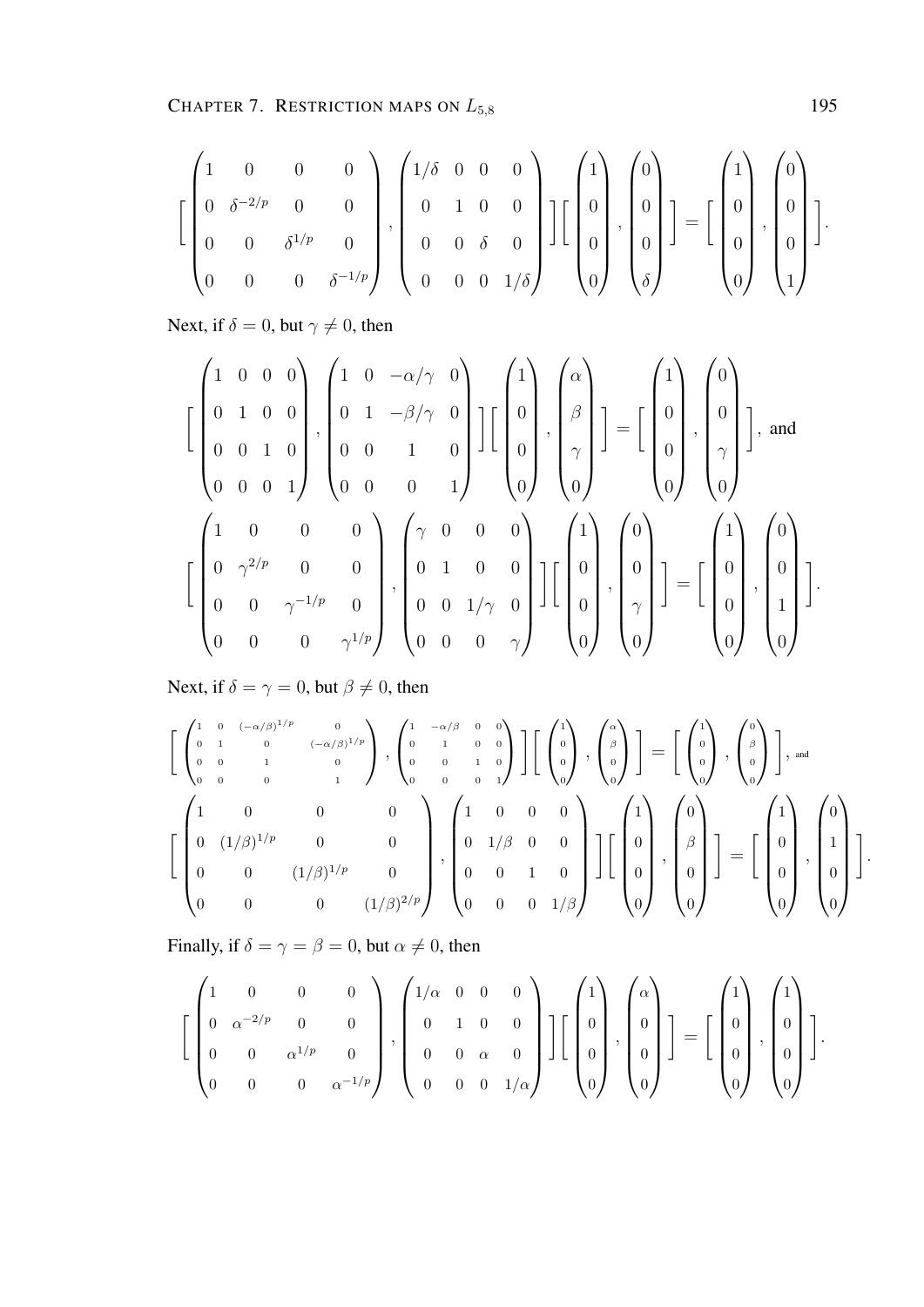Thus the following elements are  $Aut(L)$ -orbit representatives:

$$
\begin{pmatrix} 0 \\ 0 \\ 0 \\ 0 \\ 0 \end{pmatrix}, \begin{pmatrix} 1 \\ 0 \\ 0 \\ 0 \\ 0 \end{pmatrix}, \begin{pmatrix} 0 \\ 1 \\ 0 \\ 0 \\ 0 \end{pmatrix}, \begin{pmatrix} 0 \\ 0 \\ 1 \\ 1 \\ 0 \end{pmatrix}, \begin{pmatrix} 0 \\ 0 \\ 0 \\ 1 \\ 1 \end{pmatrix}
$$

.

Therefore, the corresponding restricted Lie algebra structures are as follows:

$$
K_8^1 = \langle x_1, \dots, x_5 \mid [x_1, x_2] = x_4, [x_1, x_3] = x_5 \rangle;
$$
  
\n
$$
K_8^2 = \langle x_1, \dots, x_5 \mid [x_1, x_2] = x_4, [x_1, x_3] = x_5, x_1^{[p]} = x_5 \rangle;
$$
  
\n
$$
K_8^3 = \langle x_1, \dots, x_5 \mid [x_1, x_2] = x_4, [x_1, x_3] = x_5, x_2^{[p]} = x_5 \rangle;
$$
  
\n
$$
K_8^4 = \langle x_1, \dots, x_5 \mid [x_1, x_2] = x_4, [x_1, x_3] = x_5, x_3^{[p]} = x_5 \rangle;
$$
  
\n
$$
K_8^5 = \langle x_1, \dots, x_5 \mid [x_1, x_2] = x_4, [x_1, x_3] = x_5, x_4^{[p]} = x_5 \rangle.
$$

# **7.2** Extensions of  $(L, x_1^{[p]} = x_4)$

First, we find a basis for  $Z^2(L, \mathbb{F})$ . Let  $(\phi, \omega) = (a\Delta_{12} + b\Delta_{13} + c\Delta_{14} + d\Delta_{23} + e\Delta_{24} + d\Delta_{34})$  $f\Delta_{34}, \alpha f_1 + \beta f_2 + \gamma f_3 + \delta f_4$ )  $\in Z^2(L, \mathbb{F})$ . Then we must have  $\delta^2 \phi(x, y, z) = 0$  and  $\phi(x, y^{[p]}) = 0$ , for all  $x, y, z \in L$ . Therefore, we have

$$
0 = (\delta^2 \phi)(x_1, x_2, x_3) = \phi([x_1, x_2], x_3) + \phi([x_2, x_3], x_1) + \phi([x_3, x_1], x_2) = \phi(x_4, x_3).
$$

Thus, we get  $f = 0$ . Also, we have  $\phi(x, y^{[p]}) = 0$ . Therefore,  $\phi(x, x_4) = 0$ , for all  $x \in L$ and hence  $\phi(x_1, x_4) = \phi(x_2, x_4) = \phi(x_3, x_4) = 0$  which implies that  $c = e = f = 0$ . Therefore,  $Z^2(L, \mathbb{F})$  has a basis consisting of:

$$
(\Delta_{12},0), (\Delta_{13},0), (\Delta_{23},0), (0, f_1), (0, f_2), (0, f_3), (0, f_4).
$$

Next, we find a basis for  $B^2(L, \mathbb{F})$ . Let  $(\phi, \omega) \in B^2(L, \mathbb{F})$ . Since  $B^2(L, \mathbb{F}) \subseteq Z^2(L, \mathbb{F})$ , we have  $(\phi, \omega) = (a\Delta_{12} + b\Delta_{13} + c\Delta_{23}, \alpha f_1 + \beta f_2 + \gamma f_3 + \delta f_4)$ . Note that there exists a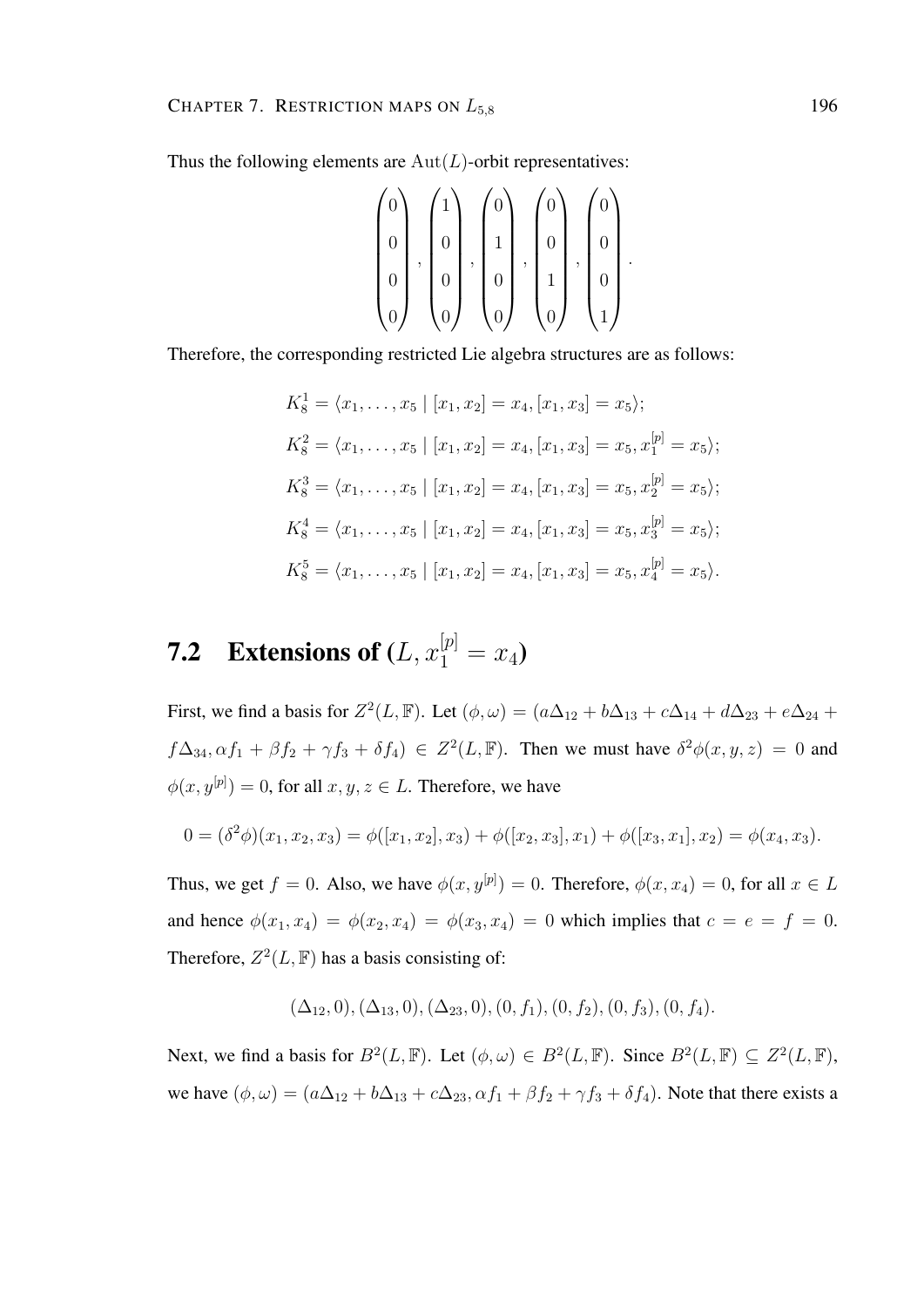linear map  $\psi: L \to \mathbb{F}$  such that  $\delta^1 \psi(x, y) = \phi(x, y)$  and  $\tilde{\psi}(x) = \omega(x)$ , for all  $x, y \in L$ . So, we have

$$
a = \phi(x_1, x_2) = \delta^1 \psi(x_1, x_2) = \psi([x_1, x_2]) = \psi(x_4)
$$
, and  
\n $b = \phi(x_1, x_3) = \delta^1 \psi(x_1, x_3) = \psi([x_1, x_3]) = 0$ .

Similarly, we can show that  $c = 0$ . Also, we have

$$
\alpha = \omega(x_1) = \tilde{\psi}(x_1) = \psi(x_1^{[p]}) = \psi(x_4)
$$
, and  
\n $\beta = \omega(x_2) = \tilde{\psi}(x_2) = \psi(x_2^{[p]}) = 0$ .

Similarly, we can show that  $\gamma = \delta = 0$ . Note that  $\psi(x_4) = a = \alpha$ . Therefore,  $(\phi, \omega) =$  $(a\Delta_{12}, af_1)$  and hence  $B^2(L, \mathbb{F}) = \langle (\Delta_{12}, f_1) \rangle_{\mathbb{F}}$ . Note that

$$
[(\Delta_{12},0)], [(\Delta_{13},0)], [(\Delta_{23},0)], [0,f_1], [0,f_2)], [0,f_3)], [0,f_4)]
$$

spans  $H^2(L, \mathbb{F})$ . Since  $[(\Delta_{12}, 0)] + [(0, f_1)] = [(\Delta_{12}, f_1)] = [0]$ , then  $[(0, f_1)]$  is an scalar multiple of  $[(\Delta_{12}, 0)]$  in  $H^2(L, \mathbb{F})$ . Note that  $\dim H^2 = \dim Z^2 - \dim B^2 = 6$ . Therefore,

$$
[(\Delta_{12},0)], [(\Delta_{13},0)], [(\Delta_{23},0)], [(0,f_2)], [(0,f_3)], [(0,f_4)].
$$

forms a basis for  $H^2(L, \mathbb{F})$ .

Let  $[(\phi, \omega)] \in H^2(L, \mathbb{F})$ . Then we have  $\phi = a\Delta_{13} + b\Delta_{12} + c\Delta_{23}$ , for some  $a, b, c \in \mathbb{F}$ . Suppose that  $A\phi = a'\Delta_{13} + b'\Delta_{12} + c'\Delta_{23}$ , for some  $a', b', c' \in \mathbb{F}$ . We determine  $a', b', c'$ . Note that

$$
A\phi(x_1, x_3) = \phi(a_{11}x_1 + a_{21}x_2 + a_{31}x_3 + a_{41}x_4, a_{33}x_3 + a_{43}x_4) = a_{11}a_{33}a + a_{21}a_{33}c;
$$
  
\n
$$
A\phi(x_1, x_2) = \phi(a_{11}x_1 + a_{21}x_2 + a_{31}x_3 + a_{41}x_4, a_{12}x_1 + a_{22}x_2 + a_{32}x_3 + a_{42}x_4)
$$
  
\n
$$
= (a_{11}a_{32} - a_{31}a_{12})a + (a_{11}a_{22} - a_{12}a_{21})b + (a_{21}a_{32} - a_{31}a_{22})c;
$$
  
\n
$$
A\phi(x_2, x_3) = \phi(a_{12}x_1 + a_{22}x_2 + a_{32}x_3 + a_{42}x_4, a_{33}x_3 + a_{43}x_4) = a_{12}a_{33}a + a_{22}a_{33}c.
$$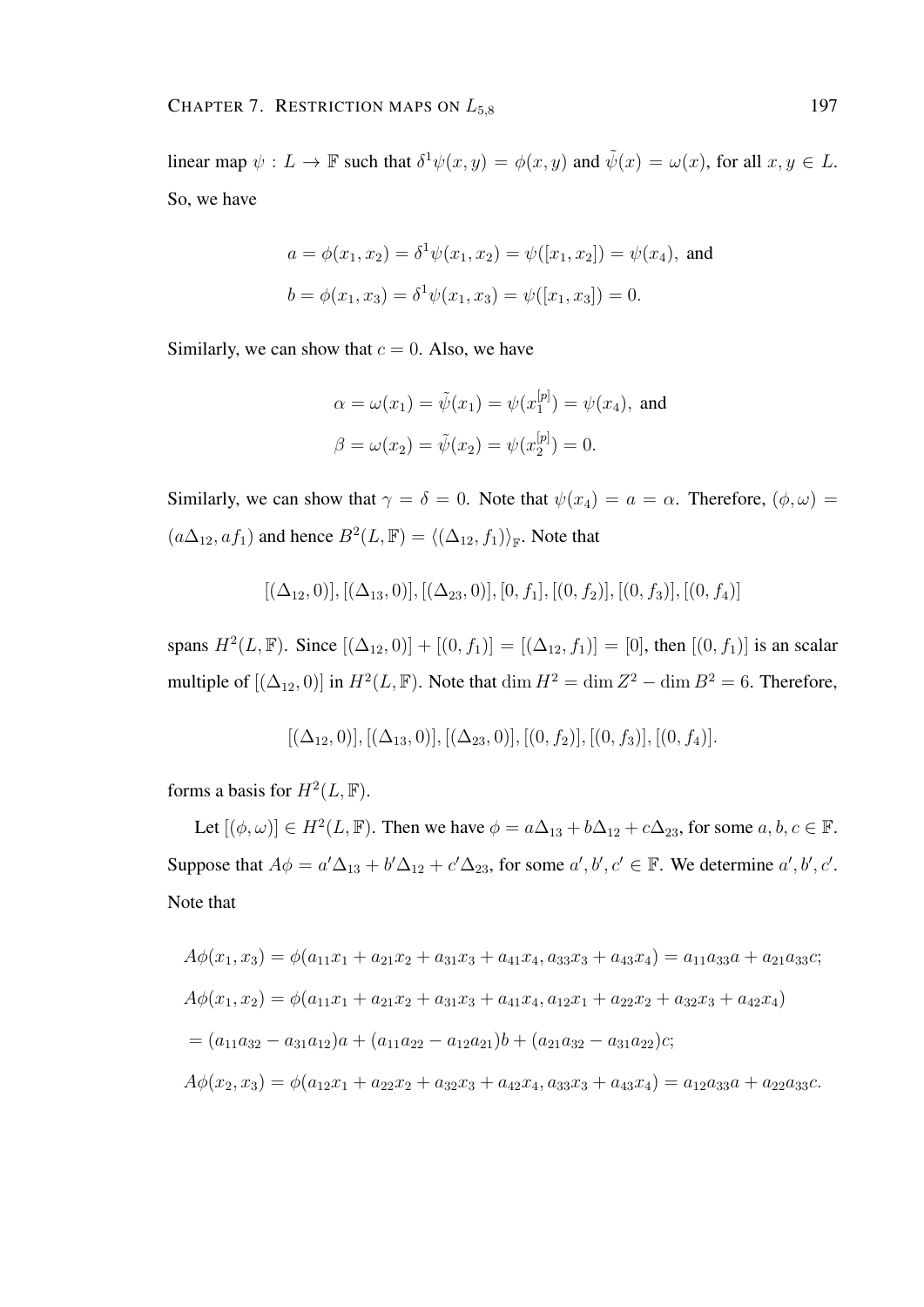In the matrix form we can write this as

The

$$
\begin{pmatrix} a' \\ b' \\ c' \end{pmatrix} = \begin{pmatrix} a_{11}a_{33} & 0 & a_{21}a_{33} \\ a_{11}a_{32} - a_{31}a_{12} & a_{11}a_{22} - a_{12}a_{21} & a_{21}a_{32} - a_{31}a_{22} \\ a_{12}a_{33} & 0 & a_{22}a_{33} \end{pmatrix} \begin{pmatrix} a \\ b \\ c \end{pmatrix}.
$$
 (7.3)  
orbit with representative 
$$
\begin{pmatrix} 1 \\ 0 \\ 0 \end{pmatrix}
$$
 of this action gives us  $L_{5,8}$ .

Also, we have  $\omega = \beta f_2 + \gamma f_3 + \delta f_4$ , for some  $\beta, \gamma, \delta \in \mathbb{F}$ . Suppose that  $A\omega =$  $\beta' f_2 + \gamma' f_3 + \delta' f_4$ , for some  $\beta', \gamma', \delta' \in \mathbb{F}$ . We have

$$
A\omega(x_2) = a_{22}^p \beta + a_{32}^p \gamma + a_{42}^p \delta;
$$
  
\n
$$
A\omega(x_3) = a_{33}^p \gamma + a_{43}^p \delta;
$$
  
\n
$$
A\omega(x_4) = r^p \delta.
$$

In the matrix form we can write this as

$$
\begin{pmatrix}\n\beta' \\
\gamma' \\
\delta'\n\end{pmatrix} = \begin{pmatrix}\na_{22}^p & a_{32}^p & a_{42}^p \\
0 & a_{33}^p & a_{43}^p \\
0 & 0 & r^p\n\end{pmatrix} \begin{pmatrix}\n\beta \\
\gamma \\
\delta\n\end{pmatrix}.
$$
\n(7.4)

Thus, we can write Equations (7.3) and (7.4) together as follows:

$$
\begin{aligned}\n\left[ \begin{pmatrix}\n a_{11}a_{33} & 0 & a_{21}a_{33} \\
 a_{11}a_{32}-a_{31}a_{12} & a_{11}a_{22}-a_{12}a_{21} & a_{21}a_{32}-a_{31}a_{22} \\
 a_{12}a_{33} & 0 & a_{22}a_{33}\n\end{pmatrix}, \begin{pmatrix}\n a_{22}^p & a_{32}^p & a_{42}^p \\
 0 & a_{33}^p & a_{43}^p \\
 0 & 0 & r^p\n\end{pmatrix}\n\right]\n\left[ \begin{pmatrix}\n a \\
 b \\
 c\n\end{pmatrix}, \begin{pmatrix}\n \beta \\
 \gamma \\
 \delta\n\end{pmatrix} \right]\n\end{aligned}
$$
\n
$$
= \begin{bmatrix}\n a' \\
 b' \\
 c'\n\end{bmatrix}, \begin{pmatrix}\n \beta' \\
 \gamma' \\
 \delta'\n\end{pmatrix}.
$$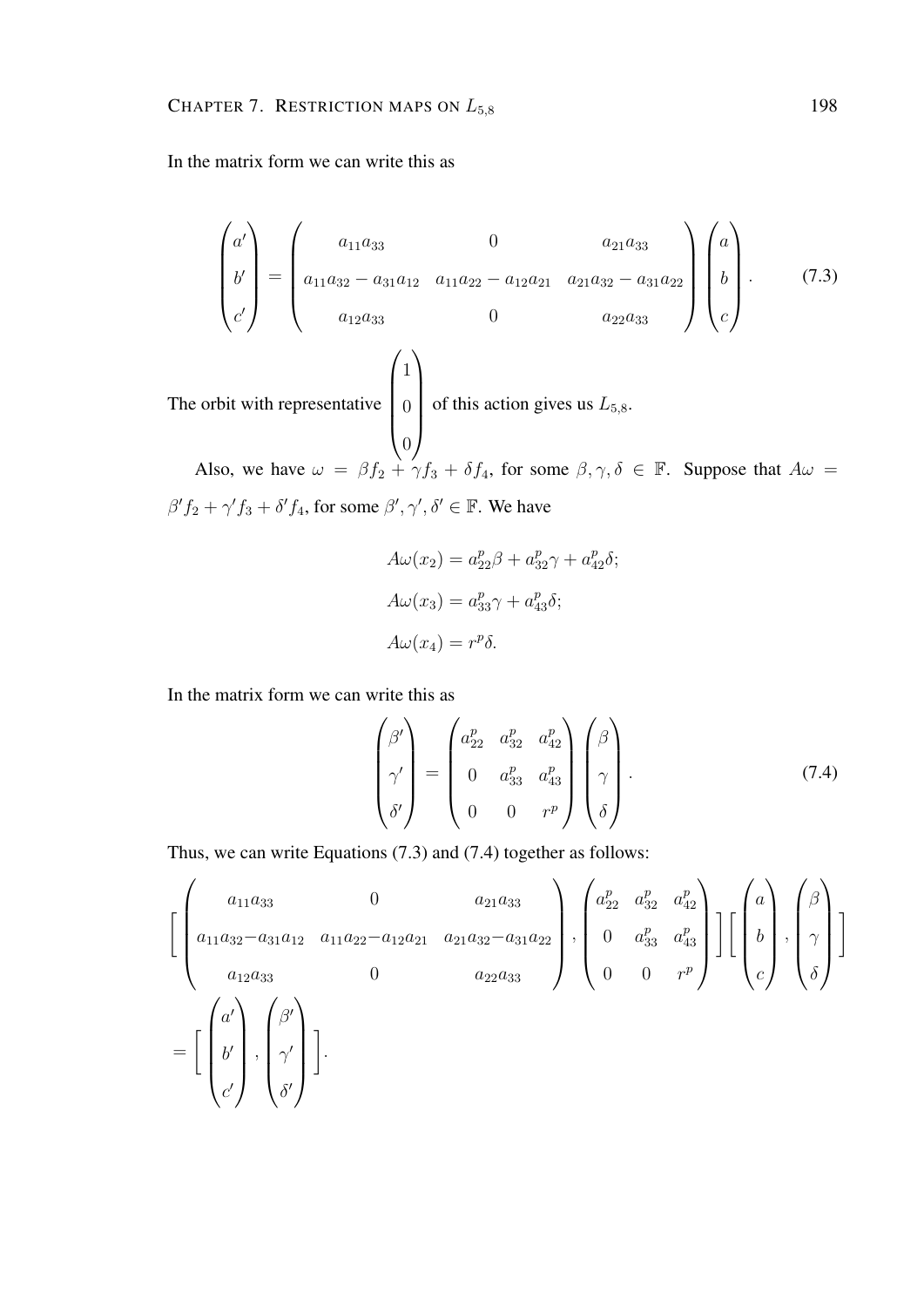Note that  $A\phi(x_1, x_4) = A\phi(x_2, x_4) = A\phi(x_3, x_4) = 0$  and  $A\omega(x_1) = 0$  which imply that  $a_{21}^p \beta + a_{31}^p \gamma + a_{41}^p \delta = 0$ . Now we find the representatives of the orbits of the action of  $Aut(L)$  on the set of  $\omega$ 's such that the orbit represented by  $\sqrt{ }$  $\overline{\phantom{a}}$ 1 0 0  $\setminus$  $\begin{array}{c} \hline \end{array}$ is preserved under the action of  $\text{Aut}(L)$  on the set of  $\phi$ 's. Note that we need to have  $a_{21}^{\hat{p}}\beta + a_{31}^{\hat{p}}\gamma + a_{41}^{\hat{p}}\delta = 0$ .

Let 
$$
\nu = \begin{pmatrix} \beta \\ \gamma \\ \delta \end{pmatrix} \in \mathbb{F}^3
$$
. If  $\nu = \begin{pmatrix} 0 \\ 0 \\ 0 \end{pmatrix}$ , then  $\{\nu\}$  is clearly an  $\text{Aut}(L)$ -orbit. Let  $\nu \neq 0$ .  
pose that  $\delta \neq 0$ . Then

Suppose that  $\delta \neq 0$ .

$$
\begin{bmatrix} \begin{pmatrix} 1 & 0 & 0 \\ 0 & 1 & 0 \\ 0 & 0 & 1 \end{pmatrix}, \begin{pmatrix} 1 & 0 & -\beta/\delta \\ 0 & 1 & -\gamma/\delta \\ 0 & 0 & 1 \end{pmatrix} \end{bmatrix} \begin{bmatrix} 1 \\ 0 \\ 0 \end{bmatrix}, \begin{pmatrix} \beta \\ \gamma \\ \delta \end{pmatrix} \end{bmatrix} = \begin{bmatrix} 1 \\ 0 \\ 0 \end{bmatrix}, \begin{pmatrix} 0 \\ 0 \\ \delta \end{pmatrix} \end{bmatrix}, \text{ and}
$$

$$
\begin{bmatrix} 1 & 0 & 0 \\ 0 & (1/\delta)^{1/p} & 0 \\ 0 & 0 & \delta^{1/p} \end{bmatrix}, \begin{pmatrix} 1 & 0 & 0 \\ 0 & \delta & 0 \\ 0 & 0 & 1/\delta \end{pmatrix} \begin{bmatrix} 1 \\ 0 \\ 0 \end{bmatrix}, \begin{pmatrix} 0 \\ 0 \\ \delta \end{pmatrix} \end{bmatrix} = \begin{bmatrix} 1 \\ 0 \\ 0 \end{bmatrix}, \begin{pmatrix} 0 \\ 0 \\ 1 \end{pmatrix} \end{bmatrix}.
$$

Next, if  $\delta = 0$ , but  $\gamma \neq 0$ , then

$$
\left[\begin{pmatrix}1&0&0\\0&\gamma^{1/p}&0\\0&0&(1/\gamma)^{1/p}\end{pmatrix},\begin{pmatrix}1&0&0\\0&1/\gamma&0\\0&0&\gamma\end{pmatrix}\right]\left[\begin{pmatrix}1\\0\\0\end{pmatrix},\begin{pmatrix}\beta\\ \gamma\\0\end{pmatrix}\right]=\left[\begin{pmatrix}1\\0\\0\end{pmatrix},\begin{pmatrix}\beta\\1\\0\end{pmatrix}\right].
$$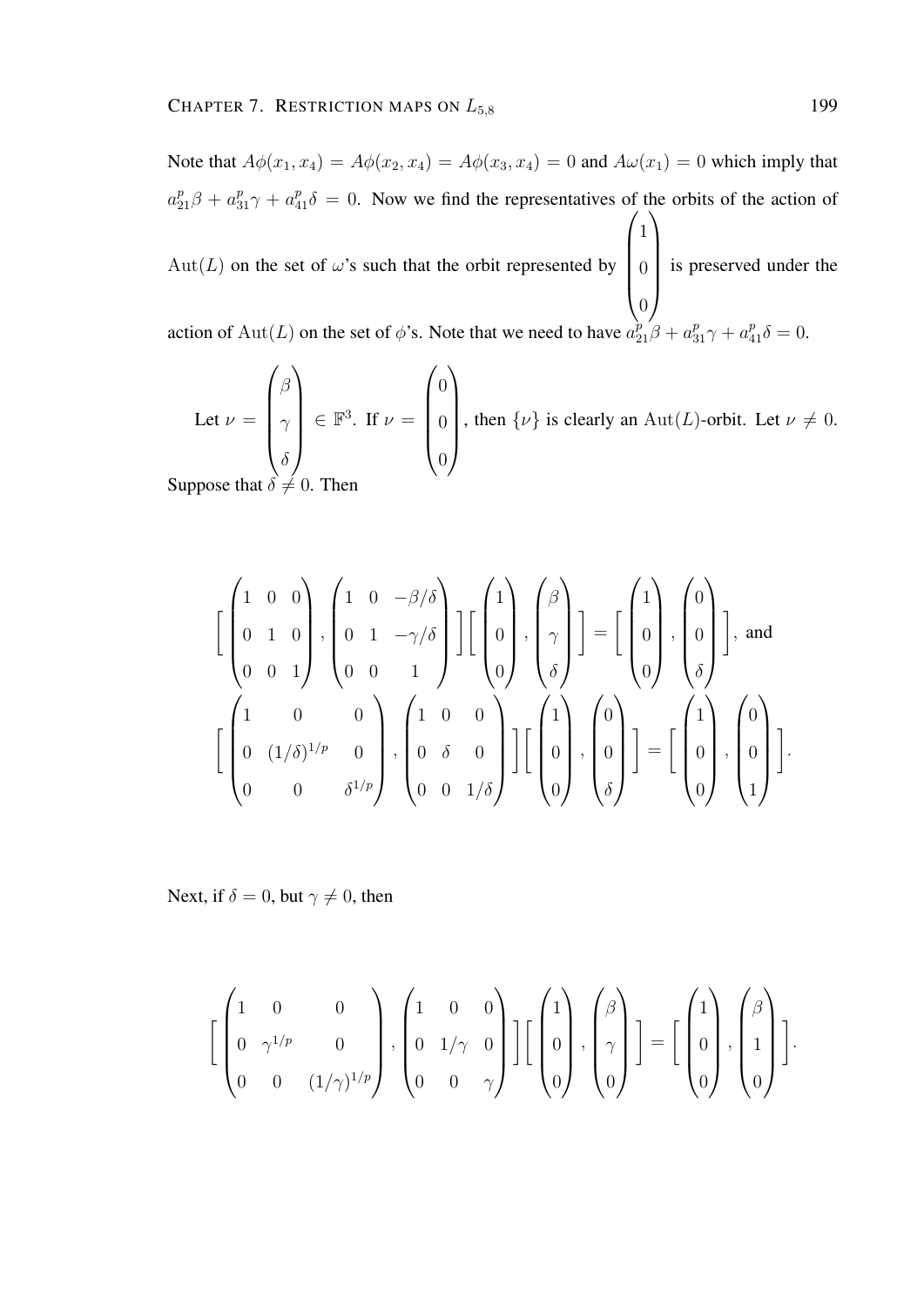If 
$$
\beta = 0
$$
, then we have  $\begin{pmatrix} 0 \\ 1 \\ 0 \end{pmatrix}$ . If  $\beta \neq 0$ , then  
\n
$$
\begin{bmatrix} 1 & 0 & 0 \\ 0 & (1/\beta)^{1/p} & 0 \\ 0 & 0 & (1/\beta)^{1/p} \end{bmatrix}, \begin{pmatrix} 1/\beta & 0 & 0 \\ 0 & 1 & 0 \\ 0 & 0 & 1/\beta \end{pmatrix} \begin{bmatrix} 1 \\ 0 \\ 0 \end{bmatrix}, \begin{pmatrix} \beta \\ 1 \\ 0 \end{pmatrix} \end{bmatrix} = \begin{bmatrix} 1 \\ 0 \\ 0 \end{bmatrix}, \begin{pmatrix} 1 \\ 1 \\ 0 \end{pmatrix} \end{bmatrix}
$$
\n
$$
\begin{bmatrix} 1 \\ 0 \\ 0 \end{bmatrix} \times \begin{bmatrix} 1 \\ 0 \\ 0 \end{bmatrix} \times \begin{bmatrix} 1 \\ 0 \\ 0 \end{bmatrix} = \begin{bmatrix} 1 \\ 0 \\ 0 \end{bmatrix} \times \begin{bmatrix} 1 \\ 0 \\ 0 \end{bmatrix} = \begin{bmatrix} 1 \\ 0 \\ 0 \end{bmatrix} \times \begin{bmatrix} 1 \\ 0 \\ 0 \end{bmatrix} = \begin{bmatrix} 1 \\ 0 \\ 0 \end{bmatrix} \times \begin{bmatrix} 1 \\ 0 \\ 0 \end{bmatrix} = \begin{bmatrix} 1 \\ 0 \\ 0 \end{bmatrix} = \begin{bmatrix} 1 \\ 0 \\ 0 \end{bmatrix} = \begin{bmatrix} 1 \\ 0 \\ 0 \end{bmatrix} = \begin{bmatrix} 1 \\ 0 \\ 0 \end{bmatrix} = \begin{bmatrix} 1 \\ 0 \\ 0 \end{bmatrix} = \begin{bmatrix} 1 \\ 0 \\ 0 \end{bmatrix} = \begin{bmatrix} 1 \\ 0 \\ 0 \end{bmatrix} = \begin{bmatrix} 1 \\ 0 \\ 0 \end{bmatrix} = \begin{bmatrix} 1 \\ 0 \\ 0 \end{bmatrix} = \begin{bmatrix} 1 \\ 0 \\ 0 \end{bmatrix} = \begin{bmatrix} 1 \\ 0 \\ 0 \end{bmatrix} = \begin{bmatrix} 1 \\ 0 \\ 0 \end{bmatrix} = \begin{bmatrix} 1 \\ 0 \\ 0 \end{bmatrix} = \begin{bmatrix} 1 \\ 0 \\ 0 \end{bmatrix} = \begin{bmatrix} 1 \\ 0 \\ 0 \end{bmatrix} = \
$$

Finally, if  $\delta = \gamma = 0$ , but  $\beta \neq 0$ , then

$$
\left[\begin{pmatrix}1&0&0\\0&(1/\beta)^{1/p}&0\\0&0&(1/\beta)^{1/p}\end{pmatrix},\begin{pmatrix}1/\beta&0&0\\0&1&0\\0&0&1/\beta\end{pmatrix}\right]\left[\begin{pmatrix}1\\0\\0\end{pmatrix},\begin{pmatrix}\beta\\0\\0\end{pmatrix}\right]=\left[\begin{pmatrix}1\\0\\0\end{pmatrix},\begin{pmatrix}1\\0\\0\end{pmatrix}\right].
$$

Thus the following elements are  $Aut(L)$ -orbit representatives:

$$
\begin{pmatrix} 0 \\ 0 \\ 0 \end{pmatrix}, \begin{pmatrix} 1 \\ 0 \\ 0 \end{pmatrix}, \begin{pmatrix} 0 \\ 1 \\ 0 \end{pmatrix}, \begin{pmatrix} 0 \\ 0 \\ 1 \end{pmatrix}, \begin{pmatrix} 1 \\ 1 \\ 0 \end{pmatrix}.
$$

Therefore, the corresponding restricted Lie algebra structures are as follows:

$$
K_8^6 = \langle x_1, \dots, x_5 \mid [x_1, x_2] = x_4, [x_1, x_3] = x_5, x_1^{[p]} = x_4 \rangle;
$$
  
\n
$$
K_8^7 = \langle x_1, \dots, x_5 \mid [x_1, x_2] = x_4, [x_1, x_3] = x_5, x_1^{[p]} = x_4, x_2^{[p]} = x_5 \rangle;
$$
  
\n
$$
K_8^8 = \langle x_1, \dots, x_5 \mid [x_1, x_2] = x_4, [x_1, x_3] = x_5, x_1^{[p]} = x_4, x_3^{[p]} = x_5 \rangle;
$$
  
\n
$$
K_8^9 = \langle x_1, \dots, x_5 \mid [x_1, x_2] = x_4, [x_1, x_3] = x_5, x_1^{[p]} = x_4, x_4^{[p]} = x_5 \rangle;
$$
  
\n
$$
K_8^{10} = \langle x_1, \dots, x_5 \mid [x_1, x_2] = x_4, [x_1, x_3] = x_5, x_1^{[p]} = x_4, x_2^{[p]} = x_5, x_3^{[p]} = x_5 \rangle.
$$

# **7.3** Extensions of  $(L, x_1^{[p]} = x_3)$

Note that  $L^{[p]} = \langle x_3 \rangle$ . Let  $[(\phi, \omega)] \in H^2(L, \mathbb{F})$ . Then we must have  $\phi(x, y^{[p]}) = 0$ , for all  $x, y \in L$ , where  $\phi = a\Delta_{12} + b\Delta_{13} + c\Delta_{14} + d\Delta_{23} + e\Delta_{24} + f\Delta_{34}$ , for some  $a, b, c, d, e, f \in \mathbb{F}$ .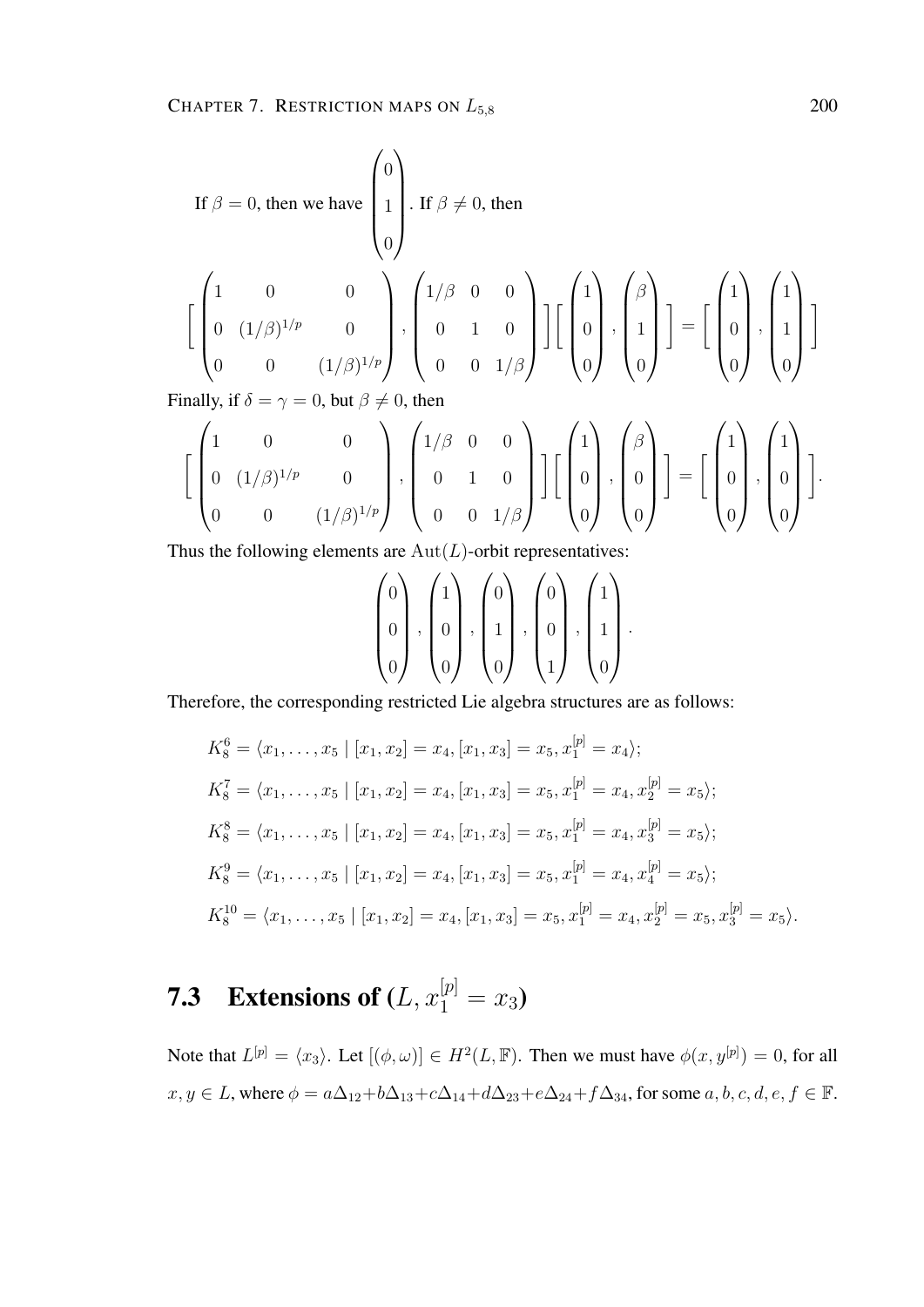Hence,  $\phi(x_1, x_3) = 0$  which implies that  $b = 0$ . Since  $\phi = \Delta_{13}$  gives us  $L_{5,8}$ , we deduce by Lemma 7.0.5 that  $L_{5,8}$  cannot be constructed in this case. Similarly, we can show that for the following *p*-maps we also get  $b = 0$ .

II.4 
$$
x_1^{[p]} = x_4, x_2^{[p]} = x_3;
$$

II.5  $x_4^{[p]} = x_3;$ 

II.6 
$$
x_4^{[p]} = x_3, x_2^{[p]} = x_4;
$$

II.8  $x_3^{[p]} = x_4, x_2^{[p]} = x_3.$ 

# **7.4** Extensions of  $(L, x_3^{[p]} = x_4)$

First, we find a basis for  $Z^2(L, \mathbb{F})$ . Let  $(\phi, \omega) = (a\Delta_{12} + b\Delta_{13} + c\Delta_{14} + d\Delta_{23} + e\Delta_{24} + d\Delta_{34})$  $f\Delta_{34}, \alpha f_1 + \beta f_2 + \gamma f_3 + \delta f_4$ )  $\in Z^2(L, \mathbb{F})$ . Then we must have  $\delta^2 \phi(x, y, z) = 0$  and  $\phi(x, y^{[p]}) = 0$ , for all  $x, y, z \in L$ . Therefore, we have

$$
0 = (\delta^2 \phi)(x_1, x_2, x_3) = \phi([x_1, x_2], x_3) + \phi([x_2, x_3], x_1) + \phi([x_3, x_1], x_2) = \phi(x_4, x_3).
$$

Thus, we get  $f = 0$ . Also, we have  $\phi(x, y^{[p]}) = 0$ . Therefore,  $\phi(x, x_4) = 0$ , for all  $x \in L$ and hence  $\phi(x_1, x_4) = \phi(x_2, x_4) = \phi(x_3, x_4) = 0$  which implies that  $c = e = f = 0$ . Therefore,  $Z^2(L, \mathbb{F})$  has a basis consisting of:

$$
(\Delta_{12},0), (\Delta_{13},0), (\Delta_{23},0), (0, f_1), (0, f_2), (0, f_3), (0, f_4).
$$

Next, we find a basis for  $B^2(L, \mathbb{F})$ . Let  $(\phi, \omega) \in B^2(L, \mathbb{F})$ . Since  $B^2(L, \mathbb{F}) \subseteq Z^2(L, \mathbb{F})$ , we have  $(\phi, \omega) = (a\Delta_{12} + b\Delta_{13} + c\Delta_{23}, \alpha f_1 + \beta f_2 + \gamma f_3 + \delta f_4)$ . Note that there exists a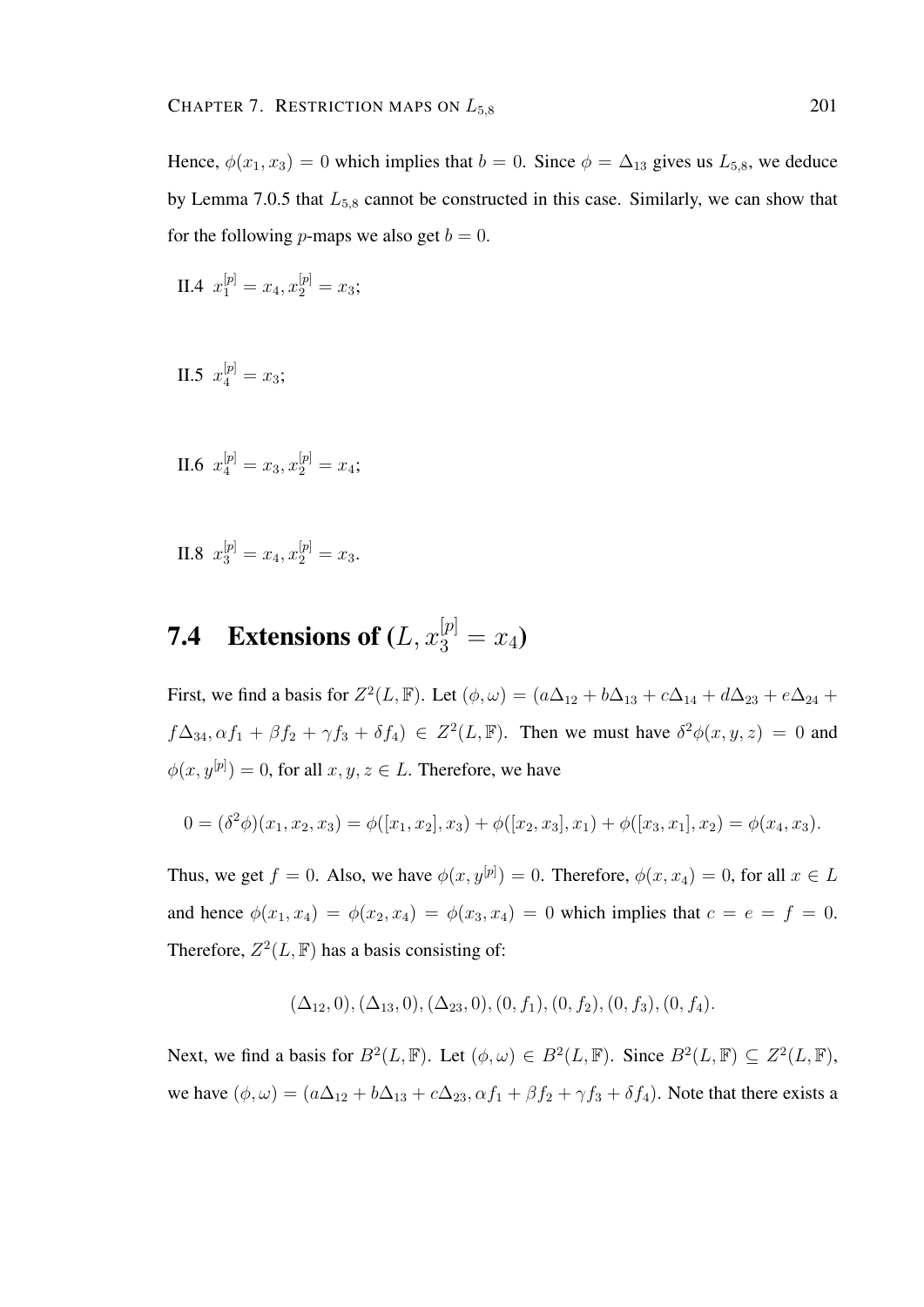linear map  $\psi: L \to \mathbb{F}$  such that  $\delta^1 \psi(x, y) = \phi(x, y)$  and  $\tilde{\psi}(x) = \omega(x)$ , for all  $x, y \in L$ . So, we have

$$
a = \phi(x_1, x_2) = \delta^1 \psi(x_1, x_2) = \psi([x_1, x_2]) = \psi(x_4)
$$
, and  
\n $b = \phi(x_1, x_3) = \delta^1 \psi(x_1, x_3) = \psi([x_1, x_3]) = 0$ .

Similarly, we can show that  $c = 0$ . Also, we have

$$
\gamma = \omega(x_3) = \tilde{\psi}(x_3) = \psi(x_3^{[p]}) = \psi(x_4)
$$
, and  
\n $\alpha = \omega(x_1) = \tilde{\psi}(x_1) = \psi(x_1^{[p]}) = 0.$ 

Similarly, we can show that  $\beta = \delta = 0$ . Note that  $\psi(x_4) = a = \gamma$ . Therefore,  $(\phi, \omega) =$  $(a\Delta_{12}, af_3)$  and hence  $B^2(L, \mathbb{F}) = \langle (\Delta_{12}, f_3) \rangle_{\mathbb{F}}$ . Note that

$$
[(\Delta_{12},0)], [(\Delta_{13},0)], [(\Delta_{23},0)], [0,f_1], [(0,f_2)], [(0,f_3)], [(0,f_4)]
$$

spans  $H^2(L, \mathbb{F})$ . Since  $[(\Delta_{12}, 0)] + [(0, f_3)] = [(\Delta_{12}, f_3)] = [0]$ , then  $[(0, f_3)]$  is a scalar multiple of  $[(\Delta_{12}, 0)]$  in  $H^2(L, \mathbb{F})$ . Note that  $\dim H^2 = \dim Z^2 - \dim B^2 = 6$ . Therefore,

$$
[(\Delta_{12},0)], [(\Delta_{13},0)], [(\Delta_{23},0)], [(0,f_1)], [(0,f_2)], [(0,f_4)].
$$

forms a basis for  $H^2(L, \mathbb{F})$ .

Let  $[(\phi, \omega)] \in H^2(L, \mathbb{F})$ . Then we have  $\phi = a\Delta_{13} + b\Delta_{12} + c\Delta_{23}$ , for some  $a, b, c \in \mathbb{F}$ . Suppose that  $A\phi = a'\Delta_{13} + b'\Delta_{12} + c'\Delta_{23}$ , for some  $a', b', c' \in \mathbb{F}$ . We determine  $a', b', c'$ . Note that

$$
A\phi(x_1, x_3) = \phi(a_{11}x_1 + a_{21}x_2 + a_{31}x_3 + a_{41}x_4, a_{33}x_3 + a_{43}x_4) = a_{11}a_{33}a + a_{21}a_{33}c;
$$
  
\n
$$
A\phi(x_1, x_2) = \phi(a_{11}x_1 + a_{21}x_2 + a_{31}x_3 + a_{41}x_4, a_{12}x_1 + a_{22}x_2 + a_{32}x_3 + a_{42}x_4)
$$
  
\n
$$
= (a_{11}a_{32} - a_{31}a_{12})a + (a_{11}a_{22} - a_{12}a_{21})b + (a_{21}a_{32} - a_{31}a_{22})c;
$$
  
\n
$$
A\phi(x_2, x_3) = \phi(a_{12}x_1 + a_{22}x_2 + a_{32}x_3 + a_{42}x_4, a_{33}x_3 + a_{43}x_4) = a_{12}a_{33}a + a_{22}a_{33}c.
$$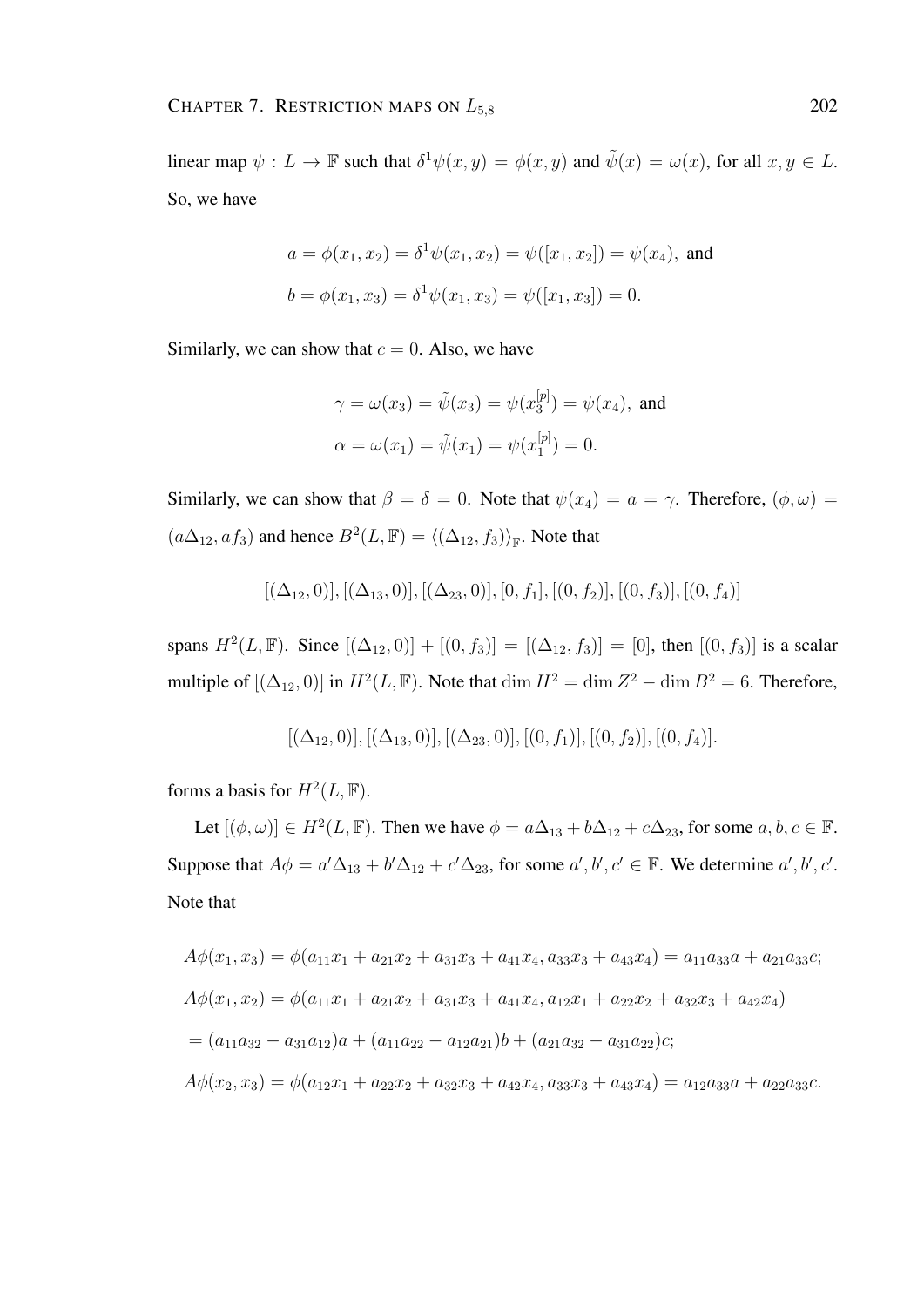In the matrix form we can write this as

$$
\begin{pmatrix} a' \\ b' \\ c' \end{pmatrix} = \begin{pmatrix} a_{11}a_{33} & 0 & a_{21}a_{33} \\ a_{11}a_{32} - a_{31}a_{12} & a_{11}a_{22} - a_{12}a_{21} & a_{21}a_{32} - a_{31}a_{22} \\ a_{12}a_{33} & 0 & a_{22}a_{33} \end{pmatrix} \begin{pmatrix} a \\ b \\ c \end{pmatrix}.
$$
 (7.5)  
The orbit with representative 
$$
\begin{pmatrix} 1 \\ 0 \\ 0 \end{pmatrix}
$$
 of this action gives us  $L_{5,8}$ .

Also, we have  $\omega = \alpha f_1 + \beta f_2 + \delta f_4$ , for some  $\alpha, \beta, \delta \in \mathbb{F}$ . Suppose that  $A\omega =$  $\alpha' f_1 + \beta' f_2 + \delta' f_4$ , for some  $\alpha', \beta', \delta' \in \mathbb{F}$ . We have

$$
A\omega(x_1) = a_{11}^p \alpha + a_{21}^p \beta + a_{41}^p \delta;
$$
  

$$
A\omega(x_2) = a_{12}^p \alpha + a_{22}^p \beta + a_{42}^p \delta;
$$
  

$$
A\omega(x_4) = r^p \delta.
$$

In the matrix form we can write this as

$$
\begin{pmatrix}\n\alpha' \\
\beta' \\
\delta'\n\end{pmatrix} = \begin{pmatrix}\na_{11}^p & a_{21}^p & a_{41}^p \\
a_{12}^p & a_{22}^p & a_{42}^p \\
0 & 0 & r^p\n\end{pmatrix} \begin{pmatrix}\n\alpha \\
\beta \\
\delta\n\end{pmatrix} .
$$
\n(7.6)

Thus, we can write Equations (7.5) and (7.6) together as follows:

$$
\begin{aligned}\n\left[ \begin{pmatrix}\n a_{11}a_{33} & 0 & a_{21}a_{33} \\
 a_{11}a_{32} - a_{31}a_{12} & a_{11}a_{22} - a_{12}a_{21} & a_{21}a_{32} - a_{31}a_{22} \\
 a_{12}a_{33} & 0 & a_{22}a_{33}\n\end{pmatrix}, \begin{pmatrix}\na_{11}^p & a_{21}^p & a_{41}^p \\
 a_{12}^p & a_{22}^p & a_{42}^p \\
 0 & 0 & r^p\n\end{pmatrix} \right] \left[ \begin{pmatrix}\na \\
b \\
c\n\end{pmatrix}, \begin{pmatrix}\n\alpha \\
\beta \\
\delta\n\end{pmatrix} \right]\n\end{aligned}
$$
\n
$$
= \begin{bmatrix}\n\begin{pmatrix}\na' \\
b' \\
c'\n\end{pmatrix}, \begin{pmatrix}\n\alpha \\
\beta \\
\beta\n\end{pmatrix}\n\end{bmatrix}.
$$

Note that  $A\phi(x_1, x_4) = A\phi(x_2, x_4) = A\phi(x_3, x_4) = 0$  and  $A\omega(x_3) = 0$  which imply that  $a_{43}^p \delta = 0$ . Now we find the representatives of the orbits of the action of  $\text{Aut}(L)$  on the set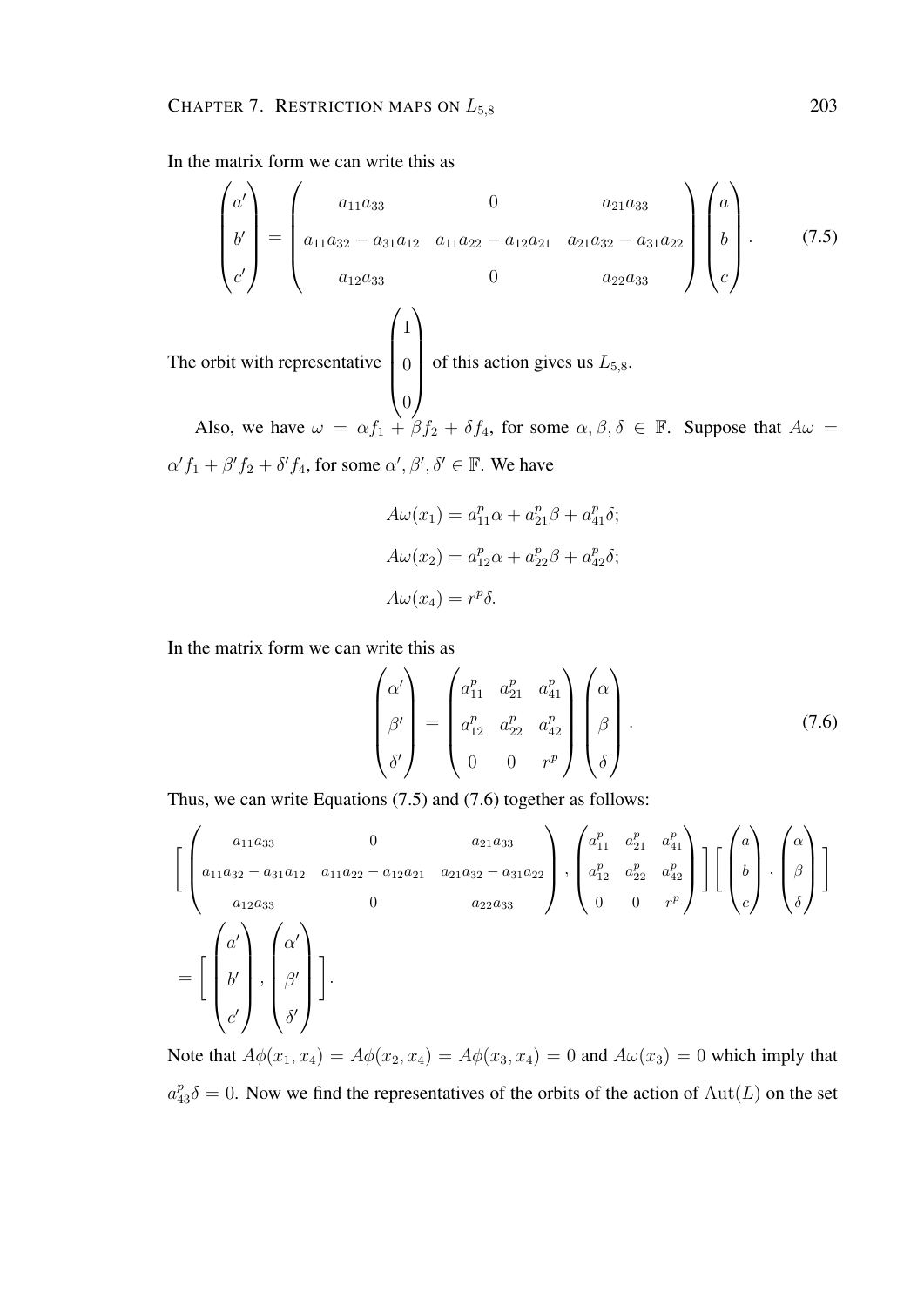of 
$$
\omega
$$
's such that the orbit represented by  $\begin{pmatrix} 1 \\ 0 \\ 0 \end{pmatrix}$  is preserved under the action of  $\text{Aut}(L)$  on

the set of  $\phi$ 's. Note that we take  $a_{43} = 0$ . Therefore,  $a_{43}^p \delta = 0$ . Let  $\nu =$  $\overline{\phantom{a}}$  $\alpha$ β  $\delta$  $\Bigg| \in \mathbb{F}^3$ . If

$$
\nu = \begin{pmatrix} 0 \\ 0 \\ 0 \end{pmatrix}
$$
, then  $\{\nu\}$  is clearly an  $\text{Aut}(L)$ -orbit. Let  $\nu \neq 0$ . Suppose that  $\delta \neq 0$ . Then

$$
\begin{bmatrix} \begin{pmatrix} 1 & 0 & 0 \\ 0 & 1 & 0 \\ 0 & 0 & 1 \end{pmatrix}, \begin{pmatrix} 1 & 0 & -\alpha/\delta \\ 0 & 1 & -\beta/\delta \\ 0 & 0 & 1 \end{pmatrix} \end{bmatrix} \begin{bmatrix} 1 \\ 0 \\ 0 \end{bmatrix}, \begin{pmatrix} \alpha \\ \beta \\ \delta \end{pmatrix} \end{bmatrix} = \begin{bmatrix} 1 \\ 0 \\ 0 \end{bmatrix}, \begin{pmatrix} 0 \\ 0 \\ \delta \end{pmatrix} \end{bmatrix}, \text{ and}
$$

$$
\begin{bmatrix} 1 & 0 & 0 \\ 0 & (1/\delta)^{1/p} & 0 \\ 0 & 0 & (1/\delta)^{1/p} \end{bmatrix}, \begin{pmatrix} 1 & 0 & 0 \\ 0 & 1/\delta & 0 \\ 0 & 0 & 1/\delta \end{pmatrix} \end{bmatrix} \begin{bmatrix} 1 \\ 0 \\ 0 \end{bmatrix}, \begin{pmatrix} 0 \\ 0 \\ \delta \end{pmatrix} \end{bmatrix} = \begin{bmatrix} 1 \\ 0 \\ 0 \end{bmatrix}, \begin{pmatrix} 0 \\ 0 \\ 1 \end{pmatrix}.
$$

Next, if  $\delta = 0$ , but  $\beta \neq 0$ , then

$$
\begin{bmatrix}\n1 & 0 & (-\alpha/\beta)^{1/p} \\
0 & 1 & 0 \\
0 & 0 & 1\n\end{bmatrix}, \n\begin{bmatrix}\n1 & -\alpha/\beta & 0 \\
0 & 1 & 0 \\
0 & 0 & 1\n\end{bmatrix}\n\begin{bmatrix}\n1 \\
0 \\
0\n\end{bmatrix}, \n\begin{bmatrix}\n\alpha \\
\beta \\
\beta\n\end{bmatrix}\n\end{bmatrix} = \n\begin{bmatrix}\n1 \\
0 \\
0\n\end{bmatrix}, \n\begin{bmatrix}\n0 \\
\beta \\
0\n\end{bmatrix}\n\end{bmatrix}, \text{ and}
$$
\n
$$
\begin{bmatrix}\n1 & 0 & 0 \\
0 & (1/\beta)^{1/p} & 0 \\
0 & 0 & (1/\beta)^{1/p}\n\end{bmatrix}, \n\begin{bmatrix}\n1 & 0 & 0 \\
0 & 1/\beta & 0 \\
0 & 0 & 1/\beta\n\end{bmatrix}\n\begin{bmatrix}\n1 \\
0 \\
0\n\end{bmatrix}, \n\begin{bmatrix}\n0 \\
\beta \\
0\n\end{bmatrix}\n\end{bmatrix} = \n\begin{bmatrix}\n1 \\
0 \\
0\n\end{bmatrix}, \n\begin{bmatrix}\n0 \\
1 \\
0\n\end{bmatrix}, \n\begin{bmatrix}\n0 \\
1 \\
0\n\end{bmatrix}\n\end{bmatrix}.
$$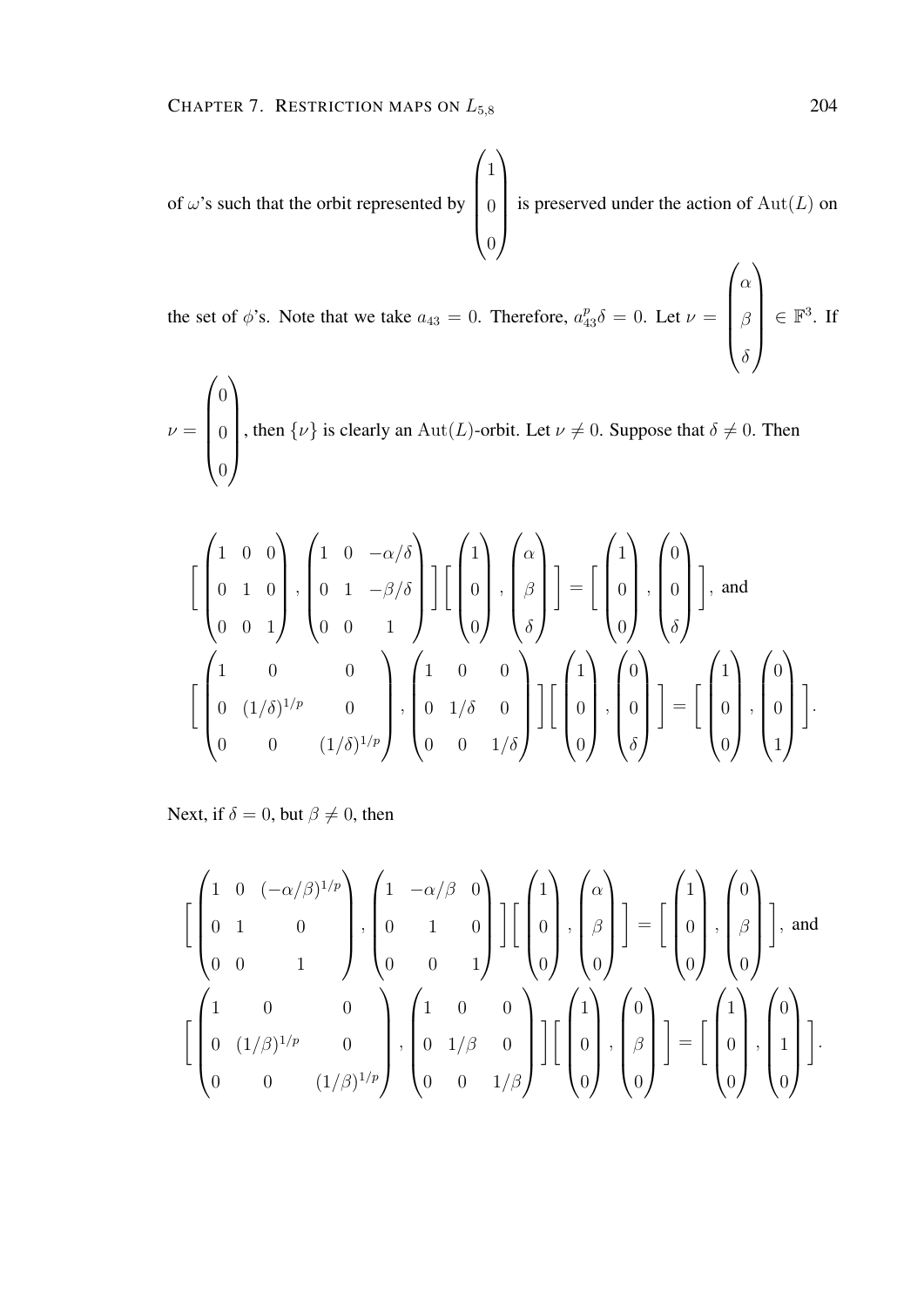Finally, if  $\delta = \beta = 0$ , but  $\alpha \neq 0$ , then

$$
\left[\begin{pmatrix}1&0&0\\0&(1/\alpha)^{1/p}&0\\0&0&\alpha^{1/p}\end{pmatrix},\begin{pmatrix}1/\alpha&0&0\\0&1&0\\0&0&1/\alpha\end{pmatrix}\right]\left[\begin{pmatrix}1\\0\\0\end{pmatrix},\begin{pmatrix}\alpha\\0\\0\end{pmatrix}\right]=\left[\begin{pmatrix}1\\0\\0\end{pmatrix},\begin{pmatrix}1\\0\\0\end{pmatrix}\right].
$$

Thus the following elements are  $Aut(L)$ -orbit representatives:

$$
\begin{pmatrix} 0 \\ 0 \\ 0 \end{pmatrix}, \begin{pmatrix} 1 \\ 0 \\ 0 \end{pmatrix}, \begin{pmatrix} 0 \\ 1 \\ 0 \end{pmatrix}, \begin{pmatrix} 0 \\ 0 \\ 1 \end{pmatrix}.
$$

Therefore, the corresponding restricted Lie algebra structures are as follows:

$$
K_8^{11} = \langle x_1, \dots, x_5 | [x_1, x_2] = x_4, [x_1, x_3] = x_5, x_3^{[p]} = x_4 \rangle;
$$
  
\n
$$
K_8^{12} = \langle x_1, \dots, x_5 | [x_1, x_2] = x_4, [x_1, x_3] = x_5, x_1^{[p]} = x_5, x_3^{[p]} = x_4 \rangle;
$$
  
\n
$$
K_8^{13} = \langle x_1, \dots, x_5 | [x_1, x_2] = x_4, [x_1, x_3] = x_5, x_2^{[p]} = x_5, x_3^{[p]} = x_4 \rangle;
$$
  
\n
$$
K_8^{14} = \langle x_1, \dots, x_5 | [x_1, x_2] = x_4, [x_1, x_3] = x_5, x_3^{[p]} = x_4, x_4^{[p]} = x_5 \rangle.
$$

### 7.5 Detecting isomorphisms

The following is the list of all restricted Lie algebra structures on  $L_{5,8}$  and yet, as we shall see below, we prove that some of them are isomorphic.

$$
K_8^1 = \langle x_1, \dots, x_5 \mid [x_1, x_2] = x_4, [x_1, x_3] = x_5 \rangle;
$$
  
\n
$$
K_8^2 = \langle x_1, \dots, x_5 \mid [x_1, x_2] = x_4, [x_1, x_3] = x_5, x_1^{[p]} = x_5 \rangle;
$$
  
\n
$$
K_8^3 = \langle x_1, \dots, x_5 \mid [x_1, x_2] = x_4, [x_1, x_3] = x_5, x_2^{[p]} = x_5 \rangle;
$$
  
\n
$$
K_8^4 = \langle x_1, \dots, x_5 \mid [x_1, x_2] = x_4, [x_1, x_3] = x_5, x_3^{[p]} = x_5 \rangle;
$$
  
\n
$$
K_8^5 = \langle x_1, \dots, x_5 \mid [x_1, x_2] = x_4, [x_1, x_3] = x_5, x_4^{[p]} = x_5 \rangle;
$$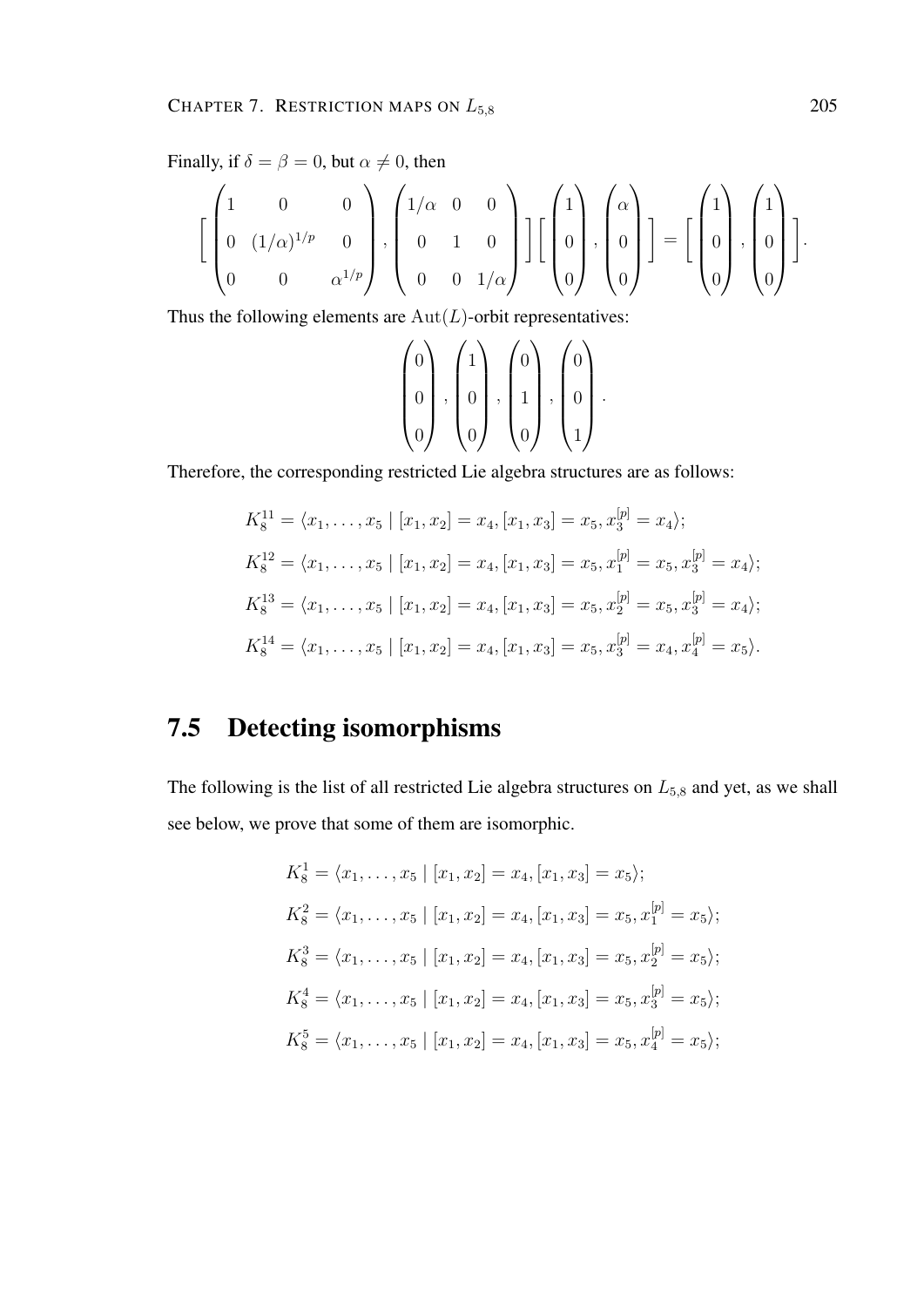$$
K_8^6 = \langle x_1, \ldots, x_5 \mid [x_1, x_2] = x_4, [x_1, x_3] = x_5, x_1^{[p]} = x_4 \rangle;
$$
  
\n
$$
K_8^7 = \langle x_1, \ldots, x_5 \mid [x_1, x_2] = x_4, [x_1, x_3] = x_5, x_1^{[p]} = x_4, x_2^{[p]} = x_5 \rangle;
$$
  
\n
$$
K_8^8 = \langle x_1, \ldots, x_5 \mid [x_1, x_2] = x_4, [x_1, x_3] = x_5, x_1^{[p]} = x_4, x_3^{[p]} = x_5 \rangle;
$$
  
\n
$$
K_8^9 = \langle x_1, \ldots, x_5 \mid [x_1, x_2] = x_4, [x_1, x_3] = x_5, x_1^{[p]} = x_4, x_4^{[p]} = x_5 \rangle;
$$
  
\n
$$
K_8^{10} = \langle x_1, \ldots, x_5 \mid [x_1, x_2] = x_4, [x_1, x_3] = x_5, x_1^{[p]} = x_4, x_2^{[p]} = x_5, x_3^{[p]} = x_5 \rangle;
$$
  
\n
$$
K_8^{11} = \langle x_1, \ldots, x_5 \mid [x_1, x_2] = x_4, [x_1, x_3] = x_5, x_3^{[p]} = x_4 \rangle;
$$
  
\n
$$
K_8^{12} = \langle x_1, \ldots, x_5 \mid [x_1, x_2] = x_4, [x_1, x_3] = x_5, x_1^{[p]} = x_5, x_3^{[p]} = x_4 \rangle;
$$
  
\n
$$
K_8^{13} = \langle x_1, \ldots, x_5 \mid [x_1, x_2] = x_4, [x_1, x_3] = x_5, x_2^{[p]} = x_5, x_3^{[p]} = x_4 \rangle;
$$
  
\n
$$
K_8^{14} = \langle x_1, \ldots, x_5 \mid [x_1, x_2] = x_4, [x_1, x_3] = x_5, x_3^{[p]} = x_4, x_4^{[p]} = x_5 \
$$

The group  $\text{Aut}(L_{5,8})$  consists of invertible matrices of the form

$$
\begin{pmatrix} a_{11} & 0 & 0 & 0 & 0 \ a_{21} & a_{22} & a_{23} & 0 & 0 \ a_{31} & a_{32} & a_{33} & 0 & 0 \ a_{41} & a_{42} & a_{43} & a_{11}a_{22} & a_{11}a_{23} \ a_{51} & a_{52} & a_{53} & a_{11}a_{32} & a_{11}a_{33} \end{pmatrix}.
$$

Note that the following automorphism of  $L_{5,8}$  that maps  $x_1 \mapsto x_1, x_2 \mapsto x_3, x_3 \mapsto x_2$ ,  $x_4\mapsto x_5$  and  $x_5\mapsto x_4$ 

$$
\begin{pmatrix}\n1 & 0 & 0 & 0 & 0 \\
0 & 0 & 1 & 0 & 0 \\
0 & 1 & 0 & 0 & 0 \\
0 & 0 & 0 & 0 & 1 \\
0 & 0 & 0 & 1 & 0\n\end{pmatrix}
$$

implies that

$$
K_8^2 \cong K_8^6
$$
,  $K_8^3 \cong K_8^{11}$ ,  $K_8^7 \cong K_8^{12}$ .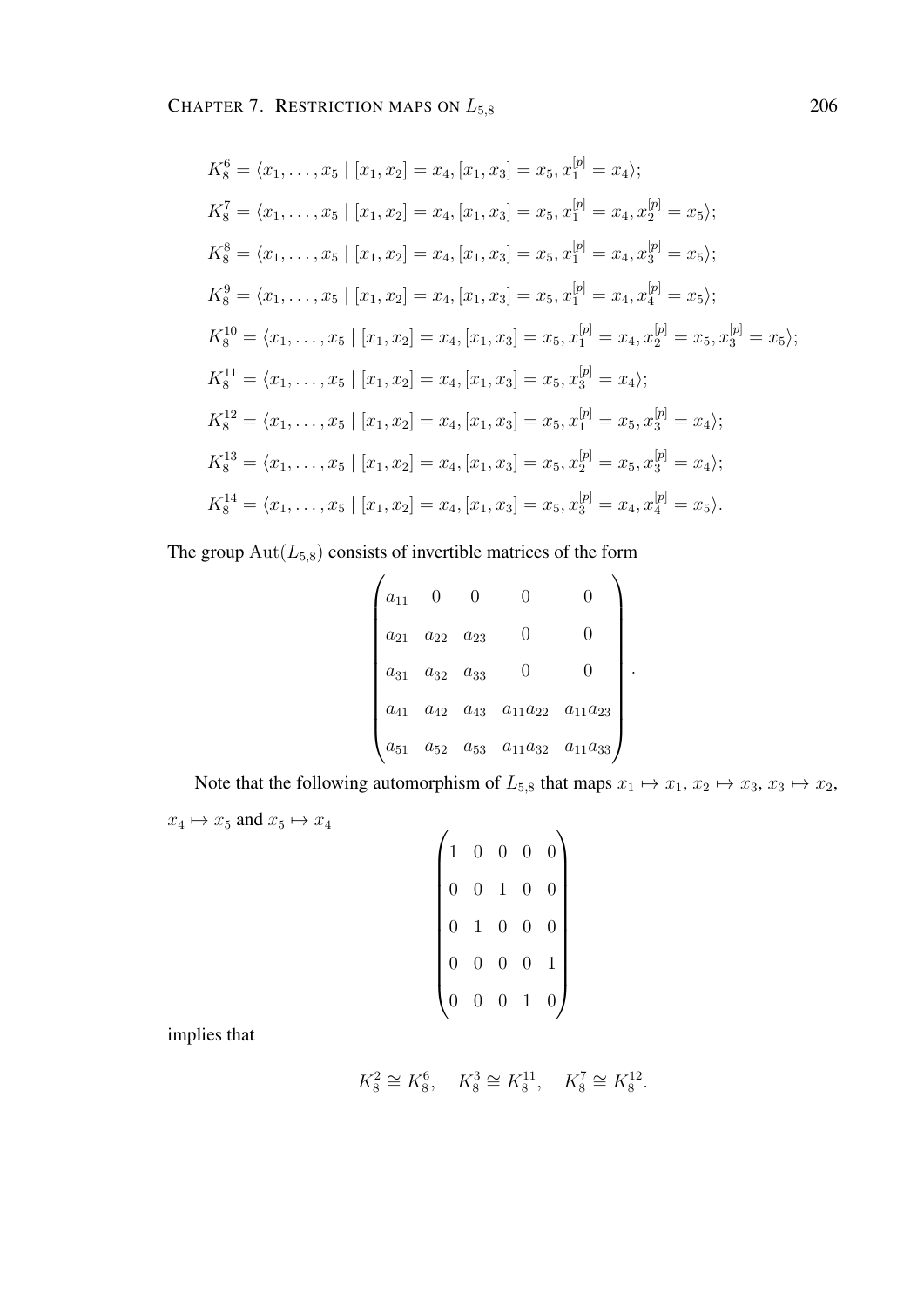Moreover,  $K_8^8 \cong K_8^{10}$  via the automorphism

$$
\begin{pmatrix} 1 & 0 & 0 & 0 & 0 \\ 0 & 1 & 0 & 0 & 0 \\ -1 & -1 & 1 & 0 & 0 \\ 0 & 0 & 0 & 1 & 0 \\ 0 & 0 & 0 & -1 & 1 \end{pmatrix}.
$$

**Theorem 7.5.1** *The list of all the restricted Lie algebra structures on L*<sub>5,8</sub>*, up to isomorphism, is as follows:*

$$
L_{5,8}^{1} = \langle x_{1}, \ldots, x_{5} \mid [x_{1}, x_{2}] = x_{4}, [x_{1}, x_{3}] = x_{5} \rangle;
$$
\n
$$
L_{5,8}^{2} = \langle x_{1}, \ldots, x_{5} \mid [x_{1}, x_{2}] = x_{4}, [x_{1}, x_{3}] = x_{5}, x_{1}^{[p]} = x_{5} \rangle;
$$
\n
$$
L_{5,8}^{3} = \langle x_{1}, \ldots, x_{5} \mid [x_{1}, x_{2}] = x_{4}, [x_{1}, x_{3}] = x_{5}, x_{2}^{[p]} = x_{5} \rangle;
$$
\n
$$
L_{5,8}^{4} = \langle x_{1}, \ldots, x_{5} \mid [x_{1}, x_{2}] = x_{4}, [x_{1}, x_{3}] = x_{5}, x_{3}^{[p]} = x_{5} \rangle;
$$
\n
$$
L_{5,8}^{5} = \langle x_{1}, \ldots, x_{5} \mid [x_{1}, x_{2}] = x_{4}, [x_{1}, x_{3}] = x_{5}, x_{4}^{[p]} = x_{5} \rangle;
$$
\n
$$
L_{5,8}^{6} = \langle x_{1}, \ldots, x_{5} \mid [x_{1}, x_{2}] = x_{4}, [x_{1}, x_{3}] = x_{5}, x_{1}^{[p]} = x_{4}, x_{2}^{[p]} = x_{5} \rangle;
$$
\n
$$
L_{5,8}^{7} = \langle x_{1}, \ldots, x_{5} \mid [x_{1}, x_{2}] = x_{4}, [x_{1}, x_{3}] = x_{5}, x_{1}^{[p]} = x_{4}, x_{3}^{[p]} = x_{5} \rangle;
$$
\n
$$
L_{5,8}^{8} = \langle x_{1}, \ldots, x_{5} \mid [x_{1}, x_{2}] = x_{4}, [x_{1}, x_{3}] = x_{5}, x_{1}^{[p]} = x_{4}, x_{4}^{[p]} = x_{5} \rangle;
$$
\n
$$
L_{5,8}^{9} = \langle x_{1}, \ldots, x_{5} \mid [x_{1}, x_{2}] = x_{4}, [x_{1}, x_{3}] = x_{5}, x_{2}^{[p]} = x_{5}, x_{3}^{[p]} = x_{4} \rangle;
$$
\n
$$
L_{5,8}^{10
$$

In the remaining of this section we establish that the algebras given in Theorem 7.5.1 are pairwise non-isomorphic, thereby completing the proof of Theorem 7.5.1.

It is clear that  $L_{5,8}^1$  is not isomorphic to the other restricted Lie algebras.

We claim that  $L_{5,8}^2$  and  $L_{5,8}^3$  are not isomorphic. Suppose to the contrary that there exists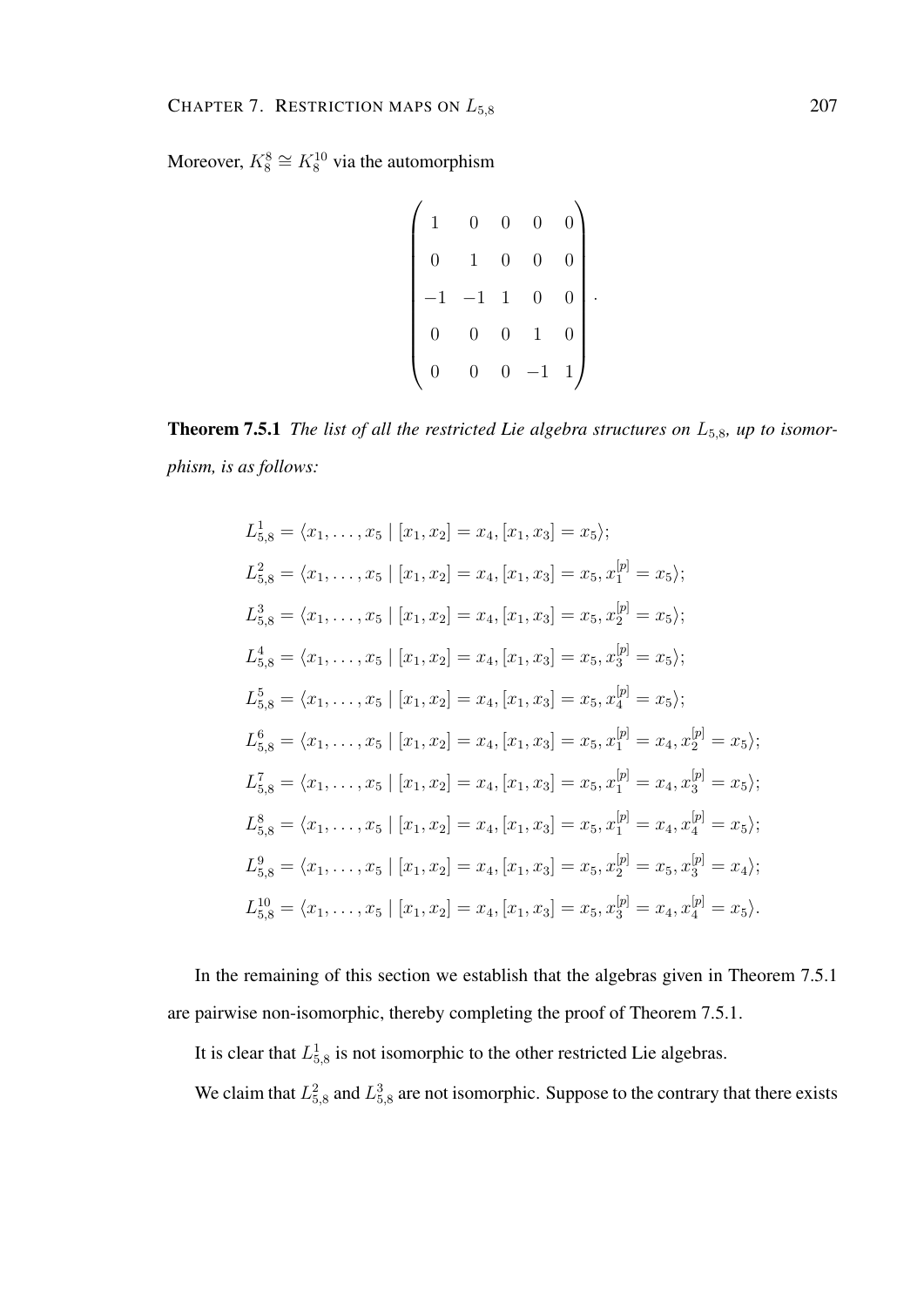an isomorphism  $A: L_{5,8}^3 \rightarrow L_{5,8}^2$ . Then

$$
A(x_1^{[p]}) = A(x_1)^{[p]}
$$
  
\n
$$
0 = (a_{11}x_1 + a_{21}x_2 + a_{31}x_3 + a_{41}x_4 + a_{51}x_5)^{[p]}
$$
  
\n
$$
0 = a_{11}^p x_5.
$$

Therefore,  $a_{11} = 0$  which is a contradiction.

Next, we claim that  $L_{5,8}^2$  and  $L_{5,8}^4$  are not isomorphic. Suppose to the contrary that there exists an isomorphism  $A: L_{5,8}^4 \rightarrow L_{5,8}^2$ . Then

$$
A(x_1^{[p]}) = A(x_1)^{[p]}
$$
  
\n
$$
0 = (a_{11}x_1 + a_{21}x_2 + a_{31}x_3 + a_{41}x_4 + a_{51}x_5)^{[p]}
$$
  
\n
$$
0 = a_{11}^p x_5.
$$

Therefore,  $a_{11} = 0$  which is a contradiction.

Next, we claim that  $L_{5,8}^2$  and  $L_{5,8}^5$  are not isomorphic. Suppose to the contrary that there exists an isomorphism  $A: L_{5,8}^5 \rightarrow L_{5,8}^2$ . Then

$$
A(x_1^{[p]}) = A(x_1)^{[p]}
$$
  
\n
$$
0 = (a_{11}x_1 + a_{21}x_2 + a_{31}x_3 + a_{41}x_4 + a_{51}x_5)^{[p]}
$$
  
\n
$$
0 = a_{11}^p x_5.
$$

Therefore,  $a_{11} = 0$  which is a contradiction.

It is clear that  $L_{5,8}^2$  is not isomorphic to the other restricted Lie algebras.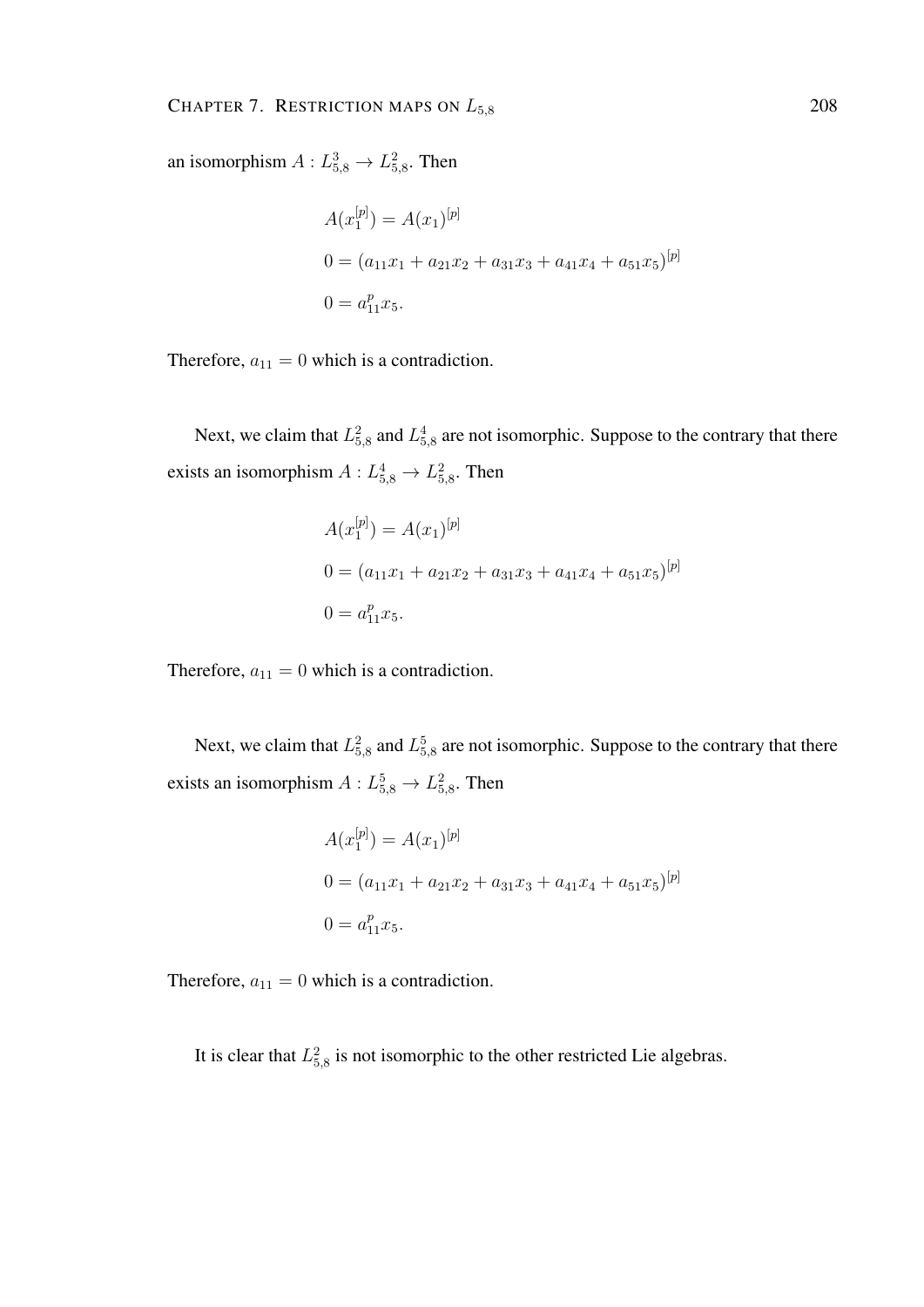Next, we claim that  $L_{5,8}^3$  and  $L_{5,8}^4$  are not isomorphic. Suppose to the contrary that there exists an isomorphism  $A: L_{5,8}^4 \rightarrow L_{5,8}^3$ . Then

$$
A(x_3^{[p]}) = A(x_3)^{[p]}
$$
  
\n
$$
A(x_5) = (a_{23}x_2 + a_{33}x_3 + a_{43}x_4 + a_{53}x_5)^{[p]}
$$
  
\n
$$
a_{11}a_{23}x_4 + a_{11}a_{33}x_5 = a_{23}^px_5,
$$

which implies that  $a_{11}a_{23} = 0$  and  $a_{11}a_{33} = a_{23}^p$ . Therefore,  $a_{11} = 0$  or  $a_{23} = 0$ . First, if  $a_{11} = 0$ , we have a contradiction. Next, if  $a_{23} = 0$  then  $a_{11}a_{33} = 0$  and  $a_{11}a_{23} = 0$  which is a contradiction.

Next, we claim that  $L_{5,8}^3$  and  $L_{5,8}^5$  are not isomorphic. Suppose to the contrary that there exists an isomorphism  $A: L_{5,8}^5 \rightarrow L_{5,8}^3$ . Then

$$
A(x_4^{[p]}) = A(x_4)^{[p]}
$$
  
\n
$$
A(x_5) = (a_{11}a_{22}x_4 + a_{11}a_{32}x_5)^{[p]}
$$
  
\n
$$
a_{11}a_{23}x_4 + a_{11}a_{33}x_5 = 0.
$$

Therefore,  $a_{11}a_{23} = 0$  and  $a_{11}a_{33} = 0$  which is a contradiction.

It is clear that  $L_{5,8}^3$  is not isomorphic to the other restricted Lie algebras.

Next, we claim that  $L_{5,8}^4$  and  $L_{5,8}^5$  are not isomorphic. Suppose to the contrary that there exists an isomorphism  $A: L_{5,8}^5 \rightarrow L_{5,8}^4$ . Then

$$
A(x_4^{[p]}) = A(x_4)^{[p]}
$$
  
\n
$$
A(x_5) = (a_{11}a_{22}x_4 + a_{11}a_{32}x_5)^{[p]}
$$
  
\n
$$
a_{11}a_{23}x_4 + a_{11}a_{33}x_5 = 0.
$$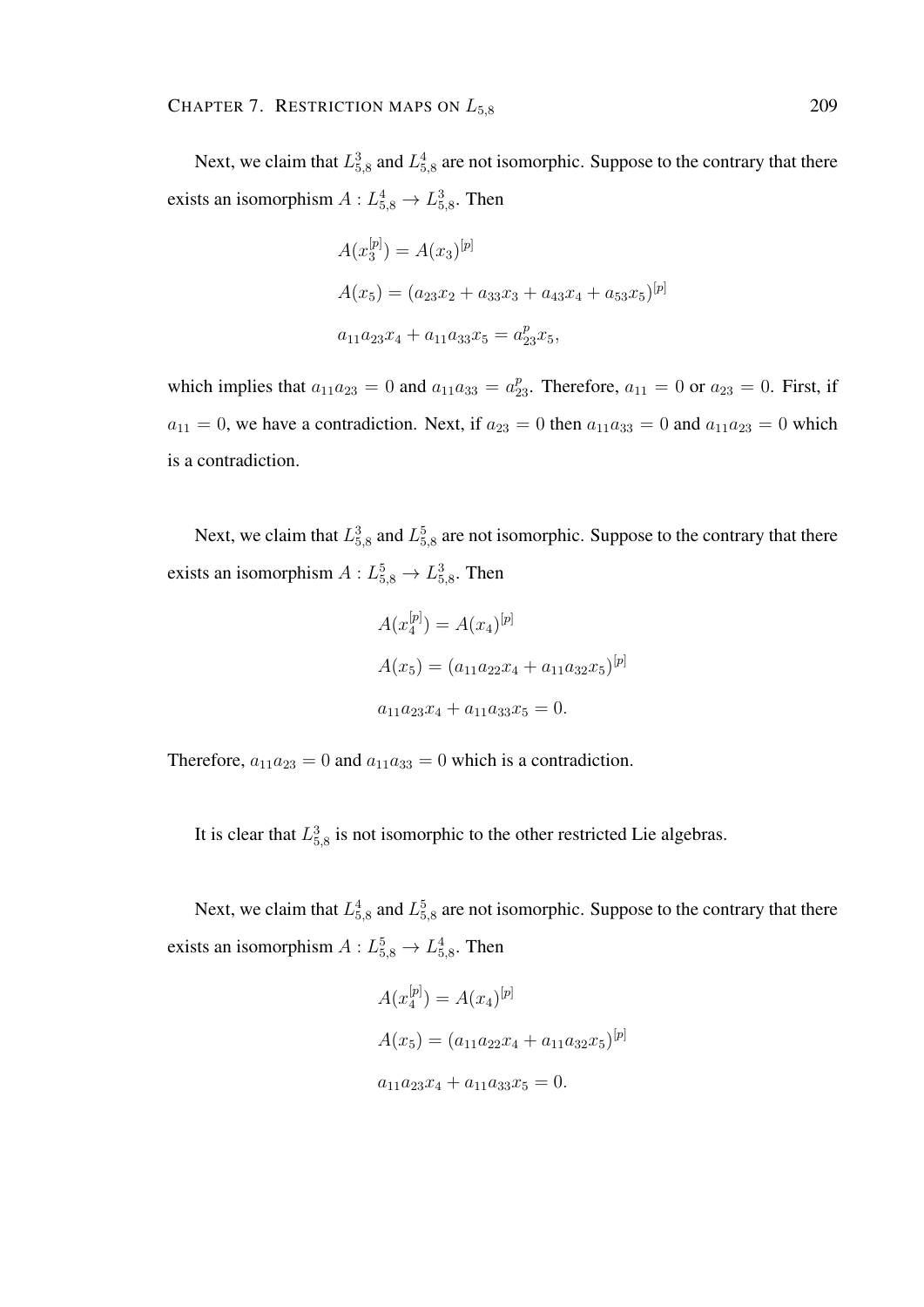Therefore,  $a_{11}a_{23} = 0$  and  $a_{11}a_{33} = 0$  which is a contradiction.

It is clear that  $L_{5,8}^4$  and  $L_{5,8}^5$  are not isomorphic to the other restricted Lie algebras.

Next, we claim that  $L_{5,8}^6$  and  $L_{5,8}^7$  are not isomorphic. Suppose to the contrary that there exists an isomorphism  $A: L_{5,8}^7 \rightarrow L_{5,8}^6$ . Then

$$
A(x_3^{[p]}) = A(x_3)^{[p]}
$$
  
\n
$$
A(x_5) = (a_{23}x_2 + a_{33}x_3 + a_{43}x_4 + a_{53}x_5)^{[p]}
$$
  
\n
$$
a_{11}a_{23}x_4 + a_{11}a_{33}x_5 = a_{23}^px_5,
$$

which implies that  $a_{11}a_{23} = 0$  and  $a_{11}a_{33} = a_{23}^p$ . Therefore,  $a_{11} = 0$  or  $a_{23} = 0$ . First, if  $a_{11} = 0$ , we have a contradiction. Next, if  $a_{23} = 0$  then  $a_{11}a_{33} = 0$  and  $a_{11}a_{23} = 0$  which is a contradiction.

Note that  $L_{5,8}^6$  is not isomorphic to any of  $L_{5,8}^8$ ,  $L_{5,8}^{10}$  because  $(L_{5,8}^6)^{[p]^2}=0$  but  $(L_{5,8}^8)^{[p]^2}\neq$  $(0, (L_{5,8}^{10})^{[p]^2} \neq 0.$ 

Next, we claim that  $L_{5,8}^6$  and  $L_{5,8}^9$  are not isomorphic. Suppose to the contrary that there exists an isomorphism  $A: L_{5,8}^9 \to L_{5,8}^6$ . Then

$$
A(x_1^{[p]}) = A(x_1)^{[p]}
$$
  
\n
$$
0 = (a_{11}x_1 + a_{21}x_2 + a_{31}x_3 + a_{41}x_4 + a_{51}x_5)^{[p]}
$$
  
\n
$$
0 = a_{11}^p x_4 + a_{21}^p x_5.
$$

Therefore,  $a_{11} = 0$  which is a contradiction.

Note that  $L_{5,8}^7$  is not isomorphic to any of  $L_{5,8}^8$ ,  $L_{5,8}^{10}$  because  $(L_{5,8}^7)^{[p]^2} = 0$  but  $(L_{5,8}^8)^{[p]^2} \neq$  $(0, (L_{5,8}^{10})^{[p]^2} \neq 0.$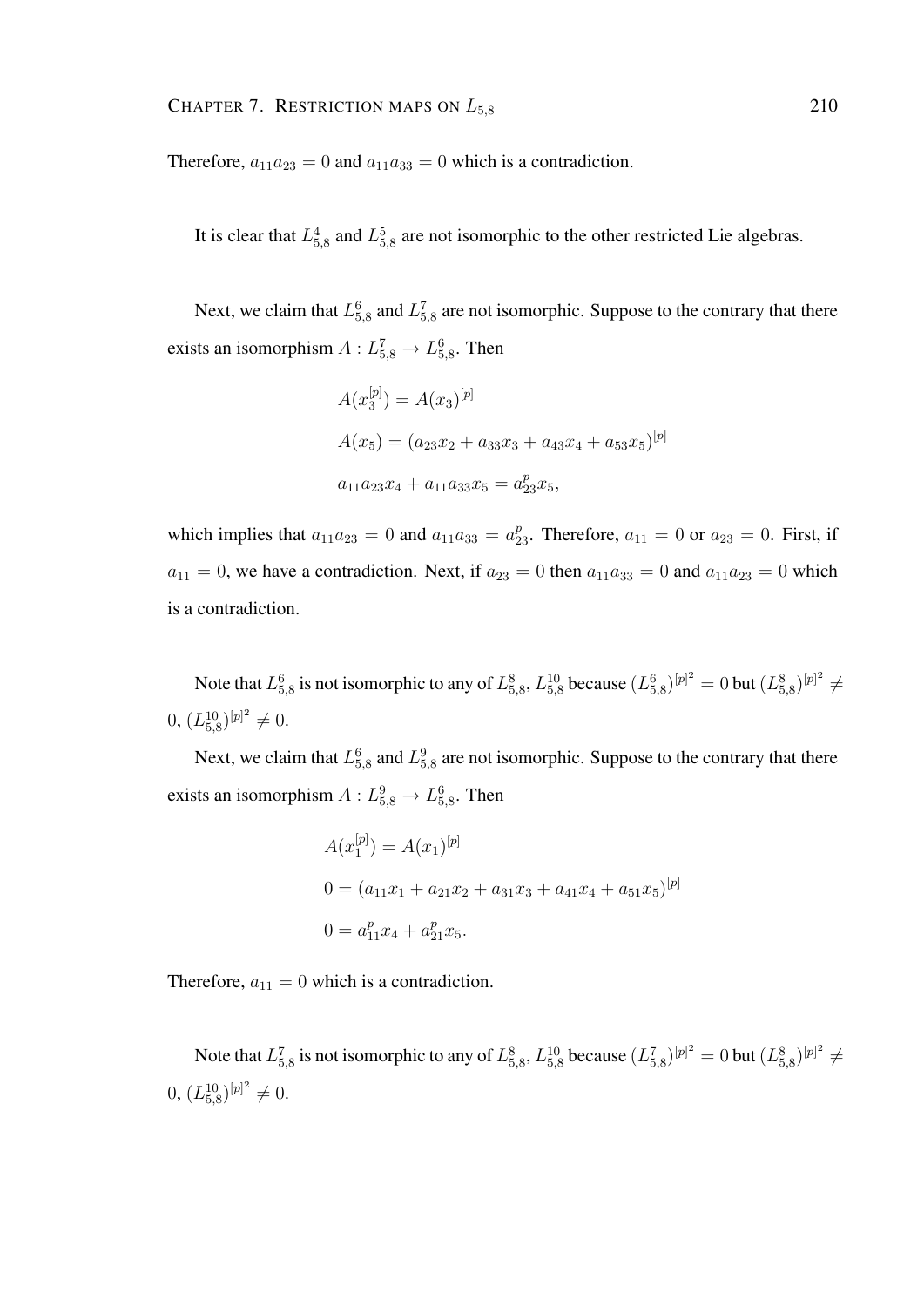Next, we claim that  $L_{5,8}^7$  and  $L_{5,8}^9$  are not isomorphic. Suppose to the contrary that there exists an isomorphism  $A: L_{5,8}^9 \rightarrow L_{5,8}^7$ . Then

$$
A(x_1^{[p]}) = A(x_1)^{[p]}
$$
  
\n
$$
0 = (a_{11}x_1 + a_{21}x_2 + a_{31}x_3 + a_{41}x_4 + a_{51}x_5)^{[p]}
$$
  
\n
$$
0 = a_{11}^px_4 + a_{31}^px_5.
$$

Therefore,  $a_{11} = 0$  which is a contradiction.

Note that  $L_{5,8}^8$  is not isomorphic to  $L_{5,8}^9$ , because  $(L_{5,8}^9)^{[p]^2} = 0$  but  $(L_{5,8}^8)^{[p]^2} \neq 0$ .

Next, we claim that  $L_{5,8}^8$  and  $L_{5,8}^{10}$  are not isomorphic. Suppose to the contrary that there exists an isomorphism  $A: L_{5,8}^{10} \to L_{5,8}^{8}$ . Then

$$
A(x_1^{[p]}) = A(x_1)^{[p]}
$$
  
\n
$$
0 = (a_{11}x_1 + a_{21}x_2 + a_{31}x_3 + a_{41}x_4 + a_{51}x_5)^{[p]}
$$
  
\n
$$
0 = a_{11}^px_4 + a_{41}^px_5.
$$

Therefore,  $a_{11} = 0$  which is a contradiction.

Note that  $L_{5,8}^9$  is not isomorphic to  $L_{5,8}^{10}$ , because  $(L_{5,8}^9)^{[p]^2} = 0$  but  $(L_{5,8}^{10})^{[p]^2} \neq 0$ .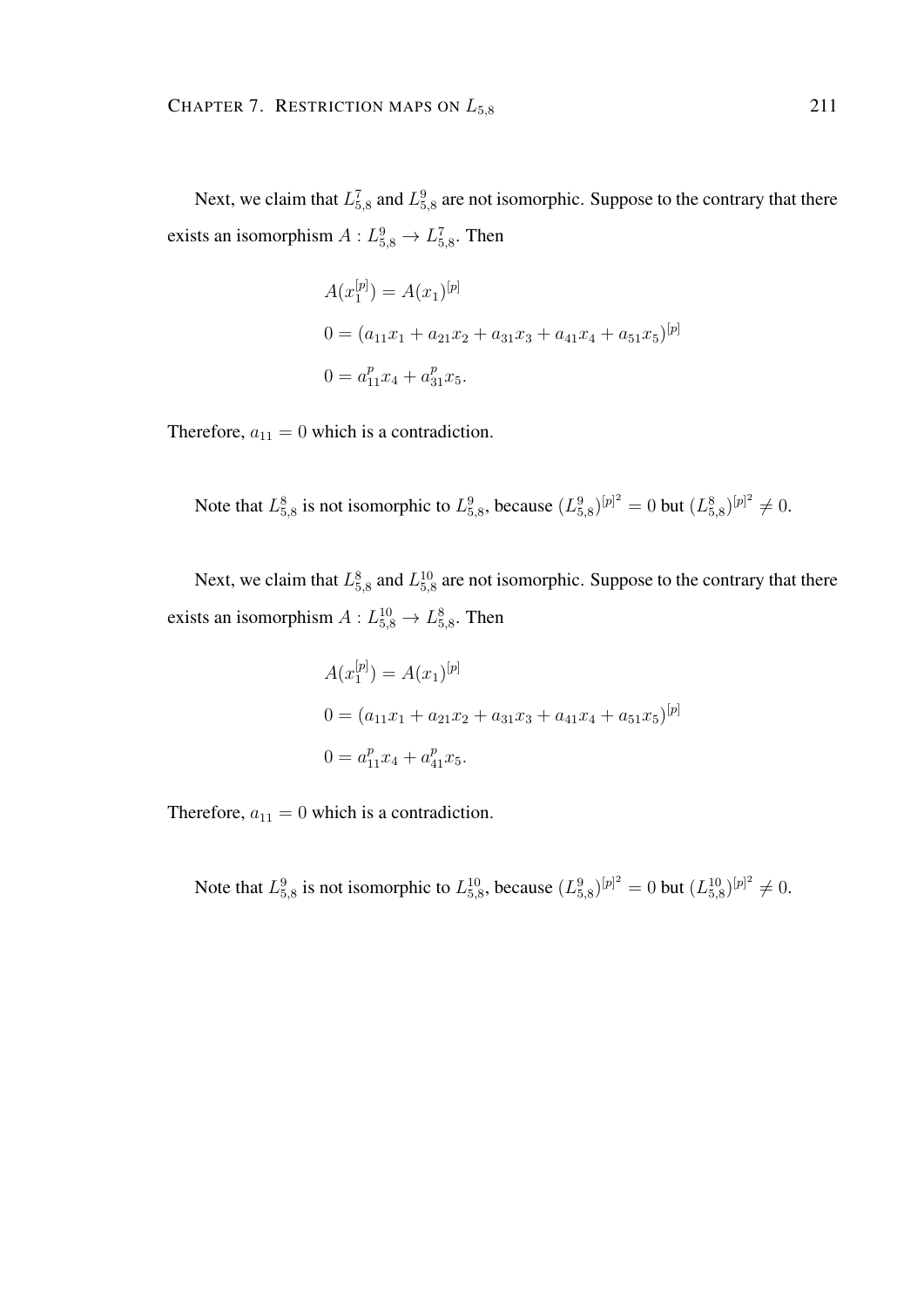## Chapter 8

# **Restriction maps on**  $L_{5,9}$

Let

$$
K_9 = L_{5,9} = \langle x_1, \ldots, x_5 \mid [x_1, x_2] = x_3, [x_1, x_3] = x_4, [x_2, x_3] = x_5 \rangle.
$$

Note that  $Z(K_9) = \langle x_4, x_5 \rangle_{\mathbb{F}}$  and the group  $\text{Aut}(L_{5,9})$  consists of invertible matrices of the form

$$
\begin{pmatrix}\na_{11} & a_{12} & 0 & 0 & 0 \\
a_{21} & a_{22} & 0 & 0 & 0 \\
a_{31} & a_{32} & u & 0 & 0 \\
a_{41} & a_{42} & a_{11}a_{32} - a_{12}a_{31} & a_{11}u & a_{12}u \\
a_{51} & a_{52} & a_{21}a_{32} - a_{22}a_{31} & a_{21}u & a_{22}u\n\end{pmatrix}
$$

,

where  $u = a_{11}a_{22} - a_{12}a_{21} \neq 0$ . Note that there exists an element  $\alpha x_4 + \beta x_5 \in Z(L_{5,9})$ such that  $(\alpha x_4 + \beta x_5)^{[p]} = 0$ , for some  $\alpha, \beta \in \mathbb{F}$ . If  $\alpha \neq 0$  then consider

$$
K = \langle x'_1, \ldots, x'_5 | [x'_1, x'_2] = x'_3, [x'_1, x'_3] = x'_4, [x'_2, x'_3] = x'_5 \rangle,
$$

where  $x'_1 = \alpha x_1 + \beta x_2, x'_2 = \alpha^{-1} x_2, x'_3 = x_3, x'_4 = \alpha x_4 + \beta x_5, x'_5 = \alpha^{-1} x_5$ . Let  $\phi: K_9 \to K$  given by  $x_i \mapsto x'_i$ , for  $1 \leq i \leq 5$ . It is easy to see that  $\phi$  is an isomorphism. Therefore, in this case we can suppose that  $x_4^{[p]} = 0$ . If  $\alpha = 0$  then  $\beta \neq 0$  and we rescale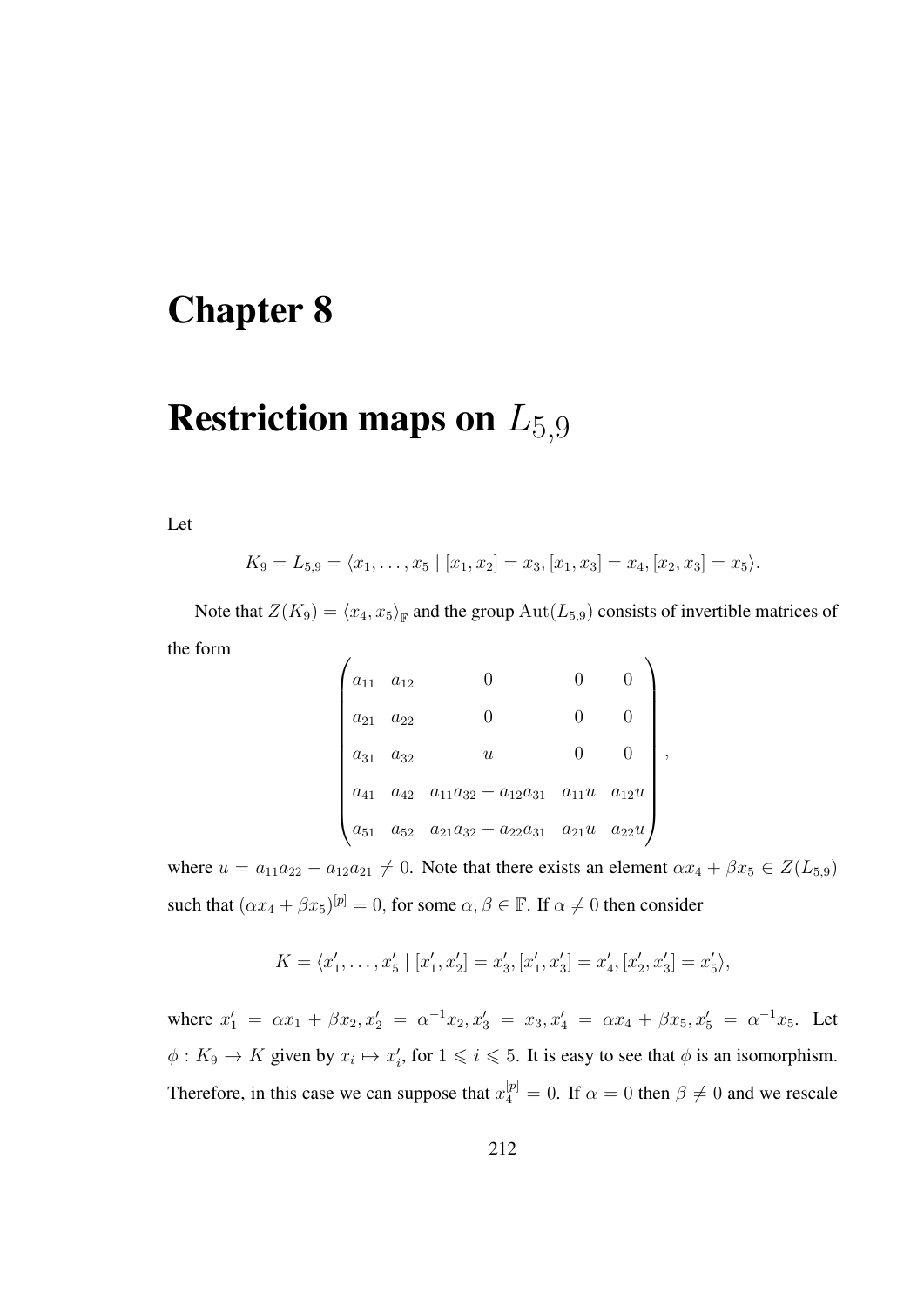$x_5$  so that  $x_5^{[p]} = 0$ . Hence we can assume either  $x_4^{[p]} = 0$  or  $x_5^{[p]} = 0$ . Furthermore, we claim that it is enough to consider the case where  $x_5^{[p]} = 0$ . Indeed, suppose that there exists a *p*-map of  $L_{5,9}$  such that  $x_4^{[p]} = 0$ . Then the image of the  $x_i$ 's under the following automorphism of  $L_{5,9}$  yields another basis  $y_i$  of  $L_{5,9}$  such that  $y_5^{p} = 0$ :

$$
\begin{pmatrix}\n0 & 1 & 0 & 0 & 0 \\
1 & 0 & 0 & 0 & 0 \\
0 & 0 & -1 & 0 & 0 \\
0 & 0 & 0 & 0 & -1 \\
0 & 0 & 0 & -1 & 0\n\end{pmatrix}
$$

.

Now we let

$$
L = \frac{L_{5,9}}{\langle x_5 \rangle_{\mathbb{F}}} \cong L_{4,3},
$$

where  $L_{4,3} = \langle x_1, \ldots, x_4 | [x_1, x_2] = x_3, [x_1, x_3] = x_4 \rangle$ . The group Aut(L) consists of invertible matrices of the form

| $a_{11}$ |          |                    |           |   |
|----------|----------|--------------------|-----------|---|
| $a_{21}$ | $a_{22}$ |                    |           |   |
| $a_{31}$ | $a_{32}$ | d.                 |           | , |
| $a_{41}$ | $a_{42}$ | $a_{11} a_{32} \,$ | $a_{11}d$ |   |

where  $d = a_{11}a_{22}$ .

**Lemma 8.0.2** Let  $K = L_{5,9}$  and  $[p] : K \to K$  be a p-map on K such that  $x_5^{[p]} = 0$  and let  $L = \frac{K}{M}$  $\frac{K}{M}$  where  $M = \langle x_5 \rangle_{\mathbb{F}}$ . Then  $K \cong L_\theta$  where  $\theta = (\Delta_{23}, \omega) \in Z^2(L, \mathbb{F})$ .

**Proof.** Let  $\pi : K \to L$  be the projection map. We have the exact sequence

$$
0 \to M \to K \to L \to 0.
$$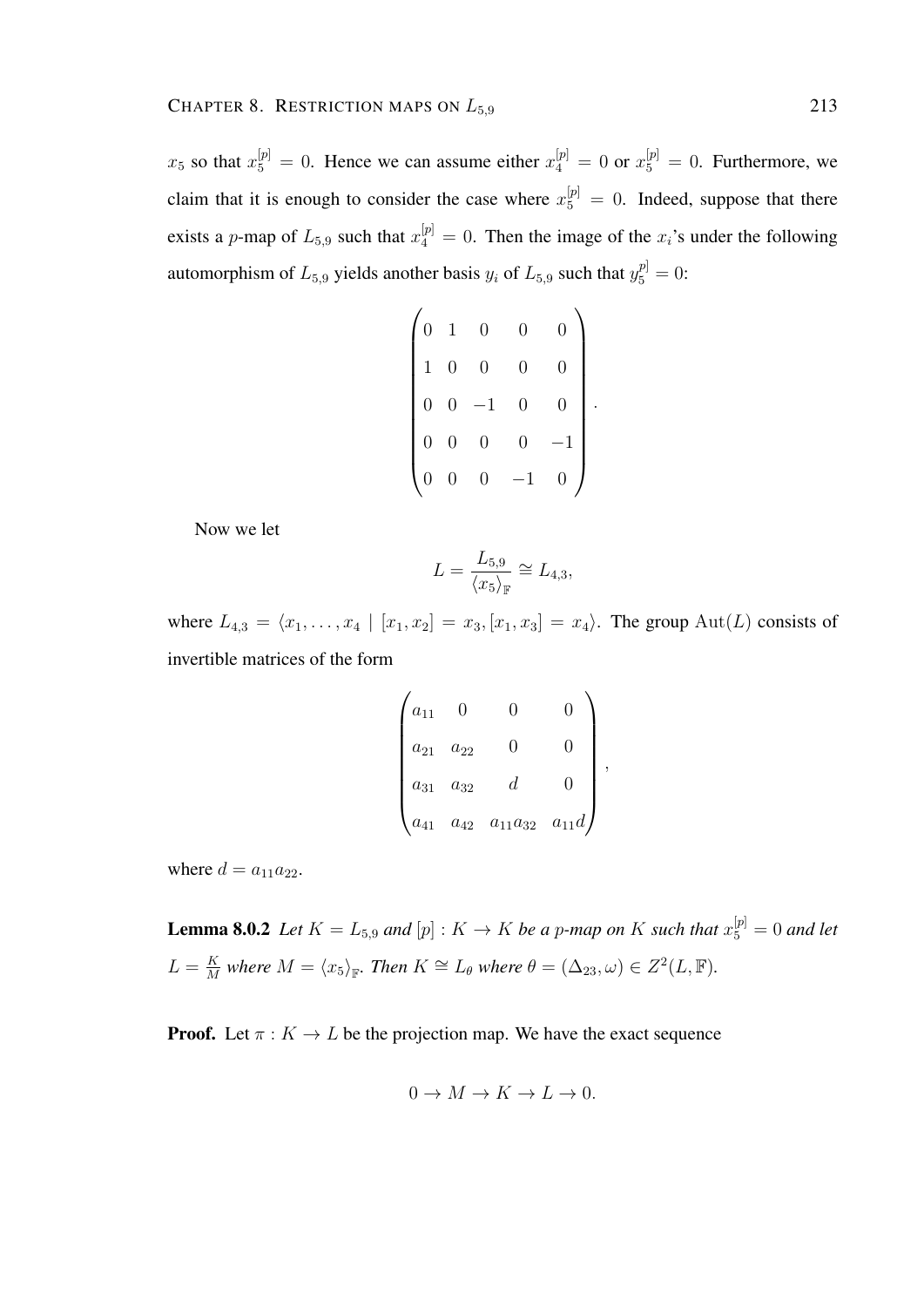Let  $\sigma: L \to K$  such that  $x_i \mapsto x_i, 1 \leq i \leq 4$ . Then  $\sigma$  is an injective linear map and  $\pi\sigma = 1_L$ . Now, we define  $\phi: L \times L \to M$  by  $\phi(x_i, x_j) = [\sigma(x_i), \sigma(x_j)] - \sigma([x_i, x_j]),$  $1 \leq i, j \leq 4$  and  $\omega: L \to M$  by  $\omega(x) = \sigma(x)^{[p]} - \sigma(x^{[p]})$ . Note that

$$
\phi(x_2, x_3) = [\sigma(x_2), \sigma(x_3)] - \sigma([x_2, x_3]) = [x_2, x_3] = x_5;
$$
  

$$
\phi(x_1, x_2) = [\sigma(x_1), \sigma(x_2)] - \sigma([x_1, x_2]) = 0.
$$

Similarly, we can show that  $\phi(x_1, x_3) = \phi(x_1, x_4) = \phi(x_2, x_4) = \phi(x_3, x_4) = 0$ . Therefore,  $\phi = \Delta_{23}$ . Now, by Lemma 2.2.2, we have  $\theta = (\Delta_{23}, \omega) \in Z^2(L, \mathbb{F})$  and  $K \cong L_{\theta}$ .  $\blacksquare$ 

We deduce that any p-map on K can be obtained by an extension of L via  $\theta = (\Delta_{23}, \omega)$ , for some  $\omega$ .

Note that by [12], there are four non-isomorphic restricted Lie algebra structures on  $L_{4,3}$  given by the following *p*-maps:

I.1 Trivial  $p$ -map;

I.2 
$$
x_1^{[p]} = x_4;
$$

I.3 
$$
x_2^{[p]} = \xi x_4;
$$

I.4 
$$
x_3^{[p]} = x_4
$$
.

In the following subsections we consider each of the above cases and find all possible  $[\theta] = [(\phi, \omega)] \in H^2(L, \mathbb{F})$  and construct  $L_{\theta}$ . Note that by Lemma 8.0.2, it suffices to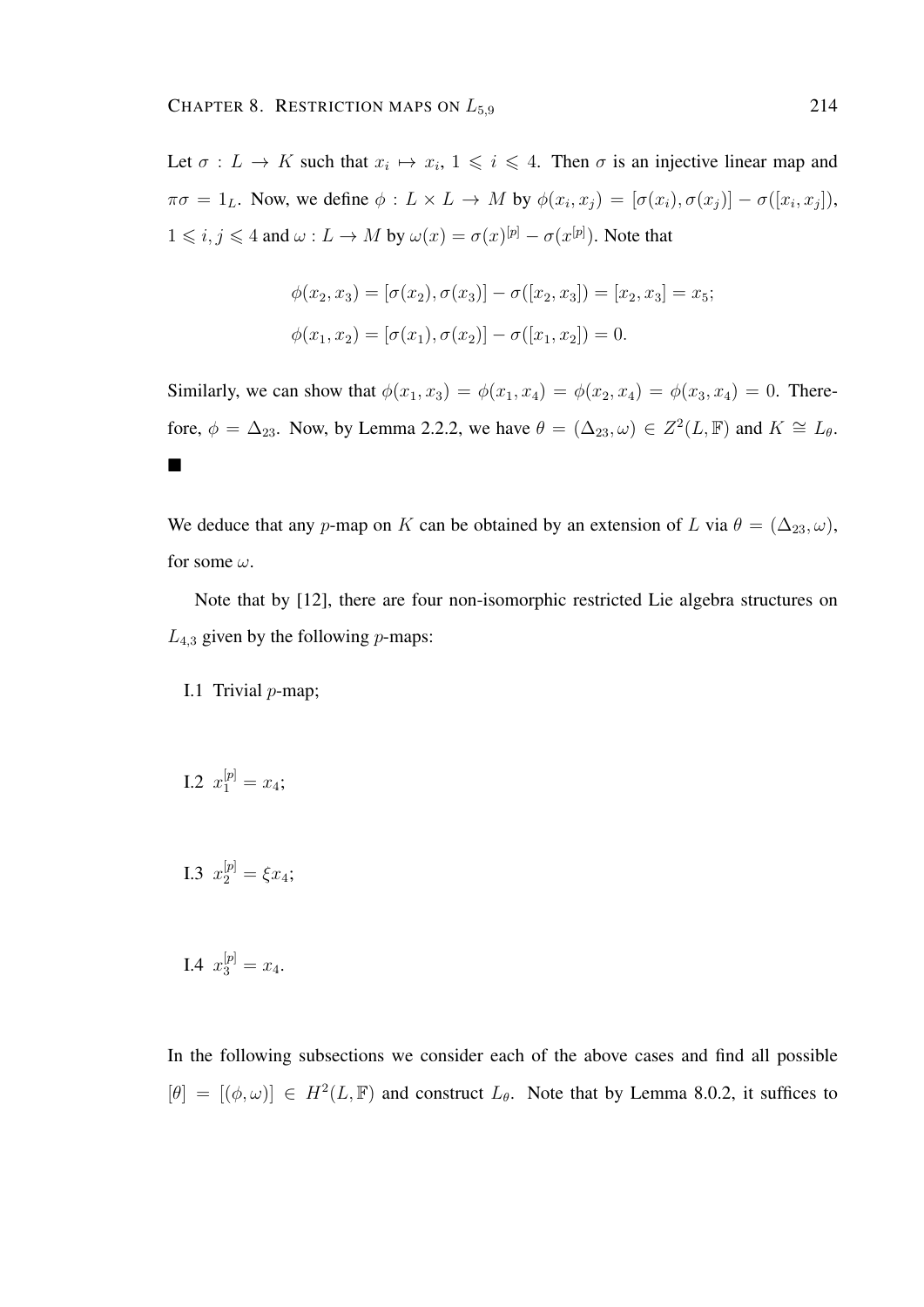assume  $[\theta] = [(\Delta_{23}, \omega)]$  and find all non-isomorphic restricted Lie algebra structures on  $L_{5.9}$ .

#### **8.1** Extensions of  $(L, \text{trivial } p\text{-map})$

First, we find a basis for  $Z^2(L, \mathbb{F})$ . Let  $(\phi, \omega) = (a\Delta_{12} + b\Delta_{13} + c\Delta_{14} + d\Delta_{23} + e\Delta_{24} + d\Delta_{34})$  $f\Delta_{34}, \alpha f_1 + \beta f_2 + \gamma f_3 + \delta f_4$ )  $\in Z^2(L, \mathbb{F})$ . Then we must have  $\delta^2 \phi(x, y, z) = 0$  and  $\phi(x, y^{[p]}) = 0$ , for all  $x, y, z \in L$ . Therefore,

$$
0 = (\delta^2 \phi)(x_1, x_2, x_3) = \phi([x_1, x_2], x_3) + \phi([x_2, x_3], x_1) + \phi([x_3, x_1], x_2) = \phi(x_2, x_4);
$$
  
\n
$$
0 = (\delta^2 \phi)(x_1, x_2, x_4) = \phi([x_1, x_2], x_4) + \phi([x_2, x_4], x_1) + \phi([x_4, x_1], x_2) = \phi(x_3, x_4).
$$

Thus, we get  $e = f = 0$ . Since the p-map is trivial,  $\phi(x, y^{[p]}) = \phi(x, 0) = 0$ , for all  $x, y \in L$ . Therefore, a basis for  $Z^2(L, \mathbb{F})$  is as follows:

$$
(\Delta_{12},0), (\Delta_{13},0), (\Delta_{14},0), (\Delta_{23},0), (0,f_1), (0,f_2), (0,f_3), (0,f_4).
$$

Next, we find a basis for  $B^2(L, \mathbb{F})$ . Let  $(\phi, \omega) \in B^2(L, \mathbb{F})$ . Since  $B^2(L, \mathbb{F}) \subseteq Z^2(L, \mathbb{F})$ , we have  $(\phi, \omega) = (a\Delta_{12} + b\Delta_{13} + c\Delta_{14} + d\Delta_{23}, \alpha f_1 + \beta f_2 + \gamma f_3 + \delta f_4)$ . So, there exists a linear map  $\psi: L \to \mathbb{F}$  such that  $\delta^1 \psi(x, y) = \phi(x, y)$  and  $\tilde{\psi}(x) = \omega(x)$ , for all  $x, y \in L$ . So, we have

$$
c = \phi(x_1, x_4) = \delta^1 \psi(x_1, x_4) = \psi([x_1, x_4]) = 0.
$$

Similarly, we can show that  $d = 0$ . Also, we have

$$
\alpha = \omega(x_1) = \tilde{\psi}(x_1) = \psi(x_1^{[p]}) = 0.
$$

Similarly, we can show that  $\beta = \gamma = \delta = 0$ . Therefore,  $(\phi, \omega) = (a\Delta_{12} + b\Delta_{13}, 0)$  and hence  $B^2(L, \mathbb{F}) = \langle (\Delta_{12}, 0), (\Delta_{13}, 0) \rangle_{\mathbb{F}}$ . We deduce that a basis for  $H^2(L, \mathbb{F})$  is as follows:

$$
[(\Delta_{14},0)], [(\Delta_{23},0)], [(0,f_1)], [(0,f_2)], [(0,f_3)], [(0,f_4)].
$$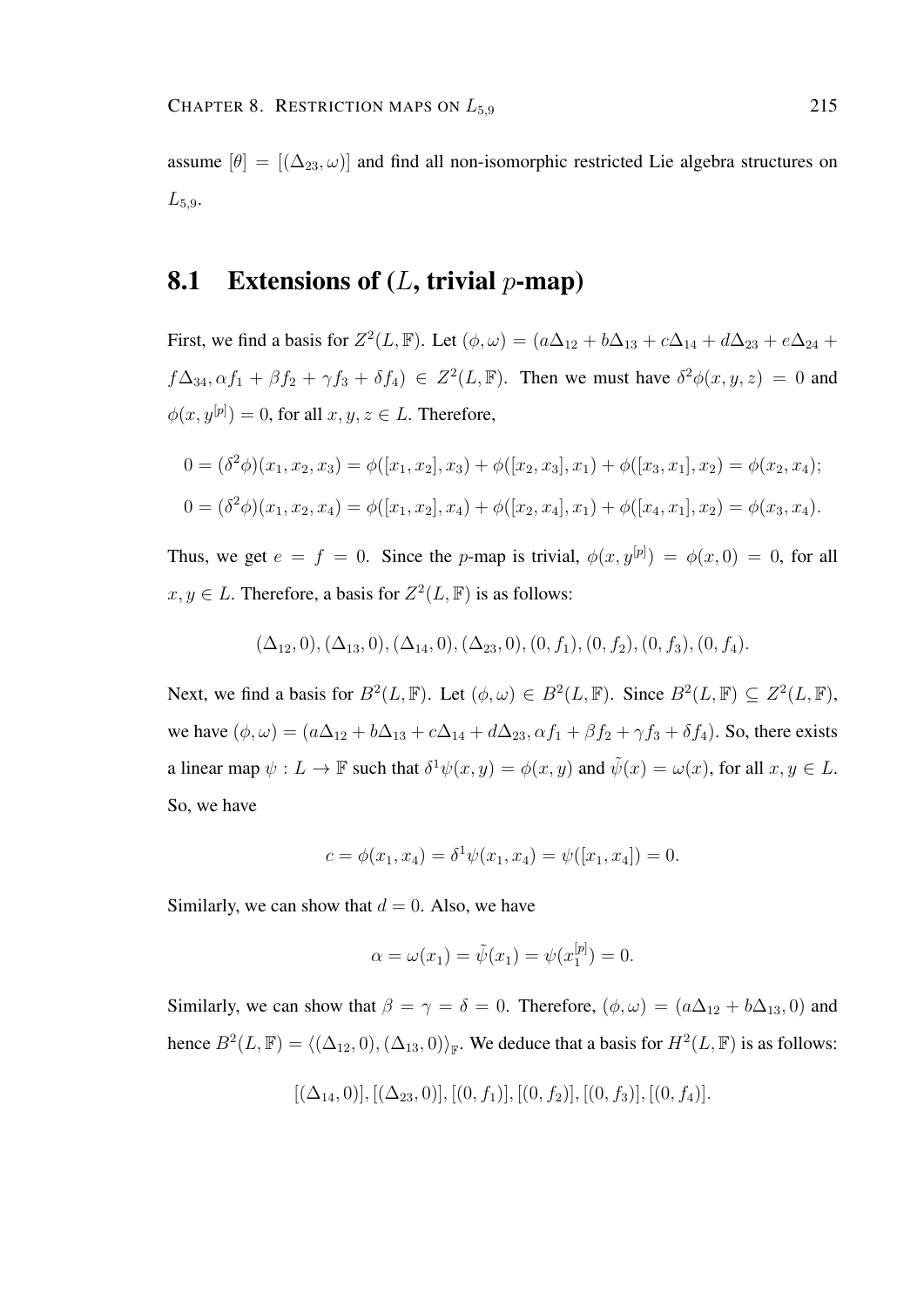Let  $[(\phi, \omega)] \in H^2(L, \mathbb{F})$ . Then we have  $\phi = a\Delta_{14} + b\Delta_{23}$ , for some  $a, b \in \mathbb{F}$ . Suppose that  $A\phi = a'\Delta_{14} + b'\Delta_{23}$ , for some  $a', b' \in \mathbb{F}$ . We determine  $a', b'$ . Note that

$$
A\phi(x_1, x_4) = \phi(Ax_1, Ax_4) = \phi(a_{11}x_1 + a_{21}x_2 + a_{31}x_3 + a_{41}x_4, a_{11}dx_4) = a_{11}^2 da;
$$
  

$$
A\phi(x_2, x_3) = \phi(Ax_2, Ax_3) = \phi(a_{22}x_2 + a_{32}x_3 + a_{42}x_4, dx_3 + a_{11}a_{32}x_4) = a_{22}db.
$$

In the matrix form we can write this as

$$
\begin{pmatrix} a' \\ b' \end{pmatrix} = \begin{pmatrix} a_{11}^2 d & 0 \\ 0 & a_{22} d \end{pmatrix} \begin{pmatrix} a \\ b \end{pmatrix}.
$$
 (8.1)

The orbit with representative  $\sqrt{ }$  $\overline{ }$  $\theta$ 1  $\setminus$ of this action gives us  $L_{5,9}$ . Also we have  $\omega = \alpha f_1 +$  $\beta f_2 + \gamma f_3 + \delta f_4$ , for some  $\alpha, \beta, \gamma, \delta \in \mathbb{F}$ . Suppose that  $A\omega = \alpha' f_1 + \beta' f_2 + \gamma' f_3 + \delta' f_4$ , for some  $\alpha', \beta', \gamma', \delta' \in \mathbb{F}$ . We have

$$
A\omega(x_1) = \omega(Ax_1) = \omega(a_{11}x_1 + a_{21}x_2 + a_{31}x_3 + a_{41}x_4) = a_{11}^p \alpha + a_{21}^p \beta + a_{31}^p \gamma + a_{41}^p \delta;
$$
  
\n
$$
A\omega(x_2) = a_{22}^p \beta + a_{32}^p \gamma + a_{42}^p \delta;
$$
  
\n
$$
A\omega(x_3) = d^p \gamma + a_{11}^p a_{32}^p \delta;
$$
  
\n
$$
A\omega(x_4) = a_{11}^p d^p \delta.
$$

In the matrix form we can write this as

$$
\begin{pmatrix}\n\alpha' \\
\beta' \\
\beta'\n\end{pmatrix} = \begin{pmatrix}\na_{11}^p & a_{21}^p & a_{31}^p & a_{41}^p \\
0 & a_{22}^p & a_{32}^p & a_{42}^p \\
0 & 0 & d^p & a_{11}^p a_{32}^p \\
0 & 0 & 0 & a_{11}^p d^p\n\end{pmatrix} \begin{pmatrix}\n\alpha \\
\beta \\
\beta \\
\gamma \\
\delta\n\end{pmatrix}.
$$
\n(8.2)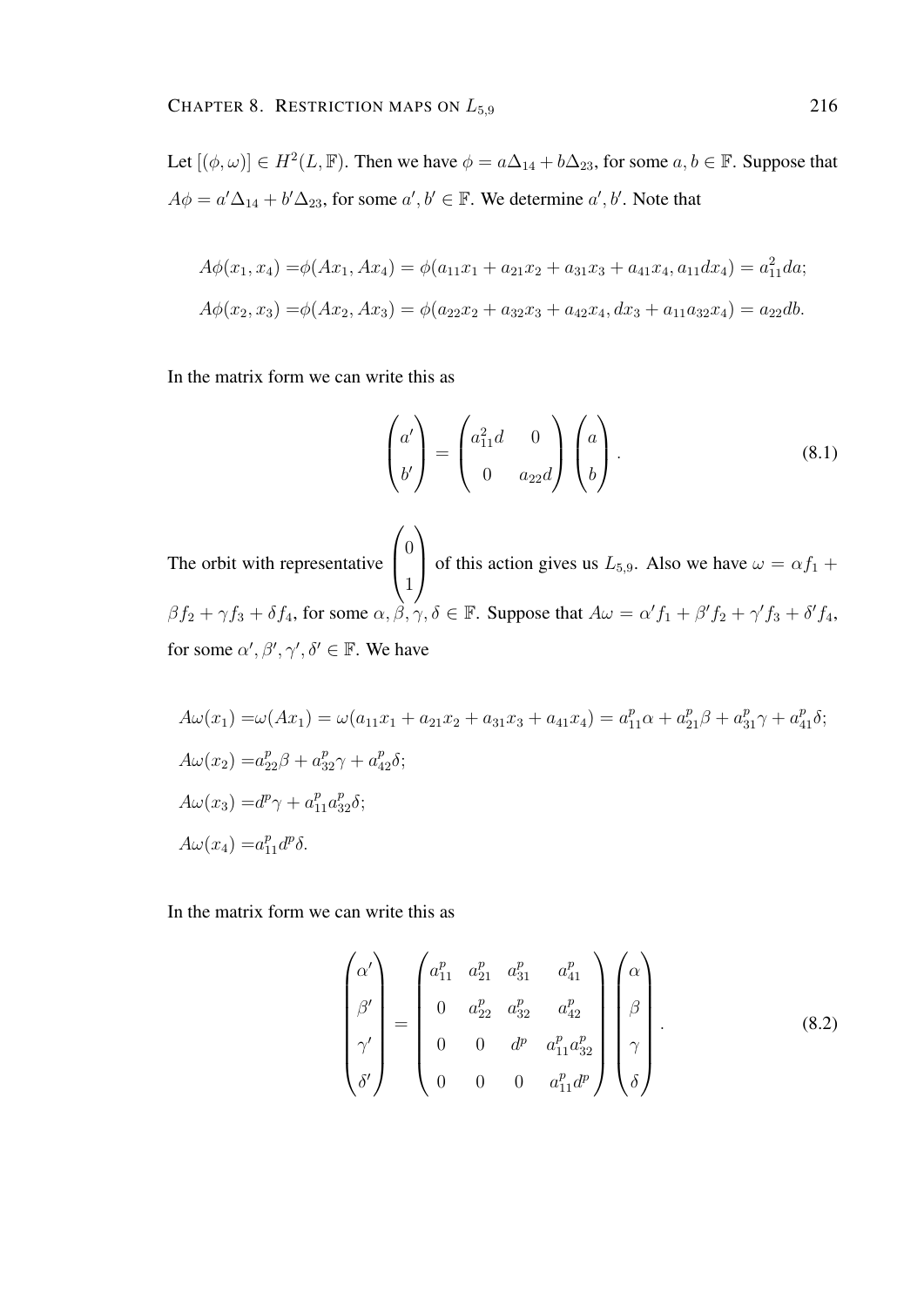Thus, we can write Equations (8.1) and (8.2) together as follows:

$$
\begin{bmatrix} d \begin{pmatrix} a_{11}^2 & 0 \\ 0 & a_{22} \end{pmatrix}, \begin{bmatrix} a_{11}^p & a_{21}^p & a_{31}^p & a_{41}^p \\ 0 & a_{22}^p & a_{32}^p & a_{42}^p \\ 0 & 0 & d^p & a_{11}^p a_{32}^p \\ 0 & 0 & 0 & a_{11}^p d^p \end{bmatrix} \end{bmatrix} \begin{bmatrix} a \\ \beta \\ \gamma \\ \delta \end{bmatrix} = \begin{bmatrix} a' \\ b' \end{bmatrix}, \begin{bmatrix} \alpha' \\ \beta' \\ \gamma' \\ \delta' \end{bmatrix} \end{bmatrix}.
$$

Now we find the representatives of the orbits of the action of  $Aut(L)$  on the set of  $\omega$ 's such that the orbit represented by  $\sqrt{ }$  $\left\lfloor \right\rfloor$  $\overline{0}$ 1  $\setminus$ is preserved under the action of  $Aut(L)$  on the set of  $\phi$ 's. Let  $\nu =$  $\int \alpha$  $\begin{array}{|c|c|} \hline \rule{0pt}{12pt} \rule{0pt}{2pt} \rule{0pt}{2pt} \rule{0pt}{2pt} \rule{0pt}{2pt} \rule{0pt}{2pt} \rule{0pt}{2pt} \rule{0pt}{2pt} \rule{0pt}{2pt} \rule{0pt}{2pt} \rule{0pt}{2pt} \rule{0pt}{2pt} \rule{0pt}{2pt} \rule{0pt}{2pt} \rule{0pt}{2pt} \rule{0pt}{2pt} \rule{0pt}{2pt} \rule{0pt}{2pt} \rule{0pt}{2pt} \rule{0pt}{2pt} \rule{0pt}{2pt} \rule{0pt}{2pt} \rule{0pt}{2$ β  $\gamma$  $\setminus$  $\begin{array}{c} \hline \end{array}$  $\in \mathbb{F}^4$ . If  $\nu =$  $\int_0$  0 0  $\setminus$  $\overline{\phantom{a}}$ , then  $\{\nu\}$  is clearly an Aut(L)-orbit. Suppose that

0

 $\delta \neq 0$ . Then

 $\delta$ 

$$
\begin{bmatrix} \begin{pmatrix} 1 & 0 \\ 0 & 1 \end{pmatrix}, \begin{pmatrix} 1 & 0 & 0 & -\alpha/\delta \\ 0 & 1 & 0 & -\beta/\delta \\ 0 & 0 & 1 & 0 \\ 0 & 0 & 0 & 1 \end{pmatrix} \end{bmatrix} \begin{bmatrix} \begin{pmatrix} 0 \\ \beta \\ \gamma \\ \delta \end{pmatrix} \end{bmatrix} = \begin{bmatrix} \begin{pmatrix} 0 \\ 0 \\ 1 \end{pmatrix}, \begin{pmatrix} 0 \\ 0 \\ \gamma \\ \delta \end{pmatrix} \end{bmatrix}, \text{ and}
$$

$$
\begin{bmatrix} \begin{pmatrix} 1 & 0 \\ 0 & 1 \end{pmatrix}, \begin{pmatrix} 1 & 0 & 0 & 0 \\ 0 & 1 & -\gamma/\delta & \gamma^2/\delta^2 \\ 0 & 0 & 1 & -\gamma/\delta \\ 0 & 0 & 0 & 1 \end{pmatrix} \end{bmatrix} \begin{bmatrix} \begin{pmatrix} 0 \\ 0 \\ 1 \end{pmatrix}, \begin{pmatrix} 0 \\ 0 \\ \gamma \\ \delta \end{pmatrix} \end{bmatrix} = \begin{bmatrix} \begin{pmatrix} 0 \\ 1 \end{pmatrix}, \begin{pmatrix} 0 \\ 0 \\ 0 \\ \delta \end{pmatrix} \end{bmatrix}.
$$
  
Hence the set of vectors 
$$
\begin{pmatrix} \alpha \\ \beta \\ \gamma \\ \delta \end{pmatrix}
$$
 with  $\delta \neq 0$  form an single orbit with orbit representative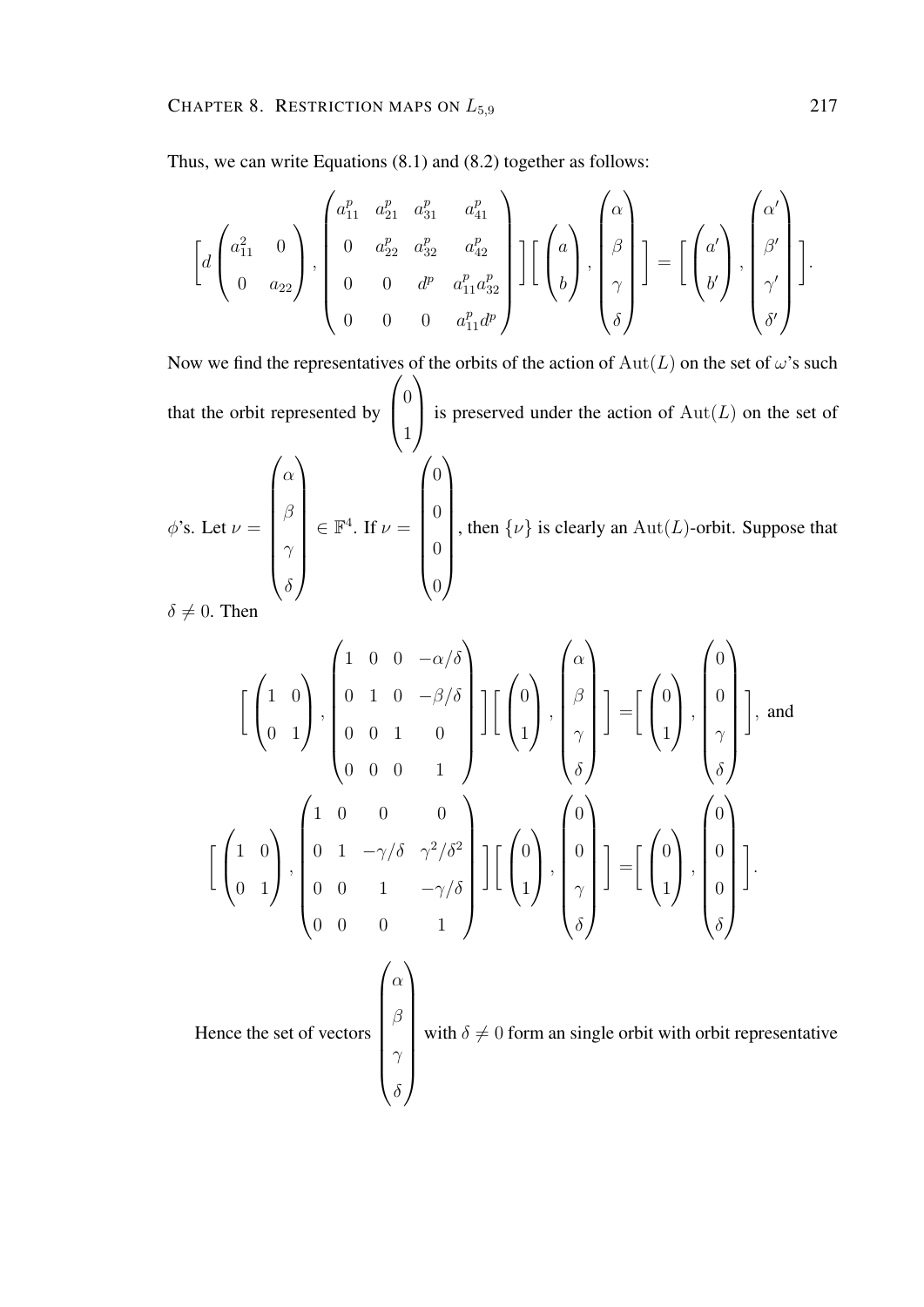$$
\begin{pmatrix}\n0 \\
0 \\
0 \\
\delta\n\end{pmatrix}.
$$
 Next, if  $\delta = 0$ , but  $\gamma \neq 0$ , then\n
$$
\begin{bmatrix}\n1 & 0 & -\alpha/\gamma & 0 \\
0 & 1 & -\beta/\gamma & 0 \\
0 & 0 & 1 & -\beta/\gamma\n\end{bmatrix}\n\begin{bmatrix}\n0 \\
1 \\
\delta\n\end{bmatrix}, \begin{bmatrix}\n\alpha \\
\beta \\
\gamma \\
\delta\n\end{bmatrix} = \n\begin{bmatrix}\n0 \\
1 \\
\delta\n\end{bmatrix}, \begin{bmatrix}\n0 \\
0 \\
\gamma \\
\delta\n\end{bmatrix}, \text{ and}
$$
\n
$$
\begin{bmatrix}\n(1/\gamma)^{1/p} \begin{pmatrix}\n(1/\gamma)^{4/p} & 0 \\
0 & (1/\gamma)^{-1/p}\n\end{pmatrix}, \begin{bmatrix}\n\gamma^{-2} & 0 & 0 & 0 \\
0 & \gamma & 0 & 0 \\
0 & 0 & 1/\gamma & 0 \\
0 & 0 & 0 & \gamma^{-3}\n\end{bmatrix}\n\begin{bmatrix}\n0 \\
0 \\
1\n\end{bmatrix}, \begin{bmatrix}\n0 \\
0 \\
\gamma \\
0\n\end{bmatrix}\n=\n\begin{bmatrix}\n0 \\
0 \\
1\n\end{bmatrix}, \begin{bmatrix}\n0 \\
0 \\
1\n\end{bmatrix}.
$$

Next, if  $\gamma = \delta = 0$ , but  $\beta \neq 0$ , then

$$
\begin{bmatrix} \begin{pmatrix} 1 & 0 \ 0 & 1 \end{pmatrix}, \begin{pmatrix} 1 & -\alpha/\beta & 0 & 0 \ 0 & 1 & 0 & 0 \ 0 & 0 & 1 & 0 \end{pmatrix} \end{bmatrix} \begin{bmatrix} \begin{pmatrix} 0 \ 1 \end{pmatrix}, \begin{pmatrix} \begin{pmatrix} 0 \ \beta \ 0 \end{pmatrix} \end{bmatrix} = \begin{bmatrix} \begin{pmatrix} 0 \ 1 \end{pmatrix}, \begin{pmatrix} 0 \ \begin{pmatrix} \beta \ 0 \end{pmatrix} \end{bmatrix}, \text{ and}
$$

$$
\begin{bmatrix} \beta^{1/p} \begin{pmatrix} \beta^{4/p} & 0 \ 0 & \beta^{-1/p} \end{pmatrix}, \begin{pmatrix} \beta^{2} & 0 & 0 & 0 \ 0 & 1/\beta & 0 & 0 \ 0 & 0 & \beta & 0 \end{pmatrix} \end{bmatrix} \begin{bmatrix} \begin{pmatrix} 0 \ 1 \end{pmatrix}, \begin{pmatrix} 0 \ \beta \ 1 \end{pmatrix} \end{bmatrix} = \begin{bmatrix} \begin{pmatrix} 0 \ 1 \end{pmatrix}, \begin{pmatrix} 0 \ 1 \ 0 \end{pmatrix} \end{bmatrix}.
$$
  
Finally, if  $\beta = \gamma = \delta = 0$ , but  $\alpha \neq 0$ , then we have  $\begin{bmatrix} \begin{pmatrix} 0 \ 1 \end{pmatrix}, \begin{pmatrix} \begin{pmatrix} \alpha \ 0 \ 0 \end{pmatrix} \end{bmatrix}$ .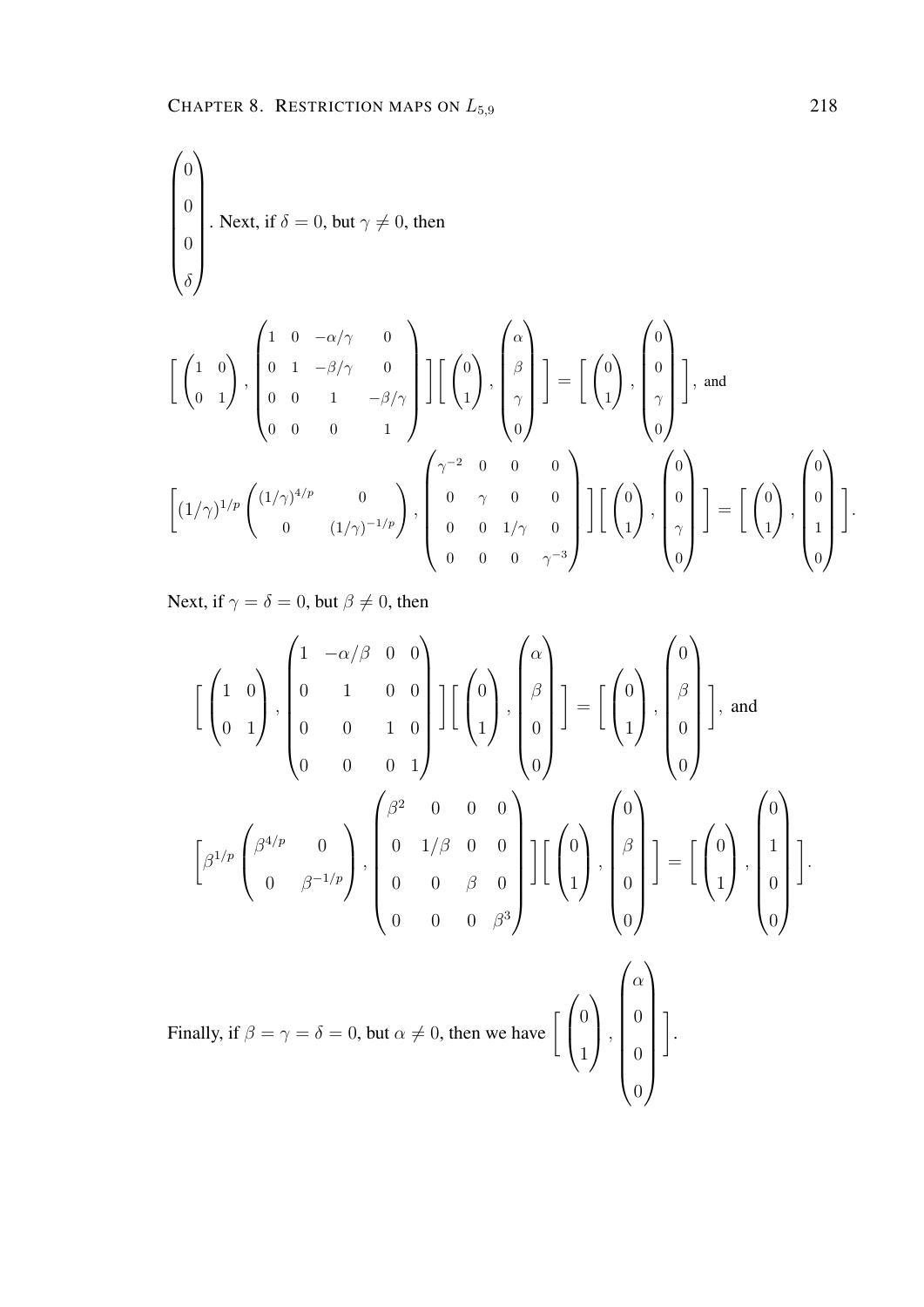Thus the following elements are  $\operatorname{Aut}(L)$  -orbit representatives:

**Lemma 8.1.1** The vectors  
\n
$$
\begin{pmatrix}\n0 \\
0 \\
0 \\
0\n\end{pmatrix}, \begin{pmatrix}\n\alpha \\
0 \\
0 \\
0\n\end{pmatrix}, \begin{pmatrix}\n0 \\
1 \\
0 \\
0\n\end{pmatrix}, \begin{pmatrix}\n0 \\
0 \\
1 \\
0\n\end{pmatrix}, \begin{pmatrix}\n0 \\
0 \\
0 \\
0\n\end{pmatrix}.
$$
\n**Lemma 8.1.1** The vectors  
\n
$$
\begin{pmatrix}\n\alpha_1 \\
0 \\
0 \\
0\n\end{pmatrix} and \begin{pmatrix}\n\alpha_2 \\
0 \\
0 \\
0\n\end{pmatrix} are in the same Aut(L)-orbit if and only if
$$
\n
$$
\alpha_2 \alpha_1^{-1} \in (\mathbb{F}^*)^2.
$$
\n**Proof.** First assume that  
\n
$$
\begin{pmatrix}\n\alpha_1 \\
0 \\
0 \\
0\n\end{pmatrix} and \begin{pmatrix}\n\alpha_2 \\
0 \\
0 \\
0\n\end{pmatrix} are in the same Aut(L)-orbit. Then\n
$$
\begin{bmatrix}\n\alpha_1^p & \alpha_2^p & \alpha_3^p & \alpha_4^p \\
0 & 0 & \alpha_2^p & \alpha_3^p & \alpha_4^p \\
0 & 0 & \alpha_p^p & \alpha_{11}^p & \alpha_p^p\n\end{bmatrix} \begin{bmatrix}\n\alpha_1 \\
0 \\
0 \\
0\n\end{bmatrix}, \begin{pmatrix}\n\alpha_1 \\
0 \\
0 \\
0\n\end{pmatrix} = \begin{bmatrix}\n\alpha_1 \\
0 \\
1\n\end{bmatrix}, \begin{pmatrix}\n\alpha_2 \\
0 \\
0 \\
0\n\end{pmatrix}.
$$
\nFrom this we obtain that  $d_{n-1} = 1$  and that  $\alpha_1 = \alpha_1^p$ , which gives that  $\alpha_1 \alpha_1^{-1} = \alpha_1^{-2p} \in$
$$

From this we obtain that  $da_{22} = 1$  and that  $\alpha_2 = a_{11}^p \alpha_1$  which gives that  $\alpha_2 \alpha_1^{-1} = a_{22}^{-2p} \in$  $(\mathbb{F}^*)^2$ . Assume next that  $\alpha_2 \alpha_1^{-1} = \epsilon^2$  with some  $\epsilon \in \mathbb{F}^*$ . Then

$$
\left[\epsilon^{1/p}\begin{pmatrix}(\epsilon)^{4/p} & 0\\ 0 & (\epsilon)^{-1/p}\end{pmatrix}, \begin{pmatrix}\epsilon^2 & 0 & 0 & 0\\ 0 & \epsilon^{-1} & 0 & 0\\ 0 & 0 & \epsilon & 0\\ 0 & 0 & 0 & \epsilon^3\end{pmatrix}\right] \left[\begin{pmatrix}0\\1\\1\end{pmatrix}, \begin{pmatrix}\alpha_1\\0\\0\\0\end{pmatrix}\right] = \left[\begin{pmatrix}0\\1\\1\end{pmatrix}, \begin{pmatrix}\alpha_2\\0\\0\\0\end{pmatrix}\right],
$$

as required.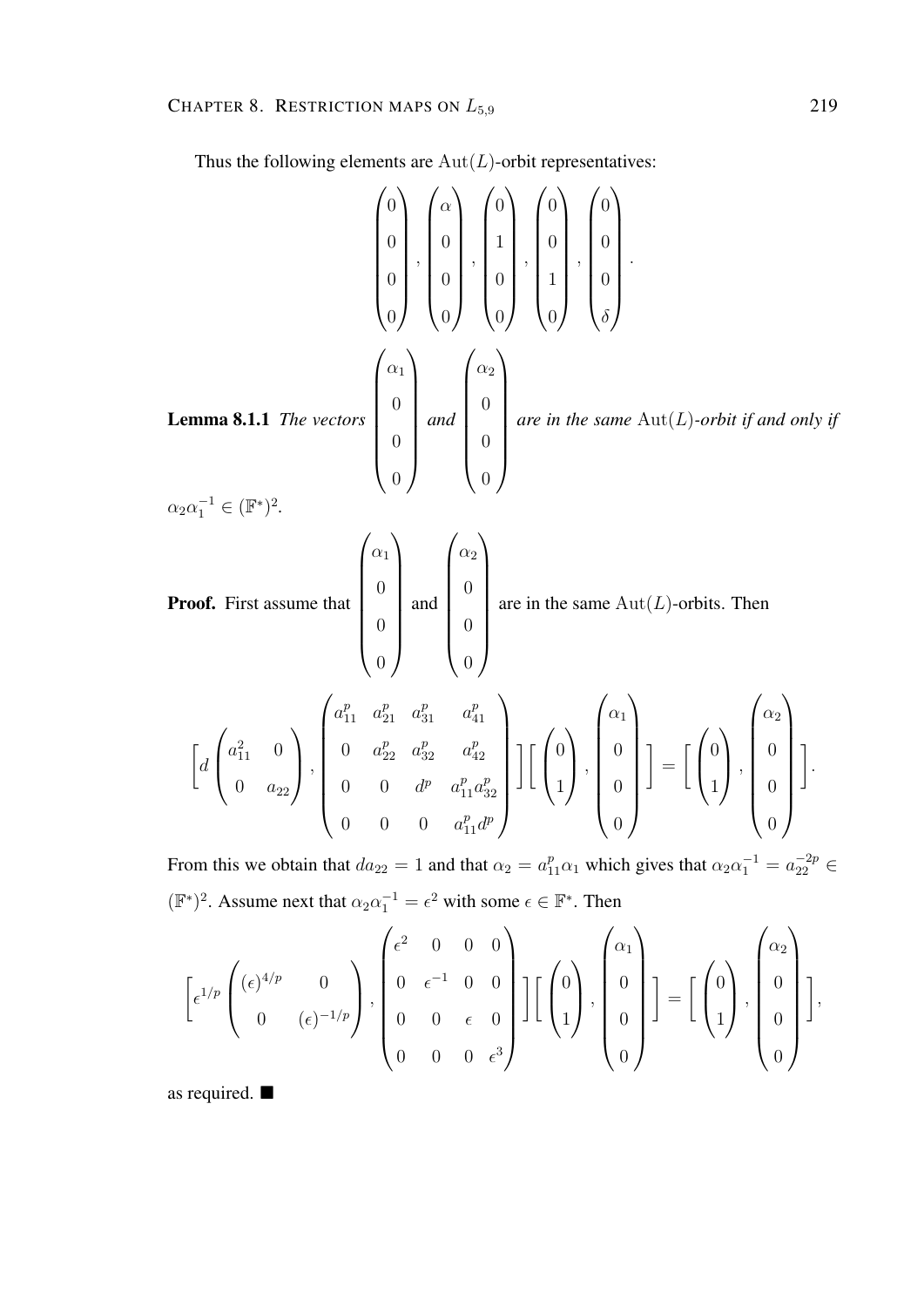**Lemma 8.1.2** The vectors 
$$
\begin{pmatrix} 0 \\ 0 \\ 0 \\ 0 \\ \delta_1 \end{pmatrix}
$$
 and  $\begin{pmatrix} 0 \\ 0 \\ 0 \\ 0 \\ \delta_2 \end{pmatrix}$  are in the same Aut(*L*)-orbit if and only if  $\delta_2 \delta_1^{-1} \in (\mathbb{F}^*)^3$ .

**Proof.** First assume that 
$$
\begin{pmatrix} 0 \\ 0 \\ 0 \\ 0 \\ \delta_1 \end{pmatrix}
$$
 and  $\begin{pmatrix} 0 \\ 0 \\ 0 \\ 0 \\ \delta_2 \end{pmatrix}$  are in the same Aut(*L*)-orbit. Then

$$
\begin{bmatrix} d \begin{pmatrix} a_{11}^2 & 0 \\ 0 & a_{22} \end{pmatrix}, \begin{pmatrix} a_{11}^p & a_{21}^p & a_{31}^p & a_{41}^p \\ 0 & a_{22}^p & a_{32}^p & a_{42}^p \\ 0 & 0 & d^p & a_{11}^p a_{32}^p \\ 0 & 0 & 0 & a_{11}^p d^p \end{pmatrix} \end{bmatrix} \begin{bmatrix} 0 \\ 0 \\ 0 \\ \delta_1 \end{bmatrix} = \begin{bmatrix} 0 \\ 0 \\ 1 \end{bmatrix}, \begin{pmatrix} 0 \\ 0 \\ 0 \\ \delta_2 \end{pmatrix}.
$$

From this we obtain that  $\delta_2 = a_{11}^p d^p \delta_1$  and that  $da_{22} = 1$  which gives that  $\delta_2 \delta_1^{-1} = a_{22}^{-3p} \in$  $(\mathbb{F}^*)^3$ . Assume next that  $\delta_2 \delta_1^{-1} = \epsilon^3$ , with some  $\epsilon \in \mathbb{F}^*$ . Then

$$
\left[\epsilon^{1/p}\begin{pmatrix}(\epsilon)^{4/p} & 0\\ 0 & (\epsilon)^{-1/p}\end{pmatrix}, \begin{pmatrix} \epsilon^2 & 0 & 0 & 0\\ 0 & \epsilon^{-1} & 0 & 0\\ 0 & 0 & \epsilon & 0\\ 0 & 0 & 0 & \epsilon^3\end{pmatrix}\right] \left[\begin{pmatrix}0\\0\\1\end{pmatrix}, \begin{pmatrix}0\\0\\0\\0_{\delta_1}\end{pmatrix}\right] = \left[\begin{pmatrix}0\\1\end{pmatrix}, \begin{pmatrix}0\\0\\0\\0_{\delta_2}\end{pmatrix}\right],
$$

as required.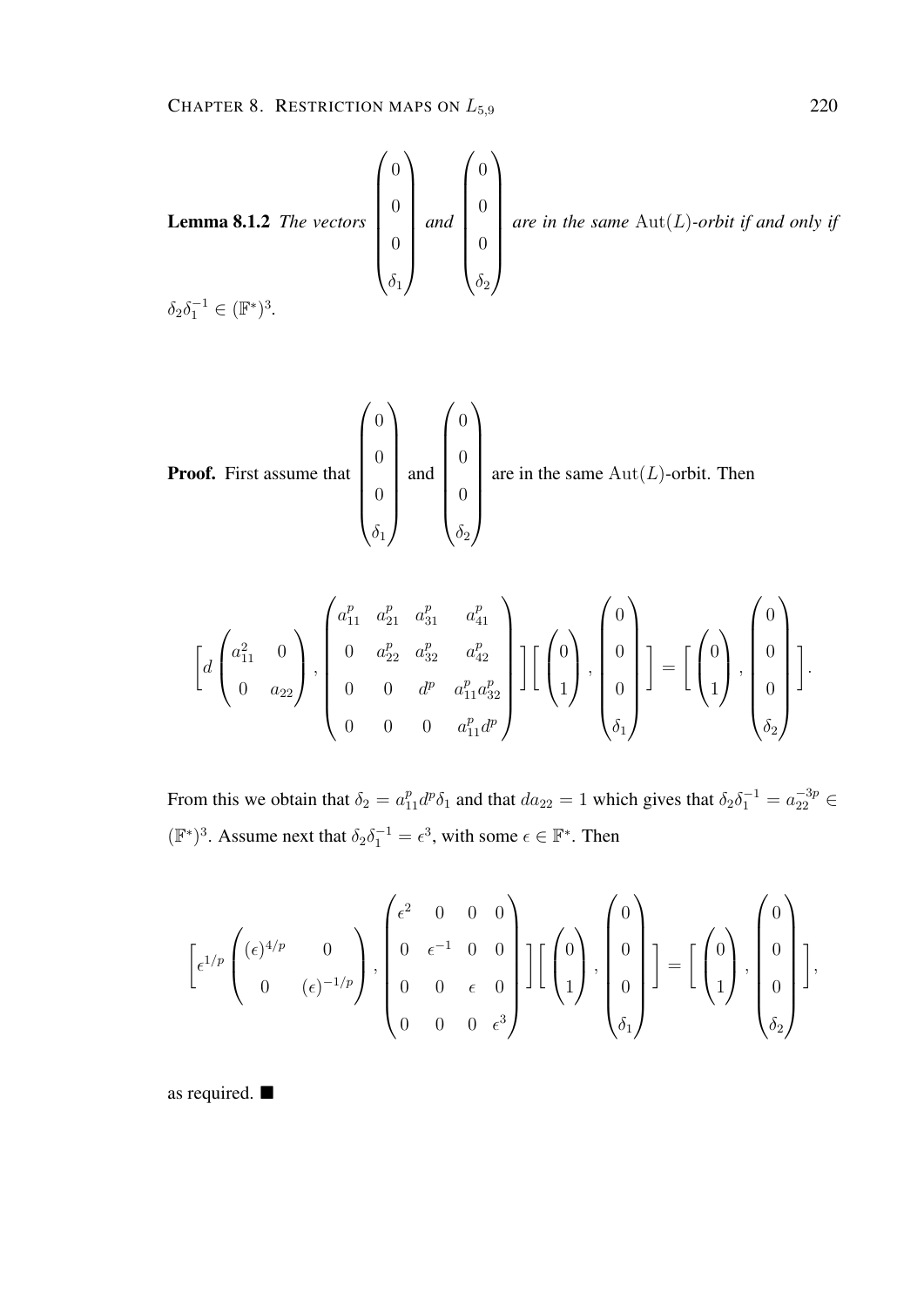Hence, the corresponding restricted Lie algebra structures are as follows:

$$
K_9^1 = \langle x_1, \dots, x_5 \mid [x_1, x_2] = x_3, [x_1, x_3] = x_4, [x_2, x_3] = x_5 \rangle;
$$
  
\n
$$
K_9^2(\alpha) = \langle x_1, \dots, x_5 \mid [x_1, x_2] = x_3, [x_1, x_3] = x_4, [x_2, x_3] = x_5, x_1^{[p]} = \alpha x_5 \rangle;
$$
  
\n
$$
K_9^3 = \langle x_1, \dots, x_5 \mid [x_1, x_2] = x_3, [x_1, x_3] = x_4, [x_2, x_3] = x_5, x_2^{[p]} = x_5 \rangle;
$$
  
\n
$$
K_9^4 = \langle x_1, \dots, x_5 \mid [x_1, x_2] = x_3, [x_1, x_3] = x_4, [x_2, x_3] = x_5, x_3^{[p]} = x_5 \rangle;
$$
  
\n
$$
K_9^5(\delta) = \langle x_1, \dots, x_5 \mid [x_1, x_2] = x_3, [x_1, x_3] = x_4, [x_2, x_3] = x_5, x_4^{[p]} = \delta x_5 \rangle
$$

where  $\alpha, \delta \in \mathbb{F}^*$ .

**Lemma 8.1.3** *We have*  $K_9^2(\alpha_1) \cong K_9^2(\alpha_2)$  *if and only if*  $\alpha_2 \alpha_1^{-1} \in (\mathbb{F}^*)^2$ .

**Proof.** Suppose that  $K_9^2(\alpha_1) \cong K_9^2(\alpha_2)$ . Then there exists an isomorphism  $f : K_9^2(\alpha_1) \to$  $K_9^2(\alpha_2)$ . Therefore, we have

$$
f(x_2^{[p]}) = f(x_2)^{[p]}
$$
  
0 =  $(a_{12}x_1 + a_{22}x_2 + a_{32}x_3 + a_{42}x_4 + a_{52}x_5)^{[p]}$   
0 =  $a_{12}^p \alpha_2 x_5$ ,

which implies that  $a_{12} = 0$ . Hence,  $f(\langle x_5 \rangle_{\mathbb{F}}) = \langle x_5 \rangle_{\mathbb{F}}$ . Thus, f induces an automorphism  $A: K_9^2(\alpha_1)/\langle x_5 \rangle \to K_9^2(\alpha_2)/\langle x_5 \rangle$  and, by Lemma 2.3.3, we have that  $A\theta_1 = c\theta_2$ , for some  $c \in \mathbb{F}^*$ , where  $\theta_1 = (\Delta_{23}, \alpha_1 f_1)$  and  $\theta_2 = (\Delta_{23}, \alpha_2 f_1)$  which implies that  $c^{-1}A\theta_1 = \theta_2$ . Therefore, without loss of generality, we can suppose that  $c = 1$ . So,  $\int_{\alpha_1}$ 0  $\setminus$ and  $\int_{\alpha_2}$ 0  $\setminus$  $\begin{array}{c} \hline \end{array}$ 

 $\begin{array}{c} \begin{array}{c} \begin{array}{c} \begin{array}{c} \end{array} \\ \end{array} \\ \begin{array}{c} \end{array} \end{array} \end{array}$ 0 0  $\begin{array}{c} \hline \end{array}$  $\begin{array}{c} \hline \end{array}$ 0 0

are in the same Aut(L)-orbit and it follows by Lemma 8.1.1 that  $\alpha_2 \alpha_1^{-1} \in (\mathbb{F}^*)^2$ . The converse is easy to see by Lemma 2.3.3.

Similarly, as in Lemma 8.1.3, we can prove that  $K_9^5(\delta_1) \cong K_9^5(\delta_2)$  if and only if  $\delta_2 \delta_1^{-1} \in$  $(\mathbb{F}^*)^3$ .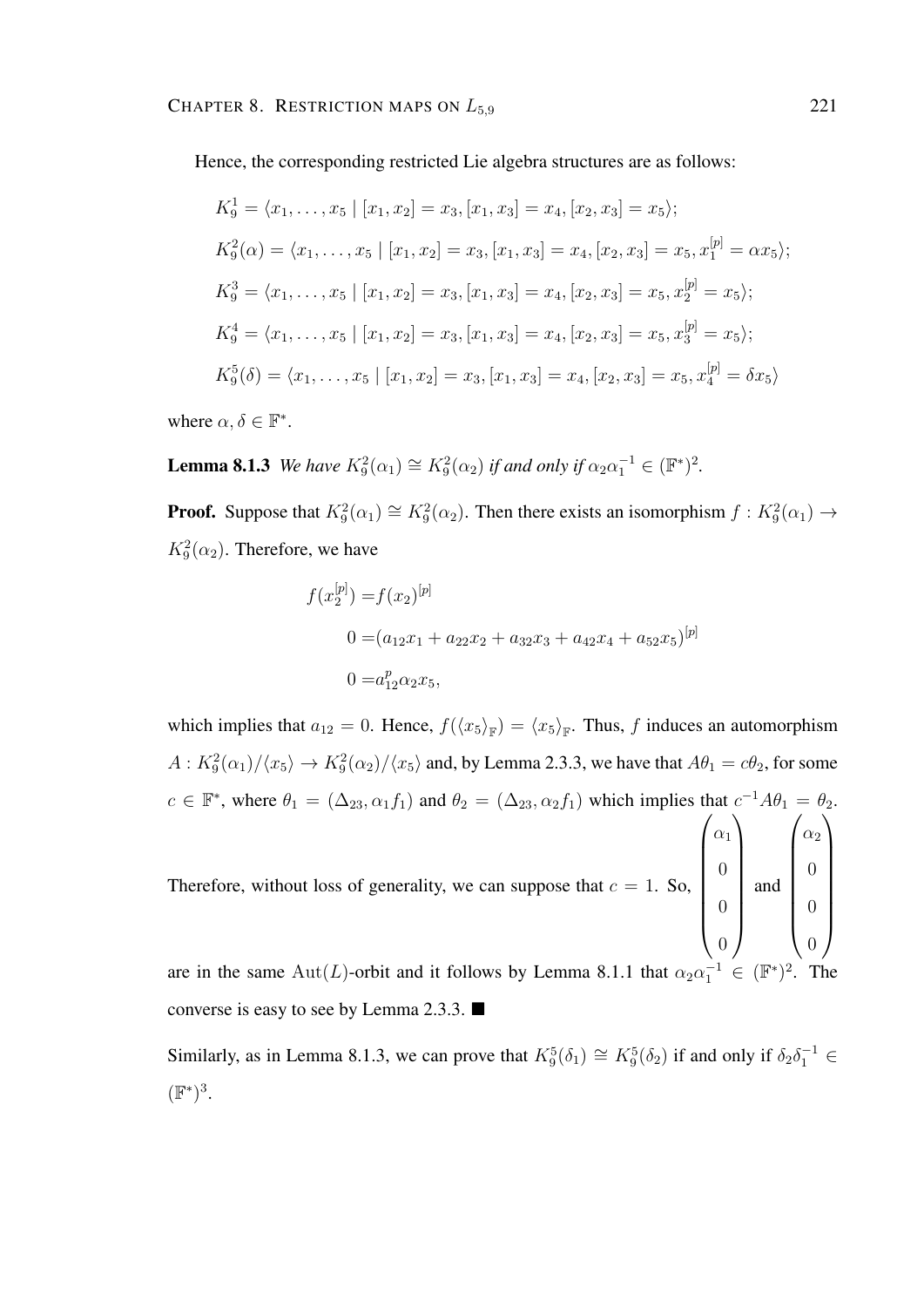CHAPTER 8. RESTRICTION MAPS ON  $L_{5.9}$  222

# **8.2** Extensions of  $(L, x_1^{[p]} = x_4)$

First, we find a basis for  $Z^2(L, \mathbb{F})$ . Let  $(\phi, \omega) = (a\Delta_{12} + b\Delta_{13} + c\Delta_{14} + d\Delta_{23} + e\Delta_{24} + d\Delta_{34})$  $f\Delta_{34}, \alpha f_1 + \beta f_2 + \gamma f_3 + \delta f_4$ )  $\in Z^2(L, \mathbb{F})$ . Then we must have  $\delta^2 \phi(x, y, z) = 0$  and  $\phi(x, y^{[p]}) = 0$ , for all  $x, y, z \in L$ . Therefore,

$$
0 = (\delta^2 \phi)(x_1, x_2, x_3) = \phi([x_1, x_2], x_3) + \phi([x_2, x_3], x_1) + \phi([x_3, x_1], x_2) = \phi(x_2, x_4);
$$
  

$$
0 = (\delta^2 \phi)(x_1, x_2, x_4) = \phi([x_1, x_2], x_4) + \phi([x_2, x_4], x_1) + \phi([x_4, x_1], x_2) = \phi(x_3, x_4).
$$

Thus, we get  $e = f = 0$ . Also, we have  $\phi(x, y^{[p]}) = 0$ . Therefore,  $\phi(x, x_4) = 0$ , for all  $x \in L$  and hence  $\phi(x_1, x_4) = \phi(x_2, x_4) = \phi(x_3, x_4) = 0$  which implies that  $c = e = f = 0$ . Therefore,  $Z^2(L, \mathbb{F})$  has a basis consisting of:

$$
(\Delta_{12},0), (\Delta_{13},0), (\Delta_{23},0), (0, f_1), (0, f_2), (0, f_3), (0, f_4).
$$

Next, we find a basis for  $B^2(L, \mathbb{F})$ . Let  $(\phi, \omega) \in B^2(L, \mathbb{F})$ . Since  $B^2(L, \mathbb{F}) \subseteq Z^2(L, \mathbb{F})$ , we have  $(\phi, \omega) = (a\Delta_{12} + b\Delta_{13} + c\Delta_{23}, \alpha f_1 + \beta f_2 + \gamma f_3 + \delta f_4)$ . Note that there exists a linear map  $\psi: L \to \mathbb{F}$  such that  $\delta^1 \psi(x, y) = \phi(x, y)$  and  $\tilde{\psi}(x) = \omega(x)$ , for all  $x, y \in L$ . So, we have

$$
a = \phi(x_1, x_2) = \delta^1 \psi(x_1, x_2) = \psi([x_1, x_2]) = \psi(x_3), \text{ and}
$$

$$
b = \phi(x_1, x_3) = \delta^1 \psi(x_1, x_3) = \psi([x_1, x_3]) = \psi(x_4), \text{ and}
$$

$$
c = \phi(x_2, x_3) = \delta^1 \psi(x_2, x_3) = \psi([x_2, x_3]) = 0.
$$

Also, we have

$$
\alpha = \omega(x_1) = \tilde{\psi}(x_1) = \psi(x_1^{[p]}) = \psi(x_4)
$$
, and  
\n $\beta = \omega(x_2) = \tilde{\psi}(x_2) = \psi(x_2^{[p]}) = 0$ .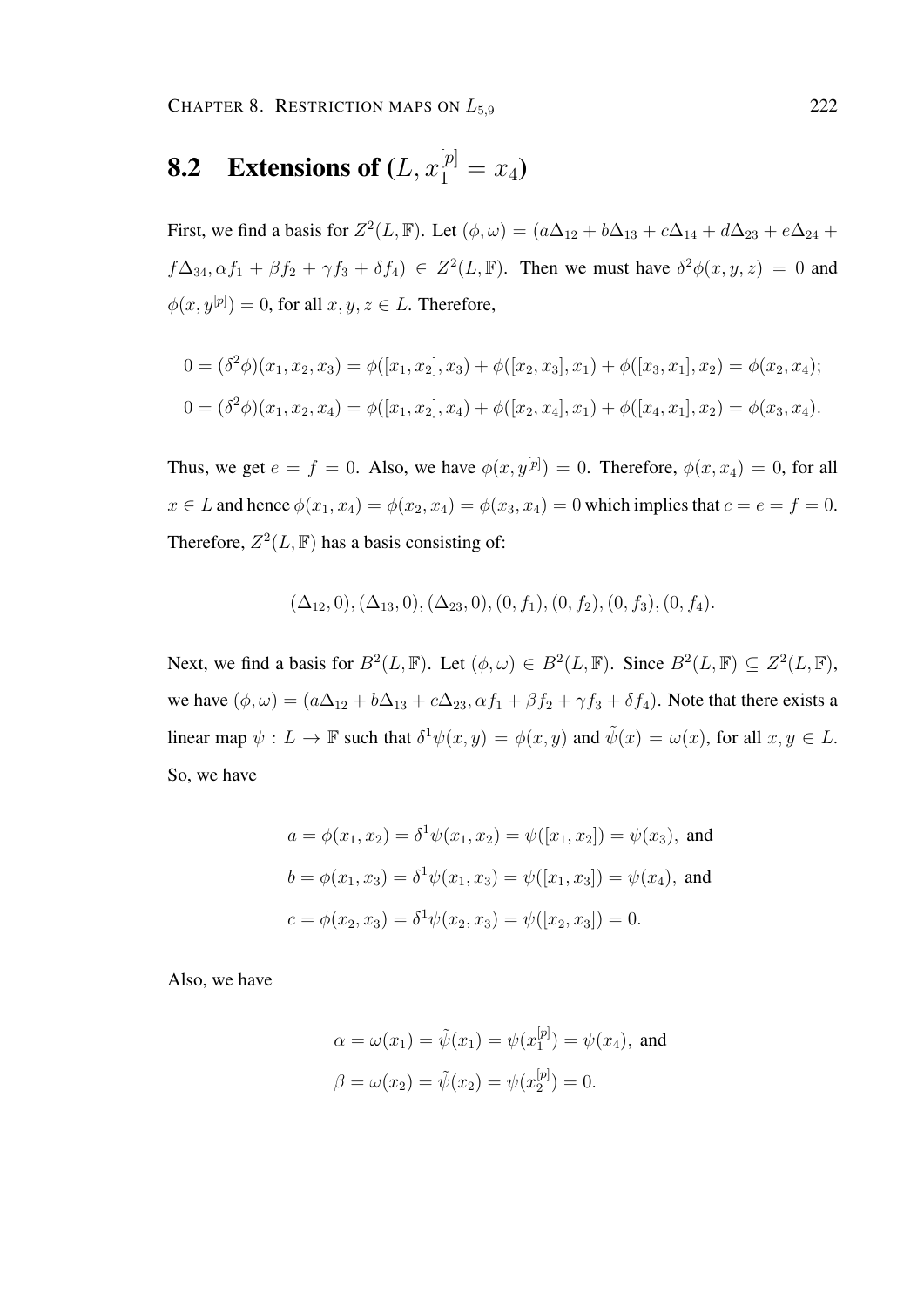Similarly, we can show that  $\gamma = \delta = 0$ . Note that  $\psi(x_4) = b = \alpha$ . Therefore,  $(\phi, \omega) =$  $(a\Delta_{12} + b\Delta_{13}, bf_1)$  and hence  $B^2(L, \mathbb{F}) = \langle (\Delta_{12}, 0), (\Delta_{13}, f_1) \rangle_{\mathbb{F}}$ . Note that

$$
[(\Delta_{13},0)], [(\Delta_{23},0)], [0,f_1], [(0,f_2)], [(0,f_3)], [(0,f_4)]
$$

spans  $H^2(L, \mathbb{F})$ . Since  $[(\Delta_{13}, 0)] + [(0, f_1)] = [(\Delta_{13}, f_1)] = [0]$ , then  $[(0, f_1)]$  is a scalar multiple of  $[(\Delta_{13}, 0)]$  in  $H^2(L, \mathbb{F})$ . Note that  $\dim H^2 = \dim Z^2 - \dim B^2 = 5$ . Therefore,

$$
[(\Delta_{13},0)], [(\Delta_{23},0)], [(0,f_2)], [(0,f_3)], [(0,f_4)]
$$

forms a basis for  $H^2(L, \mathbb{F})$ .

Let  $[(\phi, \omega)] \in H^2(L, \mathbb{F})$ . Then we have  $\phi = a\Delta_{13} + b\Delta_{23}$ , for some  $a, b \in \mathbb{F}$ . Suppose that  $A\phi = a'\Delta_{13} + b'\Delta_{23}$  for some  $a', b' \in \mathbb{F}$ . We determine  $a, b'$ . Note that

$$
A\phi(x_1, x_3) = \phi(Ax_1, Ax_3) = \phi(a_{11}x_1 + a_{21}x_2 + a_{31}x_3 + a_{41}x_4, dx_3 + a_{11}a_{32}x_4)
$$
  
=  $a_{11}da + a_{21}db;$ 

$$
A\phi(x_2, x_3) = \phi(Ax_2, Ax_3) = \phi(a_{22}x_2 + a_{32}x_3 + a_{42}x_4, dx_3 + a_{11}a_{32}x_4) = a_{22}db.
$$

In the matrix form we can write this as

$$
\begin{pmatrix} a' \\ b' \end{pmatrix} = \begin{pmatrix} a_{11}d & a_{21}d \\ 0 & a_{22}d \end{pmatrix} \begin{pmatrix} a \\ b \end{pmatrix}.
$$
 (8.3)

The orbit with representative  $\theta$ 1 of this action gives us  $L_{5,9}$ .

Also, we have  $\omega = \beta f_2 + \gamma f_3 + \delta f_4$ , for some  $\beta, \gamma, \delta \in \mathbb{F}$ . Suppose that  $A\omega =$  $\beta' f_2 + \gamma' f_3 + \delta' f_4$ , for some  $\beta', \gamma', \delta' \in \mathbb{F}$ . We have

$$
A\omega(x_2) = a_{22}^p \beta + a_{32}^p \gamma + a_{42}^p \delta;
$$
  
\n
$$
A\omega(x_3) = d^p \gamma + a_{11}^p a_{32}^p \delta;
$$
  
\n
$$
A\omega(x_4) = a_{11}^p d^p \delta.
$$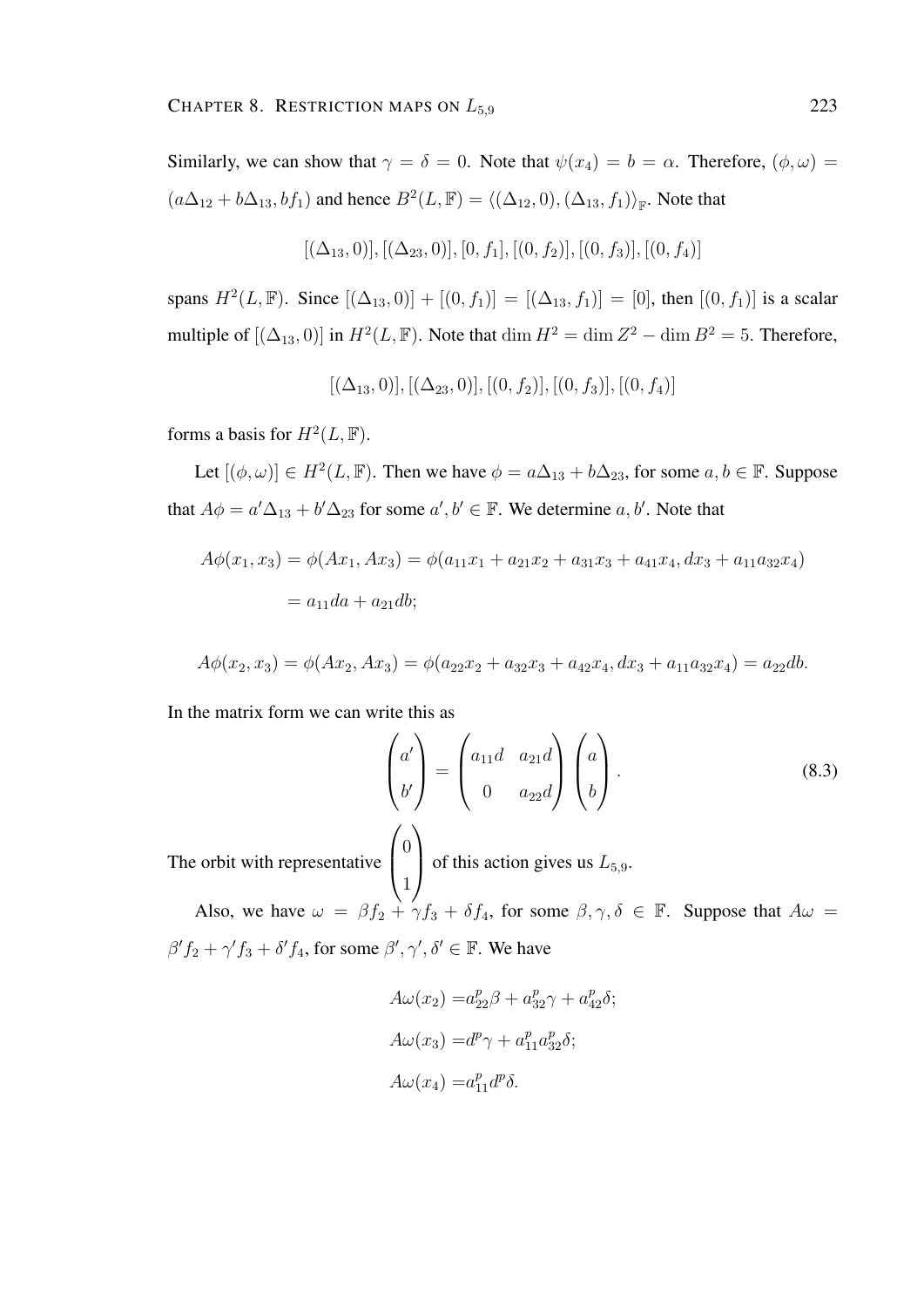In the matrix form we can write this as

$$
\begin{pmatrix} \beta' \\ \gamma' \\ \delta' \end{pmatrix} = \begin{pmatrix} a_{22}^p & a_{32}^p & a_{42}^p \\ 0 & d^p & a_{11}^p a_{32}^p \\ 0 & 0 & a_{11}^p d^p \end{pmatrix} \begin{pmatrix} \beta \\ \gamma \\ \delta \end{pmatrix}.
$$
 (8.4)

Thus, we can write Equations (8.3) and (8.4) together as follows:

0

$$
\left[\begin{pmatrix} a_{11}d & a_{21}d \\ 0 & a_{22}d \end{pmatrix}, \begin{pmatrix} a_{22}^p & a_{32}^p & a_{42}^p \\ 0 & d^p & a_{11}^p a_{32}^p \\ 0 & 0 & a_{11}^p d^p \end{pmatrix}\right] \left[\begin{pmatrix} a \\ b \end{pmatrix}, \begin{pmatrix} \beta \\ \gamma \\ \delta \end{pmatrix}\right] = \left[\begin{pmatrix} a' \\ b' \end{pmatrix}, \begin{pmatrix} \beta' \\ \gamma' \\ \delta' \end{pmatrix}\right].
$$

Now we find the representatives of the orbits of the action of  $Aut(L)$  on the set of  $\omega$ 's such that the orbit represented by  $\sqrt{ }$  $\left\lfloor \right\rfloor$  $\overline{0}$ 1  $\setminus$ is preserved under the action of  $Aut(L)$  on the set of  $\phi$ 's. Note that we need to have  $A\omega(x_1) = 0$  which implies that  $a_{21}^p \beta + a_{31}^p \gamma + a_{41}^p \delta = 0$ . Let  $\nu =$  $\sqrt{ }$  $\overline{\phantom{a}}$ β  $\gamma$  $\setminus$  $\in \mathbb{F}^3$ . If  $\nu =$  $\sqrt{ }$  $\overline{\phantom{a}}$  $\theta$ 0  $\setminus$  $\begin{array}{c} \hline \end{array}$ , then  $\{\nu\}$  is clearly an Aut(L)-orbit. Suppose that

 $\delta \neq 0$ . Then

 $\delta$ 

$$
\begin{bmatrix} \begin{pmatrix} 1 & 0 \ 0 & 1 \end{pmatrix}, \begin{pmatrix} 1 & 0 & -\beta/\delta \\ 0 & 1 & 0 \\ 0 & 0 & 1 \end{pmatrix} \end{bmatrix} \begin{bmatrix} \begin{pmatrix} 0 \\ 1 \end{pmatrix}, \begin{pmatrix} \beta \\ \gamma \\ \delta \end{pmatrix} \end{bmatrix} = \begin{bmatrix} \begin{pmatrix} 0 \\ 1 \end{pmatrix}, \begin{pmatrix} 0 \\ \gamma \\ \delta \end{pmatrix} \end{bmatrix}, \text{and}
$$

$$
\begin{bmatrix} \begin{pmatrix} 1 & 0 \\ 0 & 1 \end{pmatrix}, \begin{pmatrix} 1 & -\gamma/\delta & \gamma^2/\delta^2 \\ 0 & 1 & -\gamma/\delta \\ 0 & 0 & 1 \end{pmatrix} \end{bmatrix} \begin{bmatrix} \begin{pmatrix} 0 \\ 1 \end{pmatrix}, \begin{pmatrix} 0 \\ \gamma \\ \delta \end{pmatrix} \end{bmatrix} = \begin{bmatrix} \begin{pmatrix} 0 \\ 1 \end{pmatrix}, \begin{pmatrix} 0 \\ 0 \\ \delta \end{pmatrix} \end{bmatrix}.
$$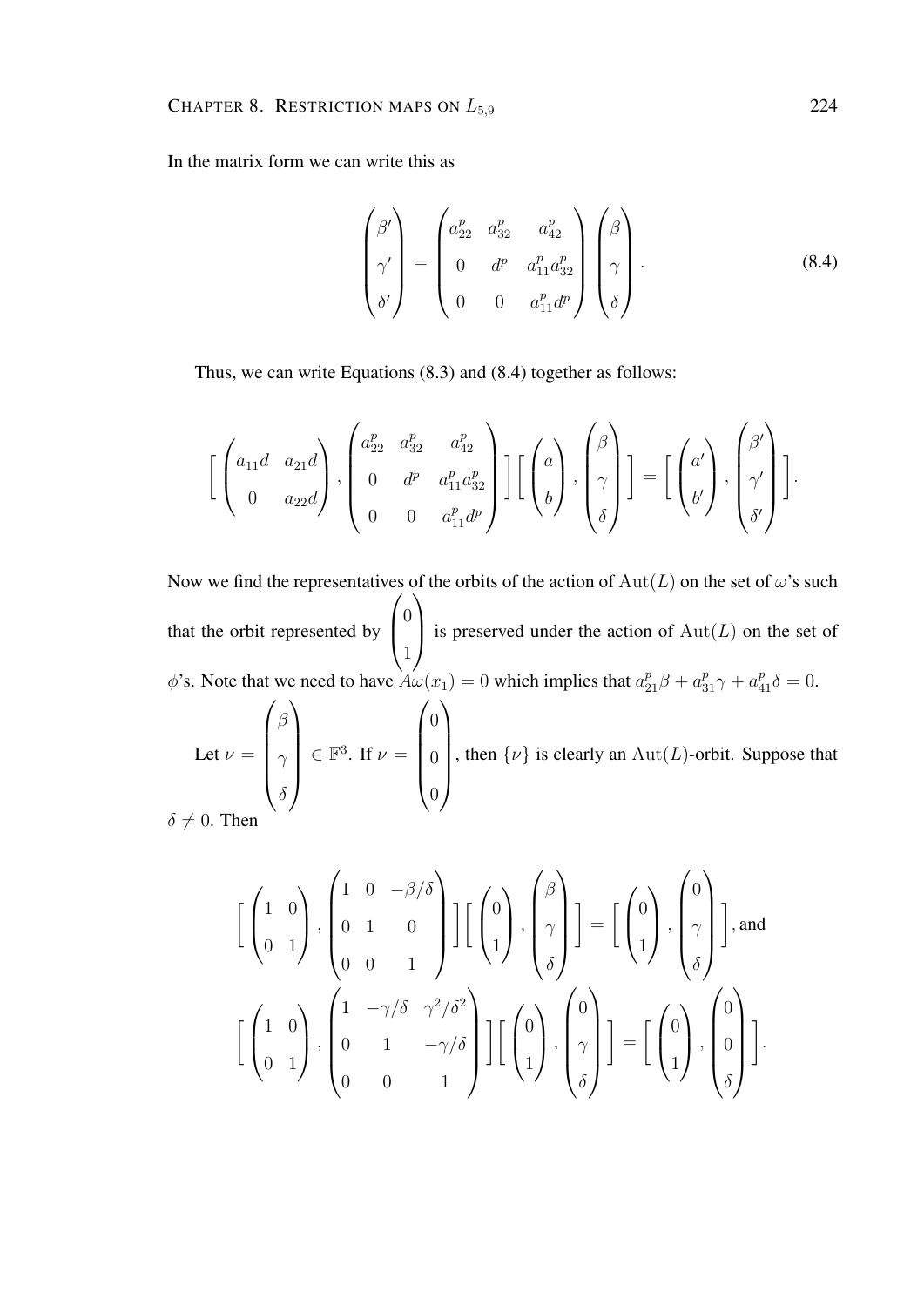Next, if  $\delta = 0$ , but  $\gamma \neq 0$ , then

$$
\begin{bmatrix} \begin{pmatrix} 1 & 0 \ 0 & 1 \end{pmatrix}, \begin{pmatrix} 1 & -\beta/\gamma & 0 \ 0 & 1 & -\beta/\gamma \ 0 & 0 & 1 \end{pmatrix} \end{bmatrix} \begin{bmatrix} \begin{pmatrix} 0 \ 1 \end{pmatrix}, \begin{pmatrix} \beta \ \gamma \ 0 \end{pmatrix} \end{bmatrix} = \begin{bmatrix} \begin{pmatrix} 0 \ 1 \end{pmatrix}, \begin{pmatrix} 0 \ \gamma \ 0 \end{pmatrix} \end{bmatrix}, \text{and}
$$

$$
\begin{bmatrix} \begin{pmatrix} (1/\gamma)^{3/p} & 0 \ 0 & 1 \end{pmatrix}, \begin{pmatrix} \gamma & 0 & 0 \ 0 & 1/\gamma & 0 \ 0 & 0 & (1/\gamma)^3 \end{pmatrix} \end{bmatrix} \begin{bmatrix} \begin{pmatrix} 0 \ 1 \end{pmatrix}, \begin{pmatrix} 0 \ \gamma \ 0 \end{pmatrix} \end{bmatrix} = \begin{bmatrix} \begin{pmatrix} 0 \ 1 \end{pmatrix}, \begin{pmatrix} 0 \ 1 \end{pmatrix} \end{bmatrix}.
$$

Finally, if  $\gamma = \delta = 0$ , but  $\beta \neq 0$ , then

$$
\left[\begin{pmatrix} (1/\beta)^{-3/p} & 0 \\ 0 & 1 \end{pmatrix}, \begin{pmatrix} 1/\beta & 0 & 0 \\ 0 & \beta & 0 \\ 0 & 0 & (1/\beta)^{-3} \end{pmatrix}\right] \left[\begin{pmatrix} 0 \\ 0 \\ 1 \end{pmatrix}, \begin{pmatrix} \beta \\ 0 \\ 0 \end{pmatrix}\right] = \left[\begin{pmatrix} 0 \\ 1 \end{pmatrix}, \begin{pmatrix} 1 \\ 0 \\ 0 \end{pmatrix}\right].
$$

Thus the following elements are  $Aut(L)$ -orbit representatives:

$$
\begin{pmatrix} 0 \\ 0 \\ 0 \end{pmatrix}, \begin{pmatrix} 1 \\ 0 \\ 0 \end{pmatrix}, \begin{pmatrix} 0 \\ 1 \\ 0 \end{pmatrix}, \begin{pmatrix} 0 \\ 0 \\ 0 \end{pmatrix}.
$$
  
Lemma 8.2.1 The vectors 
$$
\begin{pmatrix} 0 \\ 0 \\ 0 \\ \delta_1 \end{pmatrix}
$$
 and 
$$
\begin{pmatrix} 0 \\ 0 \\ 0 \\ \delta_2 \end{pmatrix}
$$
 are in the same Aut(L)-orbit if and only if  $\delta_2 \delta_1^{-1} \in (\mathbb{F}^*)^3$ .

Proof. First assume that  $\sqrt{ }$  $\overline{\phantom{a}}$ 0 0  $\delta_1$  $\setminus$  $\begin{array}{c} \hline \end{array}$ and  $\sqrt{ }$  $\overline{\phantom{a}}$ 0 0  $\delta_2$  $\setminus$  $\begin{array}{c} \end{array}$ are in the same  $\text{Aut}(L)$ -orbit. Then  $\sqrt{ }$  $\sqrt{ }$  $\left\vert \right\vert$  $a_{11}d \quad a_{21}d$ 0  $a_{22}d$  $\setminus$  $\cdot \mid \cdot$  $\sqrt{ }$  $\overline{\phantom{a}}$  $a_{22}^p \quad a_{32}^p \quad a_4^p$ 42 0  $d^p$   $a_{11}^p a_3^p$ 32 0 0  $a_{11}^p d^p$  $\setminus$  $\begin{array}{c} \hline \end{array}$  $\frac{1}{2}$  $\left\lfloor \right\rfloor$ 0 1  $\setminus$  $\vert$ ,  $\sqrt{ }$  $\overline{\phantom{a}}$ 0 0  $\delta_1$  $\setminus$  $\left| \right. \left. \right]$ =  $\sqrt{ }$  $\sqrt{ }$  $\left\lfloor \right\rfloor$ 0 1  $\setminus$  $\vert$ ,  $\sqrt{ }$  $\overline{\phantom{a}}$ 0 0  $\delta_2$  $\setminus$  $\left| \right. \left. \right]$ 

.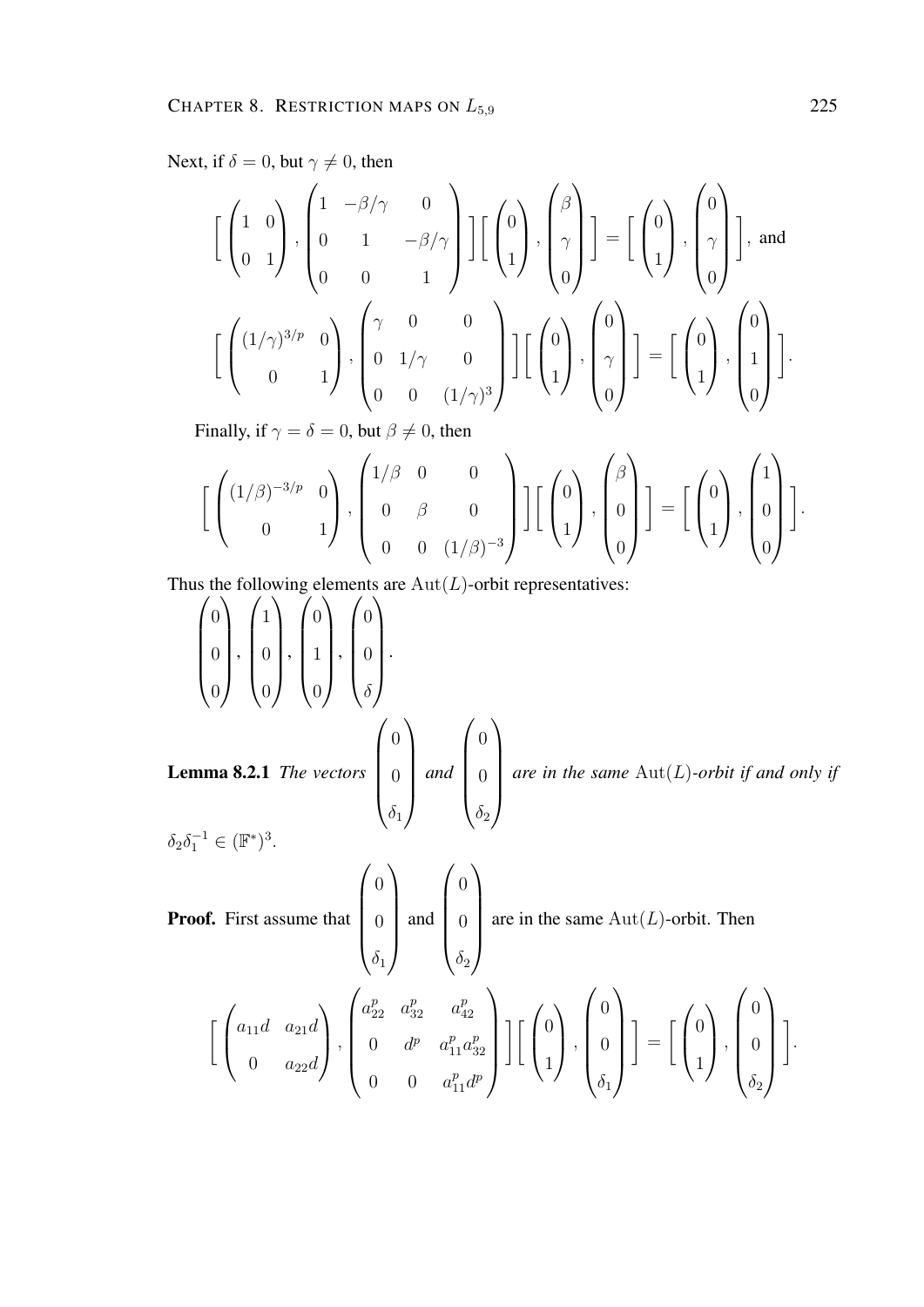From this we obtain that  $\delta_2 = a_{11}^p d^p \delta_1$  and that  $da_{22} = 1$  which gives that  $\delta_2 \delta_1^{-1} = a_{22}^{-3p} \in$  $(\mathbb{F}^*)^3$ . Assume next that  $\delta_2 \delta_1^{-1} = \epsilon^3$  with some  $\epsilon \in \mathbb{F}^*$ . Then

$$
\left[\begin{pmatrix} \epsilon^{3/p} & 0 \\ 0 & 1 \end{pmatrix}, \begin{pmatrix} \epsilon^{-1} & 0 & 0 \\ 0 & \epsilon & 0 \\ 0 & 0 & \epsilon^3 \end{pmatrix} \right] \left[\begin{pmatrix} 0 \\ 1 \end{pmatrix}, \begin{pmatrix} 0 \\ 0 \\ \delta_1 \end{pmatrix} \right] = \left[\begin{pmatrix} 0 \\ 1 \end{pmatrix}, \begin{pmatrix} 0 \\ 0 \\ \delta_2 \end{pmatrix} \right],
$$

as required.

Hence, the corresponding restricted Lie algebra structurs are as follows:

$$
K_9^6 = \langle x_1, \dots, x_5 \mid [x_1, x_2] = x_3, [x_1, x_3] = x_4, [x_2, x_3] = x_5, x_1^{[p]} = x_4 \rangle;
$$
  
\n
$$
K_9^7 = \langle x_1, \dots, x_5 \mid [x_1, x_2] = x_3, [x_1, x_3] = x_4, [x_2, x_3] = x_5, x_1^{[p]} = x_4, x_2^{[p]} = x_5 \rangle;
$$
  
\n
$$
K_9^8 = \langle x_1, \dots, x_5 \mid [x_1, x_2] = x_3, [x_1, x_3] = x_4, [x_2, x_3] = x_5, x_1^{[p]} = x_4, x_3^{[p]} = x_5 \rangle;
$$
  
\n
$$
K_9^9(\delta) = \langle x_1, \dots, x_5 \mid [x_1, x_2] = x_3, [x_1, x_3] = x_4, [x_2, x_3] = x_5, x_1^{[p]} = x_4, x_4^{[p]} = \delta x_5 \rangle
$$

where  $\delta \in \mathbb{F}^*$ . Similarly, as in Lemma 8.1.3, we can prove that  $K_9^9(\delta_1) \cong K_9^9(\delta_2)$  if and only if  $\delta_2 \delta_1^{-1} \in (\mathbb{F}^*)^3$ .

## **8.3** Extensions of  $(L, x_2^{[p]} = \xi x_4)$

First, we find a basis for  $Z^2(L, \mathbb{F})$ . Let  $(\phi, \omega) = (a\Delta_{12} + b\Delta_{13} + c\Delta_{14} + d\Delta_{23} + e\Delta_{24} + d\Delta_{34})$  $f\Delta_{34}, \alpha f_1 + \beta f_2 + \gamma f_3 + \delta f_4$ )  $\in Z^2(L, \mathbb{F})$ . Then we must have  $\delta^2 \phi(x, y, z) = 0$  and  $\phi(x, y^{[p]}) = 0$ , for all  $x, y, z \in L$ . Therefore,

$$
0 = (\delta^2 \phi)(x_1, x_2, x_3) = \phi([x_1, x_2], x_3) + \phi([x_2, x_3], x_1) + \phi([x_3, x_1], x_2) = \phi(x_2, x_4);
$$
  
\n
$$
0 = (\delta^2 \phi)(x_1, x_2, x_4) = \phi([x_1, x_2], x_4) + \phi([x_2, x_4], x_1) + \phi([x_4, x_1], x_2) = \phi(x_3, x_4).
$$

Thus, we get  $e = f = 0$ . Also, we have  $\phi(x, y^{[p]}) = 0$ . Therefore,  $\phi(x, x_4) = 0$ , for all  $x \in L$  and hence  $\phi(x_1, x_4) = \phi(x_2, x_4) = \phi(x_3, x_4) = 0$  which implies that  $c = e = f = 0$ .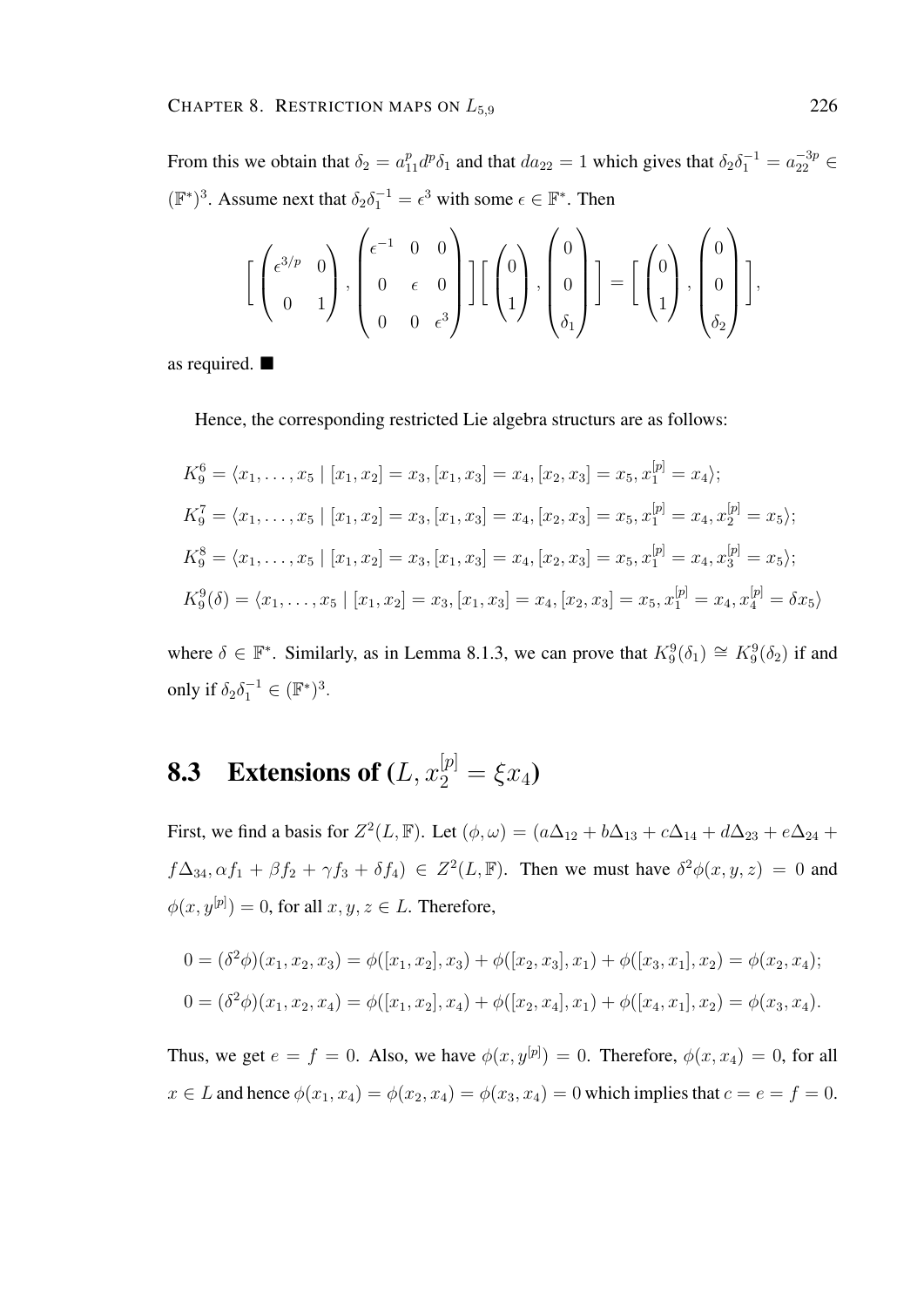Therefore,  $Z^2(L, \mathbb{F})$  has a basis consisting of:

$$
(\Delta_{12},0), (\Delta_{13},0), (\Delta_{23},0), (0, f_1), (0, f_2), (0, f_3), (0, f_4).
$$

Next, we find a basis for  $B^2(L, \mathbb{F})$ . Let  $(\phi, \omega) \in B^2(L, \mathbb{F})$ . Since  $B^2(L, \mathbb{F}) \subseteq Z^2(L, \mathbb{F})$ , we have  $(\phi, \omega) = (a\Delta_{12} + b\Delta_{13} + c\Delta_{23}, \alpha f_1 + \beta f_2 + \gamma f_3 + \delta f_4)$ . Note that there exists a linear map  $\psi: L \to \mathbb{F}$  such that  $\delta^1 \psi(x, y) = \phi(x, y)$  and  $\tilde{\psi}(x) = \omega(x)$ , for all  $x, y \in L$ . So, we have

$$
a = \phi(x_1, x_2) = \delta^1 \psi(x_1, x_2) = \psi([x_1, x_2]) = \psi(x_3), \text{ and}
$$

$$
b = \phi(x_1, x_3) = \delta^1 \psi(x_1, x_3) = \psi([x_1, x_3]) = \psi(x_4), \text{ and}
$$

$$
c = \phi(x_1, x_4) = \delta^1 \psi(x_1, x_4) = \psi([x_1, x_4]) = 0.
$$

Also, we have

$$
\beta = \omega(x_2) = \tilde{\psi}(x_2) = \psi(x_2^{[p]}) = \xi \psi(x_4)
$$
, and  
\n $\alpha = \omega(x_1) = \tilde{\psi}(x_1) = \psi(x_1^{[p]}) = 0$ .

Similarly, we can show that  $\gamma = \delta = 0$ . Note that  $\psi(x_4) = b = \beta \xi^{-1}$ . Therefore,  $(\phi, \omega) = (a\Delta_{12} + b\Delta_{13}, b\xi f_2)$  and hence  $B^2(L, \mathbb{F}) = \langle (\Delta_{12}, 0), (\Delta_{13}, \xi f_2) \rangle_{\mathbb{F}}$ . Note that

$$
[(\Delta_{13},0)], [(\Delta_{23},0)], [0,f_1], [(0,f_2)], [(0,f_3)], [(0,f_4)]
$$

spans  $H^2(L, \mathbb{F})$ . Since  $[(\Delta_{13}, 0)] + \xi[(0, f_2)] = [(\Delta_{13}, \xi f_2)] = [0]$ , then  $[(0, f_2)]$  is a scalar multiple of  $[(\Delta_{13}, 0)]$  in  $H^2(L, \mathbb{F})$ . Note that  $\dim H^2 = \dim Z^2 - \dim B^2 = 5$ . Therefore,

$$
[(\Delta_{13},0)], [(\Delta_{23},0)], [(0,f_1)], [(0,f_3)], [(0,f_4)]
$$

forms a basis for  $H^2(L, \mathbb{F})$ .

Let  $[(\phi, \omega)] \in H^2(L, \mathbb{F})$ . Then we have  $\phi = a\Delta_{13} + b\Delta_{23}$ , for some  $a, b \in \mathbb{F}$ . Suppose that  $A\phi = a'\Delta_{13} + b'\Delta_{23}$  for some  $a', b' \in \mathbb{F}$ . Then we have

$$
\begin{pmatrix} a' \\ b' \end{pmatrix} = \begin{pmatrix} a_{11}d & a_{21}d \\ 0 & a_{22}d \end{pmatrix} \begin{pmatrix} a \\ b \end{pmatrix}.
$$
 (8.5)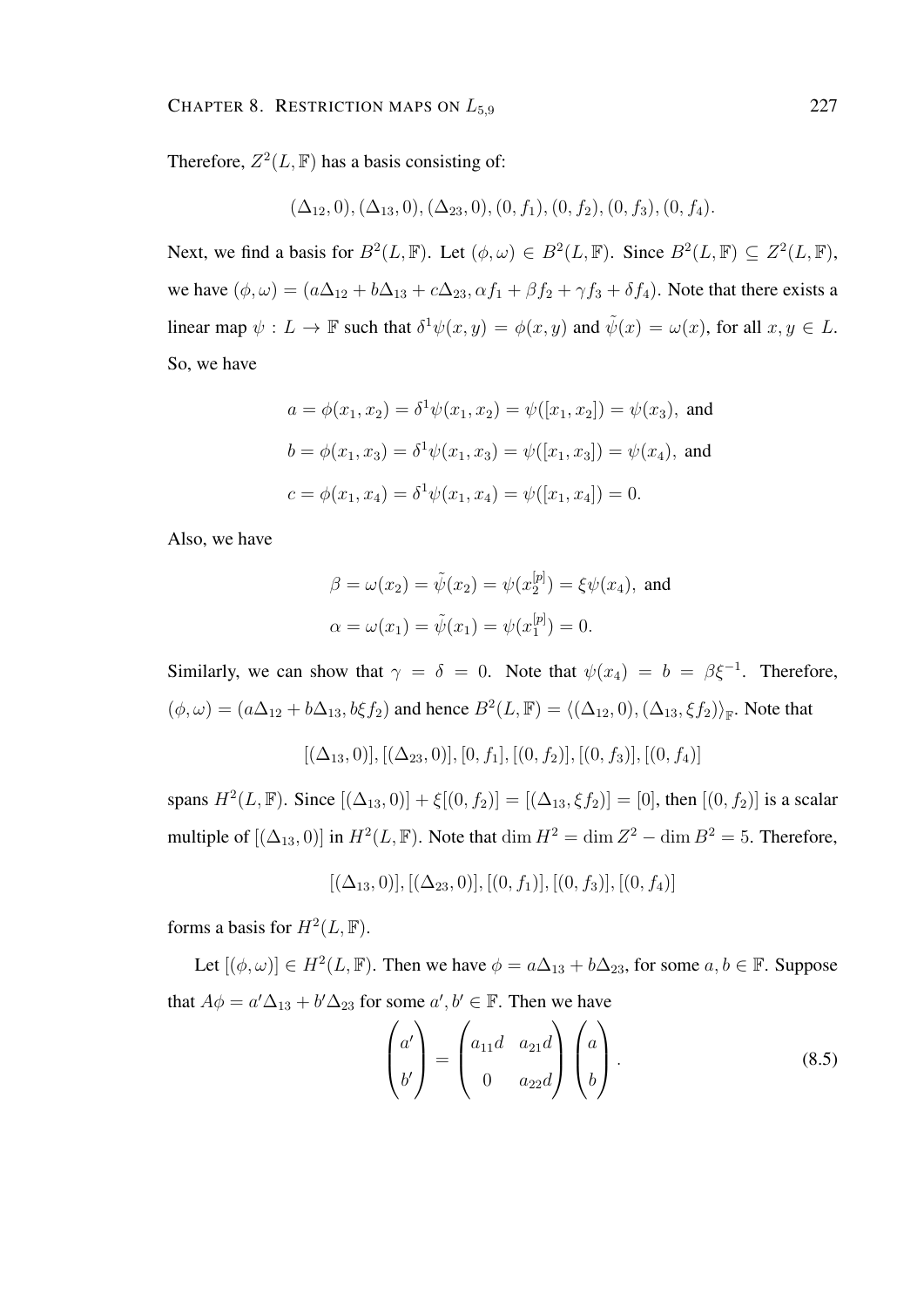The orbit with representative  $\sqrt{ }$  $\overline{ }$  $\theta$ 1  $\setminus$ of this action gives us  $L_{5,9}$ . Also, we have  $\omega = \alpha f_1 + \gamma f_3 + \delta f_4$ , for some  $\alpha, \gamma, \delta \in \mathbb{F}$ . Suppose that  $A\omega =$  $\alpha' f_1 + \gamma' f_3 + \delta' f_4$ , for some  $\alpha', \gamma', \delta' \in \mathbb{F}$ . We have

$$
A\omega(x_1) = a_{11}^p \alpha + a_{31}^p \gamma + a_{41}^p \delta;
$$
  
\n
$$
A\omega(x_3) = d^p \gamma + a_{11}^p a_{32}^p \delta;
$$
  
\n
$$
A\omega(x_4) = a_{11}^p d^p \delta.
$$

In the matrix form we can write this as

$$
\begin{pmatrix}\n\alpha' \\
\gamma' \\
\delta'\n\end{pmatrix} = \begin{pmatrix}\na_{11}^p & a_{31}^p & a_{41}^p \\
0 & d^p & a_{11}^p a_{32}^p \\
0 & 0 & a_{11}^p d^p\n\end{pmatrix} \begin{pmatrix}\n\alpha \\
\gamma \\
\delta\n\end{pmatrix}.
$$
\n(8.6)

Thus, we can write Equations (8.5) and (8.6) together as follows:

$$
\left[\begin{pmatrix} a_{11}d & a_{21}d \\ 0 & a_{22}d \end{pmatrix}, \begin{pmatrix} a_{11}^p & a_{31}^p & a_{41}^p \\ 0 & d^p & a_{11}^p a_{32}^p \\ 0 & 0 & a_{11}^p d^p \end{pmatrix}\right] \left[\begin{pmatrix} a \\ b \end{pmatrix}, \begin{pmatrix} \alpha \\ \gamma \\ \delta \end{pmatrix}\right] = \left[\begin{pmatrix} a' \\ b' \end{pmatrix}, \begin{pmatrix} \alpha' \\ \gamma' \\ \delta' \end{pmatrix}\right].
$$

Now we find the representatives of the orbits of the action of  $Aut(L)$  on the set of  $\omega$ 's such that the orbit represented by  $\sqrt{ }$  $\left\lfloor \right\rfloor$  $\overline{0}$ 1  $\setminus$ is preserved under the action of  $Aut(L)$  on the set of  $\phi$ 's. Note that we need to have  $A\omega(x_2) = 0$  which implies that  $a_{32}^p \gamma + a_{42}^p \delta = 0$ .

Let 
$$
\nu = \begin{pmatrix} \alpha \\ \gamma \\ \delta \end{pmatrix} \in \mathbb{F}^3
$$
. If  $\nu = \begin{pmatrix} 0 \\ 0 \\ 0 \end{pmatrix}$ , then  $\{\nu\}$  is clearly an  $Aut(L)$ -orbit. Suppose that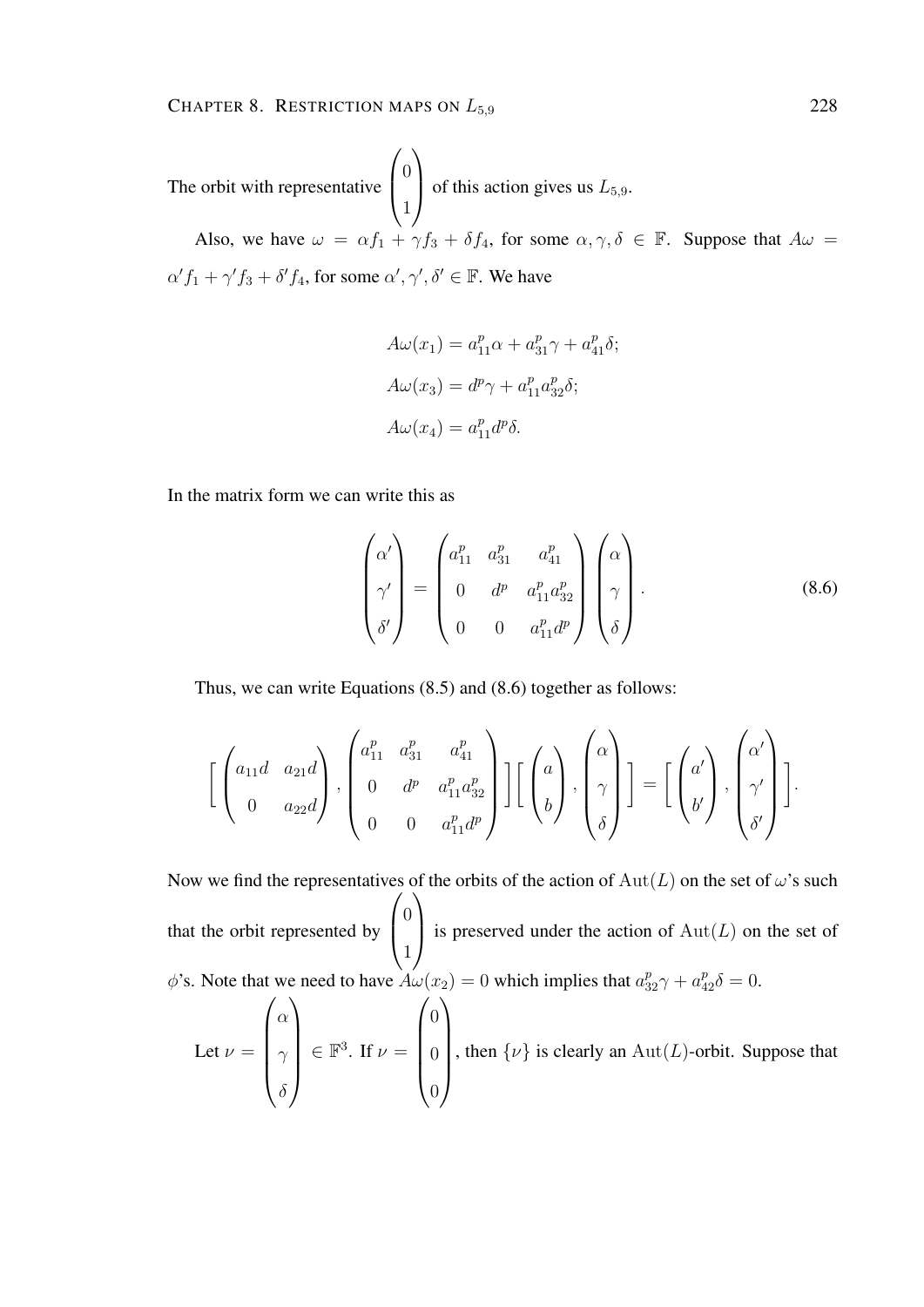$\delta \neq 0$ . Then

$$
\begin{bmatrix} \begin{pmatrix} 1 & 0 \\ 0 & 1 \end{pmatrix}, \begin{pmatrix} 1 & 0 & -\alpha/\delta \\ 0 & 1 & 0 \\ 0 & 0 & 1 \end{pmatrix} \end{bmatrix} \begin{bmatrix} \begin{pmatrix} 0 \\ 1 \end{pmatrix}, \begin{pmatrix} \alpha \\ \gamma \\ \delta \end{pmatrix} \end{bmatrix} = \begin{bmatrix} \begin{pmatrix} 0 \\ 1 \end{pmatrix}, \begin{pmatrix} 0 \\ \gamma \\ \delta \end{pmatrix} \end{bmatrix}, \text{ and}
$$

$$
\begin{bmatrix} \begin{pmatrix} 1 & 0 \\ 0 & 1 \end{pmatrix}, \begin{pmatrix} 1 & 0 & 0 \\ 0 & 1 & -\gamma/\delta \\ 0 & 0 & 1 \end{pmatrix} \end{bmatrix} \begin{bmatrix} \begin{pmatrix} 0 \\ 1 \end{pmatrix}, \begin{pmatrix} 0 \\ \gamma \\ \delta \end{pmatrix} \end{bmatrix} = \begin{bmatrix} \begin{pmatrix} 0 \\ 1 \end{pmatrix}, \begin{pmatrix} 0 \\ 0 \\ \delta \end{pmatrix} \end{bmatrix}.
$$

Next, if  $\delta = 0$ , but  $\gamma \neq 0$ , then

$$
\begin{bmatrix} \begin{pmatrix} 1 & 0 \\ 0 & 1 \end{pmatrix}, \begin{pmatrix} 1 & -\alpha/\gamma & 0 \\ 0 & 1 & 0 \\ 0 & 0 & 1 \end{pmatrix} \end{bmatrix} \begin{bmatrix} \begin{pmatrix} 0 \\ 1 \end{pmatrix}, \begin{pmatrix} \alpha \\ \gamma \\ 0 \end{pmatrix} \end{bmatrix} = \begin{bmatrix} \begin{pmatrix} 0 \\ 1 \end{pmatrix}, \begin{pmatrix} 0 \\ \gamma \\ 0 \end{pmatrix} \end{bmatrix}, \text{ and}
$$

$$
\begin{bmatrix} \begin{pmatrix} (1/\gamma)^{3/p} & 0 \\ 0 & 1 \end{pmatrix}, \begin{pmatrix} (1/\gamma)^{2} & 0 & 0 \\ 0 & 1/\gamma & 0 \\ 0 & 0 & (1/\gamma)^{3} \end{pmatrix} \end{bmatrix} \begin{bmatrix} \begin{pmatrix} 0 \\ 1 \end{pmatrix}, \begin{pmatrix} 0 \\ \gamma \\ 0 \end{pmatrix} \end{bmatrix} = \begin{bmatrix} \begin{pmatrix} 0 \\ 1 \end{pmatrix}, \begin{pmatrix} 0 \\ 1 \\ 0 \end{pmatrix} \end{bmatrix}.
$$
  
Finally, if  $\gamma = \delta = 0$ , but  $\alpha \neq 0$ , then we get 
$$
\begin{pmatrix} \alpha \\ 0 \\ 0 \end{pmatrix}.
$$

Thus the following elements are  $\text{Aut}(L)$ -orbit representatives:

$$
\begin{pmatrix} 0 \\ 0 \\ 0 \\ 0 \end{pmatrix}, \begin{pmatrix} \alpha \\ 0 \\ 0 \\ 0 \end{pmatrix}, \begin{pmatrix} 0 \\ 1 \\ 0 \\ 0 \end{pmatrix}, \begin{pmatrix} 0 \\ 0 \\ 0 \\ 0 \end{pmatrix}.
$$
  
Lemma 8.3.1 The vectors 
$$
\begin{pmatrix} \alpha_1 \\ 0 \\ 0 \\ 0 \end{pmatrix} and \begin{pmatrix} \alpha_2 \\ 0 \\ 0 \\ 0 \end{pmatrix}
$$
 are in the same Aut(L)-orbit if and only if 
$$
\alpha_2 \alpha_1^{-1} \in (\mathbb{F}^*)^2.
$$

 $\alpha_2 \alpha_1^{-1} \in (\mathbb{F}^*)^2$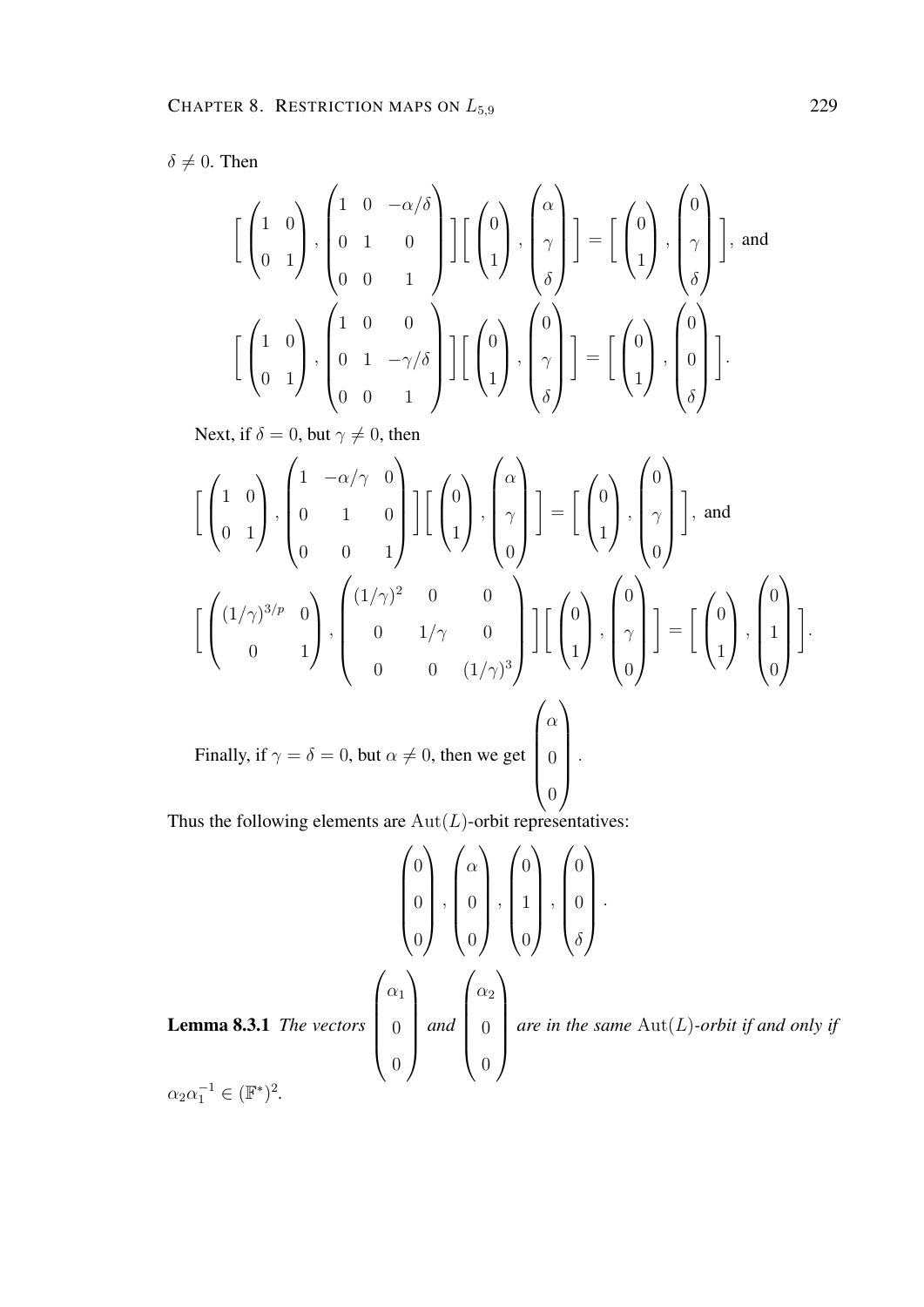**Proof.** First assume that 
$$
\begin{pmatrix} \alpha_1 \\ 0 \\ 0 \end{pmatrix}
$$
 and  $\begin{pmatrix} \alpha_2 \\ 0 \\ 0 \end{pmatrix}$  are in the same Aut(*L*)-orbit. Then  
\n
$$
\left[ \begin{pmatrix} a_{11}d & a_{21}d \\ 0 & a_{22}d \end{pmatrix}, \begin{pmatrix} a_{11}^p & a_{31}^p & a_{41}^p \\ 0 & d^p & a_{11}^p a_{32}^p \\ 0 & 0 & a_{11}^p d^p \end{pmatrix} \right] \left[ \begin{pmatrix} 0 \\ 1 \end{pmatrix}, \begin{pmatrix} \alpha_1 \\ 0 \\ 0 \end{pmatrix} \right] = \left[ \begin{pmatrix} 0 \\ 1 \end{pmatrix}, \begin{pmatrix} \alpha_2 \\ 0 \\ 0 \end{pmatrix} \right]
$$

From this we obtain that  $da_{22} = 1$  and that  $\alpha_2 = a_{11}^p \alpha_1$  which gives that  $\alpha_2 \alpha_1^{-1} = a_{22}^{-2p} \in$  $(\mathbb{F}^*)^2$ . Assume next that  $\alpha_2 \alpha_1^{-1} = \epsilon^2$  with some  $\epsilon \in \mathbb{F}^*$ . Then

$$
\left[\begin{pmatrix} \epsilon^{3/p} & 0 \\ 0 & 1 \end{pmatrix}, \begin{pmatrix} \epsilon^2 & 0 & 0 \\ 0 & \epsilon & 0 \\ 0 & 0 & \epsilon^3 \end{pmatrix} \right] \left[\begin{pmatrix} 0 \\ 1 \end{pmatrix}, \begin{pmatrix} \alpha_1 \\ 0 \\ 0 \end{pmatrix} \right] = \left[\begin{pmatrix} 0 \\ 1 \end{pmatrix}, \begin{pmatrix} \alpha_2 \\ 0 \\ 0 \end{pmatrix} \right],
$$

as required.

**Lemma 8.3.2** The vectors 
$$
\begin{pmatrix} 0 \\ 0 \\ \delta_1 \end{pmatrix}
$$
 and  $\begin{pmatrix} 0 \\ 0 \\ \delta_2 \end{pmatrix}$  are in the same Aut(*L*)-orbit if and only if  $\delta_2 \delta_1^{-1} \in (\mathbb{F}^*)^3$ .

**Proof.** First assume that 
$$
\begin{pmatrix} 0 \\ 0 \\ \delta_1 \end{pmatrix}
$$
 and  $\begin{pmatrix} 0 \\ 0 \\ \delta_2 \end{pmatrix}$  are in the same Aut(*L*)-orbit. Then  
\n
$$
\begin{bmatrix} \begin{pmatrix} a_{11}d & a_{21}d \\ 0 & a_{22}d \end{pmatrix}, \begin{pmatrix} a_{11}^p & a_{31}^p & a_{41}^p \\ 0 & d^p & a_{11}^p a_{32}^p \\ 0 & 0 & a_{11}^p d^p \end{pmatrix} \end{bmatrix} \begin{bmatrix} \begin{pmatrix} 0 \\ 0 \\ 1 \end{pmatrix}, \begin{pmatrix} 0 \\ 0 \\ \delta_1 \end{pmatrix} \end{bmatrix} = \begin{bmatrix} \begin{pmatrix} 0 \\ 1 \end{pmatrix}, \begin{pmatrix} 0 \\ 0 \\ \delta_2 \end{pmatrix} \end{bmatrix}
$$

.

.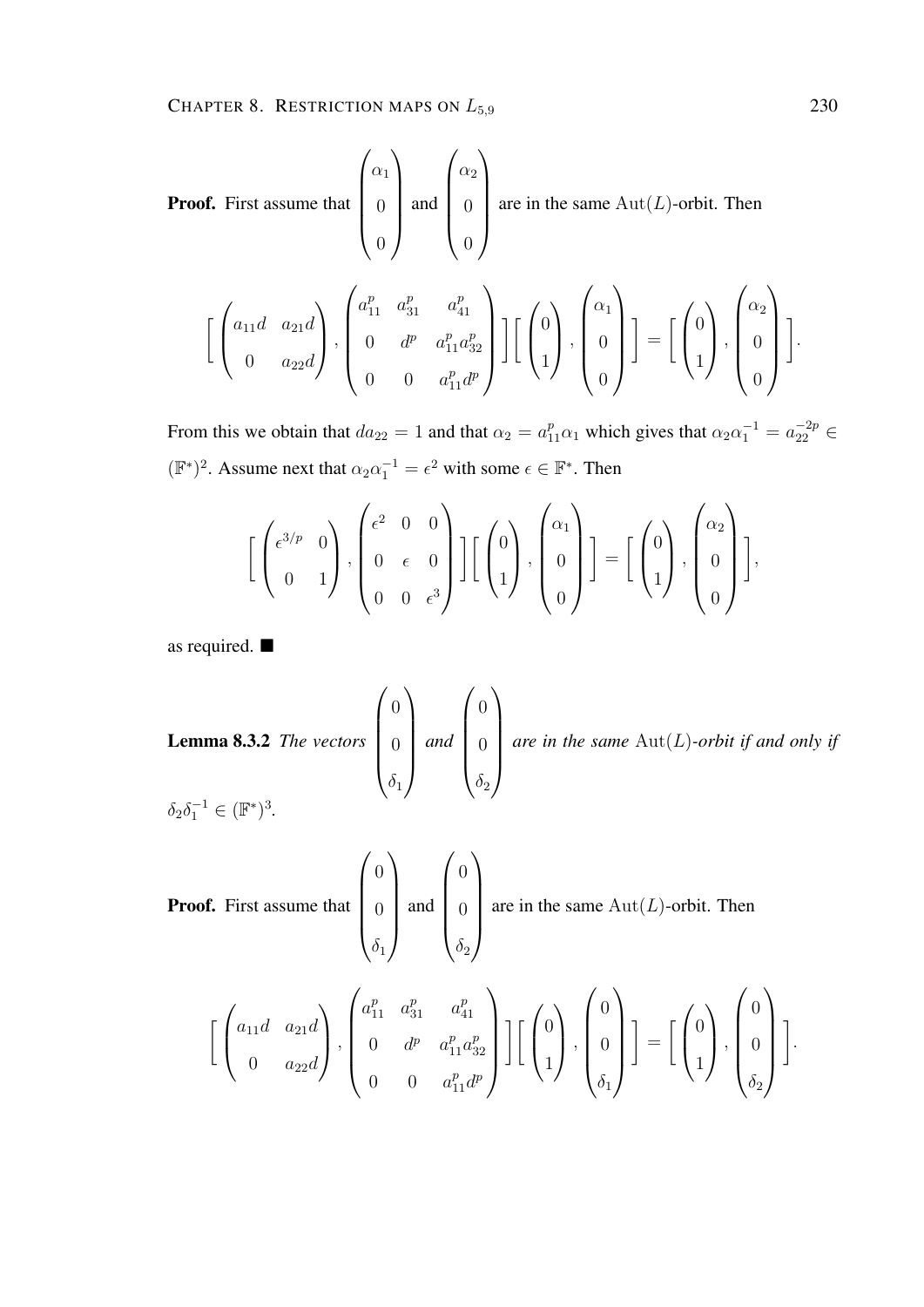From this we obtain that  $\delta_2 = a_{11}^p d^p \delta_1$  and that  $da_{22} = 1$  which gives that  $\delta_2 \delta_1^{-1} = a_{22}^{-3p} \in$  $(\mathbb{F}^*)^3$ . Assume next that  $\delta_2 \delta_1^{-1} = \epsilon^3$  with some  $\epsilon \in \mathbb{F}^*$ .

$$
\left[\begin{pmatrix} \epsilon^{3/p} & 0 \\ 0 & 1 \end{pmatrix}, \begin{pmatrix} \epsilon^2 & 0 & 0 \\ 0 & \epsilon & 0 \\ 0 & 0 & \epsilon^3 \end{pmatrix} \right] \left[\begin{pmatrix} 0 \\ 1 \end{pmatrix}, \begin{pmatrix} 0 \\ 0 \\ \delta_1 \end{pmatrix} \right] = \left[\begin{pmatrix} 0 \\ 1 \end{pmatrix}, \begin{pmatrix} 0 \\ 0 \\ \delta_2 \end{pmatrix} \right],
$$

as required.

Therefore, the corresponding restricted Lie algebra structures are as follows:

$$
K_9^{10}(\xi) = \langle x_1, \dots, x_5 \mid [x_1, x_2] = x_3, [x_1, x_3] = x_4, [x_2, x_3] = x_5, x_2^{[p]} = \xi x_4 \rangle;
$$
  
\n
$$
K_9^{11}(\xi, \alpha) = \langle x_1, \dots, x_5 \mid [x_1, x_2] = x_3, [x_1, x_3] = x_4, [x_2, x_3] = x_5, x_1^{[p]} = \alpha x_5, x_2^{[p]} = \xi x_4 \rangle;
$$
  
\n
$$
K_9^{12}(\xi) = \langle x_1, \dots, x_5 \mid [x_1, x_2] = x_3, [x_1, x_3] = x_4, [x_2, x_3] = x_5, x_2^{[p]} = \xi x_4, x_3^{[p]} = x_5 \rangle;
$$
  
\n
$$
K_9^{13}(\xi, \delta) = \langle x_1, \dots, x_5 \mid [x_1, x_2] = x_3, [x_1, x_3] = x_4, [x_2, x_3] = x_5, x_2^{[p]} = \xi x_4, x_4^{[p]} = \delta x_5 \rangle,
$$

where  $\alpha, \delta, \xi \in \mathbb{F}^*$ .

**Lemma 8.3.3** *We have*  $K_9^{10}(\xi_1) \cong K_9^{10}(\xi_2)$  *if and only if*  $\xi_2 \xi_1^{-1} \in (\mathbb{F}^*)^2$ .

**Proof.** First assume that  $f: K_9^{10}(\xi_1) \to K_9^{10}(\xi_2)$  is an isomorphism. Then

$$
f(x_2^{[p]}) = f(x_2)^{[p]}
$$
  

$$
f(\xi_1 x_4) = (a_{12}x_1 + a_{22}x_2 + a_{32}x_3 + a_{42}x_4 + a_{52}x_5)^{[p]}
$$
  

$$
\xi_1(a_{11}ux_4 + a_{21}ux_5) = a_{22}^p \xi_2 x_4.
$$

Hence,

$$
\xi_1 a_{11} u = a_{22}^p \xi_2, \quad \xi_2 a_{21} u = 0,
$$

which implies that  $\xi_2 \xi_1^{-1} = a_{11}^2 a_{22}^{1-p} \in (\mathbb{F}^*)^2$ .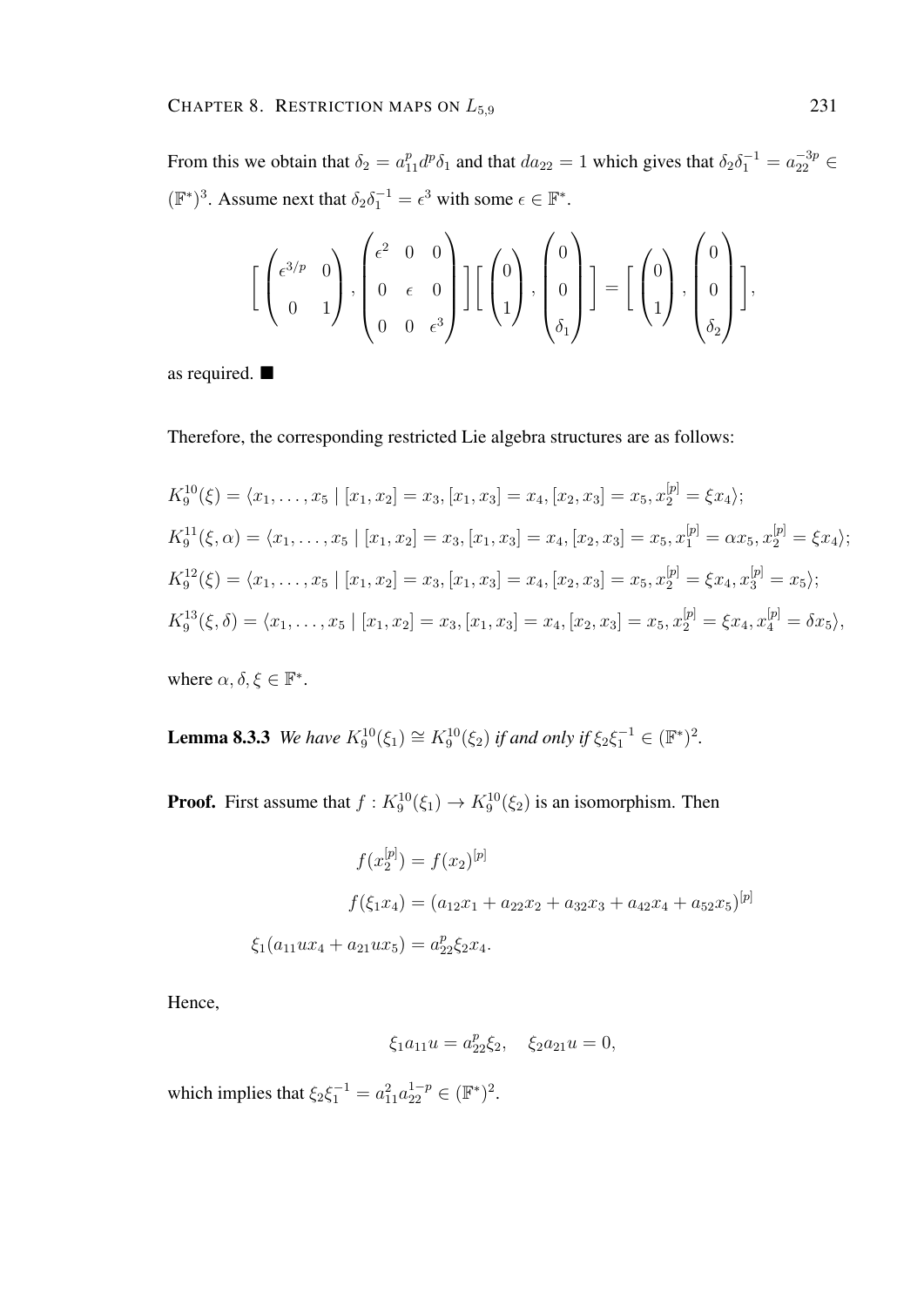Assume next that  $\xi_2 \xi_1^{-1} = \epsilon^2$  with some  $\epsilon \in \mathbb{F}^*$ . Then the following automorphism of  $L_{5,9}$ 

| $\epsilon$       | $\overline{0}$   | $\overline{0}$ | $\overline{0}$   | $\overline{0}$ |  |
|------------------|------------------|----------------|------------------|----------------|--|
| $\hspace{.0cm}0$ | $\mathbf{1}$     | $\overline{0}$ | $\overline{0}$   | 0              |  |
| $\overline{0}$   | $\overline{0}$   | $\epsilon$     | $\boldsymbol{0}$ | $\overline{0}$ |  |
| $\overline{0}$   | $\overline{0}$   | $\overline{0}$ | $\epsilon^2$     | 0              |  |
| $\boldsymbol{0}$ | $\boldsymbol{0}$ | $\overline{0}$ | $\cup$           | $\epsilon$     |  |

is an isomorphism between  $K_9^{10}(\xi_1)$  and  $K_9^{10}(\xi_2)$ .

Note that in Section 8.5.1 we shall prove that  $K_9^{11}(\xi_1, \alpha_1) \cong K_9^{11}(\xi_2, \alpha_2)$  if and only if  $\xi_1$  $\alpha_1$  $\xi_2$  $\frac{\xi_2}{\alpha_2} \in (\mathbb{F}^*)^2$  and the equation

$$
x^2 - \frac{\xi_1}{\alpha_1}y^2 = \frac{\alpha_2}{\alpha_1}
$$

has a solution in F.

**Lemma 8.3.4** *We have*  $K_9^{12}(\xi_1) \cong K_9^{12}(\xi_2)$  *if and only if*  $\xi_2 \xi_1^{-1} \in (\mathbb{F}^*)^2$ .

**Proof.** Assume that  $f: K_9^{12}(\xi_1) \to K_9^{12}(\xi_2)$  is an isomorphism. Therefore,

$$
f(x_3^{[p]}) = f(x_3)^{[p]}
$$

$$
a_{12}ux_4 + a_{22}ux_5 = u^px_5
$$

which implies that  $a_{12}u = 0$ . Therefore, the isomorphism f takes  $x_5$  to a multiple of  $x_5$ . Now, if  $K_9^{12}(\xi_1) \cong K_9^{12}(\xi_2)$  then  $K_9^{12}(\xi_1)/\langle x_5 \rangle_{\mathbb{F}} \cong K_9^{12}(\xi_2)/\langle x_5 \rangle_{\mathbb{F}}$  which implies that  $L_{4,3}^3(\xi_1) \cong L_{4,3}^3(\xi_2)$ . Note that by [12],  $L_{4,3}^3(\xi_1) \cong L_{4,3}^3(\xi_2)$  if and only if  $\xi_2 \xi_1^{-1} \in (\mathbb{F}^*)^2$ .

Conversely, suppose that  $\xi_2 \xi_1^{-1} \in (\mathbb{F}^*)^2$ . Let  $L_1 = K_9^{12}(\xi_1)/\langle x_5 \rangle_{\mathbb{F}}$  and  $L_2 = K_9^{12}(\xi_2)/\langle x_5 \rangle_{\mathbb{F}}$ . Since  $\xi_2 \xi_1^{-1} \in (\mathbb{F}^*)^2$ , it follows from [12] that  $L_1 \cong L_2$ . Now we extend  $L_1$  to obtain  $K_9^{12}(\xi_1)$  and  $L_2$  to obtain  $K_9^{12}(\xi_2)$ . Note that both  $K_9^{12}(\xi_1)$  and  $K_9^{12}(\xi_2)$  are constructed by the orbit  $(\Delta_{23}, f_3)$ . Therefore, by Lemma 2.3.3,  $K_9^{12}(\xi_1) \cong K_9^{12}(\xi_2)$ .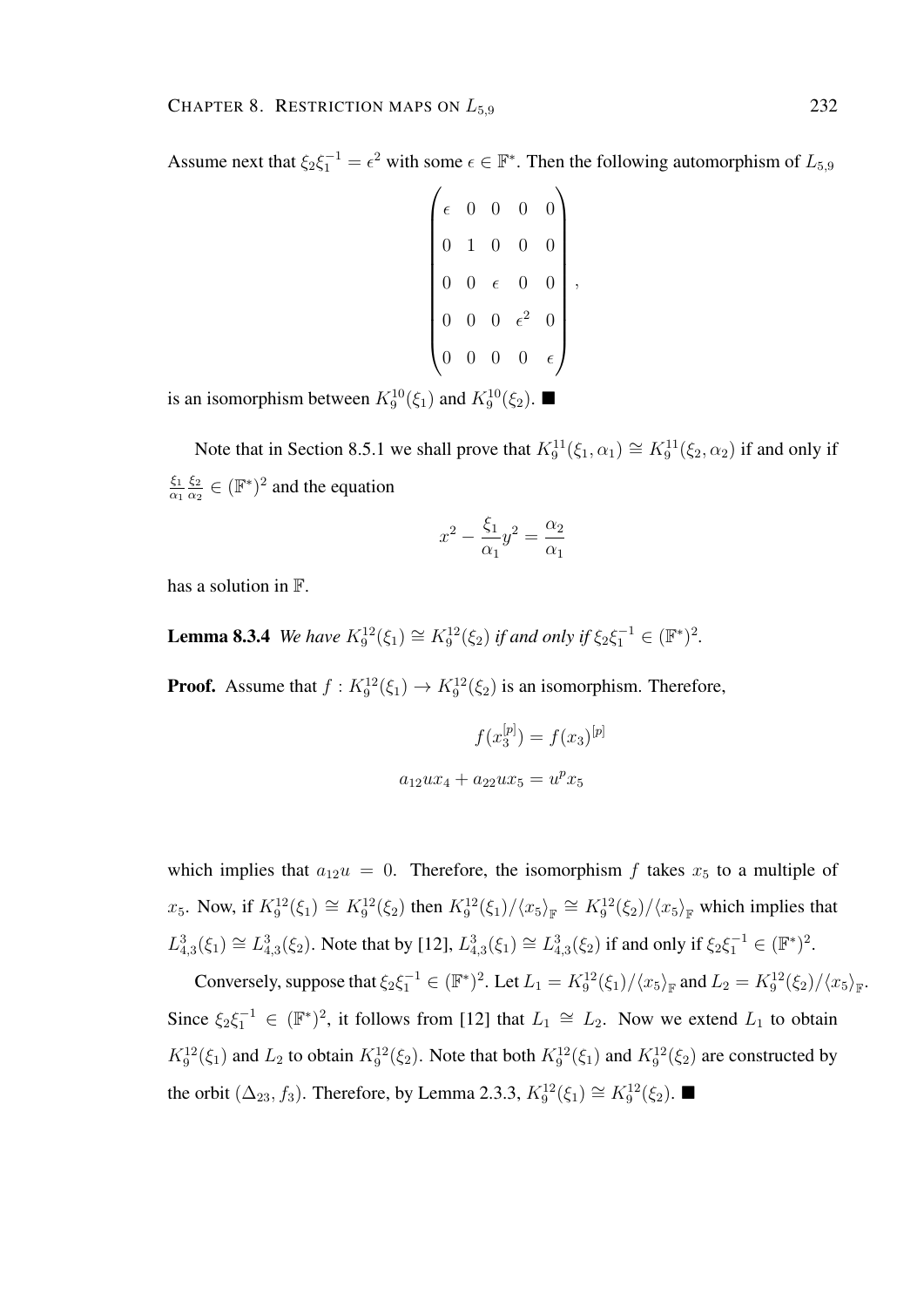**Lemma 8.3.5** *We have*  $K_9^{13}(\xi_1, \delta_1) \cong K_9^{13}(\xi_2, \delta_2)$  *if and only if*  $\xi_2 \xi_1^{-1} \in (\mathbb{F}^*)^2$  *and*  $\delta_2 \delta_1^{-1} \in$ (F ∗ ) 3 *.*

**Proof.** Assume that  $f: K_9^{13}(\xi_1, \delta_1) \to K_9^{13}(\xi_2, \delta_2)$  is an isomorphiism. Then

$$
f(x_4^{[p]}) = f(x_4)^{[p]}
$$

$$
f(\delta_1 x_5) = (a_{11}ux_4 + a_{21}ux_5)^{[p]}
$$

$$
\delta_1 a_{12}ux_4 + \delta_1 a_{22}ux_5 = a_{11}^p u^p \delta_2 x_5.
$$

Hence,  $\delta_1 a_{12}u = 0$  which implies that  $a_{12} = 0$ . So, f takes  $x_5$  to a multiple of  $x_5$ and induces an isomorphism  $K_9^{13}(\xi_1, \delta_1)/\langle x_5 \rangle_{\mathbb{F}} \cong K_9^{13}(\xi_2, \delta_2)/\langle x_5 \rangle_{\mathbb{F}}$ . Therefore, by [12],  $\xi_2 \xi_1^{-1} \in (\mathbb{F}^*)^2$ .

Furthermore, the restricted Lie algebra  $K_9^{13}(\xi, \delta)$  is constructed by the orbit  $(\Delta_{23}, \delta f_4)$ . Since  $K_9^{13}(\xi_1,\delta_1) \cong K_9^{13}(\xi_2,\delta_2)$ , we deduce by Lemma 2.3.3 that two orbits  $(\Delta_{23},\delta_1f_4)$ and  $(\Delta_{23}, \delta_2 f_4)$  are in the same Aut $(L)$ -orbit. Therefore,  $\delta_2 \delta_1^{-1} \in (\mathbb{F}^*)^3$ .

Conversely, suppose that  $\xi_2 \xi_1^{-1} \in (\mathbb{F}^*)^2$  and  $\delta_2 \delta_1^{-1} \in (\mathbb{F}^*)^3$ . Let  $L_1 = K_9^{13}(\xi_1, \delta_1) / \langle x_5 \rangle_{\mathbb{F}}$ and  $L_2 = K_9^{13}(\xi_2, \delta_2) / \langle x_5 \rangle_{\mathbb{F}}$ . Since  $\xi_2 \xi_1^{-1} \in (\mathbb{F}^*)^2$ , it follows by [12], that  $L_1 \cong L_2$ . Now we extend  $L_1$  to obtain  $K_9^{13}(\xi_1, \delta_1)$  and  $L_2$  to obtain  $K_9^{13}(\xi_2, \delta_2)$ . Note that  $K_9^{13}(\xi_1, \delta_1)$  is constructed by the orbit  $(\Delta_{23}, \delta_1 f_4)$  and  $K_9^{13}(\xi_2, \delta_2)$  is construted by the orbit  $(\Delta_{23}, \delta_2 f_4)$ . Since  $\delta_2 \delta_1^{-1} \in (\mathbb{F}^*)^3$ , we deduce by Lemma 8.3.2 that  $(\Delta_{23}, \delta_1 f_4)$  and  $(\Delta_{23}, \delta_2 f_4)$  are in the same Aut(L)-orbit. Therefore, by Lemma 2.3.3,  $K_9^{13}(\xi_1, \delta_1) \cong K_9^{13}(\xi_2, \delta_2)$ .

## **8.4** Extensions of  $(L, x_3^{[p]} = x_4)$

First, we find a basis for  $Z^2(L, \mathbb{F})$ . Let  $(\phi, \omega) = (a\Delta_{12} + b\Delta_{13} + c\Delta_{14} + d\Delta_{23} + e\Delta_{24} + d\Delta_{34})$  $f\Delta_{34}, \alpha f_1 + \beta f_2 + \gamma f_3 + \delta f_4$ )  $\in Z^2(L, \mathbb{F})$ . Then we must have  $\delta^2 \phi(x, y, z) = 0$  and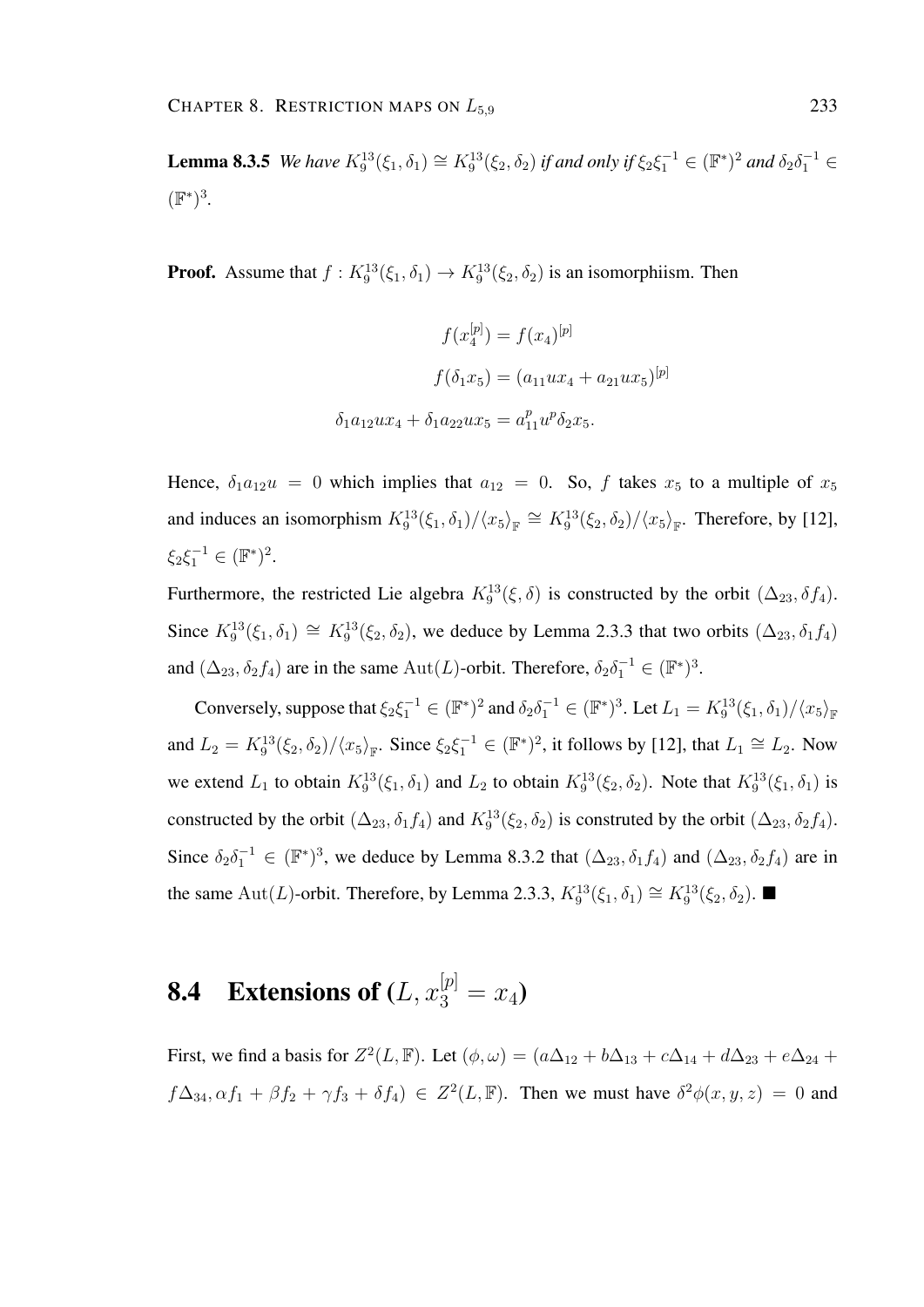$\phi(x, y^{[p]}) = 0$ , for all  $x, y, z \in L$ . Therefore,

$$
0 = (\delta^2 \phi)(x_1, x_2, x_3) = \phi([x_1, x_2], x_3) + \phi([x_2, x_3], x_1) + \phi([x_3, x_1], x_2) = \phi(x_2, x_4);
$$
  
\n
$$
0 = (\delta^2 \phi)(x_1, x_2, x_4) = \phi([x_1, x_2], x_4) + \phi([x_2, x_4], x_1) + \phi([x_4, x_1], x_2) = \phi(x_3, x_4).
$$

Thus, we get  $e = f = 0$ . Also, we have  $\phi(x, y^{[p]}) = 0$ . Therefore,  $\phi(x, x_4) = 0$ , for all  $x \in L$  and hence  $\phi(x_1, x_4) = \phi(x_2, x_4) = \phi(x_3, x_4) = 0$  which implies that  $c = e = f = 0$ . Therefore,  $Z^2(L, \mathbb{F})$  has a basis consisting of:

$$
(\Delta_{12},0), (\Delta_{13},0), (\Delta_{23},0), (0, f_1), (0, f_2), (0, f_3), (0, f_4).
$$

Next, we find a basis for  $B^2(L, \mathbb{F})$ . Let  $(\phi, \omega) \in B^2(L, \mathbb{F})$ . Since  $B^2(L, \mathbb{F}) \subseteq Z^2(L, \mathbb{F})$ , we have  $(\phi, \omega) = (a\Delta_{12} + b\Delta_{13} + c\Delta_{23}, \alpha f_1 + \beta f_2 + \gamma f_3 + \delta f_4)$ . Note that there exists a linear map  $\psi: L \to \mathbb{F}$  such that  $\delta^1 \psi(x, y) = \phi(x, y)$  and  $\tilde{\psi}(x) = \omega(x)$ , for all  $x, y \in L$ . So, we have

$$
a = \phi(x_1, x_2) = \delta^1 \psi(x_1, x_2) = \psi([x_1, x_2]) = \psi(x_3), \text{ and}
$$

$$
b = \phi(x_1, x_3) = \delta^1 \psi(x_1, x_3) = \psi([x_1, x_3]) = \psi(x_4), \text{ and}
$$

$$
c = \phi(x_1, x_4) = \delta^1 \psi(x_1, x_4) = \psi([x_1, x_4]) = 0.
$$

Also, we have

$$
\gamma = \omega(x_3) = \tilde{\psi}(x_3) = \psi(x_3^{[p]}) = \psi(x_4)
$$
, and  
\n $\alpha = \omega(x_1) = \tilde{\psi}(x_1) = \psi(x_1^{[p]}) = 0$ .

Similarly, we can show that  $\beta = \delta = 0$ . Note that  $\psi(x_4) = b = \gamma$ . Therefore,  $(\phi, \omega) =$  $(a\Delta_{12} + b\Delta_{13}, bf_3)$  and hence  $B^2(L,\mathbb{F}) = \langle (\Delta_{12}, 0), (\Delta_{13}, f_3) \rangle_{\mathbb{F}}$ . Note that

$$
[(\Delta_{13},0)], [(\Delta_{23},0)], [0,f_1], [(0,f_2)], [(0,f_3)], [(0,f_4)]
$$

spans  $H^2(L, \mathbb{F})$ . Since  $[(\Delta_{13}, 0)] + [(0, f_3)] = [(\Delta_{13}, f_3)] = [0]$ , then  $[(0, f_3)]$  is a scalar multiple of  $[(\Delta_{13}, 0)]$  in  $H^2(L, \mathbb{F})$ . Note that  $\dim H^2 = \dim Z^2 - \dim B^2 = 5$ . Therefore,

$$
[(\Delta_{13},0)], [(\Delta_{23},0)], [(0,f_1)], [(0,f_2)], [(0,f_4)]
$$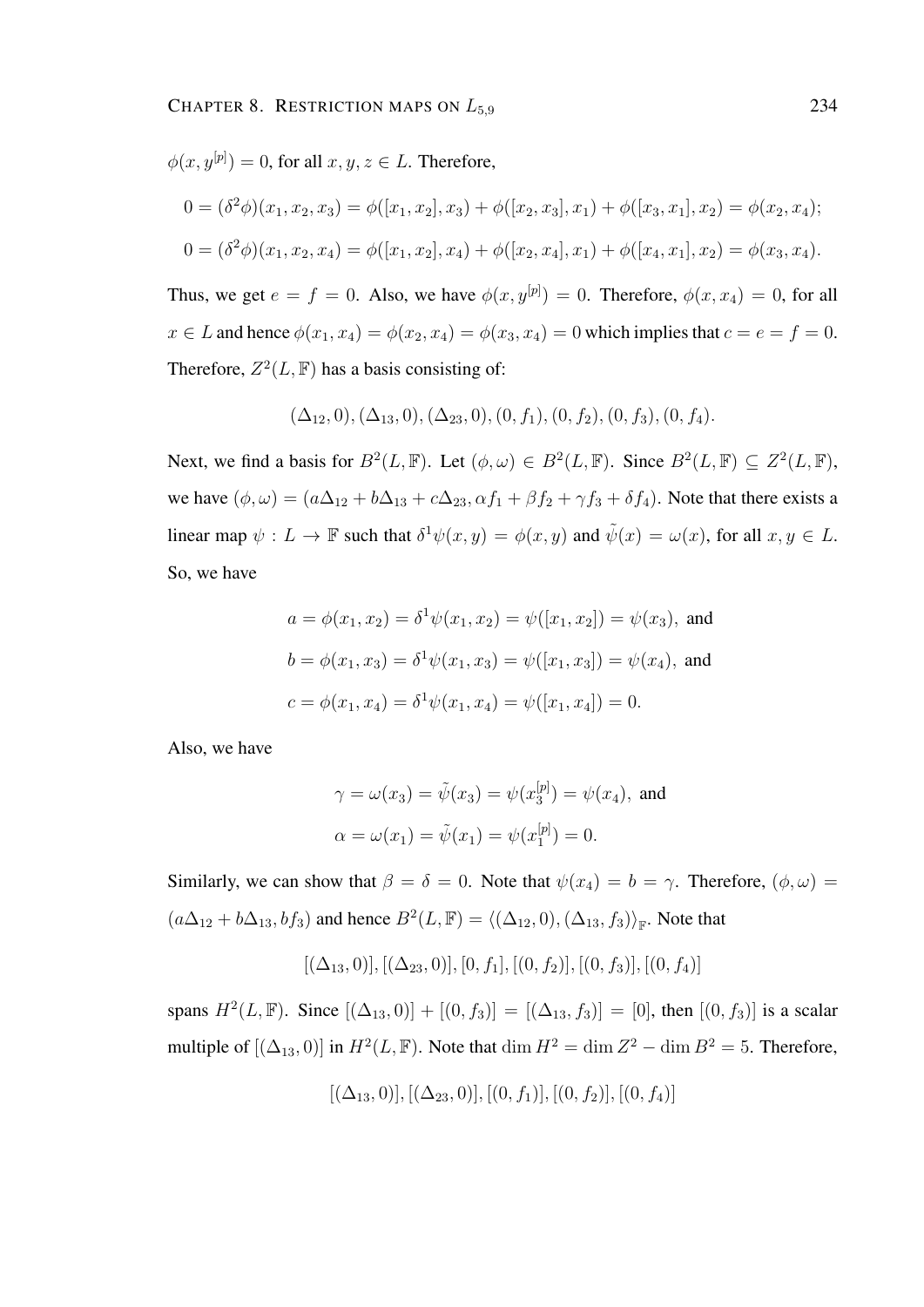forms a basis for  $H^2(L, \mathbb{F})$ .

Let  $[(\phi, \omega)] \in H^2(L, \mathbb{F})$ . Then we have  $\phi = a\Delta_{13} + b\Delta_{23}$ , for some  $a, b \in \mathbb{F}$ . Suppose that  $A\phi = a'\Delta_{13} + b'\Delta_{23}$  for some  $a', b' \in \mathbb{F}$ . We determine  $a, b'$ . Note that

$$
A\phi(x_1, x_3) = \phi(Ax_1, Ax_3) = \phi(a_{11}x_1 + a_{21}x_2 + a_{31}x_3 + a_{41}x_4, dx_3 + a_{11}a_{32}x_4)
$$
  
=  $a_{11}da + a_{21}db$ ; and

$$
A\phi(x_2, x_3) = \phi(Ax_2, Ax_3) = \phi(a_{22}x_2 + a_{32}x_3 + a_{42}x_4, dx_3 + a_{11}a_{32}x_4) = a_{22}db.
$$

In the matrix form we can write this as

$$
\begin{pmatrix} a' \\ b' \end{pmatrix} = \begin{pmatrix} a_{11}d & a_{21}d \\ 0 & a_{22}d \end{pmatrix} \begin{pmatrix} a \\ b \end{pmatrix}.
$$
\nThe orbit with representative  $\begin{pmatrix} 0 \\ 1 \end{pmatrix}$  of this action gives us  $L_{5,9}$ . (8.7)

Also, we have  $\omega = \alpha f_1 + \beta f_2 + \delta f_4$  for some  $\alpha, \beta, \delta \in \mathbb{F}$ . Suppose that  $A\omega =$  $\alpha' f_1 + \beta' f_2 + \delta' f_4$ , for some  $\alpha', \beta', \delta' \in \mathbb{F}$ . We have

$$
A\omega(x_1) = a_{11}^p \alpha + a_{21}^p \beta + a_{41}^p \delta;
$$
  
\n
$$
A\omega(x_2) = a_{22}^p \beta + a_{42}^p \delta;
$$
  
\n
$$
A\omega(x_4) = a_{11}^p d^p \delta.
$$

In the matrix form we can write this as

$$
\begin{pmatrix}\n\alpha' \\
\beta' \\
\delta'\n\end{pmatrix} = \begin{pmatrix}\na_{11}^p & a_{21}^p & a_{41}^p \\
0 & a_{22}^p & a_{42}^p \\
0 & 0 & a_{11}^p d^p\n\end{pmatrix} \begin{pmatrix}\n\alpha \\
\beta \\
\delta\n\end{pmatrix}.
$$
\n(8.8)

Thus, we can write Equations (8.7) and (8.8) together as follows:

$$
\left[\begin{pmatrix} a_{11}d & a_{21}d \\ 0 & a_{22}d \end{pmatrix}, \begin{pmatrix} a_{11}^p & a_{21}^p & a_{41}^p \\ 0 & a_{22}^p & a_{42}^p \\ 0 & 0 & a_{11}^p d^p \end{pmatrix}\right] \left[\begin{pmatrix} a \\ b \end{pmatrix}, \begin{pmatrix} \alpha \\ \beta \\ \delta \end{pmatrix}\right] = \left[\begin{pmatrix} a' \\ b' \end{pmatrix}, \begin{pmatrix} \alpha' \\ \beta' \\ \delta' \end{pmatrix}\right].
$$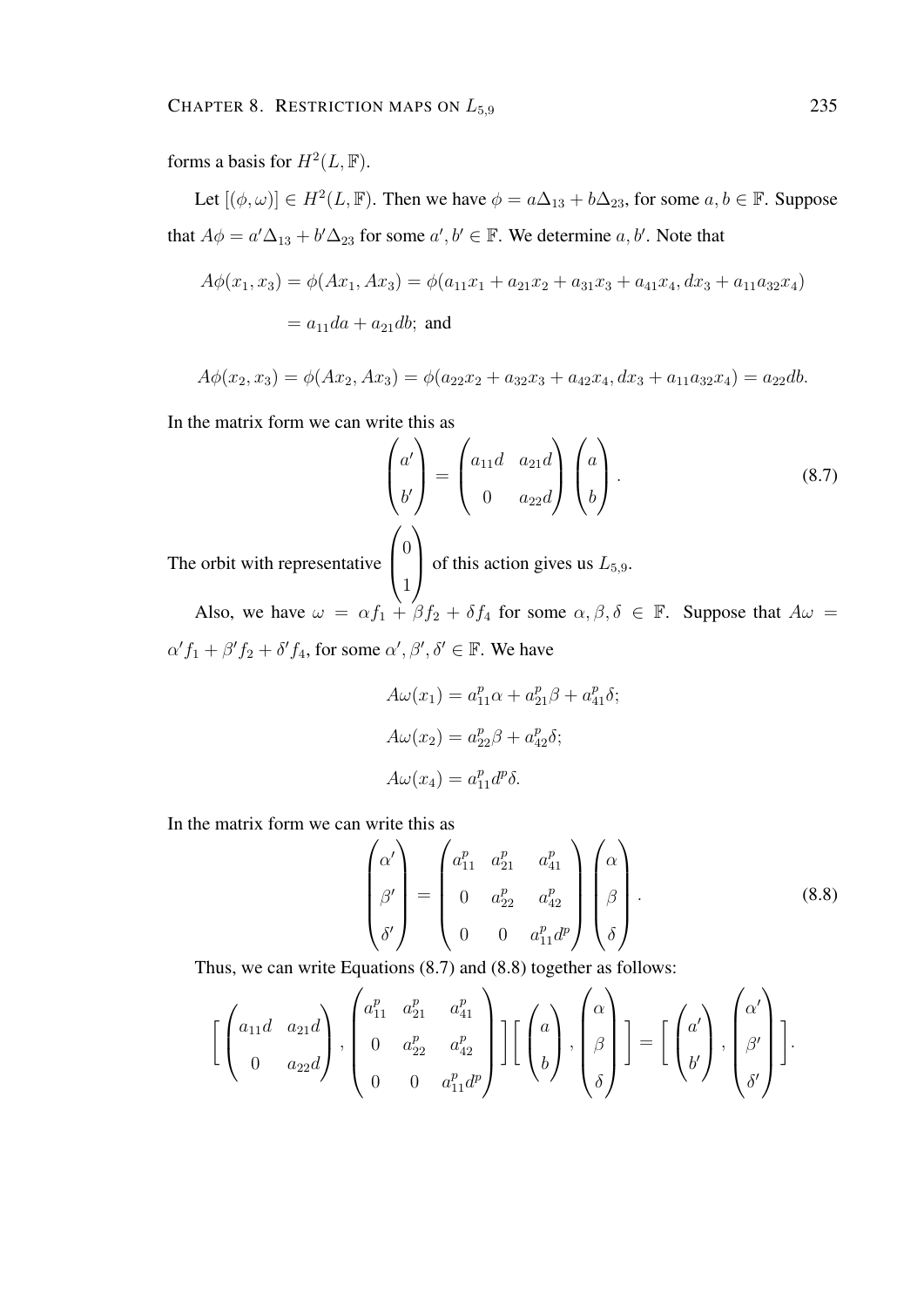Now we find the representatives of the orbits of the action of  $Aut(L)$  on the set of  $\omega$ 's such that the orbit represented by  $\sqrt{ }$  $\left\lfloor \right\rfloor$  $\overline{0}$ 1  $\setminus$ is preserved under the action of  $Aut(L)$  on the set of  $\phi$ 's. Note that we need to have  $A\omega(x_3) = 0$  which implies that  $a_{11}^p a_{32}^p \delta = 0$ .  $\begin{pmatrix} \alpha \\ \end{pmatrix} \qquad \qquad \begin{pmatrix} 0 \\ \end{pmatrix}$ 

Let 
$$
\nu = \begin{pmatrix} \alpha \\ \beta \\ \delta \end{pmatrix} \in \mathbb{F}^3
$$
. If  $\nu = \begin{pmatrix} 0 \\ 0 \\ 0 \end{pmatrix}$ , then  $\{\nu\}$  is clearly an  $\text{Aut}(L)$ -orbit. Suppose that

 $\delta \neq 0$ . Then

$$
\begin{bmatrix} \begin{pmatrix} 1 & 0 \ 0 & 1 \end{pmatrix}, \begin{pmatrix} 1 & 0 & -\alpha/\delta \\ 0 & 1 & 0 \\ 0 & 0 & 1 \end{pmatrix} \end{bmatrix} \begin{bmatrix} \begin{pmatrix} 0 \\ \beta \end{pmatrix}, \begin{pmatrix} \alpha \\ \beta \\ \delta \end{pmatrix} \end{bmatrix} = \begin{bmatrix} \begin{pmatrix} 0 \\ \beta \end{pmatrix}, \begin{pmatrix} 0 \\ \beta \\ \delta \end{pmatrix} \end{bmatrix}, \text{ and}
$$

$$
\begin{bmatrix} \begin{pmatrix} 1 & 0 \\ 0 & 1 \end{pmatrix}, \begin{pmatrix} 1 & 0 & 0 \\ 0 & 1 & -\beta/\delta \\ 0 & 0 & 1 \end{pmatrix} \end{bmatrix} \begin{bmatrix} \begin{pmatrix} 0 \\ \beta \end{pmatrix}, \begin{pmatrix} 0 \\ \beta \\ \delta \end{pmatrix} \end{bmatrix} = \begin{bmatrix} \begin{pmatrix} 0 \\ 1 \end{pmatrix}, \begin{pmatrix} 0 \\ 0 \\ \delta \end{pmatrix} \end{bmatrix}.
$$

Next, if  $\delta = 0$ , but  $\beta \neq 0$ , then

$$
\left[\begin{pmatrix} (1/\beta)^{-3/p} & 0 \\ 0 & 1 \end{pmatrix}, \begin{pmatrix} \beta^2 & 0 & 0 \\ 0 & 1/\beta & 0 \\ 0 & 0 & \beta^3 \end{pmatrix} \right] \left[\begin{pmatrix} 0 \\ 1 \end{pmatrix}, \begin{pmatrix} \alpha \\ \beta \\ 0 \end{pmatrix} \right] = \left[\begin{pmatrix} 0 \\ 1 \end{pmatrix}, \begin{pmatrix} \beta^2 \alpha \\ 1 \\ 0 \end{pmatrix} \right].
$$

If 
$$
\alpha = 0
$$
, we have  $\begin{pmatrix} 0 \\ 1 \\ 0 \end{pmatrix}$  and if  $\alpha \neq 0$ , we have  $\begin{pmatrix} \beta^2 \alpha \\ 1 \\ 0 \end{pmatrix}$ .  
Finally, if  $\beta = \delta = 0$ , but  $\alpha \neq 0$ , then we have  $\begin{pmatrix} \alpha \\ 0 \\ 0 \end{pmatrix}$ .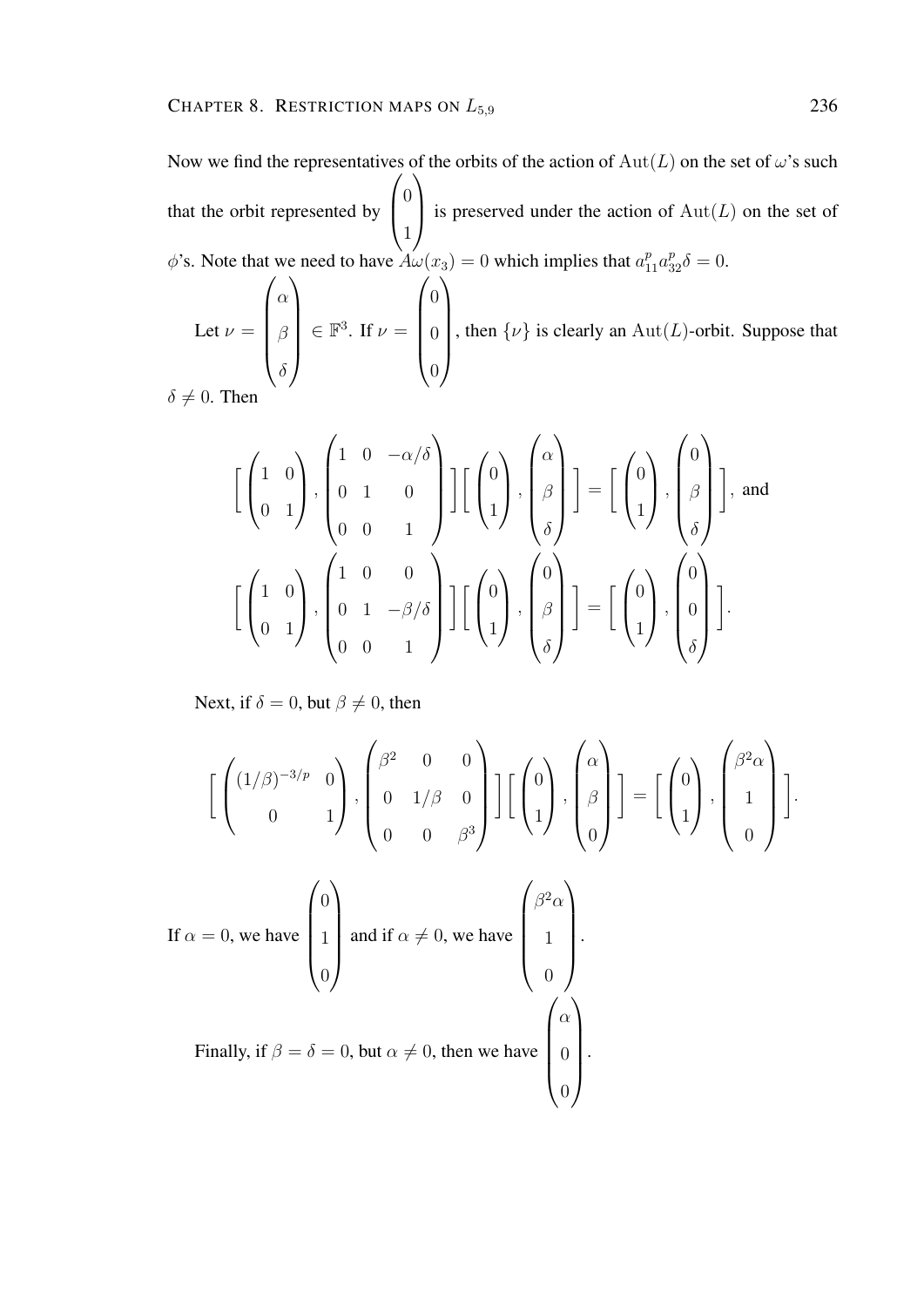Thus the following elements are  $Aut(L)$ -orbit representatives:

$$
\begin{pmatrix} 0 \\ 0 \\ 0 \end{pmatrix}, \begin{pmatrix} \alpha \\ 0 \\ 0 \end{pmatrix}, \begin{pmatrix} 0 \\ 1 \\ 0 \end{pmatrix}, \begin{pmatrix} 0 \\ 0 \\ 0 \end{pmatrix}, \begin{pmatrix} \alpha \\ 1 \\ 0 \end{pmatrix}.
$$
  
Lemma 8.4.1 The vectors 
$$
\begin{pmatrix} \alpha_1 \\ 0 \\ 0 \end{pmatrix}
$$
 and 
$$
\begin{pmatrix} \alpha_2 \\ 0 \\ 0 \end{pmatrix}
$$
 are in the same Aut(L)-orbit if and only if 
$$
\alpha_2 \alpha_1^{-1} \in (\mathbb{F}^*)^2.
$$

 $\alpha_2 \alpha_1^{-1} \in (\mathbb{F}^*)^2$ .

**Proof.** First assume that 
$$
\begin{pmatrix} \alpha_1 \\ 0 \\ 0 \end{pmatrix}
$$
 and  $\begin{pmatrix} \alpha_2 \\ 0 \\ 0 \end{pmatrix}$  are in the same Aut(*L*)-orbit. Then

$$
\left[\begin{pmatrix} a_{11}d & a_{21}d \\ 0 & a_{22}d \end{pmatrix}, \begin{pmatrix} a_{11}^p & a_{21}^p & a_{41}^p \\ 0 & a_{22}^p & a_{42}^p \\ 0 & 0 & a_{11}^p d^p \end{pmatrix}\right] \left[\begin{pmatrix} 0 \\ 1 \end{pmatrix}, \begin{pmatrix} \alpha_1 \\ 0 \\ 0 \end{pmatrix} \right] = \left[\begin{pmatrix} 0 \\ 1 \end{pmatrix}, \begin{pmatrix} \alpha_2 \\ 0 \\ 0 \end{pmatrix} \right].
$$

From this we obtain that  $da_{22} = 1$  and that  $\alpha_2 = a_{11}^p \alpha_1$  which gives that  $\alpha_2 \alpha_1^{-1} = a_{22}^{-2p} \in$  $(\mathbb{F}^*)^2$ . Assume next that  $\alpha_2 \alpha_1^{-1} = \epsilon^2$  with some  $\epsilon \in \mathbb{F}^*$ . Then

$$
\left[\begin{pmatrix} \epsilon^{3/p} & 0 \\ 0 & 1 \end{pmatrix} \begin{pmatrix} \epsilon^2 & 0 & 0 \\ 0 & \epsilon^{-1} & 0 \\ 0 & 0 & \epsilon^3 \end{pmatrix} \right] \left[\begin{pmatrix} 0 \\ 1 \end{pmatrix}, \begin{pmatrix} \alpha_1 \\ 0 \\ 0 \end{pmatrix} \right] = \left[\begin{pmatrix} 0 \\ 1 \end{pmatrix}, \begin{pmatrix} \alpha_2 \\ 0 \\ 0 \end{pmatrix} \right],
$$

as required.

**Lemma 8.4.2** The vectors 
$$
\begin{pmatrix} 0 \\ 0 \\ \delta_1 \end{pmatrix}
$$
 and  $\begin{pmatrix} 0 \\ 0 \\ \delta_2 \end{pmatrix}$  are in the same Aut(*L*)-orbit if and only if  $\delta_2 \delta_1^{-1} \in (\mathbb{F}^*)^3$ .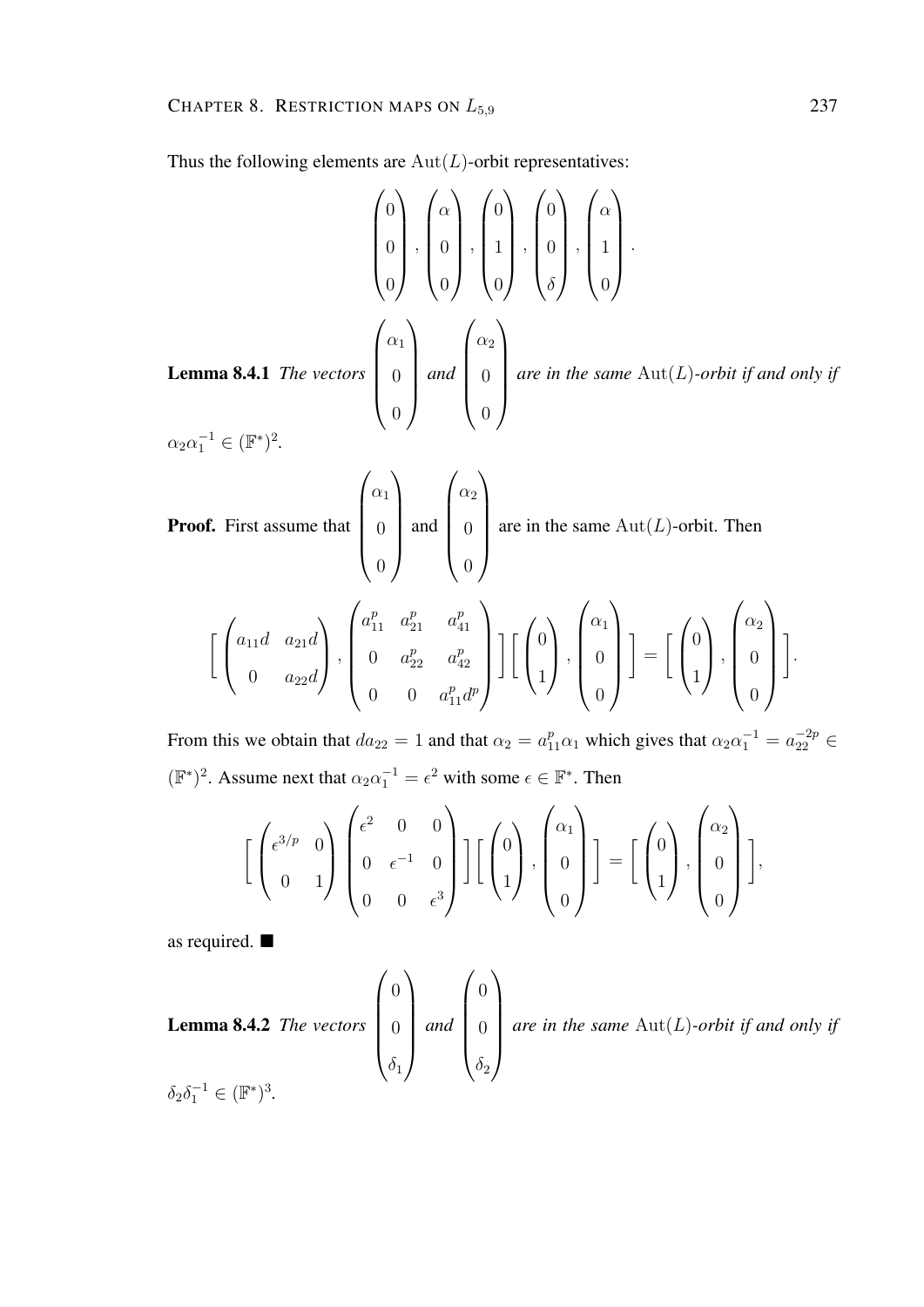**Proof.** First assume that 
$$
\begin{pmatrix} 0 \\ 0 \\ \delta_1 \end{pmatrix}
$$
 and  $\begin{pmatrix} 0 \\ 0 \\ \delta_2 \end{pmatrix}$  are in the same Aut(*L*)-orbit. Then  
\n
$$
\left[ \begin{pmatrix} a_{11}d & a_{21}d \\ 0 & a_{22}d \end{pmatrix}, \begin{pmatrix} a_{11}^p & a_{21}^p & a_{41}^p \\ 0 & a_{22}^p & a_{42}^p \\ 0 & 0 & a_{11}^p d^p \end{pmatrix} \right] \left[ \begin{pmatrix} 0 \\ 0 \\ 1 \end{pmatrix}, \begin{pmatrix} 0 \\ 0 \\ \delta_1 \end{pmatrix} \right] = \left[ \begin{pmatrix} 0 \\ 1 \end{pmatrix}, \begin{pmatrix} 0 \\ 0 \\ \delta_2 \end{pmatrix} \right]
$$

From this we obtain that  $\delta_2 = a_{11}^p d^p \delta_1$  and that  $da_{22} = 1$  which gives that  $\delta_2 \delta_1^{-1} = a_{22}^{-3p} \in$  $(\mathbb{F}^*)^3$ . Assume next that  $\delta_2 \delta_1^{-1} = \epsilon^3$  with some  $\epsilon \in \mathbb{F}^*$ . Then

$$
\left[\begin{pmatrix} \epsilon^{3/p} & 0 \\ 0 & 1 \end{pmatrix} \begin{pmatrix} \epsilon^2 & 0 & 0 \\ 0 & \epsilon^{-1} & 0 \\ 0 & 0 & \epsilon^3 \end{pmatrix} \right] \left[\begin{pmatrix} 0 \\ 1 \end{pmatrix}, \begin{pmatrix} 0 \\ 0 \\ \delta_1 \end{pmatrix} \right] = \left[\begin{pmatrix} 0 \\ 1 \end{pmatrix}, \begin{pmatrix} 0 \\ 0 \\ \delta_2 \end{pmatrix} \right],
$$

as required.

Therefore, the corresponding restricted Lie algebra structures are as follows:

$$
K_9^{14} = \langle x_1, \dots, x_5 \mid [x_1, x_2] = x_3, [x_1, x_3] = x_4, [x_2, x_3] = x_5, x_3^{[p]} = x_4 \rangle;
$$
  
\n
$$
K_9^{15}(\alpha) = \langle x_1, \dots, x_5 \mid [x_1, x_2] = x_3, [x_1, x_3] = x_4, [x_2, x_3] = x_5, x_1^{[p]} = \alpha x_5, x_3^{[p]} = x_4 \rangle;
$$
  
\n
$$
K_9^{16} = \langle x_1, \dots, x_5 \mid [x_1, x_2] = x_3, [x_1, x_3] = x_4, [x_2, x_3] = x_5, x_3^{[p]} = x_4, x_2^{[p]} = x_5 \rangle;
$$
  
\n
$$
K_9^{17}(\delta) = \langle x_1, \dots, x_5 \mid [x_1, x_2] = x_3, [x_1, x_3] = x_4, [x_2, x_3] = x_5, x_3^{[p]} = x_4, x_4^{[p]} = \delta x_5 \rangle;
$$
  
\n
$$
K_9^{18}(\alpha) = \langle x_1, \dots, x_5 \mid [x_1, x_2] = x_3, [x_1, x_3] = x_4, [x_2, x_3] = x_5, x_1^{[p]} = \alpha x_5, x_2^{[p]} = x_5, x_3^{[p]} = x_4 \rangle
$$

where  $\alpha, \delta \in \mathbb{F}^*$ . Similarly, as in Lemma 8.1.3, we can prove that  $K_9^{15}(\alpha_1) \cong K_9^{15}(\alpha_2)$  if and only if  $\alpha_2 \alpha_1^{-1} \in (\mathbb{F}^*)^2$  and  $K_9^{17}(\delta_1) \cong K_9^{17}(\delta_2)$  if and only if  $\delta_2 \delta_1^{-1} \in (\mathbb{F}^*)^3$ .

**Lemma 8.4.3** *We have*  $K_9^{18}(\alpha) \cong K_9^{15}(\alpha)$ .

.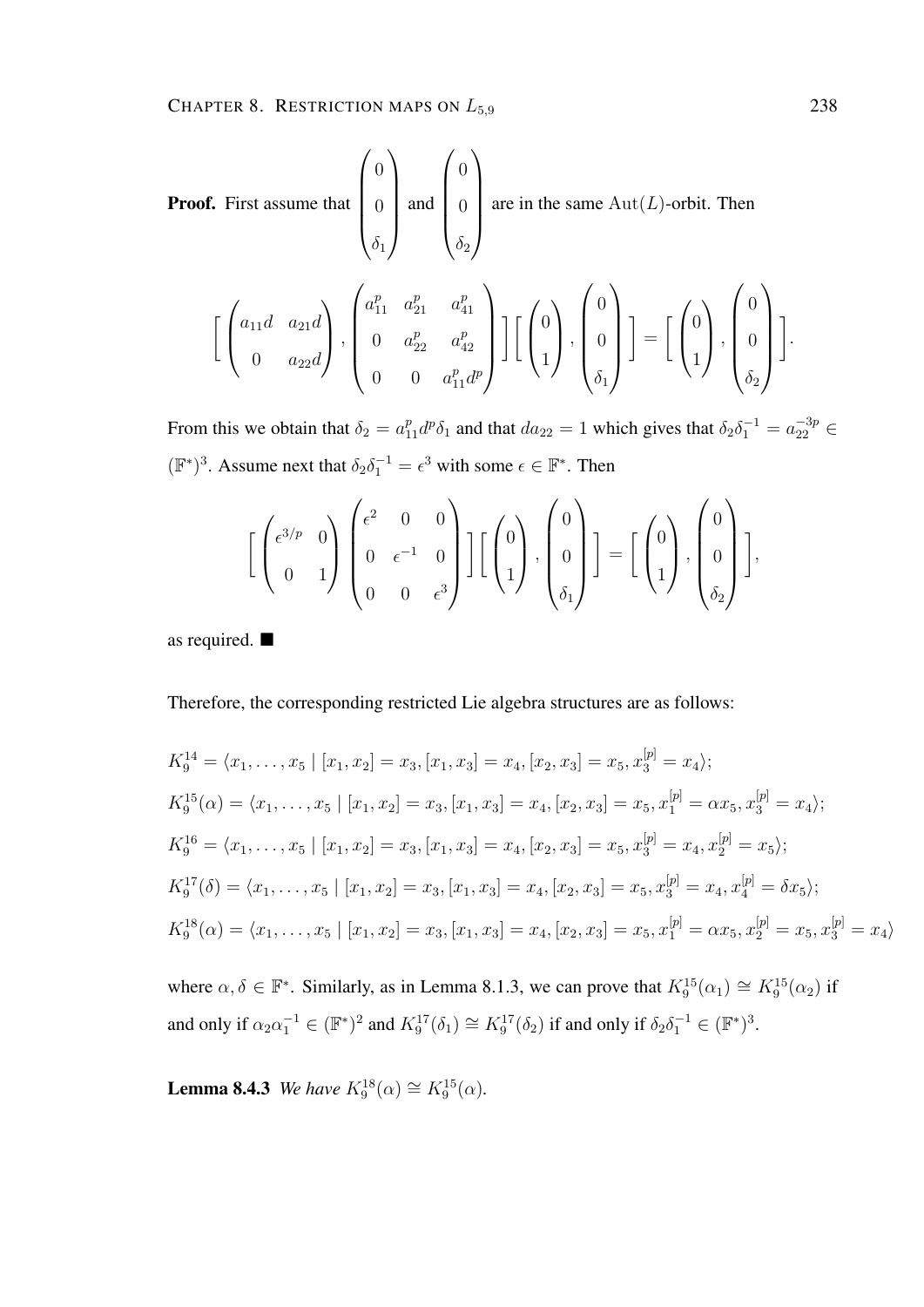**Proof.** Note that the following automorphism of  $L_{5,9}$  is an isomorphim from  $K_9^{15}(\alpha)$  to  $K_9^{18}(\alpha)$ .

$$
\begin{pmatrix}\n1 & -(1/\alpha)^{1/p} & 0 & 0 & 0 \\
0 & 1 & 0 & 0 & 0 \\
-\alpha^{1/p}((1/\alpha)^{1/p})^{1/p} & 0 & 1 & 0 & 0 \\
0 & 0 & -((1/\alpha)^{1/p})^{1/p} & 1 & -(1/\alpha)^{1/p} \\
0 & 0 & \alpha^{1/p}((1/\alpha)^{1/p})^{1/p} & 0 & 1\n\end{pmatrix}.
$$

#### 8.5 Detecting isomorphisms

The following is the list of all restricted Lie algebra structures on  $L_{5,9}$  and yet as we shall see below we prove that some of them are isomorphic.

$$
K_9^1 = \langle x_1, \ldots, x_5 \mid [x_1, x_2] = x_3, [x_1, x_3] = x_4, [x_2, x_3] = x_5 \rangle;
$$
  
\n
$$
K_9^2(\alpha) = \langle x_1, \ldots, x_5 \mid [x_1, x_2] = x_3, [x_1, x_3] = x_4, [x_2, x_3] = x_5, x_1^{[p]} = \alpha x_5 \rangle;
$$
  
\n
$$
K_9^3 = \langle x_1, \ldots, x_5 \mid [x_1, x_2] = x_3, [x_1, x_3] = x_4, [x_2, x_3] = x_5, x_2^{[p]} = x_5 \rangle;
$$
  
\n
$$
K_9^4 = \langle x_1, \ldots, x_5 \mid [x_1, x_2] = x_3, [x_1, x_3] = x_4, [x_2, x_3] = x_5, x_3^{[p]} = x_5 \rangle;
$$
  
\n
$$
K_9^5(\delta) = \langle x_1, \ldots, x_5 \mid [x_1, x_2] = x_3, [x_1, x_3] = x_4, [x_2, x_3] = x_5, x_4^{[p]} = \delta x_5 \rangle;
$$
  
\n
$$
K_9^6 = \langle x_1, \ldots, x_5 \mid [x_1, x_2] = x_3, [x_1, x_3] = x_4, [x_2, x_3] = x_5, x_1^{[p]} = x_4 \rangle;
$$
  
\n
$$
K_9^7 = \langle x_1, \ldots, x_5 \mid [x_1, x_2] = x_3, [x_1, x_3] = x_4, [x_2, x_3] = x_5, x_1^{[p]} = x_4, x_2^{[p]} = x_5 \rangle;
$$
  
\n
$$
K_9^8 = \langle x_1, \ldots, x_5 \mid [x_1, x_2] = x_3, [x_1, x_3] = x_4, [x_2, x_3] = x_5, x_1^{[p]} = x_4, x_2^{[p]} = x_5 \rangle;
$$
  
\n
$$
K_9^9(\delta) = \langle x_1, \ldots, x_5 \mid [x_1, x_2]
$$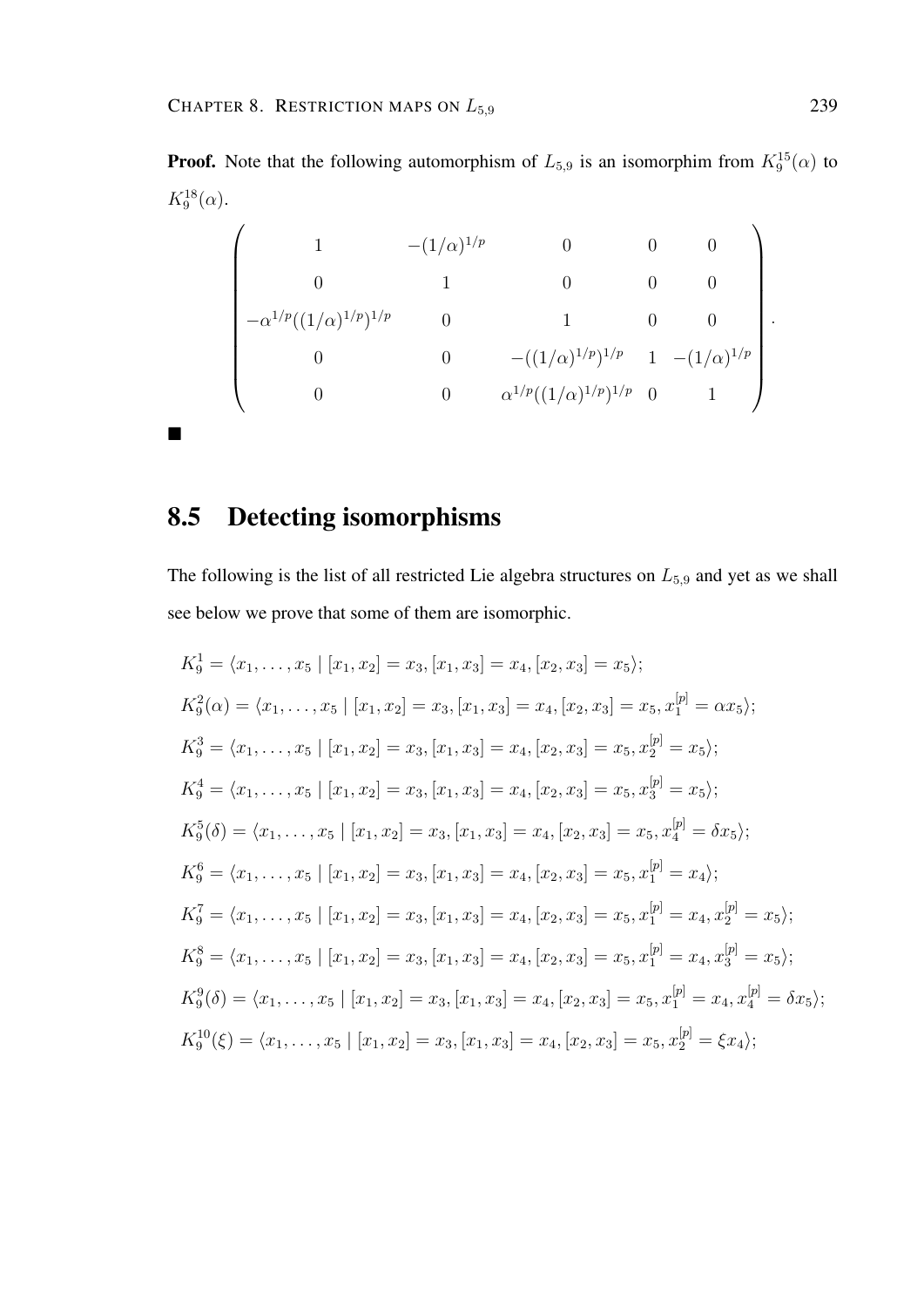$$
K_9^{11}(\alpha, \xi) = \langle x_1, \dots, x_5 \mid [x_1, x_2] = x_3, [x_1, x_3] = x_4, [x_2, x_3] = x_5, x_1^{[p]} = \alpha x_5, x_2^{[p]} = \xi x_4 \rangle;
$$
  
\n
$$
K_9^{12}(\xi) = \langle x_1, \dots, x_5 \mid [x_1, x_2] = x_3, [x_1, x_3] = x_4, [x_2, x_3] = x_5, x_2^{[p]} = \xi x_4, x_3^{[p]} = x_5 \rangle;
$$
  
\n
$$
K_9^{13}(\xi, \delta) = \langle x_1, \dots, x_5 \mid [x_1, x_2] = x_3, [x_1, x_3] = x_4, [x_2, x_3] = x_5, x_2^{[p]} = \xi x_4, x_4^{[p]} = \delta x_5 \rangle;
$$
  
\n
$$
K_9^{14} = \langle x_1, \dots, x_5 \mid [x_1, x_2] = x_3, [x_1, x_3] = x_4, [x_2, x_3] = x_5, x_3^{[p]} = x_4 \rangle;
$$
  
\n
$$
K_9^{15}(\alpha) = \langle x_1, \dots, x_5 \mid [x_1, x_2] = x_3, [x_1, x_3] = x_4, [x_2, x_3] = x_5, x_1^{[p]} = \alpha x_5, x_3^{[p]} = x_4 \rangle;
$$
  
\n
$$
K_9^{16} = \langle x_1, \dots, x_5 \mid [x_1, x_2] = x_3, [x_1, x_3] = x_4, [x_2, x_3] = x_5, x_3^{[p]} = x_4, x_2^{[p]} = x_5 \rangle;
$$
  
\n
$$
K_9^{17}(\delta) = \langle x_1, \dots, x_5 \mid [x_1, x_2] = x_3, [x_1, x_3] = x_4, [x_2, x_3] = x_5, x_3^{[p]} = x_4, x_4^{[p]} = \delta x_5 \rangle;
$$

Note that the following automorphism of  $L_{5,9}$ 

| $\overline{0}$ | $\mathbf{1}$     | $\overline{0}$   | $\overline{0}$ | $\overline{0}$ |
|----------------|------------------|------------------|----------------|----------------|
| $\overline{1}$ | $\overline{0}$   | $\overline{0}$   | $\overline{0}$ | $\overline{0}$ |
| $\overline{0}$ | $\overline{0}$   | $\mathbf{1}$     | $\overline{0}$ | 0              |
| 0              | $\overline{0}$   | $\overline{0}$   | $\overline{0}$ |                |
| $\overline{0}$ | $\boldsymbol{0}$ | $\boldsymbol{0}$ | $^{-1}$        | 0              |

implies that

$$
K_9^3 \cong K_9^6
$$
,  $K_9^{10}(\xi) \cong K_9^2(\alpha)$ ,  $K_9^4 \cong K_9^{14}$ ,  $K_9^{12}(\xi) \cong K_9^{15}(\alpha)$ ,  $K_9^8 \cong K_9^{16}$ .

Theorem 8.5.1 *The list of all restricted Lie algebra structures on* L5,9*, up to isomorphism, is as follows:*

$$
L_{5,9}^{1} = \langle x_{1}, \ldots, x_{5} \mid [x_{1}, x_{2}] = x_{3}, [x_{1}, x_{3}] = x_{4}, [x_{2}, x_{3}] = x_{5} \rangle;
$$
  
\n
$$
L_{5,9}^{2}(\alpha) = \langle x_{1}, \ldots, x_{5} \mid [x_{1}, x_{2}] = x_{3}, [x_{1}, x_{3}] = x_{4}, [x_{2}, x_{3}] = x_{5}, x_{1}^{[p]} = \alpha x_{5} \rangle;
$$
  
\n
$$
L_{5,9}^{3} = \langle x_{1}, \ldots, x_{5} \mid [x_{1}, x_{2}] = x_{3}, [x_{1}, x_{3}] = x_{4}, [x_{2}, x_{3}] = x_{5}, x_{2}^{[p]} = x_{5} \rangle;
$$
  
\n
$$
L_{5,9}^{4} = \langle x_{1}, \ldots, x_{5} \mid [x_{1}, x_{2}] = x_{3}, [x_{1}, x_{3}] = x_{4}, [x_{2}, x_{3}] = x_{5}, x_{3}^{[p]} = x_{5} \rangle;
$$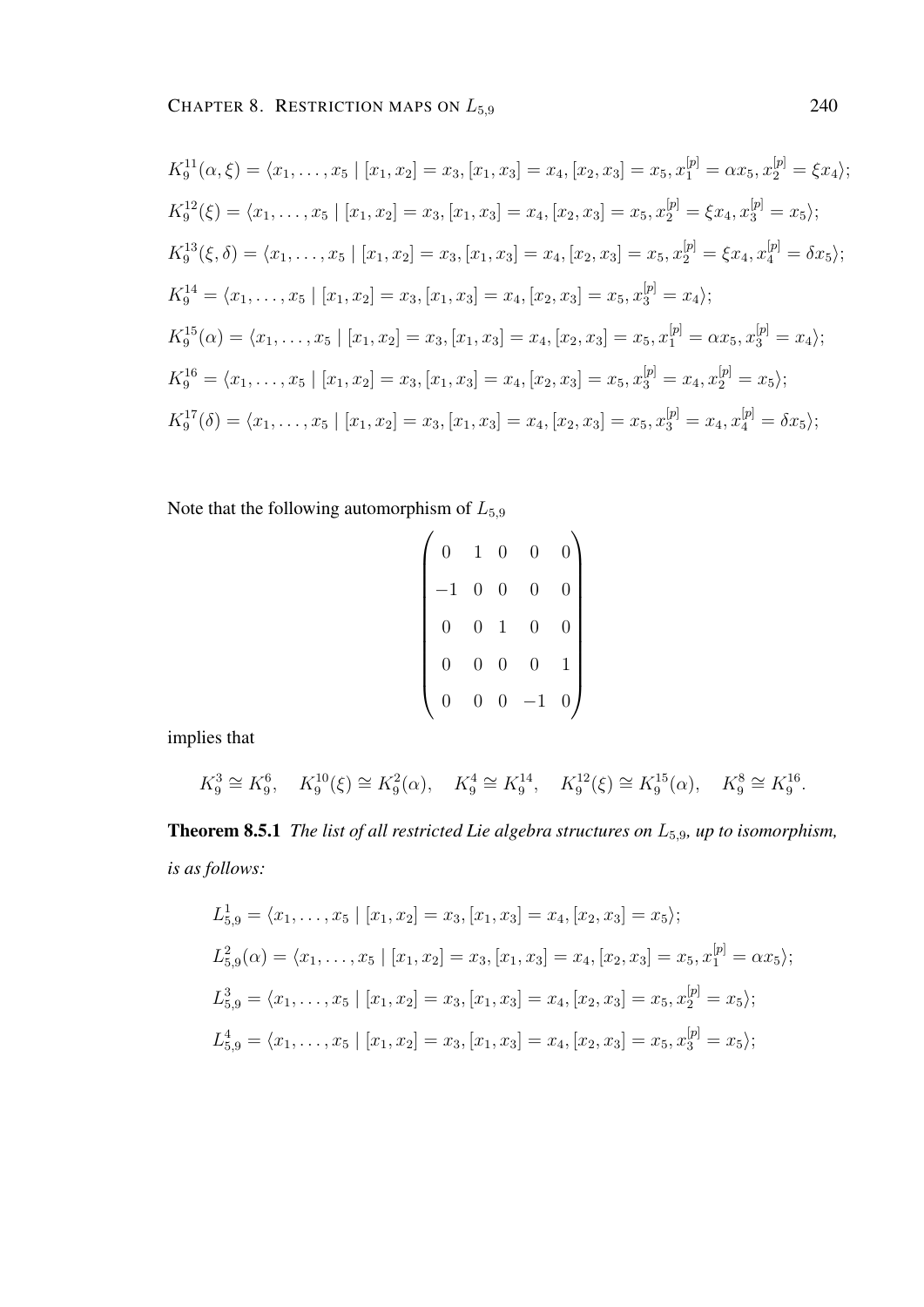$$
L_{5,9}^{5}(\delta) = \langle x_{1}, \ldots, x_{5} \mid [x_{1}, x_{2}] = x_{3}, [x_{1}, x_{3}] = x_{4}, [x_{2}, x_{3}] = x_{5}, x_{4}^{[p]} = \delta x_{5};
$$
\n
$$
L_{5,9}^{6} = \langle x_{1}, \ldots, x_{5} \mid [x_{1}, x_{2}] = x_{3}, [x_{1}, x_{3}] = x_{4}, [x_{2}, x_{3}] = x_{5}, x_{1}^{[p]} = x_{4}, x_{2}^{[p]} = x_{5};
$$
\n
$$
L_{5,9}^{7} = \langle x_{1}, \ldots, x_{5} \mid [x_{1}, x_{2}] = x_{3}, [x_{1}, x_{3}] = x_{4}, [x_{2}, x_{3}] = x_{5}, x_{1}^{[p]} = x_{4}, x_{3}^{[p]} = x_{5};
$$
\n
$$
L_{5,9}^{8}(\delta) = \langle x_{1}, \ldots, x_{5} \mid [x_{1}, x_{2}] = x_{3}, [x_{1}, x_{3}] = x_{4}, [x_{2}, x_{3}] = x_{5}, x_{1}^{[p]} = x_{4}, x_{4}^{[p]} = \delta x_{5};
$$
\n
$$
L_{5,9}^{9}(\xi, \alpha) = \langle x_{1}, \ldots, x_{5} \mid [x_{1}, x_{2}] = x_{3}, [x_{1}, x_{3}] = x_{4}, [x_{2}, x_{3}] = x_{5}, x_{1}^{[p]} = \alpha x_{5}, x_{2}^{[p]} = \xi x_{4};
$$
\n
$$
L_{5,9}^{10}(\xi) = \langle x_{1}, \ldots, x_{5} \mid [x_{1}, x_{2}] = x_{3}, [x_{1}, x_{3}] = x_{4}, [x_{2}, x_{3}] = x_{5}, x_{2}^{[p]} = \xi x_{4}, x_{3}^{[p]} = x_{5};
$$
\n
$$
L_{5,9}^{11}(\xi, \delta) = \langle x_{1}, \ldots, x_{5} \mid [x_{1}, x_{2}] = x_{3}, [x_{1}, x_{3}] = x_{4}, [x_{2}, x_{3}] = x_{5}, x_{2}^{[p]} = \xi x_{4}, x_{4}^{[p]} = \delta x_{5};
$$
\n
$$
L_{5,9}^{
$$

*where*  $\alpha, \xi \in T_2$  *and*  $\delta \in T_3$ *.* 

In the remaining of this section we establish that the algebras given in Theorem 8.5.1 are pairwise non-isomorphic, thereby completing the proof of Theorem 8.5.1.

It is clear that  $L_{5,9}^1$  is not isomorphic to the other restricted Lie algebras. We claim that  $L_{5,9}^2(\alpha)$  and  $L_{5,9}^3$  are not isomorphic. Suppose to the contrary that there exists an isomorphism  $A: L^2_{5,9}(\alpha) \to L^3_{5,9}$ . Then  $A(x_1^{[p]})$  $\binom{[p]}{1} = A(x_1)^{[p]}$ . So,

$$
A(\alpha x_5) = (a_{11}x_1 + a_{21}x_2 + a_{31}x_3 + a_{41}x_4 + a_{51}x_5)^{[p]}
$$
  
\n
$$
\alpha a_{12}ux_4 + \alpha a_{22}ux_5 = a_{11}^p x_1^{[p]} + a_{21}^p x_2^{[p]} + a_{31}^p x_3^{[p]} + a_{41}^p x_4^{[p]} + a_{51}^p x_5^{[p]}
$$
  
\n
$$
\alpha a_{12}ux_4 + \alpha a_{22}ux_5 = a_{21}^p x_5,
$$

which implies that  $\alpha a_{12}u = 0$ . Since  $u \neq 0, \alpha \neq 0$ , we have  $a_{12} = 0$ . Thus,  $u = a_{11}a_{22}$ . Also, we have

$$
A(x_2^{[p]}) = A(x_2)^{[p]}
$$
  
0 =  $(a_{12}x_1 + a_{22}x_2 + a_{32}x_3 + a_{42}x_4 + a_{52}x_5)^{[p]}$   
0 =  $a_{22}^p x_5$ ,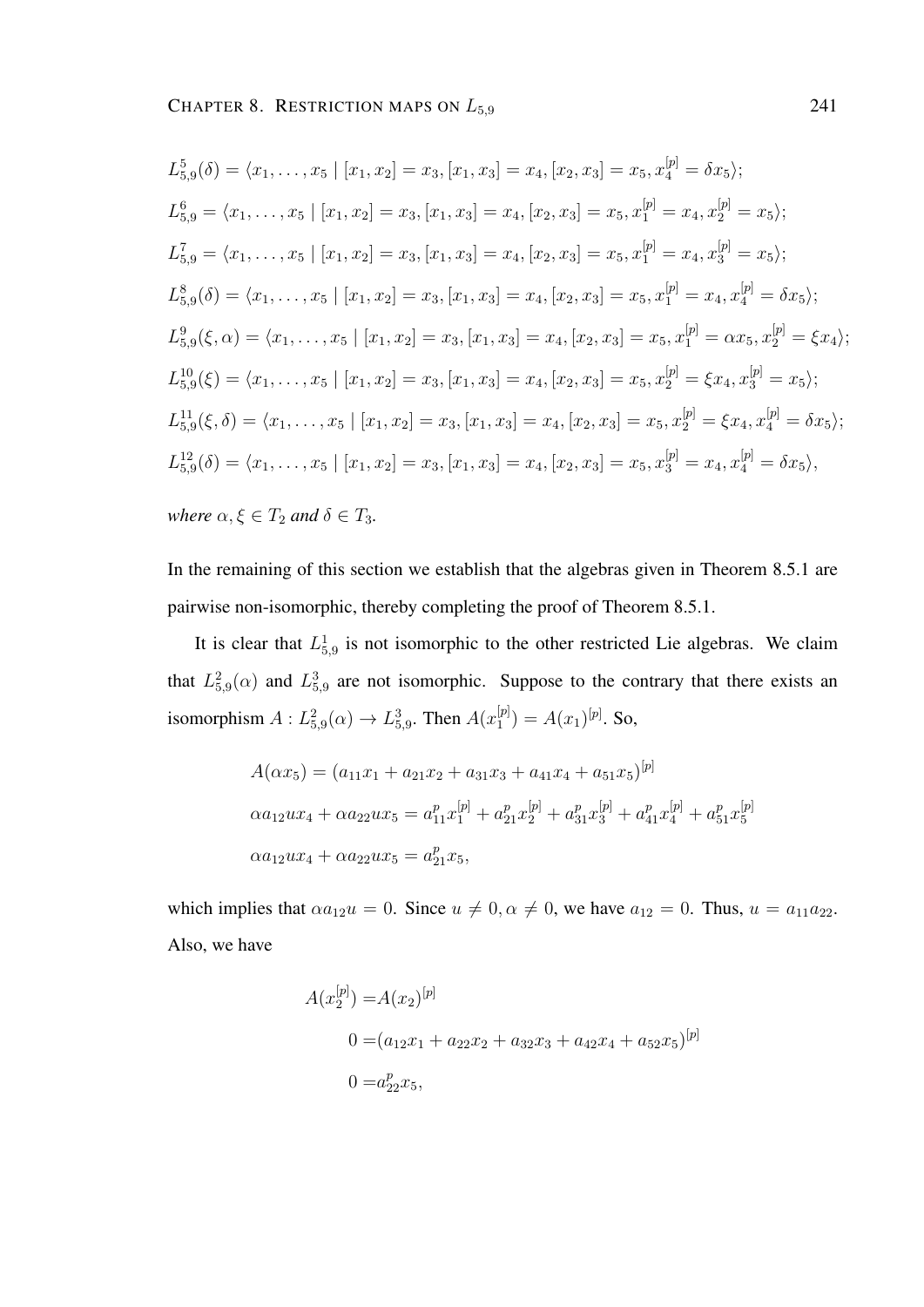which implies that  $a_{22} = 0$ . Therefore  $u = 0$ , which is a contradiction.

Next, we claim that  $L_{5,9}^2(\alpha)$  and  $L_{5,9}^4$  are not isomorphic. Suppose to the contrary that there exists an isomorphism  $A: L^2_{5,9}(\alpha) \to L^4_{5,9}$ . Then

$$
A(x_3^{[p]}) = A(x_3)^{[p]}
$$
  
\n
$$
0 = (ux_3 + (a_{11}a_{32} - a_{31}a_{12})x_4 + (a_{21}a_{32} - a_{31}a_{22}x_5)^{[p]}
$$
  
\n
$$
0 = u^p x_5.
$$

Therefore,  $u = 0$ , which is a contradiction.

Next, we claim that  $L_{5,9}^2(\alpha)$  and  $L_{5,9}^5(\delta)$  are not isomorphic. Suppose to the contrary that there exists an isomorphism  $A: L^2_{5,9}(\alpha) \to L^5_{5,9}(\delta)$ . Then  $A(x_4^{[p]})$  $A_4^{[p]}) = A(x_4)^{[p]}$ . So,

$$
0 = (a_{11}ux_4 + a_{21}ux_5)^{[p]}
$$

$$
0 = a_{11}^p u^p \delta x_5,
$$

which implies that  $\alpha_{11}^p u^p \delta = 0$ . Since  $u \neq 0, \delta \neq 0$ , we have  $a_{11} = 0$ . Thus,  $u = -a_{12}a_{21}$ . Also, we have

$$
A(x_5^{[p]}) = A(x_5)^{[p]}
$$
  
\n
$$
0 = (a_{12}ux_4 + a_{22}ux_5)^{[p]}
$$
  
\n
$$
0 = a_{12}^p u^p \delta x_5,
$$

which implies that  $a_{12}^p u^p \delta = 0$ . Since  $u \neq 0, \delta \neq 0$ , we have  $a_{12} = 0$ . Therefore  $u = 0$ , which is a contradiction.

It is clear that  $L^2_{5,9}(\alpha)$  is not isomorphic to the other restricted Lie algebras.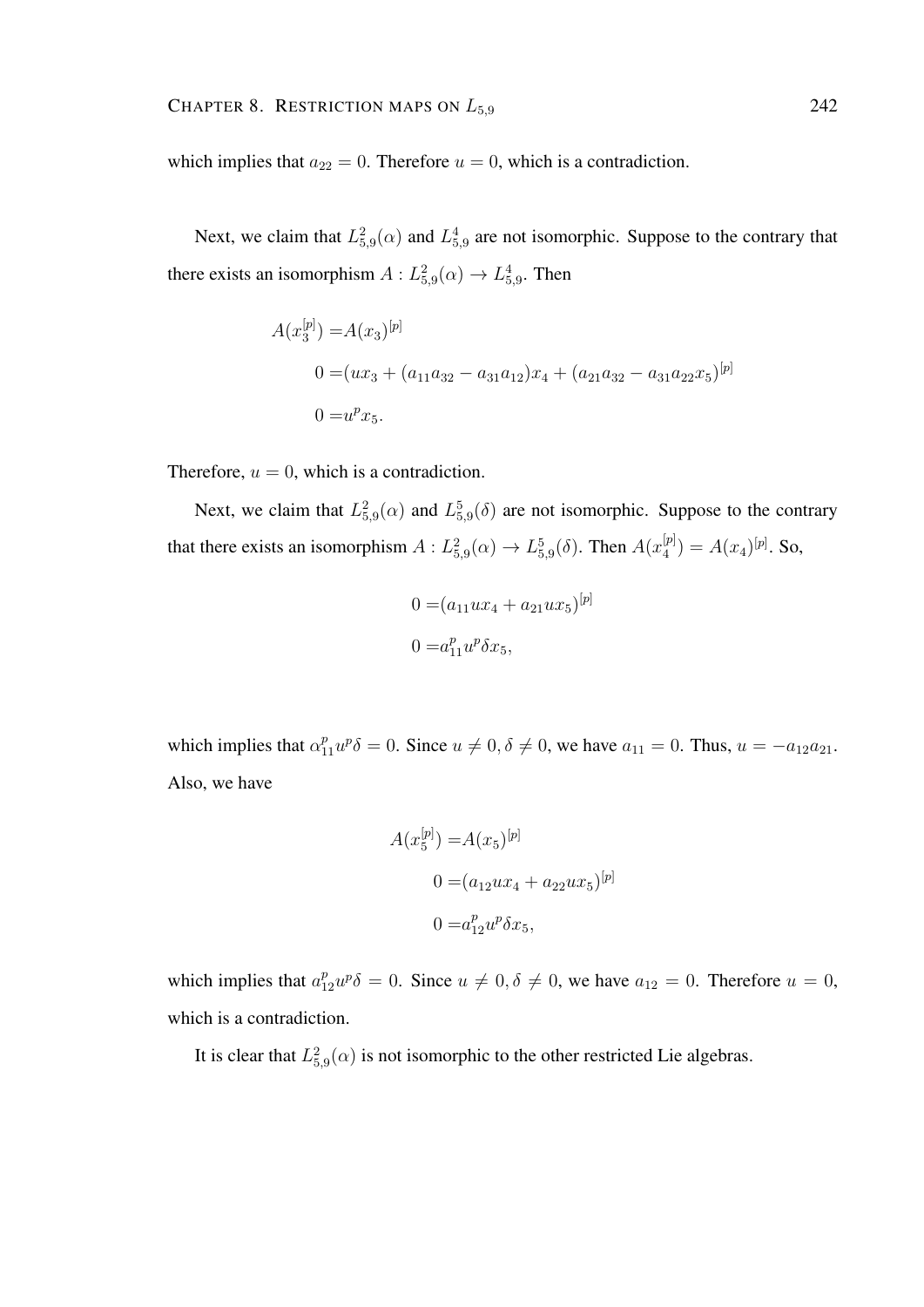Next, we claim that  $L_{5,9}^3$  and  $L_{5,9}^4$  are not isomorphic. Suppose to the contrary that there exists an isomorphism  $A: L_{5,9}^3 \rightarrow L_{5,9}^4$ . Then

$$
A(x_3^{[p]}) = A(x_3)^{[p]}
$$
  
0 =  $(ux_3 + (a_{11}a_{32} - a_{31}a_{12})x_4 + (a_{21}a_{32} - a_{31}a_{22}x_5)^{[p]}$   
0 =  $u^p x_5$ .

Therefore,  $u = 0$ , which is a contradiction.

Next, we claim that  $L_{5,9}^3$  and  $L_{5,9}^5(\delta)$  are not isomorphic. Suppose to the contrary that there exists an isomorphism  $A: L_{5,9}^3 \rightarrow L_{5,9}^5(\delta)$ . Then  $A(x_4^{[p]})$  $A_4^{[p]}) = A(x_4)^{[p]}$ . So,

$$
0 = (a_{11}ux_4 + a_{21}ux_5)^{[p]}
$$
  

$$
0 = a_{11}^p u^p \delta x_5,
$$

which implies that  $\alpha_{11}^p u^p \delta = 0$ . Since  $u \neq 0, \delta \neq 0$ , we have  $a_{11} = 0$ . Thus,  $u = -a_{12}a_{21}$ . Also, we have

$$
A(x_5^{[p]}) = A(x_5)^{[p]}
$$

$$
0 = (a_{12}ux_4 + a_{22}ux_5)^{[p]}
$$

$$
0 = a_{12}^p u^p \delta x_5,
$$

which implies that  $a_{12}^p u^p \delta = 0$ . Since  $u \neq 0, \delta \neq 0$ , we have  $a_{12} = 0$ . Therefore  $u = 0$ , which is a contradiction.

It is clear that  $L_{5,9}^3$  is not isomorphic to the other restricted Lie algebras.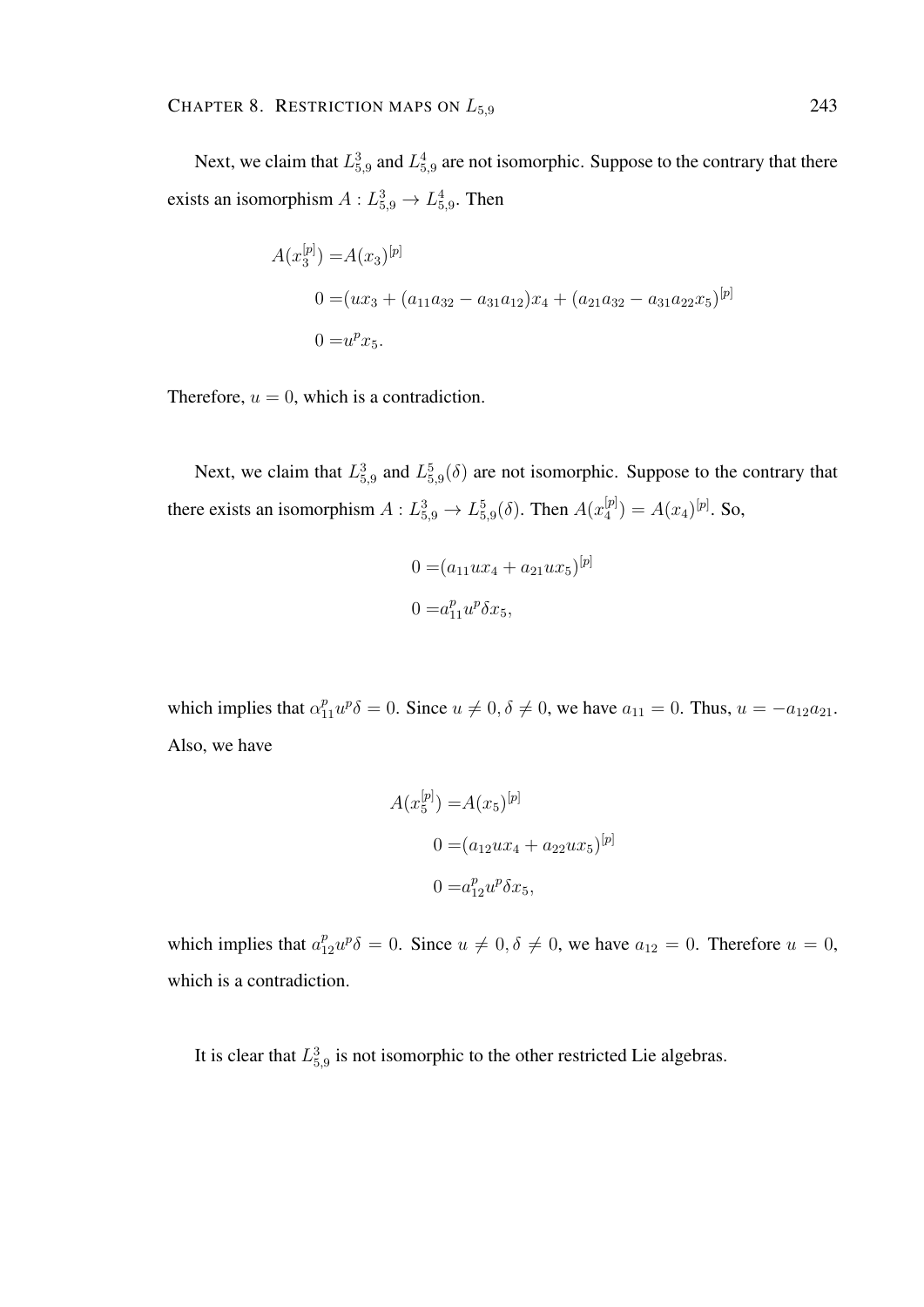Next, we claim that  $L_{5,9}^4$  and  $L_{5,9}^5(\delta)$  are not isomorphic. Suppose to the contrary that there exists an isomorphism  $A: L_{5,9}^4 \rightarrow L_{5,9}^5(\delta)$ . Then  $A(x_4^{[p]})$  $A_4^{[p]}) = A(x_4)^{[p]}$ . So,

$$
0 = (a_{11}ux_4 + a_{21}ux_5)^{[p]}
$$
  

$$
0 = a_{11}^p u^p \delta x_5,
$$

which implies that  $\alpha_{11}^p u^p \delta = 0$ . Since  $u \neq 0, \delta \neq 0$ , we have  $a_{11} = 0$ . Thus,  $u = -a_{12}a_{21}$ . Also, we have

$$
A(x_5^{[p]}) = A(x_5)^{[p]}
$$
  
\n
$$
0 = (a_{12}ux_4 + a_{22}ux_5)^{[p]}
$$
  
\n
$$
0 = a_{12}^p u^p \delta x_5,
$$

which implies that  $a_{12}^p u^p \delta = 0$ . Since  $u \neq 0, \delta \neq 0$ , we have  $a_{12} = 0$ . Therefore  $u = 0$ , which is a contradiction.

It is clear that  $L_{5,9}^4$  and  $L_{5,9}^5(\delta)$  are not isomorphic to the other restricted Lie algebras.

Next, we claim that  $L_{5,9}^6$  and  $L_{5,9}^7$  are not isomorphic. Suppose to the contrary that there exists an isomorphism  $A: L_{5,9}^6 \to L_{5,9}^7$ . Then

$$
A(x_3^{[p]}) = A(x_3)^{[p]}
$$
  
0 =  $(ux_3 + (a_{11}a_{32} - a_{31}a_{12})x_4 + (a_{21}a_{32} - a_{31}a_{22}x_5)^{[p]}$   
0 =  $u^px_5$ .

Therefore,  $u = 0$ , which is a contradiction.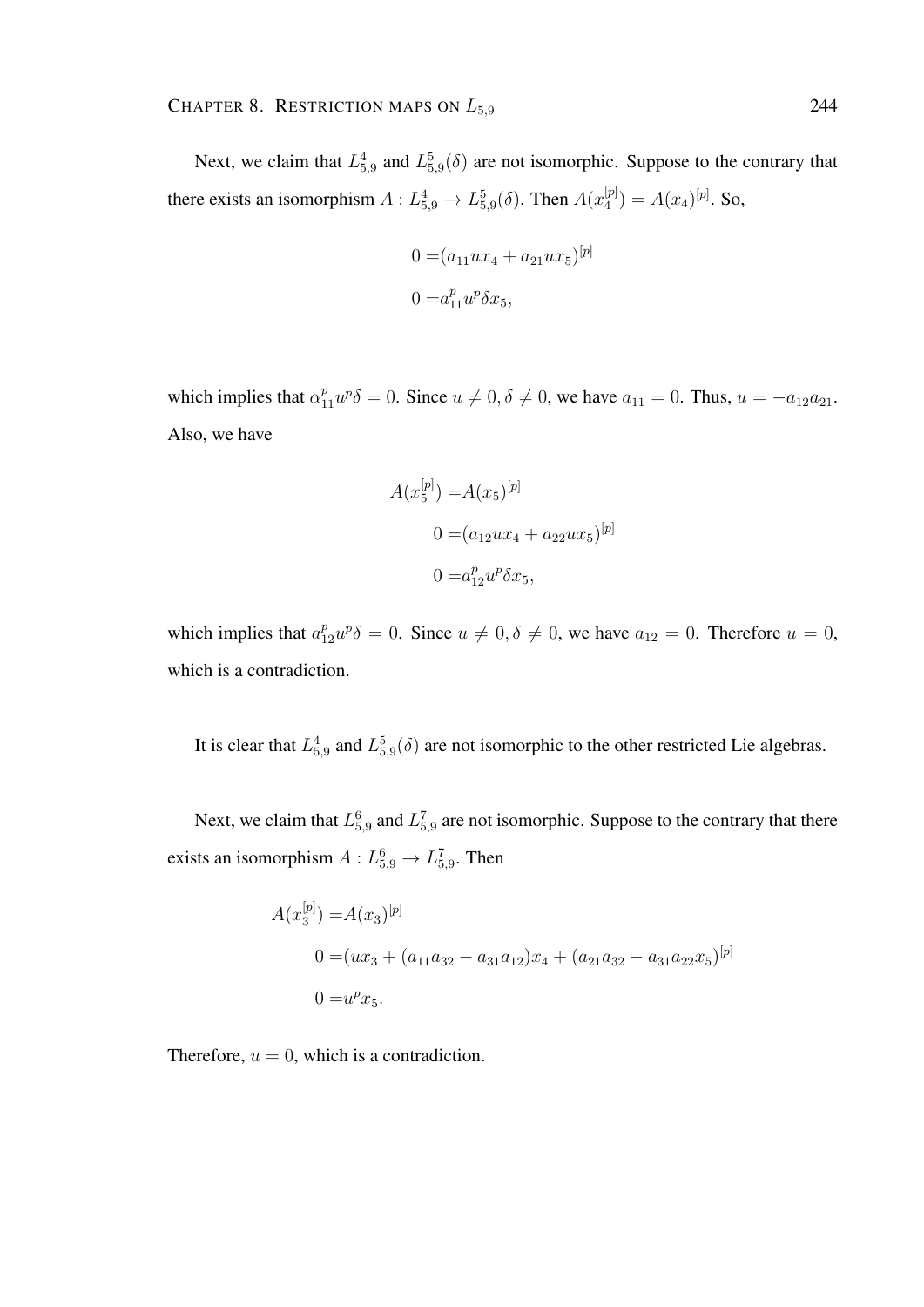Note that  $L_{5,9}^6$  is not isomorphic to any of  $L_{5,9}^8(\delta)$ ,  $L_{5,9}^{11}(\xi,\delta)$ ,  $L_{5,9}^{12}(\delta)$  because  $(L_{5,9}^6)^{[p]^2}$  = 0 but  $(L_{5,9}^{8}(\delta))^{[p]^2} \neq 0$ ,  $(L_{5,9}^{11}(\xi,\delta))^{[p]^2} \neq 0$ ,  $(L_{5,9}^{12}(\delta))^{[p]^2} \neq 0$ .

In Section 8.5.1, we shall show that  $L_{5,9}^6$  and  $L_{5,9}^9(\alpha,\xi)$  are not isomorphic.

Next, we claim that  $L_{5,9}^6$  and  $L_{5,9}^{10}(\xi)$  are not isomorphic. Suppose to the contrary that there exists an isomorphism  $A: L_{5,9}^6 \to L_{5,9}^{10}(\xi)$ . Then

$$
A(x_3^{[p]}) = A(x_3)^{[p]}
$$
  
\n
$$
0 = (ux_3 + (a_{11}a_{32} - a_{31}a_{12})x_4 + (a_{21}a_{32} - a_{31}a_{22}x_5)^{[p]}
$$
  
\n
$$
0 = u^px_5.
$$

Therefore,  $u = 0$ , which is a contradiction.

Note that  $L_{5,9}^7$  is not isomorphic to any of  $L_{5,9}^8(\delta)$ ,  $L_{5,9}^{11}(\xi,\delta)$ ,  $L_{5,9}^{12}(\delta)$  because  $(L_{5,9}^7)^{[p]^2}$  = 0 but  $(L_{5,9}^{8}(\delta))^{[p]^{2}} \neq 0$ ,  $(L_{5,9}^{11}(\xi,\delta))^{[p]^{2}} \neq 0$ ,  $(L_{5,9}^{12}(\delta))^{[p]^{2}} \neq 0$ .

Next, we claim that  $L_{5,9}^7$  and  $L_{5,9}^9(\alpha,\xi)$  are not isomorphic. Suppose to the contrary that there exists an isomorphism  $A: L^9_{5,9}(\alpha,\xi) \to L^7_{5,9}$ . Then

$$
A(x_3^{[p]}) = A(x_3)^{[p]}
$$
  
\n
$$
0 = (ux_3 + (a_{11}a_{32} - a_{31}a_{12})x_4 + (a_{21}a_{32} - a_{31}a_{22}x_5)^{[p]}
$$
  
\n
$$
0 = u^px_5.
$$

Therefore,  $u = 0$ , which is a contradiction.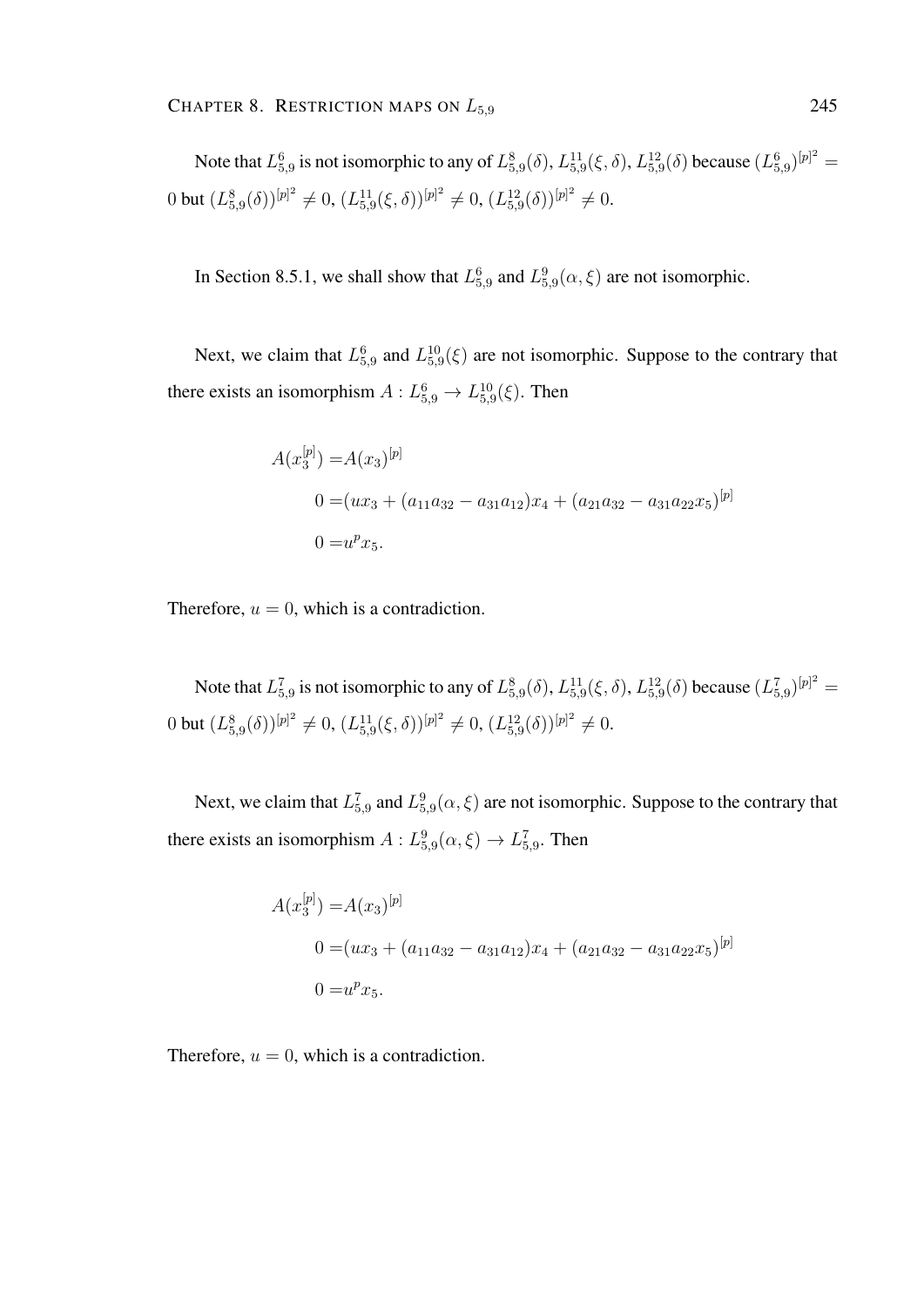Next, we claim that  $L_{5,9}^7$  and  $L_{5,9}^{10}(\xi)$  are not isomorphic. Suppose to the contrary that there exists an isomorphism  $A: L_{5,9}^7 \to L_{5,9}^{10}(\xi)$ . Then

$$
A(x_2^{[p]}) = A(x_2)^{[p]}
$$
  
\n
$$
0 = (a_{12}x_1 + a_{22}x_2 + a_{32}x_3 + a_{42}x_4 + a_{52}x_5)^{[p]}
$$
  
\n
$$
0 = a_{22}^p \xi x_4 + a_{32}^p x_5,
$$

which implies that  $a_{22}^p \xi = 0$ . Since  $\xi \neq 0$ , we have  $a_{22} = 0$ . Thus,  $u = -a_{12}a_{21}$ . Also, we have

$$
A(x_3^{[p]}) = A(x_3)^{[p]}
$$
  
\n
$$
A(x_5) = (ux_3 + (a_{11}a_{32} - a_{31}a_{12})x_4 + (a_{21}a_{32} - a_{31}a_{22}x_5)^{[p]}
$$
  
\n
$$
a_{12}ux_4 + a_{22}ux_5 = u^px_5,
$$

which imples that  $a_{12}u = 0$ . Since  $u \neq 0$ , we have  $a_{12} = 0$ . Therefore,  $u = 0$ , which is a contradiction.

Note that  $L_{5,9}^8(\delta)$  is not isomorphic to any of  $L_{5,9}^9(\alpha,\xi)$ ,  $L_{5,9}^{10}(\xi)$  because  $(L_{5,9}^9(\alpha,\xi))^{[p]^2}$  =  $(L_{5,9}^{10}(\xi))^{[p]^2} = 0$  but  $(L_{5,9}^{8}(\delta))^{[p]^2} \neq 0$ .

Next, we claim that  $L_{5,9}^{8}(\delta)$  and  $L_{5,9}^{11}(\xi,\delta)$  are not isomorphic. Suppose to the contrary that there exists an isomorphism  $A: L_{5,9}^8(\delta) \to L_{5,9}^{11}(\xi, \delta)$ . Then

$$
A(x_2^{[p]}) = A(x_2)^{[p]}
$$
  
\n
$$
0 = (a_{12}x_1 + a_{22}x_2 + a_{32}x_3 + a_{42}x_4 + a_{52}x_5)^{[p]}
$$
  
\n
$$
0 = a_{22}^p \xi x_4 + a_{42}^p \delta x_5,
$$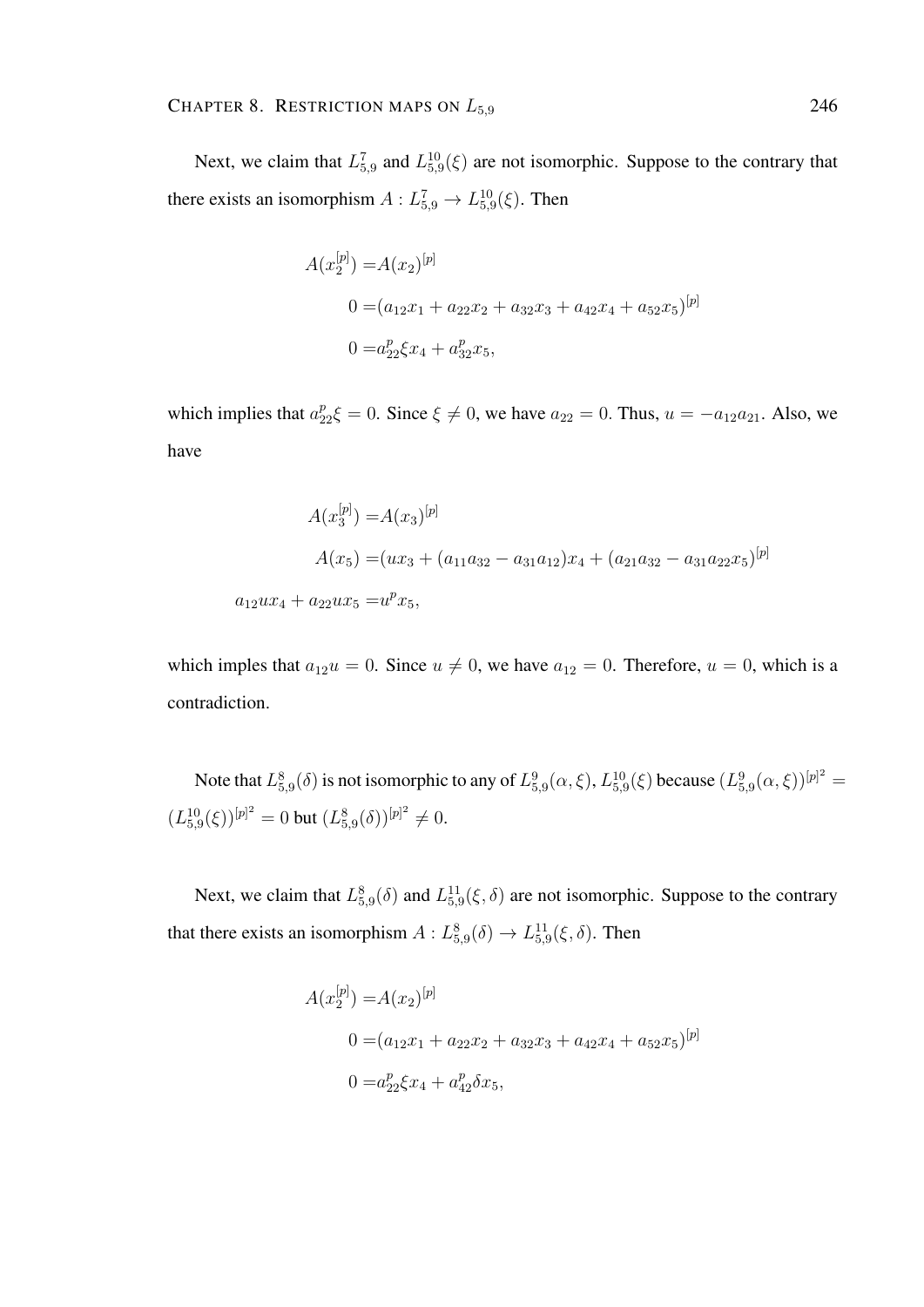which implies that  $a_{22}^p \xi = 0$ . Since  $\xi \neq 0$ , we have  $a_{22} = 0$ . Thus,  $u = -a_{12}a_{21}$ . Also, we have

$$
A(x_5^{[p]}) = A(x_5)^{[p]}
$$

$$
0 = (a_{12}ux_4 + a_{22}ux_5)^{[p]}
$$

$$
0 = a_{12}^p u^p \delta x_5,
$$

which implies that  $a_{12}^p u^p \delta = 0$ . Since  $u \neq 0, \delta \neq 0$ , we have  $a_{12} = 0$ . Therefore,  $u = 0$ , which is a contradiction.

Next, we claim that  $L_{5,9}^8(\delta)$  and  $L_{5,9}^{12}(\delta)$  are not isomorphic. Suppose to the contrary that there exists an isomorphism  $A: L_{5,9}^8(\delta) \to L_{5,9}^{12}(\delta)$ . Then

$$
A(x_3^{[p]}) = A(x_3)^{[p]}
$$
  
\n
$$
0 = (ux_3 + (a_{11}a_{32} - a_{31}a_{12})x_4 + (a_{21}a_{32} - a_{31}a_{22}x_5)^{[p]}
$$
  
\n
$$
0 = u^px_4 + (a_{11}a_{32} - a_{31}a_{12})^p \delta x_5.
$$

Therefore,  $u = 0$ , which is a contradiction.

Next, we claim that  $L_{5,9}^{9}(\alpha,\xi)$  and  $L_{5,9}^{10}(\xi)$  are not isomorphic. Suppose to the contrary that there exists an isomorphism  $A: L_{5,9}^9(\alpha, \xi) \to L_{5,9}^{10}(\xi)$ . Then

$$
A(x_3^{[p]}) = A(x_3)^{[p]}
$$
  
0 =  $(ux_3 + (a_{11}a_{32} - a_{31}a_{12})x_4 + (a_{21}a_{32} - a_{31}a_{22}x_5)^{[p]}$   
0 =  $u^px_5$ .

Therefore,  $u = 0$ , which is a contradiction.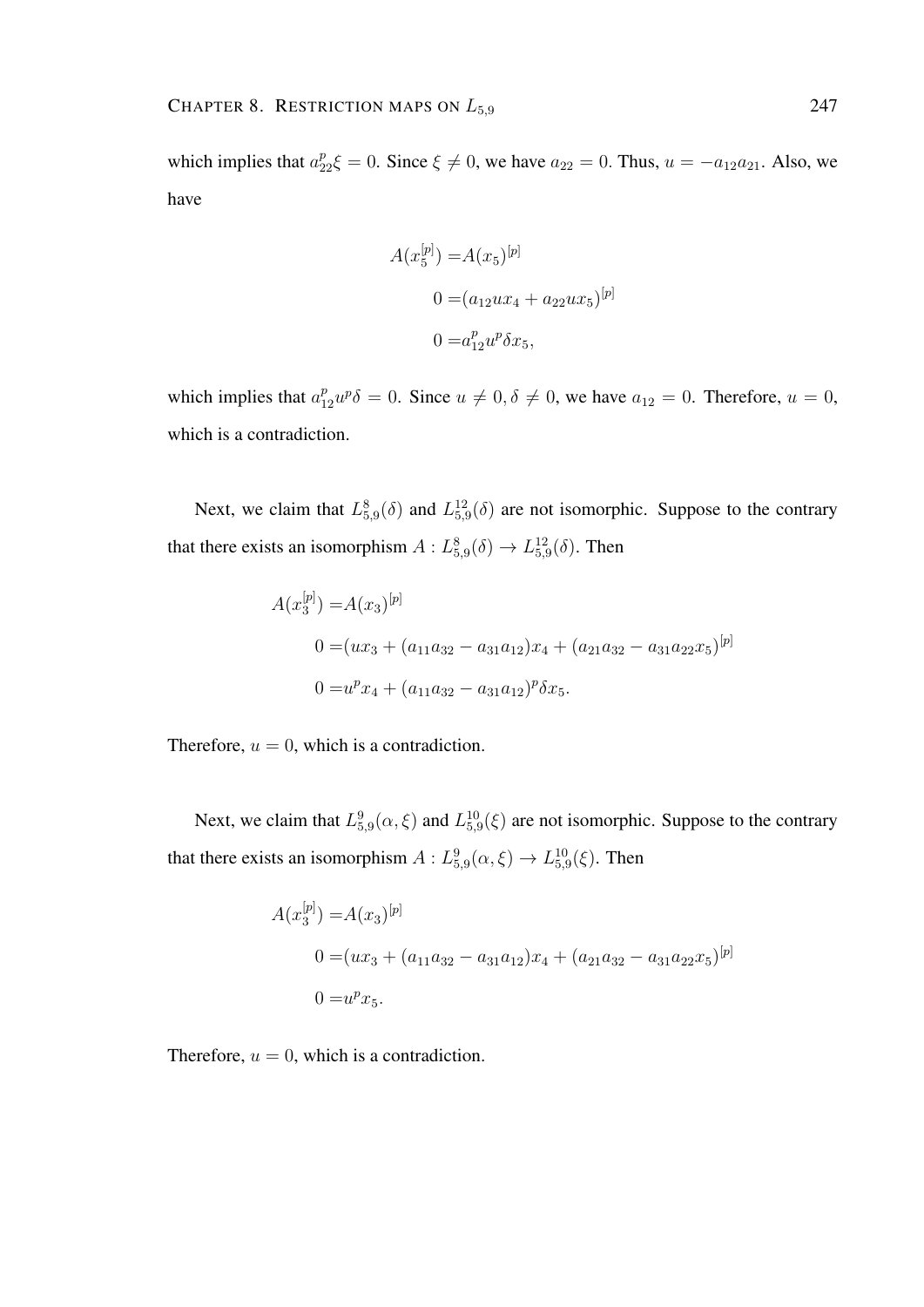Note that  $L_{5,9}^9(\alpha,\xi)$  is not isomorphic to any of  $L_{5,9}^{11}(\xi,\delta)$ ,  $L_{5,9}^{12}(\delta)$  because  $(L_{5,9}^9(\alpha,\xi))^{[p]^2} =$ 0 but  $(L_{5,9}^{11}(\xi,\delta))^{[p]^2} \neq 0$ ,  $(L_{5,9}^{12}(\delta))^{[p]^2} \neq 0$ .

Note that  $L_{5,9}^{10}(\xi)$  is not isomorphic to any of  $L_{5,9}^{11}(\xi,\delta)$ ,  $L_{5,9}^{12}(\delta)$  because  $(L_{5,9}^{10}(\xi))^{[p]^2} = 0$ but  $(L_{5,9}^{11}(\xi,\delta))^{[p]^2} \neq 0$ ,  $(L_{5,9}^{12}(\delta))^{[p]^2} \neq 0$ .

Finally, we claim that  $L_{5,9}^{11}(\xi,\delta)$  and  $L_{5,9}^{12}(\delta)$  are not isomorphic. Suppose to the contrary that there exists an isomorphism  $A: L_{5,9}^{11}(\xi, \delta) \rightarrow L_{5,9}^{12}(\delta)$ . Then

$$
A(x_3^{[p]}) = A(x_3)^{[p]}
$$
  
\n
$$
0 = (ux_3 + (a_{11}a_{32} - a_{31}a_{12})x_4 + (a_{21}a_{32} - a_{31}a_{22}x_5)^{[p]}
$$
  
\n
$$
0 = u^px_4 + (a_{11}a_{32} - a_{31}a_{12})^p \delta x_5.
$$

Therefore,  $u = 0$ , which is a contradiction.

#### **8.5.1** Detecting isomorphism for  $L_{5,9}^6$  and  $L_5^9$  $^9_{5,9}(\xi,\alpha)$

In this section, we show that  $L_{5,9}^6 \not\cong L_{5,9}^9(\xi, \alpha)$ .

Let

$$
L = \frac{L_{5,9}^6}{M} \cong \frac{L_{5,9}^9(\xi, \alpha)}{M} \cong \langle x_1, x_2, x_3 | [x_1, x_2] = x_3 \rangle \cong L_{3,2}.
$$

First, we find a basis for  $Z^2(L, \mathbb{F})$ . Let  $(\phi, \omega) = (a\Delta_{12} + b\Delta_{13} + c\Delta_{23}, \alpha f_1 + \beta f_2 + \gamma f_3) \in$  $Z^2(L,\mathbb{F})$ . Then we must have  $\delta^2\phi(x,y,z) = 0$  and  $\phi(x,y^{[p]}) = 0$ , for all  $x, y, z \in L$ . Therefore,

$$
0 = (\delta^2 \phi)(x_1, x_2, x_3) = \phi([x_1, x_2], x_3) + \phi([x_2, x_3], x_1) + \phi([x_3, x_1], x_2) = 0.
$$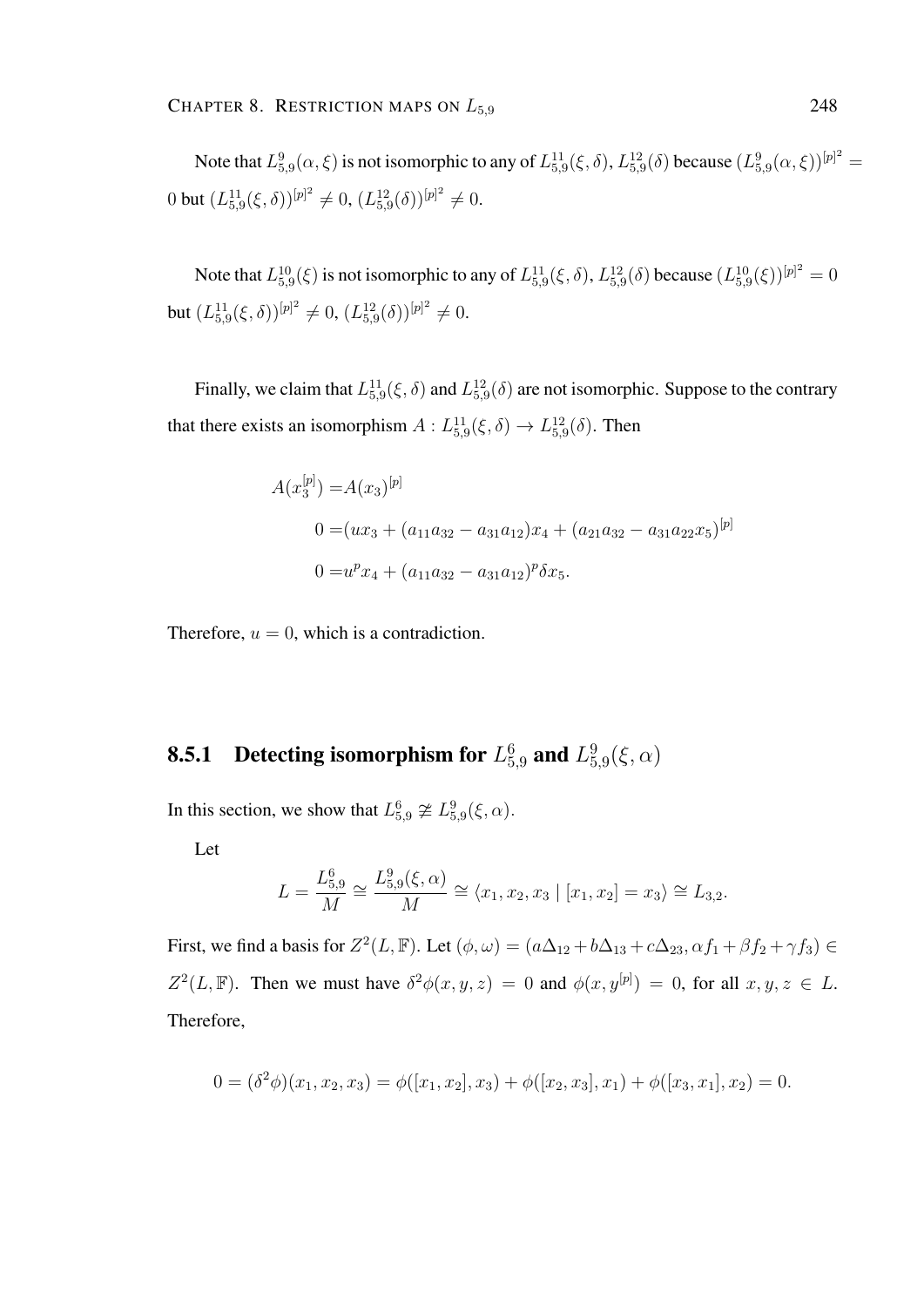Since the *p*-map is trivial,  $\phi(x, y^{[p]}) = \phi(x, 0) = 0$ , for all  $x, y \in L$ . Therefore, a basis for  $Z^2(L, \mathbb{F})$  is as follows:

$$
(\Delta_{12},0), (\Delta_{13},0), (\Delta_{23},0), (0, f_1), (0, f_2), (0, f_3).
$$

Next, we find a basis for  $B^2(L, \mathbb{F})$ . Let  $(\phi, \omega) \in B^2(L, \mathbb{F})$ . Then we have  $(\phi, \omega)$  =  $(a\Delta_{12} + b\Delta_{13} + c\Delta_{23}, \alpha f_1 + \beta f_2 + \gamma f_3)$ . So, there exists a linear map  $\psi : L \to \mathbb{F}$  such that  $\delta^1 \psi(x, y) = \phi(x, y)$  and  $\tilde{\psi}(x) = \omega(x)$ , for all  $x, y \in L$ . So, we have

$$
b = \phi(x_1, x_3) = \delta^1 \psi(x_1, x_3) = \psi([x_1, x_3]) = 0.
$$

Similarly, we can show that  $c = 0$ . Also, we have

$$
\alpha = \omega(x_1) = \tilde{\psi}(x_1) = \psi(x_1^{[p]}) = 0.
$$

Similarly, we can show that  $\beta = \gamma = \delta = 0$ . Therefore,  $(\phi, \omega) = (a\Delta_{12}, 0)$  and hence  $B^2(L, \mathbb{F}) = \langle (\Delta_{12}, 0) \rangle_{\mathbb{F}}$ . We deduce that a basis for  $H^2(L, \mathbb{F})$  is as follows:

$$
[(\Delta_{13},0)], [(\Delta_{23},0)], [(0,f_1)], [(0,f_2)], [(0,f_3)].
$$

The group  $Aut(L)$  consists of invertible matrices of the form

$$
\begin{pmatrix} a_{11} & a_{12} & 0 \ a_{21} & a_{22} & 0 \ a_{31} & a_{32} & d \end{pmatrix},
$$

where  $d = a_{11}a_{22} - a_{12}a_{21} \neq 0$ .

Let  $(\phi, \omega) \in H^2(L, M)$  and  $\phi = \Delta_{13}x_4 + \Delta_{23}x_5$ . Let  $A \in Aut(L)$ . Then  $A\phi =$  $A(\Delta_{13}x_4 + \Delta_{23}x_5) = A(\Delta_{13})x_4 + A(\Delta_{23})x_5$ . Note that we have

$$
A\Delta_{13}(x_1, x_3) = \Delta_{13}(Ax_1, Ax_3) = \Delta_{13}(a_{11}x_1 + a_{21}x_2 + a_{31}x_3, dx_3) = a_{11}d;
$$
  

$$
A\Delta_{13}(x_2, x_3) = \Delta_{13}(Ax_2, Ax_3) = \Delta_{13}(a_{12}x_1 + a_{22}x_2 + a_{32}x_3, dx_3) = a_{12}d;
$$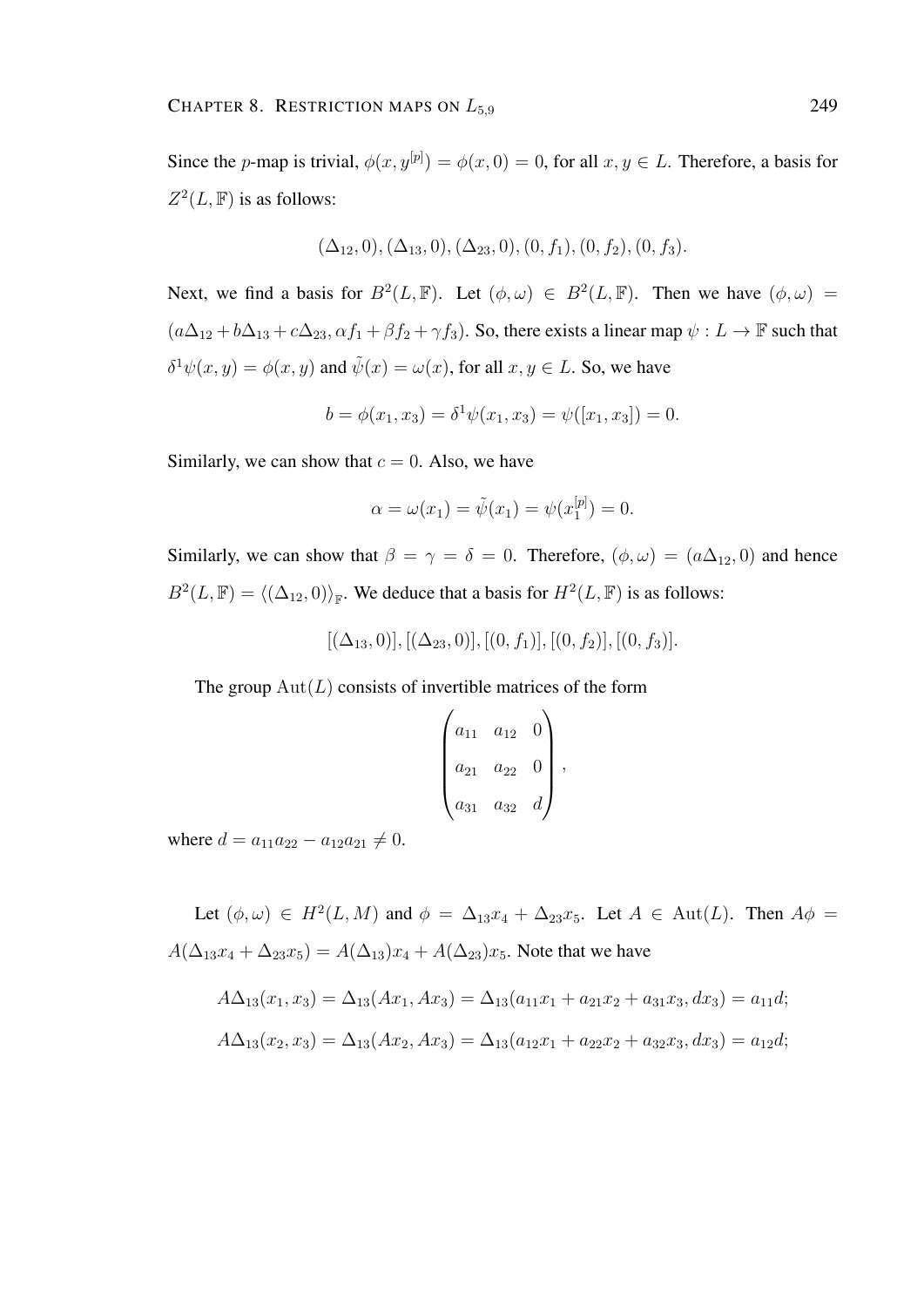Therefore,  $A\Delta_{13} = a_{11}d\Delta_{13} + a_{12}d\Delta_{23}$ . Similarly, we can show that  $A\Delta_{23} = a_{21}d\Delta_{13} + a_{21}d\Delta_{23}$ .  $a_{22}d\Delta_{23}$ .

Also, we have

$$
Af_1(x_1) = f_1(Ax_1) = f_1(a_{11}x_1 + a_{21}x_2 + a_{31}x_3) = a_{11};
$$
  
\n
$$
Af_1(x_2) = f_1(Ax_2) = f_1(a_{12}x_1 + a_{22}x_2 + a_{32}x_3) = a_{12};
$$
  
\n
$$
Af_1(x_3) = 0.
$$

Therefore,  $Af_1 = a_{11}f_1 + a_{12}f_2$ . Similarly, we can show that  $Af_2 = a_{21}f_1 + a_{22}f_2$ .

**Lemma 8.5.2** *The restricted Lie algebras*  $L_{5,9}^6$  *and*  $L_{5,9}^9(\alpha,\xi)$  *are not isomorphic for any values of*  $\alpha, \xi \in T_2$ .

**Proof.** Suppose that  $L_{5,9}^6 \cong L_{5,9}^9(\alpha, \xi)$ . Then by Lemma 2.3.3, we have

$$
\langle A(\Delta_{13}, \xi f_2), A(\Delta_{23}, \alpha f_1) \rangle_{\mathbb{F}} = \langle (\Delta_{13}, f_1), (\Delta_{23}, f_2) \rangle_{\mathbb{F}}.
$$

Note that

$$
A(\Delta_{13}, \xi f_2) = (a_{11}d\Delta_{13} + a_{12}d\Delta_{23}, \xi a_{21}f_1 + \xi a_{22}f_2).
$$

Therefore, we need to have  $a_{11}a_{32} - a_{31}a_{12} = 0$ ,  $a_{11}d = \xi a_{21}$ , and  $a_{12}d = \xi a_{22}$ . Hence,  $a_{11}a_{22}d\xi = a_{21}a_{12}d\xi$  implying that  $a_{11}a_{22} = a_{12}a_{21}$  which is a contradiction. Therefore,  $L_{5,9}^6 \not\cong L_{5,9}^9(\alpha, \xi)$ .

**Lemma 8.5.3** *The restricted Lie algebras*  $K_9^{11}(\xi_1, \alpha_1)$  *and*  $K_9^{11}(\xi_2, \alpha_2)$  *are isomorphic if* and only if  $\frac{\xi_1}{\alpha_1}$  $\xi_2$  $\frac{\xi_2}{\alpha_2} \in (\mathbb{F}^*)^2$  and the equation

$$
x^2 - \frac{\xi_1}{\alpha_1}y^2 = \frac{\alpha_2}{\alpha_1}
$$

*has a solution in* F*.*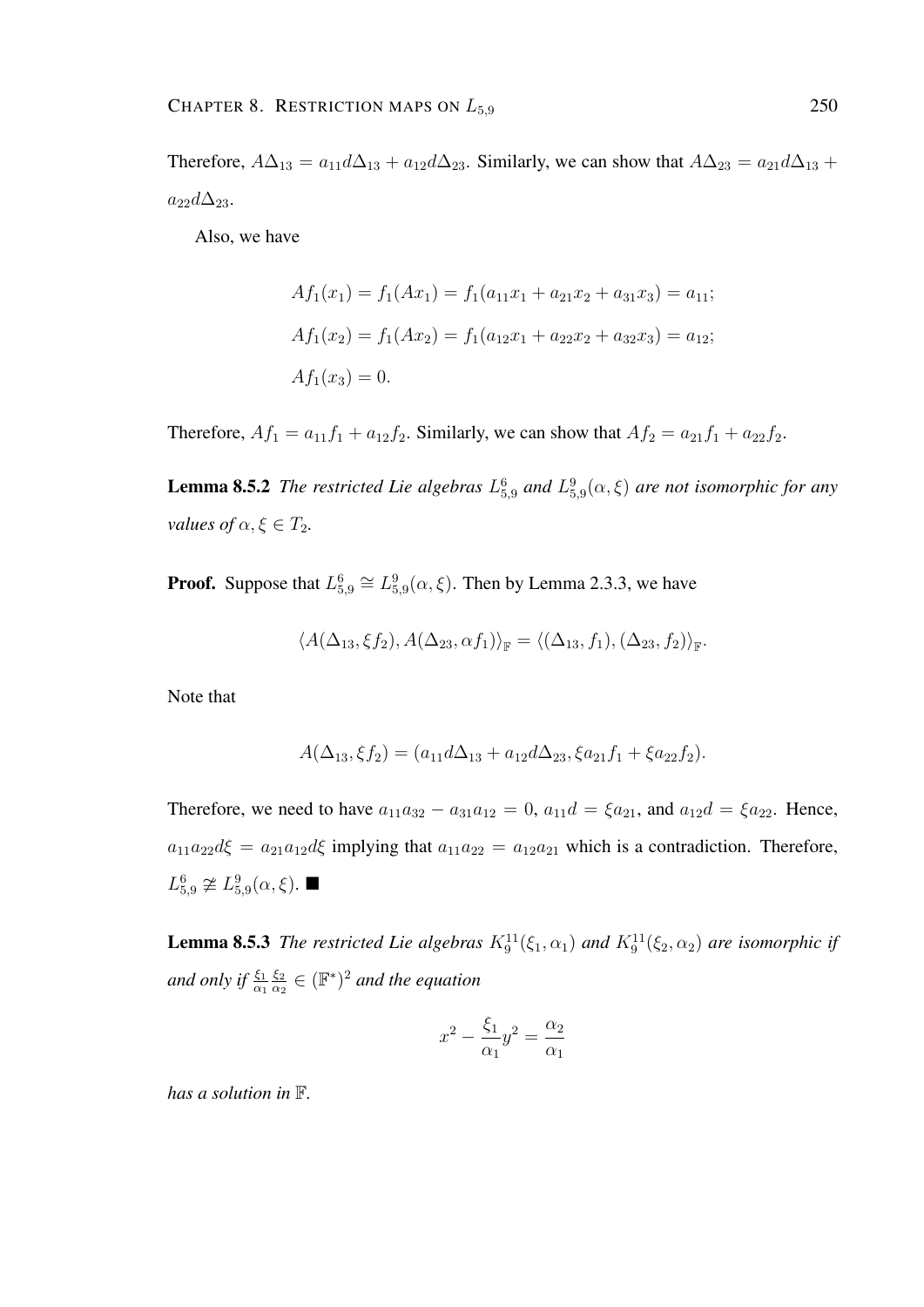**Proof.** Note that, by Lemma 2.3.3,  $L_{5,9}^9(\xi_1, \alpha_1)$  and  $L_{5,9}^9(\xi_2, \alpha_2)$  are isomorphic if and only if there exists  $A \in Aut(L)$  such that

$$
\langle (\Delta_{13}, \xi_1 f_2), (\Delta_{23}, \alpha_1 f_1) \rangle_{\mathbb{F}} = \langle A(\Delta_{13}, \xi_2 f_2), A(\Delta_{23}, \alpha_2 f_1) \rangle_{\mathbb{F}}
$$
  
=  $\langle (a_{11}d\Delta_{13} + a_{12}d\Delta_{23}, \xi_2 a_{21}f_1 + \xi_2 a_{22}f_2), (a_{21}d\Delta_{13} + a_{22}d\Delta_{23}, \alpha_2 a_{11}f_1 + \alpha_2 a_{12}f_2) \rangle_{\mathbb{F}}$ .

We deduce that  $L_{5,9}^9(\xi_1,\alpha_1)$  and  $L_{5,9}^9(\xi_2,\alpha_2)$  are isomorphic if and only if there exist  $a_{i,j}, 1 \leq i, j \leq 2$ , that satisfy the equations

$$
a_{11}d\xi_1 = \xi_2 a_{22};\tag{8.9}
$$

$$
a_{12}d\alpha_1 = \xi_2 a_{21};\tag{8.10}
$$

$$
a_{21}d\xi_1 = \alpha_2 a_{12};\tag{8.11}
$$

$$
a_{22}d\alpha_1 = \alpha_2 a_{11}.\tag{8.12}
$$

Let  $\frac{\xi_1}{\alpha_1} = \epsilon_1$ ,  $\frac{\xi_2}{\alpha_2}$  $\frac{\xi_2}{\alpha_2} = \epsilon_2$ , and  $\frac{\alpha_2}{\alpha_1} = \epsilon_3$ . First suppose that  $K_9^{11}(\xi_1, \alpha_1) \cong K_9^{11}(\xi_2, \alpha_2)$ . Note that if  $a_{12} \neq 0$  then Equations (8.10) and (8.11) imply that

$$
\frac{\xi_1}{\alpha_1} \frac{a_{21}}{a_{12}} = \frac{\alpha_2}{\xi_2} \frac{a_{12}}{a_{21}}.
$$
\n(8.13)

Therefore,  $\epsilon_1 \epsilon_2 = (\frac{a_{12}}{a_{21}})^2 \in (\mathbb{F}^*)^2$ . Also, if  $a_{22} \neq 0$  then Equations (8.9) and (8.12) give us

$$
\frac{\xi_1}{\alpha_1} \frac{a_{11}}{a_{22}} = \frac{\xi_2}{\alpha_2} \frac{a_{22}}{a_{11}}.
$$
\n(8.14)

Therefore,  $\epsilon_1 \epsilon_2 = (\epsilon_2 \frac{a_{22}}{a_{11}})$  $\frac{a_{22}}{a_{11}}$ )<sup>2</sup>  $\in (\mathbb{F}^*)^2$ . Now, if  $a_{11} = 0$  then  $a_{22} = 0$  and  $d = a_{12}a_{21}$ . Then Equation (8.11) implies that  $-a_{21}^2 \epsilon_1 = \epsilon_3$  and we can take  $x = 0$  and  $y = a_{21}$ . If  $a_{12} = 0$ then  $a_{21} = 0$  and  $d = a_{11}a_{22}$ . Then Equation (8.12) implies that  $a_{22}^2 = \epsilon_3$  and we can take  $x = a_{22}$  and  $y = 0$ .

Suppose now that  $a_{i,j} \neq 0$ , for all  $1 \leq i, j \leq 2$ . Then we deduce from Equations (8.14) and (8.13) that

$$
a_{22} = \left(\frac{\epsilon_1}{\epsilon_2}\right)^{1/2} a_{11}, \quad a_{12} = \left(\epsilon_1 \epsilon_2\right)^{1/2} a_{21}.
$$
 (8.15)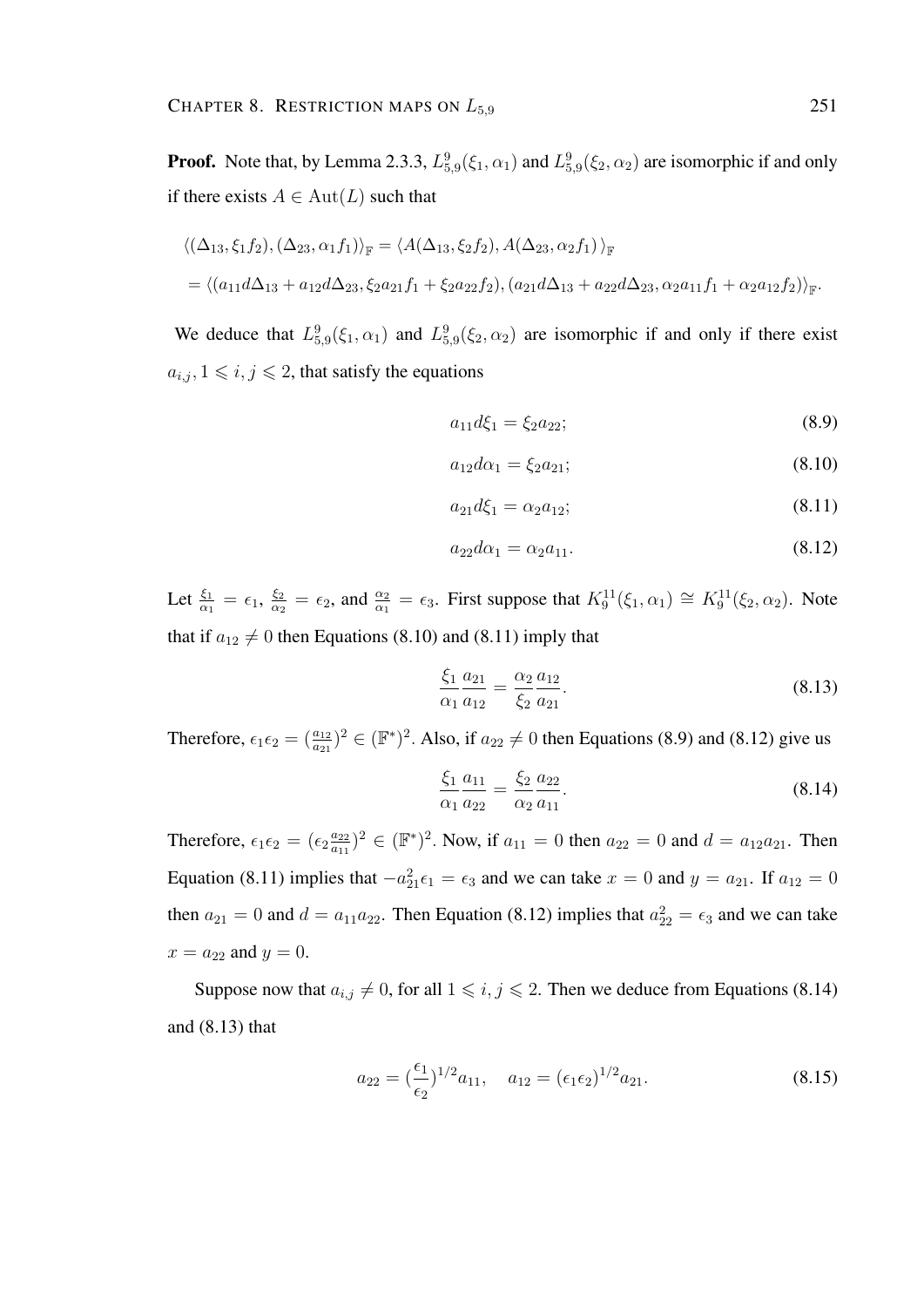Thus,  $a_{22}$  and  $a_{12}$  are determined by  $a_{11}$  and  $a_{21}$ . Now, Equation (8.11) implies that

$$
\left(\frac{\epsilon_1}{\epsilon_2}\right)^{1/2} d = \epsilon_3. \tag{8.16}
$$

Since, by Equation (8.15),  $d = (\frac{\epsilon_1}{\epsilon_2})^{1/2} a_{11}^2 - (\epsilon_1 \epsilon_2)^{1/2} a_{21}^2$ , we deduce from Equation (8.16) that

$$
\frac{\epsilon_1}{\epsilon_2}a_{11}^2 - \epsilon_1 a_{21}^2 = \epsilon_3
$$

Since  $\frac{\epsilon_1}{\epsilon_2} \in (\mathbb{F}^*)^2$ , we deduce that the equation

$$
x^2 - \epsilon_1 y^2 = \epsilon_3 \tag{8.17}
$$

has a solution in  $\mathbb F$ . To prove the sufficiency, suppose that Equation (8.17) has a solution in  $\mathbb{F}$  and  $\epsilon_1 \epsilon_2 \in (\mathbb{F}^*)^2$ . It is easy to see that  $\frac{\epsilon_1}{\epsilon_2} \in (\mathbb{F}^*)^2$ . Then we take  $a_{11} = (\frac{\epsilon_2}{\epsilon_1})^{1/2}x$ ,  $a_{21} = y$ , and find  $a_{12}$  and  $a_{22}$  from Equation (8.15). We can now verify that Equations (8.9), (8.10), (8.11), and (8.12) are satisfied. Thus,  $K_9^{11}(\xi_1, \alpha_1) \cong K_9^{11}(\xi_2, \alpha_2)$ . The proof is complete. П

**Lemma 8.5.4** If  $a \neq 0$  then the equation  $x^2 - ay^2 = b$  has a solution in the prime field  $\mathbb{F}_p = \{0, 1, \dots, p-1\}$ , where p is a prime number.

**Proof.** Consider the two sets  $A = \{x^2 \mid x \in \mathbb{F}_p\}$  and  $B = \{ay^2 + b \mid y \in \mathbb{F}_p\}$ . Since  $a \neq 0$ , both sets have  $\frac{p+1}{2}$  elements. Indeed, let  $\{a_1, \ldots, a_{p-1}\}$  be the nonzero elements of  $F_p$ . Then  $a_i^2 \equiv (p-a_i)^2 \mod p$ , for every  $1 \leq i \leq p-1$ . Therefore, all quadratic residues must be among

$$
a_1^2, \ldots, a_{\frac{p-1}{2}}^2.
$$

Now, we prove that the above elements are distinct. For this, suppose that  $a_i^2 \equiv a_j^2 \mod p$ , for  $1 \leqslant i, j \leqslant \frac{p-1}{2}$  $\frac{-1}{2}$ . Then, we have  $(a_i - a_j)(a_i + a_j) \equiv 0 \mod p$ , which implies that either  $a_i - a_j \equiv 0 \mod p$ , or  $a_i + a_j \equiv 0 \mod p$ . Note that if  $a_i + a_j \equiv 0 \mod p$ ,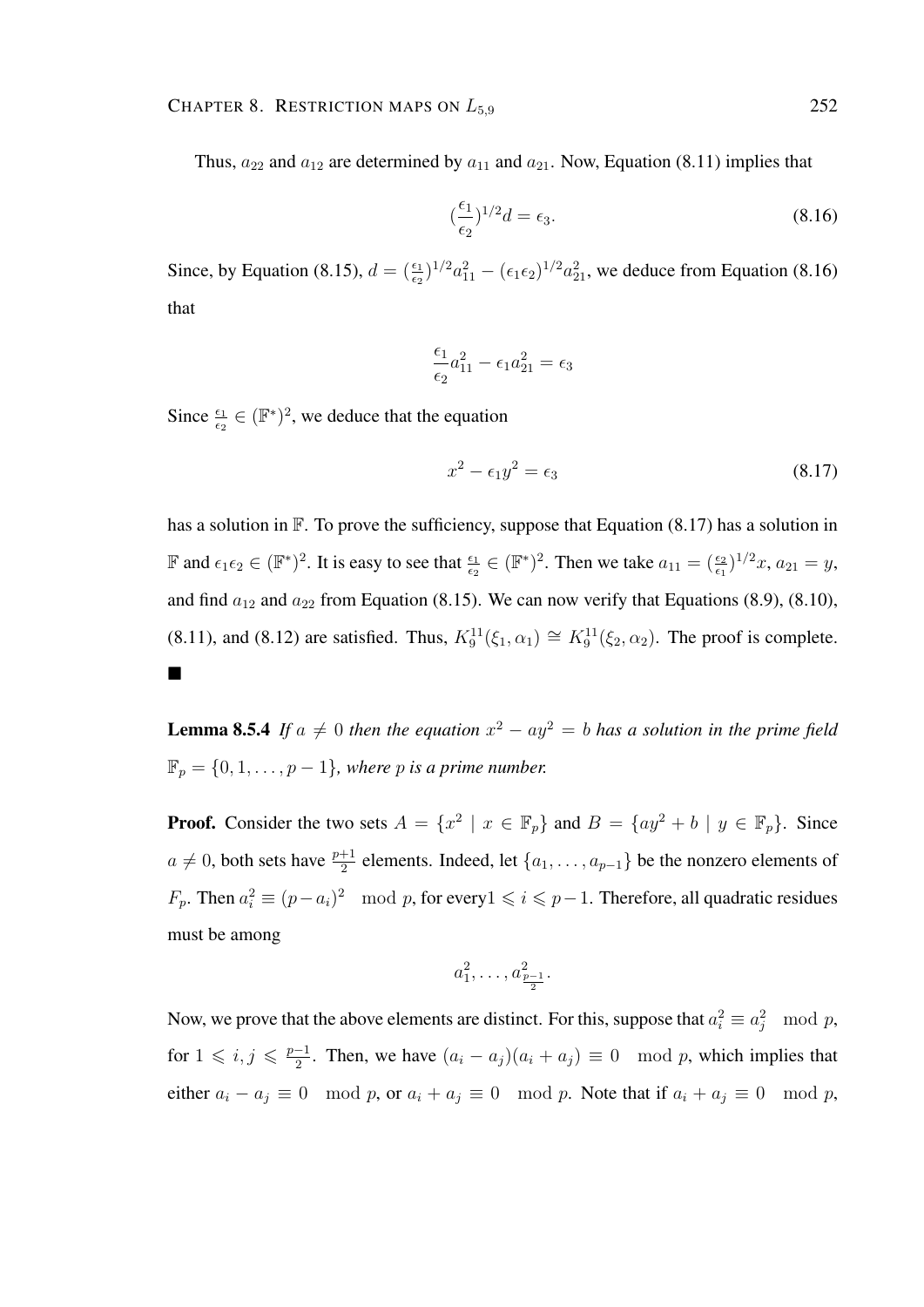then  $p - a_i \equiv a_i \equiv -a_j \mod p$ , and hence  $a_i - a_j \equiv p \equiv 0 \mod p$ , which lead us to  $a_i \equiv a_j \equiv 0 \mod p$ , a contradiction. Therefore,  $a_i - a_j \equiv 0 \mod p$ , and so  $a_i \equiv a_j$ mod p. So, the number of elements of A is  $\frac{p+1}{2}$ . Note that we can easily define a bijection from set A to set B and hence the number of elements of B is also  $\frac{p+1}{2}$ . So, the sets A and B must overlap and hence a solution exists.  $\blacksquare$ 

In fact, more can be said. We thank Behrang Noohi for the following lemma.

Lemma 8.5.5 *Let* q *be a power of a prime* p*. The number of solutions of the equation*

$$
x^2 - ay^2 = b \tag{8.18}
$$

*over the finite field*  $\mathbb{F}_q$  *is equal to*  $q + 1$ *, provided that*  $a \neq 0$  *and*  $b \neq 0$ *.* 

**Proof.** First, if a is a square in  $\mathbb{F}_q$ , then the number of solutions is clearly  $q - 1$  (factorize the left hand side). So assume that a is not a square in  $\mathbb{F}_q$ . Note that the number of solutions is at most 2q because for each choice of x there are at most 2 choices for  $y$ .

Consider the equation

$$
x^2 - ay^2 - bz^2 = 0 \tag{8.19}
$$

in  $\mathbb{F}_q$ . By the well known Ax-Katz theorem, the number of solutions to this equation is divisible by q. Therefore, the number of non-zero solutions to this equation is of the form  $qk - 1$ , for some positive integer k. Note that for all such solutions we must have  $z \neq 0$  as a is not a square. Consider the map

$$
(x, y, z) \mapsto (x/z, y/z).
$$

It is a  $(q-1)$ -to-one surjective map from the set of solutions of (8.19) to (8.18). Therefore, the number of solutions of (8.18) is  $\frac{qk-1}{q-1}$ . The only chance for this to be a positive integer (of size at most 2q) is when  $k = 1$  or  $k = q$ . The case  $k = 1$  would imply that (8.18) has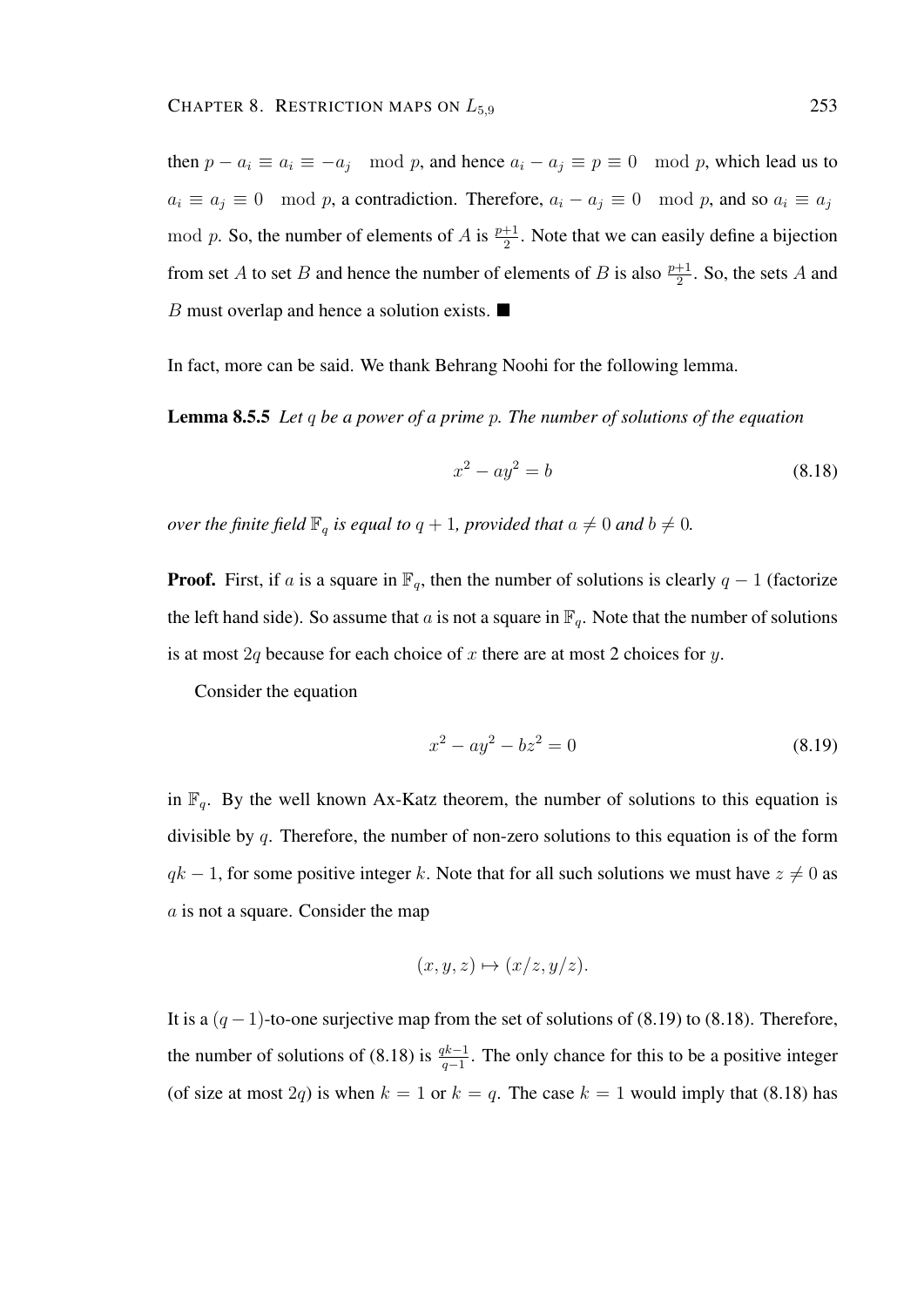**Corollary 8.5.6** The restricted Lie algebras  $K_9^{11}(\xi_1, \alpha_1)$  and  $K_9^{11}(\xi_2, \alpha_2)$  are isomorphic if and only if  $\frac{\xi_1}{\alpha_1}$  $\xi_2$  $\frac{\xi_2}{\alpha_2} \in (\mathbb{F}^*)^2$ .

**Proof.** We have  $\frac{\xi_1}{\alpha_1} \neq 0$ . Then by Lemma 8.5.4, the equation

$$
x^2 - \frac{\xi_1}{\alpha_1}y^2 = \frac{\alpha_2}{\alpha_1}
$$

has a solution in the prime field  $\mathbb{F}_p$ . Note that since every field of characteristic p contains the prime field  $\mathbb{F}_p$  as a subfield then the equation

$$
x^2 - \frac{\xi_1}{\alpha_1}y^2 = \frac{\alpha_2}{\alpha_1}
$$

has always a solution in  $\mathbb F.$  Therefore, by Lemma 8.5.3, the restricted Lie algebras  $K_9^{11}(\xi_1,\alpha_1)$ and  $K_9^{11}(\xi_2, \alpha_2)$  are isomorphic if and only if  $\frac{\xi_1}{\alpha_1}$  $\xi_2$  $\frac{\xi_2}{\alpha_2} \in (\mathbb{F}^*)^2$ .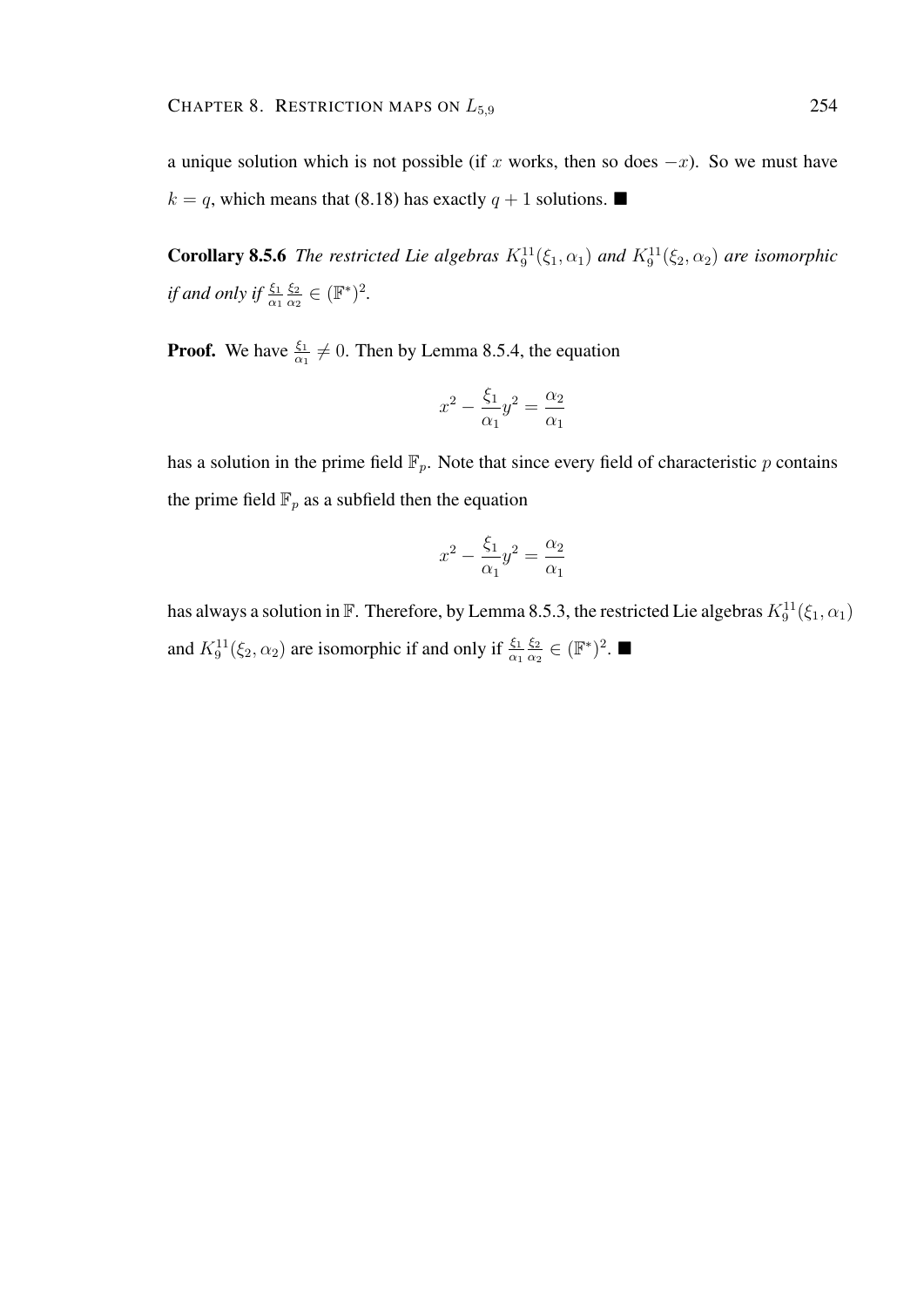## Chapter 9

## Conclusion

In this thesis, we used the analogue of Skjelbred-Sund method to classify all  $[p]$ -nilpotent restricted Lie algebras of dimension 5 over perfect fields of characteristic  $p \geq 5$ . We obtained 8 equivalence classes of  $[p]$ -maps for  $L_{5,1}$ , 21 equivalence classes of  $[p]$ -maps for  $L_{5,2}$ , 22 equivalence classes of [p]-maps for  $L_{5,3}$ , 2 equivalence classes of [p]-maps for  $L_{5,4}$ , 5 equivalence classes of [p]-maps for  $L_{5,5}$ , 5 equivalence classes of [p]-maps for  $L_{5,6}$ , 5 equivalence classes of [p]-maps for  $L_{5,7}$ , 10 equivalence classes of [p]-maps for  $L_{5,8}$ , and 12 equivalence classes of  $[p]$ -maps for  $L_{5,9}$ . In this thesis, we have not included the equivalence classes of  $[p]$ -maps in characteristic 2 and 3. Let L be a restricted Lie algebra and M a vector space and  $\theta = (\phi, \omega)$  be such that  $[\theta] \in H^2(L, M)$ . Then  $\omega$  and the  $[p]$ -map are not semilinear in characteristic 2 and 3. One may use the analogue of Skjelbred-Sund method to classify all equivalence classes of  $[p]$ -maps in characteristic 2 and 3, but more computations must be performed. We wish to give a complete classification of p-nilpotent restricted Lie algebras of dimension 5 over perfect fields of characteristic 2 and 3 in the future.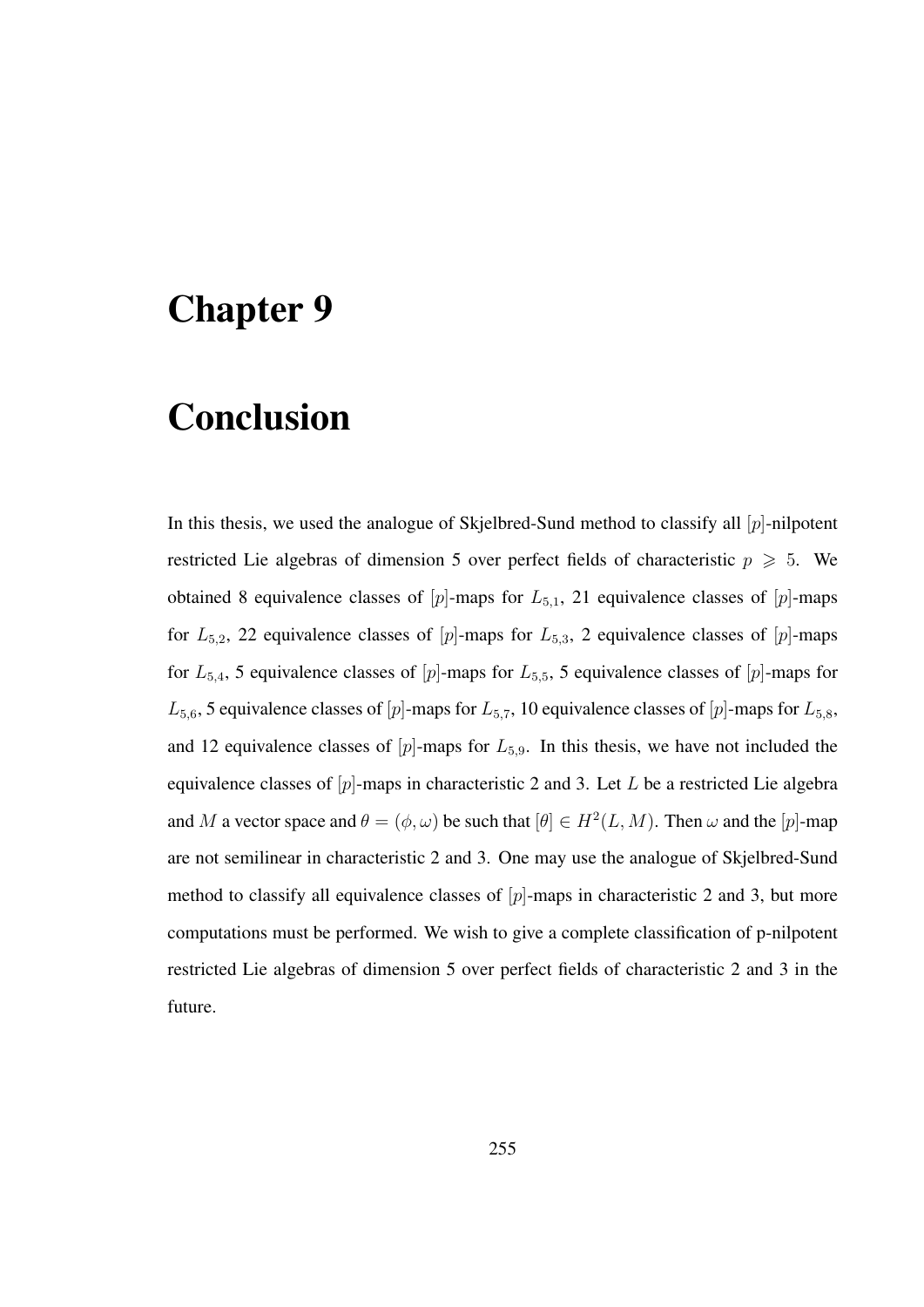## Bibliography

- [1] R.E. Beck, B. Kolman, *Construction of nilpotent Lie algebras over arbitrary fields*, Proceedings of the 1981 ACM Symposium on Symbolic and Algebraic Computation, pages 169–174. ACM New York, 1981.
- [2] S. Cicalò, W.A. de Graaf, C. Schneider, *Six-dimensional nilpotent Lie algebras*, Linear Algebra Appl. 436 (2012), no. 1, 163-189.
- [3] H. Cohen, *Number Theory: Volume I: Tools and Diophantine Equations*, Graduate Texts in Mathematics, vol. 239. Springer, New York, 2007.
- [4] W.A. de Graaf, *Classification of 6-dimensional nilpotent Lie algebras over fields of characteristic not 2*, J. Algebra 309 (2007), no. 2, 640–653.
- [5] T.J. Evans, D. Fuchs, *A complex for the cohomology of restricted Lie algebras*, J. Fixed Point Theory Appl., 3(2008), 159-179.
- [6] T.J. Evans, *Cohomology of Restricted Lie Algebras*, PhD thesis, University of California, California, U.S., 2000.
- [7] M.P. Gong, *Classification of Nilpotent Lie Algebras of Dimension 7*, PhD thesis, University of Waterloo, Waterloo, Canada, 1998.